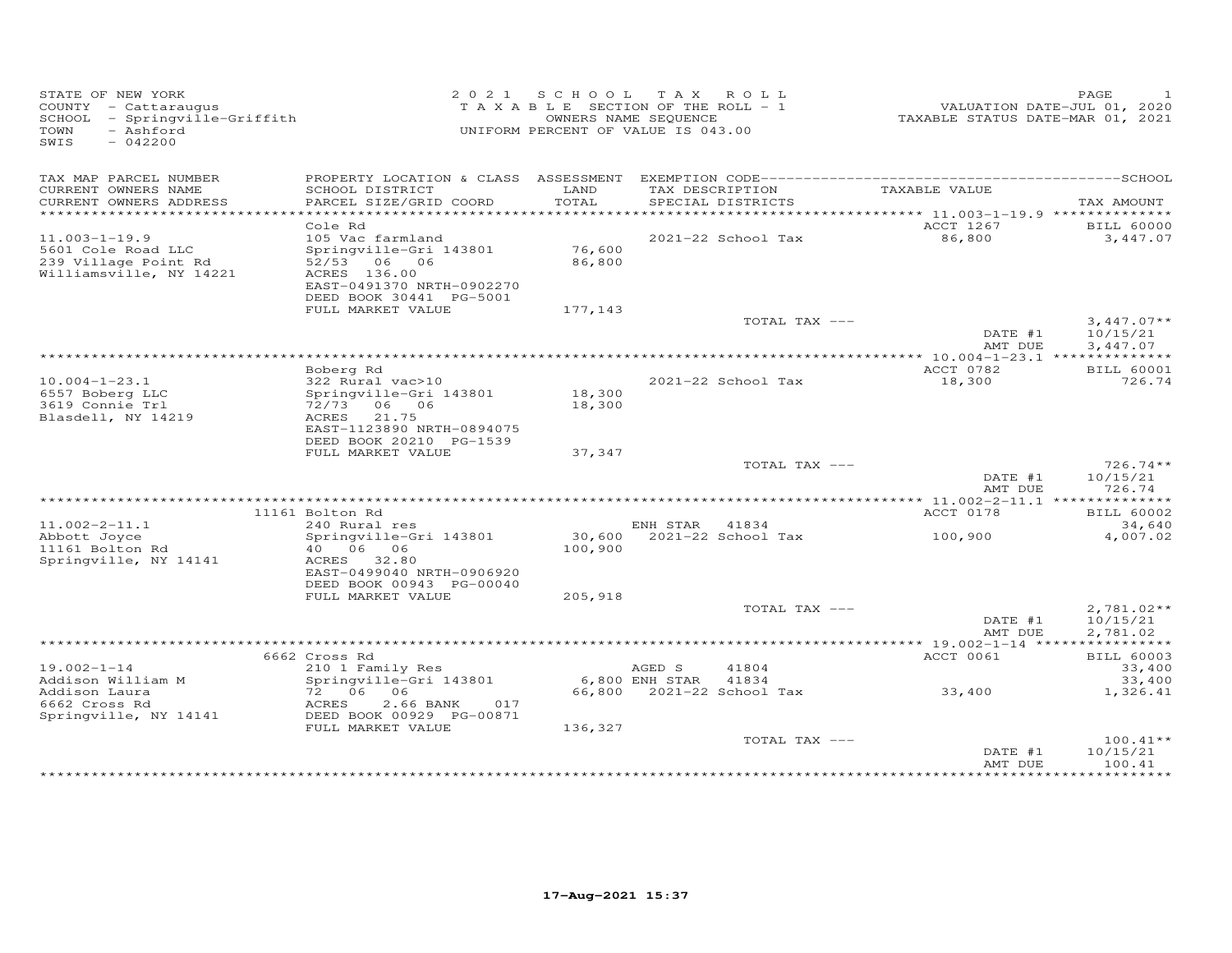| STATE OF NEW YORK<br>COUNTY - Cattaraugus<br>SCHOOL - Springville-Griffith<br>- Ashford<br>TOWN<br>SWIS<br>$-042200$ |                                                                                                   |                  | 2021 SCHOOL TAX ROLL<br>TAXABLE SECTION OF THE ROLL - 1<br>OWNERS NAME SEQUENCE<br>UNIFORM PERCENT OF VALUE IS 043.00 | VALUATION DATE-JUL 01, 2020<br>TAXABLE STATUS DATE-MAR 01, 2021 | PAGE                                 |
|----------------------------------------------------------------------------------------------------------------------|---------------------------------------------------------------------------------------------------|------------------|-----------------------------------------------------------------------------------------------------------------------|-----------------------------------------------------------------|--------------------------------------|
| TAX MAP PARCEL NUMBER<br>CURRENT OWNERS NAME<br>CURRENT OWNERS ADDRESS                                               | SCHOOL DISTRICT<br>PARCEL SIZE/GRID COORD                                                         | LAND<br>TOTAL    | TAX DESCRIPTION<br>SPECIAL DISTRICTS                                                                                  | TAXABLE VALUE                                                   | TAX AMOUNT                           |
|                                                                                                                      | 10491 Rock Springs Rd                                                                             |                  |                                                                                                                       | ACCT 1594                                                       | <b>BILL 60004</b>                    |
| $10.004 - 1 - 16.2$<br>Aquire John C                                                                                 | 210 1 Family Res<br>Springville-Gri 143801                                                        |                  | VETWAR CTS 41120<br>6,100 VETDIS CTS 41140<br>46.500 2021-22 School<br>46,500 2021-22 School Tax 21,020               |                                                                 | 5,880<br>19,600                      |
| Hoffman Katherine<br>PO Box 292<br>Springville, NY 14141                                                             | $68 -06 -06$<br>3.35 BANK<br>ACRES<br>081<br>EAST-1125920 NRTH-0895941<br>DEED BOOK 27371 PG-4001 |                  |                                                                                                                       |                                                                 | 834.76                               |
|                                                                                                                      | FULL MARKET VALUE                                                                                 | 94,898           | TOTAL TAX ---                                                                                                         |                                                                 | 834.76**                             |
|                                                                                                                      |                                                                                                   |                  |                                                                                                                       | DATE #1<br>AMT DUE                                              | 10/15/21<br>834.76                   |
|                                                                                                                      |                                                                                                   |                  |                                                                                                                       |                                                                 |                                      |
| $10.002 - 1 - 4.2$<br>Allard Kelly<br>Wells Scott                                                                    | Thomas Corners Rd<br>312 Vac w/imprv<br>Springville-Gri 143801<br>70 06 06                        | 79,900<br>86,400 | 2021-22 School Tax                                                                                                    | ACCT 7112<br>86,400                                             | <b>BILL 60005</b><br>3,431.18        |
| 8863 Chaise Rd<br>Springville, NY 14141                                                                              | ACRES 150.70<br>EAST-1126256 NRTH-0905434<br>DEED BOOK 26853 PG-3001                              |                  |                                                                                                                       |                                                                 |                                      |
|                                                                                                                      | FULL MARKET VALUE                                                                                 | 200,930          | TOTAL TAX ---                                                                                                         | DATE #1                                                         | $3,431.18**$<br>10/15/21             |
|                                                                                                                      |                                                                                                   |                  |                                                                                                                       | AMT DUE                                                         | 3,431.18                             |
|                                                                                                                      | Thomas Corners Rd                                                                                 |                  |                                                                                                                       | ACCT 1711                                                       | <b>BILL 60006</b>                    |
| $10.002 - 1 - 5.3$<br>Allard Kelly<br>Wells Scott<br>8863 Chaise Rd                                                  | 105 Vac farmland<br>Springville-Gri 143801<br>70 06 06<br>ACRES 86.75                             | 55,500<br>55,500 | 2021-22 School Tax                                                                                                    | 55,500                                                          | 2,204.06                             |
| Springville, NY 14141                                                                                                | EAST-1128037 NRTH-0906330<br>DEED BOOK 26853 PG-3001<br>FULL MARKET VALUE                         | 113,265          |                                                                                                                       |                                                                 |                                      |
|                                                                                                                      |                                                                                                   |                  | TOTAL TAX ---                                                                                                         | DATE #1<br>AMT DUE                                              | $2,204.06**$<br>10/15/21             |
|                                                                                                                      |                                                                                                   |                  |                                                                                                                       |                                                                 | 2,204.06                             |
|                                                                                                                      | 5779 Cole Rd                                                                                      |                  |                                                                                                                       | ACCT 1719                                                       | <b>BILL 60007</b>                    |
| $11.003 - 1 - 19.12$<br>Amodeo Daniel L<br>Amodeo Lisa<br>5759 Cole Rd                                               | 210 1 Family Res<br>Springville-Gri 143801<br>52/53 06 06<br>Split from 11.003-1-19.7             | 4,400<br>110,200 | 2021-22 School Tax                                                                                                    | 110,200                                                         | 4,376.35                             |
| West Valley, NY 14171                                                                                                | ACRES<br>1.95<br>EAST-1137043 NRTH-0904022<br>DEED BOOK 28203 PG-8001<br>FULL MARKET VALUE        | 224,898          |                                                                                                                       |                                                                 |                                      |
|                                                                                                                      |                                                                                                   |                  | TOTAL TAX ---                                                                                                         | DATE #1<br>AMT DUE                                              | $4,376.35**$<br>10/15/21<br>4,376.35 |
|                                                                                                                      |                                                                                                   |                  |                                                                                                                       |                                                                 |                                      |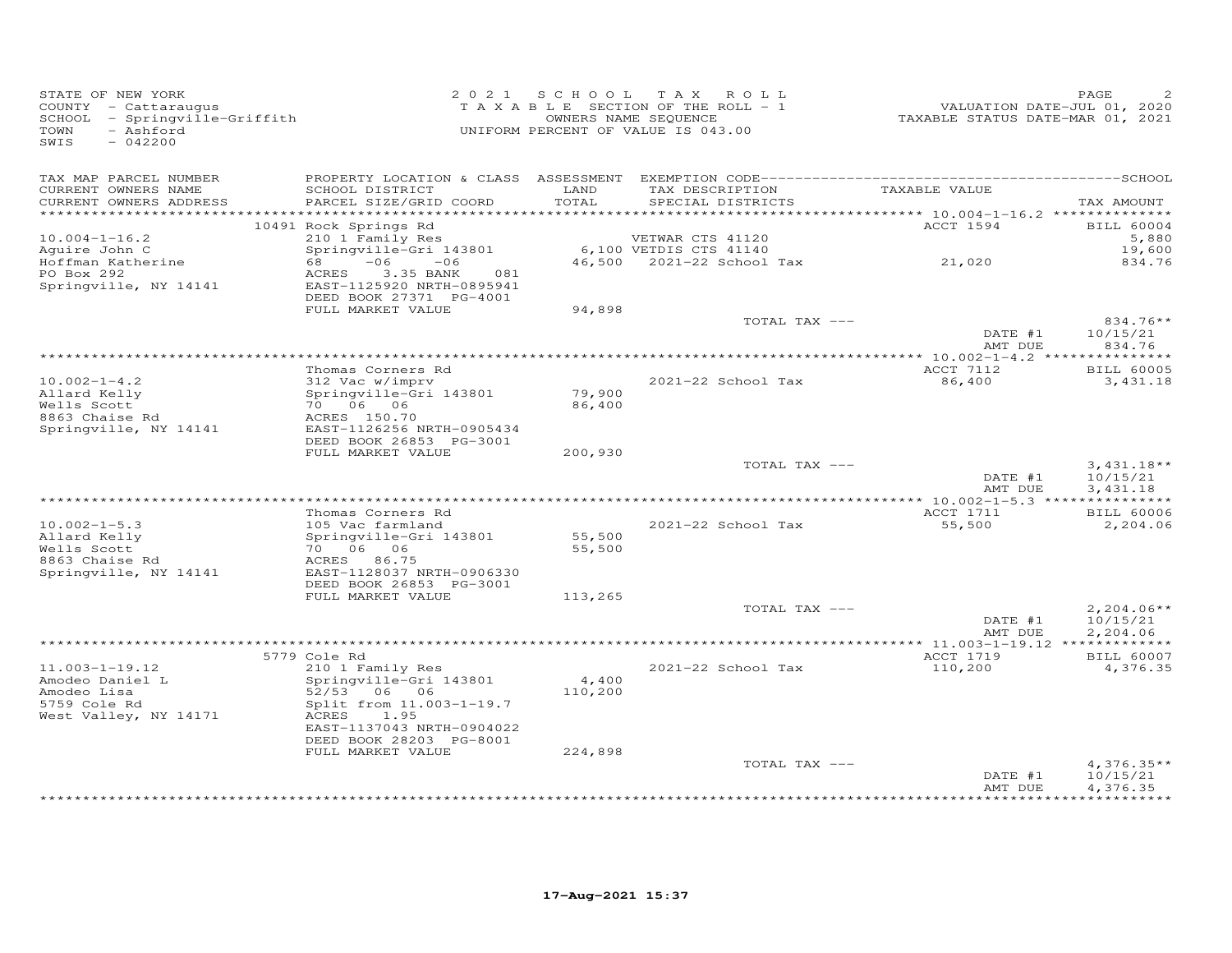| STATE OF NEW YORK<br>COUNTY - Cattaraugus<br>SCHOOL - Springville-Griffith<br>- Ashford<br>TOWN<br>SWIS<br>$-042200$ |                                                                                                      |                  | 2021 SCHOOL TAX ROLL<br>TAXABLE SECTION OF THE ROLL - 1<br>OWNERS NAME SEQUENCE<br>UNIFORM PERCENT OF VALUE IS 043.00 | VALUATION DATE-JUL 01, 2020<br>TAXABLE STATUS DATE-MAR 01, 2021 | PAGE                                 |
|----------------------------------------------------------------------------------------------------------------------|------------------------------------------------------------------------------------------------------|------------------|-----------------------------------------------------------------------------------------------------------------------|-----------------------------------------------------------------|--------------------------------------|
| TAX MAP PARCEL NUMBER<br>CURRENT OWNERS NAME                                                                         | SCHOOL DISTRICT                                                                                      | LAND             | TAX DESCRIPTION                                                                                                       | TAXABLE VALUE                                                   |                                      |
| CURRENT OWNERS ADDRESS<br>*************************                                                                  | PARCEL SIZE/GRID COORD                                                                               | TOTAL            | SPECIAL DISTRICTS                                                                                                     |                                                                 | TAX AMOUNT                           |
|                                                                                                                      | 6800 Schwartz Rd                                                                                     |                  |                                                                                                                       | ACCT 1549                                                       | <b>BILL 60008</b>                    |
| $10.004 - 1 - 1.3$                                                                                                   | 270 Mfg housing                                                                                      |                  | BAS STAR<br>41854                                                                                                     |                                                                 | 14,700                               |
| Anstett Michelle<br>6800 Schwartz Rd<br>West Valley, NY 14171                                                        | Springville-Gri 143801<br>78,6,6<br>ACRES<br>7.65                                                    | 48,300           | 5,500 2021-22 School Tax                                                                                              | 48,300                                                          | 1,918.13                             |
|                                                                                                                      | EAST-1118658 NRTH-0900186<br>DEED BOOK 1018 PG-638                                                   |                  |                                                                                                                       |                                                                 |                                      |
|                                                                                                                      | FULL MARKET VALUE                                                                                    | 98,571           | TOTAL TAX ---                                                                                                         | DATE #1<br>AMT DUE                                              | $1,391.13**$<br>10/15/21<br>1,391.13 |
|                                                                                                                      |                                                                                                      |                  |                                                                                                                       |                                                                 |                                      |
|                                                                                                                      | Cole Rd                                                                                              |                  |                                                                                                                       | ACCT 1178                                                       | <b>BILL 60009</b>                    |
| $11.003 - 1 - 19.5$<br>Armknecht Neil<br>Schweickert Michelle<br>5800 Cole Rd<br>West Valley, NY 14171               | 314 Rural vac<10<br>Springville-Gri 143801<br>53 06 06<br>ACRES<br>5.85<br>EAST-0048868 NRTH-0090463 | 10,300<br>10,300 | 2021-22 School Tax                                                                                                    | 10,300                                                          | 409.04                               |
|                                                                                                                      | DEED BOOK 13616 PG-4001                                                                              |                  |                                                                                                                       |                                                                 |                                      |
|                                                                                                                      | FULL MARKET VALUE                                                                                    | 21,020           |                                                                                                                       |                                                                 |                                      |
|                                                                                                                      |                                                                                                      |                  | TOTAL TAX ---                                                                                                         | DATE #1<br>AMT DUE                                              | $409.04**$<br>10/15/21<br>409.04     |
|                                                                                                                      | Nys Rte 240                                                                                          |                  |                                                                                                                       | ACCT 7123                                                       | <b>BILL 60010</b>                    |
| $11.003 - 1 - 21.9$<br>Arnone Anthony<br>10860 Route 240                                                             | 314 Rural vac<10<br>Springville-Gri 143801<br>58 06 06                                               | 6,600<br>6,600   | 2021-22 School Tax                                                                                                    | 6,600                                                           | 262.10                               |
| West Valley, NY 14171                                                                                                | ACRES<br>8.00<br>EAST-1135177 NRTH-0900556<br>DEED BOOK 24725 PG-2003                                |                  |                                                                                                                       |                                                                 |                                      |
|                                                                                                                      | FULL MARKET VALUE                                                                                    | 13,469           |                                                                                                                       |                                                                 |                                      |
|                                                                                                                      |                                                                                                      |                  | TOTAL TAX ---                                                                                                         | DATE #1<br>AMT DUE                                              | $262.10**$<br>10/15/21<br>262.10     |
|                                                                                                                      |                                                                                                      |                  |                                                                                                                       |                                                                 |                                      |
| $11.003 - 1 - 21.1$                                                                                                  | 10860 Nys Rte 240<br>210 1 Family Res                                                                |                  | BAS STAR 41854                                                                                                        | ACCT 0112                                                       | <b>BILL 60011</b><br>14,700          |
| Arnone Anthony J<br>10860 Nys Rte 240<br>West Valley, NY 14171                                                       | Springville-Gri 143801<br>58 06 06<br>ACRES<br>7.90                                                  | 107,900          | 11,300 2021-22 School Tax                                                                                             | 107,900                                                         | 4,285.01                             |
|                                                                                                                      | EAST-0048599 NRTH-0090062<br>DEED BOOK 980<br>$PG-783$                                               |                  |                                                                                                                       |                                                                 |                                      |
|                                                                                                                      | FULL MARKET VALUE                                                                                    | 220,204          | TOTAL TAX ---                                                                                                         | DATE #1<br>AMT DUE                                              | $3,758.01**$<br>10/15/21<br>3,758.01 |
|                                                                                                                      |                                                                                                      |                  |                                                                                                                       |                                                                 |                                      |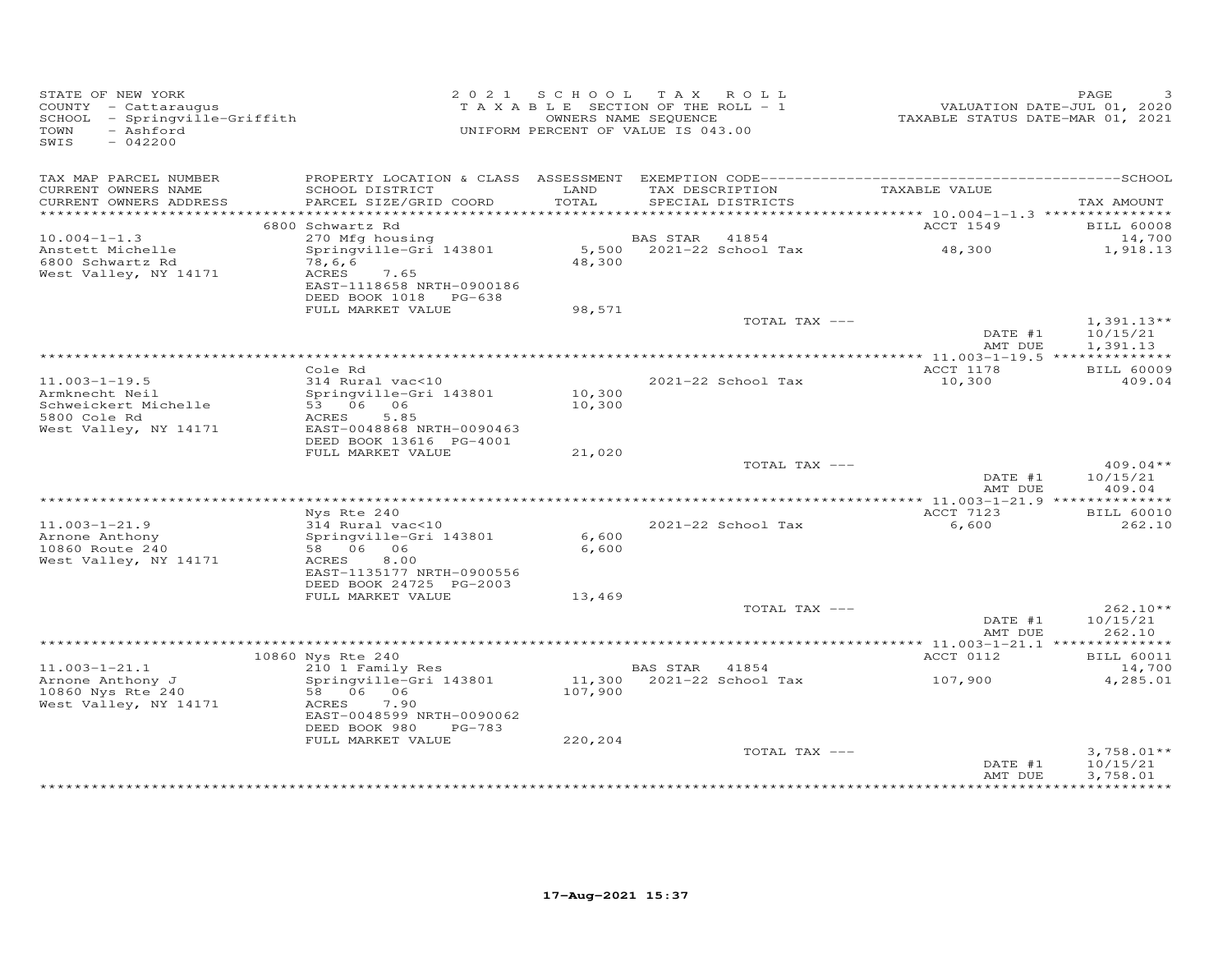| TAX MAP PARCEL NUMBER                                                                                                                                                                                                                                                                               | TAX AMOUNT                             |
|-----------------------------------------------------------------------------------------------------------------------------------------------------------------------------------------------------------------------------------------------------------------------------------------------------|----------------------------------------|
| TAX DESCRIPTION<br>LAND<br>TAXABLE VALUE<br>CURRENT OWNERS NAME<br>SCHOOL DISTRICT<br>PARCEL SIZE/GRID COORD<br>TOTAL<br>CURRENT OWNERS ADDRESS<br>SPECIAL DISTRICTS                                                                                                                                |                                        |
|                                                                                                                                                                                                                                                                                                     |                                        |
| 10922 Bond Rd<br>ACCT 0531                                                                                                                                                                                                                                                                          | <b>BILL 60012</b>                      |
| $11.003 - 1 - 1$<br>BAS STAR<br>210 1 Family Res<br>41854<br>BAS STAR    41854<br>11,400    2021-22 School Tax<br>80,200                                                                                                                                                                            | 14,700                                 |
| Aronson Jeffrey S<br>Springville-Gri 143801<br>10927 Bond Rd<br>64/69 06 06<br>80,200<br>6.89<br>West Valley, NY 14171<br>ACRES<br>EAST-1128874 NRTH-0900730<br>DEED BOOK 14847 PG-2001                                                                                                             | 3,184.97                               |
| FULL MARKET VALUE<br>163,673                                                                                                                                                                                                                                                                        |                                        |
| TOTAL TAX ---<br>DATE #1<br>AMT DUE                                                                                                                                                                                                                                                                 | $2,657.97**$<br>10/15/21<br>2,657.97   |
|                                                                                                                                                                                                                                                                                                     |                                        |
| 11701 Watson Rd<br>ACCT 0128                                                                                                                                                                                                                                                                        | <b>BILL 60013</b>                      |
| 710 Manufacture<br>$3.004 - 2 - 1$<br>2021-22 School Tax<br>550,000<br>Ashford Properties LLC<br>Springville-Gri 143801<br>210,900<br>Attn: Finance<br>47/48/54 06 06<br>550,000<br>4455 Genesee St<br>ACRES 589.36<br>Cheektowaga, NY 14225<br>EAST-1141595 NRTH-0911163<br>DEED BOOK 2647 PG-8001 | 21,842.03                              |
| FULL MARKET VALUE<br>1279,070                                                                                                                                                                                                                                                                       |                                        |
| TOTAL TAX ---<br>DATE #1<br>AMT DUE                                                                                                                                                                                                                                                                 | $21,842.03**$<br>10/15/21<br>21,842.03 |
| 10503 Us Rte 219<br>ACCT 0908                                                                                                                                                                                                                                                                       | <b>BILL 60014</b>                      |
| 210 1 Family Res<br>ENH STAR 41834<br>$19.001 - 2 - 6$                                                                                                                                                                                                                                              | 34,640                                 |
| 8,300 2021-22 School Tax<br>Springville-Gri 143801<br>19.001-2-0<br>Ayler Marcia G<br>77,700<br>25 06 07<br>77,700<br>Springville, NY 14141<br>ACRES<br>3.96<br>EAST-1116310 NRTH-0895418<br>DEED BOOK 00759 PG-00838                                                                               | 3,085.68                               |
| FULL MARKET VALUE<br>158,571                                                                                                                                                                                                                                                                        |                                        |
| TOTAL TAX ---<br>DATE #1<br>AMT DUE                                                                                                                                                                                                                                                                 | $1,859.68**$<br>10/15/21<br>1,859.68   |
|                                                                                                                                                                                                                                                                                                     |                                        |
| ACCT 0355<br>6512 Boberg Rd                                                                                                                                                                                                                                                                         | <b>BILL 60015</b>                      |
| 280 Res Multiple<br>$10.004 - 1 - 18.1$<br>ENH STAR 41834<br>80,400<br>Baker Stanley A<br>Springville-Gri 143801                                                                                                                                                                                    | 34,640<br>3,192.91                     |
| 6,800 2021-22 School Tax<br>80,400<br>6512 Boberg Rd<br>68 06 06<br>80,400<br>West Valley, NY 14171<br>ACRES<br>2.65<br>EAST-1125262 NRTH-0894598<br>DEED BOOK 20200 PG-5466<br>164,082<br>FULL MARKET VALUE                                                                                        |                                        |
| TOTAL TAX ---                                                                                                                                                                                                                                                                                       | $1,966.91**$                           |
| DATE #1<br>AMT DUE                                                                                                                                                                                                                                                                                  | 10/15/21<br>1,966.91                   |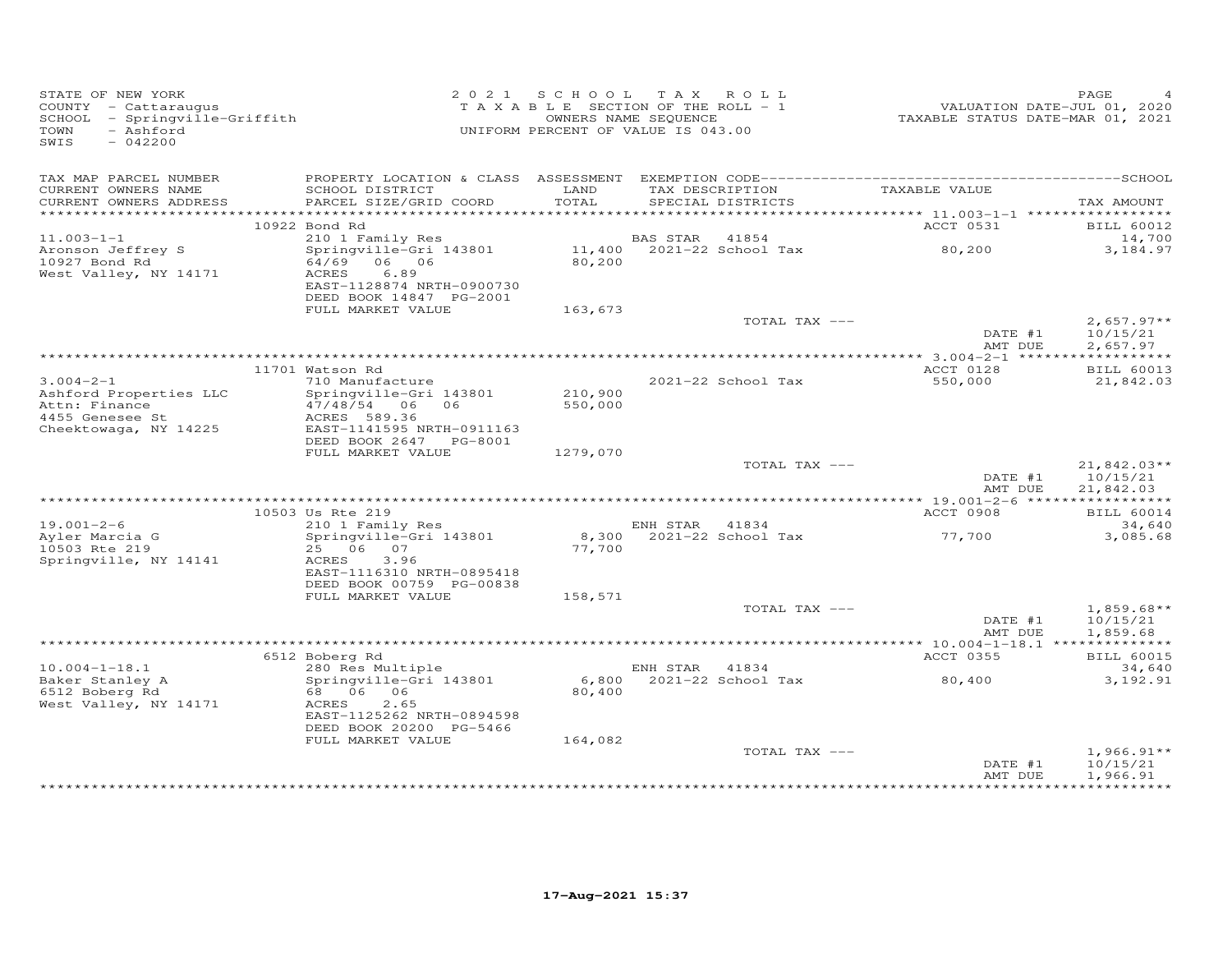| STATE OF NEW YORK<br>COUNTY - Cattaraugus<br>COONII - Caccaraugus<br>SCHOOL - Springville-Griffith<br>- Ashford<br>TOWN<br>$-042200$<br>SWIS |                                                                                                                                                            |                  | 2021 SCHOOL TAX ROLL<br>TAXABLE SECTION OF THE ROLL - 1<br>OWNERS NAME SEQUENCE<br>UNIFORM PERCENT OF VALUE IS 043.00 | VALUATION DATE-JUL 01, 2020<br>TAXABLE STATUS DATE-MAR 01, 2021 | PAGE                                 |
|----------------------------------------------------------------------------------------------------------------------------------------------|------------------------------------------------------------------------------------------------------------------------------------------------------------|------------------|-----------------------------------------------------------------------------------------------------------------------|-----------------------------------------------------------------|--------------------------------------|
| TAX MAP PARCEL NUMBER<br>CURRENT OWNERS NAME<br>CURRENT OWNERS ADDRESS                                                                       | SCHOOL DISTRICT<br>PARCEL SIZE/GRID COORD                                                                                                                  | LAND<br>TOTAL    | TAX DESCRIPTION TAXABLE VALUE<br>SPECIAL DISTRICTS                                                                    |                                                                 | TAX AMOUNT                           |
|                                                                                                                                              | 10177 Dutch Hill Rd                                                                                                                                        |                  | 50 PCT OF VALUE USED FOR EXEMPTION PURPOSES ACCT 0609                                                                 |                                                                 | <b>BILL 60016</b>                    |
| $19.002 - 1 - 22$<br>Ball Bert<br>10177 Dutch Hill Road<br>West Valley, NY 14171                                                             | $\frac{240}{21/72/76}$ Springville-Gri 143801 57,8<br>71/72/76 06 06<br>ACRES 141.56<br>EAST-1121852 NRTH-0890171<br>DEED BOOK 27471 PG-5001               |                  | VETWAR CTS 41120<br>57,800 ENH STAR 41834<br>37,800 ENR 31AR 41834<br>95,300 2021-22 School Tax 69,420                |                                                                 | 5,880<br>34,640<br>3,551.12          |
|                                                                                                                                              | FULL MARKET VALUE                                                                                                                                          | 194,490          |                                                                                                                       |                                                                 |                                      |
|                                                                                                                                              |                                                                                                                                                            |                  | TOTAL TAX ---                                                                                                         | DATE #1<br>AMT DUE                                              | $2,325.12**$<br>10/15/21<br>2,325.12 |
|                                                                                                                                              |                                                                                                                                                            |                  |                                                                                                                       |                                                                 |                                      |
| $10.004 - 1 - 29.11$<br>Barney Paul M<br>Barney Susan L<br>2339 Enfield Ct<br>Orlando, FL 32837                                              | Edies Rd<br>322 Rural vac>10<br>Springville-Gri 143801<br>74 06 06<br>ACRES 10.00<br>EAST-0474260 NRTH-0898310                                             | 14,700<br>14,700 | 2021-22 School Tax                                                                                                    | ACCT 1165<br>14,700                                             | <b>BILL 60017</b><br>583.78          |
|                                                                                                                                              | DEED BOOK 851 PG-00534<br>FULL MARKET VALUE                                                                                                                | 30,000           |                                                                                                                       |                                                                 |                                      |
|                                                                                                                                              |                                                                                                                                                            |                  | TOTAL TAX ---                                                                                                         | DATE #1<br>AMT DUE                                              | 583.78**<br>10/15/21<br>583.78       |
|                                                                                                                                              | 10253 N Connoisarauley Rd                                                                                                                                  |                  |                                                                                                                       | ACCT 0460                                                       | <b>BILL 60018</b>                    |
| $19.001 - 2 - 26$<br>Barrows Christopher<br>10253 N Connoisarauley Rd                                                                        | 210 1 Family Res<br>Springville-Gri 143801<br>11 06 07                                                                                                     | 5,200<br>68,100  | 2021-22 School Tax                                                                                                    | 68,100                                                          | 2,704.44                             |
| West Valley, NY 14171                                                                                                                        | ACRES<br>1.67 BANK 017<br>EAST-1112842 NRTH-0891682<br>DEED BOOK 29421 PG-6001<br>FULL MARKET VALUE                                                        | 138,980          |                                                                                                                       |                                                                 |                                      |
|                                                                                                                                              |                                                                                                                                                            |                  | TOTAL TAX ---                                                                                                         | DATE #1<br>AMT DUE                                              | $2,704.44**$<br>10/15/21<br>2,704.44 |
|                                                                                                                                              |                                                                                                                                                            |                  |                                                                                                                       |                                                                 |                                      |
| $19.001 - 2 - 2$<br>Becker David C<br>Becker Jane A<br>7185 Peters Rd<br>Springville, NY 14141                                               | 7197 Peters Rd<br>312 Vac w/imprv<br>Springville-Gri 143801<br>25 06 07<br>FRNT 165.00 DPTH 175.00<br>EAST-1114071 NRTH-0896765<br>DEED BOOK 14680 PG-2001 | 5,300<br>25,900  | 2021-22 School Tax                                                                                                    | ACCT 0356<br>25,900                                             | <b>BILL 60019</b><br>1,028.56        |
|                                                                                                                                              | FULL MARKET VALUE                                                                                                                                          | 60,233           | TOTAL TAX ---                                                                                                         | DATE #1<br>AMT DUE                                              | $1,028.56**$<br>10/15/21<br>1,028.56 |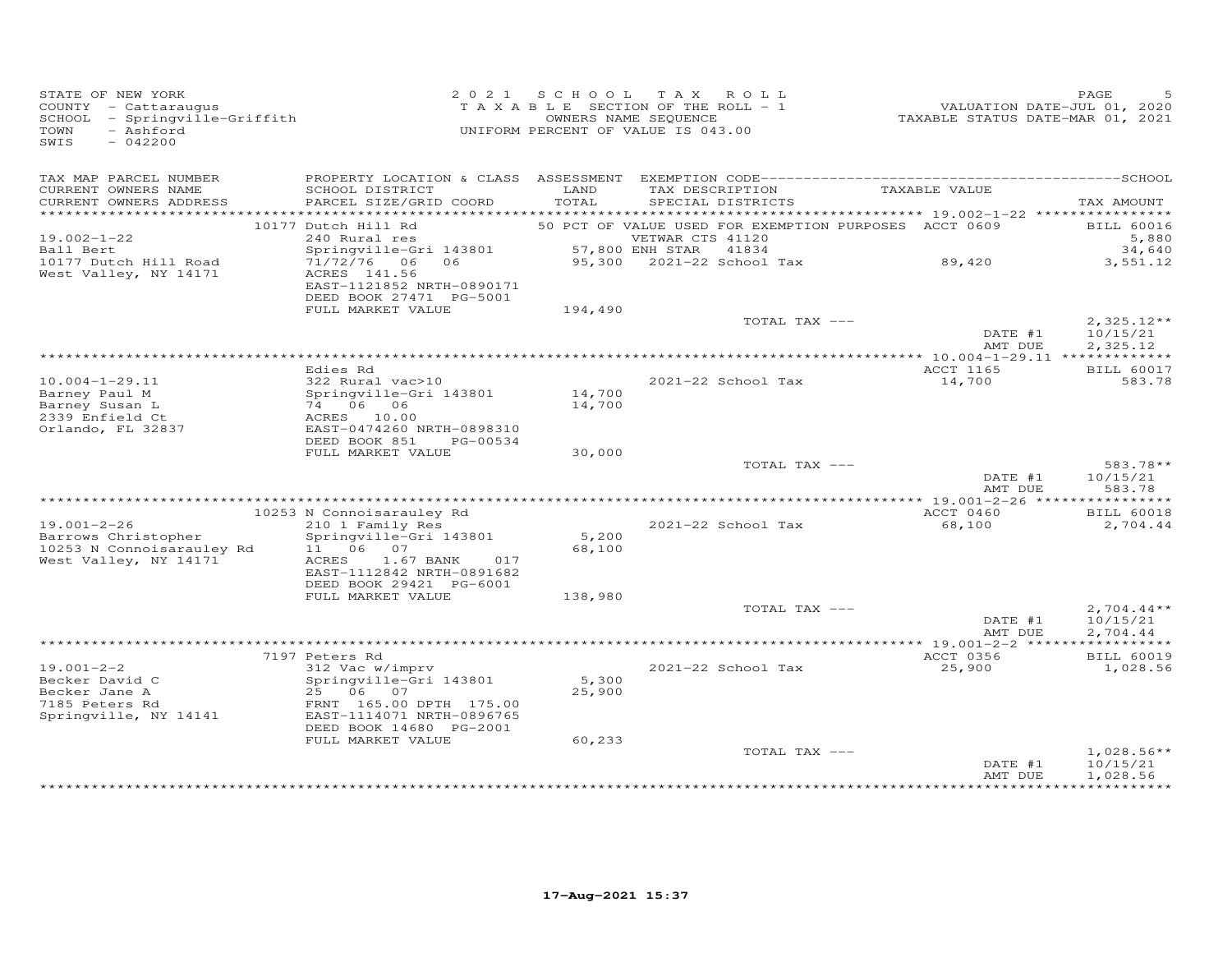| STATE OF NEW YORK<br>COUNTY - Cattaraugus<br>SCHOOL - Springville-Griffith<br>- Ashford<br>TOWN<br>$-042200$<br>SWIS |                                                                                                                                 |                | 2021 SCHOOL TAX ROLL<br>TAXABLE SECTION OF THE ROLL - 1<br>OWNERS NAME SEQUENCE<br>UNIFORM PERCENT OF VALUE IS 043.00 | TAXABLE STATUS DATE-MAR 01, 2021 | PAGE<br>VALUATION DATE-JUL 01, 2020       |
|----------------------------------------------------------------------------------------------------------------------|---------------------------------------------------------------------------------------------------------------------------------|----------------|-----------------------------------------------------------------------------------------------------------------------|----------------------------------|-------------------------------------------|
| TAX MAP PARCEL NUMBER<br>CURRENT OWNERS NAME                                                                         | SCHOOL DISTRICT                                                                                                                 | LAND           | TAX DESCRIPTION                                                                                                       | TAXABLE VALUE                    |                                           |
| CURRENT OWNERS ADDRESS                                                                                               | PARCEL SIZE/GRID COORD                                                                                                          | TOTAL          | SPECIAL DISTRICTS                                                                                                     |                                  | TAX AMOUNT                                |
|                                                                                                                      | 7185 Peters Rd                                                                                                                  |                |                                                                                                                       | ACCT 0400                        | <b>BILL 60020</b>                         |
| $19.001 - 2 - 3$                                                                                                     | 210 1 Family Res                                                                                                                |                | 41854<br>BAS STAR                                                                                                     |                                  | 14,700                                    |
| Becker David C<br>Becker Jane Ann<br>7185 Peters Rd<br>Springville, NY 14141                                         | Springville-Gri 143801<br>25 06 07<br>FRNT 165.00 DPTH 175.00<br>EAST-0465880 NRTH-0896730<br>DEED BOOK 899<br>PG-00381         | 63,300         | 4,300 2021-22 School Tax                                                                                              | 63,300                           | 2,513.82                                  |
|                                                                                                                      | FULL MARKET VALUE                                                                                                               | 129,184        |                                                                                                                       |                                  |                                           |
|                                                                                                                      |                                                                                                                                 |                | TOTAL TAX ---                                                                                                         | DATE #1<br>AMT DUE               | $1,986.82**$<br>10/15/21<br>1,986.82      |
|                                                                                                                      |                                                                                                                                 |                |                                                                                                                       |                                  |                                           |
| $10.004 - 1 - 70$                                                                                                    | 10727 Autumn View Trl<br>210 1 Family Res                                                                                       |                | VETWAR CTS 41120                                                                                                      | ACCT 0954                        | <b>BILL 60021</b><br>5,880                |
| Beeny John L Sr                                                                                                      | Springville-Gri 143801                                                                                                          |                | 6,200 ENH STAR 41834                                                                                                  |                                  | 34,640                                    |
| Beeny Louella K<br>10727 Autumn View Trl<br>West Valley, NY 14171                                                    | 69 06 06<br>AUTUMN VIEW SUB LOT 21<br>ACRES<br>2.05<br>EAST-1124940 NRTH-0898893<br>DEED BOOK 832<br>PG-00424                   |                | 48,400 2021-22 School Tax                                                                                             | 42,520                           | 1,688.59                                  |
|                                                                                                                      | FULL MARKET VALUE                                                                                                               | 98,776         |                                                                                                                       |                                  |                                           |
|                                                                                                                      |                                                                                                                                 |                | TOTAL TAX ---                                                                                                         | DATE #1<br>AMT DUE               | $462.59**$<br>10/15/21<br>462.59          |
|                                                                                                                      |                                                                                                                                 |                |                                                                                                                       |                                  |                                           |
|                                                                                                                      | 5868 Cole Rd                                                                                                                    |                |                                                                                                                       | ACCT 0043                        | <b>BILL 60022</b>                         |
| $11.003 - 1 - 13$<br>Belscher Kenneth J                                                                              | 240 Rural res<br>Springville-Gri 143801                                                                                         |                | AG DIST<br>41720<br>44,900 ENH STAR<br>41834                                                                          |                                  | 3,001<br>34,640                           |
| Belscher Patricia L<br>5868 Cole Rd                                                                                  | 59 06 06<br>ACRES 78.88                                                                                                         |                | 92,500 2021-22 School Tax                                                                                             | 89,499                           | 3,554.25                                  |
| West Valley, NY 14171                                                                                                | EAST-1135513 NRTH-0903365<br>DEED BOOK 746<br>PG-01096                                                                          |                |                                                                                                                       |                                  |                                           |
| MAY BE SUBJECT TO PAYMENT<br>UNDER AGDIST LAW TIL 2025                                                               | FULL MARKET VALUE                                                                                                               | 188,776        |                                                                                                                       |                                  |                                           |
|                                                                                                                      |                                                                                                                                 |                | TOTAL TAX ---                                                                                                         |                                  | $2.328.25**$                              |
|                                                                                                                      |                                                                                                                                 |                |                                                                                                                       | DATE #1<br>AMT DUE               | 10/15/21<br>2,328.25                      |
|                                                                                                                      |                                                                                                                                 |                |                                                                                                                       |                                  |                                           |
|                                                                                                                      | Cole Rd                                                                                                                         |                |                                                                                                                       | ACCT 1733                        | <b>BILL 60023</b>                         |
| $11.003 - 1 - 18.11$<br>Belscher Kenneth J<br>Belscher Patricia L<br>5868 Cole Road<br>West Valley, NY 14171         | 100 Agricultural<br>Springville-Gri 143801<br>59 06 06<br>ACRES<br>2.65<br>EAST-1132678 NRTH-0904539<br>DEED BOOK 29560 PG-9003 | 4,800<br>4,800 | 2021-22 School Tax                                                                                                    | 4,800                            | 190.62                                    |
| MAY BE SUBJECT TO PAYMENT                                                                                            | FULL MARKET VALUE                                                                                                               | 9,796          |                                                                                                                       |                                  |                                           |
| UNDER AGDIST LAW TIL 2025                                                                                            |                                                                                                                                 |                | TOTAL TAX ---                                                                                                         |                                  | $190.62**$                                |
|                                                                                                                      |                                                                                                                                 |                |                                                                                                                       | DATE #1<br>AMT DUE               | 10/15/21<br>190.62<br>* * * * * * * * * * |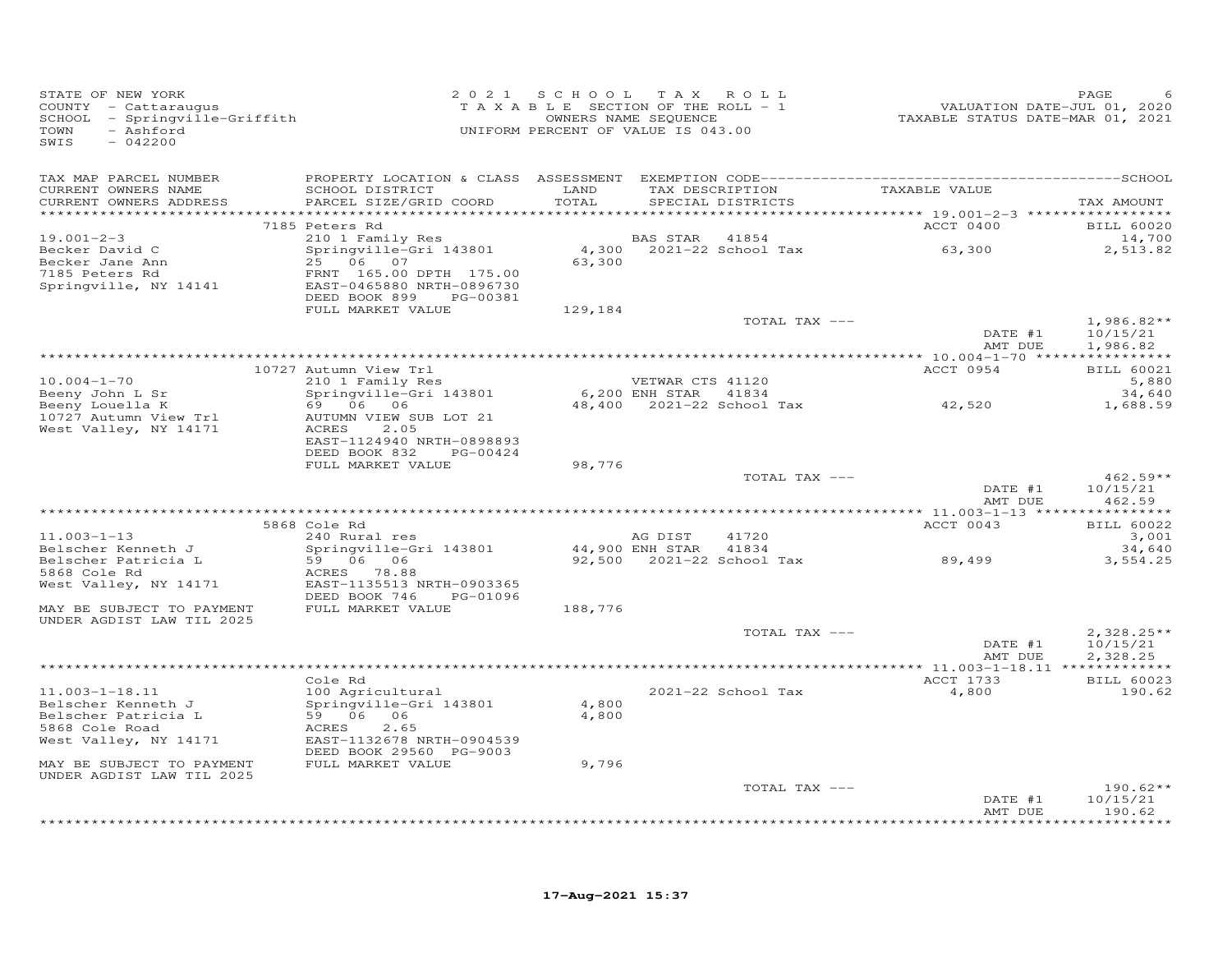| STATE OF NEW YORK<br>COUNTY - Cattaraugus<br>SCHOOL - Springville-Griffith<br>- Ashford<br>TOWN<br>$-042200$<br>SWIS | 2 0 2 1                                                                                                          |                  | SCHOOL TAX ROLL<br>TAXABLE SECTION OF THE ROLL - 1<br>OWNERS NAME SEQUENCE<br>UNIFORM PERCENT OF VALUE IS 043.00 | VALUATION DATE-JUL 01, 2020<br>TAXABLE STATUS DATE-MAR 01, 2021 | PAGE                                 |
|----------------------------------------------------------------------------------------------------------------------|------------------------------------------------------------------------------------------------------------------|------------------|------------------------------------------------------------------------------------------------------------------|-----------------------------------------------------------------|--------------------------------------|
| TAX MAP PARCEL NUMBER<br>CURRENT OWNERS NAME<br>CURRENT OWNERS ADDRESS<br>***********************                    | SCHOOL DISTRICT<br>PARCEL SIZE/GRID COORD                                                                        | LAND<br>TOTAL    | TAX DESCRIPTION<br>SPECIAL DISTRICTS                                                                             | TAXABLE VALUE                                                   | TAX AMOUNT                           |
| $11.001 - 1 - 30.4$<br>Big Spread LLC<br>459 East Main St                                                            | NYS Rte 240<br>312 Vac w/imprv<br>Springville-Gri 143801<br>$60 - 6 - 6$                                         | 53,900<br>56,700 | 2021-22 School Tax                                                                                               | ACCT 1693<br>56,700                                             | <b>BILL 60024</b><br>2,251.71        |
| Springville, NY 14141                                                                                                | Merged with 30.5<br>30.5 split from 30.3<br>ACRES 58.43<br>EAST-1134630 NRTH-0096670<br>DEED BOOK 18419 PG-9002  |                  |                                                                                                                  |                                                                 |                                      |
|                                                                                                                      | FULL MARKET VALUE                                                                                                | 131,860          | TOTAL TAX ---                                                                                                    | DATE #1<br>AMT DUE                                              | $2,251.71**$<br>10/15/21<br>2,251.71 |
|                                                                                                                      |                                                                                                                  |                  |                                                                                                                  |                                                                 |                                      |
| $10.004 - 1 - 18.3$                                                                                                  | Boberg Rd<br>314 Rural vac<10                                                                                    |                  | 2021-22 School Tax                                                                                               | ACCT 1199<br>5,700                                              | <b>BILL 60025</b><br>226.36          |
| Bishop Brian                                                                                                         | Springville-Gri 143801                                                                                           | 5,700            |                                                                                                                  |                                                                 |                                      |
| 6491 Boberg Rd<br>West Valley, NY 14171                                                                              | 68 06 06<br>ACRES<br>$3.40$ BANK<br>017<br>EAST-1124940 NRTH-0894408<br>DEED BOOK 1006 PG-777                    | 5,700            |                                                                                                                  |                                                                 |                                      |
|                                                                                                                      | FULL MARKET VALUE                                                                                                | 11,633           |                                                                                                                  |                                                                 | $226.36**$                           |
|                                                                                                                      |                                                                                                                  |                  | TOTAL TAX ---                                                                                                    | DATE #1<br>AMT DUE                                              | 10/15/21<br>226.36                   |
|                                                                                                                      |                                                                                                                  |                  |                                                                                                                  |                                                                 |                                      |
|                                                                                                                      | 6559 Boberg Rd                                                                                                   |                  |                                                                                                                  | ACCT 0067                                                       | <b>BILL 60026</b>                    |
| $10.004 - 1 - 19$<br>Bishop Brian<br>6491 Boberg Rd<br>West Valley, NY 14171                                         | 210 1 Family Res<br>Springville-Gri 143801<br>68 06 06<br>ACRES<br>5.35 BANK<br>017<br>EAST-1124929 NRTH-0894157 | 71,800           | BAS STAR 41854<br>9,800 2021-22 School Tax                                                                       | 71,800                                                          | 14,700<br>2,851.38                   |
|                                                                                                                      | DEED BOOK 1006 PG-777<br>FULL MARKET VALUE                                                                       | 146,531          |                                                                                                                  |                                                                 |                                      |
|                                                                                                                      |                                                                                                                  |                  | TOTAL TAX ---                                                                                                    | DATE #1<br>AMT DUE                                              | $2,324.38**$<br>10/15/21<br>2,324.38 |
|                                                                                                                      |                                                                                                                  |                  |                                                                                                                  |                                                                 |                                      |
| $10.004 - 1 - 77.1$                                                                                                  | 10596 Rock Springs Rd<br>240 Rural res                                                                           |                  | 2021-22 School Tax                                                                                               | ACCT 0960<br>90,500                                             | <b>BILL 60027</b><br>3,594.01        |
| Bishop Christina<br>10596 Rock Springs Rd<br>West Valley, NY 14171                                                   | Springville-Gri 143801<br>69 06 06<br>ACRES 54.20                                                                | 21,200<br>90,500 |                                                                                                                  |                                                                 |                                      |
|                                                                                                                      | EAST-1126241 NRTH-0898927<br>DEED BOOK 29452 PG-7001                                                             |                  |                                                                                                                  |                                                                 |                                      |
|                                                                                                                      | FULL MARKET VALUE                                                                                                | 210,465          | TOTAL TAX ---                                                                                                    | DATE #1                                                         | $3,594.01**$<br>10/15/21             |
|                                                                                                                      |                                                                                                                  |                  |                                                                                                                  | AMT DUE                                                         | 3,594.01                             |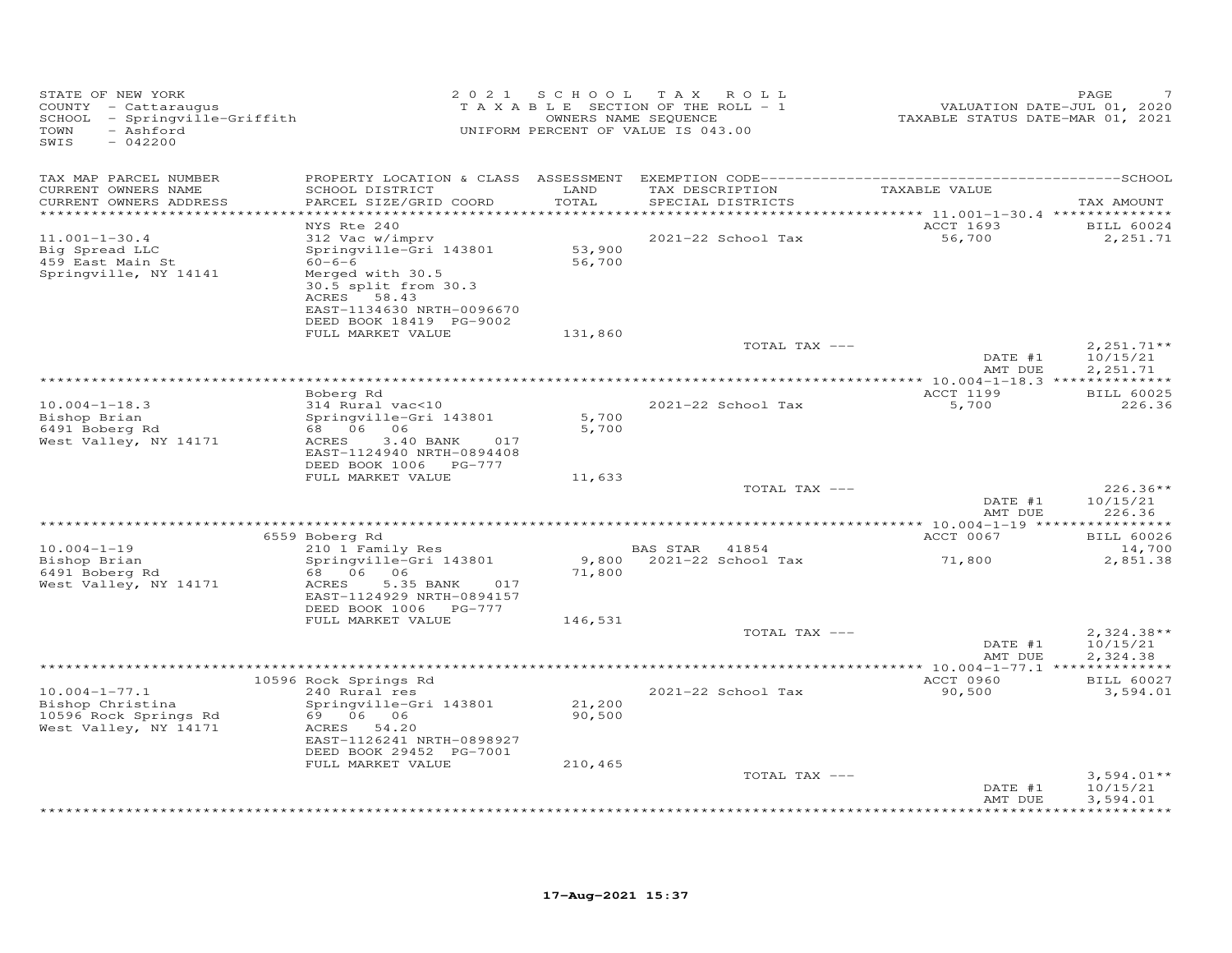| STATE OF NEW YORK<br>COUNTY - Cattaraugus<br>SCHOOL - Springville-Griffith<br>- Ashford<br>TOWN<br>SWIS<br>$-042200$ |                                                                                                                                             |                  | 2021 SCHOOL TAX ROLL<br>TAXABLE SECTION OF THE ROLL - 1<br>OWNERS NAME SEQUENCE<br>UNIFORM PERCENT OF VALUE IS 043.00 | VALUATION DATE-JUL 01, 2020<br>TAXABLE STATUS DATE-MAR 01, 2021 | PAGE                                 |
|----------------------------------------------------------------------------------------------------------------------|---------------------------------------------------------------------------------------------------------------------------------------------|------------------|-----------------------------------------------------------------------------------------------------------------------|-----------------------------------------------------------------|--------------------------------------|
| TAX MAP PARCEL NUMBER<br>CURRENT OWNERS NAME<br>CURRENT OWNERS ADDRESS                                               | SCHOOL DISTRICT<br>PARCEL SIZE/GRID COORD                                                                                                   | LAND<br>TOTAL    | TAX DESCRIPTION<br>SPECIAL DISTRICTS                                                                                  | TAXABLE VALUE                                                   | TAX AMOUNT                           |
|                                                                                                                      | **************                                                                                                                              |                  |                                                                                                                       | ********** 10.004-1-47.3 ***************                        |                                      |
|                                                                                                                      | 10421 Edies Rd                                                                                                                              |                  |                                                                                                                       | ACCT 1361                                                       | <b>BILL 60028</b>                    |
| $10.004 - 1 - 47.3$<br>Blasz Jody M<br>Bond Frederick W III<br>10421 Edies Rd<br>Springville, NY 14141               | 210 1 Family Res<br>Springville-Gri 143801<br>77 06 06<br>ACRES<br>1.95 BANK<br>017<br>EAST-1119393 NRTH-0894157<br>DEED BOOK 26668 PG-8001 | 6,000<br>58,900  | 2021-22 School Tax                                                                                                    | 58,900                                                          | 2,339.08                             |
|                                                                                                                      | FULL MARKET VALUE                                                                                                                           | 120,204          |                                                                                                                       |                                                                 |                                      |
|                                                                                                                      |                                                                                                                                             |                  | TOTAL TAX ---                                                                                                         | DATE #1<br>AMT DUE                                              | $2,339.08**$<br>10/15/21<br>2,339.08 |
|                                                                                                                      |                                                                                                                                             |                  |                                                                                                                       |                                                                 |                                      |
|                                                                                                                      | 7236 Henrietta Rd                                                                                                                           |                  |                                                                                                                       | ACCT 1273                                                       | <b>BILL 60029</b>                    |
| $10.003 - 2 - 11.2$<br>Blesy Farms, LLC<br>7129 Henrietta Rd<br>Springville, NY 14141                                | 240 Rural res<br>Springville-Gri 143801<br>53/54 06 07<br>33.60<br>ACRES<br>EAST-1113778 NRTH-0902833<br>DEED BOOK 1025 PG-298              | 24,400<br>77,200 | 2021-22 School Tax                                                                                                    | 77,200                                                          | 3,065.83                             |
|                                                                                                                      | FULL MARKET VALUE                                                                                                                           | 157,551          |                                                                                                                       |                                                                 |                                      |
|                                                                                                                      |                                                                                                                                             |                  | TOTAL TAX ---                                                                                                         | DATE #1<br>AMT DUE                                              | $3,065.83**$<br>10/15/21<br>3,065.83 |
|                                                                                                                      | Bolton Rd                                                                                                                                   |                  |                                                                                                                       | ACCT 1029                                                       | <b>BILL 60030</b>                    |
| $3.004 - 2 - 6.7$<br>Bojarski Jason R<br>Bojarski Erik C<br>124 Sprucewood Dr                                        | 321 Abandoned ag<br>Springville-Gri 143801<br>41 06 06<br>ACRES 13.39                                                                       | 14,100<br>14,100 | 2021-22 School Tax                                                                                                    | 14,100                                                          | 559.95                               |
| Cheektowaga, NY 14227                                                                                                | EAST-1147622 NRTH-0910841<br>DEED BOOK 2020 PG-10595                                                                                        |                  |                                                                                                                       |                                                                 |                                      |
|                                                                                                                      | FULL MARKET VALUE                                                                                                                           | 28,776           |                                                                                                                       |                                                                 |                                      |
|                                                                                                                      |                                                                                                                                             |                  | TOTAL TAX ---                                                                                                         | DATE #1<br>AMT DUE                                              | 559.95**<br>10/15/21<br>559.95       |
|                                                                                                                      |                                                                                                                                             |                  |                                                                                                                       |                                                                 |                                      |
| $11.003 - 1 - 3.8$<br>Bond Frederick Jr<br>6089 Bond Rd                                                              | 6129 Thomas Corners Rd<br>314 Rural vac<10<br>Springville-Gri 143801<br>65 06 06                                                            | 4,700<br>4,700   | 2021-22 School Tax                                                                                                    | ACCT 1341<br>4,700                                              | <b>BILL 60031</b><br>186.65          |
| West Valley, NY 14171                                                                                                | FRNT 248.90 DPTH 150.00<br>EAST-0481820 NRTH-0903540<br>DEED BOOK 10607 PG-8001                                                             |                  |                                                                                                                       |                                                                 |                                      |
|                                                                                                                      | FULL MARKET VALUE                                                                                                                           | 9,592            | TOTAL TAX ---                                                                                                         |                                                                 | $186.65**$                           |
|                                                                                                                      |                                                                                                                                             |                  |                                                                                                                       | DATE #1<br>AMT DUE                                              | 10/15/21<br>186.65<br>**********     |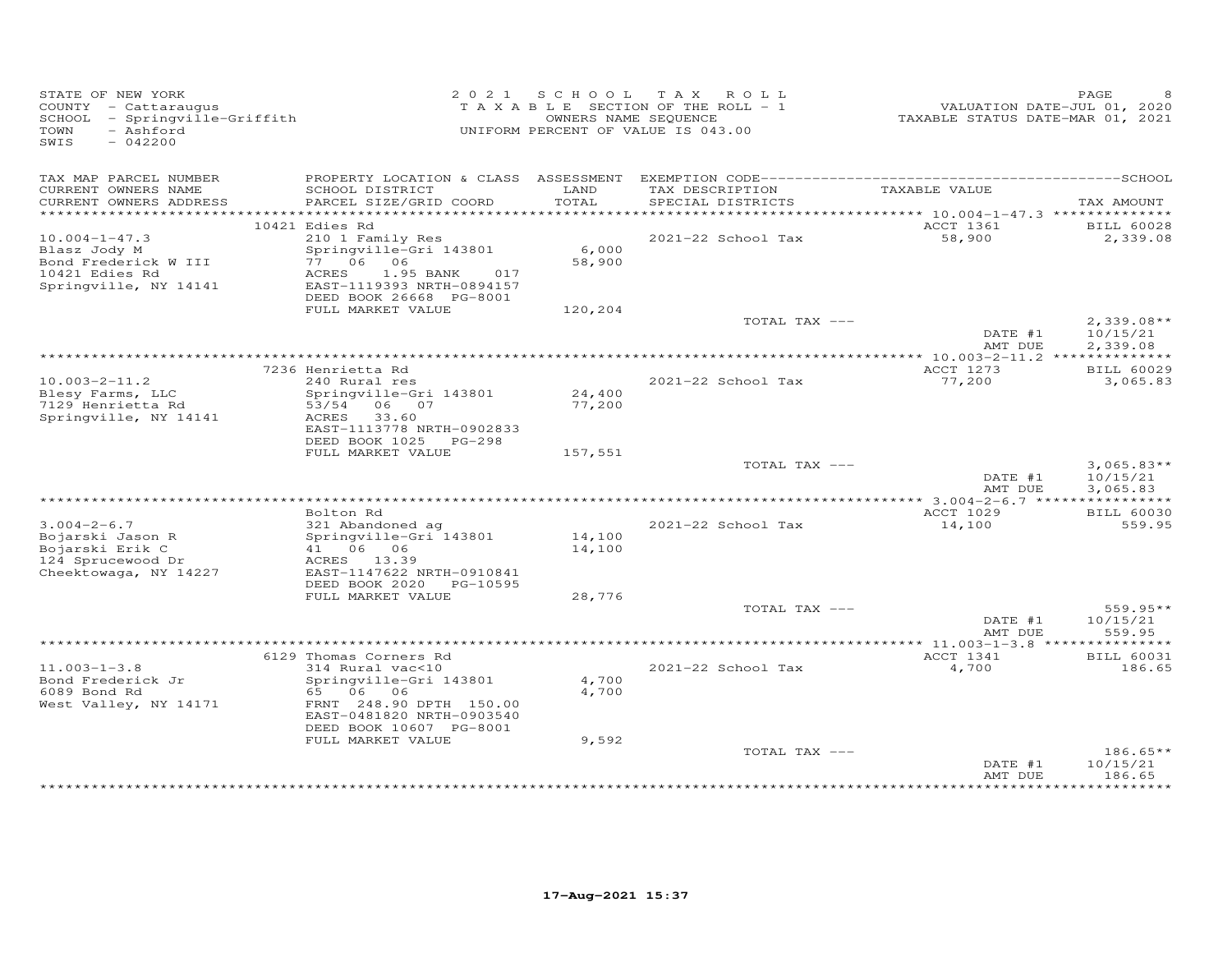| STATE OF NEW YORK<br>SIAIE OF NEW IONN<br>COUNTY - Cattaraugus<br>SCHOOL - Springville-Griffith<br>TOWN<br>- Ashford<br>SWIS<br>$-042200$ |                                                                                                                                                                 |                           | 2021 SCHOOL TAX ROLL<br>T A X A B L E SECTION OF THE ROLL - 1<br>OWNERS NAME SEQUENCE<br>UNIFORM PERCENT OF VALUE IS 043.00 | 25 FAGE<br>701, 2020<br>TAXABLE STATUS DATE-MAR 01, 2021 | PAGE                                                  |
|-------------------------------------------------------------------------------------------------------------------------------------------|-----------------------------------------------------------------------------------------------------------------------------------------------------------------|---------------------------|-----------------------------------------------------------------------------------------------------------------------------|----------------------------------------------------------|-------------------------------------------------------|
| TAX MAP PARCEL NUMBER<br>CURRENT OWNERS NAME<br>CURRENT OWNERS ADDRESS<br>**********************                                          | SCHOOL DISTRICT<br>PARCEL SIZE/GRID COORD                                                                                                                       | LAND<br>TOTAL             | TAX DESCRIPTION<br>SPECIAL DISTRICTS                                                                                        | TAXABLE VALUE                                            | TAX AMOUNT                                            |
| $11.001 - 1 - 5$<br>Bond Frederick W Jr<br>Bond Penny<br>6062 Bond Rd<br>West Valley, NY 14171                                            | Bond Rd<br>270 Mfg housing<br>Springville-Gri 143801<br>65 06 06<br>ACRES<br>1.35<br>EAST-0481770 NRTH-0905490<br>DEED BOOK 00870 PG-00139<br>FULL MARKET VALUE | 5,400<br>21,900<br>44,694 | 2021-22 School Tax                                                                                                          | ACCT 0832<br>21,900                                      | BILL 60032<br>869.71                                  |
|                                                                                                                                           |                                                                                                                                                                 |                           | TOTAL TAX ---                                                                                                               | DATE #1<br>AMT DUE                                       | 869.71**<br>10/15/21<br>869.71                        |
|                                                                                                                                           |                                                                                                                                                                 |                           |                                                                                                                             |                                                          |                                                       |
|                                                                                                                                           | 6089 Bond Rd                                                                                                                                                    |                           |                                                                                                                             | ACCT 0125                                                | <b>BILL 60033</b>                                     |
| $11.001 - 1 - 6$<br>Bond Frederick W Jr<br>Bond Penny<br>$\mathbf{d}$<br>6089 Bond Rd<br>West Valley, NY 14171                            | 210 1 Family Res<br>Springville-Gri 143801<br>65 06 06<br>ACRES 1.55<br>EAST-0481930 NRTH-0905470                                                               | 75,300                    | ENH STAR 41834<br>5,600 $2021-22$ School Tax                                                                                | 75,300                                                   | 34,640<br>2,990.37                                    |
|                                                                                                                                           | DEED BOOK 794 PG-01184                                                                                                                                          |                           |                                                                                                                             |                                                          |                                                       |
|                                                                                                                                           | FULL MARKET VALUE                                                                                                                                               | 153,673                   | TOTAL TAX ---                                                                                                               | DATE #1<br>AMT DUE                                       | $1,764.37**$<br>10/15/21<br>1,764.37                  |
|                                                                                                                                           |                                                                                                                                                                 |                           |                                                                                                                             |                                                          |                                                       |
| $11.001 - 1 - 7$<br>Bond Frederick W Jr<br>Bond Frederick W Sr<br>6089 Bond Rd<br>West Valley, NY 14171                                   | 6059 Bond Rd<br>110 Livestock<br>Springville-Gri 143801<br>65 06 06<br>LIFE USE<br>ACRES 103.90<br>EAST-0482320 NRTH-0906040                                    | 107,600                   | AG DIST 41720<br>61,700 $2021-22$ School Tax 92,954                                                                         | ACCT 0073                                                | <b>BILL 60034</b><br>14,646<br>3,691.46               |
| MAY BE SUBJECT TO PAYMENT<br>UNDER AGDIST LAW TIL 2025                                                                                    | DEED BOOK 00870 PG-00618<br>FULL MARKET VALUE                                                                                                                   | 219,592                   |                                                                                                                             |                                                          |                                                       |
|                                                                                                                                           |                                                                                                                                                                 |                           | TOTAL TAX ---                                                                                                               | DATE #1<br>AMT DUE                                       | $3,691.46**$<br>10/15/21<br>3,691.46                  |
|                                                                                                                                           |                                                                                                                                                                 |                           |                                                                                                                             |                                                          |                                                       |
| $11.001 - 1 - 8.1$<br>Bond Frederick W Jr<br>Bond John W<br>6089 Bond Rd<br>West Valley, NY 14171<br>MAY BE SUBJECT TO PAYMENT            | 6016 Bond Rd<br>240 Rural res<br>Springville-Gri 143801<br>60/65 06 06<br>LIFE USE<br>ACRES 170.80<br>EAST-0483810 NRTH-0906610<br>DEED BOOK 991<br>PG-1145     | 123,600                   | AG DIST 41720<br>76,100 $2021-22$ School Tax 112,623                                                                        | ACCT 0282                                                | <b>BILL 60035</b><br>10,977<br>4,472.57               |
| UNDER AGDIST LAW TIL 2025                                                                                                                 | FULL MARKET VALUE                                                                                                                                               | 252,245                   |                                                                                                                             |                                                          |                                                       |
|                                                                                                                                           |                                                                                                                                                                 |                           | TOTAL TAX ---                                                                                                               | DATE #1<br>AMT DUE                                       | $4,472.57**$<br>10/15/21<br>4,472.57<br>************* |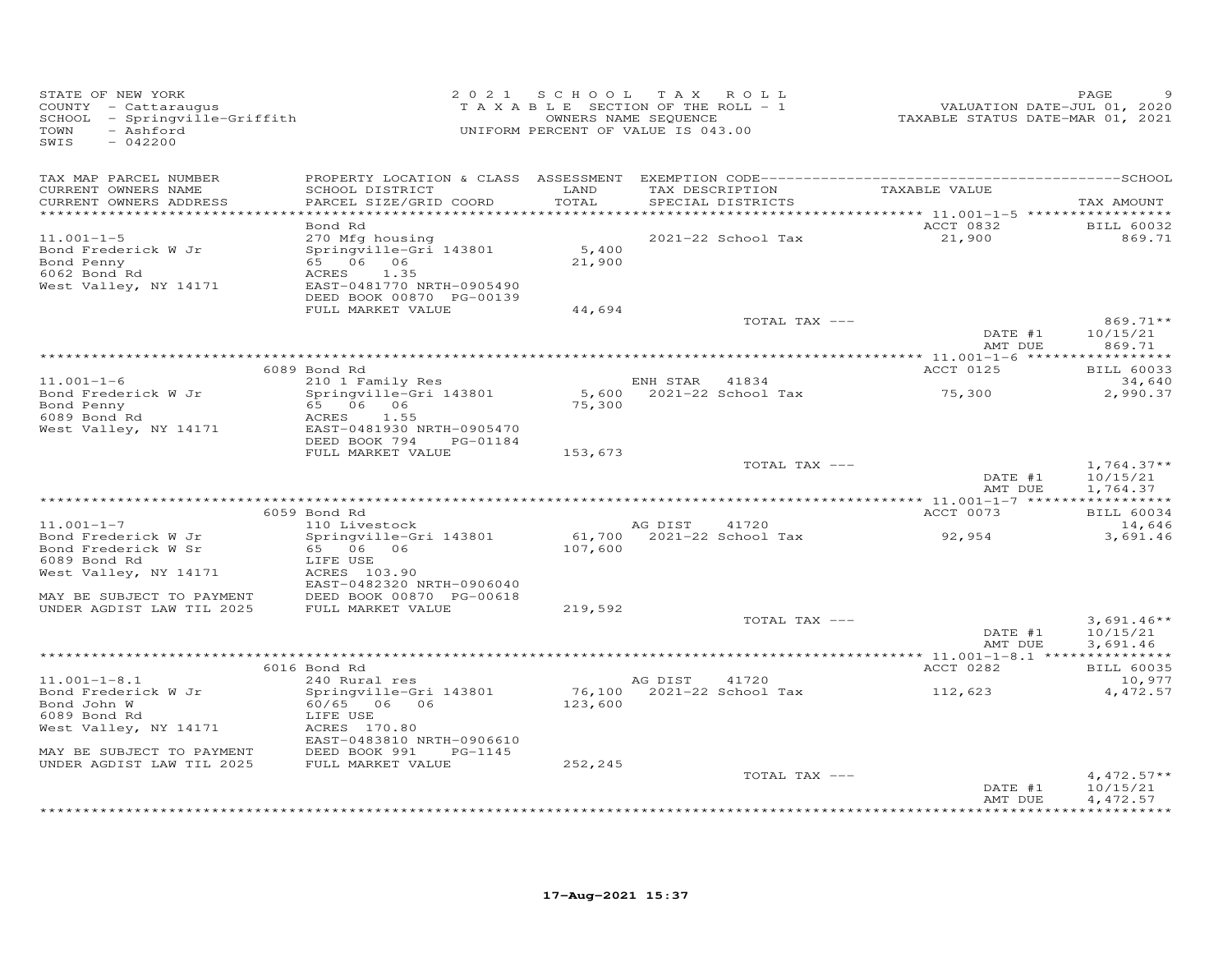| STATE OF NEW YORK<br>COUNTY - Cattaraugus<br>SCHOOL - Springville-Griffith<br>- Ashford<br>TOWN<br>$-042200$<br>SWIS | 2 0 2 1                                               | S C H O O L | TAX ROLL<br>TAXABLE SECTION OF THE ROLL - 1<br>OWNERS NAME SEQUENCE<br>UNIFORM PERCENT OF VALUE IS 043.00 | VALUATION DATE-JUL 01, 2020<br>TAXABLE STATUS DATE-MAR 01, 2021 | PAGE<br>10                           |
|----------------------------------------------------------------------------------------------------------------------|-------------------------------------------------------|-------------|-----------------------------------------------------------------------------------------------------------|-----------------------------------------------------------------|--------------------------------------|
| TAX MAP PARCEL NUMBER                                                                                                |                                                       |             |                                                                                                           |                                                                 |                                      |
| CURRENT OWNERS NAME                                                                                                  | SCHOOL DISTRICT                                       | LAND        | TAX DESCRIPTION                                                                                           | TAXABLE VALUE                                                   |                                      |
| CURRENT OWNERS ADDRESS<br>***********************                                                                    | PARCEL SIZE/GRID COORD                                | TOTAL       | SPECIAL DISTRICTS                                                                                         |                                                                 | TAX AMOUNT                           |
|                                                                                                                      | Thomas Corners Rd                                     |             |                                                                                                           | ACCT 0188                                                       | <b>BILL 60036</b>                    |
| $11.003 - 1 - 3.1$                                                                                                   | 105 Vac farmland                                      |             | AG DIST<br>41720                                                                                          |                                                                 | 7,178                                |
| Bond Frederick W Jr                                                                                                  | Springville-Gri 143801                                |             | 34,700 2021-22 School Tax                                                                                 | 27,522                                                          | 1,092.98                             |
| Bond Penny                                                                                                           | 64/65<br>06 06                                        | 34,700      |                                                                                                           |                                                                 |                                      |
| 6089 Bond Rd                                                                                                         | <b>ACRES</b><br>66.45                                 |             |                                                                                                           |                                                                 |                                      |
| West Valley, NY 14171                                                                                                | EAST-0481590 NRTH-0901790<br>DEED BOOK 00957 PG-00695 |             |                                                                                                           |                                                                 |                                      |
| MAY BE SUBJECT TO PAYMENT<br>UNDER AGDIST LAW TIL 2025                                                               | FULL MARKET VALUE                                     | 70,816      |                                                                                                           |                                                                 |                                      |
|                                                                                                                      |                                                       |             | TOTAL TAX ---                                                                                             | DATE #1<br>AMT DUE                                              | $1,092.98**$<br>10/15/21<br>1,092.98 |
|                                                                                                                      |                                                       |             |                                                                                                           |                                                                 |                                      |
|                                                                                                                      | Thomas Corners Rd                                     |             |                                                                                                           | ACCT 0193                                                       | BILL 60037                           |
| $11.003 - 1 - 4.2$                                                                                                   | 314 Rural vac<10                                      |             | 41720<br>AG DIST                                                                                          |                                                                 | 2,867                                |
| Bond Frederick W Jr                                                                                                  | Springville-Gri 143801                                |             | 6,600 2021-22 School Tax                                                                                  | 3,733                                                           | 148.25                               |
| Bond Frederick W III                                                                                                 | 65 06 06                                              | 6,600       |                                                                                                           |                                                                 |                                      |
| 6062 Bond Rd                                                                                                         | 8.26<br>ACRES<br>EAST-1131612 NRTH-0903928            |             |                                                                                                           |                                                                 |                                      |
| West Valley, NY 14171                                                                                                | DEED BOOK 29794 PG-6001                               |             |                                                                                                           |                                                                 |                                      |
| MAY BE SUBJECT TO PAYMENT<br>UNDER AGDIST LAW TIL 2025                                                               | FULL MARKET VALUE                                     | 13,469      |                                                                                                           |                                                                 |                                      |
|                                                                                                                      |                                                       |             | TOTAL TAX ---                                                                                             |                                                                 | $148.25**$                           |
|                                                                                                                      |                                                       |             |                                                                                                           | DATE #1<br>AMT DUE                                              | 10/15/21<br>148.25                   |
|                                                                                                                      |                                                       |             |                                                                                                           |                                                                 |                                      |
|                                                                                                                      | Nys Rte 240                                           |             |                                                                                                           | ACCT 0072                                                       | <b>BILL 60038</b>                    |
| $11.003 - 1 - 7$                                                                                                     | 322 Rural vac>10                                      |             | 41720<br>AG DIST                                                                                          |                                                                 | 17,411                               |
| Bond Frederick W Jr                                                                                                  | Springville-Gri 143801                                | 26,900      | 2021-22 School Tax                                                                                        | 9,489                                                           | 376.83                               |
| Bond Bond Frederick Sr                                                                                               | 59 06 06                                              | 26,900      |                                                                                                           |                                                                 |                                      |
| 6062 Bond Rd                                                                                                         | LIFE USE                                              |             |                                                                                                           |                                                                 |                                      |
| West Valley, NY 14171                                                                                                | 25.87<br>ACRES<br>EAST-0485230 NRTH-0904290           |             |                                                                                                           |                                                                 |                                      |
| MAY BE SUBJECT TO PAYMENT                                                                                            | DEED BOOK 00870 PG-00618                              |             |                                                                                                           |                                                                 |                                      |
| UNDER AGDIST LAW TIL 2025                                                                                            | FULL MARKET VALUE                                     | 62,558      |                                                                                                           |                                                                 |                                      |
|                                                                                                                      |                                                       |             | TOTAL TAX ---                                                                                             |                                                                 | $376.83**$                           |
|                                                                                                                      |                                                       |             |                                                                                                           | DATE #1<br>AMT DUE                                              | 10/15/21<br>376.83                   |
|                                                                                                                      |                                                       |             |                                                                                                           |                                                                 |                                      |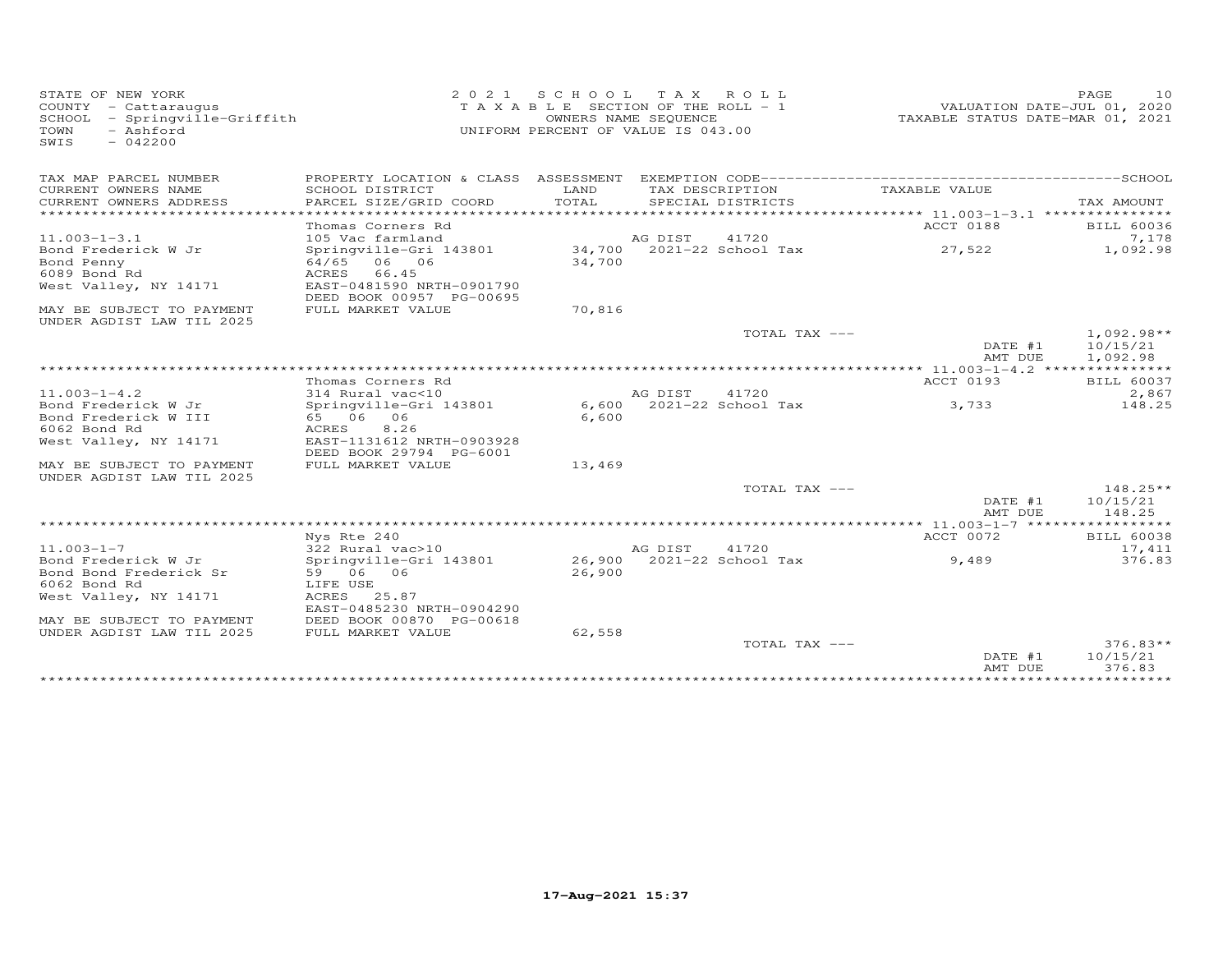| STATE OF NEW YORK<br>COUNTY - Cattaraugus<br>SCHOOL - Springville-Griffith<br>TOWN<br>- Ashford<br>SWIS<br>$-042200$ | 2 0 2 1                                                                                                                            |                 | SCHOOL TAX ROLL<br>T A X A B L E SECTION OF THE ROLL - 1<br>OWNERS NAME SEQUENCE<br>UNIFORM PERCENT OF VALUE IS 043.00 | 11.020<br>TAXABLE STATUS DATE-JUL 01, 2020<br>TAXABLE STATUS DATE-MAR 01, 2021 | PAGE<br>11                           |
|----------------------------------------------------------------------------------------------------------------------|------------------------------------------------------------------------------------------------------------------------------------|-----------------|------------------------------------------------------------------------------------------------------------------------|--------------------------------------------------------------------------------|--------------------------------------|
| TAX MAP PARCEL NUMBER<br>CURRENT OWNERS NAME<br>CURRENT OWNERS ADDRESS                                               | SCHOOL DISTRICT<br>PARCEL SIZE/GRID COORD                                                                                          | LAND<br>TOTAL   | TAX DESCRIPTION TAXABLE VALUE<br>SPECIAL DISTRICTS                                                                     |                                                                                | TAX AMOUNT                           |
|                                                                                                                      | 11455 Nys Rte 240                                                                                                                  |                 |                                                                                                                        | ACCT 0922                                                                      | <b>BILL 60039</b>                    |
| $11.001 - 1 - 8.2$<br>Boyd David C<br>Boyd Joan J<br>11455 NYS Rte 240<br>Springville, NY 14141                      | 210 1 Family Res<br>Springville-Gri 143801<br>60/65 06 06<br>ACRES<br>2.60<br>EAST-1132486 NRTH-0907824<br>PG-819                  |                 | VETWAR CTS 41120<br>6,800 ENH STAR 41834<br>73,300 2021-22 School Tax 67,420                                           |                                                                                | 5,880<br>34,640<br>2,677.44          |
|                                                                                                                      | DEED BOOK 986<br>FULL MARKET VALUE                                                                                                 | 149,592         |                                                                                                                        |                                                                                |                                      |
|                                                                                                                      |                                                                                                                                    |                 | TOTAL TAX ---                                                                                                          | DATE #1                                                                        | $1,451.44**$<br>10/15/21             |
|                                                                                                                      |                                                                                                                                    |                 |                                                                                                                        | AMT DUE                                                                        | 1,451.44                             |
| $10.004 - 1 - 65$                                                                                                    | 10591 Rock Springs Rd<br>270 Mfg housing                                                                                           |                 | 2021-22 School Tax                                                                                                     | ACCT 0949<br>26,400                                                            | <b>BILL 60040</b><br>1,048.42        |
| Bramer Cynthia<br>10591 Rock Springs Rd<br>West Valley, NY 14171                                                     | Springville-Gri 143801<br>69 06 06<br>AUTUMN VIEW SUB LOT 1<br>ACRES<br>4.37<br>EAST-0476720 NRTH-0898140<br>DEED BOOK 1031 PG-177 | 8,700<br>26,400 |                                                                                                                        |                                                                                |                                      |
|                                                                                                                      | FULL MARKET VALUE                                                                                                                  | 53,878          |                                                                                                                        |                                                                                |                                      |
|                                                                                                                      |                                                                                                                                    |                 | TOTAL TAX ---                                                                                                          | DATE #1<br>AMT DUE                                                             | $1,048.42**$<br>10/15/21<br>1,048.42 |
|                                                                                                                      | Bolton Rd                                                                                                                          |                 |                                                                                                                        | ACCT 1242                                                                      | <b>BILL 60041</b>                    |
| $3.004 - 2 - 4$<br>Breindel Daniel J<br>Breindel Lisa A                                                              | 314 Rural vac<10<br>Springville-Gri 143801<br>41 06 06                                                                             | 800<br>800      | 2021-22 School Tax                                                                                                     | 800                                                                            | 31.77                                |
| 4987 Creek Rd<br>Springville, NY 14141-9515                                                                          | 4.02<br>ACRES<br>EAST-1148396 NRTH-0914122<br>DEED BOOK 1014 PG-997<br>FULL MARKET VALUE                                           |                 |                                                                                                                        |                                                                                |                                      |
|                                                                                                                      |                                                                                                                                    | 1,633           | TOTAL TAX ---                                                                                                          | DATE #1                                                                        | $31.77**$<br>10/15/21                |
|                                                                                                                      |                                                                                                                                    |                 |                                                                                                                        | AMT DUE                                                                        | 31.77                                |
|                                                                                                                      | 10740 Edies Rd                                                                                                                     |                 |                                                                                                                        | ACCT 0939                                                                      | <b>BILL 60042</b>                    |
| $10.004 - 1 - 55$<br>Brooks Edward W<br>Brooks Jean M<br>10740 Edies Rd<br>Springville, NY 14141                     | 210 1 Family Res<br>Springville-Gri 143801<br>74 06 06<br>AUTUMN VIEW SUB LOT 16<br>ACRES<br>3.21<br>EAST-1123588 NRTH-0899126     | 7,400<br>62,600 | ENH STAR 41834<br>2021-22 School Tax                                                                                   | 62,600                                                                         | 34,640<br>2,486.02                   |
|                                                                                                                      | DEED BOOK 1014 PG-633<br>FULL MARKET VALUE                                                                                         | 127,755         |                                                                                                                        |                                                                                |                                      |
|                                                                                                                      |                                                                                                                                    |                 | TOTAL TAX ---                                                                                                          | DATE #1<br>AMT DUE                                                             | $1,260.02**$<br>10/15/21<br>1,260.02 |
|                                                                                                                      |                                                                                                                                    |                 |                                                                                                                        |                                                                                | **********                           |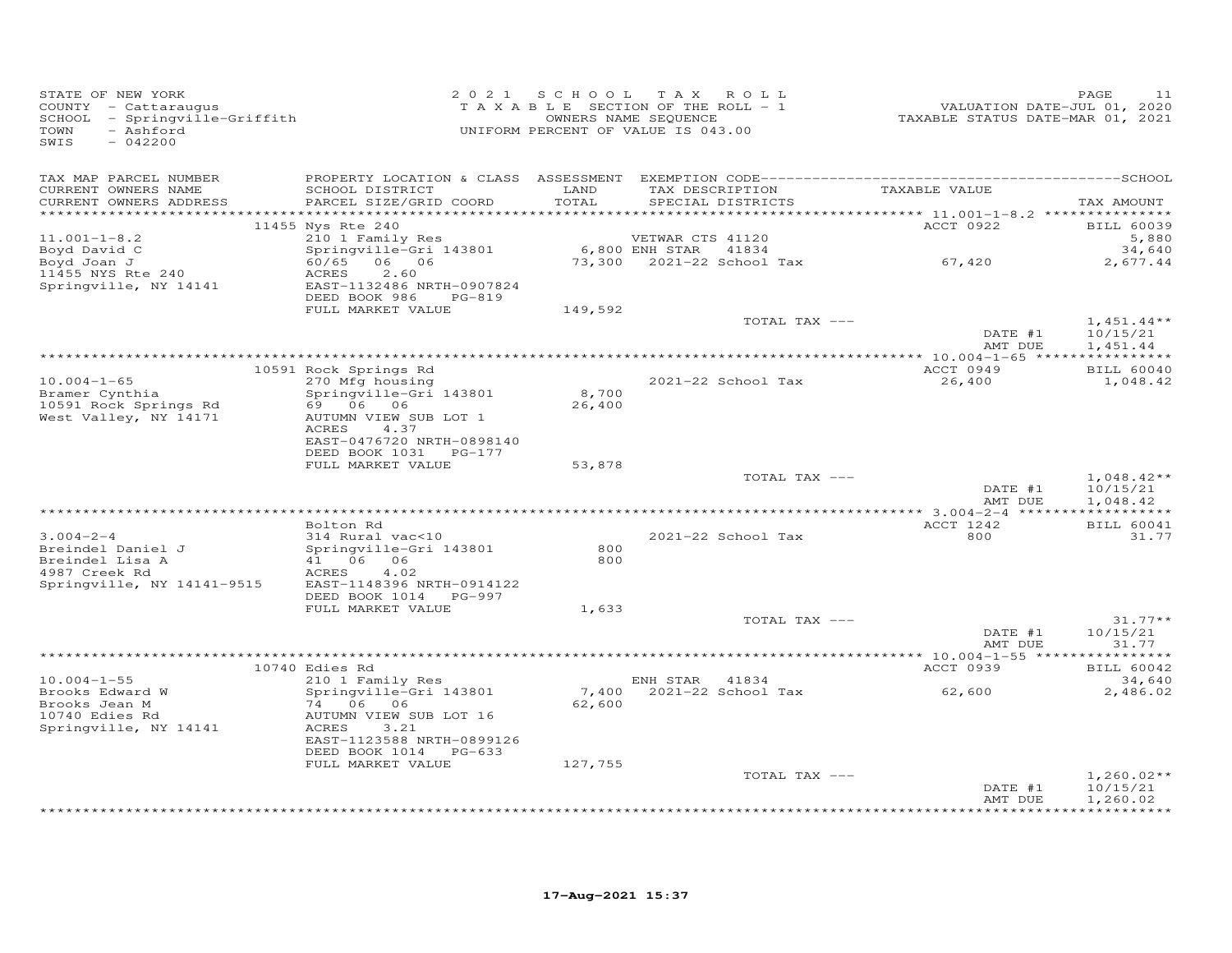| STATE OF NEW YORK<br>COUNTY - Cattaraugus<br>SCHOOL - Springville-Griffith<br>- Ashford<br>TOWN<br>SWIS<br>$-042200$ |                                                                                                                                                       |                    | 2021 SCHOOL TAX ROLL<br>TAXABLE SECTION OF THE ROLL - 1<br>OWNERS NAME SEQUENCE<br>UNIFORM PERCENT OF VALUE IS 043.00 | VALUATION DATE-JUL 01, 2020<br>TAXABLE STATUS DATE-MAR 01, 2021 | PAGE<br>12                           |
|----------------------------------------------------------------------------------------------------------------------|-------------------------------------------------------------------------------------------------------------------------------------------------------|--------------------|-----------------------------------------------------------------------------------------------------------------------|-----------------------------------------------------------------|--------------------------------------|
| TAX MAP PARCEL NUMBER<br>CURRENT OWNERS NAME<br>CURRENT OWNERS ADDRESS<br>***********************                    | SCHOOL DISTRICT<br>PARCEL SIZE/GRID COORD                                                                                                             | LAND<br>TOTAL      | TAX DESCRIPTION<br>SPECIAL DISTRICTS                                                                                  | TAXABLE VALUE                                                   | TAX AMOUNT                           |
|                                                                                                                      | 6140 Emerson Rd                                                                                                                                       |                    |                                                                                                                       | ACCT 1172                                                       | <b>BILL 60043</b>                    |
| $11.003 - 1 - 3.6$                                                                                                   | 210 1 Family Res                                                                                                                                      |                    | BAS STAR<br>41854                                                                                                     |                                                                 | 14,700                               |
| Broomfield James W<br>Broomfield Rae A<br>6140 Emerson Rd<br>West Valley, NY 14171                                   | Springville-Gri 143801<br>64 06 06<br>ACRES<br>1.72<br>EAST-1129842 NRTH-0901392<br>DEED BOOK 959<br>$PG-161$                                         | 5,800<br>94,200    | 2021-22 School Tax                                                                                                    | 94,200                                                          | 3,740.94                             |
|                                                                                                                      | FULL MARKET VALUE                                                                                                                                     | 192,245            |                                                                                                                       |                                                                 |                                      |
|                                                                                                                      |                                                                                                                                                       |                    | TOTAL TAX ---                                                                                                         | DATE #1<br>AMT DUE                                              | $3,213.94**$<br>10/15/21<br>3,213.94 |
|                                                                                                                      |                                                                                                                                                       |                    |                                                                                                                       |                                                                 |                                      |
|                                                                                                                      | Bond Rd                                                                                                                                               |                    |                                                                                                                       | ACCT 1301                                                       | <b>BILL 60044</b>                    |
| $10.004 - 1 - 78$<br>Buffalo Pittsburgh RR<br>200 Meridian Centre Ste 300<br>Rochester, NY 14618                     | 682 Rec facility<br>Springville-Gri 143801<br>$69/74 - 06 - 06$<br>COLVERT-SIN-FRE-BRIDGES<br>ACRES 21.55<br>EAST-1124221 NRTH-0901280                | 4,310<br>4,310     | 2021-22 School Tax                                                                                                    | 4,310                                                           | 171.16                               |
|                                                                                                                      | DEED BOOK 00919 PG-00016                                                                                                                              |                    |                                                                                                                       |                                                                 |                                      |
|                                                                                                                      | FULL MARKET VALUE                                                                                                                                     | 8,796              |                                                                                                                       |                                                                 | $171.16**$                           |
|                                                                                                                      |                                                                                                                                                       |                    | TOTAL TAX ---                                                                                                         | DATE #1<br>AMT DUE                                              | 10/15/21<br>171.16                   |
|                                                                                                                      |                                                                                                                                                       |                    |                                                                                                                       |                                                                 |                                      |
| $3.004 - 2 - 6.4$                                                                                                    | 11431 Bolton Rd<br>240 Rural res                                                                                                                      |                    | BAS STAR 41854                                                                                                        | ACCT 0982                                                       | <b>BILL 60045</b><br>14,700          |
| Bunic Joseph J<br>Bunic Crystal<br>11431 Bolton Rd<br>Springville, NY 14141                                          | Springville-Gri 143801<br>06 06<br>40/41<br>11.80 BANK 017<br>ACRES<br>EAST-1147532 NRTH-0910483<br>DEED BOOK 00924 PG-00949<br>FULL MARKET VALUE     | 136,200<br>277,959 | 16,600 2021-22 School Tax                                                                                             | 136,200                                                         | 5,408.88                             |
|                                                                                                                      |                                                                                                                                                       |                    | TOTAL TAX ---                                                                                                         |                                                                 | 4,881.88**                           |
|                                                                                                                      |                                                                                                                                                       |                    |                                                                                                                       | DATE #1<br>AMT DUE                                              | 10/15/21<br>4,881.88                 |
|                                                                                                                      |                                                                                                                                                       |                    |                                                                                                                       |                                                                 |                                      |
| $19.001 - 2 - 34.1$<br>Burton Michael F<br>c/o Joanne Bateman<br>874 Gilbert Pl<br>The Villages, FL 32162            | Connoisarauley Rd<br>322 Rural vac>10<br>Springville-Gri 143801<br>11/12 06 07<br>ACRES 34.55<br>EAST-1109741 NRTH-0893640<br>DEED BOOK 25890 PG-6001 | 15,100<br>15,100   | 2021-22 School Tax                                                                                                    | ACCT 0456<br>15,100                                             | <b>BILL 60046</b><br>599.66          |
|                                                                                                                      | FULL MARKET VALUE                                                                                                                                     | 30,816             | TOTAL TAX ---                                                                                                         |                                                                 | $599.66**$                           |
|                                                                                                                      |                                                                                                                                                       |                    |                                                                                                                       | DATE #1<br>AMT DUE                                              | 10/15/21<br>599.66                   |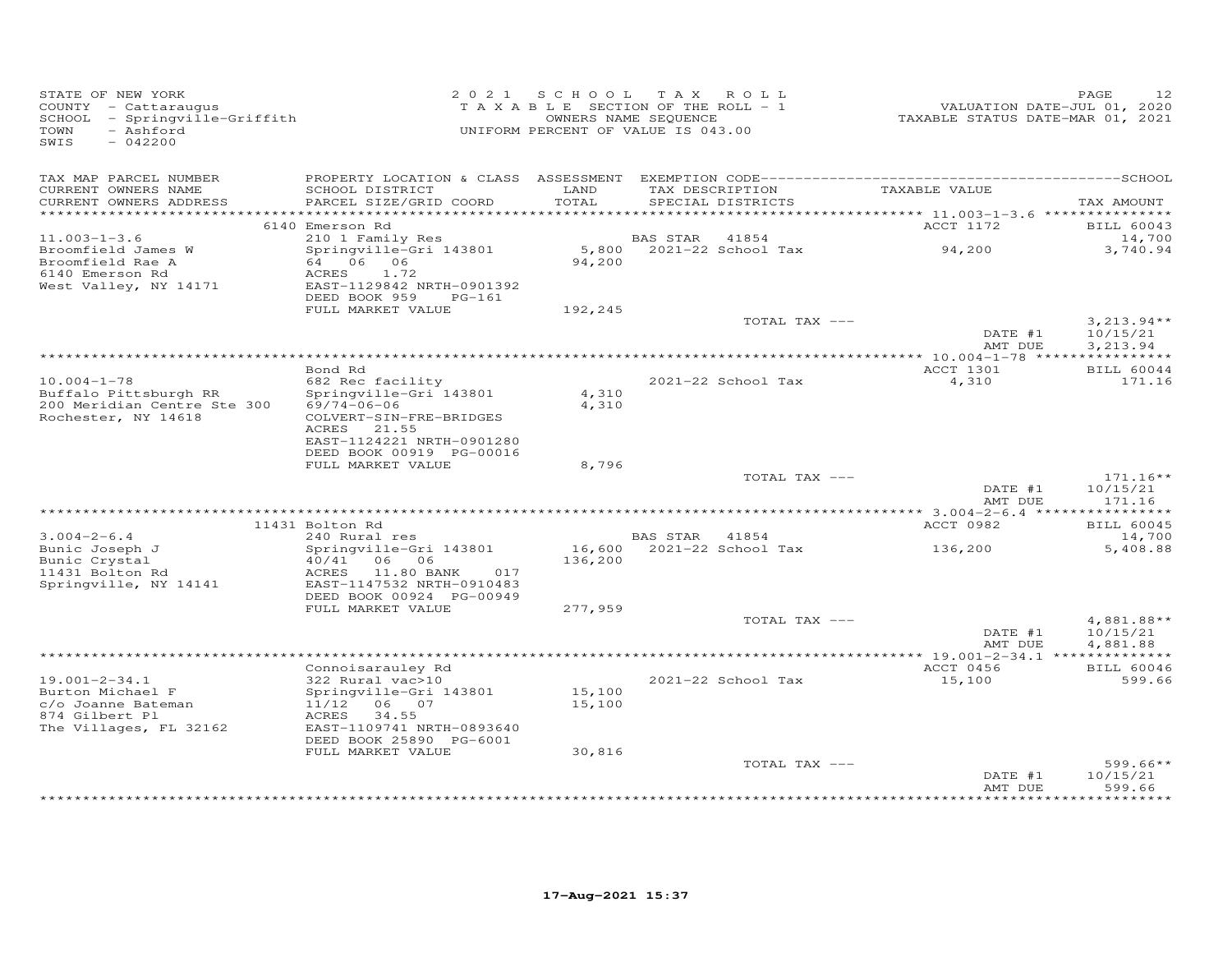| TAX MAP PARCEL NUMBER<br>TAX DESCRIPTION<br>TAXABLE VALUE<br>CURRENT OWNERS NAME<br>SCHOOL DISTRICT<br>LAND<br>TOTAL<br>PARCEL SIZE/GRID COORD<br>SPECIAL DISTRICTS<br>CURRENT OWNERS ADDRESS<br>TAX AMOUNT<br>ACCT 1092<br>6520 Boberg Rd<br><b>BILL 60047</b><br>270 Mfg housing<br>Springville-Gri 143801<br>$10.004 - 1 - 18.2$<br>BAS STAR 41854<br>14,700<br>$4,500$ 2021-22 School Tax 36,200<br>1,437.60<br>Butcher Keith<br>Butcher Loreen P<br>68 06 06<br>36,200<br>6520 Boberg Rd<br>FRNT 167.00 DPTH 194.00<br>West Valley, NY 14171<br>EAST-1124940 NRTH-0894712<br>DEED BOOK 00870 PG-00232<br>FULL MARKET VALUE<br>73,878<br>$910.60**$<br>TOTAL TAX ---<br>DATE #1<br>10/15/21<br>AMT DUE<br>910.60<br>6693 Cross Rd<br>ACCT 1410<br><b>BILL 60048</b><br>210 1 Family Res<br>Springville-Gri 143801<br>41854<br>$19.002 - 1 - 12.2$<br>14,700<br>Butticci Ann M<br>1,926.07<br>72 06 06<br>6693 Cross Rd<br>48,500<br>Springville, NY 14141<br>ACRES<br>9.85<br>EAST-0047238 NRTH-0089292<br>DEED BOOK 00949 PG-00121<br>FULL MARKET VALUE<br>98,980<br>TOTAL TAX ---<br>$1,399.07**$<br>DATE #1<br>10/15/21<br>AMT DUE<br>1,399.07<br>7081 Peters Rd<br>ACCT 0234<br><b>BILL 60049</b><br>210 1 Family Res<br>$19.001 - 2 - 5$<br>ENH STAR 41834<br>34,640<br>4,300 2021-22 School Tax<br>Call David A<br>Springville-Gri 143801<br>61,200<br>2,430.42<br>Call Jean M<br>25 06 07<br>61,200<br>7081 Peters Rd<br>ACRES<br>0.65<br>EAST-1116181 NRTH-0896701<br>Springville, NY 14141<br>DEED BOOK 00869 PG-00805<br>FULL MARKET VALUE<br>124,898<br>TOTAL TAX ---<br>$1,204.42**$<br>DATE #1<br>10/15/21<br>AMT DUE<br>1,204.42<br>ACCT 1347<br><b>BILL 60050</b><br>10969 Nys Rte 240<br>210 1 Family Res<br>$11.003 - 1 - 27.3$<br><b>BAS STAR</b> 41854<br>14,700<br>7,300 2021-22 School Tax<br>65,400<br>Call Thomas D<br>Springville-Gri 143801<br>2,597.22<br>Call Holly J<br>59 06 06<br>65,400<br>10969 Rte 240<br>ACRES<br>3.13<br>West Valley, NY 14171-9756<br>EAST-1133410 NRTH-0902133<br>DEED BOOK 00928 PG-00617<br>FULL MARKET VALUE<br>133,469<br>TOTAL TAX ---<br>$2,070.22**$<br>10/15/21<br>DATE #1<br>2,070.22<br>AMT DUE | STATE OF NEW YORK<br>COUNTY - Cattaraugus<br>SCHOOL - Springville-Griffith<br>- Ashford<br>TOWN<br>SWIS<br>$-042200$ | 2021 SCHOOL TAX ROLL<br>T A X A B L E SECTION OF THE ROLL - 1<br>UNIFORM PERCENT OF VALUE IS 043.00 | OWNERS NAME SEQUENCE | VALUATION DATE-JUL 01, 2020<br>TAXABLE STATUS DATE-MAR 01, 2021 | PAGE<br>13 |
|--------------------------------------------------------------------------------------------------------------------------------------------------------------------------------------------------------------------------------------------------------------------------------------------------------------------------------------------------------------------------------------------------------------------------------------------------------------------------------------------------------------------------------------------------------------------------------------------------------------------------------------------------------------------------------------------------------------------------------------------------------------------------------------------------------------------------------------------------------------------------------------------------------------------------------------------------------------------------------------------------------------------------------------------------------------------------------------------------------------------------------------------------------------------------------------------------------------------------------------------------------------------------------------------------------------------------------------------------------------------------------------------------------------------------------------------------------------------------------------------------------------------------------------------------------------------------------------------------------------------------------------------------------------------------------------------------------------------------------------------------------------------------------------------------------------------------------------------------------------------------------------------------------------------------------------------------------------------------------------------------------------------------------------------------------------------------------------------------------------------------------------------------------------------|----------------------------------------------------------------------------------------------------------------------|-----------------------------------------------------------------------------------------------------|----------------------|-----------------------------------------------------------------|------------|
|                                                                                                                                                                                                                                                                                                                                                                                                                                                                                                                                                                                                                                                                                                                                                                                                                                                                                                                                                                                                                                                                                                                                                                                                                                                                                                                                                                                                                                                                                                                                                                                                                                                                                                                                                                                                                                                                                                                                                                                                                                                                                                                                                                    |                                                                                                                      |                                                                                                     |                      |                                                                 |            |
|                                                                                                                                                                                                                                                                                                                                                                                                                                                                                                                                                                                                                                                                                                                                                                                                                                                                                                                                                                                                                                                                                                                                                                                                                                                                                                                                                                                                                                                                                                                                                                                                                                                                                                                                                                                                                                                                                                                                                                                                                                                                                                                                                                    |                                                                                                                      |                                                                                                     |                      |                                                                 |            |
|                                                                                                                                                                                                                                                                                                                                                                                                                                                                                                                                                                                                                                                                                                                                                                                                                                                                                                                                                                                                                                                                                                                                                                                                                                                                                                                                                                                                                                                                                                                                                                                                                                                                                                                                                                                                                                                                                                                                                                                                                                                                                                                                                                    |                                                                                                                      |                                                                                                     |                      |                                                                 |            |
|                                                                                                                                                                                                                                                                                                                                                                                                                                                                                                                                                                                                                                                                                                                                                                                                                                                                                                                                                                                                                                                                                                                                                                                                                                                                                                                                                                                                                                                                                                                                                                                                                                                                                                                                                                                                                                                                                                                                                                                                                                                                                                                                                                    |                                                                                                                      |                                                                                                     |                      |                                                                 |            |
|                                                                                                                                                                                                                                                                                                                                                                                                                                                                                                                                                                                                                                                                                                                                                                                                                                                                                                                                                                                                                                                                                                                                                                                                                                                                                                                                                                                                                                                                                                                                                                                                                                                                                                                                                                                                                                                                                                                                                                                                                                                                                                                                                                    |                                                                                                                      |                                                                                                     |                      |                                                                 |            |
|                                                                                                                                                                                                                                                                                                                                                                                                                                                                                                                                                                                                                                                                                                                                                                                                                                                                                                                                                                                                                                                                                                                                                                                                                                                                                                                                                                                                                                                                                                                                                                                                                                                                                                                                                                                                                                                                                                                                                                                                                                                                                                                                                                    |                                                                                                                      |                                                                                                     |                      |                                                                 |            |
|                                                                                                                                                                                                                                                                                                                                                                                                                                                                                                                                                                                                                                                                                                                                                                                                                                                                                                                                                                                                                                                                                                                                                                                                                                                                                                                                                                                                                                                                                                                                                                                                                                                                                                                                                                                                                                                                                                                                                                                                                                                                                                                                                                    |                                                                                                                      |                                                                                                     |                      |                                                                 |            |
|                                                                                                                                                                                                                                                                                                                                                                                                                                                                                                                                                                                                                                                                                                                                                                                                                                                                                                                                                                                                                                                                                                                                                                                                                                                                                                                                                                                                                                                                                                                                                                                                                                                                                                                                                                                                                                                                                                                                                                                                                                                                                                                                                                    |                                                                                                                      |                                                                                                     |                      |                                                                 |            |
|                                                                                                                                                                                                                                                                                                                                                                                                                                                                                                                                                                                                                                                                                                                                                                                                                                                                                                                                                                                                                                                                                                                                                                                                                                                                                                                                                                                                                                                                                                                                                                                                                                                                                                                                                                                                                                                                                                                                                                                                                                                                                                                                                                    |                                                                                                                      |                                                                                                     |                      |                                                                 |            |
|                                                                                                                                                                                                                                                                                                                                                                                                                                                                                                                                                                                                                                                                                                                                                                                                                                                                                                                                                                                                                                                                                                                                                                                                                                                                                                                                                                                                                                                                                                                                                                                                                                                                                                                                                                                                                                                                                                                                                                                                                                                                                                                                                                    |                                                                                                                      |                                                                                                     |                      |                                                                 |            |
|                                                                                                                                                                                                                                                                                                                                                                                                                                                                                                                                                                                                                                                                                                                                                                                                                                                                                                                                                                                                                                                                                                                                                                                                                                                                                                                                                                                                                                                                                                                                                                                                                                                                                                                                                                                                                                                                                                                                                                                                                                                                                                                                                                    |                                                                                                                      |                                                                                                     |                      |                                                                 |            |
|                                                                                                                                                                                                                                                                                                                                                                                                                                                                                                                                                                                                                                                                                                                                                                                                                                                                                                                                                                                                                                                                                                                                                                                                                                                                                                                                                                                                                                                                                                                                                                                                                                                                                                                                                                                                                                                                                                                                                                                                                                                                                                                                                                    |                                                                                                                      |                                                                                                     |                      |                                                                 |            |
|                                                                                                                                                                                                                                                                                                                                                                                                                                                                                                                                                                                                                                                                                                                                                                                                                                                                                                                                                                                                                                                                                                                                                                                                                                                                                                                                                                                                                                                                                                                                                                                                                                                                                                                                                                                                                                                                                                                                                                                                                                                                                                                                                                    |                                                                                                                      |                                                                                                     |                      |                                                                 |            |
|                                                                                                                                                                                                                                                                                                                                                                                                                                                                                                                                                                                                                                                                                                                                                                                                                                                                                                                                                                                                                                                                                                                                                                                                                                                                                                                                                                                                                                                                                                                                                                                                                                                                                                                                                                                                                                                                                                                                                                                                                                                                                                                                                                    |                                                                                                                      |                                                                                                     |                      |                                                                 |            |
|                                                                                                                                                                                                                                                                                                                                                                                                                                                                                                                                                                                                                                                                                                                                                                                                                                                                                                                                                                                                                                                                                                                                                                                                                                                                                                                                                                                                                                                                                                                                                                                                                                                                                                                                                                                                                                                                                                                                                                                                                                                                                                                                                                    |                                                                                                                      |                                                                                                     |                      |                                                                 |            |
|                                                                                                                                                                                                                                                                                                                                                                                                                                                                                                                                                                                                                                                                                                                                                                                                                                                                                                                                                                                                                                                                                                                                                                                                                                                                                                                                                                                                                                                                                                                                                                                                                                                                                                                                                                                                                                                                                                                                                                                                                                                                                                                                                                    |                                                                                                                      |                                                                                                     |                      |                                                                 |            |
|                                                                                                                                                                                                                                                                                                                                                                                                                                                                                                                                                                                                                                                                                                                                                                                                                                                                                                                                                                                                                                                                                                                                                                                                                                                                                                                                                                                                                                                                                                                                                                                                                                                                                                                                                                                                                                                                                                                                                                                                                                                                                                                                                                    |                                                                                                                      |                                                                                                     |                      |                                                                 |            |
|                                                                                                                                                                                                                                                                                                                                                                                                                                                                                                                                                                                                                                                                                                                                                                                                                                                                                                                                                                                                                                                                                                                                                                                                                                                                                                                                                                                                                                                                                                                                                                                                                                                                                                                                                                                                                                                                                                                                                                                                                                                                                                                                                                    |                                                                                                                      |                                                                                                     |                      |                                                                 |            |
|                                                                                                                                                                                                                                                                                                                                                                                                                                                                                                                                                                                                                                                                                                                                                                                                                                                                                                                                                                                                                                                                                                                                                                                                                                                                                                                                                                                                                                                                                                                                                                                                                                                                                                                                                                                                                                                                                                                                                                                                                                                                                                                                                                    |                                                                                                                      |                                                                                                     |                      |                                                                 |            |
|                                                                                                                                                                                                                                                                                                                                                                                                                                                                                                                                                                                                                                                                                                                                                                                                                                                                                                                                                                                                                                                                                                                                                                                                                                                                                                                                                                                                                                                                                                                                                                                                                                                                                                                                                                                                                                                                                                                                                                                                                                                                                                                                                                    |                                                                                                                      |                                                                                                     |                      |                                                                 |            |
|                                                                                                                                                                                                                                                                                                                                                                                                                                                                                                                                                                                                                                                                                                                                                                                                                                                                                                                                                                                                                                                                                                                                                                                                                                                                                                                                                                                                                                                                                                                                                                                                                                                                                                                                                                                                                                                                                                                                                                                                                                                                                                                                                                    |                                                                                                                      |                                                                                                     |                      |                                                                 |            |
|                                                                                                                                                                                                                                                                                                                                                                                                                                                                                                                                                                                                                                                                                                                                                                                                                                                                                                                                                                                                                                                                                                                                                                                                                                                                                                                                                                                                                                                                                                                                                                                                                                                                                                                                                                                                                                                                                                                                                                                                                                                                                                                                                                    |                                                                                                                      |                                                                                                     |                      |                                                                 |            |
|                                                                                                                                                                                                                                                                                                                                                                                                                                                                                                                                                                                                                                                                                                                                                                                                                                                                                                                                                                                                                                                                                                                                                                                                                                                                                                                                                                                                                                                                                                                                                                                                                                                                                                                                                                                                                                                                                                                                                                                                                                                                                                                                                                    |                                                                                                                      |                                                                                                     |                      |                                                                 |            |
|                                                                                                                                                                                                                                                                                                                                                                                                                                                                                                                                                                                                                                                                                                                                                                                                                                                                                                                                                                                                                                                                                                                                                                                                                                                                                                                                                                                                                                                                                                                                                                                                                                                                                                                                                                                                                                                                                                                                                                                                                                                                                                                                                                    |                                                                                                                      |                                                                                                     |                      |                                                                 |            |
|                                                                                                                                                                                                                                                                                                                                                                                                                                                                                                                                                                                                                                                                                                                                                                                                                                                                                                                                                                                                                                                                                                                                                                                                                                                                                                                                                                                                                                                                                                                                                                                                                                                                                                                                                                                                                                                                                                                                                                                                                                                                                                                                                                    |                                                                                                                      |                                                                                                     |                      |                                                                 |            |
|                                                                                                                                                                                                                                                                                                                                                                                                                                                                                                                                                                                                                                                                                                                                                                                                                                                                                                                                                                                                                                                                                                                                                                                                                                                                                                                                                                                                                                                                                                                                                                                                                                                                                                                                                                                                                                                                                                                                                                                                                                                                                                                                                                    |                                                                                                                      |                                                                                                     |                      |                                                                 |            |
|                                                                                                                                                                                                                                                                                                                                                                                                                                                                                                                                                                                                                                                                                                                                                                                                                                                                                                                                                                                                                                                                                                                                                                                                                                                                                                                                                                                                                                                                                                                                                                                                                                                                                                                                                                                                                                                                                                                                                                                                                                                                                                                                                                    |                                                                                                                      |                                                                                                     |                      |                                                                 |            |
|                                                                                                                                                                                                                                                                                                                                                                                                                                                                                                                                                                                                                                                                                                                                                                                                                                                                                                                                                                                                                                                                                                                                                                                                                                                                                                                                                                                                                                                                                                                                                                                                                                                                                                                                                                                                                                                                                                                                                                                                                                                                                                                                                                    |                                                                                                                      |                                                                                                     |                      |                                                                 |            |
|                                                                                                                                                                                                                                                                                                                                                                                                                                                                                                                                                                                                                                                                                                                                                                                                                                                                                                                                                                                                                                                                                                                                                                                                                                                                                                                                                                                                                                                                                                                                                                                                                                                                                                                                                                                                                                                                                                                                                                                                                                                                                                                                                                    |                                                                                                                      |                                                                                                     |                      |                                                                 |            |
|                                                                                                                                                                                                                                                                                                                                                                                                                                                                                                                                                                                                                                                                                                                                                                                                                                                                                                                                                                                                                                                                                                                                                                                                                                                                                                                                                                                                                                                                                                                                                                                                                                                                                                                                                                                                                                                                                                                                                                                                                                                                                                                                                                    |                                                                                                                      |                                                                                                     |                      |                                                                 |            |
|                                                                                                                                                                                                                                                                                                                                                                                                                                                                                                                                                                                                                                                                                                                                                                                                                                                                                                                                                                                                                                                                                                                                                                                                                                                                                                                                                                                                                                                                                                                                                                                                                                                                                                                                                                                                                                                                                                                                                                                                                                                                                                                                                                    |                                                                                                                      |                                                                                                     |                      |                                                                 |            |
|                                                                                                                                                                                                                                                                                                                                                                                                                                                                                                                                                                                                                                                                                                                                                                                                                                                                                                                                                                                                                                                                                                                                                                                                                                                                                                                                                                                                                                                                                                                                                                                                                                                                                                                                                                                                                                                                                                                                                                                                                                                                                                                                                                    |                                                                                                                      |                                                                                                     |                      |                                                                 |            |
|                                                                                                                                                                                                                                                                                                                                                                                                                                                                                                                                                                                                                                                                                                                                                                                                                                                                                                                                                                                                                                                                                                                                                                                                                                                                                                                                                                                                                                                                                                                                                                                                                                                                                                                                                                                                                                                                                                                                                                                                                                                                                                                                                                    |                                                                                                                      |                                                                                                     |                      |                                                                 |            |
|                                                                                                                                                                                                                                                                                                                                                                                                                                                                                                                                                                                                                                                                                                                                                                                                                                                                                                                                                                                                                                                                                                                                                                                                                                                                                                                                                                                                                                                                                                                                                                                                                                                                                                                                                                                                                                                                                                                                                                                                                                                                                                                                                                    |                                                                                                                      |                                                                                                     |                      |                                                                 |            |
|                                                                                                                                                                                                                                                                                                                                                                                                                                                                                                                                                                                                                                                                                                                                                                                                                                                                                                                                                                                                                                                                                                                                                                                                                                                                                                                                                                                                                                                                                                                                                                                                                                                                                                                                                                                                                                                                                                                                                                                                                                                                                                                                                                    |                                                                                                                      |                                                                                                     |                      |                                                                 |            |
|                                                                                                                                                                                                                                                                                                                                                                                                                                                                                                                                                                                                                                                                                                                                                                                                                                                                                                                                                                                                                                                                                                                                                                                                                                                                                                                                                                                                                                                                                                                                                                                                                                                                                                                                                                                                                                                                                                                                                                                                                                                                                                                                                                    |                                                                                                                      |                                                                                                     |                      |                                                                 |            |
|                                                                                                                                                                                                                                                                                                                                                                                                                                                                                                                                                                                                                                                                                                                                                                                                                                                                                                                                                                                                                                                                                                                                                                                                                                                                                                                                                                                                                                                                                                                                                                                                                                                                                                                                                                                                                                                                                                                                                                                                                                                                                                                                                                    |                                                                                                                      |                                                                                                     |                      |                                                                 |            |
|                                                                                                                                                                                                                                                                                                                                                                                                                                                                                                                                                                                                                                                                                                                                                                                                                                                                                                                                                                                                                                                                                                                                                                                                                                                                                                                                                                                                                                                                                                                                                                                                                                                                                                                                                                                                                                                                                                                                                                                                                                                                                                                                                                    |                                                                                                                      |                                                                                                     |                      |                                                                 |            |
|                                                                                                                                                                                                                                                                                                                                                                                                                                                                                                                                                                                                                                                                                                                                                                                                                                                                                                                                                                                                                                                                                                                                                                                                                                                                                                                                                                                                                                                                                                                                                                                                                                                                                                                                                                                                                                                                                                                                                                                                                                                                                                                                                                    |                                                                                                                      |                                                                                                     |                      |                                                                 |            |
|                                                                                                                                                                                                                                                                                                                                                                                                                                                                                                                                                                                                                                                                                                                                                                                                                                                                                                                                                                                                                                                                                                                                                                                                                                                                                                                                                                                                                                                                                                                                                                                                                                                                                                                                                                                                                                                                                                                                                                                                                                                                                                                                                                    |                                                                                                                      |                                                                                                     |                      |                                                                 |            |
|                                                                                                                                                                                                                                                                                                                                                                                                                                                                                                                                                                                                                                                                                                                                                                                                                                                                                                                                                                                                                                                                                                                                                                                                                                                                                                                                                                                                                                                                                                                                                                                                                                                                                                                                                                                                                                                                                                                                                                                                                                                                                                                                                                    |                                                                                                                      |                                                                                                     |                      |                                                                 |            |
|                                                                                                                                                                                                                                                                                                                                                                                                                                                                                                                                                                                                                                                                                                                                                                                                                                                                                                                                                                                                                                                                                                                                                                                                                                                                                                                                                                                                                                                                                                                                                                                                                                                                                                                                                                                                                                                                                                                                                                                                                                                                                                                                                                    |                                                                                                                      |                                                                                                     |                      |                                                                 |            |
|                                                                                                                                                                                                                                                                                                                                                                                                                                                                                                                                                                                                                                                                                                                                                                                                                                                                                                                                                                                                                                                                                                                                                                                                                                                                                                                                                                                                                                                                                                                                                                                                                                                                                                                                                                                                                                                                                                                                                                                                                                                                                                                                                                    |                                                                                                                      |                                                                                                     |                      |                                                                 |            |
|                                                                                                                                                                                                                                                                                                                                                                                                                                                                                                                                                                                                                                                                                                                                                                                                                                                                                                                                                                                                                                                                                                                                                                                                                                                                                                                                                                                                                                                                                                                                                                                                                                                                                                                                                                                                                                                                                                                                                                                                                                                                                                                                                                    |                                                                                                                      |                                                                                                     |                      |                                                                 |            |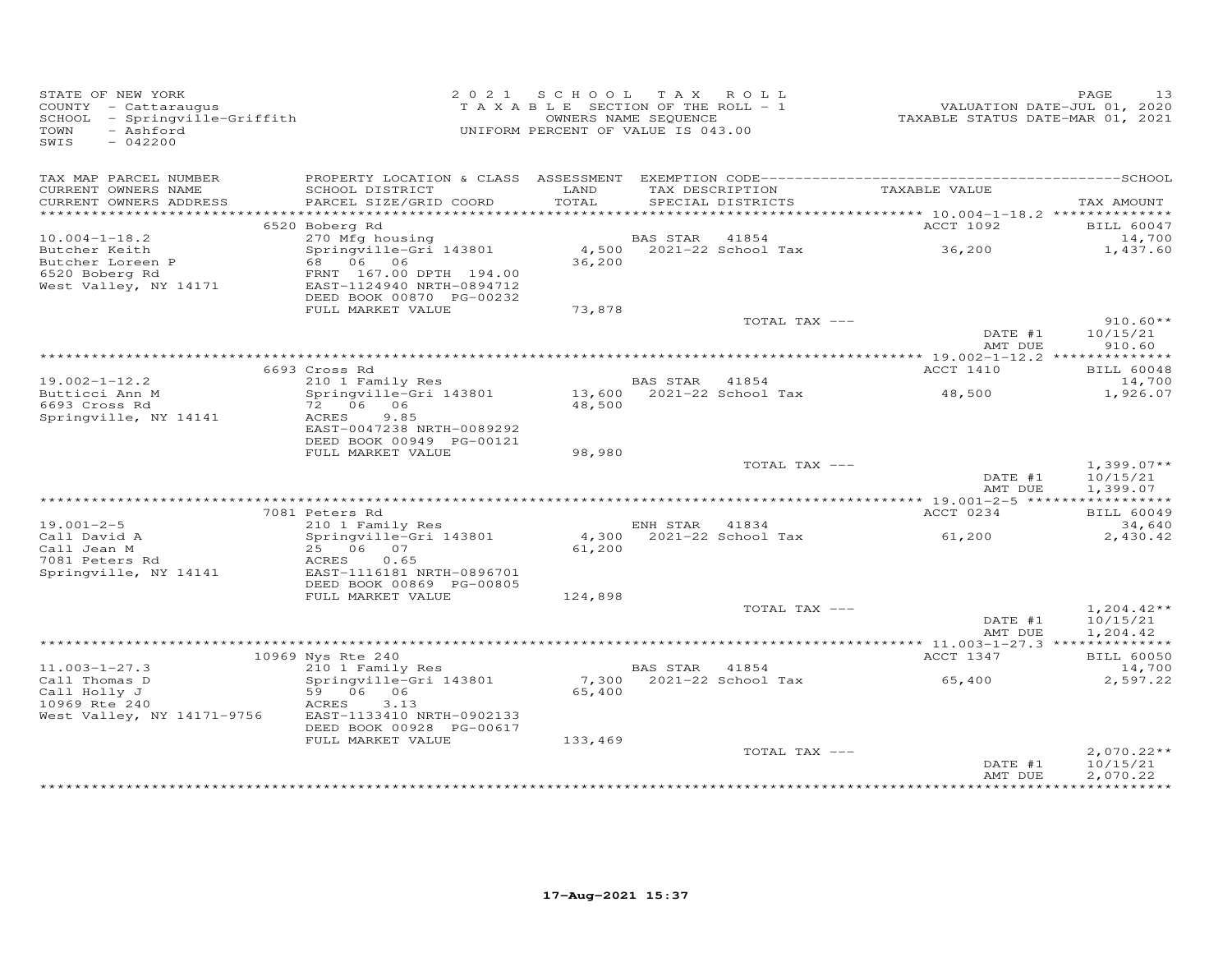| STATE OF NEW YORK<br>COUNTY - Cattaraugus<br>SCHOOL - Springville-Griffith<br>- Ashford<br>TOWN<br>SWIS<br>$-042200$ | 2 0 2 1                                                                                           | S C H O O L              | T A X<br>ROLL<br>TAXABLE SECTION OF THE ROLL - 1<br>OWNERS NAME SEQUENCE<br>UNIFORM PERCENT OF VALUE IS 043.00 | VALUATION DATE-JUL 01, 2020<br>TAXABLE STATUS DATE-MAR 01, 2021 | PAGE<br>14                           |
|----------------------------------------------------------------------------------------------------------------------|---------------------------------------------------------------------------------------------------|--------------------------|----------------------------------------------------------------------------------------------------------------|-----------------------------------------------------------------|--------------------------------------|
|                                                                                                                      |                                                                                                   |                          |                                                                                                                |                                                                 |                                      |
| TAX MAP PARCEL NUMBER<br>CURRENT OWNERS NAME<br>CURRENT OWNERS ADDRESS                                               | SCHOOL DISTRICT<br>PARCEL SIZE/GRID COORD                                                         | LAND<br>TOTAL<br>******* | TAX DESCRIPTION<br>SPECIAL DISTRICTS                                                                           | TAXABLE VALUE                                                   | TAX AMOUNT                           |
| $19.002 - 1 - 13.2$<br>Campanella Dean<br>PO Box 172                                                                 | Cross Rd<br>270 Mfg housing<br>Springville-Gri 143801<br>72/73<br>06 07                           | 9,400<br>21,100          | 2021-22 School Tax                                                                                             | ******** 19.002-1-13.2 **************<br>ACCT 1378<br>21,100    | <b>BILL 60051</b><br>837.94          |
| Springville, NY 14141-0172                                                                                           | 97 BOR<br>ACRES<br>4.85<br>EAST-0471830 NRTH-0089394<br>DEED BOOK 16636 PG-4001                   |                          |                                                                                                                |                                                                 |                                      |
|                                                                                                                      | FULL MARKET VALUE                                                                                 | 43,061                   |                                                                                                                |                                                                 |                                      |
|                                                                                                                      |                                                                                                   |                          | TOTAL TAX ---                                                                                                  | DATE #1<br>AMT DUE                                              | 837.94**<br>10/15/21<br>837.94       |
|                                                                                                                      | NYS Rte 240                                                                                       |                          |                                                                                                                |                                                                 |                                      |
| $11.003 - 2 - 3.1$<br>Cappola Daniel                                                                                 | 322 Rural vac>10<br>Springville-Gri 143801                                                        | 10,300                   | 2021-22 School Tax                                                                                             | ACCT 0543<br>10,300                                             | <b>BILL 60052</b><br>409.04          |
| 12140 Townsend Rd<br>Springville, NY 14141                                                                           | 58 06 06<br>ACRES 26.20<br>EAST-1135189 NRTH-0899101                                              | 10,300                   |                                                                                                                |                                                                 |                                      |
| PRIOR OWNER ON 3/01/2021<br>Weber Jayson                                                                             | DEED BOOK 20210 PG-4055<br>FULL MARKET VALUE                                                      | 21,020                   |                                                                                                                |                                                                 |                                      |
|                                                                                                                      |                                                                                                   |                          | TOTAL TAX ---                                                                                                  | DATE #1<br>AMT DUE                                              | $409.04**$<br>10/15/21<br>409.04     |
|                                                                                                                      |                                                                                                   |                          |                                                                                                                |                                                                 |                                      |
|                                                                                                                      | 10666 Dutch Hill Rd                                                                               |                          |                                                                                                                | ACCT 0943                                                       | <b>BILL 60053</b>                    |
| $10.004 - 1 - 59$<br>Carrier David J<br>Carrier Katy J                                                               | 210 1 Family Res<br>Springville-Gri 143801<br>74 06 06                                            | 8,000<br>115,000         | BAS STAR<br>41854<br>2021-22 School Tax                                                                        | 115,000                                                         | 14,700<br>4,566.97                   |
| 10666 Dutch Hill Rd<br>West Valley, NY 14171-9750                                                                    | AUTUMN VIEW SUB LOT 11<br>ACRES<br>3.73<br>EAST-1123519 NRTH-0898081<br>DEED BOOK 899<br>PG-00367 |                          |                                                                                                                |                                                                 |                                      |
|                                                                                                                      | FULL MARKET VALUE                                                                                 | 234,694                  |                                                                                                                |                                                                 |                                      |
|                                                                                                                      |                                                                                                   |                          | TOTAL TAX ---                                                                                                  | DATE #1<br>AMT DUE                                              | $4,039.97**$<br>10/15/21<br>4,039.97 |
|                                                                                                                      |                                                                                                   |                          |                                                                                                                |                                                                 |                                      |
| $11.001 - 1 - 11.1$                                                                                                  | 11437 Watson Rd<br>300 Vacant Land                                                                |                          | 2021-22 School Tax                                                                                             | ACCT 0060<br>18,600                                             | <b>BILL 60054</b><br>738.66          |
| Christ Paul M<br>Christ Anne E<br>9 Fir Top Dr                                                                       | Springville-Gri 143801<br>60 06 06<br>ACRES 13.96                                                 | 18,600<br>18,600         |                                                                                                                |                                                                 |                                      |
| Orchard Park, NY 14127                                                                                               | EAST-1135748 NRTH-0909078<br>DEED BOOK 25546 PG-6001<br>FULL MARKET VALUE                         | 37,959                   |                                                                                                                |                                                                 |                                      |
|                                                                                                                      |                                                                                                   |                          | TOTAL TAX ---                                                                                                  | DATE #1                                                         | $738.66**$<br>10/15/21               |
|                                                                                                                      |                                                                                                   |                          |                                                                                                                | AMT DUE                                                         | 738.66<br>*********                  |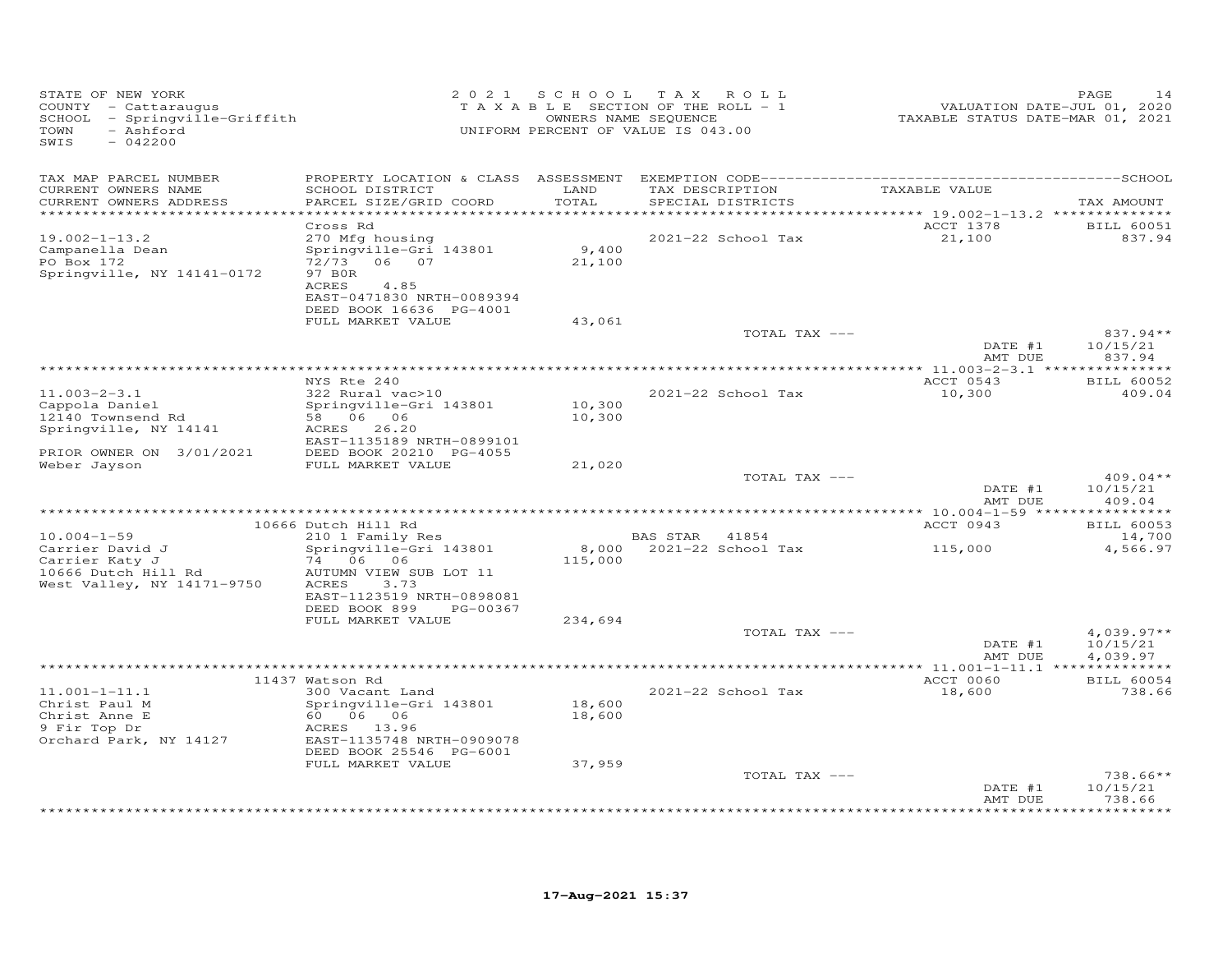| STATE OF NEW YORK<br>STATE OF NEW IORA<br>COUNTY - Cattaraugus<br>SCHOOL - Springville-Griffith<br>- Ashford<br>TOWN<br>SWIS<br>$-042200$ |                                                                                                                                                                                                                                                   | 2021 SCHOOL TAX ROLL<br>UNIFORM PERCENT OF VALUE IS 043.00 |                         | T A X A B L E SECTION OF THE ROLL - 1<br>T A X A B L E SECTION OF THE ROLL - 1<br>OWNERS NAME SEQUENCE TAXABLE STATUS DATE-MAR 01, 2021 | PAGE                                            | 1.5 |
|-------------------------------------------------------------------------------------------------------------------------------------------|---------------------------------------------------------------------------------------------------------------------------------------------------------------------------------------------------------------------------------------------------|------------------------------------------------------------|-------------------------|-----------------------------------------------------------------------------------------------------------------------------------------|-------------------------------------------------|-----|
| TAX MAP PARCEL NUMBER<br>CURRENT OWNERS NAME<br>CURRENT OWNERS ADDRESS                                                                    | SCHOOL DISTRICT<br>PARCEL SIZE/GRID COORD                                                                                                                                                                                                         |                                                            | TOTAL SPECIAL DISTRICTS | LAND TAX DESCRIPTION TAXABLE VALUE                                                                                                      | TAX AMOUNT                                      |     |
|                                                                                                                                           |                                                                                                                                                                                                                                                   |                                                            |                         |                                                                                                                                         |                                                 |     |
|                                                                                                                                           | 5888 Cole Rd                                                                                                                                                                                                                                      |                                                            |                         | ACCT 0408                                                                                                                               | <b>BILL 60055</b>                               |     |
| $11.003 - 1 - 12$                                                                                                                         |                                                                                                                                                                                                                                                   |                                                            |                         |                                                                                                                                         | 9,450<br>9,450                                  |     |
| Cirbus Jennifer J<br>5888 Cole Rd                                                                                                         |                                                                                                                                                                                                                                                   |                                                            |                         |                                                                                                                                         | 375.29                                          |     |
| West Valley, NY 14171                                                                                                                     | 270 (1981)<br>270 Mg bousing Disk Lim 41934<br>29 Mg bousing Disk Lim 41934<br>29 Mg bousing Disk Lim 41854<br>29 Mg bousses 1.23<br>2021-22 School Tax 3,450<br>2021-22 School Tax 3,450<br>EAST-1134853 NRTH-0904438<br>DEED BOOK 15805 PG-8001 |                                                            |                         |                                                                                                                                         |                                                 |     |
|                                                                                                                                           | FULL MARKET VALUE                                                                                                                                                                                                                                 | 38,571                                                     | TOTAL TAX ---           |                                                                                                                                         | $0.00**$                                        |     |
|                                                                                                                                           |                                                                                                                                                                                                                                                   |                                                            |                         |                                                                                                                                         |                                                 |     |
|                                                                                                                                           | 10535 Dutch Hill Rd                                                                                                                                                                                                                               |                                                            |                         | ACCT 1147                                                                                                                               | <b>BILL 60056</b>                               |     |
| $10.004 - 1 - 27.2$<br>Cobo Daniel D<br>10535 Dutch Hill Rd                                                                               | 210 1 Family Res<br>Springville-Gri 143801                                                                                                                                                                                                        |                                                            |                         | BAS STAR 41854<br>4,700 2021-22 School Tax 54,100<br>54,100                                                                             | 14,700<br>2,148.46                              |     |
| West Valley, NY 14171                                                                                                                     | 321111931110 311 - 1311<br>73 06 06<br>ACRES 0.87<br>EAST-1123067 NRTH-0896097<br>DEED BOOK 846 PG-00601                                                                                                                                          |                                                            |                         |                                                                                                                                         |                                                 |     |
|                                                                                                                                           | FULL MARKET VALUE                                                                                                                                                                                                                                 | 110,408                                                    |                         |                                                                                                                                         |                                                 |     |
|                                                                                                                                           |                                                                                                                                                                                                                                                   |                                                            | TOTAL TAX ---           | DATE #1                                                                                                                                 | $1,621.46**$<br>10/15/21<br>AMT DUE<br>1,621.46 |     |
|                                                                                                                                           |                                                                                                                                                                                                                                                   |                                                            |                         |                                                                                                                                         |                                                 |     |
|                                                                                                                                           | 10423 Dutch Hill Rd                                                                                                                                                                                                                               |                                                            |                         | ACCT 0107                                                                                                                               | <b>BILL 60057</b>                               |     |
| $10.004 - 1 - 25$                                                                                                                         | Ducch Hill Nu<br>210 1 Family Res<br>Springville-Gri 143801                                                                                                                                                                                       |                                                            |                         | ENH STAR 41834<br>6,300 2021-22 School Tax 62,400                                                                                       | 34,640                                          |     |
| Cobo David                                                                                                                                |                                                                                                                                                                                                                                                   |                                                            |                         |                                                                                                                                         | 2,478.08                                        |     |
| 10423 Dutch Hill Rd<br>West Valley, NY 14171                                                                                              | 73 - 06 - 00<br>FRNT 181.00 DPTH 189.00<br>- 2000 MPTH 1894698<br>EAST-1123422 NRTH-0894698<br>DEED BOOK 700 PG-00807                                                                                                                             | 62,400                                                     |                         |                                                                                                                                         |                                                 |     |
|                                                                                                                                           | FULL MARKET VALUE                                                                                                                                                                                                                                 | 127,347                                                    |                         |                                                                                                                                         |                                                 |     |
|                                                                                                                                           |                                                                                                                                                                                                                                                   |                                                            | TOTAL TAX ---           |                                                                                                                                         | $1,252.08**$<br>DATE #1<br>10/15/21             |     |
|                                                                                                                                           |                                                                                                                                                                                                                                                   |                                                            |                         | AMT DUE                                                                                                                                 | 1,252.08                                        |     |
|                                                                                                                                           | Dutch Hill Rd                                                                                                                                                                                                                                     |                                                            |                         | ACCT 0108                                                                                                                               | <b>BILL 60058</b>                               |     |
| $10.004 - 1 - 27.1$                                                                                                                       | 105 Vac farmland                                                                                                                                                                                                                                  |                                                            |                         |                                                                                                                                         | 37,344                                          |     |
| Cobo David                                                                                                                                | springville-Gri 143801                                                                                                                                                                                                                            |                                                            |                         | AG DIST       41720<br>71,700    2021–22  School  Tax                                 79,556                                            | 3,159.39                                        |     |
| 10423 Dutch Hill Rd                                                                                                                       | 73/74 06 06                                                                                                                                                                                                                                       | 116,900                                                    |                         |                                                                                                                                         |                                                 |     |
| West Valley, NY 14171                                                                                                                     | ACRES 143.05                                                                                                                                                                                                                                      |                                                            |                         |                                                                                                                                         |                                                 |     |
| MAY BE SUBJECT TO PAYMENT<br>UNDER AGDIST LAW TIL 2025                                                                                    | EAST-1122537 NRTH-0895989<br>DEED BOOK 809 PG-00431<br>FULL MARKET VALUE                                                                                                                                                                          | 238,571                                                    |                         |                                                                                                                                         |                                                 |     |
|                                                                                                                                           |                                                                                                                                                                                                                                                   |                                                            | TOTAL TAX ---           |                                                                                                                                         | $3,159.39**$                                    |     |
|                                                                                                                                           |                                                                                                                                                                                                                                                   |                                                            |                         | DATE #1<br>AMT DUE                                                                                                                      | 10/15/21<br>3,159.39                            |     |
|                                                                                                                                           |                                                                                                                                                                                                                                                   |                                                            |                         |                                                                                                                                         |                                                 |     |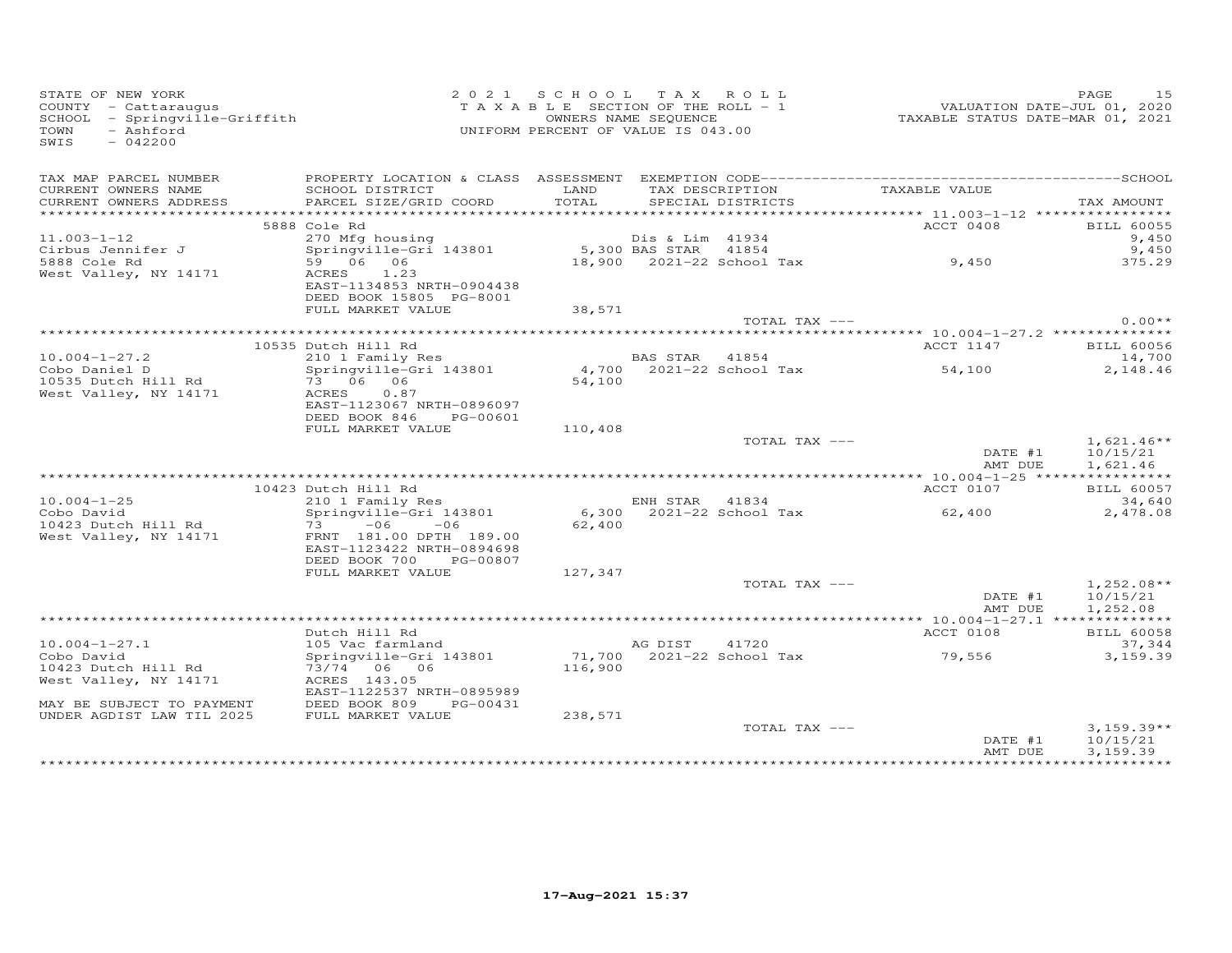| STATE OF NEW YORK<br>COUNTY - Cattaraugus<br>SCHOOL - Springville-Griffith<br>- Ashford<br>TOWN<br>SWIS<br>$-042200$ |                                                        |               | 2021 SCHOOL TAX ROLL<br>T A X A B L E SECTION OF THE ROLL - 1<br>OWNERS NAME SEQUENCE<br>UNIFORM PERCENT OF VALUE IS 043.00 | VALUATION DATE-JUL 01, 2020<br>TAXABLE STATUS DATE-MAR 01, 2021 | PAGE<br>16                    |
|----------------------------------------------------------------------------------------------------------------------|--------------------------------------------------------|---------------|-----------------------------------------------------------------------------------------------------------------------------|-----------------------------------------------------------------|-------------------------------|
| TAX MAP PARCEL NUMBER                                                                                                |                                                        |               |                                                                                                                             |                                                                 |                               |
| CURRENT OWNERS NAME<br>CURRENT OWNERS ADDRESS                                                                        | SCHOOL DISTRICT<br>PARCEL SIZE/GRID COORD              | LAND<br>TOTAL | TAX DESCRIPTION<br>SPECIAL DISTRICTS                                                                                        | TAXABLE VALUE                                                   | TAX AMOUNT                    |
| **********************                                                                                               | Edies Rd                                               |               |                                                                                                                             | ACCT 0236                                                       |                               |
| $10.004 - 1 - 4.1$                                                                                                   | 105 Vac farmland                                       |               | AG DIST<br>41720                                                                                                            |                                                                 | <b>BILL 60059</b><br>15,644   |
| Cobo David G                                                                                                         | Springville-Gri 143801                                 |               | 30,600 2021-22 School Tax                                                                                                   | 14,956                                                          | 593.94                        |
| 10423 Dutch Hill Rd                                                                                                  | 74 06 06                                               | 30,600        |                                                                                                                             |                                                                 |                               |
| West Valley, NY 14171                                                                                                | ACRES 47.95<br>EAST-1122145 NRTH-0901558               |               |                                                                                                                             |                                                                 |                               |
| MAY BE SUBJECT TO PAYMENT                                                                                            | DEED BOOK 882<br>PG-00663                              |               |                                                                                                                             |                                                                 |                               |
| UNDER AGDIST LAW TIL 2025                                                                                            | FULL MARKET VALUE                                      | 62,449        |                                                                                                                             |                                                                 |                               |
|                                                                                                                      |                                                        |               | TOTAL TAX ---                                                                                                               | DATE #1                                                         | $593.94**$<br>10/15/21        |
|                                                                                                                      |                                                        |               |                                                                                                                             | AMT DUE                                                         | 593.94                        |
|                                                                                                                      |                                                        |               |                                                                                                                             |                                                                 |                               |
| $10.004 - 1 - 26$                                                                                                    | Dutch Hill Rd<br>210 1 Family Res                      |               | 2021-22 School Tax                                                                                                          | ACCT 0110<br>38,500                                             | <b>BILL 60060</b><br>1,528.94 |
| Cobo David G                                                                                                         | Springville-Gri 143801                                 | 5,700         |                                                                                                                             |                                                                 |                               |
| 10423 Dutch Hill Rd                                                                                                  | 73 06 06                                               | 38,500        |                                                                                                                             |                                                                 |                               |
| West Valley, NY 14171                                                                                                | FRNT 123.00 DPTH 197.00<br>EAST-1123435 NRTH-0894841   |               |                                                                                                                             |                                                                 |                               |
|                                                                                                                      | DEED BOOK 00414 PG-00423                               |               |                                                                                                                             |                                                                 |                               |
|                                                                                                                      | FULL MARKET VALUE                                      | 78,571        |                                                                                                                             |                                                                 |                               |
|                                                                                                                      |                                                        |               | TOTAL TAX ---                                                                                                               | DATE #1                                                         | $1,528.94**$<br>10/15/21      |
|                                                                                                                      |                                                        |               |                                                                                                                             | AMT DUE                                                         | 1,528.94                      |
|                                                                                                                      |                                                        |               |                                                                                                                             |                                                                 |                               |
| $11.003 - 1 - 28.1$                                                                                                  | 10921 Bond Rd<br>210 1 Family Res                      |               | ENH STAR 41834                                                                                                              | ACCT 0930                                                       | <b>BILL 60061</b><br>34,640   |
| Codd Jeffrey L                                                                                                       | Springville-Gri 143801                                 |               | 9,500 2021-22 School Tax                                                                                                    | 53,700                                                          | 2,132.58                      |
| Codd Martha J                                                                                                        | 64 06 06                                               | 53,700        |                                                                                                                             |                                                                 |                               |
| 10921 Bond Rd                                                                                                        | ACRES<br>5.09                                          |               |                                                                                                                             |                                                                 |                               |
| West Valley, NY 14171                                                                                                | EAST-1128922 NRTH-0901075<br>DEED BOOK 770<br>PG-00551 |               |                                                                                                                             |                                                                 |                               |
|                                                                                                                      | FULL MARKET VALUE                                      | 109,592       |                                                                                                                             |                                                                 |                               |
|                                                                                                                      |                                                        |               | TOTAL TAX ---                                                                                                               |                                                                 | $906.58**$                    |
|                                                                                                                      |                                                        |               |                                                                                                                             | DATE #1<br>AMT DUE                                              | 10/15/21<br>906.58            |
|                                                                                                                      |                                                        |               |                                                                                                                             |                                                                 |                               |
|                                                                                                                      | Connoisarauley Rd                                      |               |                                                                                                                             | ACCT 0175                                                       | <b>BILL 60062</b>             |
| $19.001 - 2 - 35$                                                                                                    | 322 Rural vac>10                                       | 12,900        | 2021-22 School Tax                                                                                                          | 12,900                                                          | 512.29                        |
| Connoisarauley Creek<br>Farms, Inc                                                                                   | Springville-Gri 143801<br>27 06 07                     | 12,900        |                                                                                                                             |                                                                 |                               |
| 218 N Van Dyke Rd                                                                                                    | ACRES 32.43                                            |               |                                                                                                                             |                                                                 |                               |
| Hopewell, NJ 08525                                                                                                   | EAST-1108834 NRTH-0895622                              |               |                                                                                                                             |                                                                 |                               |
|                                                                                                                      | DEED BOOK 888<br>PG-00832<br>FULL MARKET VALUE         | 26,327        |                                                                                                                             |                                                                 |                               |
|                                                                                                                      |                                                        |               | TOTAL TAX ---                                                                                                               |                                                                 | $512.29**$                    |
|                                                                                                                      |                                                        |               |                                                                                                                             | DATE #1                                                         | 10/15/21                      |
|                                                                                                                      |                                                        |               |                                                                                                                             | AMT DUE                                                         | 512.29<br>**********          |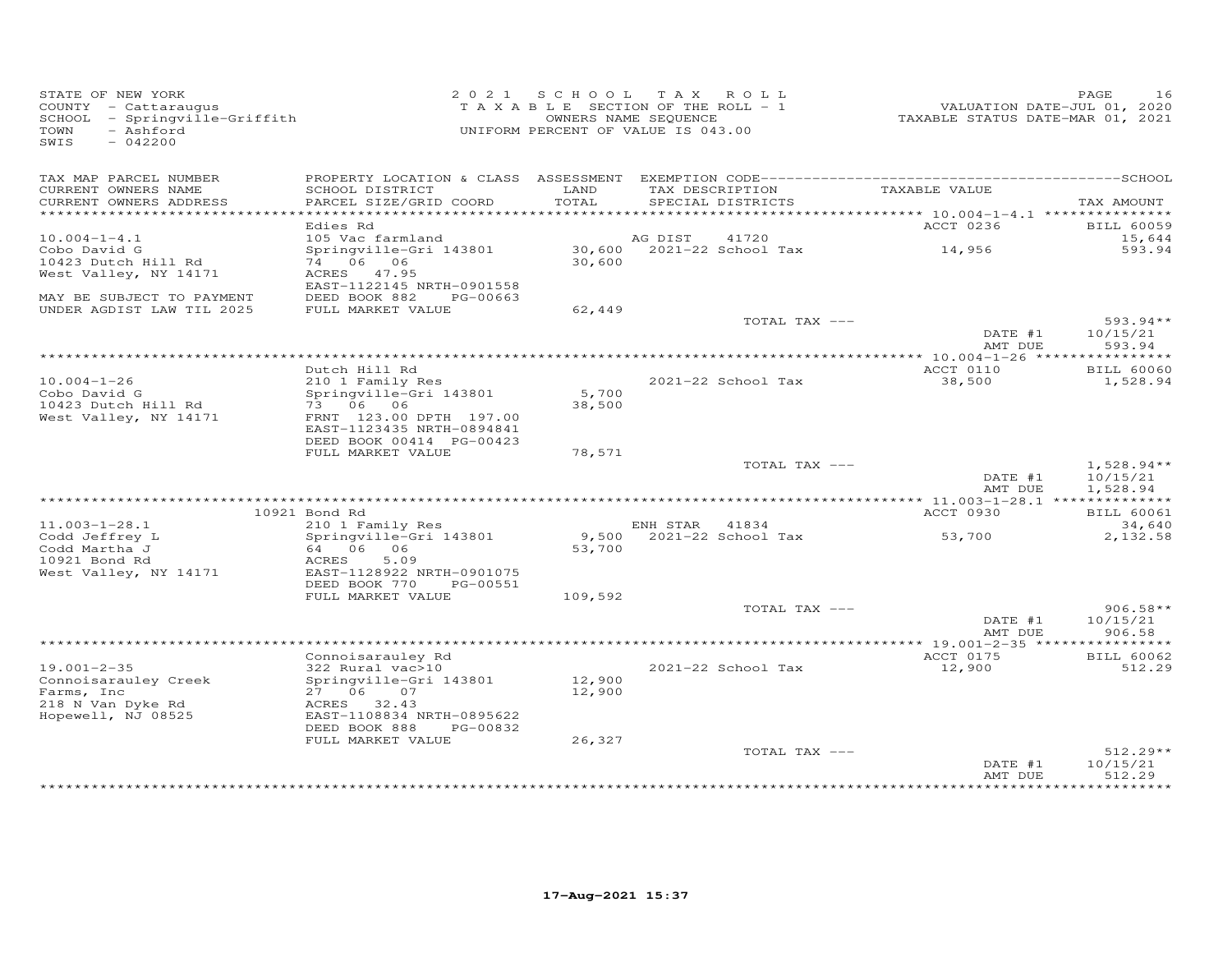| STATE OF NEW YORK<br>COUNTY - Cattaraugus<br>SCHOOL - Springville-Griffith<br>- Ashford<br>TOWN<br>SWIS<br>$-042200$      |                                                                                                                                                                       |                            | 2021 SCHOOL TAX ROLL<br>TAXABLE SECTION OF THE ROLL - 1<br>OWNERS NAME SEQUENCE<br>UNIFORM PERCENT OF VALUE IS 043.00 | TAXABLE STATUS DATE-MAR 01, 2021 | PAGE<br>17<br>VALUATION DATE-JUL 01, 2020 |
|---------------------------------------------------------------------------------------------------------------------------|-----------------------------------------------------------------------------------------------------------------------------------------------------------------------|----------------------------|-----------------------------------------------------------------------------------------------------------------------|----------------------------------|-------------------------------------------|
| TAX MAP PARCEL NUMBER<br>CURRENT OWNERS NAME<br>CURRENT OWNERS ADDRESS                                                    | SCHOOL DISTRICT<br>PARCEL SIZE/GRID COORD                                                                                                                             | LAND<br>TOTAL              | TAX DESCRIPTION TAXABLE VALUE<br>SPECIAL DISTRICTS                                                                    |                                  | TAX AMOUNT                                |
|                                                                                                                           | 7024 Henrietta Rd                                                                                                                                                     |                            |                                                                                                                       |                                  | <b>BILL 60063</b>                         |
| $10.003 - 2 - 15.7$<br>Cottage Industried Realty, LLC Springville-Gri 143801<br>6763 Schwartz Rd<br>West Valley, NY 14171 | 330 Vacant comm<br>53 06 07<br>split from 10.003-2-15.3<br>ACRES 3.20<br>EAST-1116306 NRTH-0901365<br>DEED BOOK 20200 PG-3548                                         | 6,800<br>6,800             | 2021-22 School Tax                                                                                                    | 6,800                            | 270.05                                    |
|                                                                                                                           | FULL MARKET VALUE                                                                                                                                                     | 13,878                     |                                                                                                                       |                                  |                                           |
|                                                                                                                           |                                                                                                                                                                       |                            | TOTAL TAX ---                                                                                                         | DATE #1<br>AMT DUE               | $270.05**$<br>10/15/21<br>270.05          |
|                                                                                                                           |                                                                                                                                                                       |                            |                                                                                                                       |                                  |                                           |
| $10.003 - 2 - 16.1$                                                                                                       | 7024 Henrietta Rd<br>710 Manufacture                                                                                                                                  |                            | 2021-22 School Tax                                                                                                    | ACCT 0022<br>498,900             | <b>BILL 60064</b>                         |
| Cottage Industries Realty LLC Springville-Gri 143801<br>6763 Schwartz Rd<br>West Valley, NY 14171                         | 53 06 07<br>Merged with $15.3 + 16.2$<br>ACRES<br>7.91                                                                                                                | 10,500<br>498,900          |                                                                                                                       |                                  | 19,812.71                                 |
| PRIOR OWNER ON 3/01/2021<br>Cottage Industires Realty LLC DEED BOOK 1014 PG-1080                                          | EAST-1116250 NRTH-0900680                                                                                                                                             |                            |                                                                                                                       |                                  |                                           |
|                                                                                                                           | FULL MARKET VALUE                                                                                                                                                     | 1018,163                   | TOTAL TAX ---                                                                                                         |                                  | $19,812.71**$                             |
|                                                                                                                           |                                                                                                                                                                       |                            |                                                                                                                       | DATE #1<br>AMT DUE               | 10/15/21<br>19,812.71                     |
|                                                                                                                           |                                                                                                                                                                       |                            |                                                                                                                       |                                  |                                           |
| $3.004 - 2 - 6.6$                                                                                                         | 11509 Bolton Rd<br>210 1 Family Res                                                                                                                                   |                            | BAS STAR 41854                                                                                                        | ACCT 1005                        | <b>BILL 60065</b><br>14,700               |
| Courneen Donald<br>Courneen Deborah<br>11509 Bolton Rd<br>Springville, NY 14141                                           | Springville-Gri 143801<br>$-06$<br>41<br>$-06$<br>ACRES<br>1.40 BANK<br>017<br>EAST-1148261 NRTH-0911490<br>DEED BOOK 00957 PG-00581                                  | 50,400                     | 5,400 2021-22 School Tax                                                                                              | 50,400                           | 2,001.52                                  |
|                                                                                                                           | FULL MARKET VALUE                                                                                                                                                     | 102,857                    |                                                                                                                       |                                  |                                           |
|                                                                                                                           |                                                                                                                                                                       |                            | TOTAL TAX ---                                                                                                         | DATE #1<br>AMT DUE               | $1,474.52**$<br>10/15/21<br>1,474.52      |
|                                                                                                                           |                                                                                                                                                                       |                            |                                                                                                                       |                                  |                                           |
| $11.003 - 2 - 18.4$<br>Courtney Richard<br>10626 Route 240<br>West Valley, NY 14171                                       | Nys Rte 240<br>322 Rural vac>10<br>Springville-Gri 143801<br>$57 - 6 - 6$<br>ACRES 12.85<br>EAST-1134711 NRTH-0896688<br>DEED BOOK 2019 PG-12612<br>FULL MARKET VALUE | 10,900<br>10,900<br>22,245 | 2021-22 School Tax                                                                                                    | ACCT 1588<br>10,900              | <b>BILL 60066</b><br>432.87               |
|                                                                                                                           |                                                                                                                                                                       |                            | TOTAL TAX ---                                                                                                         |                                  | $432.87**$                                |
|                                                                                                                           |                                                                                                                                                                       |                            |                                                                                                                       | DATE #1<br>AMT DUE               | 10/15/21<br>432.87<br>* * * * * * * * * * |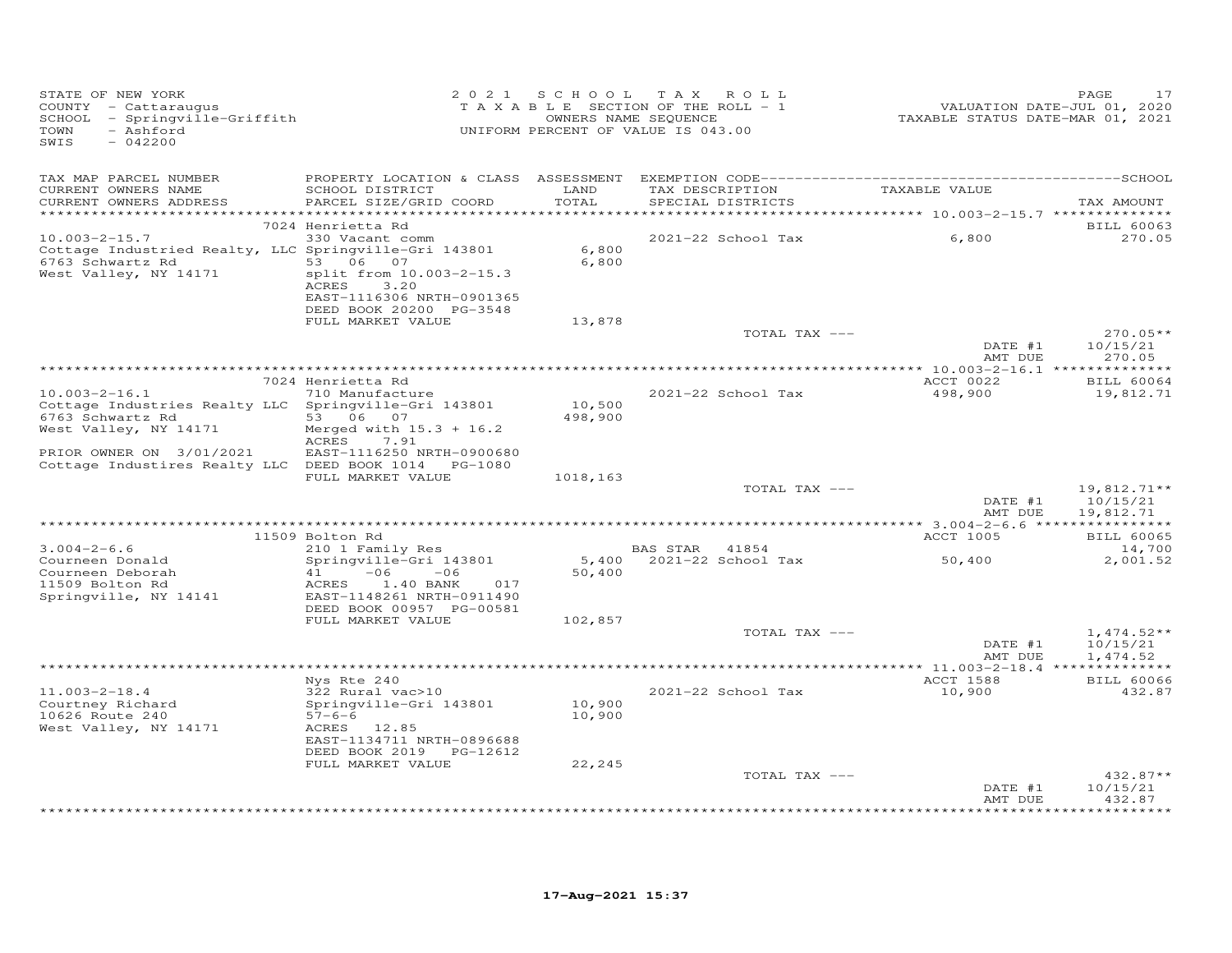| STATE OF NEW YORK<br>COUNTY - Cattaraugus<br>SCHOOL - Springville-Griffith<br>- Ashford<br>TOWN<br>SWIS<br>$-042200$ |                                                                                                                                                    |                  | 2021 SCHOOL TAX ROLL<br>TAXABLE SECTION OF THE ROLL - 1<br>OWNERS NAME SEQUENCE<br>UNIFORM PERCENT OF VALUE IS 043.00 | VALUATION DATE-JUL 01, 2020<br>TAXABLE STATUS DATE-MAR 01, 2021 | PAGE<br>18                              |
|----------------------------------------------------------------------------------------------------------------------|----------------------------------------------------------------------------------------------------------------------------------------------------|------------------|-----------------------------------------------------------------------------------------------------------------------|-----------------------------------------------------------------|-----------------------------------------|
| TAX MAP PARCEL NUMBER<br>CURRENT OWNERS NAME<br>CURRENT OWNERS ADDRESS                                               | SCHOOL DISTRICT<br>PARCEL SIZE/GRID COORD                                                                                                          | LAND<br>TOTAL    | TAX DESCRIPTION TAXABLE VALUE<br>SPECIAL DISTRICTS                                                                    |                                                                 | TAX AMOUNT                              |
|                                                                                                                      | 10676 Dutch Hill Rd                                                                                                                                |                  |                                                                                                                       | ACCT 0942                                                       | <b>BILL 60067</b>                       |
| $10.004 - 1 - 58$<br>Crandall Barbara<br>Crandall Gordon<br>10676 Dutch Hill Rd<br>West Valley, NY 14171             | 210 1 Family Res<br>Springville-Gri 143801<br>74 06 06<br>ACRES<br>3.66<br>EAST-1123531 NRTH-0898348<br>DEED BOOK 12624 PG-7001                    |                  | VETCOM CTS 41130<br>7,900 BAS STAR<br>41854<br>80,100 2021-22 School Tax 70,300                                       |                                                                 | 9,800<br>14,700<br>2,791.81             |
|                                                                                                                      | FULL MARKET VALUE                                                                                                                                  | 163,469          |                                                                                                                       |                                                                 |                                         |
|                                                                                                                      |                                                                                                                                                    |                  | TOTAL TAX ---                                                                                                         | DATE #1<br>AMT DUE                                              | $2,264.81**$<br>10/15/21<br>2,264.81    |
|                                                                                                                      | Cross Rd                                                                                                                                           |                  |                                                                                                                       | ACCT 0087                                                       | <b>BILL 60068</b>                       |
| $19.002 - 1 - 12.1$<br>Cruz Fundador Jr<br>Butticci Ann M<br>6693 Cross Rd<br>Springville, NY 14141                  | 322 Rural vac>10<br>Springville-Gri 143801<br>72 06 06<br>ACRES 32.50<br>EAST-1121338 NRTH-0892347                                                 | 19,000<br>19,000 | 2021-22 School Tax                                                                                                    | 19,000                                                          | 754.54                                  |
|                                                                                                                      | DEED BOOK 8607 PG-9002<br>FULL MARKET VALUE                                                                                                        | 38,776           |                                                                                                                       |                                                                 |                                         |
|                                                                                                                      |                                                                                                                                                    |                  | TOTAL TAX ---                                                                                                         | DATE #1<br>AMT DUE                                              | $754.54**$<br>10/15/21<br>754.54        |
|                                                                                                                      |                                                                                                                                                    |                  |                                                                                                                       |                                                                 |                                         |
| $11.003 - 1 - 3.9$<br>Cummings Pamela G<br>6115 Thomas Corners Rd<br>West Valley, NY 14171                           | 6115 Thomas Corners Rd<br>210 1 Family Res<br>zio i ramily kes<br>Springville-Gri 143801<br>65 06 06<br>ACRES<br>1.15<br>EAST-1130479 NRTH-0903593 | 60,700           | BAS STAR 41854<br>5,100 2021-22 School Tax                                                                            | ACCT 1342<br>60,700                                             | <b>BILL 60069</b><br>14,700<br>2,410.57 |
|                                                                                                                      | DEED BOOK 958<br>PG-1099                                                                                                                           |                  |                                                                                                                       |                                                                 |                                         |
|                                                                                                                      | FULL MARKET VALUE                                                                                                                                  | 123,878          | TOTAL TAX ---                                                                                                         | DATE #1<br>AMT DUE                                              | $1,883.57**$<br>10/15/21<br>1,883.57    |
|                                                                                                                      |                                                                                                                                                    |                  |                                                                                                                       |                                                                 |                                         |
| $10.004 - 1 - 56$                                                                                                    | 10710 Dutch Hill Rd<br>$210$ 1 Family Res                                                                                                          |                  | ENH STAR 41834                                                                                                        | ACCT 0940                                                       | <b>BILL 60070</b><br>34,640             |
| Cycon Patricia A<br>PO Box 54<br>West Valley, NY 14171                                                               | Springville-Gri 143801<br>74 06 06<br>AUTUMN VIEW SUB LOT 14<br>ACRES<br>3.71<br>EAST-1123606 NRTH-0898874<br>DEED BOOK 895<br>PG-01133            | 53,000           | 8,000 2021-22 School Tax                                                                                              | 53,000                                                          | 2,104.78                                |
|                                                                                                                      | FULL MARKET VALUE                                                                                                                                  | 108,163          | TOTAL TAX ---                                                                                                         |                                                                 | 878.78**                                |
|                                                                                                                      |                                                                                                                                                    |                  |                                                                                                                       | DATE #1<br>AMT DUE                                              | 10/15/21<br>878.78<br>******            |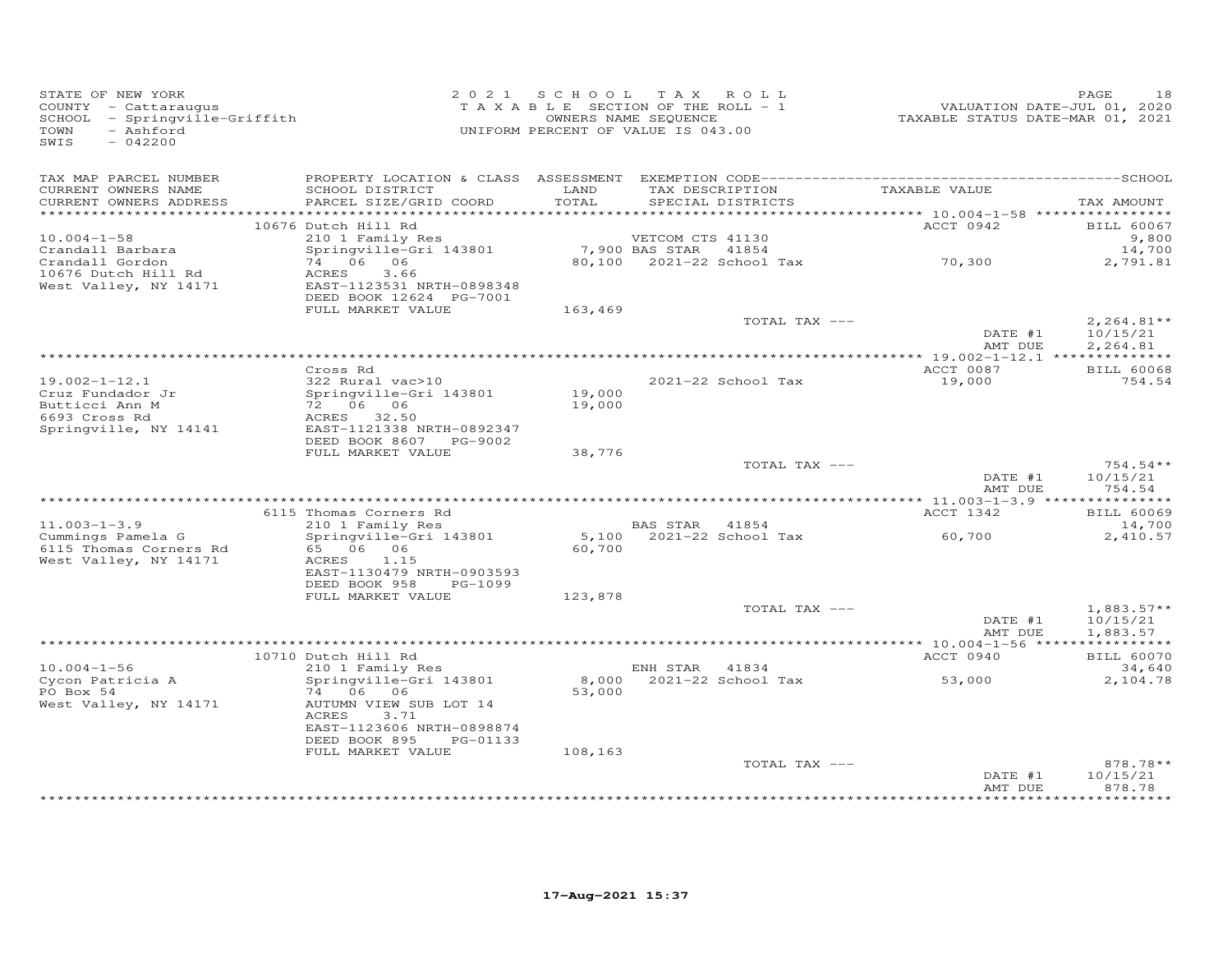| STATE OF NEW YORK<br>COUNTY - Cattaraugus<br>SCHOOL - Springville-Griffith<br>- Ashford<br>TOWN<br>$-042200$<br>SWIS                       | 2 0 2 1                                                                                                                                                                        |                             | SCHOOL TAX ROLL<br>T A X A B L E SECTION OF THE ROLL - 1<br>OWNERS NAME SEQUENCE<br>UNIFORM PERCENT OF VALUE IS 043.00 |                                     | PAGE<br>19<br>VALUATION DATE-JUL 01, 2020<br>TAXABLE STATUS DATE-MAR 01, 2021 |
|--------------------------------------------------------------------------------------------------------------------------------------------|--------------------------------------------------------------------------------------------------------------------------------------------------------------------------------|-----------------------------|------------------------------------------------------------------------------------------------------------------------|-------------------------------------|-------------------------------------------------------------------------------|
| TAX MAP PARCEL NUMBER<br>CURRENT OWNERS NAME<br>CURRENT OWNERS ADDRESS                                                                     | SCHOOL DISTRICT<br>PARCEL SIZE/GRID COORD                                                                                                                                      | LAND<br>TOTAL               | TAX DESCRIPTION<br>SPECIAL DISTRICTS                                                                                   | TAXABLE VALUE                       | TAX AMOUNT                                                                    |
|                                                                                                                                            | Beech Tree Rd                                                                                                                                                                  |                             |                                                                                                                        | ACCT 1528                           | <b>BILL 60071</b>                                                             |
| $11.001 - 1 - 27.5$<br>Davies Paul F IV<br>499 Franklin St<br>Springville, NY 14141                                                        | 314 Rural vac<10<br>Springville-Gri 143801<br>ACRES<br>3.50<br>EAST-1140277 NRTH-0905883<br>DEED BOOK 20210 PG-6638                                                            | 7,000<br>7,000              | 2021-22 School Tax                                                                                                     | 7,000                               | 277.99                                                                        |
| PRIOR OWNER ON 3/01/2021                                                                                                                   | FULL MARKET VALUE                                                                                                                                                              | 14,286                      |                                                                                                                        |                                     |                                                                               |
| Voniderstein Jennifer L                                                                                                                    |                                                                                                                                                                                |                             |                                                                                                                        | TOTAL TAX ---<br>DATE #1<br>AMT DUE | $277.99**$<br>10/15/21<br>277.99                                              |
|                                                                                                                                            |                                                                                                                                                                                |                             |                                                                                                                        |                                     |                                                                               |
| $11.003 - 1 - 10$<br>DeLisle Andrea<br>5902 Cole Rd<br>West Valley, NY 14171                                                               | 5902 Cole Rd<br>210 1 Family Res<br>Springville-Gri 143801<br>59 06 06<br>ACRES<br>1.27 BANK<br>032                                                                            |                             | VETCOM CTS 41130<br>5,300 VETDIS CTS 41140<br>50,000 BAS STAR 41854<br>2021-22 School Tax                              | ACCT 0703<br>20,600                 | <b>BILL 60072</b><br>9,800<br>19,600<br>14,700<br>818.08                      |
|                                                                                                                                            | EAST-0486300 NRTH-0904360<br>DEED BOOK 16211 PG-3002<br>FULL MARKET VALUE                                                                                                      | 102,041                     |                                                                                                                        | TOTAL TAX ---<br>DATE #1            | 291.08**<br>10/15/21                                                          |
|                                                                                                                                            |                                                                                                                                                                                |                             |                                                                                                                        | AMT DUE                             | 291.08                                                                        |
|                                                                                                                                            | 10689 Autumn View Trl                                                                                                                                                          |                             |                                                                                                                        | ACCT 0956                           | <b>BILL 60073</b>                                                             |
| $10.004 - 1 - 72$<br>Denzien Sharon L<br>Sande Mark<br>10689 Autumn View Trl<br>West Valley, NY 14171                                      | 210 1 Family Res<br>Springville-Gri 143801<br>74 06 06<br>AUTUMN VIEW SUB LOT 19<br>ACRES<br>3.62<br>EAST-1124375 NRTH-0899022<br>DEED BOOK 27278 PG-7002<br>FULL MARKET VALUE | 57,400<br>117,143           | ENH STAR 41834<br>7,900 2021-22 School Tax                                                                             | 57,400                              | 34,640<br>2,279.51                                                            |
|                                                                                                                                            |                                                                                                                                                                                |                             |                                                                                                                        | TOTAL TAX ---                       | $1,053.51**$                                                                  |
|                                                                                                                                            |                                                                                                                                                                                |                             |                                                                                                                        | DATE #1<br>AMT DUE                  | 10/15/21<br>1,053.51                                                          |
|                                                                                                                                            | 5664 Cole Rd                                                                                                                                                                   |                             |                                                                                                                        | ACCT 0280                           | <b>BILL 60074</b>                                                             |
| $11.001 - 1 - 28$<br>Derby Ian R<br>The Woods At Holimont<br>119 Holiview Rd<br>PO Box 1705<br>Ellicottville, NY 14731-1705 DEED BOOK 8821 | 312 Vac w/imprv<br>Springville-Gri 143801<br>53/54 06 06<br>ACRES<br>58.79<br>EAST-1139141 NRTH-0905599<br>PG-9001<br>FULL MARKET VALUE                                        | 51,800<br>56,800<br>115,918 | 2021-22 School Tax                                                                                                     | 56,800                              | 2,255.69                                                                      |
|                                                                                                                                            |                                                                                                                                                                                |                             |                                                                                                                        | TOTAL TAX ---<br>DATE #1<br>AMT DUE | $2,255.69**$<br>10/15/21<br>2,255.69                                          |
|                                                                                                                                            |                                                                                                                                                                                |                             |                                                                                                                        |                                     |                                                                               |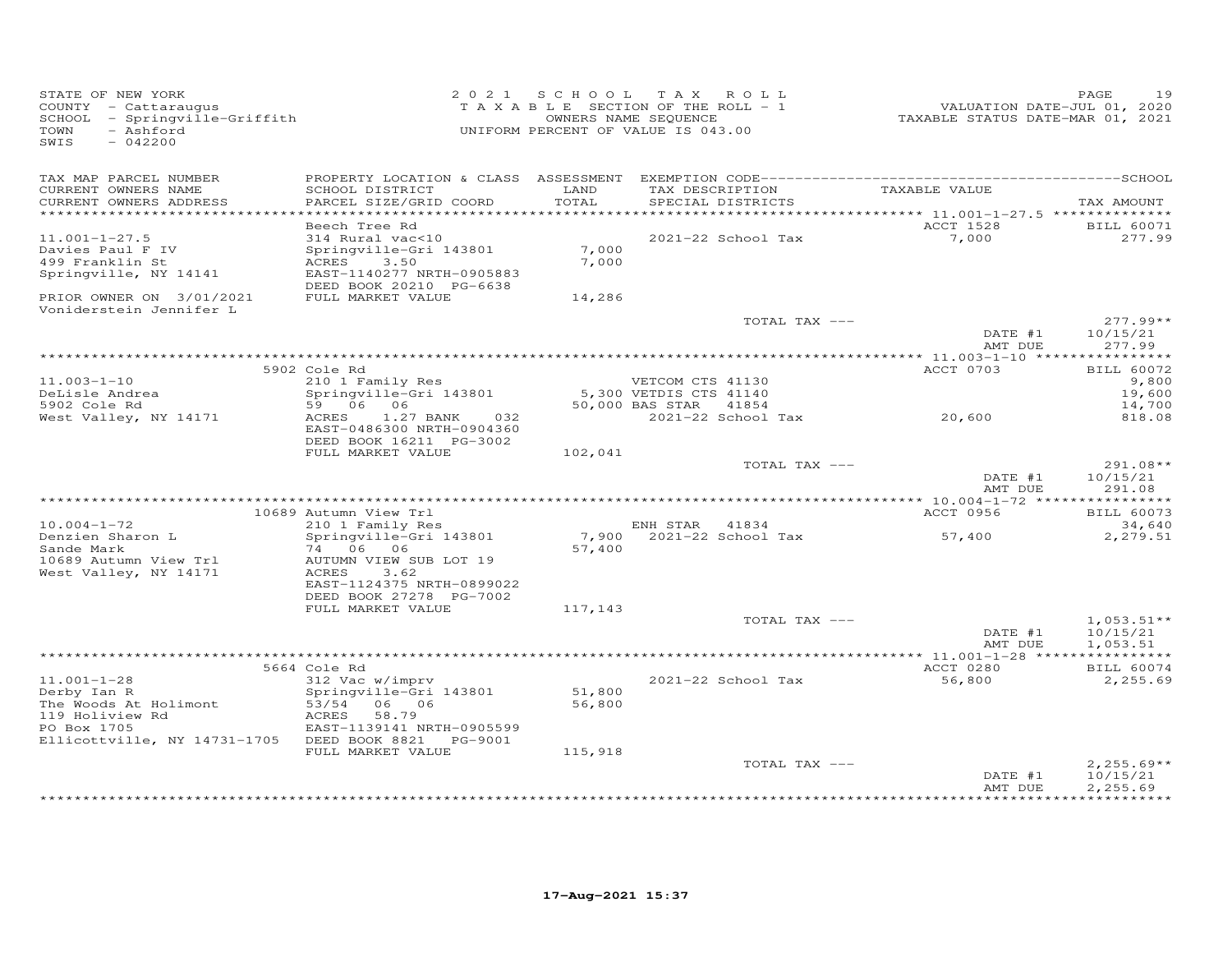| TAX MAP PARCEL NUMBER<br>TAX DESCRIPTION TAXABLE VALUE<br>CURRENT OWNERS NAME<br>SCHOOL DISTRICT<br>LAND<br>TOTAL<br>CURRENT OWNERS ADDRESS<br>PARCEL SIZE/GRID COORD<br>SPECIAL DISTRICTS<br>TAX AMOUNT<br>ACCT 0428<br>Edies Rd<br><b>BILL 60075</b><br>2021-22 School Tax<br>$10.004 - 1 - 29.1$<br>322 Rural vac>10<br>14,800<br>587.75<br>14,800<br>Dickson Richard N<br>Springville-Gri 143801<br>73/74 06 07<br>14,800<br>Dickson Patricia A<br>10639 Edies Rd<br>ACRES<br>9.15<br>EAST-1121949 NRTH-0898380<br>Springville, NY 14141<br>DEED BOOK 00859 PG-01023<br>FULL MARKET VALUE<br>30,204<br>$587.75**$<br>TOTAL TAX ---<br>10/15/21<br>DATE #1<br>587.75<br>AMT DUE<br>ACCT 0907<br>10639 Edies Rd<br><b>BILL 60076</b><br>270 Mfg housing<br>$10.004 - 1 - 31$<br>ENH STAR 41834<br>34,640<br>Springville-Gri 143801<br>7,500 2021-22 School Tax<br>39,800<br>Dickson Richard N<br>1,580.57<br>73 06 06<br>Dickson Patricia A<br>39,800<br>10639 Edies Rd<br>ACRES<br>3.23<br>EAST-1121599 NRTH-0897807<br>Springville, NY 14141<br>DEED BOOK 765<br>PG-00450<br>FULL MARKET VALUE<br>81,224<br>TOTAL TAX ---<br>$354.57**$<br>DATE #1<br>10/15/21<br>AMT DUE<br>354.57<br>11492 Beech Tree Rd<br>ACCT 1002<br><b>BILL 60077</b><br>$322$ Rural vac > 10<br>$11.001 - 1 - 10.3$<br>2021-22 School Tax<br>11,900<br>472.58<br>Springville-Gri 143801<br>Diebold Clarence J<br>11,900<br>Wulff Brian J<br>60 06 06<br>11,900<br>13672 Dowd Rd<br>ACRES 37.72<br>Springville, NY 14141<br>EAST-1134949 NRTH-0908943<br>DEED BOOK 30949 PG-2001<br>FULL MARKET VALUE<br>27,674<br>TOTAL TAX ---<br>$472.58**$<br>DATE #1<br>10/15/21<br>AMT DUE<br>472.58<br>ACCT 0455<br>10437 Edies Rd<br><b>BILL 60078</b><br>312 Vac w/imprv<br>$10.004 - 1 - 47.1$<br>2021-22 School Tax<br>23,700<br>941.19<br>17,900<br>Dignified Group Services of<br>Springville-Gri 143801<br>WNY Inc<br>77 06 06<br>23,700<br>906 Seneca St<br>ACRES 16.30<br>Buffalo, NY 14210<br>EAST-1118765 NRTH-0894697<br>DEED BOOK 29179 PG-2001<br>48,367<br>FULL MARKET VALUE<br>$941.19**$<br>TOTAL TAX ---<br>10/15/21<br>DATE #1<br>941.19<br>AMT DUE<br>*********** | STATE OF NEW YORK<br>COUNTY - Cattaraugus<br>SCHOOL - Springville-Griffith<br>- Ashford<br>TOWN<br>$-042200$<br>SWIS |  | 2021 SCHOOL TAX ROLL<br>T A X A B L E SECTION OF THE ROLL - 1<br>OWNERS NAME SEQUENCE<br>UNIFORM PERCENT OF VALUE IS 043.00 | --------<br>VALUATION DATE-JUL 01, 2020<br>TAXABLE STATUS DATE-MAR 01, 2021 | PAGE<br>20 |
|---------------------------------------------------------------------------------------------------------------------------------------------------------------------------------------------------------------------------------------------------------------------------------------------------------------------------------------------------------------------------------------------------------------------------------------------------------------------------------------------------------------------------------------------------------------------------------------------------------------------------------------------------------------------------------------------------------------------------------------------------------------------------------------------------------------------------------------------------------------------------------------------------------------------------------------------------------------------------------------------------------------------------------------------------------------------------------------------------------------------------------------------------------------------------------------------------------------------------------------------------------------------------------------------------------------------------------------------------------------------------------------------------------------------------------------------------------------------------------------------------------------------------------------------------------------------------------------------------------------------------------------------------------------------------------------------------------------------------------------------------------------------------------------------------------------------------------------------------------------------------------------------------------------------------------------------------------------------------------------------------------------------------------------------------------------------------------------------------------------------------------------------------------|----------------------------------------------------------------------------------------------------------------------|--|-----------------------------------------------------------------------------------------------------------------------------|-----------------------------------------------------------------------------|------------|
|                                                                                                                                                                                                                                                                                                                                                                                                                                                                                                                                                                                                                                                                                                                                                                                                                                                                                                                                                                                                                                                                                                                                                                                                                                                                                                                                                                                                                                                                                                                                                                                                                                                                                                                                                                                                                                                                                                                                                                                                                                                                                                                                                         |                                                                                                                      |  |                                                                                                                             |                                                                             |            |
|                                                                                                                                                                                                                                                                                                                                                                                                                                                                                                                                                                                                                                                                                                                                                                                                                                                                                                                                                                                                                                                                                                                                                                                                                                                                                                                                                                                                                                                                                                                                                                                                                                                                                                                                                                                                                                                                                                                                                                                                                                                                                                                                                         |                                                                                                                      |  |                                                                                                                             |                                                                             |            |
|                                                                                                                                                                                                                                                                                                                                                                                                                                                                                                                                                                                                                                                                                                                                                                                                                                                                                                                                                                                                                                                                                                                                                                                                                                                                                                                                                                                                                                                                                                                                                                                                                                                                                                                                                                                                                                                                                                                                                                                                                                                                                                                                                         |                                                                                                                      |  |                                                                                                                             |                                                                             |            |
|                                                                                                                                                                                                                                                                                                                                                                                                                                                                                                                                                                                                                                                                                                                                                                                                                                                                                                                                                                                                                                                                                                                                                                                                                                                                                                                                                                                                                                                                                                                                                                                                                                                                                                                                                                                                                                                                                                                                                                                                                                                                                                                                                         |                                                                                                                      |  |                                                                                                                             |                                                                             |            |
|                                                                                                                                                                                                                                                                                                                                                                                                                                                                                                                                                                                                                                                                                                                                                                                                                                                                                                                                                                                                                                                                                                                                                                                                                                                                                                                                                                                                                                                                                                                                                                                                                                                                                                                                                                                                                                                                                                                                                                                                                                                                                                                                                         |                                                                                                                      |  |                                                                                                                             |                                                                             |            |
|                                                                                                                                                                                                                                                                                                                                                                                                                                                                                                                                                                                                                                                                                                                                                                                                                                                                                                                                                                                                                                                                                                                                                                                                                                                                                                                                                                                                                                                                                                                                                                                                                                                                                                                                                                                                                                                                                                                                                                                                                                                                                                                                                         |                                                                                                                      |  |                                                                                                                             |                                                                             |            |
|                                                                                                                                                                                                                                                                                                                                                                                                                                                                                                                                                                                                                                                                                                                                                                                                                                                                                                                                                                                                                                                                                                                                                                                                                                                                                                                                                                                                                                                                                                                                                                                                                                                                                                                                                                                                                                                                                                                                                                                                                                                                                                                                                         |                                                                                                                      |  |                                                                                                                             |                                                                             |            |
|                                                                                                                                                                                                                                                                                                                                                                                                                                                                                                                                                                                                                                                                                                                                                                                                                                                                                                                                                                                                                                                                                                                                                                                                                                                                                                                                                                                                                                                                                                                                                                                                                                                                                                                                                                                                                                                                                                                                                                                                                                                                                                                                                         |                                                                                                                      |  |                                                                                                                             |                                                                             |            |
|                                                                                                                                                                                                                                                                                                                                                                                                                                                                                                                                                                                                                                                                                                                                                                                                                                                                                                                                                                                                                                                                                                                                                                                                                                                                                                                                                                                                                                                                                                                                                                                                                                                                                                                                                                                                                                                                                                                                                                                                                                                                                                                                                         |                                                                                                                      |  |                                                                                                                             |                                                                             |            |
|                                                                                                                                                                                                                                                                                                                                                                                                                                                                                                                                                                                                                                                                                                                                                                                                                                                                                                                                                                                                                                                                                                                                                                                                                                                                                                                                                                                                                                                                                                                                                                                                                                                                                                                                                                                                                                                                                                                                                                                                                                                                                                                                                         |                                                                                                                      |  |                                                                                                                             |                                                                             |            |
|                                                                                                                                                                                                                                                                                                                                                                                                                                                                                                                                                                                                                                                                                                                                                                                                                                                                                                                                                                                                                                                                                                                                                                                                                                                                                                                                                                                                                                                                                                                                                                                                                                                                                                                                                                                                                                                                                                                                                                                                                                                                                                                                                         |                                                                                                                      |  |                                                                                                                             |                                                                             |            |
|                                                                                                                                                                                                                                                                                                                                                                                                                                                                                                                                                                                                                                                                                                                                                                                                                                                                                                                                                                                                                                                                                                                                                                                                                                                                                                                                                                                                                                                                                                                                                                                                                                                                                                                                                                                                                                                                                                                                                                                                                                                                                                                                                         |                                                                                                                      |  |                                                                                                                             |                                                                             |            |
|                                                                                                                                                                                                                                                                                                                                                                                                                                                                                                                                                                                                                                                                                                                                                                                                                                                                                                                                                                                                                                                                                                                                                                                                                                                                                                                                                                                                                                                                                                                                                                                                                                                                                                                                                                                                                                                                                                                                                                                                                                                                                                                                                         |                                                                                                                      |  |                                                                                                                             |                                                                             |            |
|                                                                                                                                                                                                                                                                                                                                                                                                                                                                                                                                                                                                                                                                                                                                                                                                                                                                                                                                                                                                                                                                                                                                                                                                                                                                                                                                                                                                                                                                                                                                                                                                                                                                                                                                                                                                                                                                                                                                                                                                                                                                                                                                                         |                                                                                                                      |  |                                                                                                                             |                                                                             |            |
|                                                                                                                                                                                                                                                                                                                                                                                                                                                                                                                                                                                                                                                                                                                                                                                                                                                                                                                                                                                                                                                                                                                                                                                                                                                                                                                                                                                                                                                                                                                                                                                                                                                                                                                                                                                                                                                                                                                                                                                                                                                                                                                                                         |                                                                                                                      |  |                                                                                                                             |                                                                             |            |
|                                                                                                                                                                                                                                                                                                                                                                                                                                                                                                                                                                                                                                                                                                                                                                                                                                                                                                                                                                                                                                                                                                                                                                                                                                                                                                                                                                                                                                                                                                                                                                                                                                                                                                                                                                                                                                                                                                                                                                                                                                                                                                                                                         |                                                                                                                      |  |                                                                                                                             |                                                                             |            |
|                                                                                                                                                                                                                                                                                                                                                                                                                                                                                                                                                                                                                                                                                                                                                                                                                                                                                                                                                                                                                                                                                                                                                                                                                                                                                                                                                                                                                                                                                                                                                                                                                                                                                                                                                                                                                                                                                                                                                                                                                                                                                                                                                         |                                                                                                                      |  |                                                                                                                             |                                                                             |            |
|                                                                                                                                                                                                                                                                                                                                                                                                                                                                                                                                                                                                                                                                                                                                                                                                                                                                                                                                                                                                                                                                                                                                                                                                                                                                                                                                                                                                                                                                                                                                                                                                                                                                                                                                                                                                                                                                                                                                                                                                                                                                                                                                                         |                                                                                                                      |  |                                                                                                                             |                                                                             |            |
|                                                                                                                                                                                                                                                                                                                                                                                                                                                                                                                                                                                                                                                                                                                                                                                                                                                                                                                                                                                                                                                                                                                                                                                                                                                                                                                                                                                                                                                                                                                                                                                                                                                                                                                                                                                                                                                                                                                                                                                                                                                                                                                                                         |                                                                                                                      |  |                                                                                                                             |                                                                             |            |
|                                                                                                                                                                                                                                                                                                                                                                                                                                                                                                                                                                                                                                                                                                                                                                                                                                                                                                                                                                                                                                                                                                                                                                                                                                                                                                                                                                                                                                                                                                                                                                                                                                                                                                                                                                                                                                                                                                                                                                                                                                                                                                                                                         |                                                                                                                      |  |                                                                                                                             |                                                                             |            |
|                                                                                                                                                                                                                                                                                                                                                                                                                                                                                                                                                                                                                                                                                                                                                                                                                                                                                                                                                                                                                                                                                                                                                                                                                                                                                                                                                                                                                                                                                                                                                                                                                                                                                                                                                                                                                                                                                                                                                                                                                                                                                                                                                         |                                                                                                                      |  |                                                                                                                             |                                                                             |            |
|                                                                                                                                                                                                                                                                                                                                                                                                                                                                                                                                                                                                                                                                                                                                                                                                                                                                                                                                                                                                                                                                                                                                                                                                                                                                                                                                                                                                                                                                                                                                                                                                                                                                                                                                                                                                                                                                                                                                                                                                                                                                                                                                                         |                                                                                                                      |  |                                                                                                                             |                                                                             |            |
|                                                                                                                                                                                                                                                                                                                                                                                                                                                                                                                                                                                                                                                                                                                                                                                                                                                                                                                                                                                                                                                                                                                                                                                                                                                                                                                                                                                                                                                                                                                                                                                                                                                                                                                                                                                                                                                                                                                                                                                                                                                                                                                                                         |                                                                                                                      |  |                                                                                                                             |                                                                             |            |
|                                                                                                                                                                                                                                                                                                                                                                                                                                                                                                                                                                                                                                                                                                                                                                                                                                                                                                                                                                                                                                                                                                                                                                                                                                                                                                                                                                                                                                                                                                                                                                                                                                                                                                                                                                                                                                                                                                                                                                                                                                                                                                                                                         |                                                                                                                      |  |                                                                                                                             |                                                                             |            |
|                                                                                                                                                                                                                                                                                                                                                                                                                                                                                                                                                                                                                                                                                                                                                                                                                                                                                                                                                                                                                                                                                                                                                                                                                                                                                                                                                                                                                                                                                                                                                                                                                                                                                                                                                                                                                                                                                                                                                                                                                                                                                                                                                         |                                                                                                                      |  |                                                                                                                             |                                                                             |            |
|                                                                                                                                                                                                                                                                                                                                                                                                                                                                                                                                                                                                                                                                                                                                                                                                                                                                                                                                                                                                                                                                                                                                                                                                                                                                                                                                                                                                                                                                                                                                                                                                                                                                                                                                                                                                                                                                                                                                                                                                                                                                                                                                                         |                                                                                                                      |  |                                                                                                                             |                                                                             |            |
|                                                                                                                                                                                                                                                                                                                                                                                                                                                                                                                                                                                                                                                                                                                                                                                                                                                                                                                                                                                                                                                                                                                                                                                                                                                                                                                                                                                                                                                                                                                                                                                                                                                                                                                                                                                                                                                                                                                                                                                                                                                                                                                                                         |                                                                                                                      |  |                                                                                                                             |                                                                             |            |
|                                                                                                                                                                                                                                                                                                                                                                                                                                                                                                                                                                                                                                                                                                                                                                                                                                                                                                                                                                                                                                                                                                                                                                                                                                                                                                                                                                                                                                                                                                                                                                                                                                                                                                                                                                                                                                                                                                                                                                                                                                                                                                                                                         |                                                                                                                      |  |                                                                                                                             |                                                                             |            |
|                                                                                                                                                                                                                                                                                                                                                                                                                                                                                                                                                                                                                                                                                                                                                                                                                                                                                                                                                                                                                                                                                                                                                                                                                                                                                                                                                                                                                                                                                                                                                                                                                                                                                                                                                                                                                                                                                                                                                                                                                                                                                                                                                         |                                                                                                                      |  |                                                                                                                             |                                                                             |            |
|                                                                                                                                                                                                                                                                                                                                                                                                                                                                                                                                                                                                                                                                                                                                                                                                                                                                                                                                                                                                                                                                                                                                                                                                                                                                                                                                                                                                                                                                                                                                                                                                                                                                                                                                                                                                                                                                                                                                                                                                                                                                                                                                                         |                                                                                                                      |  |                                                                                                                             |                                                                             |            |
|                                                                                                                                                                                                                                                                                                                                                                                                                                                                                                                                                                                                                                                                                                                                                                                                                                                                                                                                                                                                                                                                                                                                                                                                                                                                                                                                                                                                                                                                                                                                                                                                                                                                                                                                                                                                                                                                                                                                                                                                                                                                                                                                                         |                                                                                                                      |  |                                                                                                                             |                                                                             |            |
|                                                                                                                                                                                                                                                                                                                                                                                                                                                                                                                                                                                                                                                                                                                                                                                                                                                                                                                                                                                                                                                                                                                                                                                                                                                                                                                                                                                                                                                                                                                                                                                                                                                                                                                                                                                                                                                                                                                                                                                                                                                                                                                                                         |                                                                                                                      |  |                                                                                                                             |                                                                             |            |
|                                                                                                                                                                                                                                                                                                                                                                                                                                                                                                                                                                                                                                                                                                                                                                                                                                                                                                                                                                                                                                                                                                                                                                                                                                                                                                                                                                                                                                                                                                                                                                                                                                                                                                                                                                                                                                                                                                                                                                                                                                                                                                                                                         |                                                                                                                      |  |                                                                                                                             |                                                                             |            |
|                                                                                                                                                                                                                                                                                                                                                                                                                                                                                                                                                                                                                                                                                                                                                                                                                                                                                                                                                                                                                                                                                                                                                                                                                                                                                                                                                                                                                                                                                                                                                                                                                                                                                                                                                                                                                                                                                                                                                                                                                                                                                                                                                         |                                                                                                                      |  |                                                                                                                             |                                                                             |            |
|                                                                                                                                                                                                                                                                                                                                                                                                                                                                                                                                                                                                                                                                                                                                                                                                                                                                                                                                                                                                                                                                                                                                                                                                                                                                                                                                                                                                                                                                                                                                                                                                                                                                                                                                                                                                                                                                                                                                                                                                                                                                                                                                                         |                                                                                                                      |  |                                                                                                                             |                                                                             |            |
|                                                                                                                                                                                                                                                                                                                                                                                                                                                                                                                                                                                                                                                                                                                                                                                                                                                                                                                                                                                                                                                                                                                                                                                                                                                                                                                                                                                                                                                                                                                                                                                                                                                                                                                                                                                                                                                                                                                                                                                                                                                                                                                                                         |                                                                                                                      |  |                                                                                                                             |                                                                             |            |
|                                                                                                                                                                                                                                                                                                                                                                                                                                                                                                                                                                                                                                                                                                                                                                                                                                                                                                                                                                                                                                                                                                                                                                                                                                                                                                                                                                                                                                                                                                                                                                                                                                                                                                                                                                                                                                                                                                                                                                                                                                                                                                                                                         |                                                                                                                      |  |                                                                                                                             |                                                                             |            |
|                                                                                                                                                                                                                                                                                                                                                                                                                                                                                                                                                                                                                                                                                                                                                                                                                                                                                                                                                                                                                                                                                                                                                                                                                                                                                                                                                                                                                                                                                                                                                                                                                                                                                                                                                                                                                                                                                                                                                                                                                                                                                                                                                         |                                                                                                                      |  |                                                                                                                             |                                                                             |            |
|                                                                                                                                                                                                                                                                                                                                                                                                                                                                                                                                                                                                                                                                                                                                                                                                                                                                                                                                                                                                                                                                                                                                                                                                                                                                                                                                                                                                                                                                                                                                                                                                                                                                                                                                                                                                                                                                                                                                                                                                                                                                                                                                                         |                                                                                                                      |  |                                                                                                                             |                                                                             |            |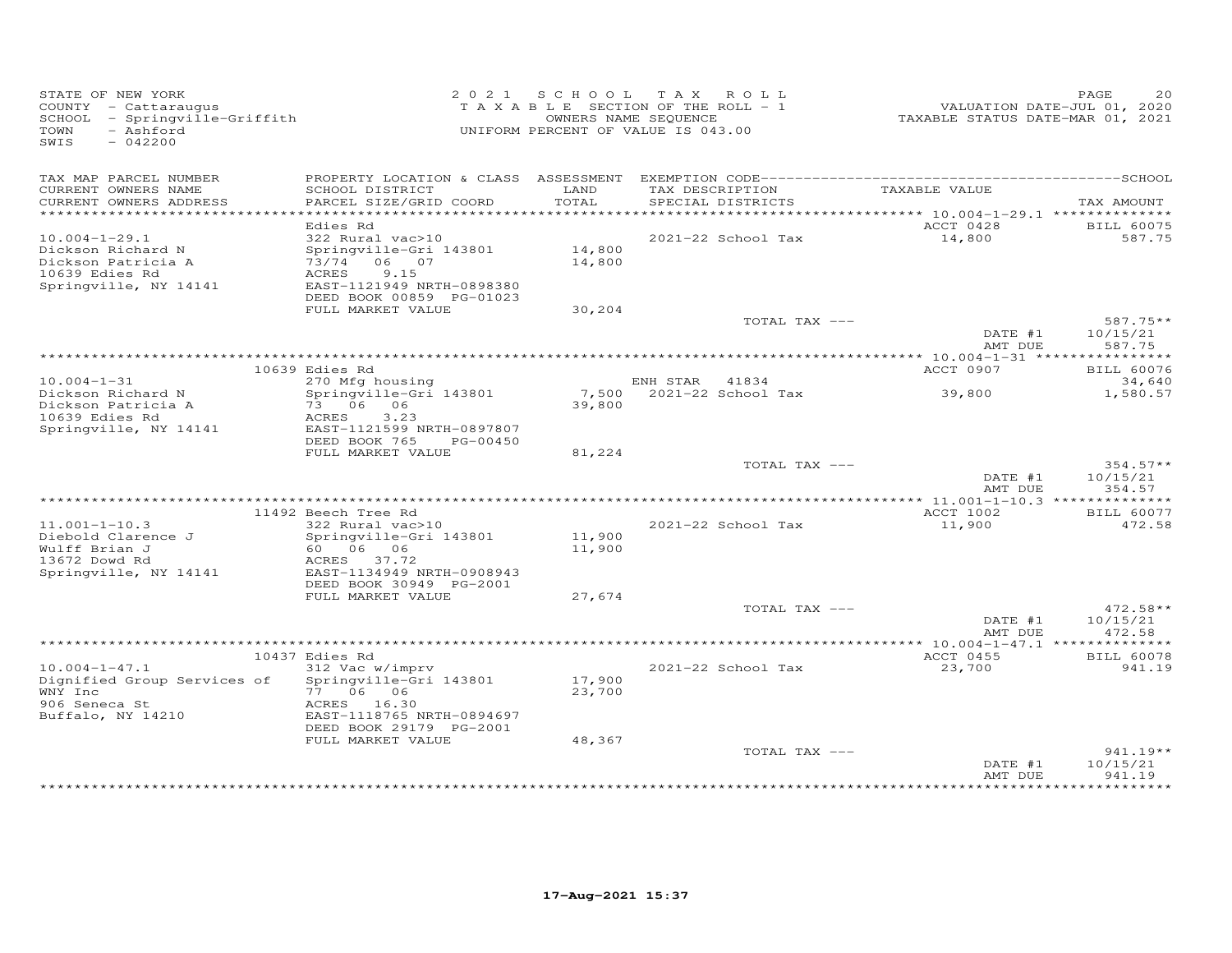| STATE OF NEW YORK<br>COUNTY - Cattaraugus<br>SCHOOL - Springville-Griffith<br>- Ashford<br>TOWN<br>$-042200$<br>SWIS |                                                                                                          |                 | 2021 SCHOOL TAX ROLL<br>TAXABLE SECTION OF THE ROLL - 1<br>OWNERS NAME SEQUENCE<br>UNIFORM PERCENT OF VALUE IS 043.00 | 1<br>VALUATION DATE-JUL 01, 2020<br>TAXABLE STATUS DATE-MAR 01, 2021 | PAGE<br>21                       |
|----------------------------------------------------------------------------------------------------------------------|----------------------------------------------------------------------------------------------------------|-----------------|-----------------------------------------------------------------------------------------------------------------------|----------------------------------------------------------------------|----------------------------------|
| TAX MAP PARCEL NUMBER<br>CURRENT OWNERS NAME<br>CURRENT OWNERS ADDRESS                                               | SCHOOL DISTRICT<br>PARCEL SIZE/GRID COORD                                                                | LAND<br>TOTAL   | TAX DESCRIPTION TAXABLE VALUE<br>SPECIAL DISTRICTS                                                                    |                                                                      | TAX AMOUNT                       |
|                                                                                                                      | 6557 Boberg Rd                                                                                           |                 |                                                                                                                       | ACCT 1694                                                            | <b>BILL 60079</b>                |
| $10.004 - 1 - 23.3$                                                                                                  | 210 1 Family Res                                                                                         |                 | VETCOM CTS 41130                                                                                                      |                                                                      | 9,800                            |
| Dinse Jerry & Judy<br>Hammond Janis H                                                                                | Springville-Gri 143801<br>$73 - 6 - 6$                                                                   |                 |                                                                                                                       |                                                                      | 3,320<br>2,115.90                |
| 6557 Boberg Rd<br>West Valley, NY 14171                                                                              | 5.75<br>ACRES<br>EAST-1124255 NRTH-0894479                                                               |                 |                                                                                                                       |                                                                      |                                  |
| PRIOR OWNER ON 3/01/2021 FULL MARKET VALUE<br>Dinse Jerry A                                                          | DEED BOOK 20210 PG-4012                                                                                  | 154,419         |                                                                                                                       |                                                                      |                                  |
|                                                                                                                      |                                                                                                          |                 | TOTAL TAX ---                                                                                                         | DATE #1                                                              | $2,115.90**$<br>10/15/21         |
|                                                                                                                      |                                                                                                          |                 |                                                                                                                       | AMT DUE                                                              | 2,115.90                         |
|                                                                                                                      | 10930 NYS Route 240<br>240 Rural res                                                                     |                 |                                                                                                                       |                                                                      | <b>BILL 60080</b>                |
| $11.003 - 1 - 21.10$                                                                                                 |                                                                                                          |                 | BAS STAR 41854                                                                                                        |                                                                      | 14,700                           |
| Domon Dori<br>10902 NYS Route 240                                                                                    | Springville-Gri 143801<br>58 06 06                                                                       | 75,600          | $6,600$ 2021-22 School Tax 75,600                                                                                     |                                                                      | 3,002.29                         |
| West Valley, NY 14171                                                                                                | Split from 11.003-1-21.5<br>ACRES 3.05                                                                   |                 |                                                                                                                       |                                                                      |                                  |
| PRIOR OWNER ON 3/01/2021<br>Domon Kevin G                                                                            | EAST-1134193 NRTH-0901115<br>DEED BOOK 20210 PG-7006<br>FULL MARKET VALUE                                | 154,286         |                                                                                                                       |                                                                      |                                  |
|                                                                                                                      |                                                                                                          |                 | TOTAL TAX ---                                                                                                         |                                                                      | $2,475.29**$                     |
|                                                                                                                      |                                                                                                          |                 |                                                                                                                       | DATE #1<br>AMT DUE                                                   | 10/15/21<br>2,475.29             |
|                                                                                                                      | 10930 Nys Rte 240                                                                                        |                 |                                                                                                                       | ACCT 1166                                                            | <b>BILL 60081</b>                |
| $11.003 - 1 - 21.4$                                                                                                  | 312 Vac w/imprv                                                                                          |                 | 2021-22 School Tax                                                                                                    | 13,800                                                               | 548.04                           |
| Domon Kevin G<br>10930 Route 240<br>West Valley, NY 14171                                                            | Springville-Gri 143801<br>58 06 06<br>ACRES 4.85<br>EAST-1134296 NRTH-0901928<br>DEED BOOK 31025 PG-7001 | 8,100<br>13,800 |                                                                                                                       |                                                                      |                                  |
|                                                                                                                      | FULL MARKET VALUE                                                                                        | 28,163          |                                                                                                                       |                                                                      |                                  |
|                                                                                                                      |                                                                                                          |                 | TOTAL TAX ---                                                                                                         | DATE #1<br>AMT DUE                                                   | $548.04**$<br>10/15/21<br>548.04 |
|                                                                                                                      |                                                                                                          |                 |                                                                                                                       |                                                                      |                                  |
|                                                                                                                      | NYS Route 240                                                                                            |                 |                                                                                                                       | ACCT 1192                                                            | <b>BILL 60082</b>                |
| $11.003 - 1 - 21.5$<br>Domon Kevin G                                                                                 | 312 Vac w/imprv                                                                                          | 28,300          | 2021-22 School Tax                                                                                                    | 32,500                                                               | 1,290.67                         |
|                                                                                                                      | Sir (100 11 - 1)<br>Springville-Gri 143801<br>58 06 06                                                   | 32,500          |                                                                                                                       |                                                                      |                                  |
| Domon Debra S<br>10930 Route 240<br>West Valley, NY 14171                                                            | ACRES 65.25<br>EAST-1135435 NRTH-0901415<br>DEED BOOK 29945 PG-7004                                      |                 |                                                                                                                       |                                                                      |                                  |
|                                                                                                                      | FULL MARKET VALUE                                                                                        | 66,327          |                                                                                                                       |                                                                      |                                  |
|                                                                                                                      |                                                                                                          |                 | TOTAL TAX ---                                                                                                         | DATE #1                                                              | $1,290.67**$<br>10/15/21         |
|                                                                                                                      |                                                                                                          |                 |                                                                                                                       | AMT DUE                                                              | 1,290.67                         |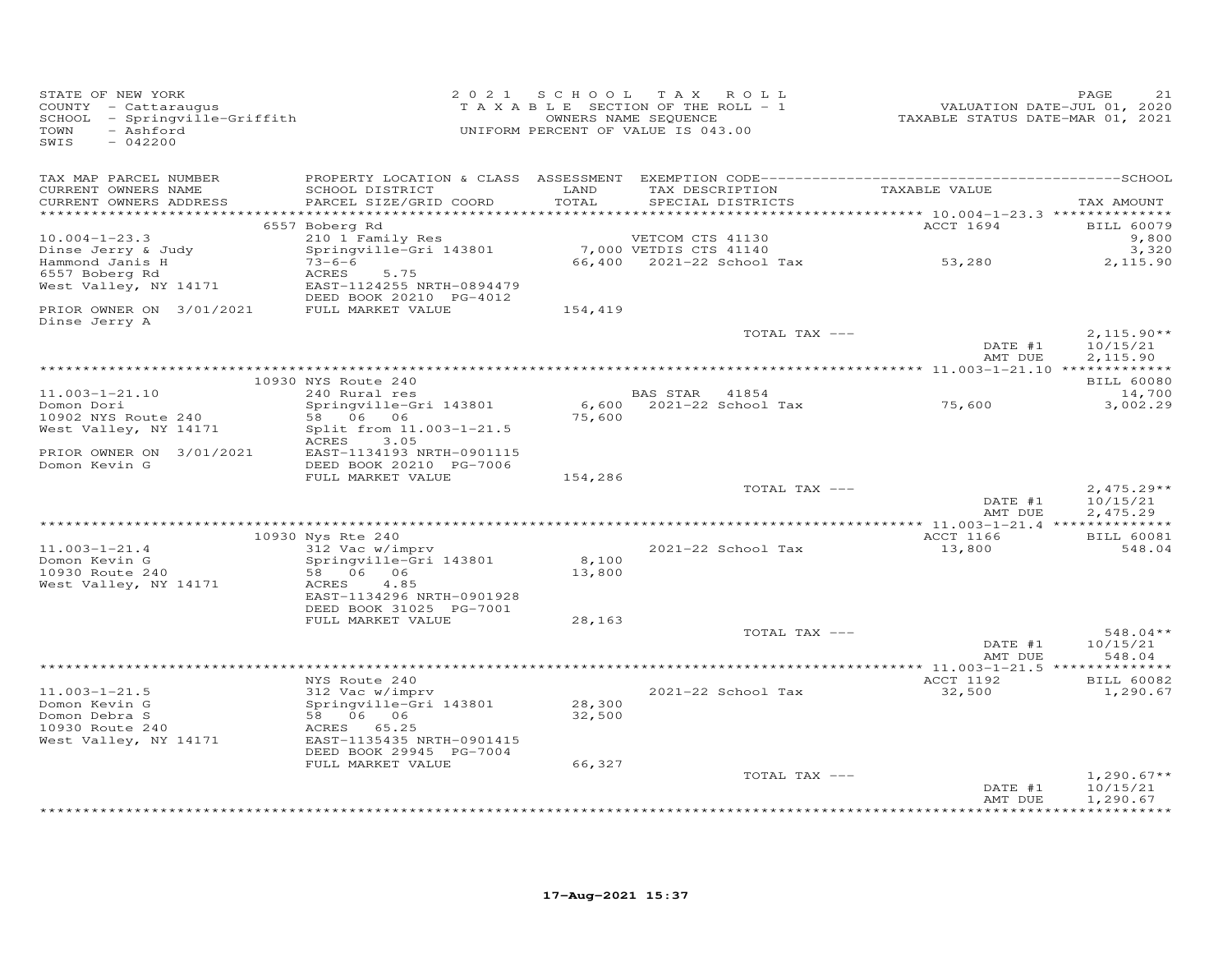| STATE OF NEW YORK<br>COUNTY - Cattaraugus<br>SCHOOL - Springville-Griffith<br>- Ashford<br>TOWN<br>SWIS<br>$-042200$ | 2 0 2 1                                                                                                                                                                  |                           | SCHOOL TAX ROLL<br>TAXABLE SECTION OF THE ROLL - 1<br>OWNERS NAME SEQUENCE<br>UNIFORM PERCENT OF VALUE IS 043.00 | VALUATION DATE-JUL 01, 2020<br>TAXABLE STATUS DATE-MAR 01, 2021 | PAGE                                 |
|----------------------------------------------------------------------------------------------------------------------|--------------------------------------------------------------------------------------------------------------------------------------------------------------------------|---------------------------|------------------------------------------------------------------------------------------------------------------|-----------------------------------------------------------------|--------------------------------------|
| TAX MAP PARCEL NUMBER<br>CURRENT OWNERS NAME<br>CURRENT OWNERS ADDRESS                                               | SCHOOL DISTRICT<br>PARCEL SIZE/GRID COORD                                                                                                                                | LAND<br>TOTAL             | TAX DESCRIPTION TAXABLE VALUE<br>SPECIAL DISTRICTS                                                               |                                                                 | TAX AMOUNT                           |
| $11.003 - 1 - 21.7$<br>Domon Kevin G<br>Domon Debra S<br>10930 Route 240<br>West Valley, NY 14171                    | 10905 Nys Rte 240<br>270 Mfg housing<br>Springville-Gri 143801<br>58 06 06<br>ACRES<br>6.60<br>EAST-1134230 NRTH-0901511<br>DEED BOOK 29945 PG-7004<br>FULL MARKET VALUE | 8,100<br>28,300<br>57,755 | 2021-22 School Tax                                                                                               | ACCT 1289<br>28,300                                             | <b>BILL 60083</b><br>1,123.87        |
|                                                                                                                      |                                                                                                                                                                          |                           | TOTAL TAX ---                                                                                                    | DATE #1<br>AMT DUE                                              | $1,123.87**$<br>10/15/21<br>1,123.87 |
|                                                                                                                      |                                                                                                                                                                          |                           |                                                                                                                  |                                                                 |                                      |
| $11.003 - 1 - 21.3$<br>Domon Laurence H<br>Domon Kevin G<br>10930 Route 240                                          | 10930 Nys Rte 240<br>270 Mfg housing<br>Springville-Gri 143801<br>58 06 06<br>ACRES<br>0.89                                                                              | 6,400<br>35,000           | 2021-22 School Tax                                                                                               | ACCT 1149<br>35,000                                             | <b>BILL 60084</b><br>1,389.95        |
| West Valley, NY 14171                                                                                                | EAST-0485600 NRTH-0901650<br>DEED BOOK 29945 PG-7004<br>FULL MARKET VALUE                                                                                                | 71,429                    | TOTAL TAX ---                                                                                                    | DATE #1                                                         | $1,389.95**$<br>10/15/21             |
|                                                                                                                      |                                                                                                                                                                          |                           |                                                                                                                  | AMT DUE                                                         | 1,389.95                             |
| $11.001 - 1 - 26$                                                                                                    | 11266 Beech Tree Rd<br>210 1 Family Res                                                                                                                                  |                           | ENH STAR 41834                                                                                                   | ACCT 0027                                                       | <b>BILL 60085</b><br>34,640          |
| DP Fuller Family Trust<br>11266 Beech Tree Rd.<br>Springville, NY 14141                                              | Springville-Gri 143801<br>54 06 06<br>2.49<br>ACRES<br>EAST-1139058 NRTH-0906561<br>DEED BOOK 27041 PG-7001                                                              | 57,800                    | 6,600 2021-22 School Tax                                                                                         | 57,800                                                          | 2,295.40                             |
|                                                                                                                      | FULL MARKET VALUE                                                                                                                                                        | 117,959                   |                                                                                                                  |                                                                 |                                      |
|                                                                                                                      |                                                                                                                                                                          |                           | TOTAL TAX ---                                                                                                    | DATE #1<br>AMT DUE                                              | $1,069.40**$<br>10/15/21<br>1,069.40 |
|                                                                                                                      | 10921 Nys Rte 240                                                                                                                                                        |                           |                                                                                                                  | ACCT 0214                                                       | <b>BILL 60086</b>                    |
| $11.003 - 1 - 23$<br>Draegert Nathan<br>Smith Racheal<br>10921 Route 240<br>West Valley, NY 14171                    | 210 1 Family Res<br>Springville-Gri 143801<br>58 06 06<br>FRNT 150.00 DPTH 225.00<br>BANK 017<br>EAST-1133734 NRTH-0901476<br>DEED BOOK 20190 PG-6860                    | 6,100<br>69,900           | 2021-22 School Tax                                                                                               | 69,900                                                          | 2,775.92                             |
|                                                                                                                      | FULL MARKET VALUE                                                                                                                                                        | 142,653                   | TOTAL TAX ---                                                                                                    | DATE #1<br>AMT DUE                                              | $2,775.92**$<br>10/15/21<br>2,775.92 |
|                                                                                                                      |                                                                                                                                                                          |                           |                                                                                                                  |                                                                 |                                      |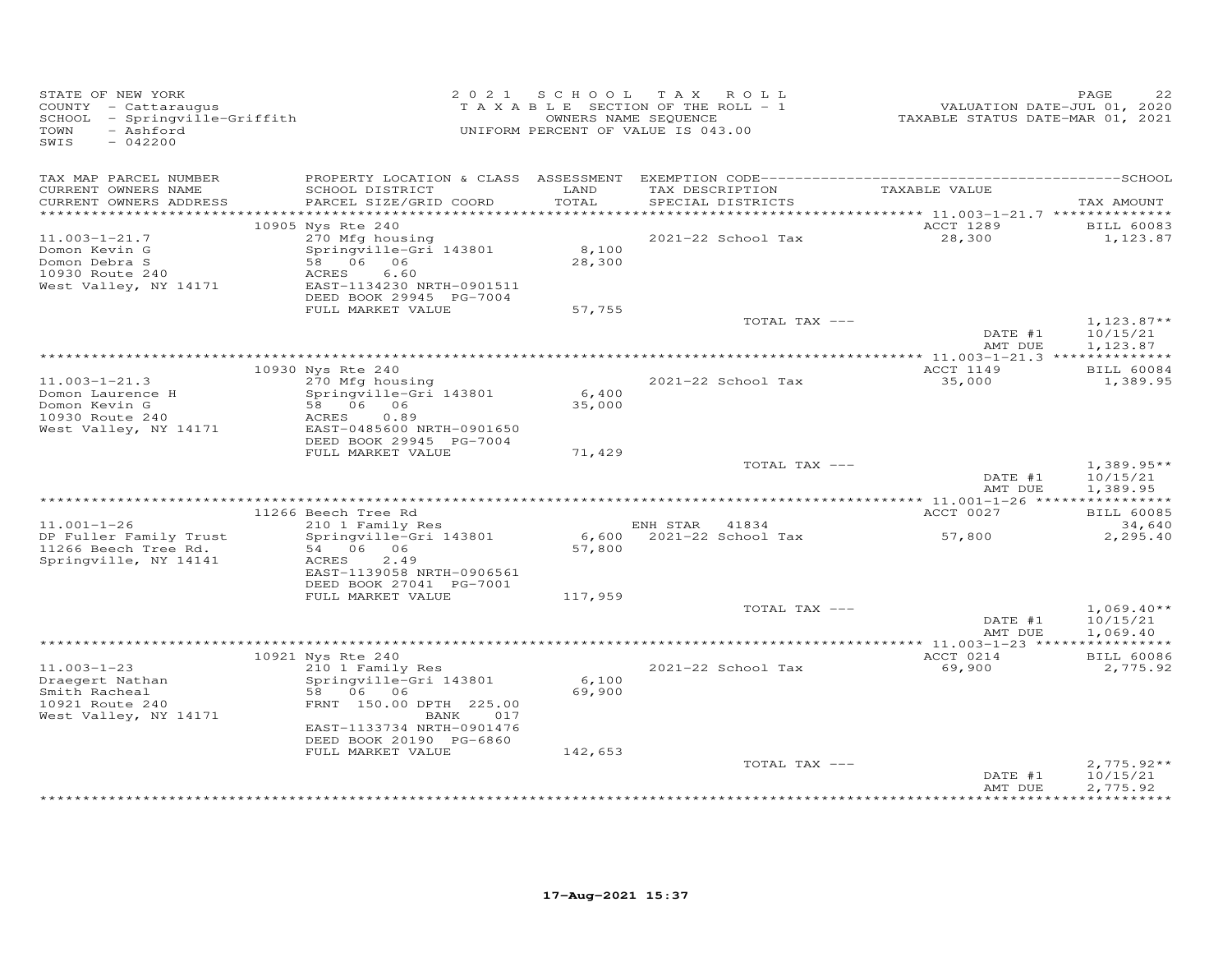| STATE OF NEW YORK<br>COUNTY - Cattaraugus<br>SCHOOL - Springville-Griffith<br>- Ashford<br>TOWN<br>SWIS<br>$-042200$ |                                                                           |                  | 2021 SCHOOL TAX ROLL<br>T A X A B L E SECTION OF THE ROLL - 1<br>OWNERS NAME SEQUENCE<br>UNIFORM PERCENT OF VALUE IS 043.00 |                 | VALUATION DATE-JUL 01, 2020<br>TAXABLE STATUS DATE-MAR 01, 2021                          | PAGE<br>23               |
|----------------------------------------------------------------------------------------------------------------------|---------------------------------------------------------------------------|------------------|-----------------------------------------------------------------------------------------------------------------------------|-----------------|------------------------------------------------------------------------------------------|--------------------------|
| TAX MAP PARCEL NUMBER                                                                                                |                                                                           |                  |                                                                                                                             |                 |                                                                                          |                          |
| CURRENT OWNERS NAME<br>CURRENT OWNERS ADDRESS                                                                        | SCHOOL DISTRICT<br>PARCEL SIZE/GRID COORD                                 | LAND<br>TOTAL    | SPECIAL DISTRICTS                                                                                                           | TAX DESCRIPTION | TAXABLE VALUE                                                                            | TAX AMOUNT               |
|                                                                                                                      |                                                                           |                  |                                                                                                                             |                 |                                                                                          |                          |
|                                                                                                                      | 7336 Henrietta Rd                                                         |                  |                                                                                                                             |                 | ACCT 0708                                                                                | <b>BILL 60087</b>        |
| $10.003 - 2 - 7.1$                                                                                                   | 270 Mfg housing<br>Springville-Gri 143801 7,000 2021-22 School Tax 16,700 |                  |                                                                                                                             |                 |                                                                                          | 14,700                   |
| Eagan Alan C<br>Eagan Robert J                                                                                       | 75 06 07                                                                  | 16,700           |                                                                                                                             |                 |                                                                                          | 663.20                   |
| 11024 Scoby Hill Rd                                                                                                  | ACRES 10.85                                                               |                  |                                                                                                                             |                 |                                                                                          |                          |
| Springville, NY 14141                                                                                                | EAST-1111544 NRTH-0902255                                                 |                  |                                                                                                                             |                 |                                                                                          |                          |
|                                                                                                                      | DEED BOOK 13656 PG-3001<br>FULL MARKET VALUE                              | 34,082           |                                                                                                                             |                 |                                                                                          |                          |
|                                                                                                                      |                                                                           |                  |                                                                                                                             | TOTAL TAX ---   |                                                                                          | $136.20**$               |
|                                                                                                                      |                                                                           |                  |                                                                                                                             |                 | DATE #1<br>AMT DUE                                                                       | 10/15/21<br>136.20       |
|                                                                                                                      |                                                                           |                  |                                                                                                                             |                 |                                                                                          |                          |
|                                                                                                                      | 11024 Scoby Rd                                                            |                  |                                                                                                                             |                 | ACCT 0155                                                                                | <b>BILL 60088</b>        |
| $10.003 - 2 - 14$                                                                                                    | 240 Rural res                                                             |                  | BAS STAR 41854                                                                                                              |                 | BAS STAR     41854<br>10,000     2021–22 School Tax                               46,500 | 14,700                   |
| Eagan Alan C<br>11024 Scoby Hill Rd                                                                                  | Springville-Gri 143801<br>53 06 06                                        | 46,500           |                                                                                                                             |                 |                                                                                          | 1,846.64                 |
| Springville, NY 14141                                                                                                | ACRES 23.50                                                               |                  |                                                                                                                             |                 |                                                                                          |                          |
|                                                                                                                      | EAST-0468250 NRTH-0902620                                                 |                  |                                                                                                                             |                 |                                                                                          |                          |
|                                                                                                                      | DEED BOOK 19397 PG-7001                                                   |                  |                                                                                                                             |                 |                                                                                          |                          |
|                                                                                                                      | FULL MARKET VALUE                                                         | 94,898           |                                                                                                                             |                 |                                                                                          |                          |
|                                                                                                                      |                                                                           |                  |                                                                                                                             | TOTAL TAX ---   | DATE #1                                                                                  | $1,319.64**$<br>10/15/21 |
|                                                                                                                      |                                                                           |                  |                                                                                                                             |                 | AMT DUE                                                                                  | 1,319.64                 |
|                                                                                                                      |                                                                           |                  |                                                                                                                             |                 |                                                                                          |                          |
|                                                                                                                      | 11339 Bolton Rd                                                           |                  |                                                                                                                             |                 | ACCT 0894                                                                                | <b>BILL 60089</b>        |
| $11.002 - 2 - 7$                                                                                                     | 240 Rural res                                                             |                  | 2021-22 School Tax                                                                                                          |                 | 75,000                                                                                   | 2,978.46                 |
| Eckam Travis G<br>11339 Bolton Rd                                                                                    | Springville-Gri 143801<br>40 06 06                                        | 19,800<br>75,000 |                                                                                                                             |                 |                                                                                          |                          |
| Springville, NY 14141                                                                                                | ACRES 14.85 BANK 017                                                      |                  |                                                                                                                             |                 |                                                                                          |                          |
|                                                                                                                      | EAST-1147502 NRTH-0908547                                                 |                  |                                                                                                                             |                 |                                                                                          |                          |
|                                                                                                                      | DEED BOOK 2020 PG-13350                                                   |                  |                                                                                                                             |                 |                                                                                          |                          |
|                                                                                                                      | FULL MARKET VALUE                                                         | 153,061          |                                                                                                                             |                 |                                                                                          |                          |
|                                                                                                                      |                                                                           |                  |                                                                                                                             | TOTAL TAX ---   | DATE #1                                                                                  | $2,978.46**$<br>10/15/21 |
|                                                                                                                      |                                                                           |                  |                                                                                                                             |                 | AMT DUE                                                                                  | 2,978.46                 |
|                                                                                                                      |                                                                           |                  |                                                                                                                             |                 |                                                                                          |                          |
|                                                                                                                      | 6069 Thomas Corners Rd                                                    |                  |                                                                                                                             |                 | ACCT 0191                                                                                | <b>BILL 60090</b>        |
| $11.003 - 1 - 4.1$                                                                                                   | 112 Dairy farm                                                            |                  | VETWAR CTS 41120                                                                                                            |                 |                                                                                          | 5,880                    |
| Emerson Donald R<br>Emerson Anna M                                                                                   | Springville-Gri 143801<br>$65/64/59$ 06 06                                |                  | 51,700 VETDIS CTS 41140<br>94,700 ENH STAR 41834                                                                            |                 |                                                                                          | 9,470<br>34,640          |
| 6069 Thomas Corners Rd                                                                                               | ACRES 135.50                                                              |                  |                                                                                                                             |                 | سمبر سمبر 2021–22 School Tax<br>2021–22 School Tax 79,350                                | 3, 151.21                |
| West Valley, NY 14171                                                                                                | EAST-1131969 NRTH-0901958                                                 |                  |                                                                                                                             |                 |                                                                                          |                          |
|                                                                                                                      | DEED BOOK 974<br>PG-1162                                                  |                  |                                                                                                                             |                 |                                                                                          |                          |
|                                                                                                                      | FULL MARKET VALUE                                                         | 193,265          |                                                                                                                             |                 |                                                                                          |                          |
|                                                                                                                      |                                                                           |                  |                                                                                                                             | TOTAL TAX ---   | DATE #1                                                                                  | $1,925.21**$<br>10/15/21 |
|                                                                                                                      |                                                                           |                  |                                                                                                                             |                 | AMT DUE                                                                                  | 1,925.21                 |
|                                                                                                                      |                                                                           |                  |                                                                                                                             |                 |                                                                                          |                          |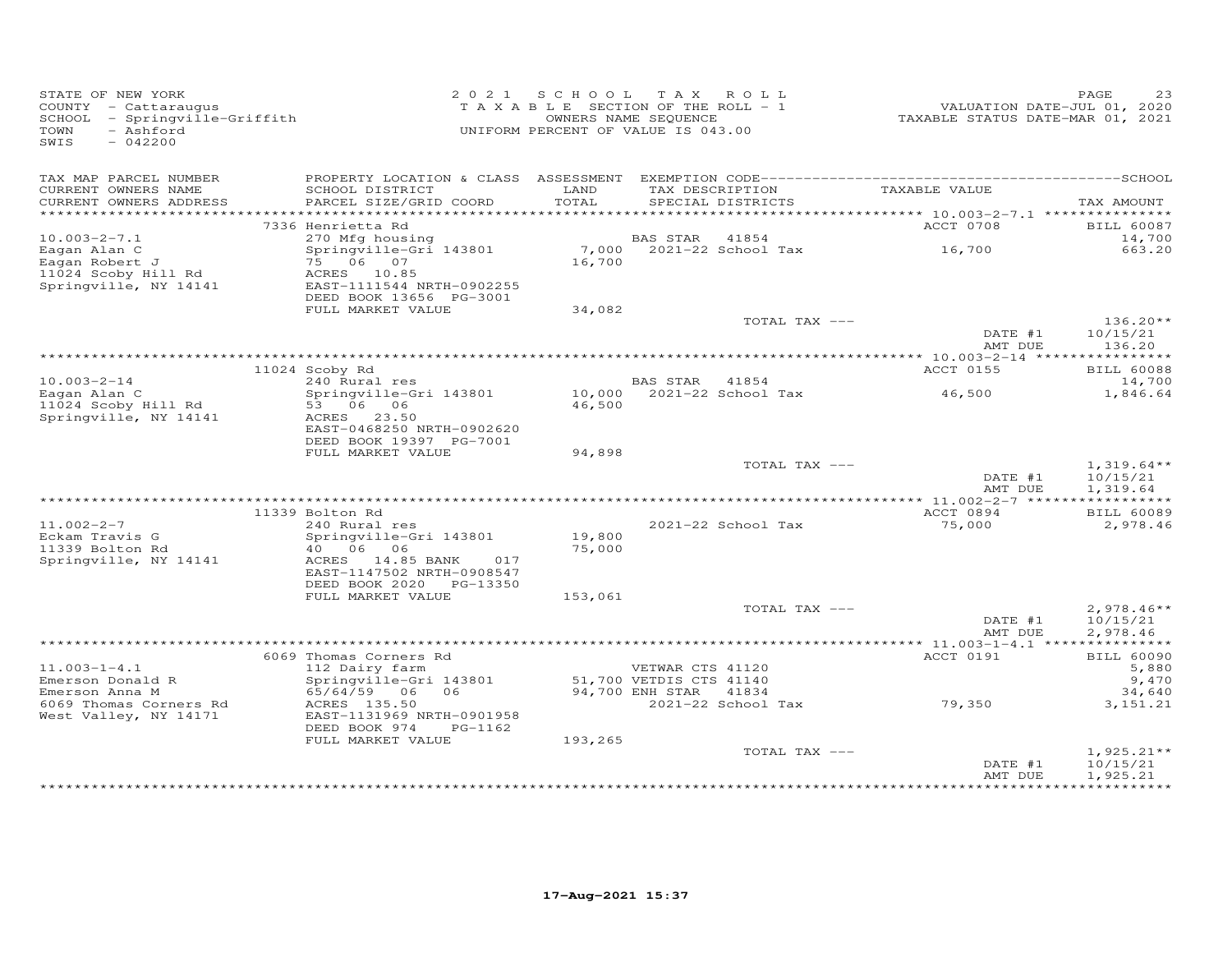| STATE OF NEW YORK<br>COUNTY - Cattaraugus<br>SCHOOL - Springville-Griffith<br>- Ashford<br>TOWN<br>SWIS<br>$-042200$ |                                                                                                                                               |                   | 2021 SCHOOL TAX ROLL<br>TAXABLE SECTION OF THE ROLL - 1<br>OWNERS NAME SEQUENCE<br>UNIFORM PERCENT OF VALUE IS 043.00 | VALUATION DATE-JUL 01, 2020<br>TAXABLE STATUS DATE-MAR 01, 2021 | PAGE<br>24                     |
|----------------------------------------------------------------------------------------------------------------------|-----------------------------------------------------------------------------------------------------------------------------------------------|-------------------|-----------------------------------------------------------------------------------------------------------------------|-----------------------------------------------------------------|--------------------------------|
| TAX MAP PARCEL NUMBER<br>CURRENT OWNERS NAME<br>CURRENT OWNERS ADDRESS                                               | SCHOOL DISTRICT<br>PARCEL SIZE/GRID COORD                                                                                                     | LAND<br>TOTAL     | TAX DESCRIPTION<br>SPECIAL DISTRICTS                                                                                  | TAXABLE VALUE                                                   | TAX AMOUNT                     |
|                                                                                                                      |                                                                                                                                               |                   |                                                                                                                       | ********** 11.003-1-27.1 ***************                        |                                |
| $11.003 - 1 - 27.1$<br>Emerson Donald R<br>Emerson Anna M<br>6069 Thomas Corners Rd<br>West Valley, NY 14171         | Nys Rte 240<br>314 Rural vac<10<br>Springville-Gri 143801<br>59 06 06<br>ACRES<br>6.50<br>EAST-1132890 NRTH-0902284                           | 1,600<br>1,600    | 2021-22 School Tax                                                                                                    | ACCT 0904<br>1,600                                              | <b>BILL 60091</b><br>63.54     |
|                                                                                                                      | DEED BOOK 00920 PG-00425<br>FULL MARKET VALUE                                                                                                 | 3,265             |                                                                                                                       |                                                                 |                                |
|                                                                                                                      |                                                                                                                                               |                   | TOTAL TAX ---                                                                                                         | DATE #1<br>AMT DUE                                              | $63.54**$<br>10/15/21<br>63.54 |
|                                                                                                                      |                                                                                                                                               |                   |                                                                                                                       |                                                                 |                                |
| $11.003 - 1 - 3.7$<br>Emerson Scott<br>112 Leonard Dr<br>Syracuse, NY 13209                                          | Emerson Rd<br>314 Rural vac<10<br>Springville-Gri 143801<br>64 06 06<br>ACRES<br>8.35<br>EAST-1129764 NRTH-0900728<br>DEED BOOK 3775 PG-9001  | 2,500<br>2,500    | 2021-22 School Tax                                                                                                    | ACCT 1340<br>2,500                                              | <b>BILL 60092</b><br>99.28     |
|                                                                                                                      | FULL MARKET VALUE                                                                                                                             | 5,102             |                                                                                                                       |                                                                 |                                |
|                                                                                                                      |                                                                                                                                               |                   | TOTAL TAX ---                                                                                                         | DATE #1<br>AMT DUE                                              | $99.28**$<br>10/15/21<br>99.28 |
|                                                                                                                      | 10979 Nys Rte 240                                                                                                                             |                   |                                                                                                                       | ACCT 1346                                                       | <b>BILL 60093</b>              |
| $11.003 - 1 - 27.2$                                                                                                  | 210 1 Family Res                                                                                                                              |                   | BAS STAR 41854                                                                                                        |                                                                 | 14,700                         |
| Emerson Scott<br>Emerson Kimberly M<br>10979 Nys Rte 240<br>West Valley, NY 14171                                    | Springville-Gri 143801<br>59 06 06<br>ACRES<br>3.13 BANK<br>017<br>EAST-1133337 NRTH-0902390<br>DEED BOOK 00928 PG-00619<br>FULL MARKET VALUE | 74,900<br>152,857 | 7,300 2021-22 School Tax                                                                                              | 74,900                                                          | 2,974.49                       |
|                                                                                                                      |                                                                                                                                               |                   | TOTAL TAX ---                                                                                                         |                                                                 | $2,447.49**$                   |
|                                                                                                                      |                                                                                                                                               |                   |                                                                                                                       | DATE #1<br>AMT DUE                                              | 10/15/21<br>2,447.49           |
|                                                                                                                      | 10770 Edies Rd                                                                                                                                |                   |                                                                                                                       | ACCT 0091                                                       | <b>BILL 60094</b>              |
| $10.004 - 1 - 9$                                                                                                     | 210 1 Family Res                                                                                                                              |                   | BAS STAR 41854                                                                                                        |                                                                 | 14,700                         |
| Enser Jeffrey<br>Enser Jennifer<br>10770 Edies Rd<br>Springville, NY 14141                                           | Springville-Gri 143801<br>74 06 06<br>FRNT 175.00 DPTH 160.00<br>EAST-1123446 NRTH-0899759<br>DEED BOOK 22044 PG-9002                         | 33,300            | 4,300 2021-22 School Tax                                                                                              | 33,300                                                          | 1,322.44                       |
|                                                                                                                      | FULL MARKET VALUE                                                                                                                             | 67,959            | TOTAL TAX ---                                                                                                         | DATE #1                                                         | $795.44**$<br>10/15/21         |
|                                                                                                                      |                                                                                                                                               |                   |                                                                                                                       | AMT DUE                                                         | 795.44<br>***********          |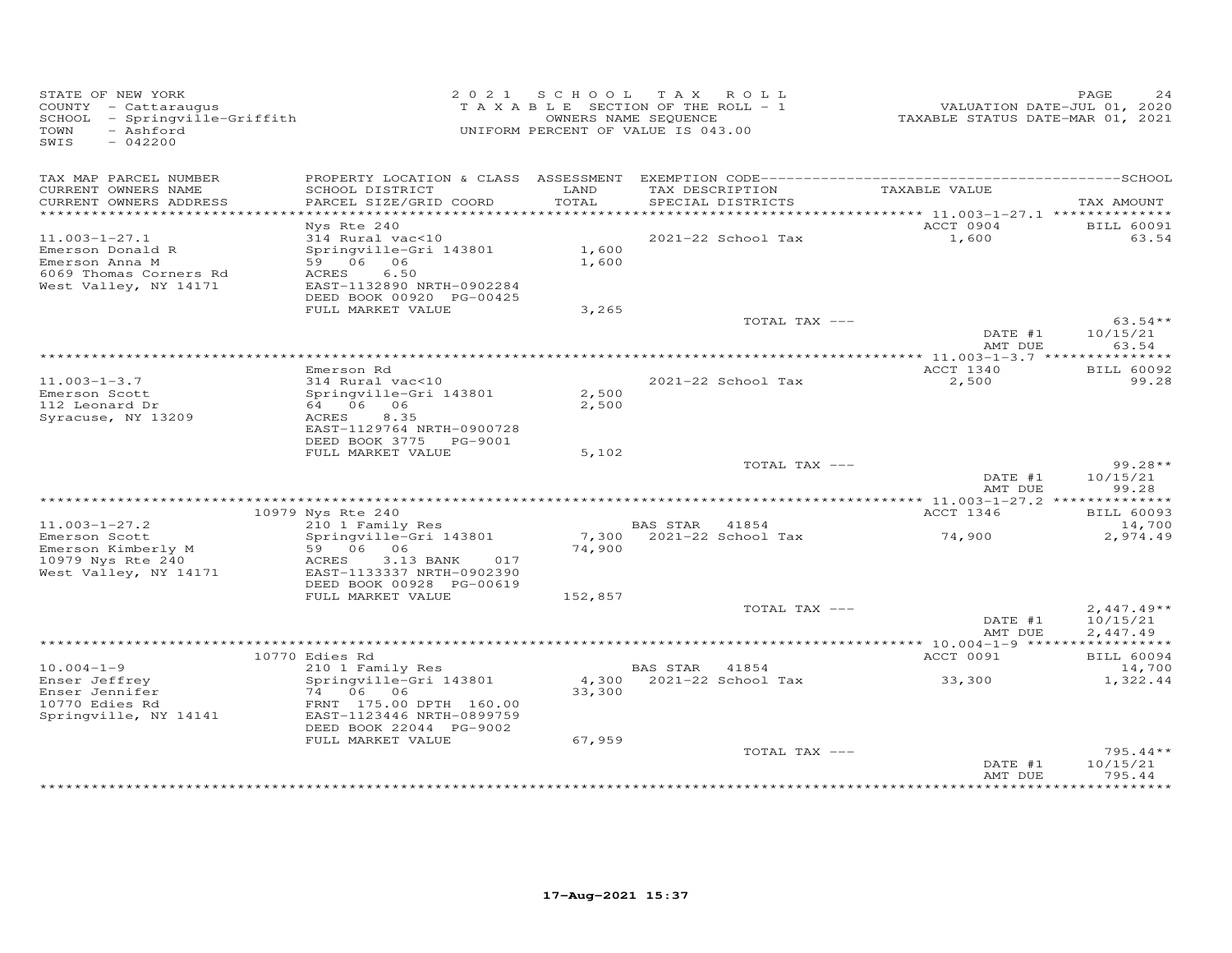| STATE OF NEW YORK<br>SIAIE OF NEW IORR<br>COUNTY - Cattaraugus<br>SCHOOL - Springville-Griffith<br>TOWN<br>- Ashford<br>SWIS<br>$-042200$ |                                                                                                  | 2021 SCHOOL TAX ROLL<br>UNIFORM PERCENT OF VALUE IS 043.00 | OWNERS NAME SEQUENCE | TAXABLE SECTION OF THE ROLL - 1                      | 2020<br>TAXABLE STATUS DATE-JUL 01, 2020<br>TAXABLE STATUS DATE-MAR 01, 2021 | PAGE<br>25                 |
|-------------------------------------------------------------------------------------------------------------------------------------------|--------------------------------------------------------------------------------------------------|------------------------------------------------------------|----------------------|------------------------------------------------------|------------------------------------------------------------------------------|----------------------------|
| TAX MAP PARCEL NUMBER                                                                                                                     |                                                                                                  |                                                            |                      |                                                      |                                                                              |                            |
| CURRENT OWNERS NAME<br>CURRENT OWNERS ADDRESS                                                                                             | SCHOOL DISTRICT<br>PARCEL SIZE/GRID COORD                                                        | LAND<br>TOTAL                                              |                      | TAX DESCRIPTION<br>SPECIAL DISTRICTS                 | TAXABLE VALUE                                                                | TAX AMOUNT                 |
|                                                                                                                                           |                                                                                                  |                                                            |                      |                                                      | ACCT 0984                                                                    |                            |
| $11.001 - 1 - 11.2$                                                                                                                       | 11417 Watson Rd                                                                                  |                                                            |                      |                                                      |                                                                              | <b>BILL 60095</b><br>9,800 |
| Fagnan Robert A                                                                                                                           | vercom crs 41130<br>210 1 Family Res<br>Springville-Gri 143801<br>60 06 06 68,700 ENH STAR 41834 |                                                            |                      |                                                      |                                                                              | 19,600                     |
| Fagnan Mary                                                                                                                               |                                                                                                  |                                                            |                      |                                                      |                                                                              | 34,640                     |
| 11417 Beech Tree Rd<br>Springville, NY 14141                                                                                              | <b>ACRES</b><br>2.86                                                                             |                                                            |                      |                                                      | 2021-22 School Tax 39,300                                                    | 1,560.71                   |
|                                                                                                                                           | EAST-1135613 NRTH-0908263                                                                        |                                                            |                      |                                                      |                                                                              |                            |
|                                                                                                                                           | DEED BOOK 777 PG-00702<br>FULL MARKET VALUE                                                      |                                                            |                      |                                                      |                                                                              |                            |
|                                                                                                                                           |                                                                                                  | 140,204                                                    |                      | TOTAL TAX ---                                        |                                                                              | $334.71**$                 |
|                                                                                                                                           |                                                                                                  |                                                            |                      |                                                      | DATE #1                                                                      | 10/15/21                   |
|                                                                                                                                           |                                                                                                  |                                                            |                      |                                                      | AMT DUE                                                                      | 334.71                     |
|                                                                                                                                           |                                                                                                  |                                                            |                      |                                                      |                                                                              |                            |
|                                                                                                                                           | Emerson Rd                                                                                       |                                                            |                      |                                                      | ACCT 1003                                                                    | <b>BILL 60096</b>          |
| $11.003 - 1 - 3.4$                                                                                                                        | 260 Seasonal res<br>Springville-Gri 143801                                                       | 5,400                                                      |                      | 2021-22 School Tax                                   | 10,600                                                                       | 420.96                     |
| Farley Donald<br>6351 S Redbird Ave                                                                                                       |                                                                                                  | 10,600                                                     |                      |                                                      |                                                                              |                            |
| Lecanto, FL 34461                                                                                                                         | ACRES 1.40                                                                                       |                                                            |                      |                                                      |                                                                              |                            |
|                                                                                                                                           | EAST-1129601 NRTH-0901122                                                                        |                                                            |                      |                                                      |                                                                              |                            |
|                                                                                                                                           | DEED BOOK 00957 PG-01114                                                                         |                                                            |                      |                                                      |                                                                              |                            |
|                                                                                                                                           | FULL MARKET VALUE                                                                                | 21,633                                                     |                      |                                                      |                                                                              |                            |
|                                                                                                                                           |                                                                                                  |                                                            |                      | TOTAL TAX ---                                        | DATE #1                                                                      | 420.96**<br>10/15/21       |
|                                                                                                                                           |                                                                                                  |                                                            |                      |                                                      | AMT DUE                                                                      | 420.96                     |
|                                                                                                                                           |                                                                                                  |                                                            |                      |                                                      |                                                                              |                            |
|                                                                                                                                           | Bond Rd                                                                                          |                                                            |                      |                                                      | <b>ACCT 0158</b>                                                             | <b>BILL 60097</b>          |
| $10.004 - 1 - 11$                                                                                                                         | $322$ Rural vac > 10                                                                             |                                                            |                      | AG DIST 41/20<br>18,000 2021-22 School Tax<br>18,000 |                                                                              | 2,323                      |
| Farner Henry                                                                                                                              | Springville-Gri 143801                                                                           |                                                            |                      |                                                      | 15,677                                                                       | 622.58                     |
| 11000 Bond Rd<br>West Valley, NY 14171                                                                                                    | 69 06 06<br>ACRES 30.91                                                                          |                                                            |                      |                                                      |                                                                              |                            |
|                                                                                                                                           | EAST-1126627 NRTH-0901462                                                                        |                                                            |                      |                                                      |                                                                              |                            |
| MAY BE SUBJECT TO PAYMENT                                                                                                                 | DEED BOOK 877 PG-00797                                                                           |                                                            |                      |                                                      |                                                                              |                            |
| UNDER AGDIST LAW TIL 2025                                                                                                                 | FULL MARKET VALUE                                                                                | 36,735                                                     |                      |                                                      |                                                                              |                            |
|                                                                                                                                           |                                                                                                  |                                                            |                      | TOTAL TAX ---                                        |                                                                              | $622.58**$                 |
|                                                                                                                                           |                                                                                                  |                                                            |                      |                                                      | $\text{DATE}$ #1                                                             | 10/15/21                   |
|                                                                                                                                           |                                                                                                  |                                                            |                      |                                                      | AMT DUE                                                                      | 622.58                     |
|                                                                                                                                           | 11000 Bond Rd                                                                                    |                                                            |                      |                                                      | ACCT 0482                                                                    | <b>BILL 60098</b>          |
| $10.004 - 1 - 12$                                                                                                                         | 210 1 Family Res                                                                                 |                                                            | ENH STAR 41834       |                                                      |                                                                              | 34,640                     |
| Farner Henry<br>11000 Bond Rd                                                                                                             | Springville-Gri 143801                                                                           |                                                            |                      |                                                      |                                                                              | 2,493.96                   |
| 11000 Bond Rd                                                                                                                             | Springville-Gri 145001<br>69 06 06                                                               | 62,800                                                     |                      |                                                      |                                                                              |                            |
| West Valley, NY 14171                                                                                                                     | ACRES 1.90                                                                                       |                                                            |                      |                                                      |                                                                              |                            |
|                                                                                                                                           | EAST-1126939 NRTH-0900713                                                                        |                                                            |                      |                                                      |                                                                              |                            |
|                                                                                                                                           | DEED BOOK 800<br>PG-01117<br>FULL MARKET VALUE                                                   | 128,163                                                    |                      |                                                      |                                                                              |                            |
|                                                                                                                                           |                                                                                                  |                                                            |                      | TOTAL TAX ---                                        |                                                                              | $1,267.96**$               |
|                                                                                                                                           |                                                                                                  |                                                            |                      |                                                      | DATE #1                                                                      | 10/15/21                   |
|                                                                                                                                           |                                                                                                  |                                                            |                      |                                                      | AMT DUE                                                                      | 1,267.96                   |
|                                                                                                                                           |                                                                                                  |                                                            |                      |                                                      |                                                                              |                            |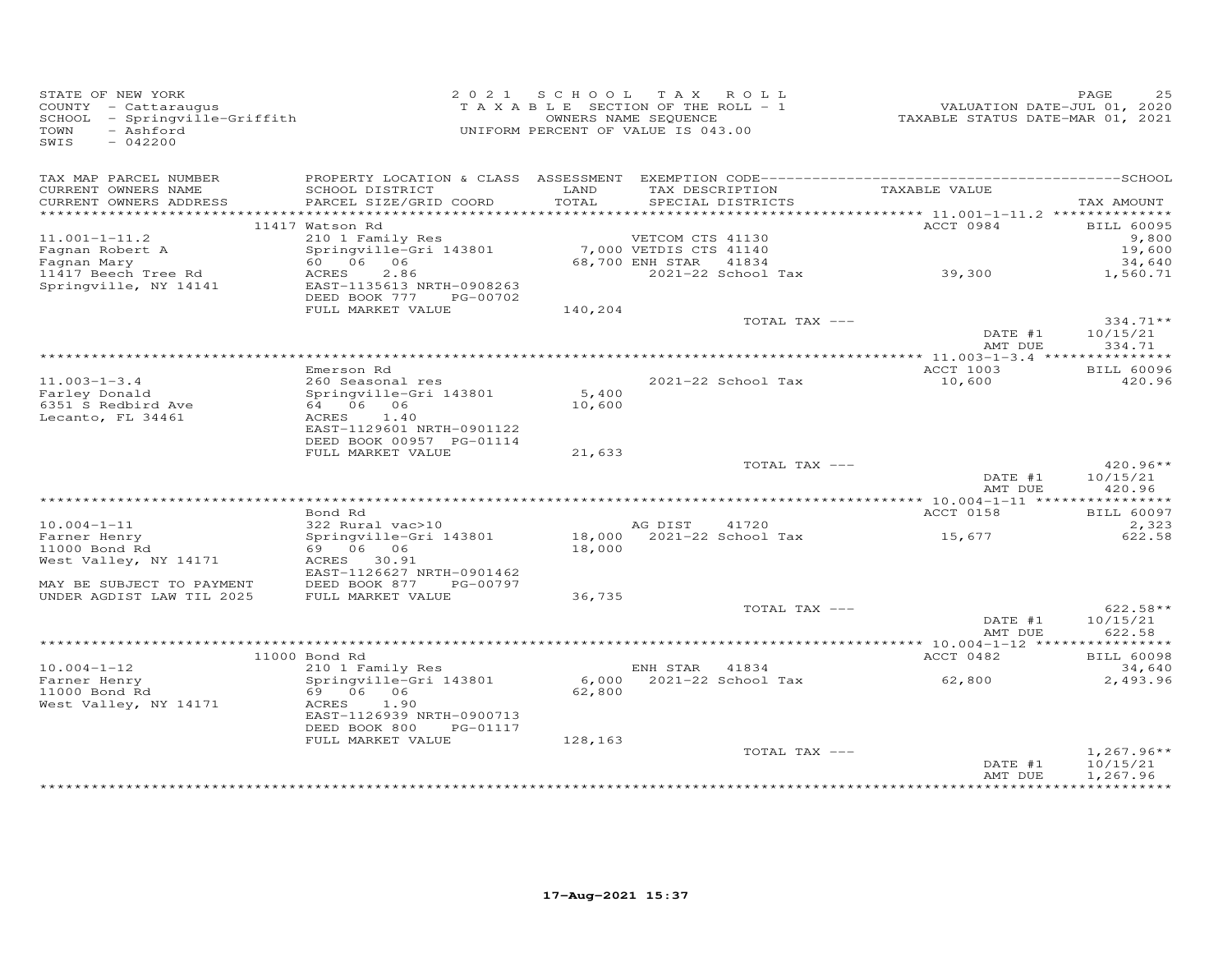| STATE OF NEW YORK<br>- Ashford<br>TOWN<br>SWIS<br>$-042200$                                                                  |                                                                                                                                                                                                                  |                            | 2021 SCHOOL TAX ROLL<br>TAXABLE SECTION OF THE ROLL - 1<br>OWNERS NAME SEQUENCE<br>UNIFORM PERCENT OF VALUE IS 043.00 | 2020<br>VALUATION DATE-JUL 01, 2020<br>TAXABLE STATUS DATE-MAR 01, 2021 | PAGE                                                |
|------------------------------------------------------------------------------------------------------------------------------|------------------------------------------------------------------------------------------------------------------------------------------------------------------------------------------------------------------|----------------------------|-----------------------------------------------------------------------------------------------------------------------|-------------------------------------------------------------------------|-----------------------------------------------------|
| TAX MAP PARCEL NUMBER<br>CURRENT OWNERS NAME<br>CURRENT OWNERS ADDRESS                                                       | SCHOOL DISTRICT<br>PARCEL SIZE/GRID COORD                                                                                                                                                                        | LAND<br>TOTAL              | TAX DESCRIPTION TAXABLE VALUE<br>SPECIAL DISTRICTS                                                                    |                                                                         | TAX AMOUNT                                          |
| $10.004 - 1 - 3$<br>Felton Patricia A<br>5200 Chestnut Ridge Rd<br>Orchard Park, NY 14127                                    | 10956 Edies Rd<br>270 Mfg housing<br>Springville-Gri 143801<br>$74 \t 06 \t 06$<br>ACRES 50.10<br>EAST-1121691 NRTH-0902539<br>DEED BOOK 481 PG-00149<br>FULL MARKET VALUE                                       | 24,800<br>42,800<br>87,347 | 2021-22 School Tax                                                                                                    | ACCT 0232<br>42,800                                                     | BILL 60099<br>1,699.71                              |
|                                                                                                                              |                                                                                                                                                                                                                  |                            | TOTAL TAX ---                                                                                                         | DATE #1<br>AMT DUE                                                      | $1,699.71**$<br>10/15/21<br>1,699.71                |
| $10.004 - 1 - 6$                                                                                                             | Edies Rd<br>105 Vac farmland                                                                                                                                                                                     | 38,000                     | 2021-22 School Tax                                                                                                    | ACCT 0233<br>38,000                                                     | <b>BILL 60100</b><br>1,509.09                       |
| Felton Patricia A<br>5200 Chestnut Ridge Rd<br>Orchard Park, NY 14127                                                        | Springville-Gri 143801<br>74 06 06<br>ACRES 55.15<br>EAST-1122972 NRTH-0900770<br>DEED BOOK 581<br>PG-00496<br>FULL MARKET VALUE                                                                                 | 38,000<br>77,551           | TOTAL TAX ---                                                                                                         | DATE #1                                                                 | $1,509.09**$<br>10/15/21                            |
|                                                                                                                              |                                                                                                                                                                                                                  |                            |                                                                                                                       | AMT DUE                                                                 | 1,509.09                                            |
| $10.004 - 1 - 60$<br>Ferraro Joseph<br>Ferraro Melissa<br>Ferraro Melissa<br>10733 Autumn View Trl<br>West Vallely, NY 14171 | 10733 Autumn View Trl<br>Autumn View Trl<br>210 1 Family Res<br>Springville-Gri 143801<br>74 06 06<br>AUTUMN VIEW SUB LOT 10<br>ACRES<br>3.54 BANK<br>017<br>EAST-1123944 NRTH-0898221<br>DEED BOOK 4385 PG-6001 | 65,000                     | BAS STAR 41854<br>7,600 $2021-22$ School Tax 65,000                                                                   | ACCT 0944                                                               | <b>BILL 60101</b><br>14,700<br>2,581.33             |
|                                                                                                                              | FULL MARKET VALUE                                                                                                                                                                                                | 132,653                    | TOTAL TAX ---                                                                                                         | DATE #1<br>AMT DUE                                                      | $2,054.33**$<br>10/15/21<br>2,054.33                |
|                                                                                                                              | Peters Rd & Us Rte 219                                                                                                                                                                                           |                            |                                                                                                                       | ACCT 0068                                                               | <b>BILL 60102</b>                                   |
| $19.001 - 2 - 4.1$<br>Feuz Donald L<br>Feuz Kathie A<br>8656 Heath Rd<br>Colden, NY 14033                                    | 105 Vac farmland<br>Springville-Gri 143801<br>25 06 07<br>ACRES 86.50<br>EAST-1115132 NRTH-0895951<br>DEED BOOK 791<br>PG-00572                                                                                  | 75,000                     | AG DIST 41720<br>$62,400$ $2021-22$ School Tax $41,285$                                                               |                                                                         | 33,715<br>1,639.54                                  |
| MAY BE SUBJECT TO PAYMENT<br>UNDER AGDIST LAW TIL 2025                                                                       | FULL MARKET VALUE                                                                                                                                                                                                | 153,061                    |                                                                                                                       |                                                                         |                                                     |
|                                                                                                                              |                                                                                                                                                                                                                  |                            | TOTAL TAX ---                                                                                                         | DATE #1<br>AMT DUE                                                      | $1,639.54**$<br>10/15/21<br>1,639.54<br>*********** |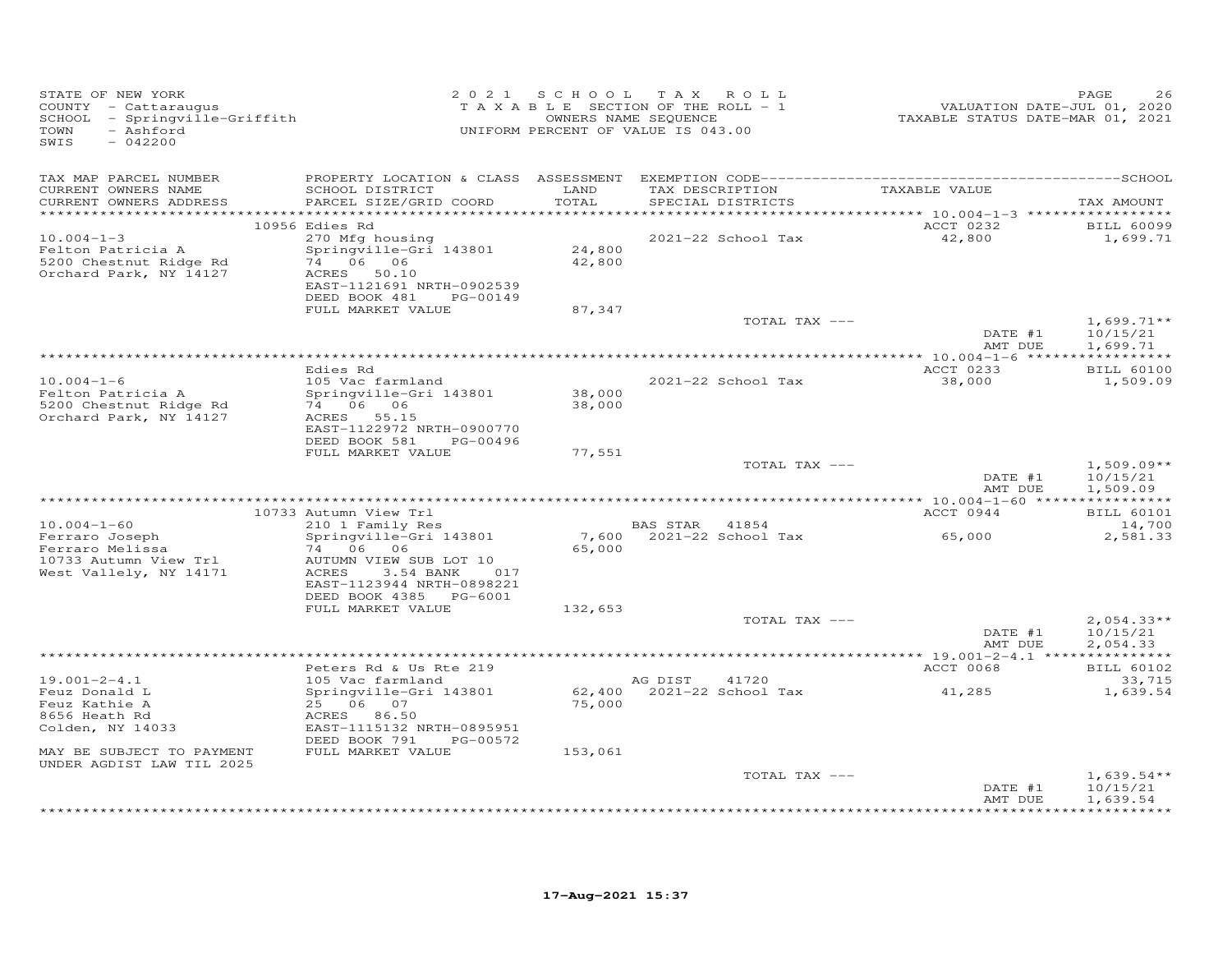| STATE OF NEW YORK<br>COUNTY - Cattaraugus<br>SCHOOL - Springville-Griffith<br>- Ashford<br>TOWN<br>SWIS<br>$-042200$ |                                                                                                                         |                | 2021 SCHOOL TAX ROLL<br>TAXABLE SECTION OF THE ROLL - 1<br>OWNERS NAME SEQUENCE<br>UNIFORM PERCENT OF VALUE IS 043.00 |                             | VALUATION DATE-JUL 01, 2020<br>TAXABLE STATUS DATE-MAR 01, 2021 | PAGE<br>27                           |
|----------------------------------------------------------------------------------------------------------------------|-------------------------------------------------------------------------------------------------------------------------|----------------|-----------------------------------------------------------------------------------------------------------------------|-----------------------------|-----------------------------------------------------------------|--------------------------------------|
| TAX MAP PARCEL NUMBER<br>CURRENT OWNERS NAME<br>CURRENT OWNERS ADDRESS<br>************************                   | SCHOOL DISTRICT<br>PARCEL SIZE/GRID COORD                                                                               | LAND<br>TOTAL  | TAX DESCRIPTION<br>SPECIAL DISTRICTS                                                                                  |                             | TAXABLE VALUE                                                   | TAX AMOUNT                           |
|                                                                                                                      | 10302 Dutch Hill Rd                                                                                                     |                |                                                                                                                       |                             | ACCT 0139                                                       | <b>BILL 60103</b>                    |
| $19.002 - 1 - 19$                                                                                                    | 210 1 Family Res                                                                                                        |                | BAS STAR 41854                                                                                                        |                             |                                                                 | 14,700                               |
| Fink Gerard M<br>10302 Dutch Hill Rd<br>West Valley, NY 14171                                                        | Springville-Gri 143801<br>72 06 06<br>ACRES<br>5.70<br>EAST-0475340 NRTH-0892760<br>DEED BOOK 8792 PG-5001              |                | 10,200 2021-22 School Tax<br>48,600                                                                                   |                             | 48,600                                                          | 1,930.04                             |
|                                                                                                                      | FULL MARKET VALUE                                                                                                       | 99,184         |                                                                                                                       | TOTAL TAX ---               |                                                                 | $1,403.04**$                         |
|                                                                                                                      |                                                                                                                         |                |                                                                                                                       |                             | DATE #1<br>AMT DUE                                              | 10/15/21<br>1,403.04                 |
|                                                                                                                      | 11256 Beech Tree Rd                                                                                                     |                |                                                                                                                       |                             | ACCT 0237                                                       | <b>BILL 60104</b>                    |
| $11.001 - 1 - 25$                                                                                                    | 240 Rural res                                                                                                           |                | VETWAR CTS 41120                                                                                                      |                             |                                                                 | 5,880                                |
| Fisher Living Trust                                                                                                  | Springville-Gri 143801                                                                                                  | 81,400 AG DIST |                                                                                                                       | 41720                       |                                                                 | 13,123                               |
| Fisher Raymond C<br>11256 Beech Tree Rd                                                                              | 47/54 06 06<br>ACRES 167.00                                                                                             |                | 130,000 ENH STAR                                                                                                      | 41834<br>2021-22 School Tax | 110,997                                                         | 34,640<br>4,408.00                   |
| Springville, NY 14141                                                                                                | EAST-1140058 NRTH-0907804<br>DEED BOOK 966<br>PG-848                                                                    |                |                                                                                                                       |                             |                                                                 |                                      |
| MAY BE SUBJECT TO PAYMENT<br>UNDER AGDIST LAW TIL 2025                                                               | FULL MARKET VALUE                                                                                                       | 265,306        |                                                                                                                       |                             |                                                                 |                                      |
|                                                                                                                      |                                                                                                                         |                |                                                                                                                       | TOTAL TAX ---               | DATE #1<br>AMT DUE                                              | $3,182.00**$<br>10/15/21<br>3,182.00 |
|                                                                                                                      | Us Rte 219                                                                                                              |                |                                                                                                                       |                             | ACCT 0238                                                       | <b>BILL 60105</b>                    |
| $19.001 - 2 - 7$<br>Fisher Living Trust                                                                              | 105 Vac farmland<br>Springville-Gri 143801                                                                              | 41,600         | 2021-22 School Tax                                                                                                    |                             | 41,600                                                          | 1,652.05                             |
| Fisher Raymond C Trustee<br>11256 Beech Tree Rd<br>Springville, NY 14141                                             | 25 06 07<br>ACRES 66.48<br>EAST-1115208 NRTH-0894573                                                                    | 41,600         |                                                                                                                       |                             |                                                                 |                                      |
|                                                                                                                      | DEED BOOK 966<br>PG-846                                                                                                 |                |                                                                                                                       |                             |                                                                 |                                      |
|                                                                                                                      | FULL MARKET VALUE                                                                                                       | 84,898         |                                                                                                                       | TOTAL TAX ---               |                                                                 | $1,652.05**$                         |
|                                                                                                                      |                                                                                                                         |                |                                                                                                                       |                             | DATE #1<br>AMT DUE                                              | 10/15/21<br>1,652.05                 |
|                                                                                                                      |                                                                                                                         |                |                                                                                                                       |                             |                                                                 |                                      |
| $10.004 - 1 - 34$                                                                                                    | 10624 Edies Rd<br>210 1 Family Res                                                                                      |                | BAS STAR 41854                                                                                                        |                             | ACCT 0171                                                       | <b>BILL 60106</b><br>14,700          |
| Franklin Mark A<br>10624 Edies Rd<br>Springville, NY 14141                                                           | Springville-Gri 143801<br>73 06 06<br>ACRES<br>2.32 BANK<br>017<br>EAST-1121672 NRTH-0897323<br>DEED BOOK 17200 PG-4002 | 66,900         |                                                                                                                       | 6,500 2021-22 School Tax    | 66,900                                                          | 2,656.79                             |
|                                                                                                                      | FULL MARKET VALUE                                                                                                       | 136,531        |                                                                                                                       | TOTAL TAX ---               | DATE #1                                                         | $2,129.79**$<br>10/15/21             |
|                                                                                                                      |                                                                                                                         |                |                                                                                                                       |                             | AMT DUE                                                         | 2,129.79<br>***********              |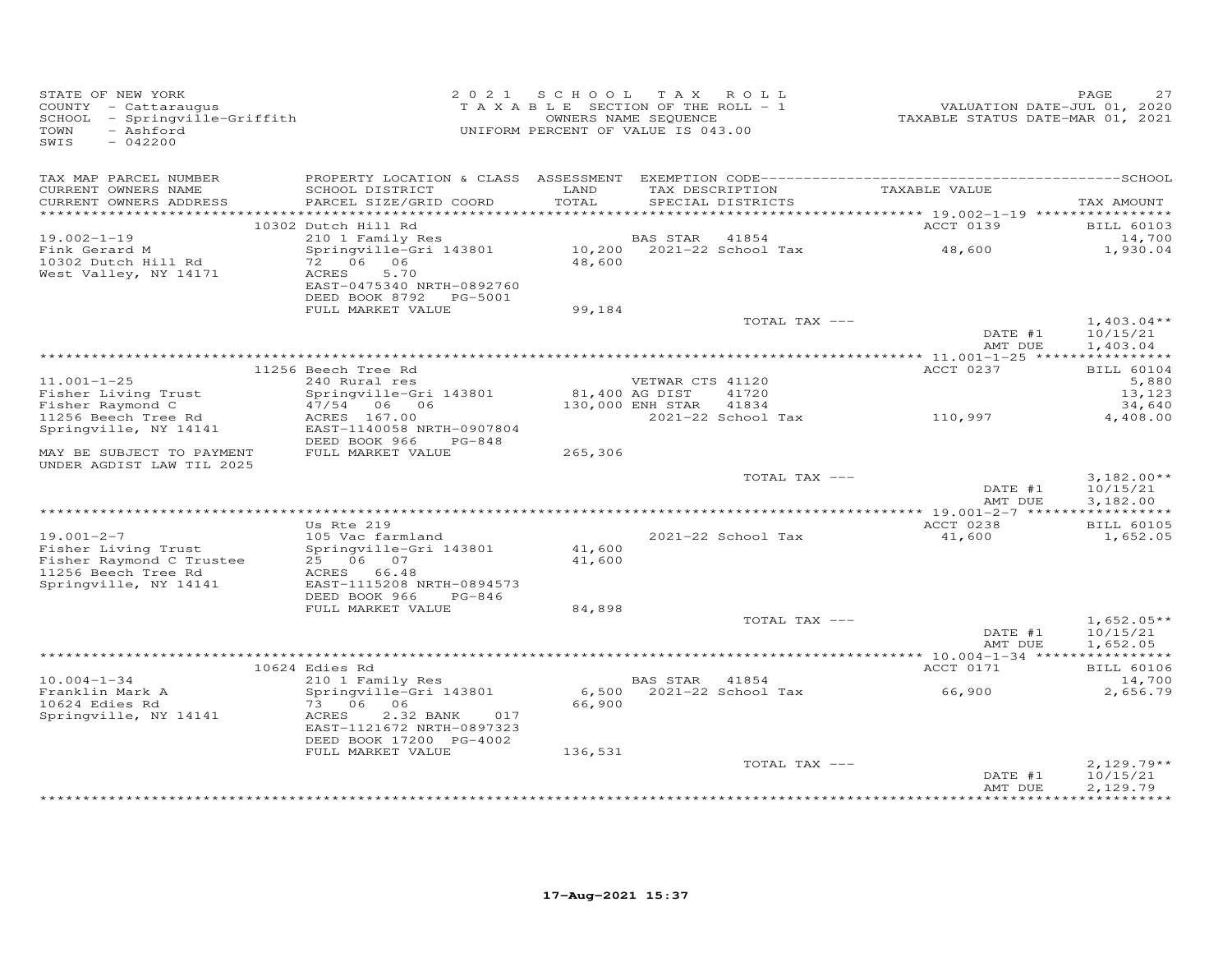| STATE OF NEW YORK<br>COUNTY - Cattaraugus<br>SCHOOL - Springville-Griffith<br>- Ashford<br>TOWN<br>SWIS<br>$-042200$ |                                                                                                                                                                            | 2021 SCHOOL      | TAX ROLL<br>TAXABLE SECTION OF THE ROLL - 1<br>OWNERS NAME SEQUENCE<br>UNIFORM PERCENT OF VALUE IS 043.00 |                                                       | PAGE<br>28<br>VALUATION DATE-JUL 01, 2020<br>TAXABLE STATUS DATE-MAR 01, 2021 |
|----------------------------------------------------------------------------------------------------------------------|----------------------------------------------------------------------------------------------------------------------------------------------------------------------------|------------------|-----------------------------------------------------------------------------------------------------------|-------------------------------------------------------|-------------------------------------------------------------------------------|
| TAX MAP PARCEL NUMBER<br>CURRENT OWNERS NAME<br>CURRENT OWNERS ADDRESS                                               | PROPERTY LOCATION & CLASS ASSESSMENT<br>SCHOOL DISTRICT<br>PARCEL SIZE/GRID COORD                                                                                          | LAND<br>TOTAL    | TAX DESCRIPTION<br>SPECIAL DISTRICTS                                                                      | TAXABLE VALUE                                         | TAX AMOUNT                                                                    |
| **********************                                                                                               | *************************                                                                                                                                                  | **************   |                                                                                                           | ACCT 1106                                             |                                                                               |
| $10.004 - 1 - 29.3$<br>Fraser Cameron L<br>Fraser Emilee D<br>6729 Schwartz Rd<br>West Valley, NY 14171              | 6729 Schwartz Rd<br>240 Rural res<br>Springville-Gri 143801<br>74 06<br>06<br>ACRES 15.00 BANK<br>017<br>EAST-1121181 NRTH-0898757<br>DEED BOOK 30864 PG-5002              | 20,000<br>92,200 | 2021-22 School Tax                                                                                        | 92,200                                                | <b>BILL 60107</b><br>3,661.52                                                 |
|                                                                                                                      | FULL MARKET VALUE                                                                                                                                                          | 188,163          |                                                                                                           |                                                       |                                                                               |
|                                                                                                                      |                                                                                                                                                                            |                  |                                                                                                           | TOTAL TAX ---<br>DATE #1<br>AMT DUE                   | $3,661.52**$<br>10/15/21<br>3,661.52                                          |
|                                                                                                                      |                                                                                                                                                                            |                  |                                                                                                           |                                                       |                                                                               |
| $11.003 - 2 - 19$<br>Frawley Joseph Jr<br>10740 NYS Route 240<br>West Valley, NY 14171                               | 10740 Nys Rte 240<br>210 1 Family Res<br>Springville-Gri 143801<br>58 06 06<br>ACRES<br>2.90 BANK<br>017<br>EAST-0486130 NRTH-0898030<br>DEED BOOK 20200 PG-8381           | 7,100<br>49,600  | 2021-22 School Tax                                                                                        | ACCT 0136<br>49,600                                   | <b>BILL 60108</b><br>1,969.75                                                 |
|                                                                                                                      | FULL MARKET VALUE                                                                                                                                                          | 101,224          |                                                                                                           |                                                       |                                                                               |
|                                                                                                                      |                                                                                                                                                                            |                  |                                                                                                           | TOTAL TAX ---<br>DATE #1<br>AMT DUE                   | $1,969.75**$<br>10/15/21<br>1,969.75                                          |
|                                                                                                                      |                                                                                                                                                                            |                  |                                                                                                           |                                                       |                                                                               |
| $10.003 - 2 - 5.2$<br>Fuller Alice M<br>7418 Henrietta Rd<br>Springville, NY 14141                                   | 7418 Henrietta Rd<br>270 Mfg housing<br>Springville-Gri 143801<br>55 06 07<br>ACRES<br>1.85<br>EAST-1110298 NRTH-0901393<br>DEED BOOK 569<br>PG-00067<br>FULL MARKET VALUE | 37,400<br>76,327 | BAS STAR 41854<br>5,700 2021-22 School Tax                                                                | ACCT 1493<br>37,400                                   | <b>BILL 60109</b><br>14,700<br>1,485.26                                       |
|                                                                                                                      |                                                                                                                                                                            |                  |                                                                                                           | TOTAL TAX ---<br>DATE #1                              | $958.26**$<br>10/15/21                                                        |
|                                                                                                                      |                                                                                                                                                                            |                  |                                                                                                           | AMT DUE                                               | 958.26                                                                        |
|                                                                                                                      |                                                                                                                                                                            |                  |                                                                                                           | ************** 10.004-1-28 *****                      | ***********                                                                   |
| $10.004 - 1 - 28$<br>Fuller Betty M<br>Fuller Alfred E                                                               | 10714 Edies Rd<br>210 1 Family Res<br>Springville-Gri 143801<br>74 06 06                                                                                                   | 4,900 AGED S     | VETCOM CTS 41130<br>41804<br>34,700 ENH STAR<br>41834                                                     | ACCT 0273                                             | <b>BILL 60110</b><br>8,675<br>13,013<br>13,012                                |
| 10714 Edies Rd<br>Springville, NY 14141                                                                              | FRNT 220.00 DPTH 185.00<br>EAST-1123172 NRTH-0898596<br>DEED BOOK 00746 PG-01120<br>FULL MARKET VALUE                                                                      | 70,816           | 2021-22 School Tax                                                                                        | 13,012                                                | 516.74                                                                        |
|                                                                                                                      |                                                                                                                                                                            |                  | **********************************                                                                        | TOTAL TAX ---<br>************************************ | $0.00**$                                                                      |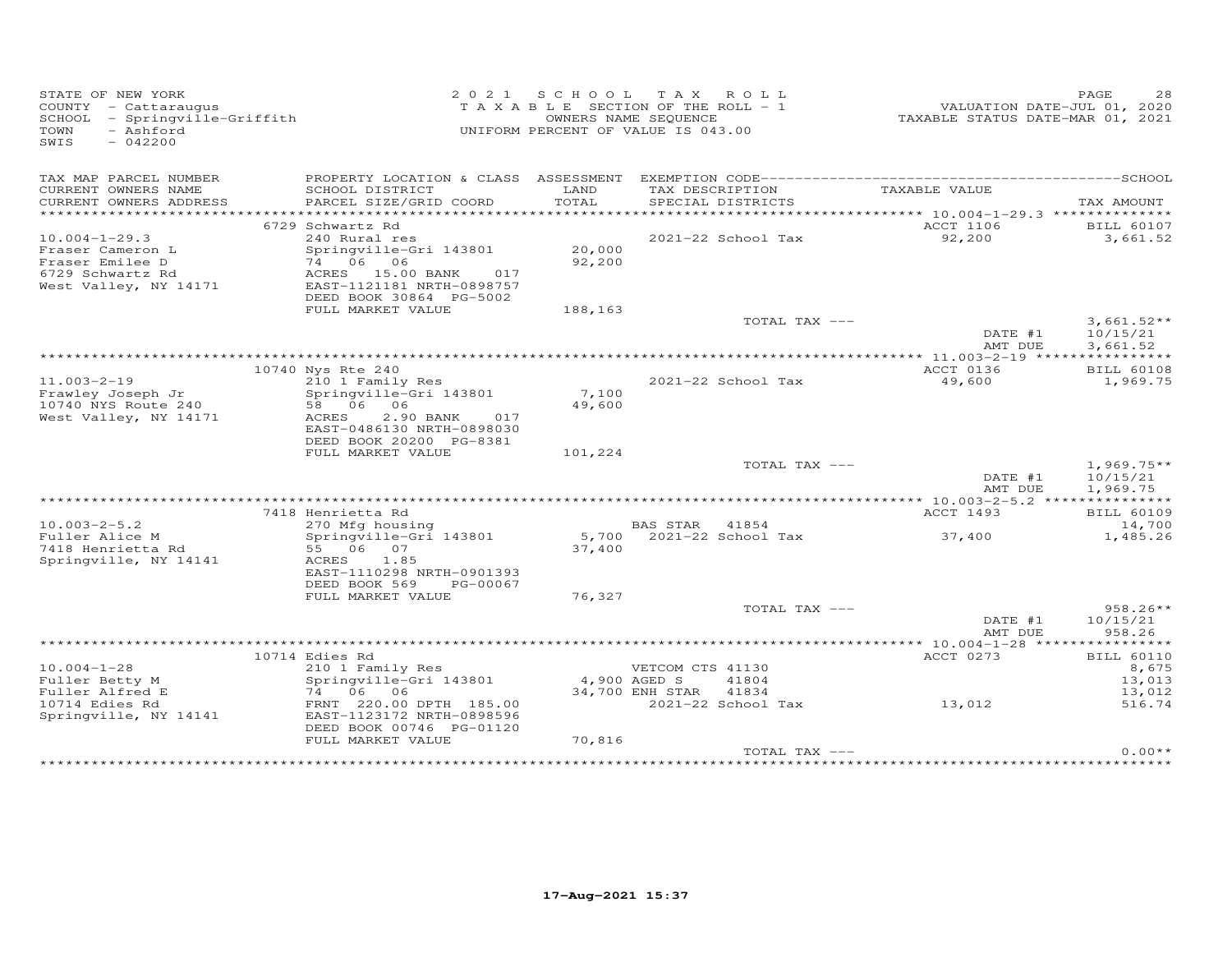| STATE OF NEW YORK<br>COUNTY - Cattaraugus<br>SCHOOL - Springville-Griffith<br>- Ashford<br>TOWN<br>$-042200$<br>SWIS |                                                                                                                                                                                                           |                  | 2021 SCHOOL TAX ROLL<br>TAXABLE SECTION OF THE ROLL - 1<br>OWNERS NAME SEQUENCE<br>UNIFORM PERCENT OF VALUE IS 043.00 | 220<br>VALUATION DATE-JUL 01, 2020<br>TAXABLE STATUS DATE-MAR 01, 2021 | PAGE                                 |
|----------------------------------------------------------------------------------------------------------------------|-----------------------------------------------------------------------------------------------------------------------------------------------------------------------------------------------------------|------------------|-----------------------------------------------------------------------------------------------------------------------|------------------------------------------------------------------------|--------------------------------------|
| TAX MAP PARCEL NUMBER<br>CURRENT OWNERS NAME<br>CURRENT OWNERS ADDRESS<br>************************                   | SCHOOL DISTRICT<br>PARCEL SIZE/GRID COORD                                                                                                                                                                 | LAND<br>TOTAL    | TAX DESCRIPTION<br>SPECIAL DISTRICTS                                                                                  | TAXABLE VALUE                                                          | TAX AMOUNT                           |
| $11.001 - 1 - 10.5$<br>Fuller Daniel L<br>Fuller Leigh A<br>1809 70th St W<br>Bradenton, FL 34209                    | 11532 Beech Tree Rd<br>210 1 Family Res<br>Springville-Gri 143801<br>$60 - 6 - 6$<br>permanent certificate<br>merged 11.001-1-10.5<br>ACRES 36.75<br>EAST-1133679 NRTH-0909109<br>DEED BOOK 20742 PG-5001 | 33,600<br>75,600 | 2021-22 School Tax                                                                                                    | ACCT 1535<br>75,600                                                    | <b>BILL 60111</b><br>3,002.29        |
|                                                                                                                      | FULL MARKET VALUE                                                                                                                                                                                         | 154,286          | TOTAL TAX ---                                                                                                         | DATE #1<br>AMT DUE                                                     | $3,002.29**$<br>10/15/21<br>3,002.29 |
|                                                                                                                      |                                                                                                                                                                                                           |                  |                                                                                                                       |                                                                        |                                      |
|                                                                                                                      | 11468 Nys Rte 240                                                                                                                                                                                         |                  |                                                                                                                       | ACCT 0285                                                              | <b>BILL 60112</b>                    |
| $11.001 - 1 - 9.1$<br>Fuller Paul Michael<br>Fuller Deborah Sue<br>11468 NYS Rte 240<br>Springville, NY 14141        | 270 Mfg housing<br>Springville-Gri 143801<br>60/65 06 06<br>ACRES<br>1.02<br>EAST-0484500 NRTH-0907920<br>DEED BOOK 959 PG-687                                                                            | 53,300           | BAS STAR 41854<br>4,000 2021-22 School Tax                                                                            | 53,300                                                                 | 14,700<br>2,116.69                   |
|                                                                                                                      | FULL MARKET VALUE                                                                                                                                                                                         | 108,776          |                                                                                                                       |                                                                        |                                      |
|                                                                                                                      |                                                                                                                                                                                                           |                  | TOTAL TAX ---                                                                                                         | DATE #1<br>AMT DUE                                                     | $1,589.69**$<br>10/15/21<br>1,589.69 |
|                                                                                                                      |                                                                                                                                                                                                           |                  |                                                                                                                       |                                                                        |                                      |
| $10.004 - 1 - 64$<br>Fuller Wayne P                                                                                  | 10712 Autumn View Trl<br>270 Mfg housing<br>Springville-Gri 143801                                                                                                                                        |                  | VETWAR CTS 41120<br>8,600 ENH STAR 41834                                                                              | ACCT 0948                                                              | <b>BILL 60113</b><br>5,880<br>34,640 |
| Krah Colleen<br>10712 Autumn View<br>West Valley, NY 14171                                                           | 69 06 06 07<br>AUTUMN VIEW SUB LOT 6<br>ACRES<br>4.25<br>EAST-1124948 NRTH-0898259<br>DEED BOOK 1012 PG-242                                                                                               |                  | 72,900 2021-22 School Tax 67,020                                                                                      |                                                                        | 2,661.55                             |
|                                                                                                                      | FULL MARKET VALUE                                                                                                                                                                                         | 148,776          |                                                                                                                       |                                                                        |                                      |
|                                                                                                                      |                                                                                                                                                                                                           |                  | TOTAL TAX ---                                                                                                         | DATE #1<br>AMT DUE                                                     | $1,435.55**$<br>10/15/21<br>1,435.55 |
|                                                                                                                      |                                                                                                                                                                                                           |                  |                                                                                                                       |                                                                        |                                      |
| $11.001 - 1 - 21$<br>Fuller-Mest Deborah R<br>11404 Beech Tree Rd<br>Springville, NY 14141                           | 11379 Beech Tree Rd<br>$210$ 1 Family Res<br>Springville-Gri 143801<br>60 06 06<br>ACRES<br>4.79<br>EAST-1136078 NRTH-0907895<br>DEED BOOK 00931 PG-01155                                                 | 7,100<br>46,600  | 2021-22 School Tax                                                                                                    | ACCT 0281<br>46,600                                                    | <b>BILL 60114</b><br>1,850.62        |
|                                                                                                                      | FULL MARKET VALUE                                                                                                                                                                                         | 95,102           | TOTAL TAX ---                                                                                                         |                                                                        | $1,850.62**$                         |
|                                                                                                                      |                                                                                                                                                                                                           |                  |                                                                                                                       | DATE #1<br>AMT DUE                                                     | 10/15/21<br>1,850.62                 |
|                                                                                                                      |                                                                                                                                                                                                           |                  |                                                                                                                       |                                                                        | * * * * * * * * * * *                |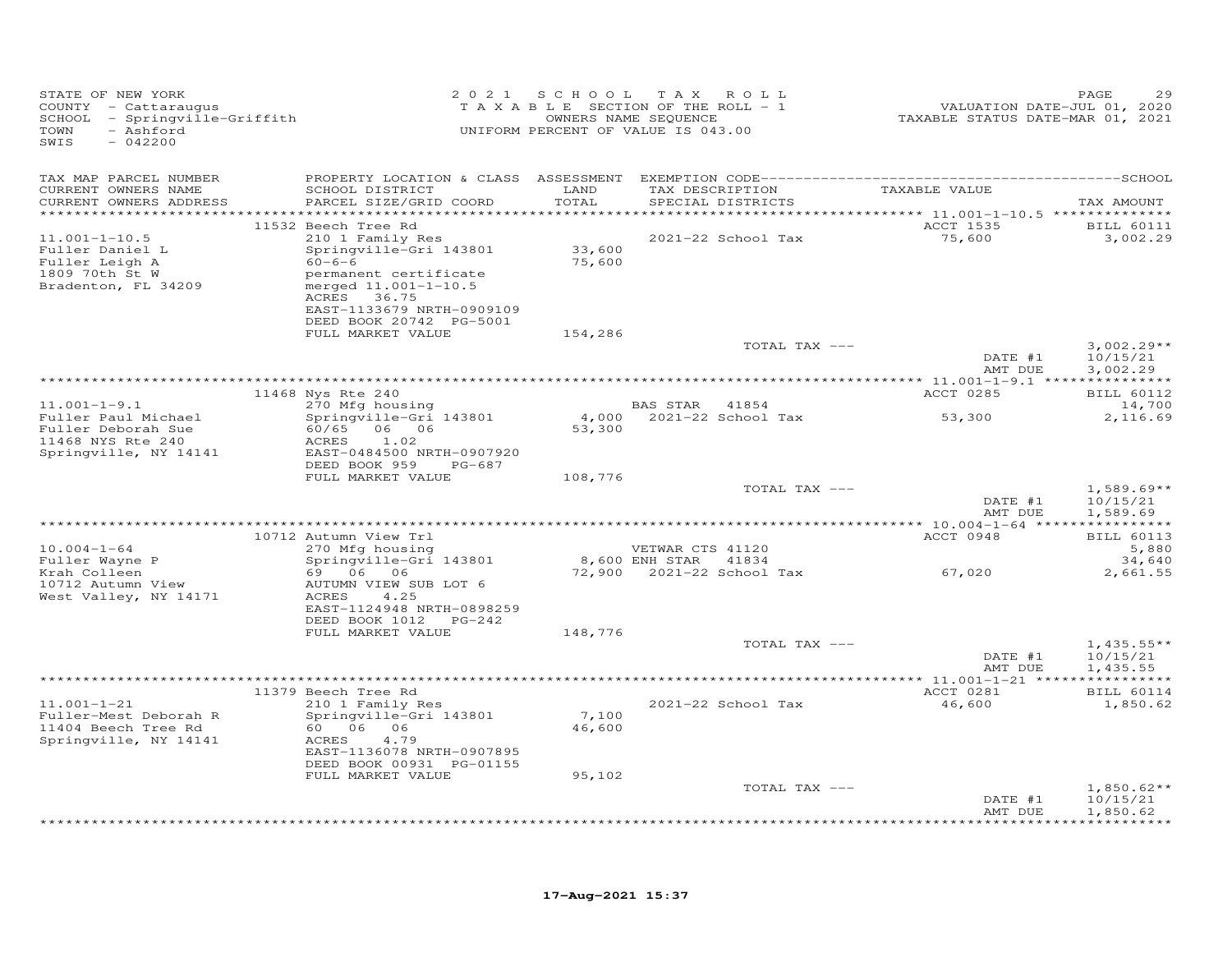| STATE OF NEW YORK<br>COUNTY - Cattaraugus<br>SCHOOL - Springville-Griffith<br>- Ashford<br>TOWN<br>SWIS<br>$-042200$ |                                                                             |                | 2021 SCHOOL TAX ROLL<br>TAXABLE SECTION OF THE ROLL - 1<br>OWNERS NAME SEQUENCE<br>UNIFORM PERCENT OF VALUE IS 043.00 | VALUATION DATE-JUL 01, 2020<br>TAXABLE STATUS DATE-MAR 01, 2021 | PAGE<br>30                           |
|----------------------------------------------------------------------------------------------------------------------|-----------------------------------------------------------------------------|----------------|-----------------------------------------------------------------------------------------------------------------------|-----------------------------------------------------------------|--------------------------------------|
| TAX MAP PARCEL NUMBER                                                                                                |                                                                             |                |                                                                                                                       |                                                                 |                                      |
| CURRENT OWNERS NAME<br>CURRENT OWNERS ADDRESS                                                                        | SCHOOL DISTRICT<br>PARCEL SIZE/GRID COORD                                   | LAND<br>TOTAL  | TAX DESCRIPTION<br>SPECIAL DISTRICTS                                                                                  | TAXABLE VALUE                                                   | TAX AMOUNT                           |
|                                                                                                                      |                                                                             |                |                                                                                                                       |                                                                 |                                      |
|                                                                                                                      | 10568 Dutch Hill Rd                                                         |                |                                                                                                                       | ACCT 0516                                                       | <b>BILL 60115</b>                    |
| $10.004 - 1 - 15.1$                                                                                                  | 240 Rural res                                                               |                | <b>BAS STAR</b><br>41854                                                                                              |                                                                 | 14,700                               |
| Fullington Duane<br>Fullington Marilyn<br>10568 Dutch Hl                                                             | Springville-Gri 143801<br>68/73 06 06<br>ACRES<br>44.00                     | 168,200        | 34,800 2021-22 School Tax                                                                                             | 168,200                                                         | 6,679.69                             |
| West Valley, NY 14171                                                                                                | EAST-1124516 NRTH-0896765<br>DEED BOOK 886<br>PG-00127<br>FULL MARKET VALUE | 343,265        |                                                                                                                       |                                                                 |                                      |
|                                                                                                                      |                                                                             |                | TOTAL TAX ---                                                                                                         | DATE #1                                                         | $6,152.69**$<br>10/15/21<br>6,152.69 |
|                                                                                                                      |                                                                             |                |                                                                                                                       | AMT DUE                                                         |                                      |
|                                                                                                                      | 11689 Bolton Rd                                                             |                |                                                                                                                       | ACCT 1585                                                       | <b>BILL 60116</b>                    |
| $3.004 - 2 - 3.3$<br>Gambino Joseph D                                                                                | 210 1 Family Res<br>Springville-Gri 143801                                  | 7,300          | 2021-22 School Tax                                                                                                    | 133,400                                                         | 5,297.69                             |
| 11689 Bolton Rd<br>Springville, NY 14141                                                                             | 41/6/6<br>ACRES<br>4.75<br>EAST-1148046 NRTH-0914345                        | 133,400        |                                                                                                                       |                                                                 |                                      |
|                                                                                                                      | DEED BOOK 1567 PG-6001<br>FULL MARKET VALUE                                 | 272,245        |                                                                                                                       |                                                                 |                                      |
|                                                                                                                      |                                                                             |                | TOTAL TAX ---                                                                                                         | DATE #1                                                         | $5,297.69**$<br>10/15/21             |
|                                                                                                                      |                                                                             |                |                                                                                                                       | AMT DUE                                                         | 5,297.69                             |
|                                                                                                                      | Bolton Rd                                                                   |                |                                                                                                                       | <b>ACCT 1580</b>                                                | <b>BILL 60117</b>                    |
| $3.004 - 2 - 3.4$                                                                                                    | 322 Rural vac>10                                                            |                | 2021-22 School Tax                                                                                                    | 7,900                                                           | 313.73                               |
| Gambino Joseph D<br>11689 Bolton Rd                                                                                  | Springville-Gri 143801<br>41/6/6                                            | 7,900<br>7,900 |                                                                                                                       |                                                                 |                                      |
| Springville, NY 14141                                                                                                | ACRES 13.10<br>EAST-1147705 NRTH-0914276<br>DEED BOOK 1567 PG-6002          |                |                                                                                                                       |                                                                 |                                      |
|                                                                                                                      | FULL MARKET VALUE                                                           | 16,122         |                                                                                                                       |                                                                 |                                      |
|                                                                                                                      |                                                                             |                | TOTAL TAX ---                                                                                                         |                                                                 | $313.73**$                           |
|                                                                                                                      |                                                                             |                |                                                                                                                       | DATE #1<br>AMT DUE                                              | 10/15/21<br>313.73<br>*********      |
|                                                                                                                      | 6339 Thomas Corners Rd                                                      |                |                                                                                                                       | ACCT 0783                                                       | <b>BILL 60118</b>                    |
| $10.002 - 1 - 7$<br>Gamel Benjamin A                                                                                 | 210 1 Family Res<br>Springville-Gri 143801                                  | 6,200          | 2021-22 School Tax                                                                                                    | 65,100                                                          | 2,585.30                             |
| 6339 Thomas Corners Rd<br>West Valley, NY 14171                                                                      | 70 06 06<br>ACRES<br>2.07 BANK<br>017<br>EAST-0478510 NRTH-0903460          | 65,100         |                                                                                                                       |                                                                 |                                      |
|                                                                                                                      | DEED BOOK 23574 PG-4001                                                     |                |                                                                                                                       |                                                                 |                                      |
|                                                                                                                      | FULL MARKET VALUE                                                           | 132,857        |                                                                                                                       |                                                                 |                                      |
|                                                                                                                      |                                                                             |                | TOTAL TAX ---                                                                                                         | DATE #1<br>AMT DUE                                              | $2,585.30**$<br>10/15/21<br>2,585.30 |
|                                                                                                                      |                                                                             |                |                                                                                                                       |                                                                 |                                      |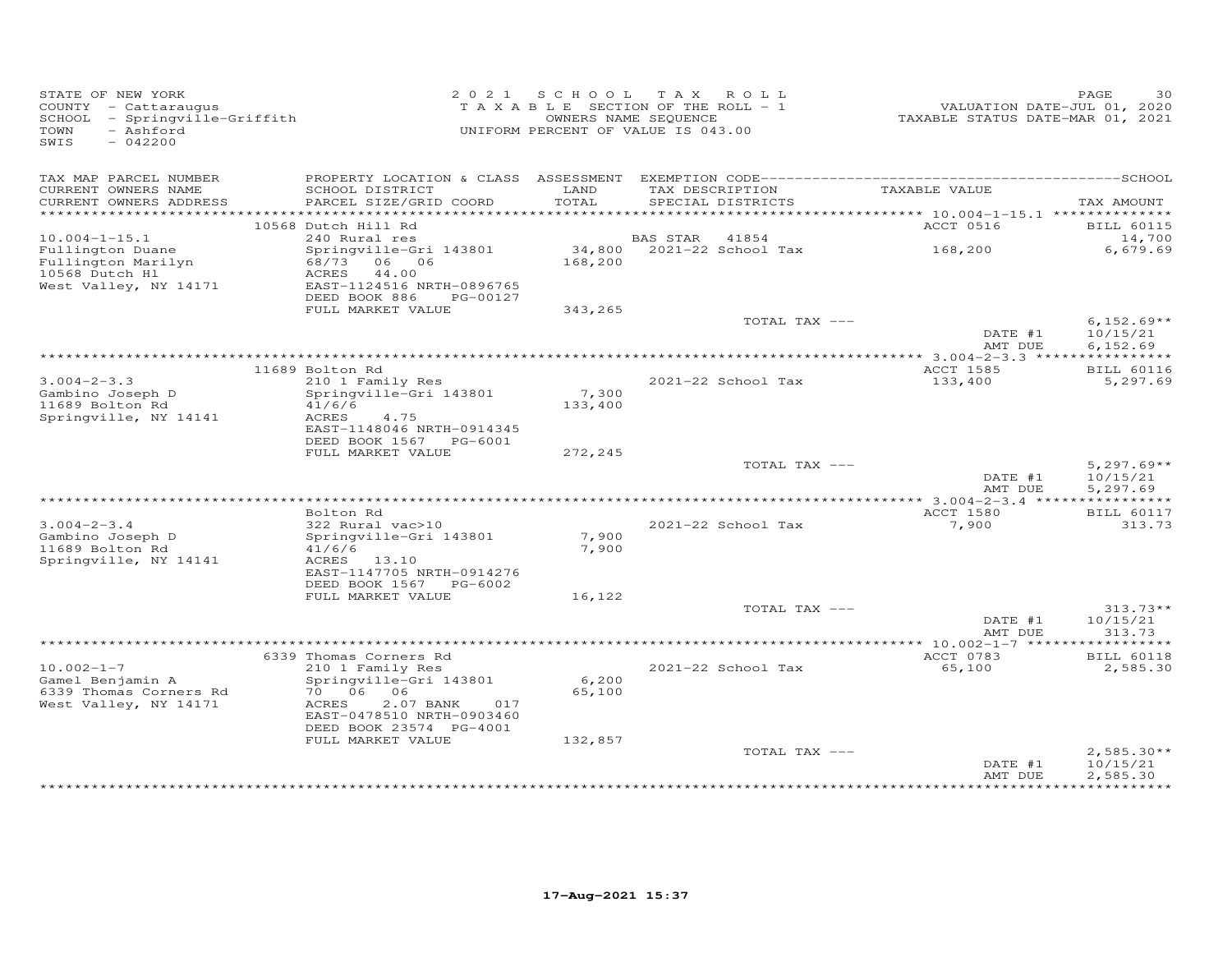| STATE OF NEW YORK<br>COUNTY - Cattaraugus<br>SCHOOL - Springville-Griffith<br>TOWN<br>- Ashford<br>SWIS<br>$-042200$ |                                                                                                 |                  | 2021 SCHOOL TAX ROLL<br>T A X A B L E SECTION OF THE ROLL - 1<br>OWNERS NAME SEQUENCE<br>UNIFORM PERCENT OF VALUE IS 043.00 |               | 1.54 rAD<br>VALUATION DATE-JUL 01, 2020<br>TAXABLE STATUS DATE-MAR 01, 2021 | PAGE<br>31                           |
|----------------------------------------------------------------------------------------------------------------------|-------------------------------------------------------------------------------------------------|------------------|-----------------------------------------------------------------------------------------------------------------------------|---------------|-----------------------------------------------------------------------------|--------------------------------------|
| TAX MAP PARCEL NUMBER<br>CURRENT OWNERS NAME                                                                         | SCHOOL DISTRICT                                                                                 | LAND             |                                                                                                                             |               | TAX DESCRIPTION TAXABLE VALUE                                               |                                      |
| CURRENT OWNERS ADDRESS                                                                                               | PARCEL SIZE/GRID COORD                                                                          | TOTAL            | SPECIAL DISTRICTS                                                                                                           |               |                                                                             | TAX AMOUNT                           |
|                                                                                                                      | 6140 Bond Rd                                                                                    |                  |                                                                                                                             |               | ACCT 1032                                                                   | <b>BILL 60119</b>                    |
| $10.002 - 1 - 5.2$<br>Garvey George P<br>Gentner Christine M<br>6140 Bond Rd                                         | 210 1 Family Res<br>Springville-Gri 143801<br>70 06 06<br>ACRES<br>$6.24$ BANK<br>017           |                  | VETWAR CTS 41120<br>10,800 BAS STAR 41854<br>70.600 2021-22 School                                                          |               | 10,000 BAS SIAR 41054<br>70,600 2021-22 School Tax 64,720                   | 5,880<br>14,700<br>2,570.21          |
| West Valley, NY 14171                                                                                                | EAST-1128500 NRTH-0905586<br>DEED BOOK 986 PG-961<br>FULL MARKET VALUE                          | 144,082          |                                                                                                                             |               |                                                                             |                                      |
|                                                                                                                      |                                                                                                 |                  |                                                                                                                             | TOTAL TAX --- | DATE #1<br>AMT DUE                                                          | $2,043.21**$<br>10/15/21<br>2,043.21 |
|                                                                                                                      |                                                                                                 |                  |                                                                                                                             |               |                                                                             |                                      |
| $10.004 - 1 - 29.7$                                                                                                  | 10727 Edies Rd<br>210 1 Family Res                                                              |                  | BAS STAR 41854                                                                                                              |               | ACCT 1112                                                                   | <b>BILL 60120</b><br>14,700          |
| Gernatt Kimberly<br>Hayden Jesse<br>10727 Edies Rd                                                                   | Springville-Gri 143801<br>74 06 06<br>ACRES<br>4.00 BANK 017                                    | 72,300           | 8,300 2021-22 School Tax                                                                                                    |               | 72,300                                                                      | 2,871.23                             |
| Springville, NY 14141                                                                                                | EAST-1123046 NRTH-0898880<br>DEED BOOK 14680 PG-4001                                            |                  |                                                                                                                             |               |                                                                             |                                      |
|                                                                                                                      | FULL MARKET VALUE                                                                               | 147,551          |                                                                                                                             | TOTAL TAX --- |                                                                             | $2,344.23**$                         |
|                                                                                                                      |                                                                                                 |                  |                                                                                                                             |               | DATE #1<br>AMT DUE                                                          | 10/15/21<br>2,344.23                 |
|                                                                                                                      | 10733 Rock Springs Rd                                                                           |                  |                                                                                                                             |               | ACCT 0955                                                                   | <b>BILL 60121</b>                    |
| $10.004 - 1 - 71$                                                                                                    | 210 1 Family Res                                                                                |                  | ENH STAR 41834<br>11,300 2021-22 School Tax                                                                                 |               |                                                                             | 34,640                               |
| Gierdowski Paul<br>Gierdowski Debra J<br>10733 Rock Springs Rd                                                       | Springville-Gri 143801<br>69/74 06 06<br>AUTUMN VIEW SUB LOT 20                                 | 103,400          |                                                                                                                             |               | 103,400                                                                     | 4,106.30                             |
| West Valley, NY 14171                                                                                                | ACRES<br>6.72<br>EAST-1124718 NRTH-0899134<br>DEED BOOK 5824 PG-4001<br>FULL MARKET VALUE       | 211,020          |                                                                                                                             |               |                                                                             |                                      |
|                                                                                                                      |                                                                                                 |                  |                                                                                                                             | TOTAL TAX --- |                                                                             | $2,880.30**$                         |
|                                                                                                                      |                                                                                                 |                  |                                                                                                                             |               | DATE #1<br>AMT DUE                                                          | 10/15/21<br>2,880.30                 |
|                                                                                                                      | 10282 Dutch Hill Rd                                                                             |                  |                                                                                                                             |               | ACCT 0331                                                                   | <b>BILL 60122</b>                    |
| $19.002 - 1 - 20$<br>Giumento David<br>10282 Dutch Hill Rd<br>West Valley, NY 14171                                  | 240 Rural res<br>Springville-Gri 143801<br>72 06 06<br>ACRES 22.84<br>EAST-1123731 NRTH-0892381 | 25,100<br>75,900 | 2021-22 School Tax                                                                                                          |               | 75,900                                                                      | 3,014.20                             |
|                                                                                                                      | DEED BOOK 00958 PG-00538                                                                        |                  |                                                                                                                             |               |                                                                             |                                      |
|                                                                                                                      | FULL MARKET VALUE                                                                               | 154,898          |                                                                                                                             | TOTAL TAX --- | DATE #1<br>AMT DUE                                                          | $3,014.20**$<br>10/15/21<br>3,014.20 |
|                                                                                                                      |                                                                                                 |                  |                                                                                                                             |               |                                                                             | * * * * * * * * * * * *              |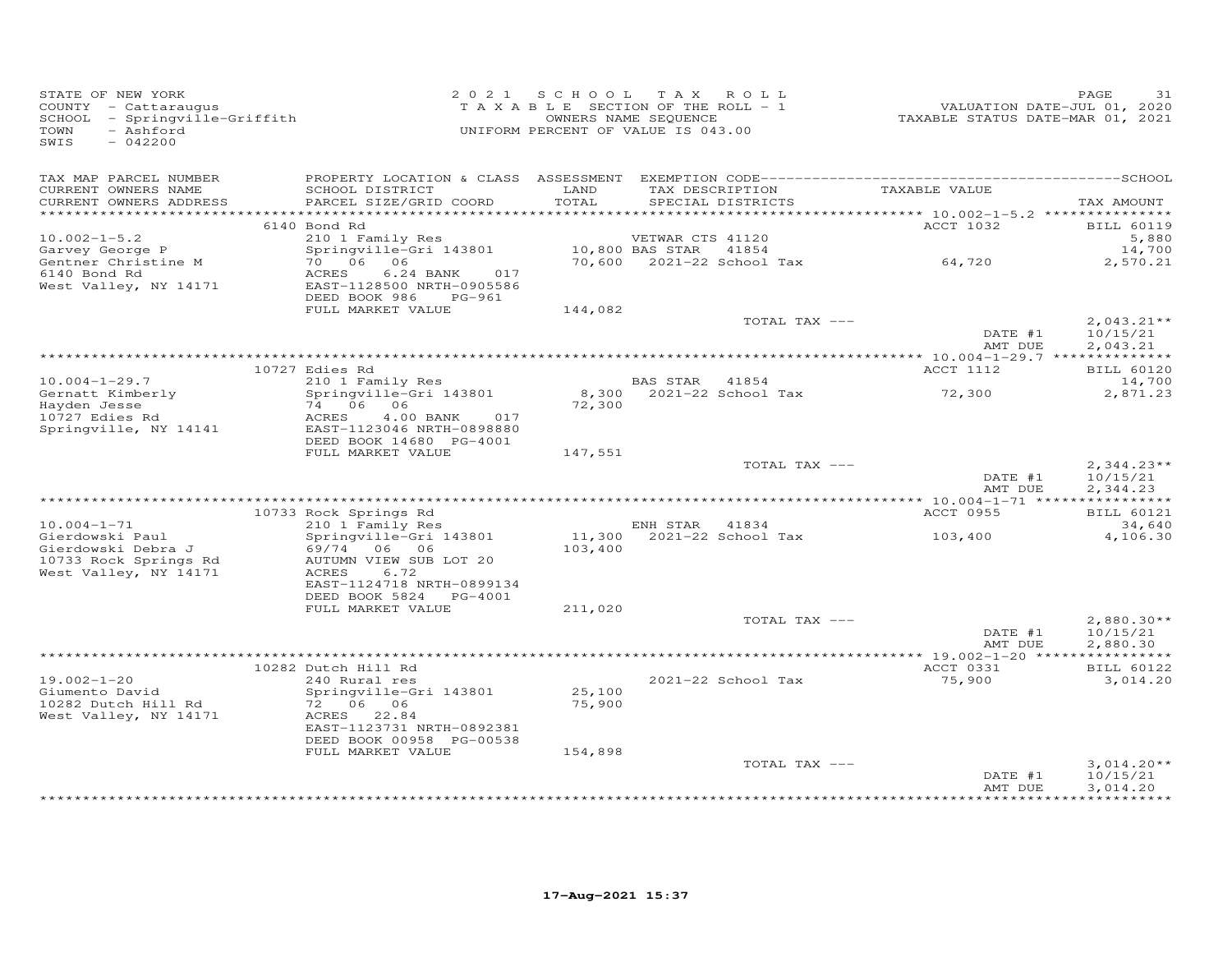| STATE OF NEW YORK<br>COUNTY - Cattaraugus<br>SCHOOL - Springville-Griffith<br>- Ashford<br>TOWN<br>$-042200$<br>SWIS |                                                                                           |                 | 2021 SCHOOL TAX ROLL<br>T A X A B L E SECTION OF THE ROLL - 1<br>OWNERS NAME SEQUENCE<br>UNIFORM PERCENT OF VALUE IS 043.00 |                    | 32<br>PAGE                  |
|----------------------------------------------------------------------------------------------------------------------|-------------------------------------------------------------------------------------------|-----------------|-----------------------------------------------------------------------------------------------------------------------------|--------------------|-----------------------------|
| TAX MAP PARCEL NUMBER<br>CURRENT OWNERS NAME<br>CURRENT OWNERS ADDRESS                                               | SCHOOL DISTRICT<br>PARCEL SIZE/GRID COORD                                                 | LAND<br>TOTAL   | TAX DESCRIPTION TAXABLE VALUE<br>SPECIAL DISTRICTS                                                                          |                    | TAX AMOUNT                  |
|                                                                                                                      |                                                                                           |                 |                                                                                                                             |                    |                             |
|                                                                                                                      | 6189 Emerson Rd                                                                           |                 |                                                                                                                             | ACCT 1104          | <b>BILL 60123</b>           |
| $11.003 - 1 - 31$                                                                                                    | 210 1 Family Res                                                                          |                 | 2021-22 School Tax                                                                                                          | 58,400             | 2,319.23                    |
| Goodremote George<br>Goodremote Michelle<br>6189 Emerson Rd<br>West Valley, NY 14171                                 | Springville-Gri 143801<br>64 06 06<br>ACRES<br>2.60 BANK 017<br>EAST-1128992 NRTH-0901481 | 6,800<br>58,400 |                                                                                                                             |                    |                             |
|                                                                                                                      | DEED BOOK 20200 PG-5161                                                                   |                 |                                                                                                                             |                    |                             |
|                                                                                                                      | FULL MARKET VALUE                                                                         | 119,184         | TOTAL TAX ---                                                                                                               |                    | $2,319.23**$                |
|                                                                                                                      |                                                                                           |                 |                                                                                                                             | DATE #1<br>AMT DUE | 10/15/21<br>2,319.23        |
|                                                                                                                      |                                                                                           |                 |                                                                                                                             |                    |                             |
|                                                                                                                      | 5943 Cole Rd                                                                              |                 |                                                                                                                             | ACCT 0044          | <b>BILL 60124</b>           |
| $11.003 - 1 - 14$                                                                                                    | Cole nu<br>210 1 Family Res<br>Springville-Gri 143801                                     |                 | BAS STAR 41854                                                                                                              |                    | 14,700                      |
| Green Emmett B Jr<br>Collins Marge                                                                                   | 59 06 06                                                                                  | 27,400          | 5,200 2021-22 School Tax                                                                                                    | 27,400             | 1,088.13                    |
| 5943 Cole Rd<br>West Valley, NY 14171-9757 EAST-0485550 NRTH-0903880                                                 | FRNT 100.00 DPTH 175.00                                                                   |                 |                                                                                                                             |                    |                             |
|                                                                                                                      | DEED BOOK 991<br>PG-52<br>FULL MARKET VALUE                                               | 55,918          |                                                                                                                             |                    |                             |
|                                                                                                                      |                                                                                           |                 | TOTAL TAX ---                                                                                                               |                    | $561.13**$                  |
|                                                                                                                      |                                                                                           |                 |                                                                                                                             | DATE #1<br>AMT DUE | 10/15/21<br>561.13          |
|                                                                                                                      |                                                                                           |                 |                                                                                                                             |                    |                             |
|                                                                                                                      | 10741 Edies Rd                                                                            |                 |                                                                                                                             | ACCT 1107          | <b>BILL 60125</b>           |
| $10.004 - 1 - 29.4$                                                                                                  | 270 Mfg housing                                                                           |                 | BAS STAR 41854                                                                                                              |                    | 14,700                      |
| Gross Alvin H<br>Gross Marcia L                                                                                      | Springville-Gri 143801<br>74 06 06                                                        | 33,900          | 7,200 2021-22 School Tax                                                                                                    | 33,900             | 1,346.26                    |
| 10741 Edies Rd                                                                                                       | 3.00<br>ACRES                                                                             |                 |                                                                                                                             |                    |                             |
| Springville, NY 14141                                                                                                | EAST-1123093 NRTH-0899329<br>DEED BOOK 11884 PG-6001                                      |                 |                                                                                                                             |                    |                             |
|                                                                                                                      | FULL MARKET VALUE                                                                         | 69,184          |                                                                                                                             |                    |                             |
|                                                                                                                      |                                                                                           |                 | TOTAL TAX ---                                                                                                               |                    | $819.26**$                  |
|                                                                                                                      |                                                                                           |                 |                                                                                                                             | DATE #1            | 10/15/21                    |
|                                                                                                                      |                                                                                           |                 |                                                                                                                             | AMT DUE            | 819.26                      |
|                                                                                                                      | Beech Tree Rd                                                                             |                 |                                                                                                                             | ACCT 1495          |                             |
| $11.001 - 1 - 24.4$                                                                                                  | 322 Rural vac>10                                                                          |                 | 2021-22 School Tax                                                                                                          | 19,300             | <b>BILL 60126</b><br>766.46 |
| Hall Gerald W                                                                                                        | Springville-Gri 143801                                                                    | 19,300          |                                                                                                                             |                    |                             |
| Hall Sarah M                                                                                                         | $53 - 54 - 6 - 6$                                                                         | 19,300          |                                                                                                                             |                    |                             |
| 5109 W Shorewood Dr<br>Dunkirk, NY 14048                                                                             | ACRES 32.50<br>EAST-1137867 NRTH-0905971                                                  |                 |                                                                                                                             |                    |                             |
|                                                                                                                      | DEED BOOK 990<br>PG-1048                                                                  |                 |                                                                                                                             |                    |                             |
|                                                                                                                      | FULL MARKET VALUE                                                                         | 39,388          |                                                                                                                             |                    |                             |
|                                                                                                                      |                                                                                           |                 | TOTAL TAX ---                                                                                                               |                    | $766.46**$                  |
|                                                                                                                      |                                                                                           |                 |                                                                                                                             | DATE #1<br>AMT DUE | 10/15/21<br>766.46          |
|                                                                                                                      |                                                                                           |                 |                                                                                                                             |                    |                             |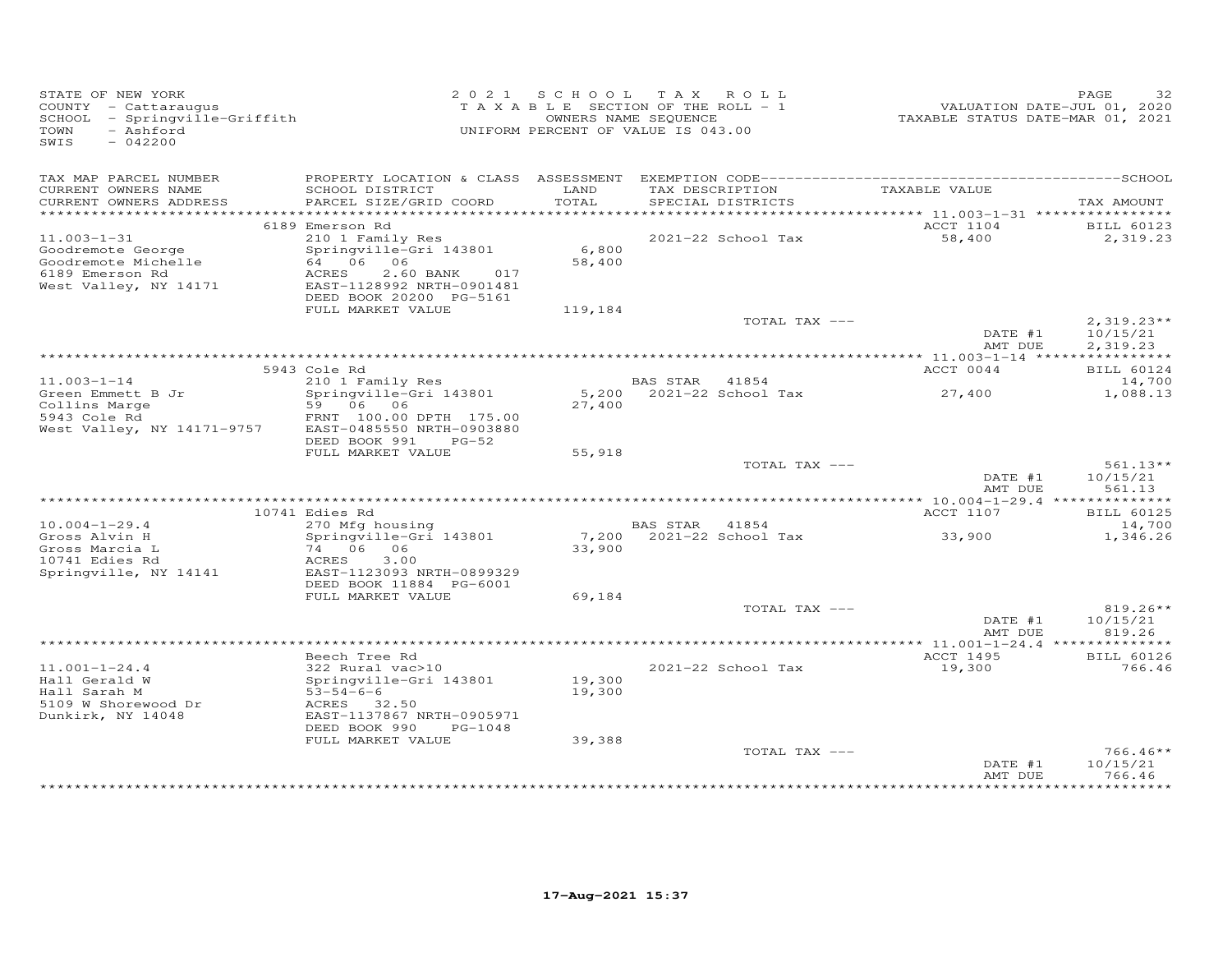| STATE OF NEW YORK<br>COUNTY - Cattaraugus<br>SCHOOL - Springville-Griffith<br>- Ashford<br>TOWN<br>SWIS<br>$-042200$ |                                                                                                                                         | 2021 SCHOOL TAX ROLL<br>TAXABLE SECTION OF THE ROLL - 1<br>UNIFORM PERCENT OF VALUE IS 043.00 | OWNERS NAME SEQUENCE |                                      | VALUATION DATE-JUL 01, 2020<br>TAXABLE STATUS DATE-MAR 01, 2021 | PAGE<br>33                           |
|----------------------------------------------------------------------------------------------------------------------|-----------------------------------------------------------------------------------------------------------------------------------------|-----------------------------------------------------------------------------------------------|----------------------|--------------------------------------|-----------------------------------------------------------------|--------------------------------------|
| TAX MAP PARCEL NUMBER<br>CURRENT OWNERS NAME<br>CURRENT OWNERS ADDRESS                                               | SCHOOL DISTRICT<br>PARCEL SIZE/GRID COORD                                                                                               | LAND<br>TOTAL                                                                                 |                      | TAX DESCRIPTION<br>SPECIAL DISTRICTS | TAXABLE VALUE                                                   | TAX AMOUNT                           |
|                                                                                                                      | *************                                                                                                                           |                                                                                               |                      |                                      | ********** 19.001-2-8 ******************                        |                                      |
| $19.001 - 2 - 8$                                                                                                     | 10454 Us Rte 219<br>210 1 Family Res                                                                                                    |                                                                                               | ENH STAR             | 41834                                | ACCT 0336                                                       | <b>BILL 60127</b><br>34,640          |
| Hall Richard<br>Hall Patricia<br>10454 Rte 219<br>Springville, NY 14141                                              | Springville-Gri 143801<br>25 06 07<br>ACRES<br>1.14<br>EAST-1116809 NRTH-0894893<br>DEED BOOK 732<br>PG-00233                           | 76,200                                                                                        |                      | 5,200 2021-22 School Tax             | 76,200                                                          | 3,026.11                             |
|                                                                                                                      | FULL MARKET VALUE                                                                                                                       | 155,510                                                                                       |                      |                                      |                                                                 |                                      |
|                                                                                                                      |                                                                                                                                         |                                                                                               |                      | TOTAL TAX ---                        | DATE #1<br>AMT DUE                                              | $1,800.11**$<br>10/15/21<br>1,800.11 |
|                                                                                                                      |                                                                                                                                         |                                                                                               |                      |                                      |                                                                 |                                      |
|                                                                                                                      | 6712 Cross Rd                                                                                                                           |                                                                                               |                      |                                      | ACCT 1618                                                       | <b>BILL 60128</b>                    |
| $19.002 - 1 - 13.4$<br>Hallett James<br>Hallett Elaine<br>6688 Cross Rd<br>Springville, NY 14141                     | 270 Mfg housing<br>Springville-Gri 143801<br>$72,73-6-7$<br><b>ACRES</b><br>2,00<br>EAST-1121369 NRTH-0893878<br>DEED BOOK 8732 PG-5001 | 6,000<br>58,000                                                                               |                      | 2021-22 School Tax                   | 58,000                                                          | 2,303.34                             |
|                                                                                                                      | FULL MARKET VALUE                                                                                                                       | 118,367                                                                                       |                      |                                      |                                                                 |                                      |
|                                                                                                                      |                                                                                                                                         |                                                                                               |                      | TOTAL TAX ---                        | DATE #1<br>AMT DUE                                              | $2,303.34**$<br>10/15/21<br>2,303.34 |
|                                                                                                                      | Cross Rd                                                                                                                                |                                                                                               |                      |                                      | ACCT 0647                                                       | <b>BILL 60129</b>                    |
| $19.002 - 1 - 13.1$<br>Hallett James S<br>Hallett Elaine M<br>6688 Cross Road                                        | 314 Rural vac<10<br>Springville-Gri 143801<br>72/73 06 07<br>9.60<br>ACRES                                                              | 9,500<br>9,500                                                                                |                      | 2021-22 School Tax                   | 9,500                                                           | 377.27                               |
| Springville, NY 14141                                                                                                | EAST-0472470 NRTH-0893820<br>DEED BOOK 26646 PG-9002                                                                                    |                                                                                               |                      |                                      |                                                                 |                                      |
|                                                                                                                      | FULL MARKET VALUE                                                                                                                       | 19,388                                                                                        |                      |                                      |                                                                 |                                      |
|                                                                                                                      |                                                                                                                                         |                                                                                               |                      | TOTAL TAX ---                        | DATE #1<br>AMT DUE                                              | $377.27**$<br>10/15/21<br>377.27     |
|                                                                                                                      |                                                                                                                                         |                                                                                               |                      |                                      |                                                                 |                                      |
| $19.002 - 1 - 13.3$<br>Hallett James S<br>Hallett Elaine M<br>6688 Cross Rd<br>Springville, NY 14141                 | Cross Rd<br>314 Rural vac<10<br>Springville-Gri 143801<br>72/73 06 07<br>ACRES<br>2,00<br>EAST-1122016 NRTH-0893852                     | $\overline{0}$<br>5,900                                                                       |                      | 2021-22 School Tax                   | ACCT 1381<br>5,900                                              | <b>BILL 60130</b><br>234.31          |
|                                                                                                                      | DEED BOOK 17555 PG-3001                                                                                                                 |                                                                                               |                      |                                      |                                                                 |                                      |
|                                                                                                                      | FULL MARKET VALUE                                                                                                                       | 12,041                                                                                        |                      | TOTAL TAX ---                        | DATE #1                                                         | $234.31**$<br>10/15/21               |
|                                                                                                                      |                                                                                                                                         |                                                                                               |                      |                                      | AMT DUE                                                         | 234.31<br>***********                |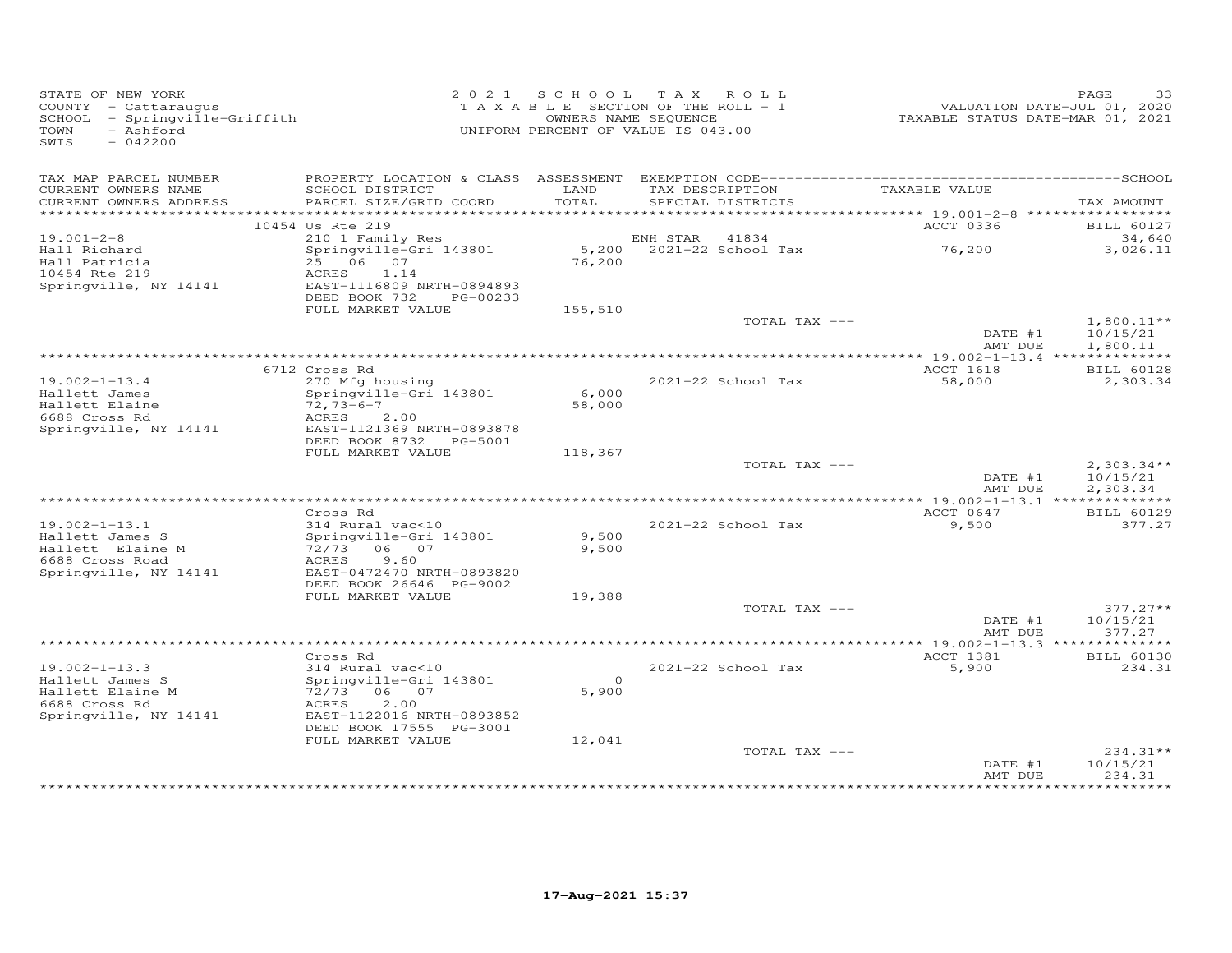| STATE OF NEW YORK<br>COUNTY - Cattaraugus<br>SCHOOL - Springville-Griffith<br>TOWN<br>- Ashford<br>SWIS<br>$-042200$   | 2 0 2 1                                                                                                                 | SCHOOL TAX    | ROLL<br>TAXABLE SECTION OF THE ROLL - 1<br>OWNERS NAME SEQUENCE<br>UNIFORM PERCENT OF VALUE IS 043.00 | VALUATION DATE-JUL 01, 2020<br>TAXABLE STATUS DATE-MAR 01, 2021 | PAGE<br>34                                     |
|------------------------------------------------------------------------------------------------------------------------|-------------------------------------------------------------------------------------------------------------------------|---------------|-------------------------------------------------------------------------------------------------------|-----------------------------------------------------------------|------------------------------------------------|
| TAX MAP PARCEL NUMBER<br>CURRENT OWNERS NAME<br>CURRENT OWNERS ADDRESS<br>**********************                       | SCHOOL DISTRICT<br>PARCEL SIZE/GRID COORD                                                                               | LAND<br>TOTAL | TAX DESCRIPTION<br>SPECIAL DISTRICTS                                                                  | TAXABLE VALUE                                                   | TAX AMOUNT                                     |
|                                                                                                                        | 6688 Cross Rd                                                                                                           |               |                                                                                                       | ACCT 1670                                                       | <b>BILL 60131</b>                              |
| $19.002 - 1 - 13.5$<br>Hallett James S<br>Hallett Elaine M                                                             | 210 1 Family Res<br>Springville-Gri 143801<br>$72,73-6-7$                                                               |               | VETWAR CTS 41120<br>9,300 BAS STAR<br>41854<br>93,300 2021-22 School Tax                              | 87,420                                                          | 5,880<br>14,700<br>3, 471.69                   |
| 6688 Cross Rd<br>Springville, NY 14141                                                                                 | ACRES<br>5.50<br>EAST-1121684 NRTH-0893837<br>DEED BOOK 12723 PG-9001                                                   |               |                                                                                                       |                                                                 |                                                |
|                                                                                                                        | FULL MARKET VALUE                                                                                                       | 190,408       | TOTAL TAX ---                                                                                         |                                                                 | $2,944.69**$                                   |
|                                                                                                                        |                                                                                                                         |               |                                                                                                       | DATE #1<br>AMT DUE                                              | 10/15/21<br>2,944.69                           |
|                                                                                                                        |                                                                                                                         |               |                                                                                                       |                                                                 |                                                |
| $10.004 - 1 - 57$<br>Hammond Gregory Arthur                                                                            | 10704 Dutch Hill Rd<br>210 1 Family Res<br>Springville-Gri 143801                                                       | 7,800         | 2021-22 School Tax                                                                                    | ACCT 0941<br>77,100                                             | <b>BILL 60132</b><br>3,061.86                  |
| Hammond Janey Lee<br>10704 Dutch Hill Rd<br>West Valley, NY 14171                                                      | 74 06 06<br>AUTUMN VIEW SUB LOT 13<br>3.55 BANK<br>ACRES<br>017<br>EAST-1123579 NRTH-0898618<br>DEED BOOK 2019 PG-12574 | 77,100        |                                                                                                       |                                                                 |                                                |
|                                                                                                                        | FULL MARKET VALUE                                                                                                       | 157,347       |                                                                                                       |                                                                 |                                                |
|                                                                                                                        |                                                                                                                         |               | TOTAL TAX ---                                                                                         | DATE #1<br>AMT DUE                                              | $3,061.86**$<br>10/15/21<br>3,061.86           |
|                                                                                                                        |                                                                                                                         |               |                                                                                                       |                                                                 |                                                |
| $19.001 - 2 - 33$<br>Hanny Russell                                                                                     | Connoisarauley Rd<br>260 Seasonal res<br>Springville-Gri 143801                                                         | 7,600         | 2021-22 School Tax                                                                                    | ACCT 0055<br>20,700                                             | <b>BILL 60133</b><br>822.05                    |
| Hanny Elizabeth<br>8700 Wenner Rd<br>Williamsville, NY 14221                                                           | 12  06  07<br>ACRES<br>3.40<br>EAST-1110018 NRTH-0892911<br>DEED BOOK 6485 PG-2001                                      | 20,700        |                                                                                                       |                                                                 |                                                |
|                                                                                                                        | FULL MARKET VALUE                                                                                                       | 42,245        |                                                                                                       |                                                                 |                                                |
|                                                                                                                        |                                                                                                                         |               | TOTAL TAX ---                                                                                         | DATE #1<br>AMT DUE                                              | 822.05**<br>10/15/21<br>822.05                 |
|                                                                                                                        |                                                                                                                         |               |                                                                                                       |                                                                 |                                                |
| $10.003 - 2 - 3$<br>Harold Blesy Income Only Trust Springville-Gri 143801<br>Linda Blesy Income Only Trust 41/42/43 06 | 7129 Henrietta Rd<br>112 Dairy farm<br>07                                                                               |               | AG DIST<br>41720<br>114,300 SILO T/C/S 42100<br>262,900 BAS STAR<br>41854                             | ACCT 0063                                                       | <b>BILL 60134</b><br>27,672<br>8,500<br>14,700 |
| 7129 Henrietta Rd<br>Springville, NY 14141                                                                             | ACRES 201.00<br>EAST-1108430 NRTH-0900866<br>DEED BOOK 27021 PG-6002                                                    |               | 2021-22 School Tax                                                                                    | 226,728                                                         | 9,004.00                                       |
| MAY BE SUBJECT TO PAYMENT<br>UNDER AGDIST LAW TIL 2025                                                                 | FULL MARKET VALUE                                                                                                       | 536,531       |                                                                                                       |                                                                 |                                                |
|                                                                                                                        |                                                                                                                         |               | TOTAL TAX ---                                                                                         | DATE #1                                                         | $8,477.00**$<br>10/15/21                       |
|                                                                                                                        |                                                                                                                         |               |                                                                                                       | AMT DUE                                                         | 8,477.00<br>* * * * * * * * * *                |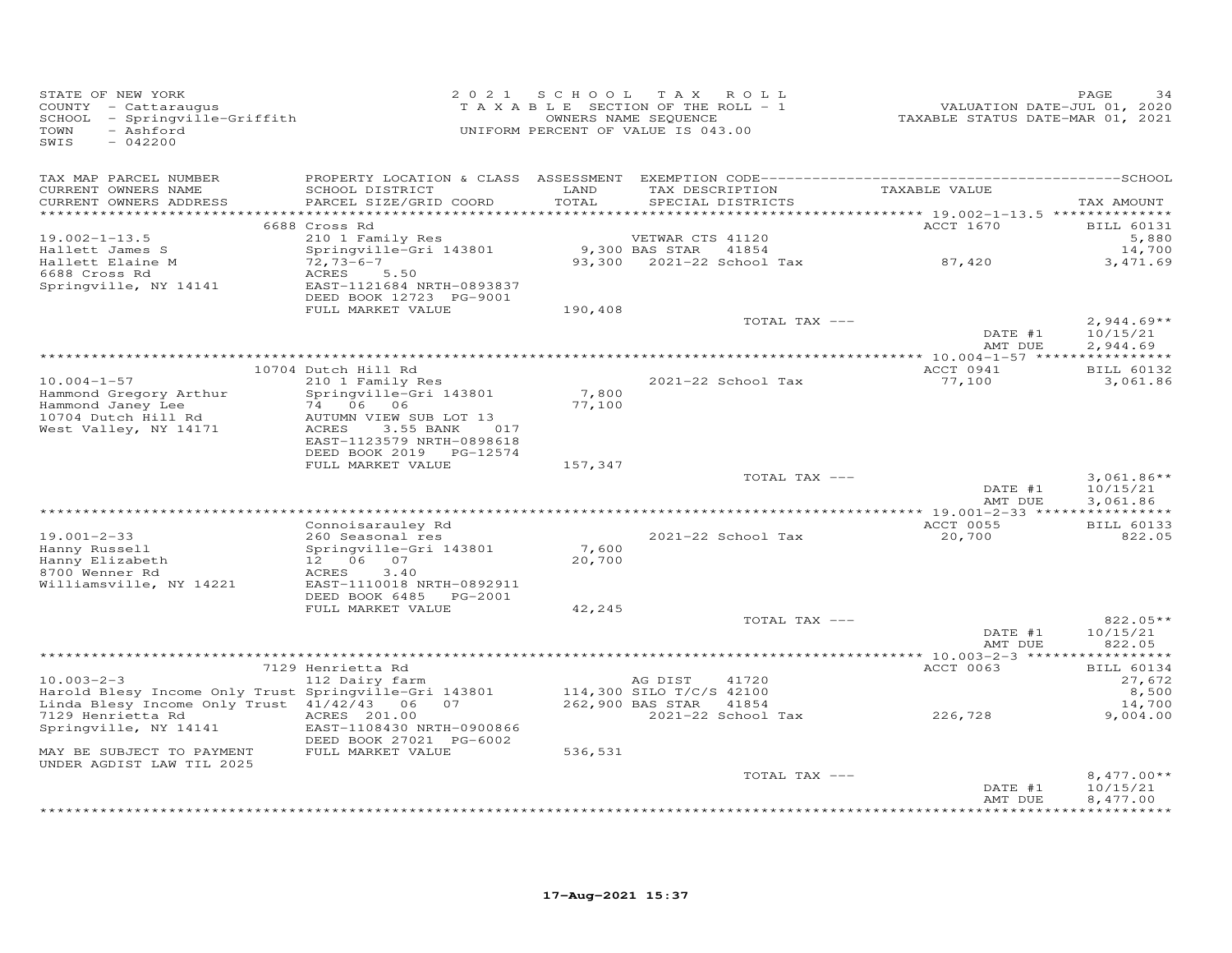| STATE OF NEW YORK<br>COUNTY - Cattaraugus<br>SCHOOL - Springville-Griffith<br>- Ashford<br>TOWN<br>$-042200$<br>SWIS                                      | 2 0 2 1                                                                                                   | S C H O O L<br>T A X A B L E SECTION OF THE ROLL - 1<br>UNIFORM PERCENT OF VALUE IS 043.00 | OWNERS NAME SEQUENCE | TAX ROLL                             | VALUATION DATE-JUL 01, 2020<br>TAXABLE STATUS DATE-MAR 01, 2021 | PAGE                 | 35                 |
|-----------------------------------------------------------------------------------------------------------------------------------------------------------|-----------------------------------------------------------------------------------------------------------|--------------------------------------------------------------------------------------------|----------------------|--------------------------------------|-----------------------------------------------------------------|----------------------|--------------------|
| TAX MAP PARCEL NUMBER                                                                                                                                     | PROPERTY LOCATION & CLASS ASSESSMENT                                                                      |                                                                                            |                      |                                      |                                                                 |                      |                    |
| CURRENT OWNERS NAME<br>CURRENT OWNERS ADDRESS<br>**********************                                                                                   | SCHOOL DISTRICT<br>PARCEL SIZE/GRID COORD                                                                 | LAND<br>TOTAL                                                                              |                      | TAX DESCRIPTION<br>SPECIAL DISTRICTS | TAXABLE VALUE                                                   | TAX AMOUNT           |                    |
|                                                                                                                                                           | Henrietta Rd                                                                                              |                                                                                            |                      |                                      | <b>ACCT 1290</b>                                                |                      | <b>BILL 60135</b>  |
| $10.003 - 2 - 4.2$                                                                                                                                        | 120 Field crops                                                                                           |                                                                                            | AG DIST              | 41720                                |                                                                 |                      | 37,829             |
| Harold Blesy Income Only Trust Springville-Gri 143801<br>Linda Blesy Income Only Trust<br>7129 Henrietta Rd<br>Springville, NY 14141                      | 40/41/55<br>06<br>07<br>ACRES 129.80<br>EAST-1110281 NRTH-0900174<br>DEED BOOK 27021 PG-6003              | 81,900<br>81,900                                                                           |                      | 2021-22 School Tax                   | 44,071                                                          |                      | 1,750.18           |
| MAY BE SUBJECT TO PAYMENT<br>UNDER AGDIST LAW TIL 2025                                                                                                    | FULL MARKET VALUE                                                                                         | 167,143                                                                                    |                      |                                      |                                                                 |                      |                    |
|                                                                                                                                                           |                                                                                                           |                                                                                            |                      | TOTAL TAX ---                        | DATE #1<br>AMT DUE                                              | 10/15/21<br>1,750.18 | $1,750.18**$       |
|                                                                                                                                                           |                                                                                                           |                                                                                            |                      |                                      |                                                                 |                      |                    |
|                                                                                                                                                           | 7306 Henrietta Rd                                                                                         |                                                                                            |                      |                                      | ACCT 0276                                                       |                      | <b>BILL 60136</b>  |
| $10.003 - 2 - 5.1$                                                                                                                                        | 120 Field crops                                                                                           |                                                                                            | AG DIST              | 41720                                |                                                                 |                      | 13,125             |
| Harold Blesy Income Only Trust Springville-Gri 143801<br>Linda Blesy Income Only Trust 54/55<br>7129 Henrietta Rd<br>Springville, NY 14141                | 06 07<br>ACRES 207.20<br>EAST-1111498 NRTH-0903572<br>DEED BOOK 27021 PG-6003                             | 102,100<br>120,700                                                                         |                      | 2021-22 School Tax                   | 107,575                                                         |                      | 4,272.10           |
| MAY BE SUBJECT TO PAYMENT<br>UNDER AGDIST LAW TIL 2025                                                                                                    | FULL MARKET VALUE                                                                                         | 246,327                                                                                    |                      |                                      |                                                                 |                      |                    |
|                                                                                                                                                           |                                                                                                           |                                                                                            |                      | TOTAL TAX ---                        | DATE #1<br>AMT DUE                                              | 10/15/21<br>4,272.10 | $4,272.10**$       |
|                                                                                                                                                           |                                                                                                           |                                                                                            |                      |                                      | ******** 10.003-2-10 *****                                      | ***********          |                    |
|                                                                                                                                                           | Henrietta Rd                                                                                              |                                                                                            |                      |                                      | ACCT 0775                                                       |                      | <b>BILL 60137</b>  |
| $10.003 - 2 - 10$<br>Harold Blesy Income Only Trust Springville-Gri 143801<br>Linda Blesy Income Only Trust<br>7129 Henrietta Rd<br>Springville, NY 14141 | 120 Field crops<br>40/54<br>06 07<br>ACRES 136.15<br>EAST-1112853 NRTH-0900995<br>DEED BOOK 27021 PG-6003 | 84,100                                                                                     | AG DIST              | 41720<br>84,100 2021-22 School Tax   | 43,752                                                          |                      | 40,348<br>1,737.51 |
| MAY BE SUBJECT TO PAYMENT<br>UNDER AGDIST LAW TIL 2025                                                                                                    | FULL MARKET VALUE                                                                                         | 171,633                                                                                    |                      |                                      |                                                                 |                      |                    |
|                                                                                                                                                           |                                                                                                           |                                                                                            |                      | TOTAL TAX ---                        | DATE #1<br>AMT DUE                                              | 10/15/21<br>1,737.51 | $1,737.51**$       |
|                                                                                                                                                           |                                                                                                           |                                                                                            |                      |                                      |                                                                 |                      |                    |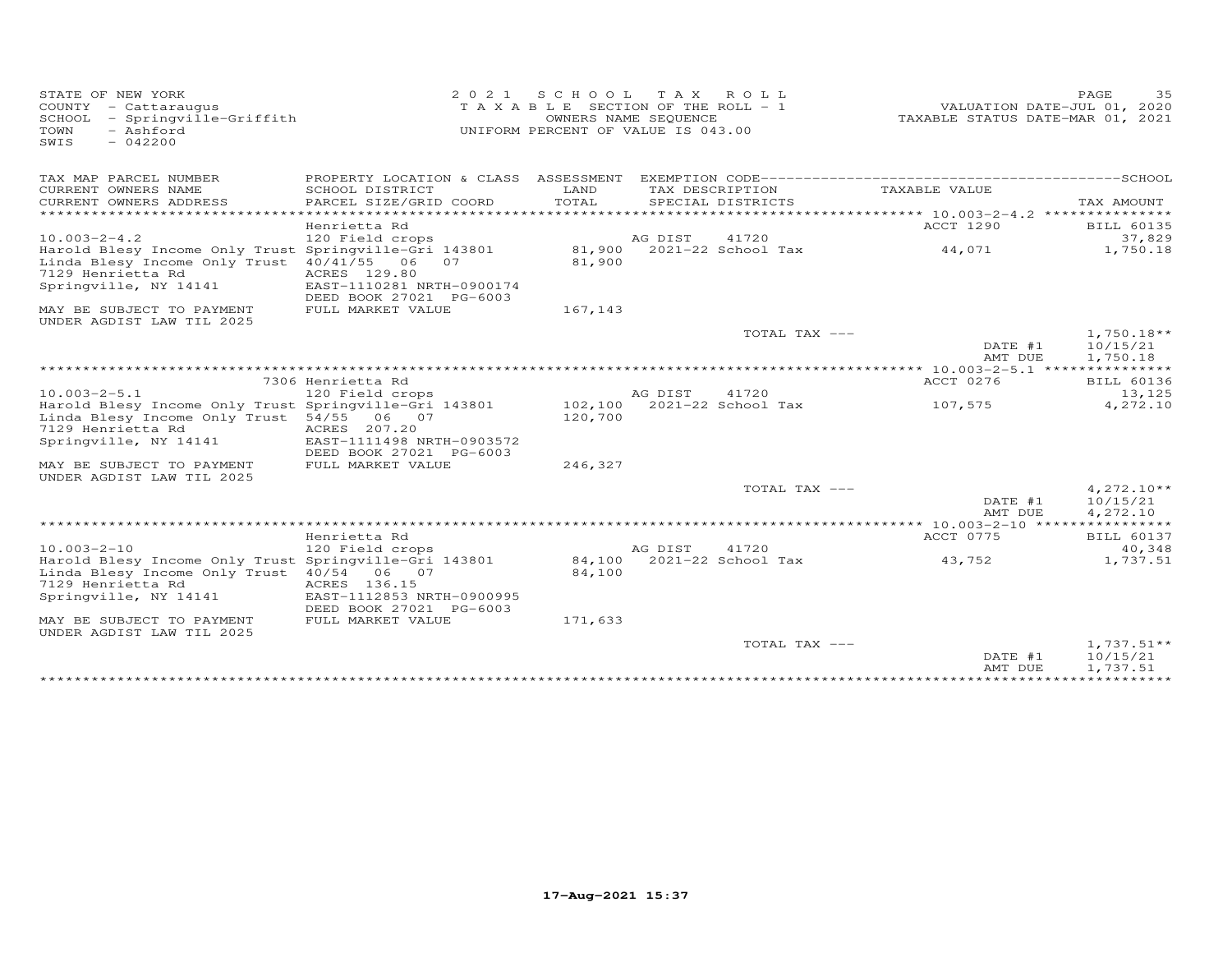| STATE OF NEW YORK<br>COUNTY - Cattaraugus<br>SCHOOL - Springville-Griffith<br>- Ashford<br>TOWN<br>SWIS<br>$-042200$ |                                                         | 2021 SCHOOL | TAX ROLL<br>TAXABLE SECTION OF THE ROLL - 1<br>OWNERS NAME SEQUENCE<br>UNIFORM PERCENT OF VALUE IS 043.00 | VALUATION DATE-JUL 01, 2020<br>TAXABLE STATUS DATE-MAR 01, 2021 | PAGE                          |
|----------------------------------------------------------------------------------------------------------------------|---------------------------------------------------------|-------------|-----------------------------------------------------------------------------------------------------------|-----------------------------------------------------------------|-------------------------------|
| TAX MAP PARCEL NUMBER<br>CURRENT OWNERS NAME                                                                         | PROPERTY LOCATION & CLASS ASSESSMENT<br>SCHOOL DISTRICT | LAND        | TAX DESCRIPTION                                                                                           | TAXABLE VALUE                                                   |                               |
| CURRENT OWNERS ADDRESS                                                                                               | PARCEL SIZE/GRID COORD                                  | TOTAL       | SPECIAL DISTRICTS                                                                                         |                                                                 | TAX AMOUNT                    |
| *********************                                                                                                | *************************************<br>Henrietta Rd   |             |                                                                                                           | ACCT 0062                                                       | <b>BILL 60138</b>             |
| $10.003 - 2 - 15.1$                                                                                                  | 112 Dairy farm                                          |             | 41720<br>AG DIST                                                                                          |                                                                 | 36,742                        |
| Harold Blesy Income Only Trust Springville-Gri 143801<br>Linda Blesy Income Only Trust 39/53 06 07                   |                                                         |             | 156,800 SILO T/C/S 42100<br>255,600 2021-22 School Tax                                                    | 218,158                                                         | 700<br>8,663.66               |
| 7129 Henrietta Rd<br>Springville, NY 14141                                                                           | ACRES 314.75<br>EAST-1115467 NRTH-0900403               |             |                                                                                                           |                                                                 |                               |
| MAY BE SUBJECT TO PAYMENT<br>UNDER AGDIST LAW TIL 2025                                                               | DEED BOOK 27021 PG-6001<br>FULL MARKET VALUE            | 521,633     |                                                                                                           |                                                                 |                               |
|                                                                                                                      |                                                         |             | TOTAL TAX ---                                                                                             |                                                                 | $8,663.66**$<br>10/15/21      |
|                                                                                                                      |                                                         |             |                                                                                                           | DATE #1<br>AMT DUE                                              | 8,663.66                      |
|                                                                                                                      |                                                         |             |                                                                                                           |                                                                 |                               |
| $10.003 - 2 - 24$                                                                                                    | 7359 Henrietta Rd<br>112 Dairy farm                     |             | AG DIST<br>41720                                                                                          | ACCT 0773                                                       | <b>BILL 60139</b><br>28,659   |
| Harold Blesy Income Only Trust Springville-Gri 143801                                                                |                                                         |             | 76,600 SILO T/C/S 42100                                                                                   |                                                                 | 2,800                         |
| Linda Blesy Income Only Trust 26/40/55 06<br>7129 Henrietta Rd                                                       | 07<br>ACRES 111.40                                      |             | 174,100 2021-22 School Tax                                                                                | 142,641                                                         | 5,664.67                      |
| Springville, NY 14141                                                                                                | EAST-1111671 NRTH-0899748                               |             |                                                                                                           |                                                                 |                               |
| MAY BE SUBJECT TO PAYMENT                                                                                            | DEED BOOK 27021 PG-6003<br>FULL MARKET VALUE            | 355,306     |                                                                                                           |                                                                 |                               |
| UNDER AGDIST LAW TIL 2025                                                                                            |                                                         |             |                                                                                                           |                                                                 |                               |
|                                                                                                                      |                                                         |             | TOTAL TAX ---                                                                                             |                                                                 | $5,664.67**$                  |
|                                                                                                                      |                                                         |             |                                                                                                           | DATE #1<br>AMT DUE                                              | 10/15/21<br>5,664.67          |
|                                                                                                                      |                                                         |             |                                                                                                           |                                                                 |                               |
| $19.002 - 1 - 17$                                                                                                    | 10351 Dutch Hill Rd<br>210 1 Family Res                 |             | 2021-22 School Tax                                                                                        | ACCT 0370<br>39,200                                             | <b>BILL 60140</b><br>1,556.74 |
| Harshbarger Estate of Michelle Springville-Gri 143801                                                                |                                                         | 4,000       |                                                                                                           |                                                                 |                               |
| 10351 Dutch Hill Rd<br>West Valley, NY 14171                                                                         | 72 06 06<br>FRNT 160.00 DPTH 140.00                     | 39,200      |                                                                                                           |                                                                 |                               |
|                                                                                                                      | BANK<br>081                                             |             |                                                                                                           |                                                                 |                               |
|                                                                                                                      | EAST-1123280 NRTH-0893736                               |             |                                                                                                           |                                                                 |                               |
|                                                                                                                      | DEED BOOK 30<br>PG-8001<br>FULL MARKET VALUE            | 80,000      |                                                                                                           |                                                                 |                               |
|                                                                                                                      |                                                         |             | TOTAL TAX ---                                                                                             |                                                                 | $1,556.74**$                  |
|                                                                                                                      |                                                         |             |                                                                                                           | DATE #1<br>AMT DUE                                              | 10/15/21<br>1,556.74          |
|                                                                                                                      |                                                         |             |                                                                                                           |                                                                 |                               |
| $19.001 - 2 - 4.2$                                                                                                   | 7087 Peters Rd<br>210 1 Family Res                      |             | ENH STAR 41834                                                                                            | ACCT 1244                                                       | <b>BILL 60141</b><br>34,640   |
| Harshbarger Larry O                                                                                                  | Springville-Gri 143801                                  |             | 4,500 2021-22 School Tax                                                                                  | 69,700                                                          | 2,767.98                      |
| Harshbarger Rebecca                                                                                                  | 25 06 07                                                | 69,700      |                                                                                                           |                                                                 |                               |
| 7087 Peters Rd<br>Springville, NY 14141                                                                              | FRNT 180.00 DPTH 185.00<br>EAST-1115969 NRTH-0896690    |             |                                                                                                           |                                                                 |                               |
|                                                                                                                      | DEED BOOK 881<br>PG-01006                               |             |                                                                                                           |                                                                 |                               |
|                                                                                                                      | FULL MARKET VALUE                                       | 142,245     | TOTAL TAX ---                                                                                             |                                                                 | $1,541.98**$                  |
|                                                                                                                      |                                                         |             |                                                                                                           | DATE #1                                                         | 10/15/21                      |
|                                                                                                                      |                                                         |             |                                                                                                           | AMT DUE                                                         | 1,541.98                      |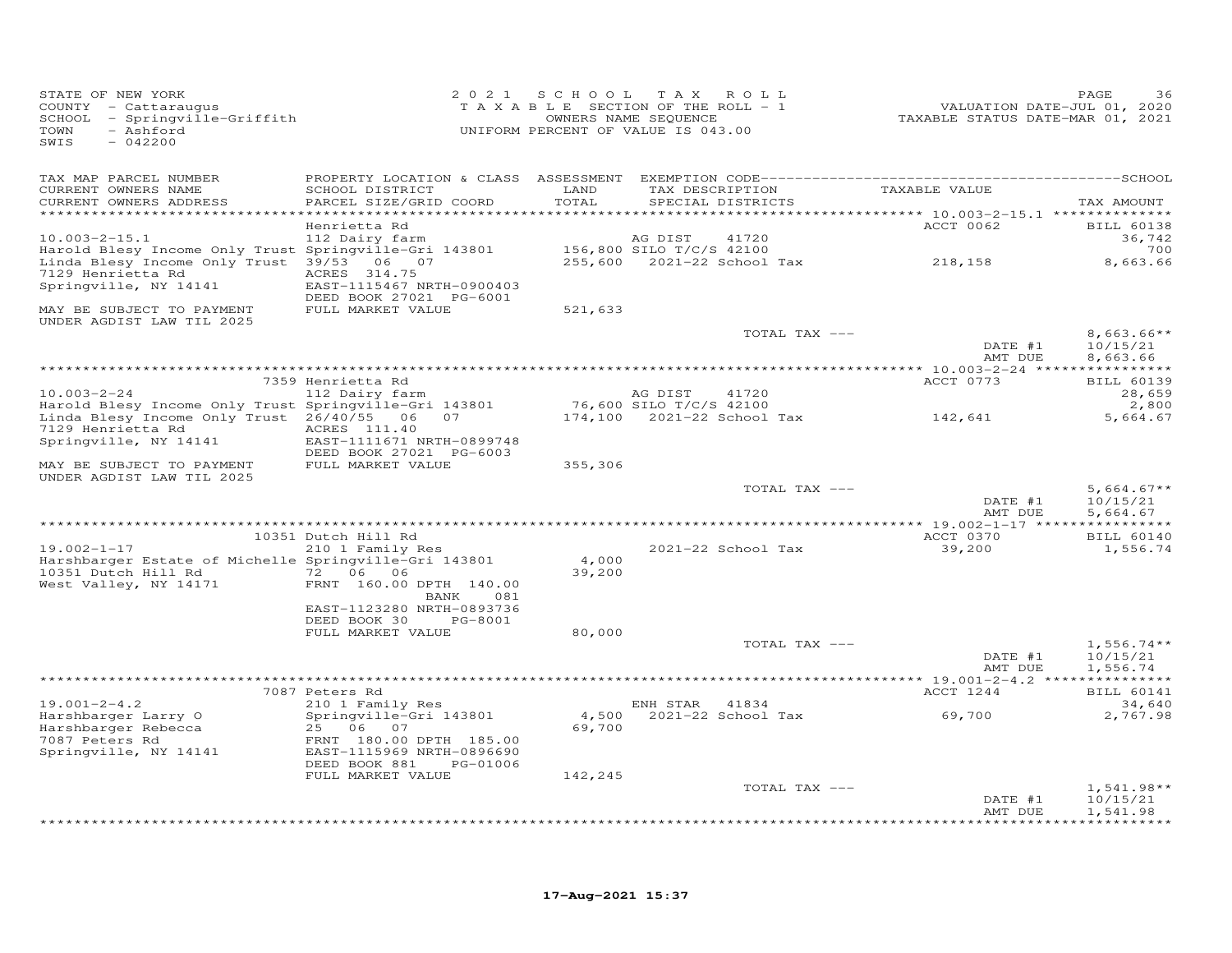| STATE OF NEW YORK<br>COUNTY - Cattaraugus<br>SCHOOL<br>- Springville-Griffith<br>- Ashford<br>TOWN<br>SWIS<br>$-042200$ | 2 0 2 1                                                                                                                  | S C H O O L     | T A X<br>ROLL<br>TAXABLE SECTION OF THE ROLL - 1<br>OWNERS NAME SEQUENCE<br>UNIFORM PERCENT OF VALUE IS 043.00 | VALUATION DATE-JUL 01, 2020<br>TAXABLE STATUS DATE-MAR 01, 2021 | PAGE<br>37                           |
|-------------------------------------------------------------------------------------------------------------------------|--------------------------------------------------------------------------------------------------------------------------|-----------------|----------------------------------------------------------------------------------------------------------------|-----------------------------------------------------------------|--------------------------------------|
| TAX MAP PARCEL NUMBER<br>CURRENT OWNERS NAME<br>CURRENT OWNERS ADDRESS<br>************************                      | SCHOOL DISTRICT<br>PARCEL SIZE/GRID COORD                                                                                | LAND<br>TOTAL   | TAX DESCRIPTION<br>SPECIAL DISTRICTS                                                                           | TAXABLE VALUE                                                   | TAX AMOUNT                           |
|                                                                                                                         | Edies Rd                                                                                                                 |                 |                                                                                                                | ACCT 1146                                                       | <b>BILL 60142</b>                    |
| $10.004 - 1 - 4.3$<br>Hawley Ryan<br>10863 Edies Rd<br>Springville, NY 14141                                            | 314 Rural vac<10<br>Springville-Gri 143801<br>74 06<br>06<br>ACRES<br>9.70                                               | 9,600<br>9,600  | 2021-22 School Tax                                                                                             | 9,600                                                           | 381.24                               |
| PRIOR OWNER ON 3/01/2021                                                                                                | EAST-1122640 NRTH-0901268<br>DEED BOOK 20210 PG-5970                                                                     |                 |                                                                                                                |                                                                 |                                      |
| Hawley Ryan D                                                                                                           | FULL MARKET VALUE                                                                                                        | 19,592          | TOTAL TAX ---                                                                                                  |                                                                 | 381.24**                             |
|                                                                                                                         |                                                                                                                          |                 |                                                                                                                | DATE #1<br>AMT DUE                                              | 10/15/21<br>381.24                   |
|                                                                                                                         | 10863 Edies Rd                                                                                                           |                 |                                                                                                                | ************** 10.004-1-4.5 ****************                    |                                      |
| $10.004 - 1 - 4.5$                                                                                                      | 210 1 Family Res                                                                                                         |                 | BAS STAR 41854                                                                                                 | ACCT 1455                                                       | <b>BILL 60143</b><br>14,700          |
| Hawley Ryan<br>10863 Edies Rd                                                                                           | Springville-Gri 143801<br>$74 - 6 - 6$                                                                                   | 5,600<br>65,000 | $2021 - 22$ School Tax                                                                                         | 65,000                                                          | 2,581.33                             |
| Springville, NY 14141                                                                                                   | ACRES<br>1.80<br>EAST-1123073 NRTH-0901469<br>DEED BOOK 978<br>PG-1049                                                   |                 |                                                                                                                |                                                                 |                                      |
|                                                                                                                         | FULL MARKET VALUE                                                                                                        | 132,653         |                                                                                                                |                                                                 |                                      |
|                                                                                                                         |                                                                                                                          |                 | TOTAL TAX ---                                                                                                  | DATE #1<br>AMT DUE                                              | $2,054.33**$<br>10/15/21<br>2,054.33 |
|                                                                                                                         |                                                                                                                          |                 |                                                                                                                |                                                                 |                                      |
| $11.001 - 1 - 23$                                                                                                       | Beech Tree Rd<br>312 Vac w/imprv                                                                                         |                 | 2021-22 School Tax                                                                                             | ACCT 0692                                                       | <b>BILL 60144</b><br>107.22          |
| Hayden Devon<br>291 N. Central Ave<br>Springville, NY 14141                                                             | Springville-Gri 143801<br>06 06<br>54<br>NRF                                                                             | 1,700<br>2,700  |                                                                                                                | 2,700                                                           |                                      |
|                                                                                                                         | FRNT 350.00 DPTH 134.00<br>EAST-1137532 NRTH-0908072<br>DEED BOOK 25749 PG-5003                                          |                 |                                                                                                                |                                                                 |                                      |
|                                                                                                                         | FULL MARKET VALUE                                                                                                        | 5,510           | TOTAL TAX ---                                                                                                  |                                                                 | $107.22**$                           |
|                                                                                                                         |                                                                                                                          |                 |                                                                                                                | DATE #1<br>AMT DUE                                              | 10/15/21<br>107.22                   |
|                                                                                                                         |                                                                                                                          |                 |                                                                                                                |                                                                 |                                      |
| $11.003 - 1 - 20$                                                                                                       | 5594 Cole Rd<br>210 1 Family Res                                                                                         |                 | BAS STAR<br>41854                                                                                              | ACCT 0755                                                       | <b>BILL 60145</b><br>14,700          |
| Hayden Kenneth S<br>5594 Cole Rd<br>West Valley, NY 14171                                                               | Springville-Gri 143801<br>53 06<br>06<br>ACRES<br>2.35 BANK<br>017<br>EAST-0491880 NRTH-0904820<br>DEED BOOK 1015 PG-221 | 6,500<br>70,000 | 2021-22 School Tax                                                                                             | 70,000                                                          | 2,779.89                             |
|                                                                                                                         | FULL MARKET VALUE                                                                                                        | 142,857         |                                                                                                                |                                                                 |                                      |
|                                                                                                                         |                                                                                                                          |                 | TOTAL TAX ---                                                                                                  | DATE #1<br>AMT DUE                                              | $2,252.89**$<br>10/15/21<br>2,252.89 |
|                                                                                                                         |                                                                                                                          |                 |                                                                                                                |                                                                 |                                      |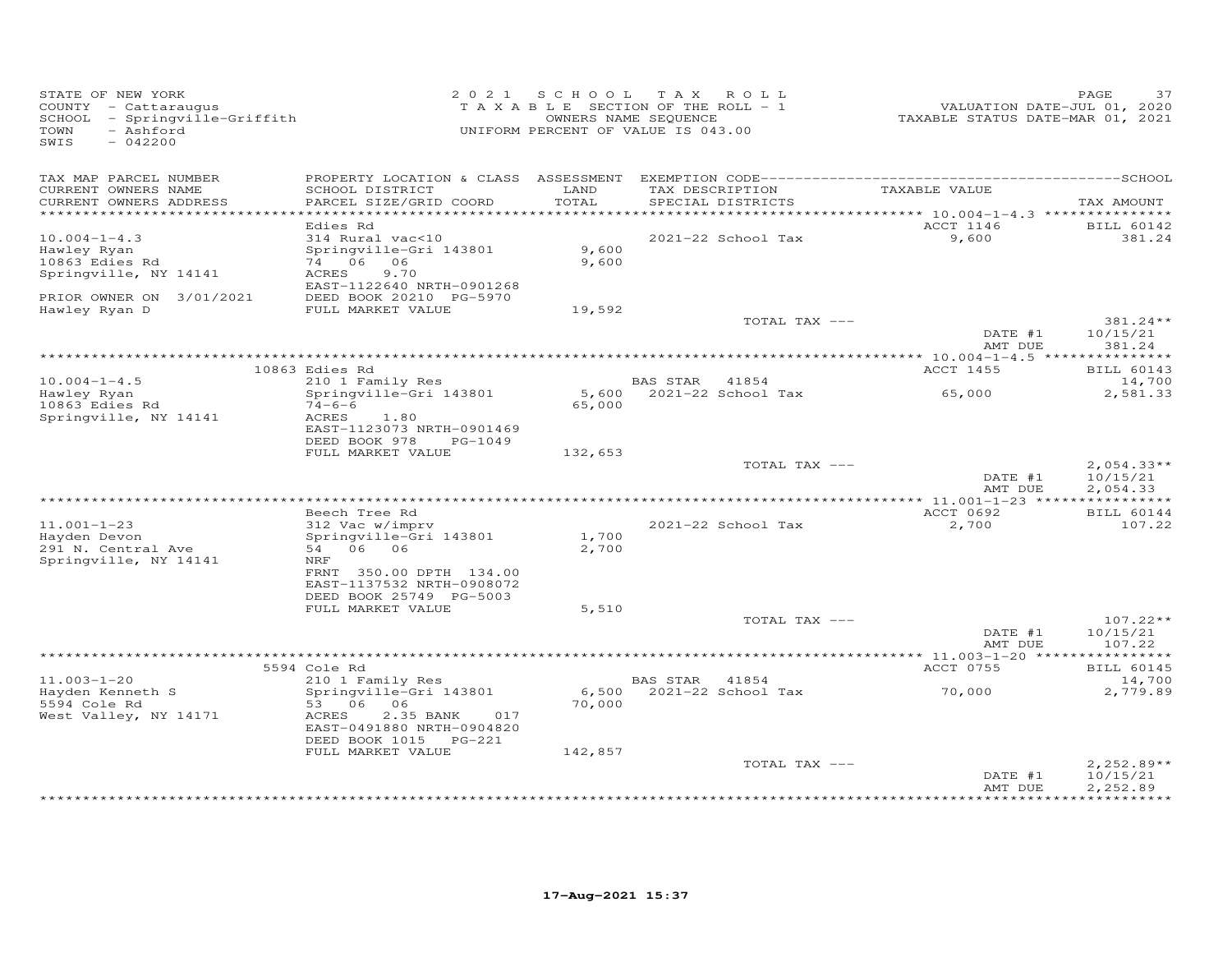| STATE OF NEW YORK<br>- Ashford<br>TOWN<br>$-042200$<br>SWIS |                                                                                                                                                                           |         | 2021 SCHOOL TAX ROLL<br>TAXABLE SECTION OF THE ROLL - 1<br>OWNERS NAME SEQUENCE<br>UNIFORM PERCENT OF VALUE IS 043.00 |               | VALUATION DATE-JUL 01, 2020<br>TAXABLE STATUS DATE-MAR 01, 2021 | PAGE             | 38                          |
|-------------------------------------------------------------|---------------------------------------------------------------------------------------------------------------------------------------------------------------------------|---------|-----------------------------------------------------------------------------------------------------------------------|---------------|-----------------------------------------------------------------|------------------|-----------------------------|
|                                                             |                                                                                                                                                                           |         |                                                                                                                       |               |                                                                 |                  |                             |
| TAX MAP PARCEL NUMBER<br>CURRENT OWNERS NAME                | SCHOOL DISTRICT                                                                                                                                                           | LAND    | TAX DESCRIPTION                                                                                                       |               | TAXABLE VALUE                                                   |                  |                             |
| CURRENT OWNERS ADDRESS                                      | PARCEL SIZE/GRID COORD                                                                                                                                                    | TOTAL   | SPECIAL DISTRICTS                                                                                                     |               | ********************* 11.003-1-3.5 ***************              |                  | TAX AMOUNT                  |
|                                                             | 6142 Emerson Rd                                                                                                                                                           |         |                                                                                                                       |               | ACCT 1027                                                       |                  | <b>BILL 60146</b>           |
| $11.003 - 1 - 3.5$                                          |                                                                                                                                                                           |         |                                                                                                                       |               |                                                                 |                  | 3,810                       |
|                                                             |                                                                                                                                                                           |         |                                                                                                                       |               |                                                                 |                  | 3,810                       |
| Hayes Richard<br>Hayes Anita M<br>6142 Emerson Rd           |                                                                                                                                                                           |         |                                                                                                                       |               |                                                                 |                  | 17,780                      |
| West Valley, NY 14171                                       | 270 Mfg housing<br>Springville-Gri 143801 3,500 VETNAR CTS 41140<br>64 06 06 25,400 ENH STAR 41834<br>FRNT 230.00 DPTH 233.26 2021-22 School<br>EAST-1129671 NRTH-0901448 |         |                                                                                                                       |               |                                                                 |                  | 706.09                      |
|                                                             | DEED BOOK 4232 PG-4001                                                                                                                                                    |         |                                                                                                                       |               |                                                                 |                  |                             |
|                                                             | FULL MARKET VALUE                                                                                                                                                         | 51,837  |                                                                                                                       |               |                                                                 |                  |                             |
|                                                             |                                                                                                                                                                           |         |                                                                                                                       | TOTAL TAX --- |                                                                 |                  | $0.00**$                    |
|                                                             |                                                                                                                                                                           |         |                                                                                                                       |               |                                                                 |                  |                             |
|                                                             | 11599 Bolton Rd                                                                                                                                                           |         |                                                                                                                       |               | ACCT 1420                                                       |                  | <b>BILL 60147</b>           |
| $3.004 - 2 - 6.8$<br>Hebdon Jamie                           | 314 Rural vac<10<br>Springville-Gri 143801                                                                                                                                | 6,800   | 2021-22 School Tax                                                                                                    |               | 6,800                                                           |                  | 270.05                      |
|                                                             |                                                                                                                                                                           | 6,800   |                                                                                                                       |               |                                                                 |                  |                             |
| Hebdon Pauline<br>11647 Bolton Rd                           |                                                                                                                                                                           |         |                                                                                                                       |               |                                                                 |                  |                             |
| Springville, NY 14141                                       | Springville-Gri 143801<br>ACRES 3.30<br>EAST-1147957 NRTH-0913101<br>DEED BOOK 17975 PG-4001<br>FIILL MARKET VALUE                                                        |         |                                                                                                                       |               |                                                                 |                  |                             |
|                                                             | FULL MARKET VALUE                                                                                                                                                         | 13,878  |                                                                                                                       |               |                                                                 |                  |                             |
|                                                             |                                                                                                                                                                           |         |                                                                                                                       | TOTAL TAX --- |                                                                 |                  | $270.05**$                  |
|                                                             |                                                                                                                                                                           |         |                                                                                                                       |               |                                                                 | DATE #1 10/15/21 |                             |
|                                                             |                                                                                                                                                                           |         |                                                                                                                       |               | AMT DUE                                                         |                  | 270.05                      |
|                                                             |                                                                                                                                                                           |         |                                                                                                                       |               |                                                                 |                  |                             |
| $3.004 - 2 - 2.2$                                           | 11647 Bolton Rd                                                                                                                                                           |         | BAS STAR 41854                                                                                                        |               | ACCT 1031                                                       |                  | <b>BILL 60148</b><br>14,700 |
| Hebdon Jamie A                                              | 210 1 Family Res<br>Springville-Gri 143801                                                                                                                                |         | BAS SIAR 41004<br>11,700 2021-22 School Tax 120,500                                                                   |               |                                                                 |                  | 4,785.39                    |
| 11647 Bolton Rd                                             | 41 06 06                                                                                                                                                                  | 120,500 |                                                                                                                       |               |                                                                 |                  |                             |
| Springville, NY 14141-9503                                  | ACRES 7.90                                                                                                                                                                |         |                                                                                                                       |               |                                                                 |                  |                             |
|                                                             | EAST-1147620 NRTH-0913500                                                                                                                                                 |         |                                                                                                                       |               |                                                                 |                  |                             |
|                                                             | DEED BOOK 2503 PG-3002                                                                                                                                                    |         |                                                                                                                       |               |                                                                 |                  |                             |
|                                                             | FULL MARKET VALUE                                                                                                                                                         | 280,233 |                                                                                                                       |               |                                                                 |                  |                             |
|                                                             |                                                                                                                                                                           |         |                                                                                                                       | TOTAL TAX --- |                                                                 |                  | $4,258.39**$                |
|                                                             |                                                                                                                                                                           |         |                                                                                                                       |               |                                                                 | DATE #1          | 10/15/21                    |
|                                                             |                                                                                                                                                                           |         |                                                                                                                       |               | AMT DUE                                                         |                  | 4,258.39                    |
|                                                             | 11276 Nys Rte 240                                                                                                                                                         |         |                                                                                                                       |               | ACCT 0157                                                       |                  | <b>BILL 60149</b>           |
| $11.001 - 1 - 30.1$                                         | 240 Rural res                                                                                                                                                             |         | 2021-22 School Tax                                                                                                    |               | 72,300                                                          |                  | 2,871.23                    |
| Hebdon Nathan M                                             | Springville-Gri 143801                                                                                                                                                    | 7,900   |                                                                                                                       |               |                                                                 |                  |                             |
| 11276 Route 240                                             | 60 06 06                                                                                                                                                                  | 72,300  |                                                                                                                       |               |                                                                 |                  |                             |
| West Valley, NY 14171                                       | ACRES 21.32 BANK<br>081                                                                                                                                                   |         |                                                                                                                       |               |                                                                 |                  |                             |
|                                                             | EAST-1135583 NRTH-0906116                                                                                                                                                 |         |                                                                                                                       |               |                                                                 |                  |                             |
|                                                             | DEED BOOK 30738 PG-7001                                                                                                                                                   |         |                                                                                                                       |               |                                                                 |                  |                             |
|                                                             | FULL MARKET VALUE                                                                                                                                                         | 147,551 |                                                                                                                       |               |                                                                 |                  |                             |
|                                                             |                                                                                                                                                                           |         |                                                                                                                       | TOTAL TAX --- |                                                                 |                  | $2,871.23**$                |
|                                                             |                                                                                                                                                                           |         |                                                                                                                       |               | DATE #1<br>AMT DUE                                              |                  | 10/15/21<br>2,871.23        |
|                                                             |                                                                                                                                                                           |         |                                                                                                                       |               | *****************************                                   |                  |                             |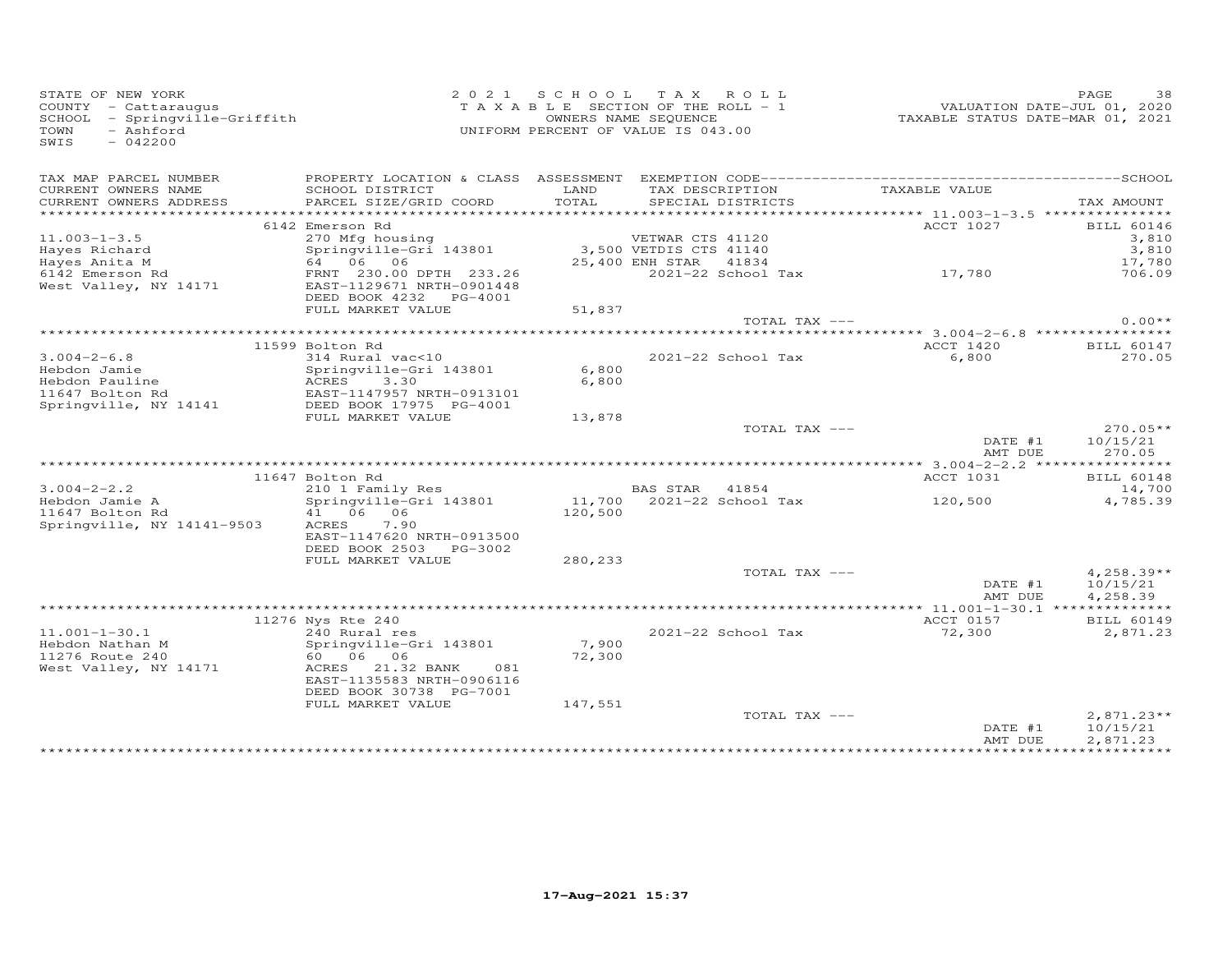| STATE OF NEW YORK<br>COUNTY - Cattaraugus<br>SCHOOL - Springville-Griffith<br>- Ashford<br>TOWN<br>SWIS<br>$-042200$ |                                                                                |                  | 2021 SCHOOL TAX ROLL<br>OWNERS NAME SEQUENCE<br>UNIFORM PERCENT OF VALUE IS 043.00 |           | PAGE<br>39                 |
|----------------------------------------------------------------------------------------------------------------------|--------------------------------------------------------------------------------|------------------|------------------------------------------------------------------------------------|-----------|----------------------------|
| TAX MAP PARCEL NUMBER                                                                                                |                                                                                |                  |                                                                                    |           |                            |
| CURRENT OWNERS NAME<br>CURRENT OWNERS ADDRESS                                                                        | SCHOOL DISTRICT<br>PARCEL SIZE/GRID COORD                                      | LAND<br>TOTAL    | TAX DESCRIPTION TAXABLE VALUE<br>SPECIAL DISTRICTS                                 |           | TAX AMOUNT                 |
|                                                                                                                      |                                                                                |                  |                                                                                    |           |                            |
| $11.001 - 1 - 8.4$                                                                                                   | 11221 Nys Rte 240                                                              |                  | VETCOM CTS 41130                                                                   | ACCT 0921 | <b>BILL 60150</b><br>9,800 |
| Hebdon Shane                                                                                                         | 210 1 Family Res<br>Springville-Gri 143801                                     |                  | 5,700 VETDIS CTS 41140                                                             |           | 19,600                     |
| 11221 NYS Rte 240                                                                                                    | 65 06 06 07                                                                    |                  | 76,800 2021-22 School Tax 47,400                                                   |           | 1,882.39                   |
| West Valley, NY 14171                                                                                                | ACRES<br>1.90 BANK 032<br>EAST-1132658 NRTH-0905504<br>DEED BOOK 16641 PG-4001 |                  |                                                                                    |           |                            |
|                                                                                                                      | FULL MARKET VALUE                                                              | 156,735          |                                                                                    |           |                            |
|                                                                                                                      |                                                                                |                  | TOTAL TAX ---                                                                      | DATE #1   | $1,882.39**$<br>10/15/21   |
|                                                                                                                      |                                                                                |                  |                                                                                    | AMT DUE   | 1,882.39                   |
|                                                                                                                      | 11200 Nys Rte 240                                                              |                  |                                                                                    | ACCT 1326 | <b>BILL 60151</b>          |
| $11.001 - 1 - 31.3$                                                                                                  | 240 Rural res                                                                  |                  | BAS STAR 41854                                                                     |           | 14,700                     |
| Heidelberger Edwin                                                                                                   | Springville-Gri 143801                                                         |                  | BAS SIAR 41004<br>29,400 2021-22 School Tax 227,100                                |           | 9,018.77                   |
| 11200 Rte 240<br>West Valley, NY 14171                                                                               | ACRES 48.10<br>EAST-1134612 NRTH-0904959                                       | 227,100          |                                                                                    |           |                            |
|                                                                                                                      | DEED BOOK 26453 PG-8001                                                        |                  |                                                                                    |           |                            |
|                                                                                                                      | FULL MARKET VALUE                                                              | 463,469          | TOTAL TAX ---                                                                      |           | $8,491.77**$               |
|                                                                                                                      |                                                                                |                  |                                                                                    | DATE #1   | 10/15/21                   |
|                                                                                                                      |                                                                                |                  |                                                                                    | AMT DUE   | 8,491.77                   |
|                                                                                                                      |                                                                                |                  |                                                                                    |           |                            |
|                                                                                                                      | Scoby Rd                                                                       |                  |                                                                                    | ACCT 0172 | <b>BILL 60152</b>          |
| $10.003 - 2 - 13$                                                                                                    | 314 Rural vac<10                                                               |                  | 2021-22 School Tax                                                                 | 17,800    | 706.89                     |
| 10.003-2-13<br>Heidelberger Joint Rev Tr<br>Heidelberger Edwin                                                       | Springville-Gri 143801<br>53 06 07                                             | 17,800<br>17,800 |                                                                                    |           |                            |
| 11200 Rte 240                                                                                                        | ACRES 12.93                                                                    |                  |                                                                                    |           |                            |
| West Valley, NY 14171                                                                                                | EAST-1116526 NRTH-0903900                                                      |                  |                                                                                    |           |                            |
|                                                                                                                      | DEED BOOK 13022 PG-9001                                                        |                  |                                                                                    |           |                            |
|                                                                                                                      | FULL MARKET VALUE                                                              | 36,327           |                                                                                    |           |                            |
|                                                                                                                      |                                                                                |                  | TOTAL TAX ---                                                                      | DATE #1   | $706.89**$<br>10/15/21     |
|                                                                                                                      |                                                                                |                  |                                                                                    | AMT DUE   | 706.89                     |
|                                                                                                                      |                                                                                |                  |                                                                                    |           |                            |
|                                                                                                                      | Cole Rd                                                                        |                  |                                                                                    | ACCT 1212 | <b>BILL 60153</b>          |
| $11.003 - 1 - 19.8$                                                                                                  | 321 Abandoned ag                                                               |                  | 2021-22 School Tax                                                                 | 27,200    | 1,080.19                   |
| Heidelberger Joint Rev Tr<br>Heidelberger Edwin                                                                      | Springville-Gri 143801<br>52/53 06 06                                          | 27,200<br>27,200 |                                                                                    |           |                            |
| 11200 Rte 240<br>West Valley, NY 14171                                                                               | ACRES 49.40<br>EAST-0488390 NRTH-0902100                                       |                  |                                                                                    |           |                            |
|                                                                                                                      | DEED BOOK 13022 PG-9001                                                        |                  |                                                                                    |           |                            |
|                                                                                                                      | FULL MARKET VALUE                                                              | 55,510           |                                                                                    |           |                            |
|                                                                                                                      |                                                                                |                  | TOTAL TAX ---                                                                      | DATE #1   | $1,080.19**$<br>10/15/21   |
|                                                                                                                      |                                                                                |                  |                                                                                    | AMT DUE   | 1,080.19                   |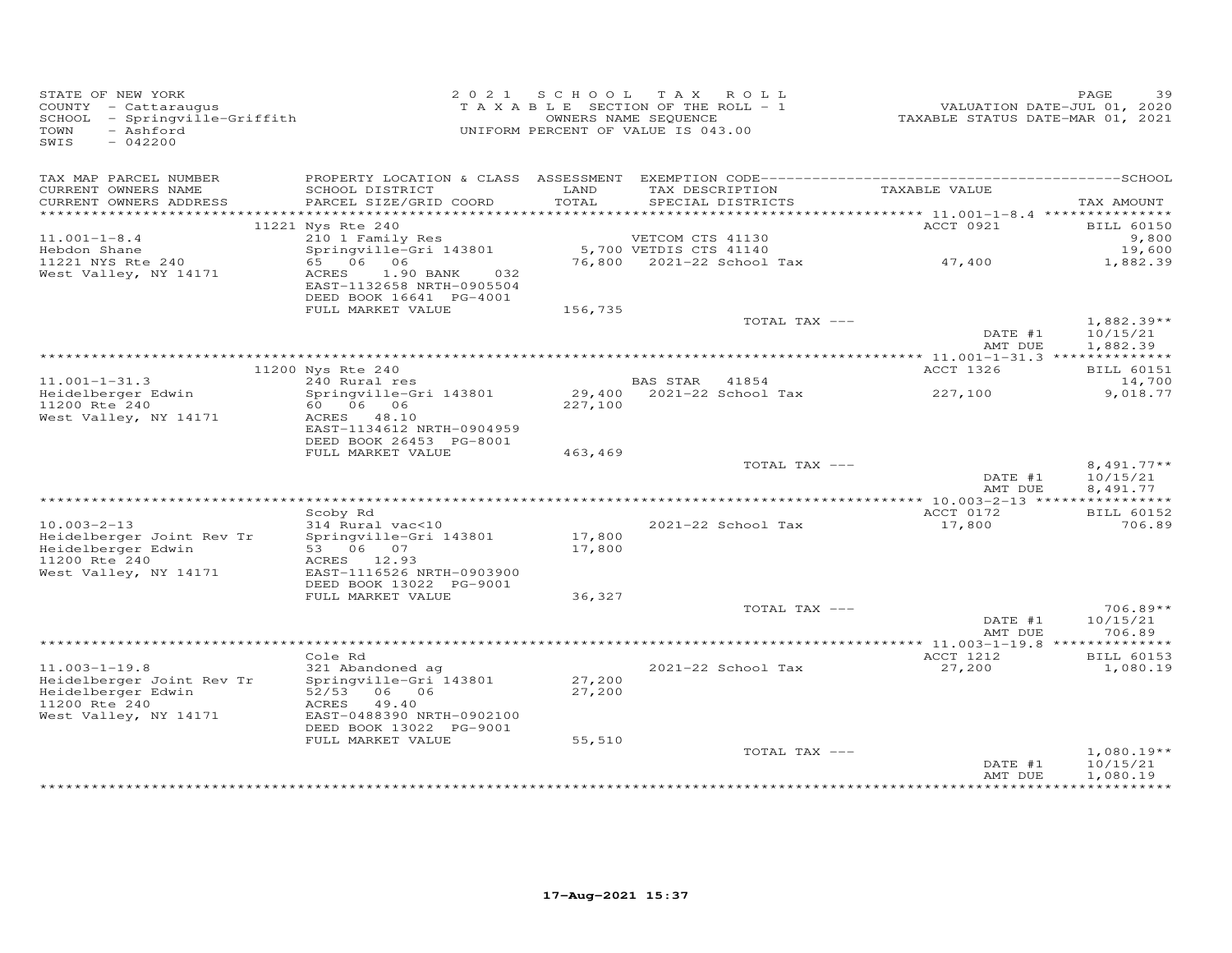| TAX MAP PARCEL NUMBER<br>TAX DESCRIPTION<br>TAXABLE VALUE<br>CURRENT OWNERS NAME<br>SCHOOL DISTRICT<br>LAND<br>PARCEL SIZE/GRID COORD<br>TOTAL<br>CURRENT OWNERS ADDRESS<br>SPECIAL DISTRICTS<br>6338 Thomas Corners Rd<br>ACCT 0837<br>270 Mfg housing<br>Springville-Gri 143801 6,000 2021-22 School Tax<br>$10.002 - 1 - 6$<br>56,600<br>Heinen Frank<br>70 06 06<br>56,600<br>6338 Thomas Corners Rd<br>West Valley, NY 14171<br>ACRES<br>1.90<br>EAST-1126821 NRTH-0903770<br>DEED BOOK 879 PG-00810<br>FULL MARKET VALUE<br>115,510 | PAGE<br>40<br>VALUATION DATE-JUL 01, 2020<br>TAXABLE STATUS DATE-MAR 01, 2021 |
|-------------------------------------------------------------------------------------------------------------------------------------------------------------------------------------------------------------------------------------------------------------------------------------------------------------------------------------------------------------------------------------------------------------------------------------------------------------------------------------------------------------------------------------------|-------------------------------------------------------------------------------|
|                                                                                                                                                                                                                                                                                                                                                                                                                                                                                                                                           |                                                                               |
|                                                                                                                                                                                                                                                                                                                                                                                                                                                                                                                                           | TAX AMOUNT                                                                    |
|                                                                                                                                                                                                                                                                                                                                                                                                                                                                                                                                           |                                                                               |
|                                                                                                                                                                                                                                                                                                                                                                                                                                                                                                                                           | <b>BILL 60154</b>                                                             |
|                                                                                                                                                                                                                                                                                                                                                                                                                                                                                                                                           | 14,700<br>2,247.74                                                            |
|                                                                                                                                                                                                                                                                                                                                                                                                                                                                                                                                           |                                                                               |
|                                                                                                                                                                                                                                                                                                                                                                                                                                                                                                                                           |                                                                               |
| TOTAL TAX ---<br>DATE #1                                                                                                                                                                                                                                                                                                                                                                                                                                                                                                                  | $1,720.74**$<br>10/15/21                                                      |
| AMT DUE                                                                                                                                                                                                                                                                                                                                                                                                                                                                                                                                   | 1,720.74                                                                      |
|                                                                                                                                                                                                                                                                                                                                                                                                                                                                                                                                           |                                                                               |
| 6784 Schwartz Rd<br>ACCT 0383<br>240 Rural res<br>$10.004 - 1 - 2$<br>ENH STAR 41834                                                                                                                                                                                                                                                                                                                                                                                                                                                      | <b>BILL 60155</b><br>34,640                                                   |
| 71,200<br>Springville-Gri 143801<br>Hess Lawrence C                                                                                                                                                                                                                                                                                                                                                                                                                                                                                       | 2,827.55                                                                      |
| 74/78 06 06<br>71,200<br>Hess Peggy A                                                                                                                                                                                                                                                                                                                                                                                                                                                                                                     |                                                                               |
| 6784 Schwartz Rd<br>ACRES 102.10                                                                                                                                                                                                                                                                                                                                                                                                                                                                                                          |                                                                               |
| West Valley, NY 14171<br>EAST-1119935 NRTH-0900047<br>DEED BOOK 800 PG-00707                                                                                                                                                                                                                                                                                                                                                                                                                                                              |                                                                               |
| FULL MARKET VALUE<br>145,306                                                                                                                                                                                                                                                                                                                                                                                                                                                                                                              |                                                                               |
| TOTAL TAX ---                                                                                                                                                                                                                                                                                                                                                                                                                                                                                                                             | $1,601.55**$                                                                  |
| DATE #1<br>AMT DUE                                                                                                                                                                                                                                                                                                                                                                                                                                                                                                                        | 10/15/21<br>1,601.55                                                          |
| ACCT 0451<br>10614 Edies Rd                                                                                                                                                                                                                                                                                                                                                                                                                                                                                                               | <b>BILL 60156</b>                                                             |
| 210 1 Family Res<br>$10.004 - 1 - 35$<br>ENH STAR 41834                                                                                                                                                                                                                                                                                                                                                                                                                                                                                   | 34,640                                                                        |
| 8,900 2021-22 School Tax<br>Hettrich Jeanne E<br>Springville-Gri 143801<br>61,300                                                                                                                                                                                                                                                                                                                                                                                                                                                         | 2,434.39                                                                      |
| 10614 Edies Rd<br>73 06 06<br>61,300<br>Springville, NY 14141<br>ACRES<br>4.55                                                                                                                                                                                                                                                                                                                                                                                                                                                            |                                                                               |
| EAST-1121536 NRTH-0897012                                                                                                                                                                                                                                                                                                                                                                                                                                                                                                                 |                                                                               |
| DEED BOOK 755<br>PG-00340                                                                                                                                                                                                                                                                                                                                                                                                                                                                                                                 |                                                                               |
| FULL MARKET VALUE<br>125,102                                                                                                                                                                                                                                                                                                                                                                                                                                                                                                              |                                                                               |
| TOTAL TAX ---<br>DATE #1                                                                                                                                                                                                                                                                                                                                                                                                                                                                                                                  | $1,208.39**$<br>10/15/21                                                      |
| AMT DUE                                                                                                                                                                                                                                                                                                                                                                                                                                                                                                                                   | 1,208.39                                                                      |
|                                                                                                                                                                                                                                                                                                                                                                                                                                                                                                                                           |                                                                               |
| ACCT 0852<br>Connoisarauley Rd<br>$19.001 - 2 - 32$                                                                                                                                                                                                                                                                                                                                                                                                                                                                                       | <b>BILL 60157</b>                                                             |
| 2021-22 School Tax<br>42,400<br>260 Seasonal res<br>24,000<br>Springville-Gri 143801<br>Hibbert Revocable Trust                                                                                                                                                                                                                                                                                                                                                                                                                           | 1,683.82                                                                      |
| Raynor Linda<br>11 06 07<br>42,400                                                                                                                                                                                                                                                                                                                                                                                                                                                                                                        |                                                                               |
| 27 Grand Ave<br>ACRES 63.10                                                                                                                                                                                                                                                                                                                                                                                                                                                                                                               |                                                                               |
| Tonawanda, NY 14150<br>EAST-1110963 NRTH-0893331<br>DEED BOOK 2020 PG-13606                                                                                                                                                                                                                                                                                                                                                                                                                                                               |                                                                               |
| FULL MARKET VALUE<br>86,531                                                                                                                                                                                                                                                                                                                                                                                                                                                                                                               |                                                                               |
| TOTAL TAX ---                                                                                                                                                                                                                                                                                                                                                                                                                                                                                                                             |                                                                               |
| DATE #1<br>AMT DUE                                                                                                                                                                                                                                                                                                                                                                                                                                                                                                                        | $1,683.82**$<br>10/15/21                                                      |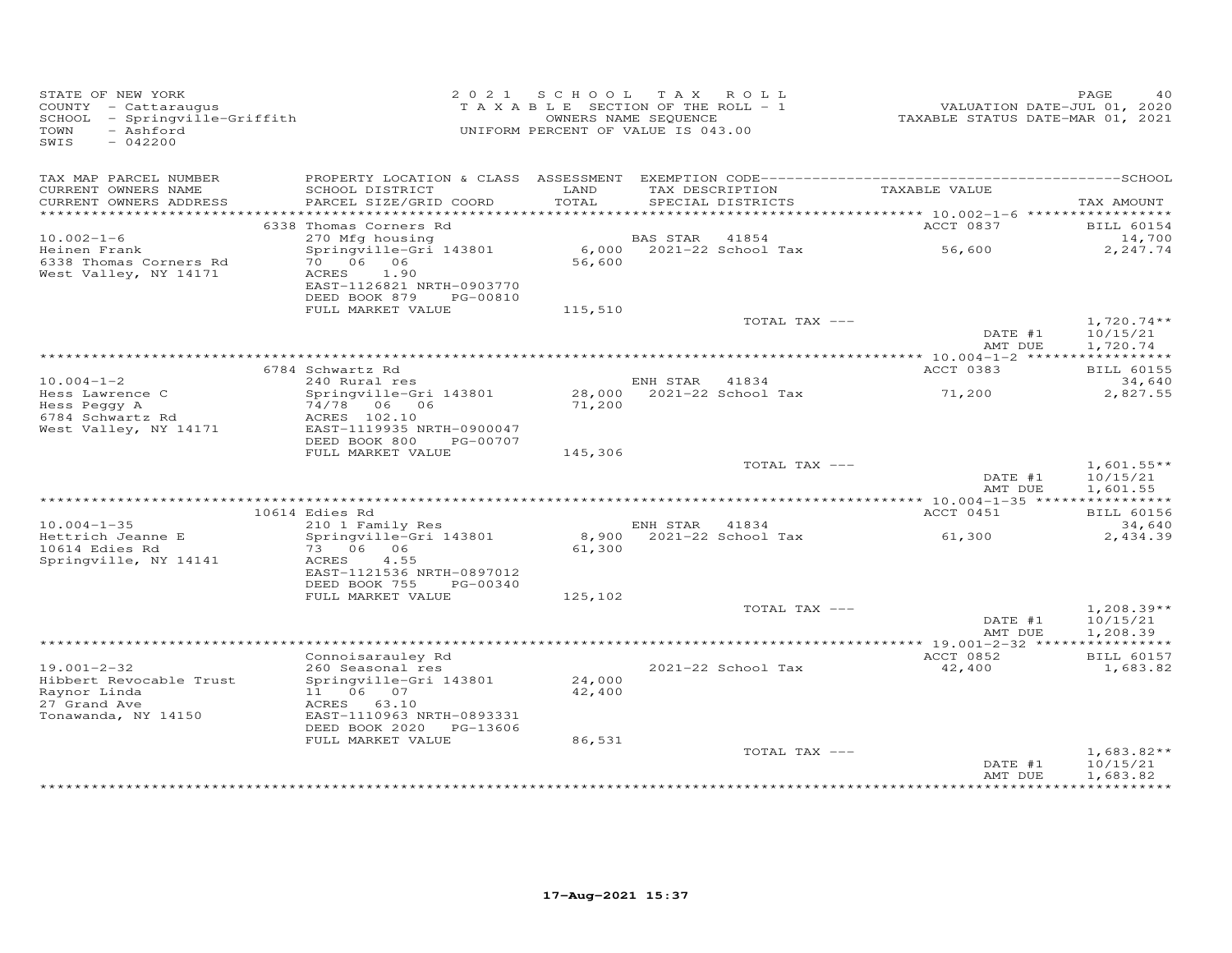| STATE OF NEW YORK<br>COUNTY - Cattaraugus<br>SCHOOL - Springville-Griffith<br>- Ashford<br>TOWN<br>SWIS<br>$-042200$ |                                                      |                  | 2021 SCHOOL TAX ROLL<br>T A X A B L E SECTION OF THE ROLL - 1<br>OWNERS NAME SEQUENCE<br>UNIFORM PERCENT OF VALUE IS 043.00 | VALUATION DATE-JUL 01, 2020<br>TAXABLE STATUS DATE-MAR 01, 2021 | PAGE<br>41                           |
|----------------------------------------------------------------------------------------------------------------------|------------------------------------------------------|------------------|-----------------------------------------------------------------------------------------------------------------------------|-----------------------------------------------------------------|--------------------------------------|
| TAX MAP PARCEL NUMBER<br>CURRENT OWNERS NAME                                                                         | SCHOOL DISTRICT                                      | LAND             | TAX DESCRIPTION TAXABLE VALUE                                                                                               |                                                                 |                                      |
| CURRENT OWNERS ADDRESS                                                                                               | PARCEL SIZE/GRID COORD                               | TOTAL            | SPECIAL DISTRICTS                                                                                                           |                                                                 | TAX AMOUNT                           |
|                                                                                                                      |                                                      |                  |                                                                                                                             | ACCT 0374                                                       |                                      |
| $11.003 - 2 - 2$                                                                                                     | 10821 Nys Rte 240<br>240 Rural res                   |                  | 2021-22 School Tax                                                                                                          | 63,600                                                          | <b>BILL 60158</b><br>2,525.73        |
| Hill Jaben B                                                                                                         | Springville-Gri 143801                               | 22,800           |                                                                                                                             |                                                                 |                                      |
| Hill Destiny A<br>10821 Rte 240                                                                                      | 58/64 06 06<br>ACRES<br>32.02 BANK<br>017            | 63,600           |                                                                                                                             |                                                                 |                                      |
| West Valley, NY 14171                                                                                                | EAST-1132690 NRTH-0899704<br>DEED BOOK 25134 PG-6001 |                  |                                                                                                                             |                                                                 |                                      |
|                                                                                                                      | FULL MARKET VALUE                                    | 129,796          |                                                                                                                             |                                                                 |                                      |
|                                                                                                                      |                                                      |                  | TOTAL TAX ---                                                                                                               | DATE #1<br>AMT DUE                                              | $2,525.73**$<br>10/15/21<br>2,525.73 |
|                                                                                                                      |                                                      |                  |                                                                                                                             |                                                                 |                                      |
| $10.004 - 1 - 15.2$                                                                                                  | 10638 Dutch Hill Rd<br>210 1 Family Res              |                  | BAS STAR 41854                                                                                                              | ACCT 0925                                                       | <b>BILL 60159</b>                    |
| Hunter Peter L Jr                                                                                                    | Springville-Gri 143801                               |                  | 14,000 2021-22 School Tax                                                                                                   | 106,900                                                         | 14,700<br>4,245.30                   |
| Hunter Holley C                                                                                                      | 73 06 06<br>ACRES 10.00                              | 106,900          |                                                                                                                             |                                                                 |                                      |
| 10638 Dutch Hill Rd<br>West Valley, NY 14171                                                                         | EAST-1123761 NRTH-0897740                            |                  |                                                                                                                             |                                                                 |                                      |
|                                                                                                                      | DEED BOOK 17316 PG-9001                              |                  |                                                                                                                             |                                                                 |                                      |
|                                                                                                                      | FULL MARKET VALUE                                    | 218,163          | TOTAL TAX ---                                                                                                               |                                                                 | $3,718.30**$                         |
|                                                                                                                      |                                                      |                  |                                                                                                                             | DATE #1                                                         | 10/15/21                             |
|                                                                                                                      |                                                      |                  |                                                                                                                             | AMT DUE                                                         | 3,718.30                             |
|                                                                                                                      | Dutch Hill Rd                                        |                  |                                                                                                                             | ACCT 0987                                                       | <b>BILL 60160</b>                    |
| $10.004 - 1 - 15.3$                                                                                                  | $322$ Rural vac $>10$                                |                  | 2021-22 School Tax                                                                                                          | 25,700                                                          | 1,020.62                             |
| Hunter Peter L Jr<br>Hunter Holley C                                                                                 | Springville-Gri 143801<br>68/73 06 06                | 25,700<br>25,700 |                                                                                                                             |                                                                 |                                      |
| 10638 Dutch Hill Rd                                                                                                  | ACRES<br>32.28                                       |                  |                                                                                                                             |                                                                 |                                      |
| West Valley, NY 14171                                                                                                | EAST-1124972 NRTH-0897533<br>DEED BOOK 17817 PG-9001 |                  |                                                                                                                             |                                                                 |                                      |
|                                                                                                                      | FULL MARKET VALUE                                    | 52,449           |                                                                                                                             |                                                                 |                                      |
|                                                                                                                      |                                                      |                  | TOTAL TAX ---                                                                                                               |                                                                 | $1,020.62**$                         |
|                                                                                                                      |                                                      |                  |                                                                                                                             | DATE #1<br>AMT DUE                                              | 10/15/21<br>1,020.62                 |
|                                                                                                                      |                                                      |                  |                                                                                                                             |                                                                 |                                      |
| $10.004 - 1 - 29.13$                                                                                                 | 6760 Schwartz Rd<br>$215$ 1 Fam Res w/               |                  |                                                                                                                             | ACCT 1327                                                       | <b>BILL 60161</b>                    |
| James Andri                                                                                                          | Springville-Gri 143801                               | 21,700           | 2021-22 School Tax                                                                                                          | 147,500                                                         | 5,857.64                             |
| 6760 Schwartz Rd                                                                                                     | 74 06 06                                             | 147,500          |                                                                                                                             |                                                                 |                                      |
| West Valley, NY 14171                                                                                                | ACRES 17.19<br>EAST-0047263 NRTH-0090017             |                  |                                                                                                                             |                                                                 |                                      |
|                                                                                                                      | DEED BOOK 20200 PG-6104<br>FULL MARKET VALUE         | 301,020          |                                                                                                                             |                                                                 |                                      |
|                                                                                                                      |                                                      |                  | TOTAL TAX ---                                                                                                               | DATE #1                                                         | $5,857.64**$<br>10/15/21             |
|                                                                                                                      |                                                      |                  |                                                                                                                             | AMT DUE                                                         | 5,857.64                             |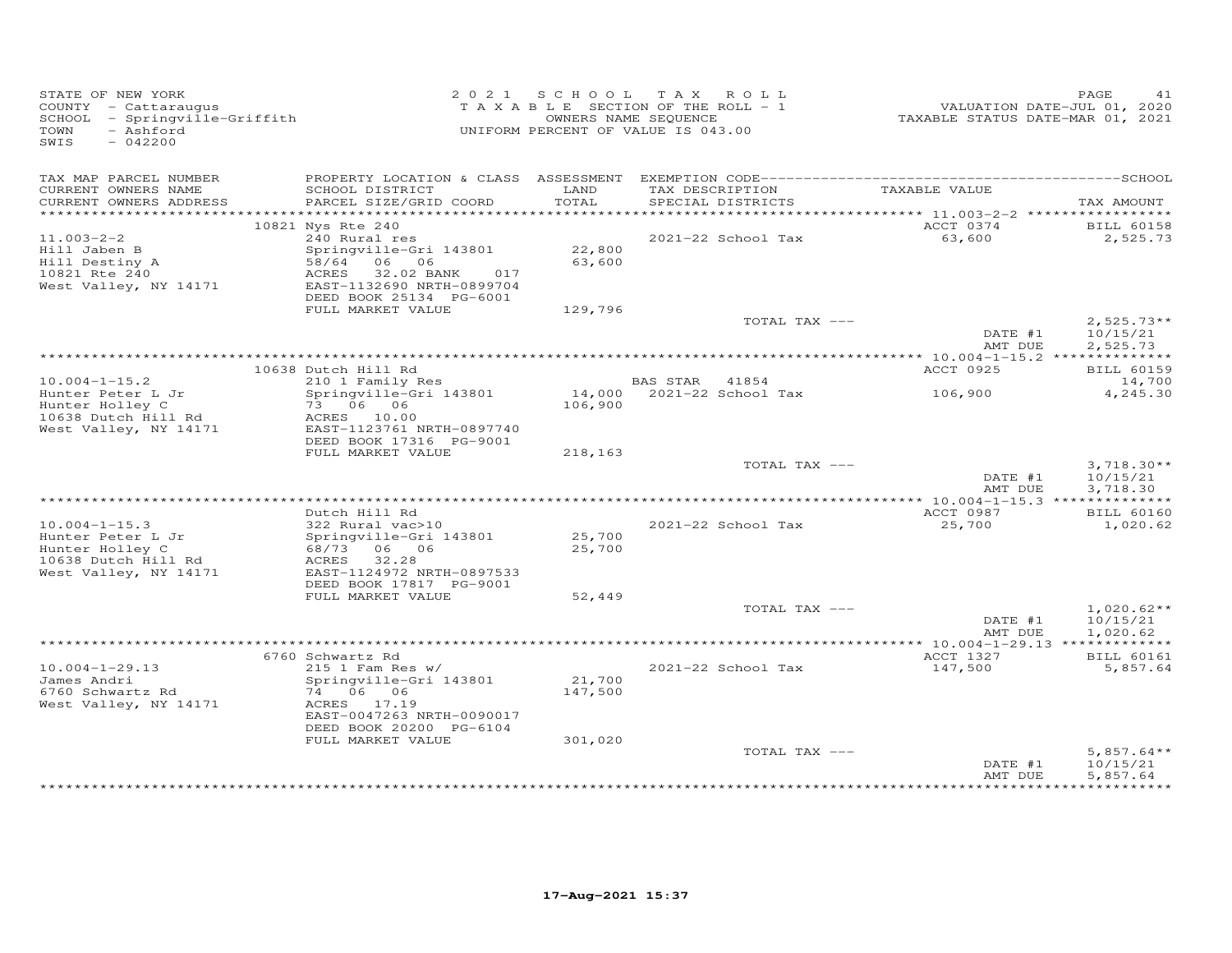| STATE OF NEW YORK<br>COUNTY - Cattaraugus<br>SCHOOL - Springville-Griffith<br>- Ashford<br>TOWN<br>SWIS<br>$-042200$ |                                                                                                                                               |                         | 2021 SCHOOL TAX ROLL<br>TAXABLE SECTION OF THE ROLL - 1<br>OWNERS NAME SEQUENCE<br>UNIFORM PERCENT OF VALUE IS 043.00 | VALUATION DATE-JUL 01, 2020<br>TAXABLE STATUS DATE-MAR 01, 2021 | PAGE<br>42                            |
|----------------------------------------------------------------------------------------------------------------------|-----------------------------------------------------------------------------------------------------------------------------------------------|-------------------------|-----------------------------------------------------------------------------------------------------------------------|-----------------------------------------------------------------|---------------------------------------|
| TAX MAP PARCEL NUMBER<br>CURRENT OWNERS NAME<br>CURRENT OWNERS ADDRESS                                               | SCHOOL DISTRICT<br>PARCEL SIZE/GRID COORD                                                                                                     | LAND<br>TOTAL           | TAX DESCRIPTION<br>SPECIAL DISTRICTS                                                                                  | TAXABLE VALUE                                                   | TAX AMOUNT                            |
| ***********************                                                                                              |                                                                                                                                               |                         |                                                                                                                       |                                                                 |                                       |
| $19.002 - 1 - 12.3$<br>James Garrick A<br>James Elaine M<br>7230 Jewett Holmwood Rd<br>Orchard Park, NY 14127        | Dutch Hill Rd<br>322 Rural vac>10<br>Springville-Gri 143801<br>72, 6, 6<br>ACRES 43.95<br>EAST-1122511 NRTH-0892669<br>DEED BOOK 4526 PG-9004 | 40,300<br>40,300        | 2021-22 School Tax                                                                                                    | ACCT 1597<br>40,300                                             | <b>BILL 60162</b><br>1,600.43         |
|                                                                                                                      | FULL MARKET VALUE                                                                                                                             | 82,245                  |                                                                                                                       |                                                                 |                                       |
|                                                                                                                      |                                                                                                                                               |                         | TOTAL TAX ---                                                                                                         | DATE #1<br>AMT DUE                                              | $1,600.43**$<br>10/15/21<br>1,600.43  |
|                                                                                                                      |                                                                                                                                               |                         |                                                                                                                       |                                                                 |                                       |
| $10.004 - 1 - 62$<br>Jankowski Patti A                                                                               | 10690 Autumn View Trl<br>210 1 Family Res<br>Springville-Gri 143801                                                                           |                         | Dis & Lim 41934<br>7,700 BAS STAR<br>41854                                                                            | ACCT 0946                                                       | <b>BILL 60163</b><br>40,000<br>14,700 |
| Jankowski Emil<br>10690 Autumn View Tr<br>West Valley, NY 14171                                                      | 74 06 06<br>AUTUMN VIEW SUB LOT 8<br>ACRES<br>3.47<br>EAST-1124435 NRTH-0898312<br>DEED BOOK 994<br>$PG-196$                                  |                         | 80,000 2021-22 School Tax                                                                                             | 40,000                                                          | 1,588.51                              |
|                                                                                                                      | FULL MARKET VALUE                                                                                                                             | 163,265                 |                                                                                                                       |                                                                 |                                       |
|                                                                                                                      |                                                                                                                                               |                         | TOTAL TAX ---                                                                                                         | DATE #1<br>AMT DUE                                              | $1,061.51**$<br>10/15/21<br>1,061.51  |
|                                                                                                                      |                                                                                                                                               |                         |                                                                                                                       |                                                                 |                                       |
| $10.004 - 1 - 48.1$<br>Jurus Walter                                                                                  | Edies Rd<br>270 Mfg housing<br>Springville-Gri 143801                                                                                         | 5,600                   | 2021-22 School Tax                                                                                                    | ACCT 0187<br>21,400                                             | <b>BILL 60164</b><br>849.85           |
| Jurus Elizabeth A<br>9 Kencrest Dr<br>Rochester, NY 14606                                                            | 73/77 06 06<br>5.60<br>ACRES<br>EAST-1120145 NRTH-0895214<br>DEED BOOK 00775 PG-00527                                                         | 21,400                  |                                                                                                                       |                                                                 |                                       |
|                                                                                                                      | FULL MARKET VALUE                                                                                                                             | 43,673                  |                                                                                                                       |                                                                 |                                       |
|                                                                                                                      |                                                                                                                                               |                         | TOTAL TAX ---                                                                                                         | DATE #1<br>AMT DUE                                              | 849.85**<br>10/15/21<br>849.85        |
|                                                                                                                      |                                                                                                                                               |                         |                                                                                                                       |                                                                 |                                       |
| $10.004 - 1 - 48.5$<br>Jurus Walter<br>Jurus Elizabeth A<br>9 Kencrest Dr<br>Rochester, NY 14606                     | Peters Rd<br>314 Rural vac<10<br>Springville-Gri 143801<br>$73,77-6-6$<br>ACRES<br>2.00<br>EAST-1118509 NRTH-0896654<br>FULL MARKET VALUE     | 1,200<br>1,200<br>2,449 | 2021-22 School Tax                                                                                                    | ACCT 1667<br>1,200                                              | <b>BILL 60165</b><br>47.66            |
|                                                                                                                      |                                                                                                                                               |                         | TOTAL TAX ---                                                                                                         |                                                                 | $47.66**$                             |
|                                                                                                                      |                                                                                                                                               |                         |                                                                                                                       | DATE #1<br>AMT DUE                                              | 10/15/21<br>47.66<br>.                |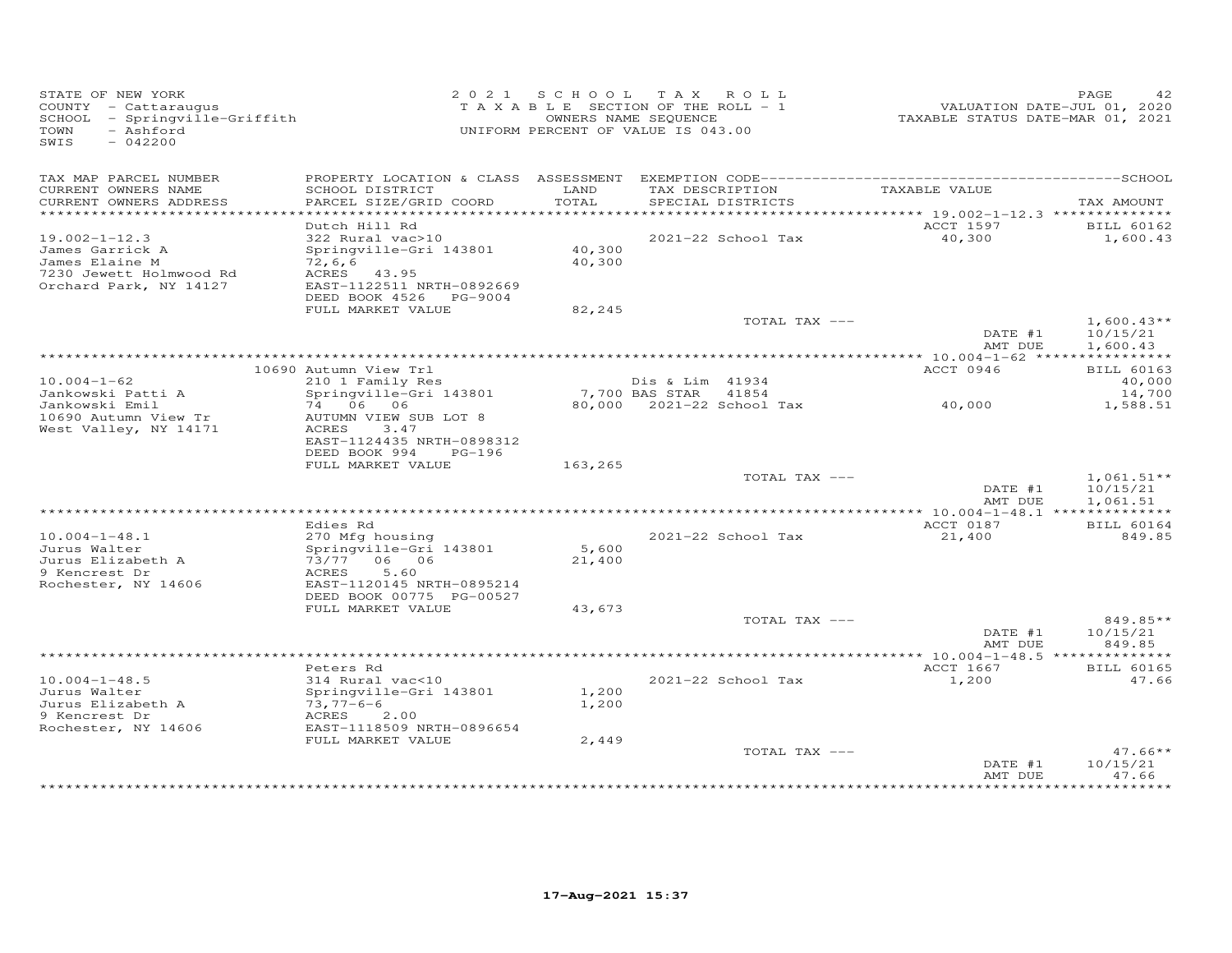| STATE OF NEW YORK<br>COUNTY - Cattaraugus<br>SCHOOL - Springville-Griffith<br>- Ashford<br>TOWN<br>SWIS<br>$-042200$ |                                              | 2021 SCHOOL TAX ROLL<br>T A X A B L E SECTION OF THE ROLL - 1<br>UNIFORM PERCENT OF VALUE IS 043.00 | OWNERS NAME SEQUENCE |                                                    | VALUATION DATE-JUL 01, 2020<br>TAXABLE STATUS DATE-MAR 01, 2021 | PAGE<br>43         |
|----------------------------------------------------------------------------------------------------------------------|----------------------------------------------|-----------------------------------------------------------------------------------------------------|----------------------|----------------------------------------------------|-----------------------------------------------------------------|--------------------|
| TAX MAP PARCEL NUMBER                                                                                                |                                              |                                                                                                     |                      |                                                    |                                                                 |                    |
| CURRENT OWNERS NAME<br>CURRENT OWNERS ADDRESS                                                                        | SCHOOL DISTRICT<br>PARCEL SIZE/GRID COORD    | LAND<br>TOTAL                                                                                       |                      | TAX DESCRIPTION TAXABLE VALUE<br>SPECIAL DISTRICTS |                                                                 | TAX AMOUNT         |
|                                                                                                                      |                                              |                                                                                                     |                      |                                                    |                                                                 |                    |
|                                                                                                                      | 11627 Bolton Rd                              |                                                                                                     |                      |                                                    | ACCT 0929                                                       | <b>BILL 60166</b>  |
| $3.004 - 2 - 6.2$<br>Kahabka Robert N Jr                                                                             | 210 1 Family Res<br>Springville-Gri 143801   |                                                                                                     | BAS STAR 41854       | 6,500 2021-22 School Tax                           | 69,600                                                          | 14,700<br>2,764.01 |
| Kahabka Kim M                                                                                                        | 41 06 06                                     | 69,600                                                                                              |                      |                                                    |                                                                 |                    |
| 11627 Bolton Rd                                                                                                      | ACRES<br>2.30 BANK<br>017                    |                                                                                                     |                      |                                                    |                                                                 |                    |
| Springville, NY 14141                                                                                                | EAST-0499900 NRTH-0913360                    |                                                                                                     |                      |                                                    |                                                                 |                    |
|                                                                                                                      | DEED BOOK 8655 PG-7001                       |                                                                                                     |                      |                                                    |                                                                 |                    |
|                                                                                                                      | FULL MARKET VALUE                            | 142,041                                                                                             |                      |                                                    |                                                                 |                    |
|                                                                                                                      |                                              |                                                                                                     |                      | TOTAL TAX ---                                      |                                                                 | $2,237.01**$       |
|                                                                                                                      |                                              |                                                                                                     |                      |                                                    | DATE #1                                                         | 10/15/21           |
|                                                                                                                      |                                              |                                                                                                     |                      |                                                    | AMT DUE                                                         | 2,237.01           |
|                                                                                                                      | 5759 Cole Rd                                 |                                                                                                     |                      |                                                    | ACCT 1211                                                       | <b>BILL 60167</b>  |
| $11.003 - 1 - 19.7$                                                                                                  | 240 Rural res                                |                                                                                                     | AGED S               | 41804                                              |                                                                 | 70,150             |
| Karen A. Amodeo Irrevocable TR Springville-Gri 143801                                                                |                                              |                                                                                                     | 74,100 ENH STAR      | 41834                                              |                                                                 | 34,640             |
| Michael Amodeo, Trustee                                                                                              | 52/53 06 06                                  |                                                                                                     |                      | 140,300 2021-22 School Tax                         | 70,150                                                          | 2,785.85           |
| 5759 Cole Rd                                                                                                         | ACRES 196.70                                 |                                                                                                     |                      |                                                    |                                                                 |                    |
| West Valley, NY 14171                                                                                                | EAST-1137915 NRTH-0902623                    |                                                                                                     |                      |                                                    |                                                                 |                    |
|                                                                                                                      | DEED BOOK 19935 PG-8002<br>FULL MARKET VALUE | 286,327                                                                                             |                      |                                                    |                                                                 |                    |
|                                                                                                                      |                                              |                                                                                                     |                      | TOTAL TAX ---                                      |                                                                 | $1,559.85**$       |
|                                                                                                                      |                                              |                                                                                                     |                      |                                                    | DATE #1                                                         | 10/15/21           |
|                                                                                                                      |                                              |                                                                                                     |                      |                                                    | AMT DUE                                                         | 1,559.85           |
|                                                                                                                      |                                              |                                                                                                     |                      |                                                    |                                                                 |                    |
|                                                                                                                      | 10438 Edies Rd                               |                                                                                                     |                      |                                                    | ACCT 1103                                                       | <b>BILL 60168</b>  |
| $10.004 - 1 - 45$                                                                                                    | 210 1 Family Res                             |                                                                                                     | BAS STAR 41854       |                                                    |                                                                 | 14,700             |
| Kasper Stanley W<br>10438 Edies Rd                                                                                   | Springville-Gri 143801<br>73 06 06           | 61,400                                                                                              |                      | 5,000 2021-22 School Tax                           | 61,400                                                          | 2,438.36           |
| Springville, NY 14141                                                                                                | FRNT 216.00 DPTH 272.00                      |                                                                                                     |                      |                                                    |                                                                 |                    |
|                                                                                                                      | EAST-1120256 NRTH-0894374                    |                                                                                                     |                      |                                                    |                                                                 |                    |
|                                                                                                                      | DEED BOOK 4061 PG-2002                       |                                                                                                     |                      |                                                    |                                                                 |                    |
|                                                                                                                      | FULL MARKET VALUE                            | 125,306                                                                                             |                      |                                                    |                                                                 |                    |
|                                                                                                                      |                                              |                                                                                                     |                      | TOTAL TAX ---                                      |                                                                 | $1,911.36**$       |
|                                                                                                                      |                                              |                                                                                                     |                      |                                                    | DATE #1                                                         | 10/15/21           |
|                                                                                                                      |                                              |                                                                                                     |                      |                                                    | AMT DUE                                                         | 1,911.36           |
|                                                                                                                      | 6030 Thomas Corners Rd                       |                                                                                                     |                      |                                                    | ACCT 0082                                                       | <b>BILL 60169</b>  |
| $11.001 - 1 - 35$                                                                                                    | 210 1 Family Res                             |                                                                                                     |                      | 2021-22 School Tax                                 | 57,700                                                          | 2,291.43           |
| Keem Jay                                                                                                             | Springville-Gri 143801                       | 5,500                                                                                               |                      |                                                    |                                                                 |                    |
| 6030 Thomas Corners Rd                                                                                               | 65 06 06                                     | 57,700                                                                                              |                      |                                                    |                                                                 |                    |
| West Valley, NY 14171                                                                                                | FRNT 100.00 DPTH 275.00                      |                                                                                                     |                      |                                                    |                                                                 |                    |
|                                                                                                                      | EAST-1132160 NRTH-0903906                    |                                                                                                     |                      |                                                    |                                                                 |                    |
|                                                                                                                      | DEED BOOK 27708 PG-2001<br>FULL MARKET VALUE | 117,755                                                                                             |                      |                                                    |                                                                 |                    |
|                                                                                                                      |                                              |                                                                                                     |                      | TOTAL TAX ---                                      |                                                                 | $2,291.43**$       |
|                                                                                                                      |                                              |                                                                                                     |                      |                                                    | DATE #1                                                         | 10/15/21           |
|                                                                                                                      |                                              |                                                                                                     |                      |                                                    | AMT DUE                                                         | 2,291.43           |
|                                                                                                                      |                                              |                                                                                                     |                      |                                                    |                                                                 |                    |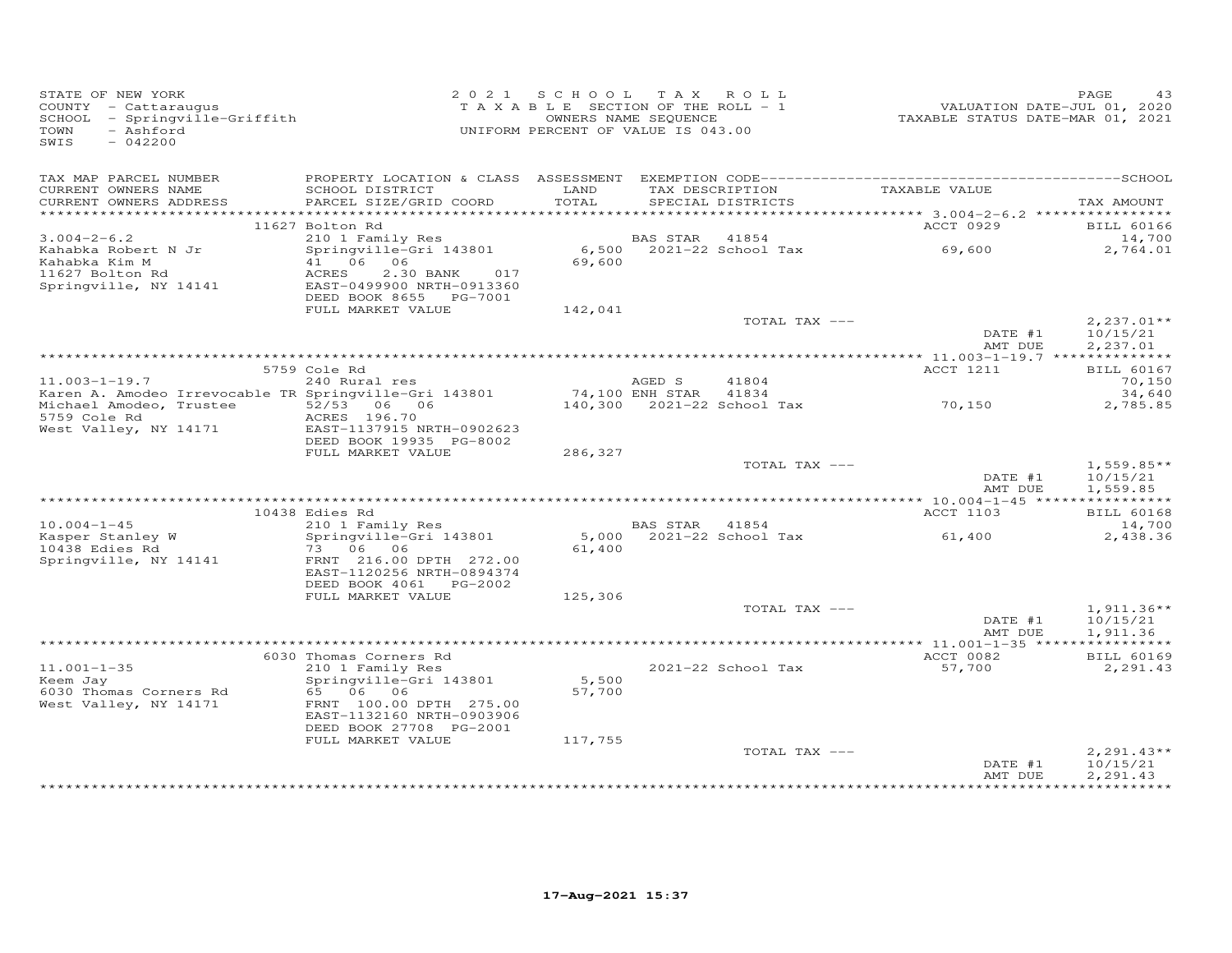| STATE OF NEW YORK<br>COUNTY - Cattaraugus<br>SCHOOL - Springville-Griffith<br>- Ashford<br>TOWN<br>$-042200$<br>SWIS |                                                                   | 2021 SCHOOL TAX ROLL<br>T A X A B L E SECTION OF THE ROLL - 1<br>OWNERS NAME SEQUENCE<br>UNIFORM PERCENT OF VALUE IS 043.00 |                |                                      | VALUATION DATE-JUL 01, 2020<br>TAXABLE STATUS DATE-MAR 01, 2021 | PAGE                |                   |
|----------------------------------------------------------------------------------------------------------------------|-------------------------------------------------------------------|-----------------------------------------------------------------------------------------------------------------------------|----------------|--------------------------------------|-----------------------------------------------------------------|---------------------|-------------------|
| TAX MAP PARCEL NUMBER<br>CURRENT OWNERS NAME<br>CURRENT OWNERS ADDRESS                                               | SCHOOL DISTRICT<br>PARCEL SIZE/GRID COORD                         | LAND<br>TOTAL                                                                                                               |                | TAX DESCRIPTION<br>SPECIAL DISTRICTS | TAXABLE VALUE                                                   | TAX AMOUNT          |                   |
|                                                                                                                      |                                                                   |                                                                                                                             |                |                                      |                                                                 |                     |                   |
|                                                                                                                      | 10767 Edies Rd                                                    |                                                                                                                             |                |                                      | ACCT 0426                                                       |                     | <b>BILL 60170</b> |
| $10.004 - 1 - 8$                                                                                                     | 210 1 Family Res<br>Springville-Gri 143801                        |                                                                                                                             | AGED S         | 41804                                |                                                                 |                     | 19,600<br>19,600  |
| Kelley Marlene J<br>10767 Edies Rd                                                                                   | $74\ 06\ 07$                                                      |                                                                                                                             |                |                                      | 5,200 ENH STAR 41834<br>39,200 2021-22 School Tax 19,600        |                     | 778.37            |
| Springville, NY 14141                                                                                                | ACRES 1.16<br>EAST-1123181 NRTH-0899720<br>DEED BOOK 592 PG-00289 |                                                                                                                             |                |                                      |                                                                 |                     |                   |
|                                                                                                                      | FULL MARKET VALUE                                                 | 80,000                                                                                                                      |                |                                      |                                                                 |                     |                   |
|                                                                                                                      |                                                                   |                                                                                                                             |                | TOTAL TAX ---                        |                                                                 |                     | $0.00**$          |
|                                                                                                                      | 5580 Cole Rd                                                      |                                                                                                                             |                |                                      | ACCT 0151                                                       |                     | <b>BILL 60171</b> |
| $11.001 - 1 - 27.1$                                                                                                  | 210 1 Family Res                                                  |                                                                                                                             | ENH STAR 41834 |                                      |                                                                 |                     | 34,640            |
| Kemp James A                                                                                                         | Springville-Gri 143801                                            |                                                                                                                             |                | 5,000 2021-22 School Tax<br>81,700   | 81,700                                                          |                     | 3,244.53          |
| Kemp Vicki L                                                                                                         | Springville-Gri 143801<br>53 06 06<br>- 3003 055                  |                                                                                                                             |                |                                      |                                                                 |                     |                   |
| 5580 Cole Rd<br>West Valley, NY 14171                                                                                | ACRES 3.55<br>EAST-0491862 NRTH-0905278                           |                                                                                                                             |                |                                      |                                                                 |                     |                   |
|                                                                                                                      | DEED BOOK 1921    PG-7001                                         |                                                                                                                             |                |                                      |                                                                 |                     |                   |
|                                                                                                                      | FULL MARKET VALUE                                                 | 166,735                                                                                                                     |                | TOTAL TAX ---                        |                                                                 |                     | $2,018.53**$      |
|                                                                                                                      |                                                                   |                                                                                                                             |                |                                      | DATE #1                                                         |                     | 10/15/21          |
|                                                                                                                      |                                                                   |                                                                                                                             |                |                                      | AMT DUE                                                         |                     | 2,018.53          |
|                                                                                                                      | 6642 Cross Rd                                                     |                                                                                                                             |                |                                      | ACCT 0719                                                       |                     | <b>BILL 60172</b> |
| $19.002 - 1 - 15.1$                                                                                                  | cross .w<br>210 1 Family Res<br>Springville-Gri 143801            |                                                                                                                             |                |                                      | BAS STAR 41854<br>11,600 2021-22 School Tax 114,700             |                     | 14,700            |
| Kent Ronald E Jr                                                                                                     |                                                                   |                                                                                                                             |                |                                      |                                                                 |                     | 4,555.06          |
| 6642 Cross Rd                                                                                                        |                                                                   | 114,700                                                                                                                     |                |                                      |                                                                 |                     |                   |
| Springville, NY 14141-9408                                                                                           | 7.08<br>ACRES<br>EAST-1122683 NRTH-0893834                        |                                                                                                                             |                |                                      |                                                                 |                     |                   |
|                                                                                                                      | DEED BOOK 15052 PG-2001                                           |                                                                                                                             |                |                                      |                                                                 |                     |                   |
|                                                                                                                      | FULL MARKET VALUE                                                 | 234,082                                                                                                                     |                |                                      |                                                                 |                     |                   |
|                                                                                                                      |                                                                   |                                                                                                                             |                | TOTAL TAX ---                        |                                                                 |                     | $4,028.06**$      |
|                                                                                                                      |                                                                   |                                                                                                                             |                |                                      |                                                                 | DATE #1<br>10/15/21 |                   |
|                                                                                                                      |                                                                   |                                                                                                                             |                |                                      | AMT DUE                                                         | 4,028.06            |                   |
|                                                                                                                      | Cole Rd                                                           |                                                                                                                             |                |                                      | ACCT 0431                                                       |                     | <b>BILL 60173</b> |
| $11.003 - 1 - 6$                                                                                                     | 312 Vac w/imprv                                                   |                                                                                                                             |                | 2021-22 School Tax                   | 7,200                                                           |                     | 285.93            |
| Kessler Barbara<br>Expansional                                                                                       | Springville-Gri 143801                                            | 5,100                                                                                                                       |                |                                      |                                                                 |                     |                   |
| 5919 Cole Rd                                                                                                         | 59 06 06                                                          | 7,200                                                                                                                       |                |                                      |                                                                 |                     |                   |
| West Valley, NY 14171                                                                                                | ACRES 1.09<br>EAST-0484620 NRTH-0903640                           |                                                                                                                             |                |                                      |                                                                 |                     |                   |
|                                                                                                                      | DEED BOOK 985<br>PG-857                                           |                                                                                                                             |                |                                      |                                                                 |                     |                   |
|                                                                                                                      | FULL MARKET VALUE                                                 | 14,694                                                                                                                      |                |                                      |                                                                 |                     |                   |
|                                                                                                                      |                                                                   |                                                                                                                             |                | TOTAL TAX ---                        |                                                                 |                     | 285.93**          |
|                                                                                                                      |                                                                   |                                                                                                                             |                |                                      | DATE #1                                                         | 10/15/21            |                   |
|                                                                                                                      |                                                                   |                                                                                                                             |                |                                      | AMT DUE                                                         |                     | 285.93            |
|                                                                                                                      |                                                                   |                                                                                                                             |                |                                      |                                                                 |                     |                   |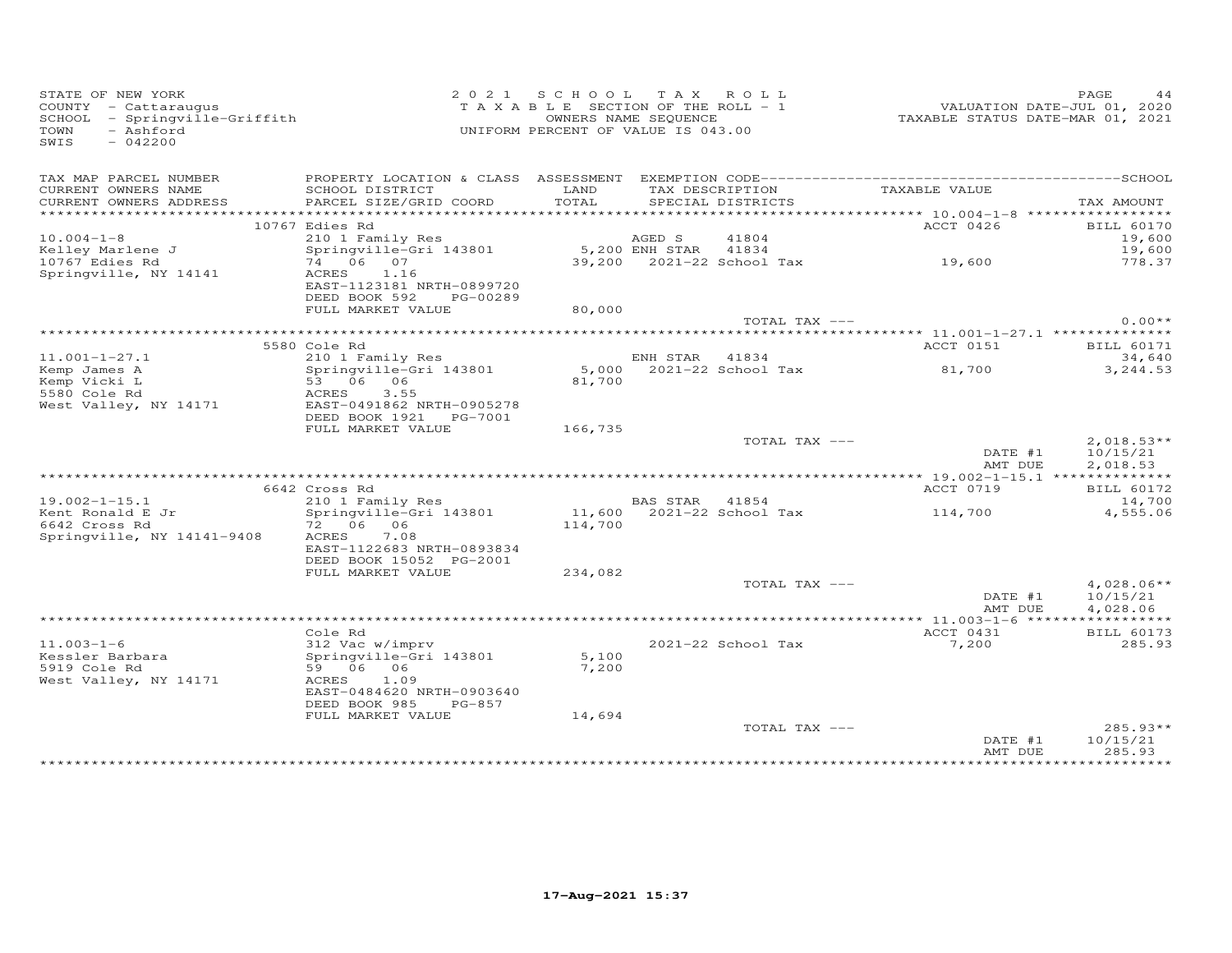| STATE OF NEW YORK<br>COUNTY - Cattaraugus<br>SCHOOL - Springville-Griffith<br>- Ashford<br>TOWN<br>SWIS<br>$-042200$ |                                                                                                                                                                      | 2021 SCHOOL<br>TAXABLE SECTION OF THE ROLL - 1<br>UNIFORM PERCENT OF VALUE IS 043.00 | TAX ROLL<br>OWNERS NAME SEQUENCE |                                             | VALUATION DATE-JUL 01, 2020<br>TAXABLE STATUS DATE-MAR 01, 2021 | PAGE<br>45                           |
|----------------------------------------------------------------------------------------------------------------------|----------------------------------------------------------------------------------------------------------------------------------------------------------------------|--------------------------------------------------------------------------------------|----------------------------------|---------------------------------------------|-----------------------------------------------------------------|--------------------------------------|
| TAX MAP PARCEL NUMBER<br>CURRENT OWNERS NAME<br>CURRENT OWNERS ADDRESS                                               | PROPERTY LOCATION & CLASS ASSESSMENT<br>SCHOOL DISTRICT<br>PARCEL SIZE/GRID COORD                                                                                    | LAND<br>TOTAL<br>********                                                            | TAX DESCRIPTION                  | SPECIAL DISTRICTS                           | TAXABLE VALUE<br>******** 11.003-1-16 *****************         | TAX AMOUNT                           |
|                                                                                                                      | 5919 Cole Rd                                                                                                                                                         |                                                                                      |                                  |                                             | ACCT 0432                                                       | <b>BILL 60174</b>                    |
| $11.003 - 1 - 16$<br>Kessler Barbara<br>5919 Cole Rd<br>West Valley, NY 14171                                        | 210 1 Family Res<br>Springville-Gri 143801<br>59 06 06<br>1.57<br>ACRES<br>EAST-0486040 NRTH-0903720<br>DEED BOOK 985<br>PG-857                                      |                                                                                      | AGED S<br>5,600 ENH STAR         | 41804<br>41834<br>44,200 2021-22 School Tax | 41,990                                                          | 2,210<br>34,640<br>1,667.54          |
|                                                                                                                      | FULL MARKET VALUE                                                                                                                                                    | 90,204                                                                               |                                  |                                             |                                                                 |                                      |
|                                                                                                                      |                                                                                                                                                                      |                                                                                      |                                  | TOTAL TAX ---                               | DATE #1<br>AMT DUE                                              | 441.54**<br>10/15/21<br>441.54       |
|                                                                                                                      |                                                                                                                                                                      |                                                                                      |                                  |                                             |                                                                 |                                      |
| $3.004 - 2 - 6.5$<br>Kestner Rita K<br>Kestner James D<br>11558 Bolton Rd<br>Springville, NY 14141                   | Bolton Rd<br>314 Rural vac<10<br>Springville-Gri 143801<br>41 06 06<br>FRNT 160.00 DPTH<br>50.00<br>017<br>BANK<br>EAST-1148391 NRTH-0911447                         | 300<br>300                                                                           |                                  | 2021-22 School Tax                          | ACCT 1007<br>300                                                | <b>BILL 60175</b><br>11.91           |
|                                                                                                                      | DEED BOOK 966<br>$PG-975$<br>FULL MARKET VALUE                                                                                                                       | 612                                                                                  |                                  |                                             |                                                                 |                                      |
|                                                                                                                      |                                                                                                                                                                      |                                                                                      |                                  | TOTAL TAX ---                               | DATE #1                                                         | $11.91**$<br>10/15/21                |
|                                                                                                                      |                                                                                                                                                                      |                                                                                      |                                  |                                             | AMT DUE                                                         | 11.91                                |
|                                                                                                                      | 10613 Miller Rd                                                                                                                                                      |                                                                                      |                                  |                                             | ACCT 0452                                                       | <b>BILL 60176</b>                    |
| $10.003 - 2 - 19$<br>Kinsey Kenneth J<br>Kinsey Harriet<br>10613 Miller Rd<br>Springville, NY 14141                  | 210 1 Family Res<br>Springville-Gri 143801<br>$-06$<br>25<br>$-07$<br>FRNT 147.00 DPTH 195.00<br>BANK<br>032<br>EAST-1116103 NRTH-0897269<br>DEED BOOK 18891 PG-2001 | 4,400<br>62,400                                                                      | BAS STAR 41854                   | 2021-22 School Tax                          | 62,400                                                          | 14,700<br>2,478.08                   |
|                                                                                                                      | FULL MARKET VALUE                                                                                                                                                    | 127,347                                                                              |                                  |                                             |                                                                 |                                      |
|                                                                                                                      |                                                                                                                                                                      |                                                                                      |                                  | TOTAL TAX ---                               | DATE #1<br>AMT DUE                                              | $1,951.08**$<br>10/15/21<br>1,951.08 |
|                                                                                                                      | 10916 Edies Rd                                                                                                                                                       |                                                                                      |                                  |                                             |                                                                 | ***********<br><b>BILL 60177</b>     |
| $10.004 - 1 - 4.4$<br>Kohler Peter W<br>10916 Edies Road<br>Springville, NY 14141                                    | 240 Rural res<br>Springville-Gri 143801<br>74 06 06<br>ACRES 31.50<br>EAST-0474530 NRTH-0908160<br>DEED BOOK 20190 PG-6656                                           | 30,100<br>127,900                                                                    |                                  | 2021-22 School Tax                          | ACCT 1343<br>127,900                                            | 5,079.26                             |
|                                                                                                                      | FULL MARKET VALUE                                                                                                                                                    | 297,442                                                                              |                                  | TOTAL TAX ---                               | DATE #1<br>AMT DUE                                              | $5,079.26**$<br>10/15/21<br>5,079.26 |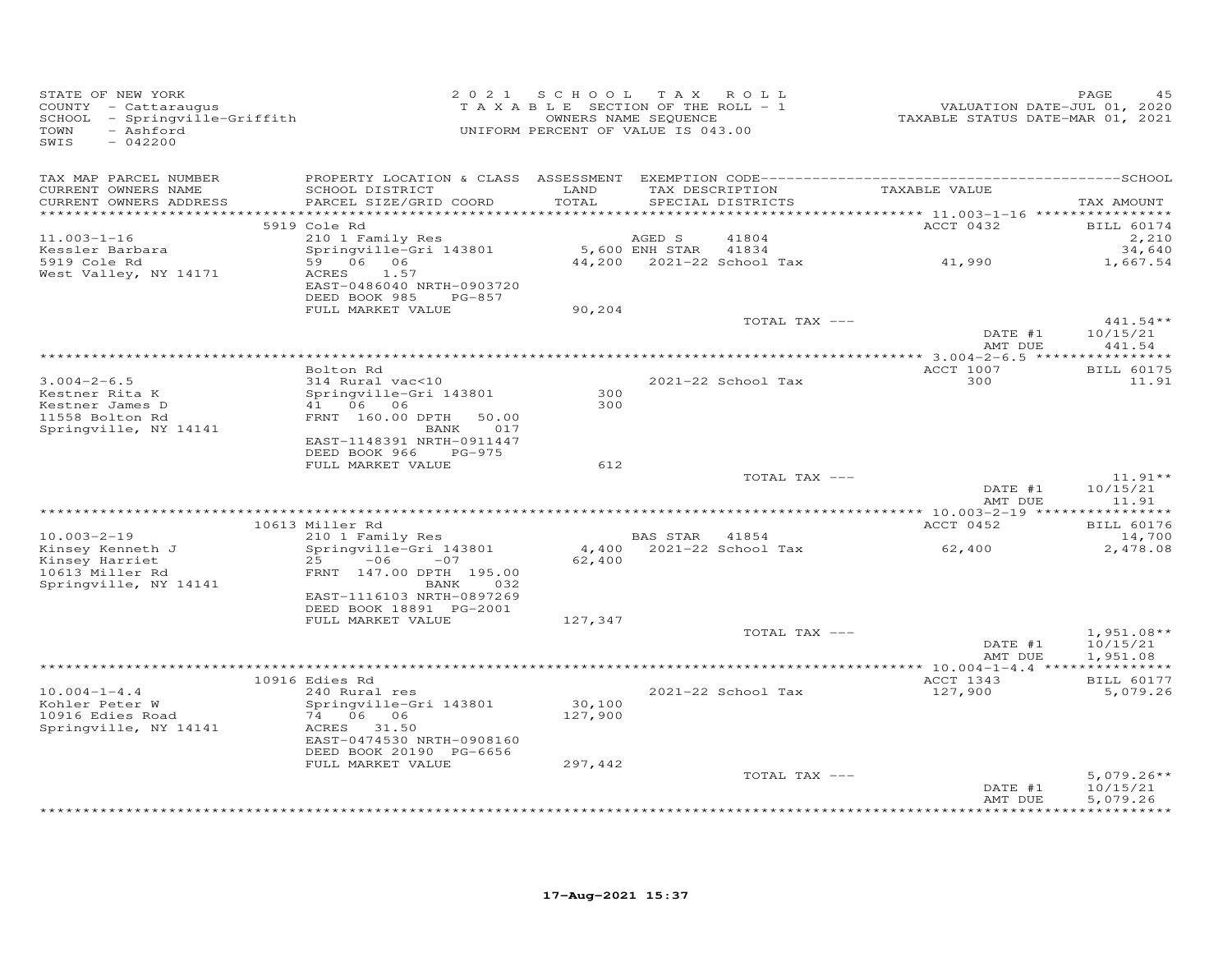| STATE OF NEW YORK<br>COUNTY - Cattaraugus<br>- Springville-Griffith<br>SCHOOL<br>- Ashford<br>TOWN<br>$-042200$<br>SWIS | 2 0 2 1                                                | S C H O O L<br>T A X A B L E SECTION OF THE ROLL - 1<br>OWNERS NAME SEQUENCE<br>UNIFORM PERCENT OF VALUE IS 043.00 | T A X          | ROLL <sup></sup>   | VALUATION DATE-JUL 01, 2020<br>TAXABLE STATUS DATE-MAR 01, 2021 | PAGE<br>46               |
|-------------------------------------------------------------------------------------------------------------------------|--------------------------------------------------------|--------------------------------------------------------------------------------------------------------------------|----------------|--------------------|-----------------------------------------------------------------|--------------------------|
| TAX MAP PARCEL NUMBER                                                                                                   |                                                        |                                                                                                                    |                |                    |                                                                 |                          |
| CURRENT OWNERS NAME                                                                                                     | SCHOOL DISTRICT                                        | LAND                                                                                                               |                | TAX DESCRIPTION    | TAXABLE VALUE                                                   |                          |
| CURRENT OWNERS ADDRESS                                                                                                  | PARCEL SIZE/GRID COORD                                 | TOTAL<br>*******                                                                                                   |                | SPECIAL DISTRICTS  | *********** 10.003-2-26 ****************                        | TAX AMOUNT               |
|                                                                                                                         | Henrietta Rd                                           |                                                                                                                    |                |                    | ACCT 0176                                                       | <b>BILL 60178</b>        |
| $10.003 - 2 - 26$                                                                                                       | 321 Abandoned ag                                       |                                                                                                                    |                | 2021-22 School Tax | 21,200                                                          | 841.91                   |
| Kolesar Ronald D                                                                                                        | Springville-Gri 143801                                 | 21,200                                                                                                             |                |                    |                                                                 |                          |
| 1221 East Park Rd                                                                                                       | $27/41/42$ 06<br>07                                    | 21,200                                                                                                             |                |                    |                                                                 |                          |
| Grand Island, NY 14072                                                                                                  | <b>ACRES</b><br>59.30<br>EAST-1108788 NRTH-0898295     |                                                                                                                    |                |                    |                                                                 |                          |
|                                                                                                                         | DEED BOOK 00952 PG-00775                               |                                                                                                                    |                |                    |                                                                 |                          |
|                                                                                                                         | FULL MARKET VALUE                                      | 43,265                                                                                                             |                |                    |                                                                 |                          |
|                                                                                                                         |                                                        |                                                                                                                    |                | TOTAL TAX ---      |                                                                 | 841.91**                 |
|                                                                                                                         |                                                        |                                                                                                                    |                |                    | DATE #1<br>AMT DUE                                              | 10/15/21<br>841.91       |
|                                                                                                                         |                                                        |                                                                                                                    |                |                    |                                                                 |                          |
|                                                                                                                         | 11269 Bolton Rd                                        |                                                                                                                    |                |                    | ACCT 1204                                                       | <b>BILL 60179</b>        |
| $11.002 - 2 - 11.2$                                                                                                     | 240 Rural res                                          |                                                                                                                    | BAS STAR 41854 |                    |                                                                 | 14,700                   |
| Korbar Louis M                                                                                                          | Springville-Gri 143801                                 | 20,600                                                                                                             |                | 2021-22 School Tax | 140,600                                                         | 5,583.62                 |
| Korbar Kathleen A<br>11269 Bolton Rd                                                                                    | 40 06 06<br>ACRES 15.65                                | 140,600                                                                                                            |                |                    |                                                                 |                          |
| Springville, NY 14141                                                                                                   | EAST-1147790 NRTH-0907225                              |                                                                                                                    |                |                    |                                                                 |                          |
|                                                                                                                         | DEED BOOK 873<br>PG-00386                              |                                                                                                                    |                |                    |                                                                 |                          |
|                                                                                                                         | FULL MARKET VALUE                                      | 286,939                                                                                                            |                |                    |                                                                 |                          |
|                                                                                                                         |                                                        |                                                                                                                    |                | TOTAL TAX ---      | DATE #1                                                         | $5,056.62**$<br>10/15/21 |
|                                                                                                                         |                                                        |                                                                                                                    |                |                    | AMT DUE                                                         | 5,056.62                 |
|                                                                                                                         |                                                        |                                                                                                                    |                |                    | ******* 10.004-1-75 *****************                           |                          |
|                                                                                                                         | 10723 Rock Springs Rd                                  |                                                                                                                    |                |                    | ACCT 0958                                                       | <b>BILL 60180</b>        |
| $10.004 - 1 - 75$                                                                                                       | 210 1 Family Res                                       |                                                                                                                    |                | 2021-22 School Tax | 82,900                                                          | 3,292.19                 |
| Kosowski Justin<br>Schuster Patricia                                                                                    | Springville-Gri 143801<br>74 06<br>06                  | 9,000<br>82,900                                                                                                    |                |                    |                                                                 |                          |
| 10723 Rock Spring Rd                                                                                                    | Autumn View Subdivision                                |                                                                                                                    |                |                    |                                                                 |                          |
| West Valley, NY 14171                                                                                                   | Lot $#18$                                              |                                                                                                                    |                |                    |                                                                 |                          |
|                                                                                                                         | ACRES<br>4.67 BANK<br>017                              |                                                                                                                    |                |                    |                                                                 |                          |
|                                                                                                                         | EAST-0475870 NRTH-0899300<br>DEED BOOK 26053 PG-4002   |                                                                                                                    |                |                    |                                                                 |                          |
|                                                                                                                         | FULL MARKET VALUE                                      | 169,184                                                                                                            |                |                    |                                                                 |                          |
|                                                                                                                         |                                                        |                                                                                                                    |                | TOTAL TAX ---      |                                                                 | $3,292.19**$             |
|                                                                                                                         |                                                        |                                                                                                                    |                |                    | DATE #1                                                         | 10/15/21                 |
|                                                                                                                         |                                                        |                                                                                                                    |                |                    | AMT DUE                                                         | 3,292.19                 |
|                                                                                                                         | 6169 Emerson Rd                                        |                                                                                                                    |                |                    | ACCT 1167                                                       | <b>BILL 60181</b>        |
| $11.003 - 1 - 28.2$                                                                                                     | 210 1 Family Res                                       |                                                                                                                    | BAS STAR 41854 |                    |                                                                 | 14,700                   |
| Kostelny James R                                                                                                        | Springville-Gri 143801                                 | 5,000                                                                                                              |                | 2021-22 School Tax | 41,700                                                          | 1,656.02                 |
| 6169 Emerson Rd                                                                                                         | 64 06 06                                               | 41,700                                                                                                             |                |                    |                                                                 |                          |
| West Valley, NY 14171                                                                                                   | ACRES<br>1.00 BANK<br>017<br>EAST-1129175 NRTH-0901195 |                                                                                                                    |                |                    |                                                                 |                          |
|                                                                                                                         | DEED BOOK 2019 PG-10532                                |                                                                                                                    |                |                    |                                                                 |                          |
|                                                                                                                         | FULL MARKET VALUE                                      | 85,102                                                                                                             |                |                    |                                                                 |                          |
|                                                                                                                         |                                                        |                                                                                                                    |                | TOTAL TAX ---      |                                                                 | $1,129.02**$             |
|                                                                                                                         |                                                        |                                                                                                                    |                |                    | DATE #1                                                         | 10/15/21                 |
|                                                                                                                         |                                                        |                                                                                                                    |                |                    | AMT DUE                                                         | 1,129.02<br>************ |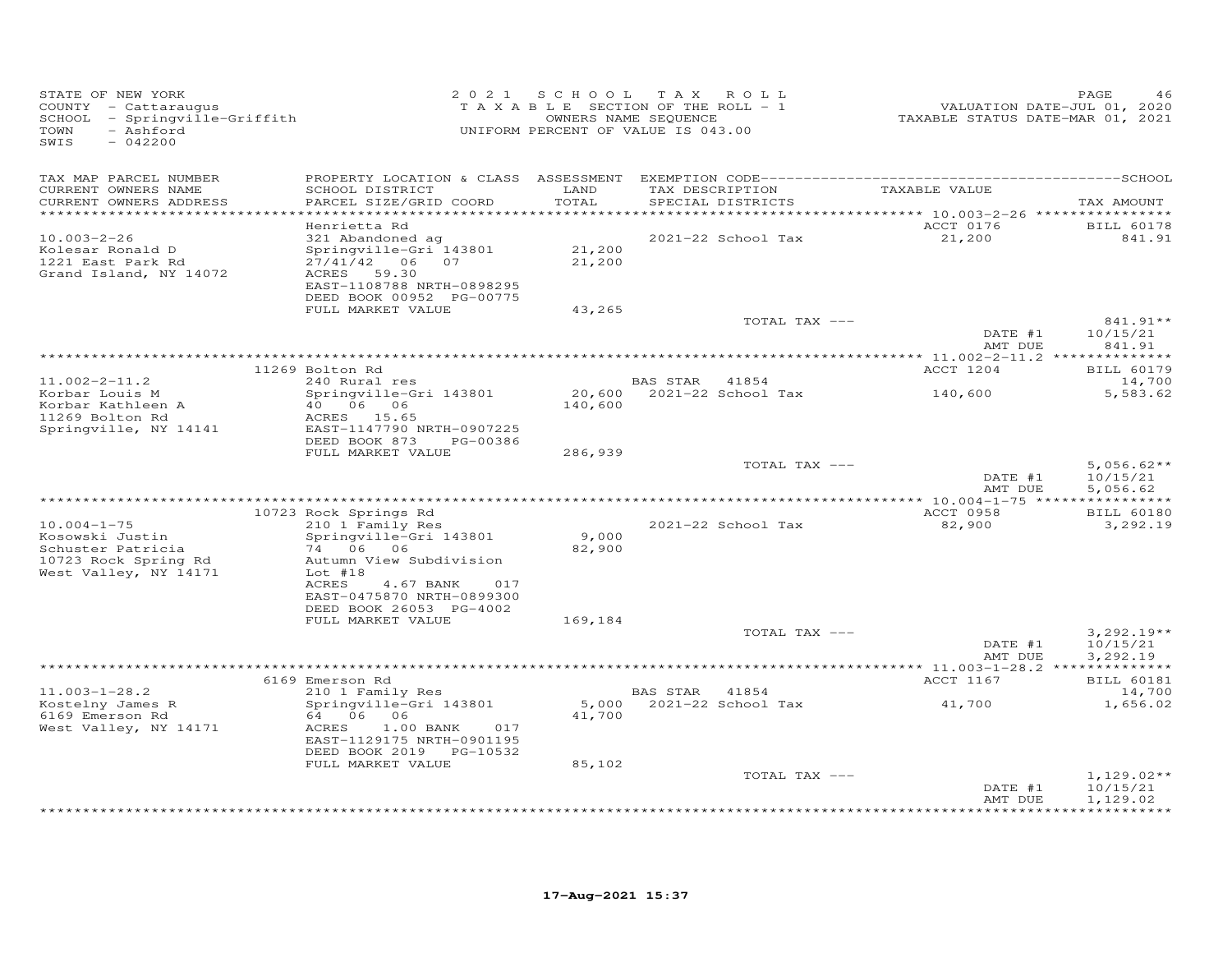| TAX MAP PARCEL NUMBER<br>TAX DESCRIPTION TAXABLE VALUE<br>SPECIAL DISTRICTS<br>CURRENT OWNERS NAME<br>SCHOOL DISTRICT<br>LAND<br>CURRENT OWNERS ADDRESS<br>PARCEL SIZE/GRID COORD<br>TOTAL<br>65 PCT OF VALUE USED FOR EXEMPTION PURPOSES ACCT 0330<br>6542 Boberg Rd<br>$10.004 - 1 - 17$<br>--- Autal res<br>Springville-Gri 143801 (DETWAR CTS 41120)<br>68 06 06 06 06 (DETWAR STAR 41834)<br>ACRES 31.07<br>Kramer Edward W Jr<br>61,700 2021-22 School Tax 55,820<br>Kramer Sally A<br>6542 Boberg Rd | TAX AMOUNT<br><b>BILL 60182</b><br>5,880<br>34,640<br>2,216.77<br>$990.77**$<br>10/15/21<br>990.77 |
|-------------------------------------------------------------------------------------------------------------------------------------------------------------------------------------------------------------------------------------------------------------------------------------------------------------------------------------------------------------------------------------------------------------------------------------------------------------------------------------------------------------|----------------------------------------------------------------------------------------------------|
|                                                                                                                                                                                                                                                                                                                                                                                                                                                                                                             |                                                                                                    |
|                                                                                                                                                                                                                                                                                                                                                                                                                                                                                                             |                                                                                                    |
|                                                                                                                                                                                                                                                                                                                                                                                                                                                                                                             |                                                                                                    |
|                                                                                                                                                                                                                                                                                                                                                                                                                                                                                                             |                                                                                                    |
|                                                                                                                                                                                                                                                                                                                                                                                                                                                                                                             |                                                                                                    |
| West Valley, NY 14171<br>EAST-1125205 NRTH-0895299<br>DEED BOOK 00794 PG-1079                                                                                                                                                                                                                                                                                                                                                                                                                               |                                                                                                    |
| FULL MARKET VALUE<br>125,918                                                                                                                                                                                                                                                                                                                                                                                                                                                                                |                                                                                                    |
| TOTAL TAX ---<br>DATE #1<br>AMT DUE                                                                                                                                                                                                                                                                                                                                                                                                                                                                         |                                                                                                    |
|                                                                                                                                                                                                                                                                                                                                                                                                                                                                                                             |                                                                                                    |
| 5651 Cole Rd<br>ACCT 0552                                                                                                                                                                                                                                                                                                                                                                                                                                                                                   | <b>BILL 60183</b>                                                                                  |
| 210 1 Family Res<br>$11.003 - 1 - 19.1$<br>SOLR C/T/S 49500                                                                                                                                                                                                                                                                                                                                                                                                                                                 | 13,200                                                                                             |
| 11,400 ENH STAR 41834<br>139,000 2021-22 School Tax 125,800<br>Springville-Gri 143801<br>Kramer Richard C<br>53 06 06                                                                                                                                                                                                                                                                                                                                                                                       | 34,640<br>4,995.87                                                                                 |
| Kramer Naomi B<br>Kramer Naomi B<br>5651 Cole Rd<br>97 BOR                                                                                                                                                                                                                                                                                                                                                                                                                                                  |                                                                                                    |
| West Valley, NY 14171<br>5.92<br>ACRES                                                                                                                                                                                                                                                                                                                                                                                                                                                                      |                                                                                                    |
| EAST-0049064 NRTH-0090435                                                                                                                                                                                                                                                                                                                                                                                                                                                                                   |                                                                                                    |
| DEED BOOK 8160 PG-5001                                                                                                                                                                                                                                                                                                                                                                                                                                                                                      |                                                                                                    |
| FULL MARKET VALUE<br>283,673<br>TOTAL TAX ---                                                                                                                                                                                                                                                                                                                                                                                                                                                               | $3,769.87**$                                                                                       |
| DATE #1<br>AMT DUE                                                                                                                                                                                                                                                                                                                                                                                                                                                                                          | 10/15/21<br>3,769.87                                                                               |
|                                                                                                                                                                                                                                                                                                                                                                                                                                                                                                             |                                                                                                    |
| Rock Springs Rd<br>ACCT 0950                                                                                                                                                                                                                                                                                                                                                                                                                                                                                | <b>BILL 60184</b>                                                                                  |
| $314$ Rural $\text{vac} < 10$<br>$10.004 - 1 - 66$<br>2021-22 School Tax<br>6,900<br>Springville-Gri 143801<br>6,900<br>Krause Jeremy C                                                                                                                                                                                                                                                                                                                                                                     | 274.02                                                                                             |
| 10623 Rock Springs Rd<br>69 06 06 07<br>6,900                                                                                                                                                                                                                                                                                                                                                                                                                                                               |                                                                                                    |
| West Valley, NY 14171<br>AUTUMN VIEW SUB LOT 2                                                                                                                                                                                                                                                                                                                                                                                                                                                              |                                                                                                    |
| ACRES<br>2.74 BANK<br>017                                                                                                                                                                                                                                                                                                                                                                                                                                                                                   |                                                                                                    |
| EAST-1125454 NRTH-0898241<br>DEED BOOK 1026    PG-760                                                                                                                                                                                                                                                                                                                                                                                                                                                       |                                                                                                    |
| FULL MARKET VALUE<br>14,082                                                                                                                                                                                                                                                                                                                                                                                                                                                                                 |                                                                                                    |
| TOTAL TAX ---                                                                                                                                                                                                                                                                                                                                                                                                                                                                                               | $274.02**$                                                                                         |
| DATE #1                                                                                                                                                                                                                                                                                                                                                                                                                                                                                                     | 10/15/21                                                                                           |
| AMT DUE                                                                                                                                                                                                                                                                                                                                                                                                                                                                                                     | 274.02                                                                                             |
| ACCT 0951<br>10623 Rock Springs Rd                                                                                                                                                                                                                                                                                                                                                                                                                                                                          | <b>BILL 60185</b>                                                                                  |
| 210 1 Family Res<br>$10.004 - 1 - 67$<br>BAS STAR 41854                                                                                                                                                                                                                                                                                                                                                                                                                                                     | 14,700                                                                                             |
| 210 1 ramiiy nes<br>Springville-Gri 143801<br>7,000 2021-22 School Tax<br>99,400<br>Krause Jeremy C                                                                                                                                                                                                                                                                                                                                                                                                         | 3,947.45                                                                                           |
| 10623 Rock Springs Rd<br>69 06 06 07<br>99,400                                                                                                                                                                                                                                                                                                                                                                                                                                                              |                                                                                                    |
| West Valley, NY 14171<br>AUTUMN VIEW SUB LOT 3<br>ACRES<br>2.80 BANK<br>017                                                                                                                                                                                                                                                                                                                                                                                                                                 |                                                                                                    |
| EAST-0476620 NRTH-0898430                                                                                                                                                                                                                                                                                                                                                                                                                                                                                   |                                                                                                    |
| DEED BOOK 1026    PG-760                                                                                                                                                                                                                                                                                                                                                                                                                                                                                    |                                                                                                    |
| 202,857<br>FULL MARKET VALUE                                                                                                                                                                                                                                                                                                                                                                                                                                                                                |                                                                                                    |
| TOTAL TAX ---                                                                                                                                                                                                                                                                                                                                                                                                                                                                                               | $3,420.45**$                                                                                       |
| DATE #1<br>AMT DUE<br>3,420.45                                                                                                                                                                                                                                                                                                                                                                                                                                                                              | 10/15/21                                                                                           |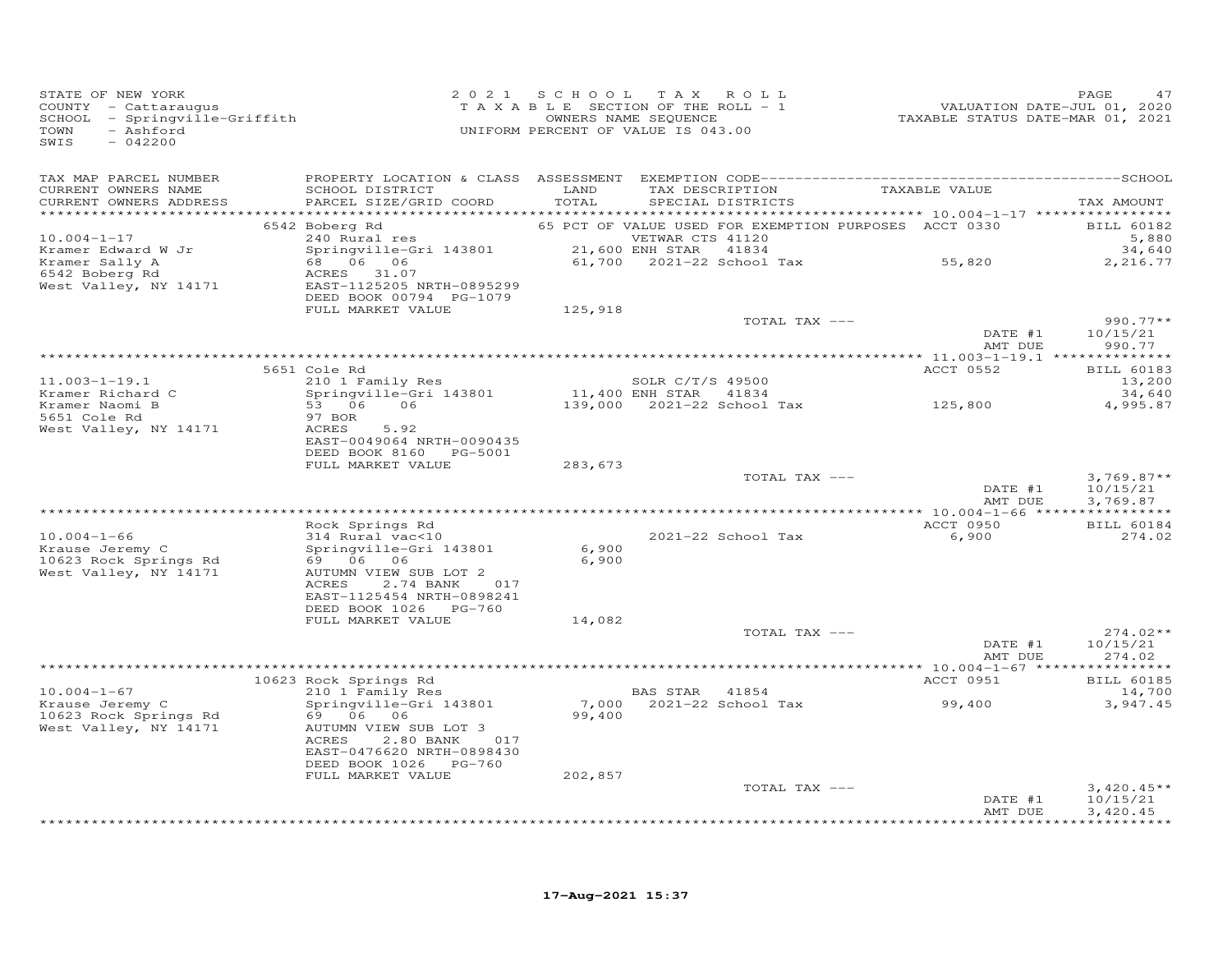| STATE OF NEW YORK<br>COUNTY - Cattaraugus<br>SCHOOL - Springville-Griffith<br>- Ashford<br>TOWN<br>SWIS<br>$-042200$ |                                                                                   | 2021 SCHOOL TAX ROLL<br>T A X A B L E SECTION OF THE ROLL - 1<br>OWNERS NAME SEQUENCE<br>UNIFORM PERCENT OF VALUE IS 043.00 |                |                                    | VALUATION DATE-JUL 01, 2020<br>TAXABLE STATUS DATE-MAR 01, 2021 | PAGE<br>48                           |
|----------------------------------------------------------------------------------------------------------------------|-----------------------------------------------------------------------------------|-----------------------------------------------------------------------------------------------------------------------------|----------------|------------------------------------|-----------------------------------------------------------------|--------------------------------------|
| TAX MAP PARCEL NUMBER<br>CURRENT OWNERS NAME                                                                         | SCHOOL DISTRICT                                                                   | LAND                                                                                                                        |                | TAX DESCRIPTION                    | TAXABLE VALUE                                                   |                                      |
| CURRENT OWNERS ADDRESS                                                                                               | PARCEL SIZE/GRID COORD                                                            | TOTAL                                                                                                                       |                | SPECIAL DISTRICTS                  |                                                                 | TAX AMOUNT                           |
|                                                                                                                      |                                                                                   |                                                                                                                             |                |                                    |                                                                 |                                      |
| $11.001 - 1 - 10.4$                                                                                                  | 11527 Beech Tree Rd<br>210 1 Family Res                                           |                                                                                                                             |                | 2021-22 School Tax                 | ACCT 1370<br>75,000                                             | <b>BILL 60186</b><br>2,978.46        |
| Kreutzer Nicholas R<br>11527 Beech Tree Rd                                                                           | Springville-Gri 143801<br>60        06        06                                  | 5,600<br>75,000                                                                                                             |                |                                    |                                                                 |                                      |
| Springville, NY 14141                                                                                                | ACRES<br>1.80 BANK<br>081<br>EAST-0048469 NRTH-0090837<br>DEED BOOK 22202 PG-7002 |                                                                                                                             |                |                                    |                                                                 |                                      |
|                                                                                                                      | FULL MARKET VALUE                                                                 | 153,061                                                                                                                     |                |                                    |                                                                 |                                      |
|                                                                                                                      |                                                                                   |                                                                                                                             |                | TOTAL TAX ---                      | DATE #1<br>AMT DUE                                              | $2,978.46**$<br>10/15/21<br>2,978.46 |
|                                                                                                                      |                                                                                   |                                                                                                                             |                |                                    |                                                                 |                                      |
|                                                                                                                      | 10708 Rock Springs Rd                                                             |                                                                                                                             |                |                                    | ACCT 0959                                                       | BILL 60187                           |
| $10.004 - 1 - 76.1$<br>Krzemien Jeremy                                                                               | 240 Rural res<br>Springville-Gri 143801                                           |                                                                                                                             | BAS STAR       | 41854<br>16,100 2021-22 School Tax | 91,100                                                          | 14,700<br>3,617.83                   |
| 10724 Rock Springs Rd<br>West Valley, NY 14171-9781                                                                  | 74 06 06<br>ACRES 11.35<br>EAST-1124157 NRTH-0899969<br>DEED BOOK 20601 PG-5001   | 91,100                                                                                                                      |                |                                    |                                                                 |                                      |
|                                                                                                                      | FULL MARKET VALUE                                                                 | 185,918                                                                                                                     |                |                                    |                                                                 |                                      |
|                                                                                                                      |                                                                                   |                                                                                                                             |                | TOTAL TAX ---                      | DATE #1                                                         | $3,090.83**$<br>10/15/21             |
|                                                                                                                      |                                                                                   |                                                                                                                             |                |                                    | AMT DUE                                                         | 3,090.83                             |
|                                                                                                                      | 6743 Schwartz Rd                                                                  |                                                                                                                             |                |                                    | ACCT 1109                                                       | <b>BILL 60188</b>                    |
| $10.004 - 1 - 29.6$                                                                                                  | $240$ Rural res                                                                   |                                                                                                                             | BAS STAR 41854 |                                    |                                                                 | 14,700                               |
| Kucewicz Sigmund S Jr<br>Kucewicz Kellee A<br>6743 Schwartz Rd                                                       | Springville-Gri 143801<br>74 06 06<br>ACRES 10.70 BANK<br>017                     | 95,200                                                                                                                      |                |                                    | 95,200                                                          | 3,780.66                             |
| West Valley, NY 14717                                                                                                | EAST-1120832 NRTH-0898752<br>DEED BOOK 17044 PG-4001                              |                                                                                                                             |                |                                    |                                                                 |                                      |
|                                                                                                                      | FULL MARKET VALUE                                                                 | 194,286                                                                                                                     |                |                                    |                                                                 |                                      |
|                                                                                                                      |                                                                                   |                                                                                                                             |                | TOTAL TAX ---                      | DATE #1<br>AMT DUE                                              | $3,253.66**$<br>10/15/21<br>3.253.66 |
|                                                                                                                      |                                                                                   |                                                                                                                             |                |                                    |                                                                 |                                      |
|                                                                                                                      | 11101 Nys Rte 240                                                                 |                                                                                                                             |                |                                    | ACCT 0635                                                       | <b>BILL 60189</b>                    |
| $11.001 - 1 - 33.1$<br>Kujawa Joseph F                                                                               | 240 Rural res<br>Springville-Gri 143801                                           |                                                                                                                             | BAS STAR 41854 | 21,200 2021-22 School Tax          | 147,200                                                         | 14,700<br>5,845.72                   |
| Kujawa Kathryn J<br>11101 Nys Rte 240<br>West Valley, NY 14171                                                       | 65 06 06<br>ACRES 16.53<br>EAST-1132428 NRTH-0904604                              | 147,200                                                                                                                     |                |                                    |                                                                 |                                      |
|                                                                                                                      | DEED BOOK 1004 PG-484                                                             |                                                                                                                             |                |                                    |                                                                 |                                      |
|                                                                                                                      | FULL MARKET VALUE                                                                 | 300,408                                                                                                                     |                |                                    |                                                                 |                                      |
|                                                                                                                      |                                                                                   |                                                                                                                             |                | TOTAL TAX ---                      | DATE #1<br>AMT DUE                                              | $5,318.72**$<br>10/15/21<br>5,318.72 |
|                                                                                                                      |                                                                                   |                                                                                                                             |                |                                    |                                                                 |                                      |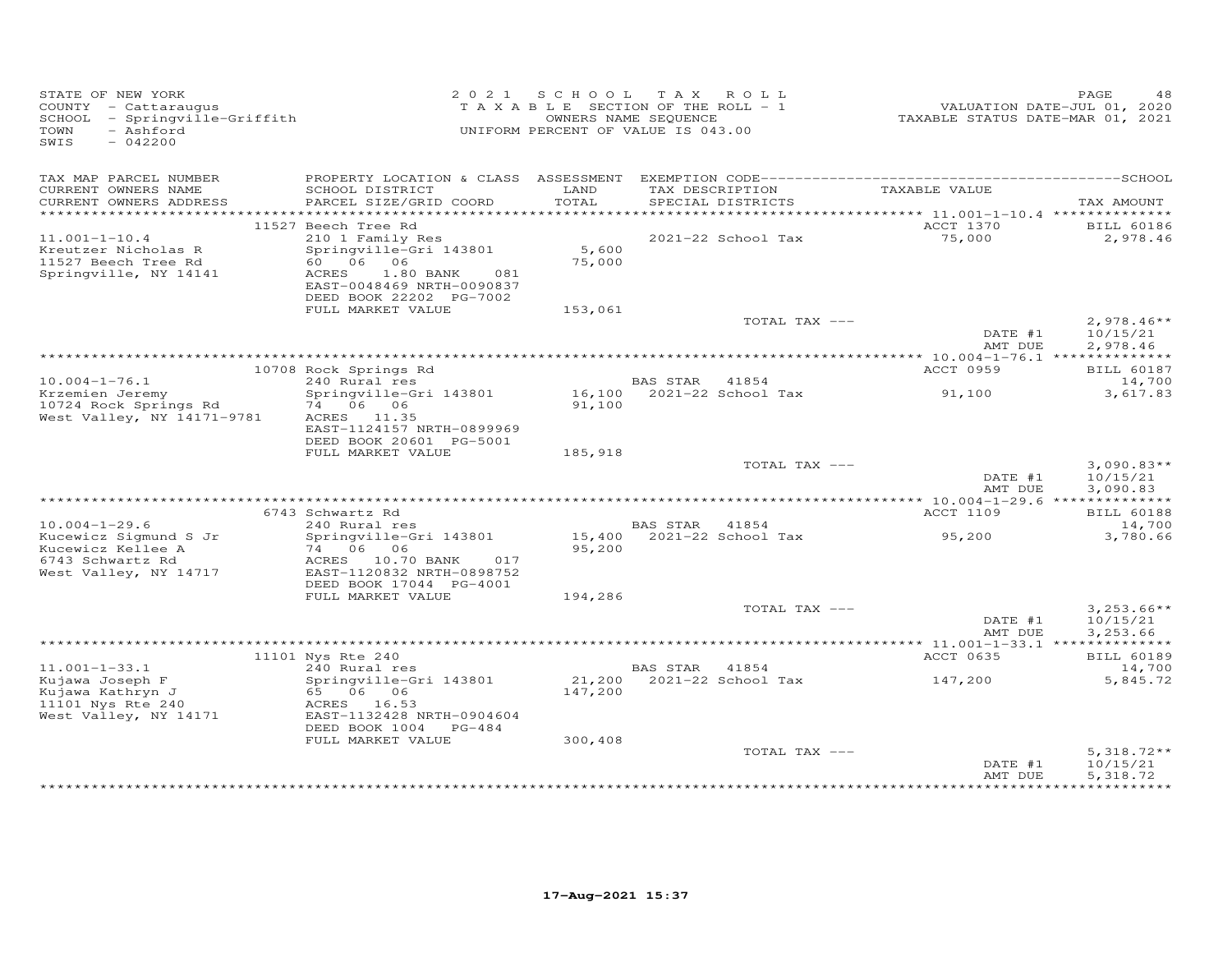| STATE OF NEW YORK<br>COUNTY - Cattaraugus<br>SCHOOL - Springville-Griffith<br>- Ashford<br>TOWN<br>SWIS<br>$-042200$ |                                                                                                                                    | 2021 SCHOOL TAX ROLL<br>TAXABLE SECTION OF THE ROLL - 1<br>UNIFORM PERCENT OF VALUE IS 043.00 | OWNERS NAME SEQUENCE               |                                      | VALUATION DATE-JUL 01, 2020<br>TAXABLE STATUS DATE-MAR 01, 2021 | PAGE<br>49                           |
|----------------------------------------------------------------------------------------------------------------------|------------------------------------------------------------------------------------------------------------------------------------|-----------------------------------------------------------------------------------------------|------------------------------------|--------------------------------------|-----------------------------------------------------------------|--------------------------------------|
| TAX MAP PARCEL NUMBER<br>CURRENT OWNERS NAME<br>CURRENT OWNERS ADDRESS<br>*************************                  | SCHOOL DISTRICT<br>PARCEL SIZE/GRID COORD                                                                                          | LAND<br>TOTAL                                                                                 |                                    | TAX DESCRIPTION<br>SPECIAL DISTRICTS | TAXABLE VALUE                                                   | TAX AMOUNT                           |
|                                                                                                                      | 6814 Peters Rd                                                                                                                     |                                                                                               |                                    |                                      | ACCT 0998                                                       | <b>BILL 60190</b>                    |
| $10.004 - 1 - 39.2$<br>Kulczyk David B<br>6814 Peters Rd<br>Springville, NY 14141                                    | 210 1 Family Res<br>Springville-Gri 143801<br>73/77 06 06<br>ACRES<br>1.20<br>EAST-1120206 NRTH-0896274<br>DEED BOOK 982<br>PG-211 |                                                                                               | VETCOM CTS 41130<br>5,200 BAS STAR | 41854<br>52,600 2021-22 School Tax   | 42,800                                                          | 9,800<br>14,700<br>1,699.71          |
|                                                                                                                      | FULL MARKET VALUE                                                                                                                  | 107,347                                                                                       |                                    |                                      |                                                                 |                                      |
|                                                                                                                      |                                                                                                                                    |                                                                                               |                                    | TOTAL TAX ---                        | DATE #1<br>AMT DUE                                              | $1,172.71**$<br>10/15/21<br>1,172.71 |
|                                                                                                                      | 10584 Edies Rd                                                                                                                     |                                                                                               |                                    |                                      | ACCT 0185                                                       | <b>BILL 60191</b>                    |
| $10.004 - 1 - 38.1$                                                                                                  | 240 Rural res                                                                                                                      |                                                                                               | BAS STAR 41854                     |                                      |                                                                 | 14,700                               |
| Kupka Jay J<br>Kupka Debbie L<br>10584 Edies Rd<br>Springville, NY 14141                                             | Springville-Gri 143801<br>73/77 06 06<br>21.04<br>ACRES<br>EAST-1121137 NRTH-0896065                                               | 110,600                                                                                       | 22,500 2021-22 School Tax          |                                      | 110,600                                                         | 4,392.23                             |
|                                                                                                                      | DEED BOOK 00954 PG-00817<br>FULL MARKET VALUE                                                                                      |                                                                                               |                                    |                                      |                                                                 |                                      |
|                                                                                                                      |                                                                                                                                    | 225,714                                                                                       |                                    | TOTAL TAX ---                        | DATE #1<br>AMT DUE                                              | $3,865.23**$<br>10/15/21<br>3,865.23 |
|                                                                                                                      |                                                                                                                                    |                                                                                               |                                    |                                      |                                                                 |                                      |
| $11.001 - 1 - 24.2$<br>Lacrego Darren A<br>Lacrego Tracy<br>3643 Bowen Rd                                            | Beech Tree Rd<br>322 Rural vac>10<br>Springville-Gri 143801<br>54 06 06<br>ACRES 28.35                                             | 27,600<br>27,600                                                                              |                                    | 2021-22 School Tax                   | ACCT 1491<br>27,600                                             | <b>BILL 60192</b><br>1,096.07        |
| Lancaster, NY 14086                                                                                                  | EAST-1137996 NRTH-0907563<br>DEED BOOK 778<br>PG-00233<br>FULL MARKET VALUE                                                        | 56,327                                                                                        |                                    |                                      |                                                                 |                                      |
|                                                                                                                      |                                                                                                                                    |                                                                                               |                                    | TOTAL TAX ---                        | DATE #1<br>AMT DUE                                              | $1,096.07**$<br>10/15/21<br>1,096.07 |
|                                                                                                                      |                                                                                                                                    |                                                                                               |                                    |                                      | **** 11.001-1-24.6 ***************                              |                                      |
| $11.001 - 1 - 24.6$<br>LaCrego Trust<br>Darren & Tracy LaCrego<br>3643 Bowen Rd                                      | Beech Tree Rd<br>322 Rural vac>10<br>Springville-Gri 143801<br>53/54 06 06<br>INC. 11.001-1-29                                     | 15,700<br>15,700                                                                              |                                    | 2021-22 School Tax                   | ACCT 1701<br>15,700                                             | <b>BILL 60193</b><br>623.49          |
| Lancaster, NY 14086                                                                                                  | ACRES 13.20<br>EAST-1138507 NRTH-0307067<br>DEED BOOK 20667 PG-9001<br>FULL MARKET VALUE                                           | 32,041                                                                                        |                                    |                                      |                                                                 |                                      |
|                                                                                                                      |                                                                                                                                    |                                                                                               |                                    | TOTAL TAX ---                        | DATE #1<br>AMT DUE                                              | $623.49**$<br>10/15/21<br>623.49     |
|                                                                                                                      |                                                                                                                                    |                                                                                               |                                    |                                      |                                                                 |                                      |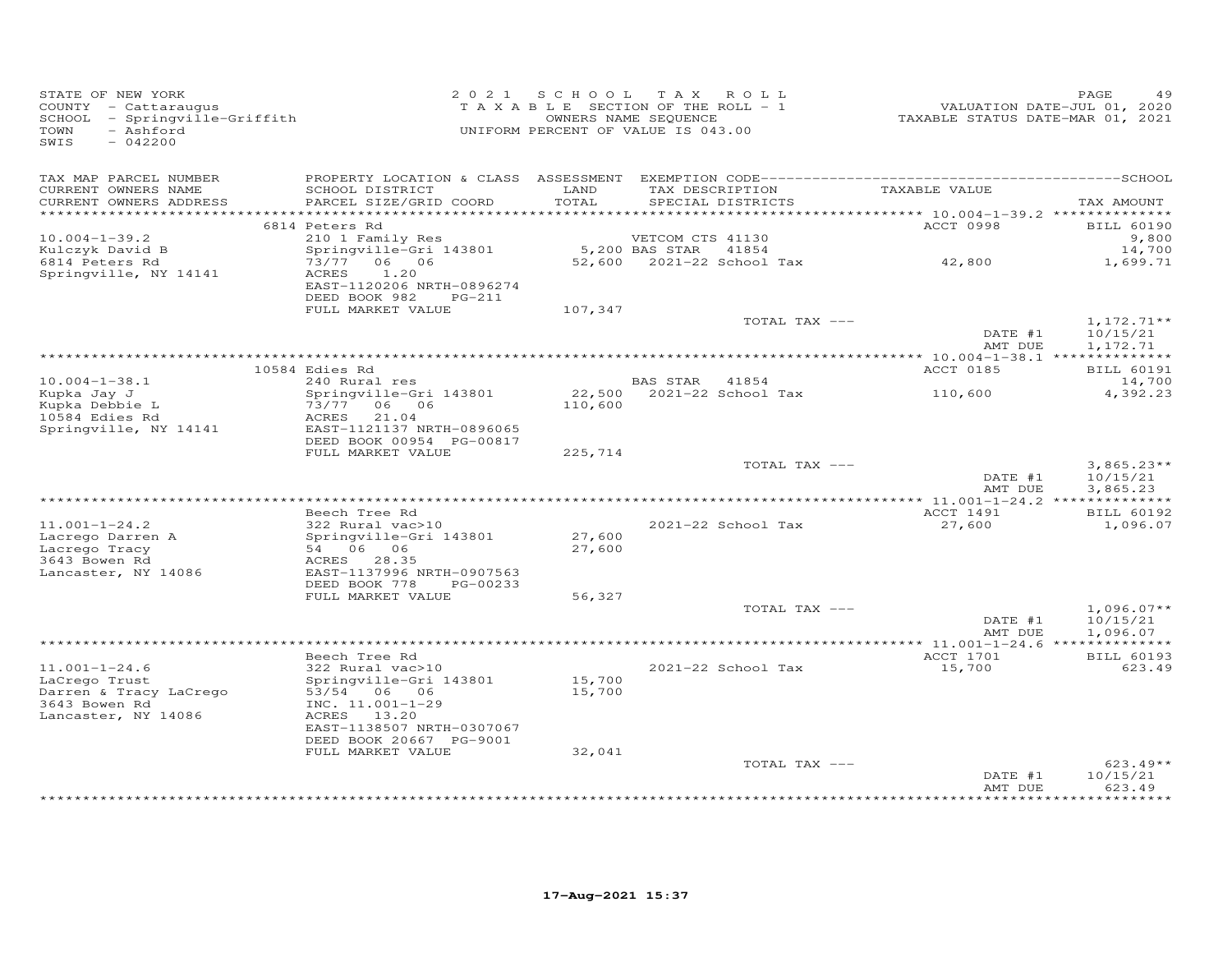| STATE OF NEW YORK<br>COUNTY - Cattaraugus<br>SCHOOL - Springville-Griffith<br>- Ashford<br>TOWN<br>$-042200$<br>SWIS |                                                                      | 2021 SCHOOL TAX ROLL<br>TAXABLE SECTION OF THE ROLL - 1<br>UNIFORM PERCENT OF VALUE IS 043.00 | OWNERS NAME SEQUENCE |                                      | VALUATION DATE-JUL 01, 2020<br>TAXABLE STATUS DATE-MAR 01, 2021 | PAGE<br>50                           |
|----------------------------------------------------------------------------------------------------------------------|----------------------------------------------------------------------|-----------------------------------------------------------------------------------------------|----------------------|--------------------------------------|-----------------------------------------------------------------|--------------------------------------|
| TAX MAP PARCEL NUMBER<br>CURRENT OWNERS NAME<br>CURRENT OWNERS ADDRESS                                               | SCHOOL DISTRICT<br>PARCEL SIZE/GRID COORD                            | LAND<br>TOTAL                                                                                 |                      | TAX DESCRIPTION<br>SPECIAL DISTRICTS | TAXABLE VALUE                                                   | TAX AMOUNT                           |
|                                                                                                                      |                                                                      |                                                                                               |                      |                                      |                                                                 |                                      |
|                                                                                                                      | 10451 Edies Rd                                                       |                                                                                               |                      |                                      | ACCT 0463                                                       | <b>BILL 60194</b>                    |
| $10.004 - 1 - 46$                                                                                                    | 240 Rural res                                                        |                                                                                               | AGED S               | 41804                                |                                                                 | 22,300                               |
| Lamphier Mary Ellen                                                                                                  | Springville-Gri 143801                                               |                                                                                               | 19,500 ENH STAR      | 41834                                |                                                                 | 22,300                               |
| 10451 Edies Rd                                                                                                       | 73/77 06 06                                                          |                                                                                               |                      |                                      | 44,600 2021-22 School Tax 22,300                                | 885.60                               |
| Springville, NY 14141                                                                                                | ACRES 14.54<br>EAST-1119758 NRTH-0894655<br>DEED BOOK 00938 PG-00393 |                                                                                               |                      |                                      |                                                                 |                                      |
|                                                                                                                      | FULL MARKET VALUE                                                    | 91,020                                                                                        |                      |                                      |                                                                 |                                      |
|                                                                                                                      |                                                                      |                                                                                               |                      | TOTAL TAX ---                        |                                                                 | $0.00**$                             |
|                                                                                                                      | 11751 Bolton Rd                                                      |                                                                                               |                      |                                      | ACCT 1219                                                       | <b>BILL 60195</b>                    |
| $3.004 - 2 - 3.2$                                                                                                    | 210 1 Family Res                                                     |                                                                                               | BAS STAR 41854       |                                      |                                                                 | 14,700                               |
| Landsiedel Maryrose                                                                                                  | Springville-Gri 143801                                               |                                                                                               |                      |                                      | 5,700  2021-22  School Tax   49,500                             | 1,965.78                             |
| 11751 Bolton Rd                                                                                                      | 41 06 06                                                             | 49,500                                                                                        |                      |                                      |                                                                 |                                      |
| Springville, NY 14141                                                                                                | ACRES<br>1.65                                                        |                                                                                               |                      |                                      |                                                                 |                                      |
|                                                                                                                      | EAST-1148406 NRTH-0915397                                            |                                                                                               |                      |                                      |                                                                 |                                      |
|                                                                                                                      | DEED BOOK 19129 PG-6001                                              |                                                                                               |                      |                                      |                                                                 |                                      |
|                                                                                                                      | FULL MARKET VALUE                                                    | 101,020                                                                                       |                      |                                      |                                                                 |                                      |
|                                                                                                                      |                                                                      |                                                                                               |                      | TOTAL TAX ---                        | DATE #1<br>AMT DUE                                              | $1,438.78**$<br>10/15/21<br>1,438.78 |
|                                                                                                                      |                                                                      |                                                                                               |                      |                                      |                                                                 |                                      |
|                                                                                                                      | Bolton Rd                                                            |                                                                                               |                      |                                      | ACCT 0249                                                       | <b>BILL 60196</b>                    |
| $3.004 - 2 - 3.1$                                                                                                    | 322 Rural vac>10                                                     |                                                                                               |                      | 2021-22 School Tax                   | 15,200                                                          | 603.63                               |
| Landsiedel Timothy J                                                                                                 | Springville-Gri 143801                                               | 15,200                                                                                        |                      |                                      |                                                                 |                                      |
| Landsiedel William J<br>11751 Bolton Rd                                                                              | 41 06 06<br>ACRES 17.75                                              | 15,200                                                                                        |                      |                                      |                                                                 |                                      |
| Springville, NY 14141                                                                                                | EAST-1148064 NRTH-0915301                                            |                                                                                               |                      |                                      |                                                                 |                                      |
|                                                                                                                      | DEED BOOK 2989 PG-9001                                               |                                                                                               |                      |                                      |                                                                 |                                      |
|                                                                                                                      | FULL MARKET VALUE                                                    | 31,020                                                                                        |                      |                                      |                                                                 |                                      |
|                                                                                                                      |                                                                      |                                                                                               |                      | TOTAL TAX ---                        |                                                                 | $603.63**$                           |
|                                                                                                                      |                                                                      |                                                                                               |                      |                                      | DATE #1                                                         | 10/15/21                             |
|                                                                                                                      |                                                                      |                                                                                               |                      |                                      | AMT DUE                                                         | 603.63                               |
|                                                                                                                      |                                                                      |                                                                                               |                      |                                      |                                                                 |                                      |
| $10.004 - 1 - 23.4$                                                                                                  | Boberg Rd<br>322 Rural vac>10                                        |                                                                                               |                      | 2021-22 School Tax                   | 30,100                                                          | <b>BILL 60197</b><br>1,195.35        |
| Lange John                                                                                                           | Springville-Gri 143801                                               | 30,100                                                                                        |                      |                                      |                                                                 |                                      |
| 5 Colonial Dr Apt 3                                                                                                  | 72/73 06 06                                                          | 30,100                                                                                        |                      |                                      |                                                                 |                                      |
| Springville, NY 14141                                                                                                | Split from 23.1                                                      |                                                                                               |                      |                                      |                                                                 |                                      |
|                                                                                                                      | 40.20<br>ACRES                                                       |                                                                                               |                      |                                      |                                                                 |                                      |
|                                                                                                                      | EAST-1123975 NRTH-0895690                                            |                                                                                               |                      |                                      |                                                                 |                                      |
|                                                                                                                      | DEED BOOK 20210 PG-1538<br>FULL MARKET VALUE                         |                                                                                               |                      |                                      |                                                                 |                                      |
|                                                                                                                      |                                                                      | 61,429                                                                                        |                      | TOTAL TAX ---                        |                                                                 | $1,195.35**$                         |
|                                                                                                                      |                                                                      |                                                                                               |                      |                                      | DATE #1                                                         | 10/15/21                             |
|                                                                                                                      |                                                                      |                                                                                               |                      |                                      | AMT DUE                                                         | 1,195.35                             |
|                                                                                                                      |                                                                      |                                                                                               |                      |                                      |                                                                 |                                      |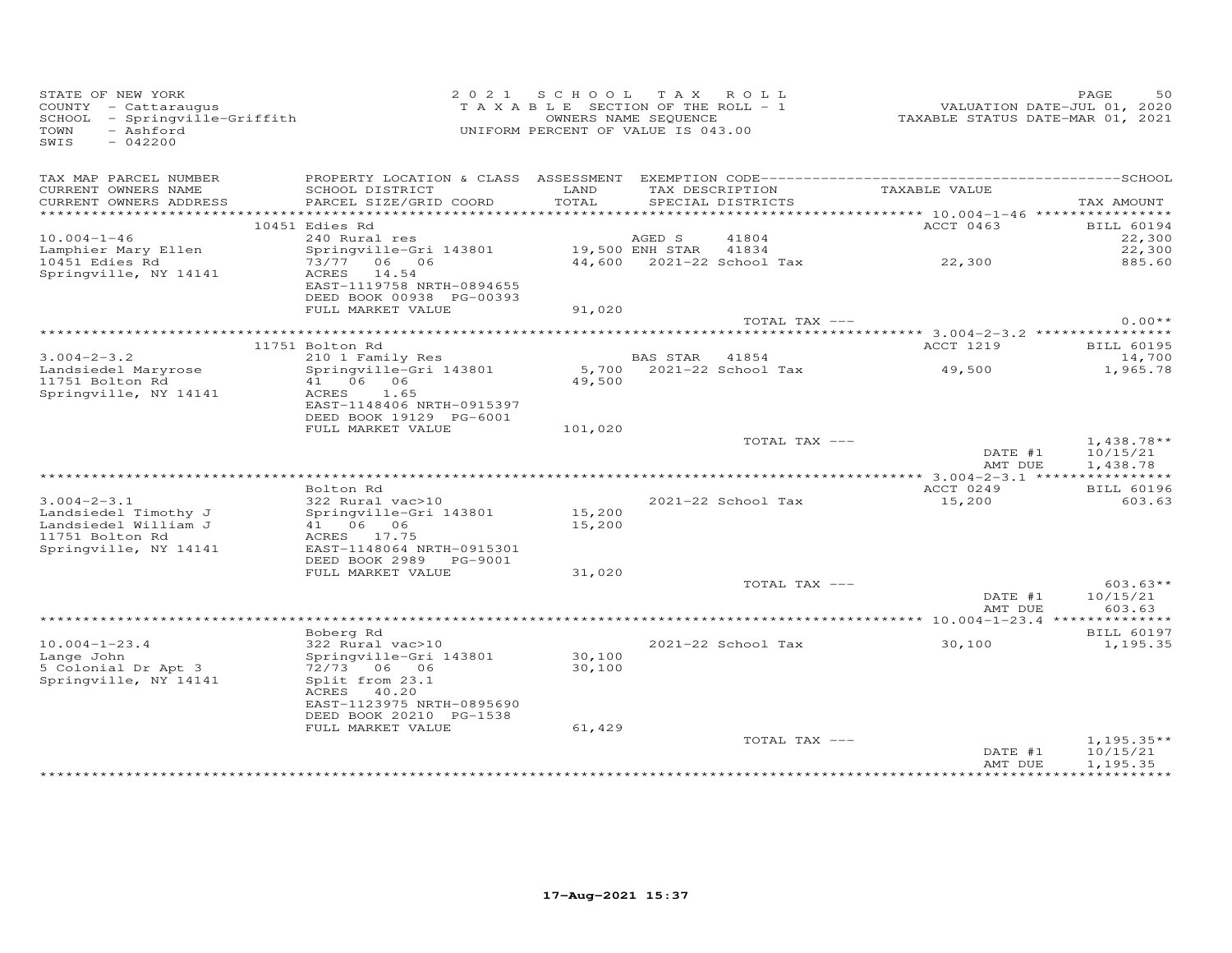| STATE OF NEW YORK<br>COUNTY - Cattaraugus<br>SCHOOL - Springville-Griffith<br>- Ashford<br>TOWN<br>SWIS<br>$-042200$ |                                                                                                                                                                         |                  | 2021 SCHOOL TAX ROLL<br>TAXABLE SECTION OF THE ROLL - 1<br>OWNERS NAME SEQUENCE<br>UNIFORM PERCENT OF VALUE IS 043.00 | --------<br>TAXABLE STATUS DATE-JUL 01, 2020<br>TAXABLE STATUS DATE-MAR 01, 2021 | PAGE<br>51                                      |
|----------------------------------------------------------------------------------------------------------------------|-------------------------------------------------------------------------------------------------------------------------------------------------------------------------|------------------|-----------------------------------------------------------------------------------------------------------------------|----------------------------------------------------------------------------------|-------------------------------------------------|
| TAX MAP PARCEL NUMBER<br>CURRENT OWNERS NAME<br>CURRENT OWNERS ADDRESS<br>************************                   | SCHOOL DISTRICT<br>PARCEL SIZE/GRID COORD                                                                                                                               | LAND<br>TOTAL    | TAX DESCRIPTION TAXABLE VALUE<br>SPECIAL DISTRICTS                                                                    |                                                                                  | TAX AMOUNT                                      |
| $10.003 - 2 - 15.8$<br>LARB Properties, LLC<br>115 Tillinghast Pl<br>Buffalo, NY 14216                               | Henrietta Rd<br>330 Vacant comm<br>Springville-Gri 143801<br>53 06 07<br>split from 10.003-2-15.3<br>ACRES 3.12<br>EAST-1116165 NRTH-0900977<br>DEED BOOK 20200 PG-3548 | 5,900<br>5,900   | 2021-22 School Tax                                                                                                    | 5,900                                                                            | <b>BILL 60198</b><br>234.31                     |
|                                                                                                                      | FULL MARKET VALUE                                                                                                                                                       | 12,041           | TOTAL TAX ---                                                                                                         | DATE #1<br>AMT DUE                                                               | 234.31**<br>10/15/21<br>234.31                  |
|                                                                                                                      |                                                                                                                                                                         |                  |                                                                                                                       |                                                                                  |                                                 |
| $10.003 - 2 - 16.3$<br>LARB Properties, LLC<br>115 Tillinghast Pl<br>Buffalo, NY 14216                               | 7020 Henrietta Rd<br>710 Manufacture<br>Springville-Gri 143801<br>53 06 07<br>split from 10.003-2-16.1<br>ACRES<br>2.07<br>EAST-1116777 NRTH-0900783                    | 5,900<br>109,500 | 2021-22 School Tax                                                                                                    | 109,500                                                                          | <b>BILL 60199</b><br>4,348.55                   |
|                                                                                                                      | DEED BOOK 20200 PG-3548<br>FULL MARKET VALUE                                                                                                                            |                  |                                                                                                                       |                                                                                  |                                                 |
|                                                                                                                      |                                                                                                                                                                         | 223,469          | TOTAL TAX ---                                                                                                         | DATE #1<br>AMT DUE                                                               | $4,348.55**$<br>10/15/21<br>4,348.55            |
|                                                                                                                      |                                                                                                                                                                         |                  |                                                                                                                       |                                                                                  |                                                 |
| $10.003 - 2 - 9$                                                                                                     | 7298 Henrietta Rd<br>210 1 Family Res                                                                                                                                   |                  | VETWAR CTS 41120                                                                                                      | ACCT 0905                                                                        | <b>BILL 60200</b><br>5,880                      |
| Larson Ronald W                                                                                                      | Springville-Gri 143801                                                                                                                                                  |                  | 5,200 ENH STAR 41834                                                                                                  |                                                                                  | 34,640                                          |
| Larson Lorraine I<br>7298 Henrietta Rd<br>Springville, NY 14141                                                      | 54 06 07<br>ACRES 1.27<br>EAST-1112696 NRTH-0902070<br>DEED BOOK 756<br>PG-00966                                                                                        |                  | 53,000 2021-22 School Tax                                                                                             | 47,120                                                                           | 1,871.27                                        |
|                                                                                                                      | FULL MARKET VALUE                                                                                                                                                       | 108,163          | TOTAL TAX ---                                                                                                         | DATE #1                                                                          | $645.27**$<br>10/15/21                          |
|                                                                                                                      |                                                                                                                                                                         |                  |                                                                                                                       | AMT DUE                                                                          | 645.27                                          |
|                                                                                                                      | 5931 Cole Rd                                                                                                                                                            |                  |                                                                                                                       | ACCT 1243                                                                        | <b>BILL 60201</b>                               |
| $11.003 - 1 - 15.2$<br>Lawson Robert John<br>3840 Sunset Dr.<br>Strykersville, NY 14145                              | 210 1 Family Res<br>Springville-Gri 143801<br>59 06 06<br>ACRES<br>2,20<br>EAST-1134138 NRTH-0903855<br>DEED BOOK 23782 PG-9006                                         | 6,300<br>6,300   | 2021-22 School Tax                                                                                                    | 6,300                                                                            | 250.19                                          |
|                                                                                                                      | FULL MARKET VALUE                                                                                                                                                       | 12,857           |                                                                                                                       |                                                                                  |                                                 |
|                                                                                                                      |                                                                                                                                                                         |                  | TOTAL TAX ---                                                                                                         | DATE #1<br>AMT DUE                                                               | $250.19**$<br>10/15/21<br>250.19<br>*********** |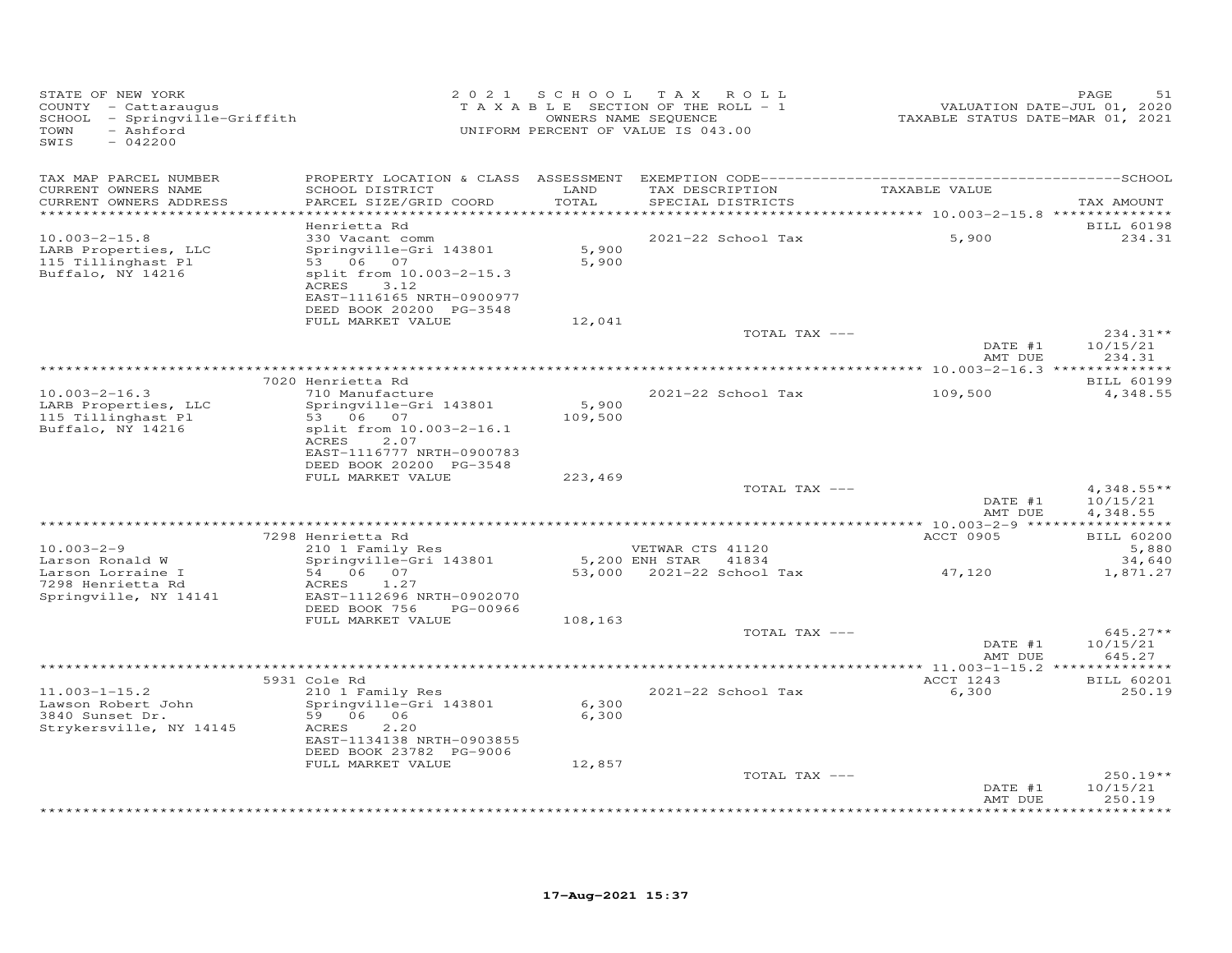| STATE OF NEW YORK<br>COUNTY - Cattaraugus<br>SCHOOL - Springville-Griffith<br>- Ashford<br>TOWN<br>SWIS<br>$-042200$ |                                                      |         | 2021 SCHOOL TAX ROLL<br>T A X A B L E SECTION OF THE ROLL - 1<br>OWNERS NAME SEQUENCE<br>UNIFORM PERCENT OF VALUE IS 043.00 |               | 52<br>PAGE<br>VALUATION DATE-JUL 01, 2020<br>TAXABLE STATUS DATE-MAR 01, 2021 |
|----------------------------------------------------------------------------------------------------------------------|------------------------------------------------------|---------|-----------------------------------------------------------------------------------------------------------------------------|---------------|-------------------------------------------------------------------------------|
| TAX MAP PARCEL NUMBER<br>CURRENT OWNERS NAME                                                                         | SCHOOL DISTRICT                                      | LAND    | TAX DESCRIPTION                                                                                                             | TAXABLE VALUE |                                                                               |
| CURRENT OWNERS ADDRESS                                                                                               | PARCEL SIZE/GRID COORD                               | TOTAL   | SPECIAL DISTRICTS                                                                                                           |               | TAX AMOUNT                                                                    |
|                                                                                                                      | 11655 Bolton Rd                                      |         |                                                                                                                             | ACCT 1729     | <b>BILL 60202</b>                                                             |
| $3.004 - 2 - 5.1$                                                                                                    | 210 1 Family Res                                     |         | BAS STAR 41854                                                                                                              |               | 14,700                                                                        |
| Lawton Paul I                                                                                                        | Springville-Gri 143801                               |         | 7,500 2021-22 School Tax                                                                                                    | 96,200        | 3,820.37                                                                      |
| Lawton radio<br>Lawton Marie D<br>2000                                                                               | 41 06 06                                             | 96,200  |                                                                                                                             |               |                                                                               |
| Springville, NY 14141-0239                                                                                           | ACRES<br>3.52<br>EAST-1147945 NRTH-0913713           |         |                                                                                                                             |               |                                                                               |
|                                                                                                                      | DEED BOOK 961<br>PG-559                              |         |                                                                                                                             |               |                                                                               |
|                                                                                                                      | FULL MARKET VALUE                                    | 196,327 |                                                                                                                             |               |                                                                               |
|                                                                                                                      |                                                      |         |                                                                                                                             | TOTAL TAX --- | $3,293.37**$<br>DATE #1<br>10/15/21                                           |
|                                                                                                                      |                                                      |         |                                                                                                                             |               | 3,293.37<br>AMT DUE                                                           |
|                                                                                                                      |                                                      |         |                                                                                                                             |               |                                                                               |
|                                                                                                                      | 10600 Edies Rd                                       |         |                                                                                                                             | ACCT 0471     | <b>BILL 60203</b>                                                             |
| $10.004 - 1 - 36$<br>Lee John P                                                                                      | 210 1 Family Res<br>Springville-Gri 143801           | 8,300   | 2021-22 School Tax                                                                                                          | 125,000       | 4,964.10                                                                      |
| Lee Donna M                                                                                                          | 73 06 06                                             | 125,000 |                                                                                                                             |               |                                                                               |
| 10600 Edies Rd                                                                                                       | ACRES<br>6.10                                        |         |                                                                                                                             |               |                                                                               |
| Springville, NY 14141                                                                                                | EAST-1121353 NRTH-0896758<br>DEED BOOK 26001 PG-7001 |         |                                                                                                                             |               |                                                                               |
|                                                                                                                      | FULL MARKET VALUE                                    | 255,102 |                                                                                                                             |               |                                                                               |
|                                                                                                                      |                                                      |         |                                                                                                                             | TOTAL TAX --- | $4,964.10**$                                                                  |
|                                                                                                                      |                                                      |         |                                                                                                                             |               | DATE #1<br>10/15/21                                                           |
|                                                                                                                      |                                                      |         |                                                                                                                             |               | AMT DUE<br>4,964.10                                                           |
|                                                                                                                      | 6790 Schwartz Rd                                     |         |                                                                                                                             | ACCT 1330     | <b>BILL 60204</b>                                                             |
| $10.004 - 1 - 1.2$                                                                                                   | 270 Mfg housing                                      |         | BAS STAR 41854                                                                                                              |               | 14,700                                                                        |
| Lemanski Wayne R<br>4790 Schwartz Rd                                                                                 | Springville-Gri 143801<br>78 06 06                   |         | 9,200 2021-22 School Tax                                                                                                    | 71,500        | 2,839.46                                                                      |
| 6790 Schwartz Rd<br>West Valley, NY 14171                                                                            | ACRES 10.95 BANK 017                                 | 71,500  |                                                                                                                             |               |                                                                               |
|                                                                                                                      | EAST-1119208 NRTH-0901063                            |         |                                                                                                                             |               |                                                                               |
|                                                                                                                      | DEED BOOK 5311 PG-8002                               |         |                                                                                                                             |               |                                                                               |
|                                                                                                                      | FULL MARKET VALUE                                    | 145,918 |                                                                                                                             | TOTAL TAX --- | $2,312.46**$                                                                  |
|                                                                                                                      |                                                      |         |                                                                                                                             |               | DATE #1<br>10/15/21                                                           |
|                                                                                                                      |                                                      |         |                                                                                                                             |               | AMT DUE<br>2,312.46                                                           |
|                                                                                                                      | Nys Rte 240                                          |         |                                                                                                                             | ACCT 0472     |                                                                               |
| $11.003 - 1 - 25$                                                                                                    | 314 Rural vac<10                                     |         | 2021-22 School Tax                                                                                                          | 10,800        | <b>BILL 60205</b><br>428.90                                                   |
| Levan Jerome                                                                                                         | Springville-Gri 143801                               | 10,800  |                                                                                                                             |               |                                                                               |
| 84 Fair Oak Ln                                                                                                       | 59 06 06                                             | 10,800  |                                                                                                                             |               |                                                                               |
| Cheektowaga, NY 14227                                                                                                | ACRES<br>7.74<br>EAST-1134304 NRTH-0902181           |         |                                                                                                                             |               |                                                                               |
|                                                                                                                      | DEED BOOK 828<br>PG-00441                            |         |                                                                                                                             |               |                                                                               |
|                                                                                                                      | FULL MARKET VALUE                                    | 22,041  |                                                                                                                             |               |                                                                               |
|                                                                                                                      |                                                      |         |                                                                                                                             | TOTAL TAX --- | $428.90**$                                                                    |
|                                                                                                                      |                                                      |         |                                                                                                                             |               | 10/15/21<br>DATE #1<br>428.90<br>AMT DUE                                      |
|                                                                                                                      |                                                      |         |                                                                                                                             |               |                                                                               |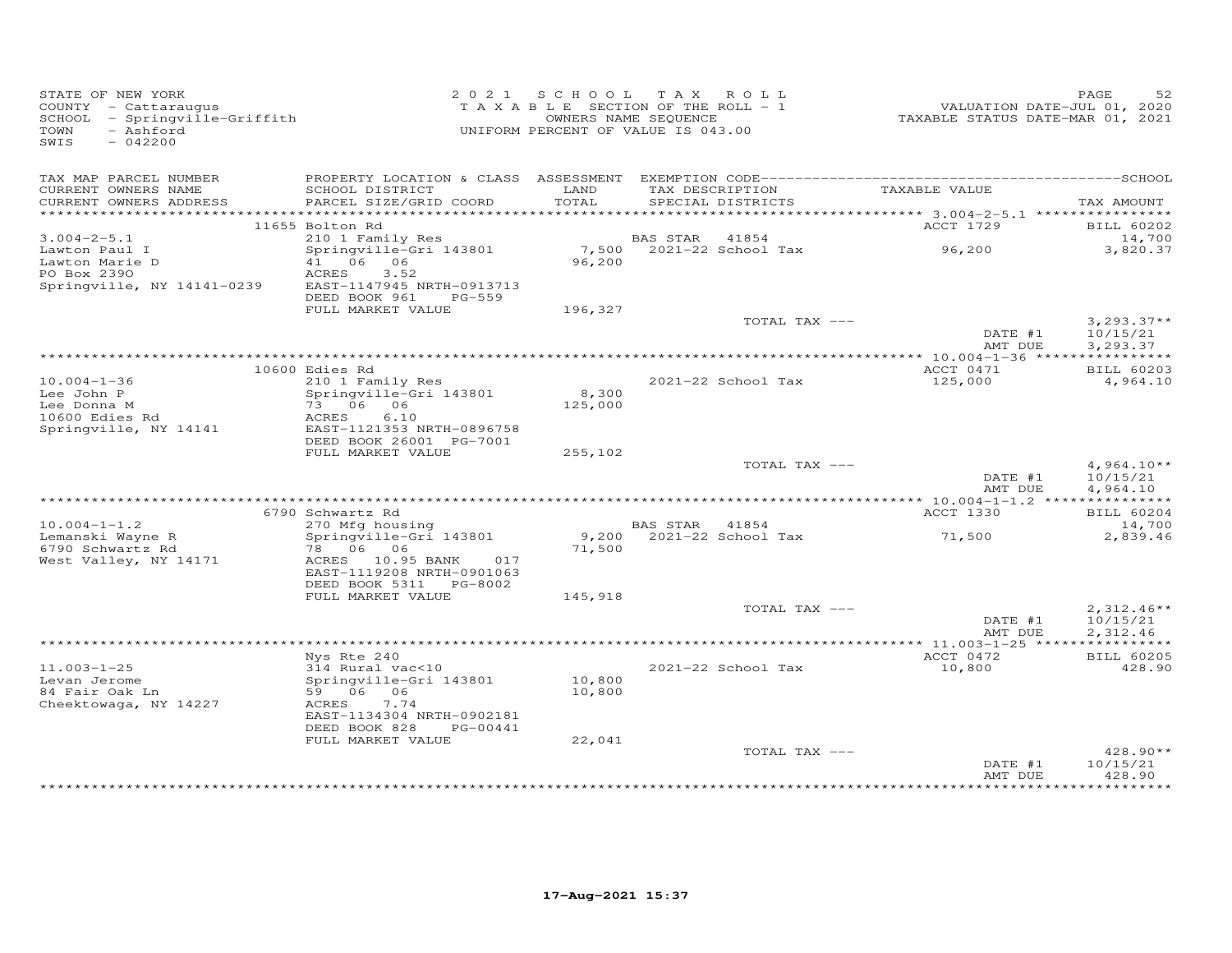| STATE OF NEW YORK<br>COUNTY - Cattaraugus<br>SCHOOL - Springville-Griffith<br>- Ashford<br>TOWN<br>SWIS<br>$-042200$ |                                                                                                                                           | 2021 SCHOOL TAX ROLL<br>TAXABLE SECTION OF THE ROLL - 1<br>UNIFORM PERCENT OF VALUE IS 043.00 | OWNERS NAME SEQUENCE                     |                                             | VALUATION DATE-JUL 01, 2020<br>TAXABLE STATUS DATE-MAR 01, 2021 | PAGE<br>53                           |
|----------------------------------------------------------------------------------------------------------------------|-------------------------------------------------------------------------------------------------------------------------------------------|-----------------------------------------------------------------------------------------------|------------------------------------------|---------------------------------------------|-----------------------------------------------------------------|--------------------------------------|
| TAX MAP PARCEL NUMBER<br>CURRENT OWNERS NAME<br>CURRENT OWNERS ADDRESS<br>************************                   | SCHOOL DISTRICT<br>PARCEL SIZE/GRID COORD                                                                                                 | LAND<br>TOTAL                                                                                 |                                          | TAX DESCRIPTION<br>SPECIAL DISTRICTS        | TAXABLE VALUE                                                   | TAX AMOUNT                           |
|                                                                                                                      | 10711 Nys Rte 240                                                                                                                         |                                                                                               |                                          |                                             | ACCT 1607                                                       | <b>BILL 60206</b>                    |
| $11.003 - 2 - 18.5$<br>Lux Robert<br>Lux Linda S<br>10711 Nys Rte 240<br>West Valley, NY 14171                       | 240 Rural res<br>Springville-Gri 143801<br>$57 - 6 - 6$<br>ACRES 36.20 BANK<br>081<br>EAST-1133197 NRTH-0897509<br>DEED BOOK 5724 PG-6001 |                                                                                               | AG DIST<br>17,700 ENH STAR               | 41720<br>41834<br>80,700 2021-22 School Tax | 78,025                                                          | 2,675<br>34,640<br>3,098.59          |
| MAY BE SUBJECT TO PAYMENT                                                                                            | FULL MARKET VALUE                                                                                                                         | 164,694                                                                                       |                                          |                                             |                                                                 |                                      |
| UNDER AGDIST LAW TIL 2025                                                                                            |                                                                                                                                           |                                                                                               |                                          | TOTAL TAX ---                               | DATE #1                                                         | $1,872.59**$<br>10/15/21             |
|                                                                                                                      |                                                                                                                                           |                                                                                               |                                          |                                             | AMT DUE                                                         | 1,872.59                             |
|                                                                                                                      | 10559 Edies Rd                                                                                                                            |                                                                                               |                                          |                                             | ACCT 0586                                                       | <b>BILL 60207</b>                    |
| $10.004 - 1 - 39.1$<br>Lynch James F                                                                                 | 210 1 Family Res<br>Springville-Gri 143801                                                                                                |                                                                                               | VETWAR CTS 41120<br>5,200 ENH STAR 41834 |                                             |                                                                 | 5,880<br>34,640                      |
| 10559 Edies Rd                                                                                                       | 73 06 06                                                                                                                                  |                                                                                               |                                          | 46,100 2021-22 School Tax                   | 40,220                                                          | 1,597.25                             |
| Springville, NY 14141                                                                                                | FRNT 250.00 DPTH 210.00<br>EAST-1120369 NRTH-0896343<br>DEED BOOK 986<br>$PG-468$                                                         |                                                                                               |                                          |                                             |                                                                 |                                      |
|                                                                                                                      | FULL MARKET VALUE                                                                                                                         | 94,082                                                                                        |                                          | TOTAL TAX ---                               |                                                                 | $371.25**$                           |
|                                                                                                                      |                                                                                                                                           |                                                                                               |                                          |                                             | DATE #1<br>AMT DUE                                              | 10/15/21<br>371.25                   |
|                                                                                                                      | 11465 Nys Rte 240                                                                                                                         |                                                                                               |                                          |                                             | ACCT 1384                                                       | <b>BILL 60208</b>                    |
| $11.001 - 1 - 8.5$<br>Madar Brandon M<br>Madar Lauren L                                                              | 220 2 Family Res<br>Springville-Gri 143801<br>65 06 06                                                                                    | 8,000<br>84,400                                                                               |                                          | 2021-22 School Tax                          | 84,400                                                          | 3,351.76                             |
| 11465 NYS Route 240<br>Springville, NY 14141                                                                         | ACRES<br>4.75 BANK<br>017<br>EAST-1132639 NRTH-0908347<br>DEED BOOK 22143 PG-8002                                                         |                                                                                               |                                          |                                             |                                                                 |                                      |
|                                                                                                                      | FULL MARKET VALUE                                                                                                                         | 172,245                                                                                       |                                          |                                             |                                                                 |                                      |
|                                                                                                                      |                                                                                                                                           |                                                                                               |                                          | TOTAL TAX ---                               | DATE #1<br>AMT DUE                                              | $3,351.76**$<br>10/15/21<br>3,351.76 |
|                                                                                                                      |                                                                                                                                           |                                                                                               |                                          |                                             |                                                                 |                                      |
| $10.003 - 2 - 21.1$                                                                                                  | Peters Rd<br>240 Rural res                                                                                                                |                                                                                               |                                          | 2021-22 School Tax                          | ACCT 0487<br>177,800                                            | <b>BILL 60209</b><br>7,060.93        |
| Mahl Family Limited<br>2307 Date St<br>St James City, FL 33956                                                       | Springville-Gri 143801<br>26 06 07<br>ACRES 86.95<br>EAST-1112903 NRTH-0896109<br>DEED BOOK 00952 PG-00942                                | 58,400<br>177,800                                                                             |                                          |                                             |                                                                 |                                      |
|                                                                                                                      | FULL MARKET VALUE                                                                                                                         | 362,857                                                                                       |                                          | TOTAL TAX ---                               | DATE #1                                                         | $7,060.93**$<br>10/15/21             |
|                                                                                                                      |                                                                                                                                           |                                                                                               |                                          |                                             | AMT DUE                                                         | 7,060.93<br>* * * * * * * * * * * *  |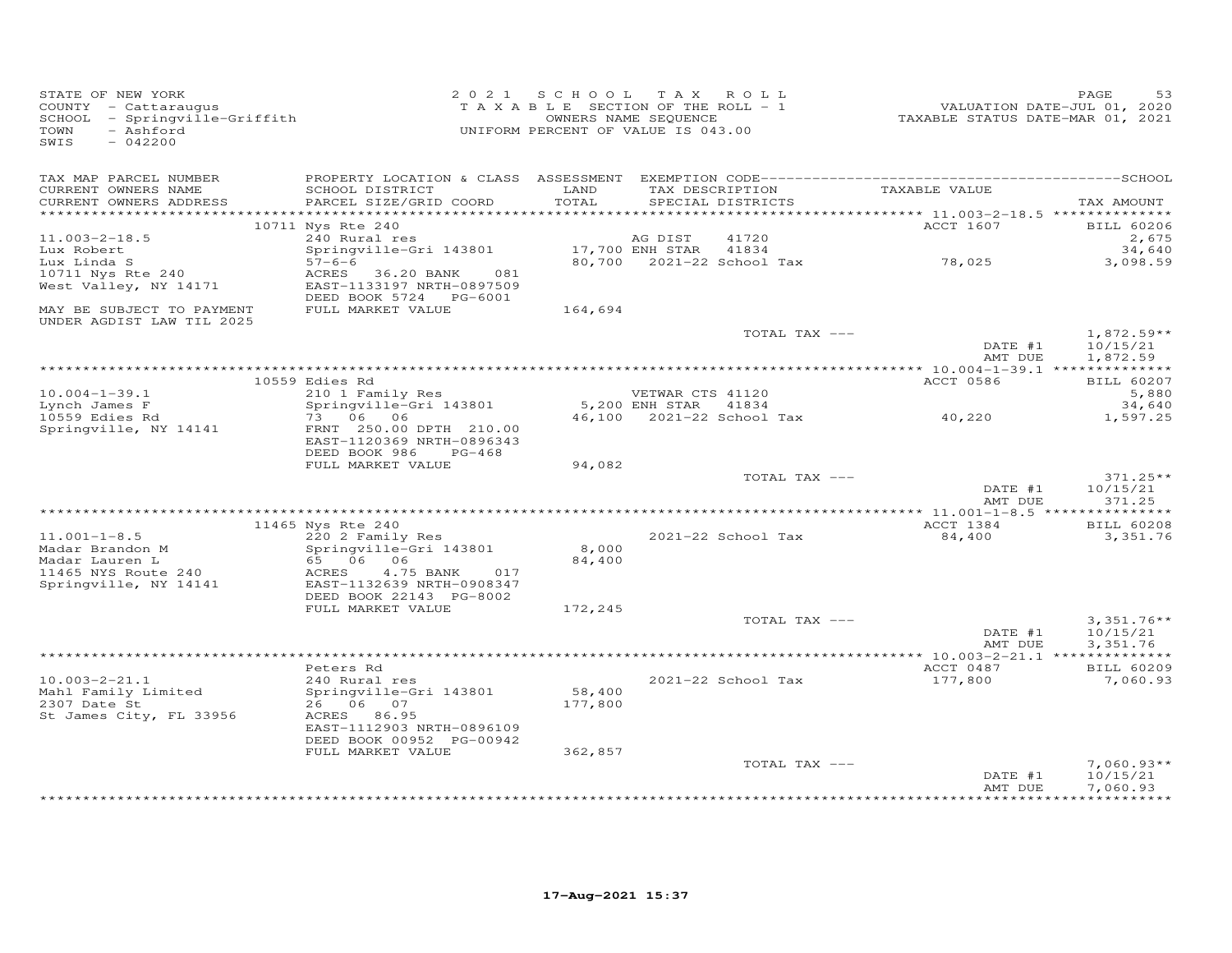| STATE OF NEW YORK<br>COUNTY - Cattaraugus<br>SCHOOL - Springville-Griffith<br>TOWN<br>- Ashford<br>SWIS<br>$-042200$ |                                                       |                   | 2021 SCHOOL TAX ROLL<br>TAXABLE SECTION OF THE ROLL - 1<br>OWNERS NAME SEQUENCE<br>UNIFORM PERCENT OF VALUE IS 043.00 | VALUATION DATE-JUL 01, 2020<br>TAXABLE STATUS DATE-MAR 01, 2021 | PAGE<br>54           |
|----------------------------------------------------------------------------------------------------------------------|-------------------------------------------------------|-------------------|-----------------------------------------------------------------------------------------------------------------------|-----------------------------------------------------------------|----------------------|
| TAX MAP PARCEL NUMBER                                                                                                |                                                       |                   |                                                                                                                       |                                                                 |                      |
| CURRENT OWNERS NAME<br>CURRENT OWNERS ADDRESS<br>**********************                                              | SCHOOL DISTRICT<br>PARCEL SIZE/GRID COORD             | LAND<br>TOTAL     | TAX DESCRIPTION<br>SPECIAL DISTRICTS                                                                                  | TAXABLE VALUE                                                   | TAX AMOUNT           |
|                                                                                                                      | Peters Rd                                             |                   |                                                                                                                       | ACCT 1297                                                       | <b>BILL 60210</b>    |
| $10.003 - 2 - 22.2$                                                                                                  | 322 Rural vac>10                                      |                   | 2021-22 School Tax                                                                                                    | 5,600                                                           | 222.39               |
| Mahl Family Limited                                                                                                  | Springville-Gri 143801                                | 5,600             |                                                                                                                       |                                                                 |                      |
| 2307 Date St                                                                                                         | 26 06 07                                              | 5,600             |                                                                                                                       |                                                                 |                      |
| St James City, FL 33956                                                                                              | <b>NRF</b>                                            |                   |                                                                                                                       |                                                                 |                      |
|                                                                                                                      | ACRES 13.95                                           |                   |                                                                                                                       |                                                                 |                      |
|                                                                                                                      | EAST-1111984 NRTH-0897244<br>DEED BOOK 00952 PG-00942 |                   |                                                                                                                       |                                                                 |                      |
|                                                                                                                      | FULL MARKET VALUE                                     | 11,429            |                                                                                                                       |                                                                 |                      |
|                                                                                                                      |                                                       |                   | TOTAL TAX ---                                                                                                         |                                                                 | $222.39**$           |
|                                                                                                                      |                                                       |                   |                                                                                                                       | DATE #1                                                         | 10/15/21             |
|                                                                                                                      |                                                       |                   |                                                                                                                       | AMT DUE                                                         | 222.39               |
|                                                                                                                      |                                                       |                   | *************************************                                                                                 | *************** 19.001-2-1 ******************                   |                      |
| $19.001 - 2 - 1$                                                                                                     | Peters Rd                                             |                   | 2021-22 School Tax                                                                                                    | ACCT 0486<br>19,200                                             | <b>BILL 60211</b>    |
| Mahl Family Limited                                                                                                  | 322 Rural vac>10<br>Springville-Gri 143801            | 19,200            |                                                                                                                       |                                                                 | 762.49               |
| Mahl                                                                                                                 | 26 06 07                                              | 19,200            |                                                                                                                       |                                                                 |                      |
| 2307 Date St                                                                                                         | ACRES 48.05                                           |                   |                                                                                                                       |                                                                 |                      |
| St James City, FL 33956                                                                                              | EAST-1113688 NRTH-0896043                             |                   |                                                                                                                       |                                                                 |                      |
|                                                                                                                      | DEED BOOK 00952 PG-00942                              |                   |                                                                                                                       |                                                                 |                      |
|                                                                                                                      | FULL MARKET VALUE                                     | 39,184            | TOTAL TAX ---                                                                                                         |                                                                 | $762.49**$           |
|                                                                                                                      |                                                       |                   |                                                                                                                       | DATE #1                                                         | 10/15/21             |
|                                                                                                                      |                                                       |                   |                                                                                                                       | AMT DUE                                                         | 762.49               |
|                                                                                                                      |                                                       |                   |                                                                                                                       |                                                                 |                      |
|                                                                                                                      | Peters Rd                                             |                   |                                                                                                                       | ACCT 0598                                                       | <b>BILL 60212</b>    |
| $10.003 - 2 - 23$                                                                                                    | 314 Rural vac<10                                      |                   | 2021-22 School Tax                                                                                                    | 1,900                                                           | 75.45                |
| Mahl Family Lp<br>2307 Date St                                                                                       | Springville-Gri 143801<br>40   06   07                | 1,900<br>1,900    |                                                                                                                       |                                                                 |                      |
| St James City, FL 33956                                                                                              | NRF                                                   |                   |                                                                                                                       |                                                                 |                      |
|                                                                                                                      | ACRES<br>4.33                                         |                   |                                                                                                                       |                                                                 |                      |
|                                                                                                                      | EAST-1112140 NRTH-0898339                             |                   |                                                                                                                       |                                                                 |                      |
|                                                                                                                      | DEED BOOK 11402 PG-9001                               |                   |                                                                                                                       |                                                                 |                      |
|                                                                                                                      | FULL MARKET VALUE                                     | 3,878             | TOTAL TAX ---                                                                                                         |                                                                 | $75.45**$            |
|                                                                                                                      |                                                       |                   |                                                                                                                       | DATE #1                                                         | 10/15/21             |
|                                                                                                                      |                                                       |                   |                                                                                                                       | AMT DUE                                                         | 75.45                |
|                                                                                                                      |                                                       |                   |                                                                                                                       |                                                                 |                      |
|                                                                                                                      | 7186 Peters Rd                                        |                   |                                                                                                                       | ACCT 0046                                                       | <b>BILL 60213</b>    |
| $10.003 - 2 - 20.1$                                                                                                  | 240 Rural res                                         |                   | 2021-22 School Tax                                                                                                    | 152,600                                                         | 6,060.17             |
| Mahl Matthew<br>Mahl Elizabeth                                                                                       | Springville-Gri 143801<br>25 06 07                    | 19,700<br>152,600 |                                                                                                                       |                                                                 |                      |
| 7186 Peters Rd                                                                                                       | ACRES 14.73                                           |                   |                                                                                                                       |                                                                 |                      |
| Springville, NY 14141                                                                                                | EAST-1114247 NRTH-0897494                             |                   |                                                                                                                       |                                                                 |                      |
|                                                                                                                      | DEED BOOK 00939 PG-00947                              |                   |                                                                                                                       |                                                                 |                      |
|                                                                                                                      | FULL MARKET VALUE                                     | 311,429           |                                                                                                                       |                                                                 |                      |
|                                                                                                                      |                                                       |                   | TOTAL TAX ---                                                                                                         |                                                                 | $6,060.17**$         |
|                                                                                                                      |                                                       |                   |                                                                                                                       | DATE #1<br>AMT DUE                                              | 10/15/21<br>6,060.17 |
|                                                                                                                      |                                                       |                   |                                                                                                                       |                                                                 |                      |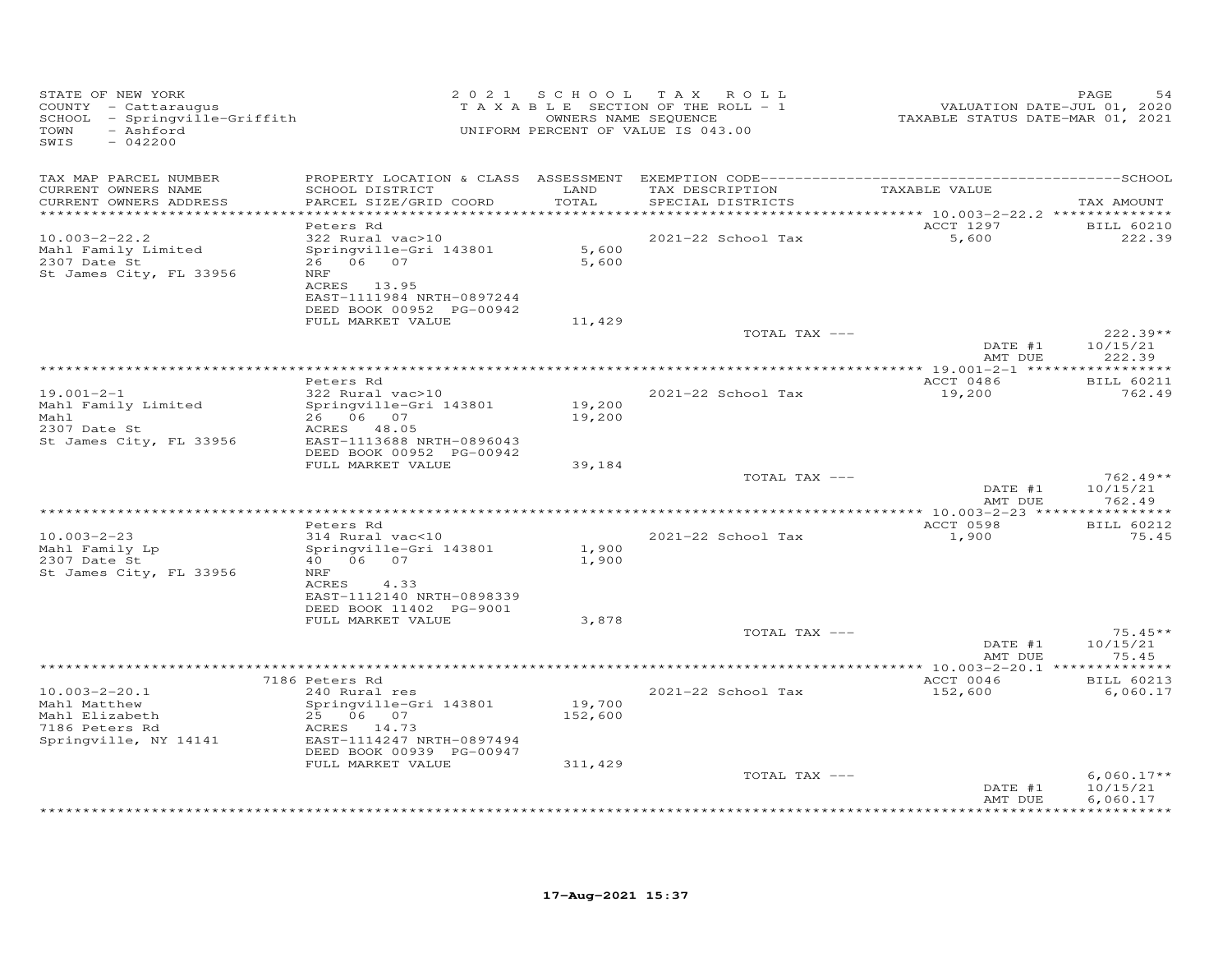| STATE OF NEW YORK<br>COUNTY - Cattaraugus<br>SCHOOL - Springville-Griffith<br>- Ashford<br>TOWN<br>SWIS<br>$-042200$ |                                                                                                 | 2021 SCHOOL      | TAX ROLL<br>TAXABLE SECTION OF THE ROLL - 1<br>OWNERS NAME SEQUENCE<br>UNIFORM PERCENT OF VALUE IS 043.00 |                                     | PAGE<br>55<br>VALUATION DATE-JUL 01, 2020<br>TAXABLE STATUS DATE-MAR 01, 2021 |
|----------------------------------------------------------------------------------------------------------------------|-------------------------------------------------------------------------------------------------|------------------|-----------------------------------------------------------------------------------------------------------|-------------------------------------|-------------------------------------------------------------------------------|
| TAX MAP PARCEL NUMBER<br>CURRENT OWNERS NAME<br>CURRENT OWNERS ADDRESS                                               | SCHOOL DISTRICT<br>PARCEL SIZE/GRID COORD                                                       | LAND<br>TOTAL    | TAX DESCRIPTION<br>SPECIAL DISTRICTS                                                                      | TAXABLE VALUE                       | TAX AMOUNT                                                                    |
| *************************                                                                                            |                                                                                                 |                  |                                                                                                           |                                     |                                                                               |
|                                                                                                                      | Peters Rd                                                                                       |                  |                                                                                                           | ACCT 1360                           | BILL 60214                                                                    |
| $10.003 - 2 - 21.2$<br>Mahl Matthew J<br>Mahl Elizabeth<br>7186 Peters Rd<br>Springville, NY 14141                   | 240 Rural res<br>Springville-Gri 143801<br>26 06 07<br>ACRES 10.00<br>EAST-1112614 NRTH-0895964 | 13,800<br>43,900 | 2021-22 School Tax                                                                                        | 43,900                              | 1,743.39                                                                      |
|                                                                                                                      | DEED BOOK 00932 PG-00099                                                                        |                  |                                                                                                           |                                     |                                                                               |
|                                                                                                                      | FULL MARKET VALUE                                                                               | 89,592           |                                                                                                           |                                     |                                                                               |
|                                                                                                                      |                                                                                                 |                  |                                                                                                           | TOTAL TAX ---<br>DATE #1<br>AMT DUE | $1,743.39**$<br>10/15/21<br>1,743.39                                          |
|                                                                                                                      |                                                                                                 |                  |                                                                                                           |                                     |                                                                               |
|                                                                                                                      | 10314 Dutch Hill Rd                                                                             |                  |                                                                                                           | ACCT 0251                           | <b>BILL 60215</b>                                                             |
| $19.002 - 1 - 18.1$                                                                                                  | 270 Mfg housing                                                                                 |                  | VETWAR CTS 41120                                                                                          |                                     | 5,415                                                                         |
| Manning Sally<br>Manning Robert L                                                                                    | Springville-Gri 143801<br>72 06 06                                                              |                  | 22,800 ENH STAR 41834<br>36,100 2021-22 School Tax                                                        | 30,685                              | 30,685                                                                        |
| 10314 Dutch Hill Rd                                                                                                  | ACRES 18.95                                                                                     |                  |                                                                                                           |                                     | 1,218.59                                                                      |
| West Valley, NY 14171                                                                                                | EAST-1123787 NRTH-0893235<br>DEED BOOK 00863 PG-00726                                           |                  |                                                                                                           |                                     |                                                                               |
|                                                                                                                      | FULL MARKET VALUE                                                                               | 73,673           |                                                                                                           | TOTAL TAX ---                       | $0.00**$                                                                      |
|                                                                                                                      |                                                                                                 |                  |                                                                                                           |                                     |                                                                               |
|                                                                                                                      | 11335 Bolton Rd                                                                                 |                  |                                                                                                           | ACCT 0597                           | <b>BILL 60216</b>                                                             |
| $11.002 - 2 - 8$                                                                                                     | 210 1 Family Res                                                                                |                  | BAS STAR 41854                                                                                            |                                     | 14,700                                                                        |
| Mansfield James<br>Mansfield Kimberly<br>11335 Bolton Rd                                                             | Springville-Gri 143801<br>40 06 06<br>9.85<br>ACRES                                             | 106,100          | 14,500 2021-22 School Tax                                                                                 | 106,100                             | 4,213.53                                                                      |
| Springville, NY 14141                                                                                                | EAST-1147498 NRTH-0908227<br>DEED BOOK 00921 PG-01183                                           |                  |                                                                                                           |                                     |                                                                               |
|                                                                                                                      | FULL MARKET VALUE                                                                               | 216,531          |                                                                                                           | TOTAL TAX ---                       |                                                                               |
|                                                                                                                      |                                                                                                 |                  |                                                                                                           | DATE #1<br>AMT DUE                  | $3,686.53**$<br>10/15/21<br>3,686.53                                          |
|                                                                                                                      |                                                                                                 |                  |                                                                                                           |                                     |                                                                               |
|                                                                                                                      | Bolton Rd                                                                                       |                  |                                                                                                           | ACCT 0036                           | <b>BILL 60217</b>                                                             |
| $11.002 - 2 - 9$<br>Mansfield James M<br>Mansfield Kimberley J                                                       | 321 Abandoned ag<br>Springville-Gri 143801<br>40 06 06                                          | 14,500<br>14,500 | 2021-22 School Tax                                                                                        | 14,500                              | 575.84                                                                        |
| 11335 Bolton Rd<br>Springville, NY 14141                                                                             | 9.85<br>ACRES<br>EAST-1147494 NRTH-0907971<br>DEED BOOK 1005 PG-220                             |                  |                                                                                                           |                                     |                                                                               |
|                                                                                                                      | FULL MARKET VALUE                                                                               | 29,592           |                                                                                                           | TOTAL TAX ---<br>DATE #1            | $575.84**$<br>10/15/21                                                        |
|                                                                                                                      |                                                                                                 |                  |                                                                                                           | AMT DUE                             | 575.84                                                                        |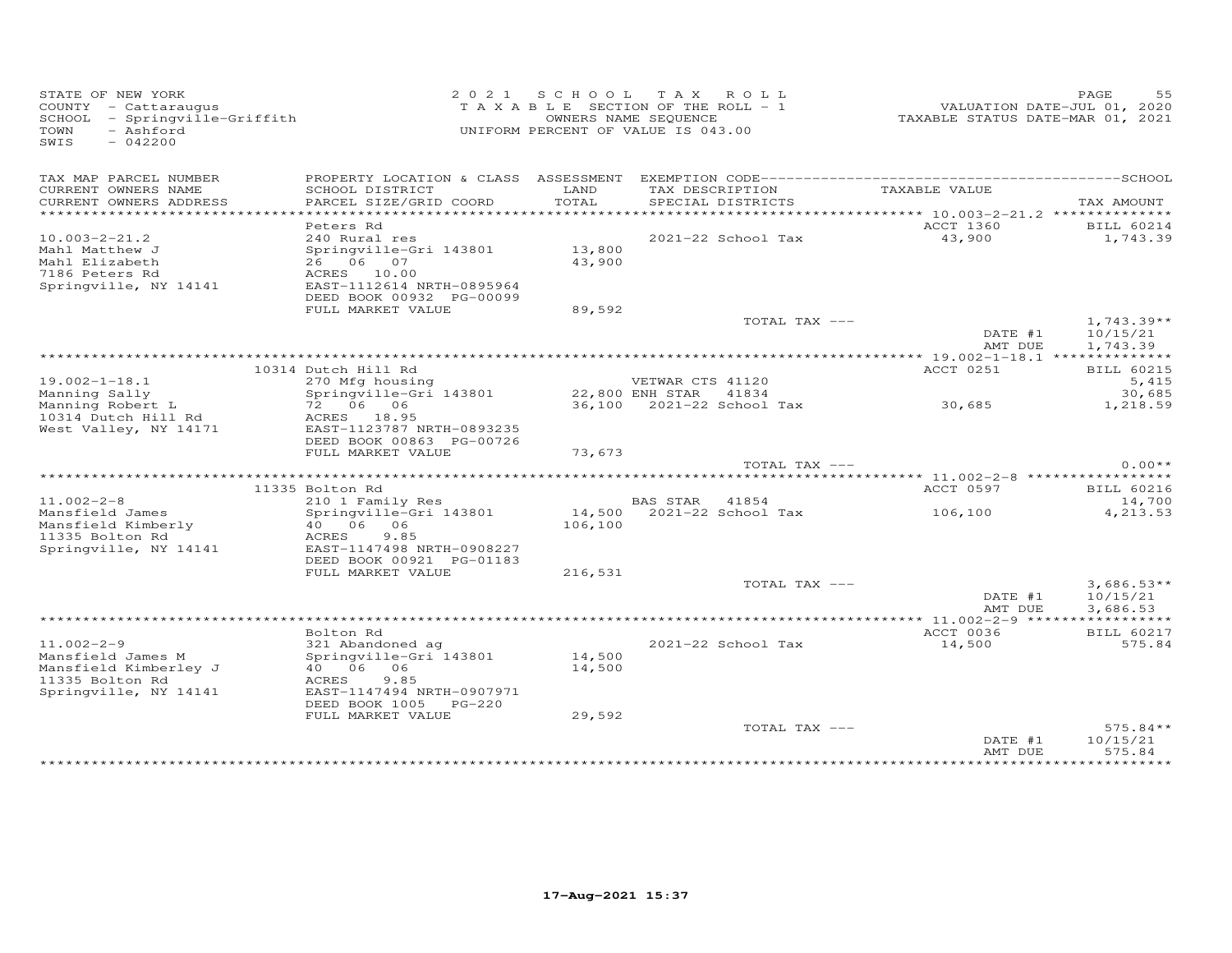| STATE OF NEW YORK<br>COUNTY - Cattaraugus<br>SCHOOL - Springville-Griffith<br>TOWN<br>- Ashford<br>SWIS<br>$-042200$ |                                                                                  |                  | 2021 SCHOOL TAX ROLL<br>TAXABLE SECTION OF THE ROLL - 1<br>OWNERS NAME SEQUENCE<br>UNIFORM PERCENT OF VALUE IS 043.00 | VALUATION DATE-JUL 01, 2020<br>TAXABLE STATUS DATE-MAR 01, 2021 | PAGE<br>56                           |
|----------------------------------------------------------------------------------------------------------------------|----------------------------------------------------------------------------------|------------------|-----------------------------------------------------------------------------------------------------------------------|-----------------------------------------------------------------|--------------------------------------|
| TAX MAP PARCEL NUMBER<br>CURRENT OWNERS NAME<br>CURRENT OWNERS ADDRESS                                               | SCHOOL DISTRICT<br>PARCEL SIZE/GRID COORD                                        | LAND<br>TOTAL    | TAX DESCRIPTION<br>SPECIAL DISTRICTS                                                                                  | TAXABLE VALUE                                                   | TAX AMOUNT                           |
|                                                                                                                      | 11452 Watson Rd                                                                  |                  |                                                                                                                       | ACCT 0850                                                       | <b>BILL 60218</b>                    |
| $11.001 - 1 - 19$                                                                                                    | 270 Mfg housing                                                                  |                  |                                                                                                                       |                                                                 | 18,000                               |
| Martin Thomas J<br>Martin Diane I<br>4029 Campaniastrada                                                             | Springville-Gri 143801<br>60 06 06<br>ACRES<br>2.42                              | 18,000           | ENH STAR 41834<br>6,600 2021-22 School Tax                                                                            | 18,000                                                          | 714.83                               |
| Spring Hill, TN 37174                                                                                                | EAST-1136255 NRTH-0908706<br>DEED BOOK 00945 PG-00353                            |                  |                                                                                                                       |                                                                 |                                      |
| PRIOR OWNER ON 3/01/2021<br>Martin Diane I                                                                           | FULL MARKET VALUE                                                                | 36,735           |                                                                                                                       |                                                                 |                                      |
|                                                                                                                      |                                                                                  |                  |                                                                                                                       | TOTAL TAX ---                                                   | $0.00**$                             |
|                                                                                                                      | 11452 Watson Rd                                                                  |                  |                                                                                                                       | ACCT 0492                                                       | <b>BILL 60219</b>                    |
| $11.001 - 1 - 20$                                                                                                    | 314 Rural vac<10                                                                 |                  | 2021-22 School Tax                                                                                                    | 3,000                                                           | 119.14                               |
| Martin Thomas J                                                                                                      | Springville-Gri 143801                                                           | 3,000            |                                                                                                                       |                                                                 |                                      |
| Martin Diane I                                                                                                       | 60 06 06                                                                         | 3,000            |                                                                                                                       |                                                                 |                                      |
| 4029 Campaniastrada Rd<br>Spring Hill, TN 37174                                                                      | FRNT 200.00 DPTH 230.00<br>EAST-1136068 NRTH-0908513<br>DEED BOOK 00945 PG-00351 |                  |                                                                                                                       |                                                                 |                                      |
|                                                                                                                      | FULL MARKET VALUE                                                                | 6,122            |                                                                                                                       |                                                                 |                                      |
|                                                                                                                      |                                                                                  |                  | TOTAL TAX ---                                                                                                         | DATE #1<br>AMT DUE                                              | $119.14**$<br>10/15/21<br>119.14     |
|                                                                                                                      |                                                                                  |                  |                                                                                                                       |                                                                 |                                      |
|                                                                                                                      | 10791 Nys Rte 240                                                                |                  |                                                                                                                       | ACCT 0724                                                       | <b>BILL 60220</b>                    |
| $11.003 - 2 - 20.1$<br>Mazikowski Roger P<br>492 Homecrest Dr                                                        | 260 Seasonal res<br>Springville-Gri 143801<br>58/64 06 06                        | 28,600<br>38,000 | 2021-22 School Tax                                                                                                    | 38,000                                                          | 1,509.09                             |
| Buffalo, NY 14226                                                                                                    | ACRES<br>51.30<br>EAST-1132498 NRTH-0899104<br>DEED BOOK 24449 PG-7002           |                  |                                                                                                                       |                                                                 |                                      |
|                                                                                                                      | FULL MARKET VALUE                                                                | 77,551           |                                                                                                                       |                                                                 |                                      |
|                                                                                                                      |                                                                                  |                  | TOTAL TAX ---                                                                                                         | DATE #1<br>AMT DUE                                              | $1,509.09**$<br>10/15/21<br>1,509.09 |
|                                                                                                                      |                                                                                  |                  |                                                                                                                       |                                                                 |                                      |
|                                                                                                                      | 11482 Nys Rte 240                                                                |                  |                                                                                                                       | ACCT 0286                                                       | <b>BILL 60221</b>                    |
| $11.001 - 1 - 9.2$<br>Mc Cool Karen L<br>11482 NYS Rte 240                                                           | 270 Mfg housing<br>Springville-Gri 143801<br>60/65 06 06                         | 32,100           | BAS STAR 41854                                                                                                        | 4,500 2021-22 School Tax 32,100                                 | 14,700<br>1,274.78                   |
| Springville, NY 14141                                                                                                | FRNT 125.00 DPTH 160.00<br>EAST-1132929 NRTH-0908188<br>DEED BOOK 00947 PG-00293 |                  |                                                                                                                       |                                                                 |                                      |
|                                                                                                                      | FULL MARKET VALUE                                                                | 65,510           |                                                                                                                       |                                                                 | $747.78**$                           |
|                                                                                                                      |                                                                                  |                  | TOTAL TAX ---                                                                                                         | DATE #1<br>AMT DUE                                              | 10/15/21<br>747.78                   |
|                                                                                                                      |                                                                                  |                  |                                                                                                                       |                                                                 |                                      |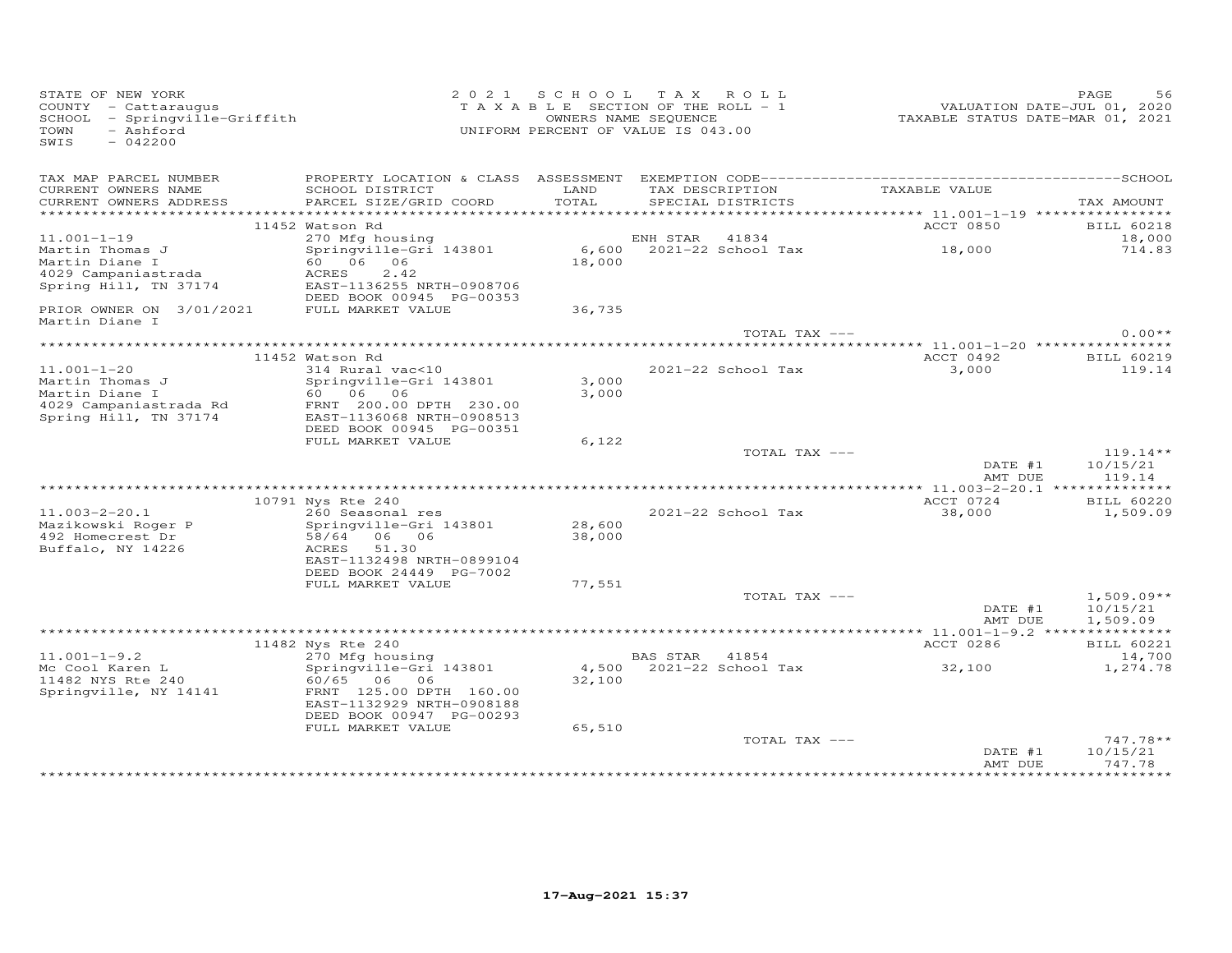| STATE OF NEW YORK<br>COUNTY - Cattaraugus<br>SCHOOL - Springville-Griffith<br>- Ashford<br>TOWN<br>SWIS<br>$-042200$ |                                                      | 2021 SCHOOL TAX ROLL<br>T A X A B L E SECTION OF THE ROLL - 1<br>UNIFORM PERCENT OF VALUE IS 043.00 | OWNERS NAME SEQUENCE                 |                 | VALUATION DATE-JUL 01, 2020<br>TAXABLE STATUS DATE-MAR 01, 2021 | PAGE<br>57                  |
|----------------------------------------------------------------------------------------------------------------------|------------------------------------------------------|-----------------------------------------------------------------------------------------------------|--------------------------------------|-----------------|-----------------------------------------------------------------|-----------------------------|
| TAX MAP PARCEL NUMBER                                                                                                |                                                      |                                                                                                     |                                      |                 |                                                                 |                             |
| CURRENT OWNERS NAME<br>CURRENT OWNERS ADDRESS                                                                        | SCHOOL DISTRICT<br>PARCEL SIZE/GRID COORD            | LAND<br>TOTAL                                                                                       | SPECIAL DISTRICTS                    | TAX DESCRIPTION | TAXABLE VALUE                                                   | TAX AMOUNT                  |
| ***********************                                                                                              |                                                      |                                                                                                     |                                      |                 |                                                                 |                             |
| $11.001 - 1 - 33.2$                                                                                                  | 6008 Thomas Corners Rd<br>210 1 Family Res           |                                                                                                     | BAS STAR                             | 41854           | ACCT 1571                                                       | <b>BILL 60222</b><br>14,700 |
| McCool Dale                                                                                                          | Springville-Gri 143801                               |                                                                                                     | 5,300 2021-22 School Tax             |                 | 47,800                                                          | 1,898.27                    |
| 6008 Thomas Corners Rd<br>West Valley, NY 14171                                                                      | 65 06 06<br>ACRES 1.30<br>EAST-1132596 NRTH-0903943  | 47,800                                                                                              |                                      |                 |                                                                 |                             |
|                                                                                                                      | DEED BOOK 1037 PG-4002                               |                                                                                                     |                                      |                 |                                                                 |                             |
|                                                                                                                      | FULL MARKET VALUE                                    | 97,551                                                                                              |                                      |                 |                                                                 |                             |
|                                                                                                                      |                                                      |                                                                                                     |                                      | TOTAL TAX ---   | DATE #1                                                         | $1,371.27**$<br>10/15/21    |
|                                                                                                                      |                                                      |                                                                                                     |                                      |                 | AMT DUE                                                         | 1,371.27                    |
|                                                                                                                      | Thomas Corners Rd                                    |                                                                                                     |                                      |                 | ACCT 0658                                                       | <b>BILL 60223</b>           |
| $10.002 - 1 - 4.1$                                                                                                   | 105 Vac farmland                                     |                                                                                                     | AG DIST                              | 41720           |                                                                 | 12,336                      |
| McCormick Farms, Inc.                                                                                                | Springville-Gri 143801                               |                                                                                                     | 39,300 2021-22 School Tax            |                 | 26,964                                                          | 1,070.82                    |
| 5606 Route 362                                                                                                       |                                                      | 39,300                                                                                              |                                      |                 |                                                                 |                             |
| Bliss, NY 14024                                                                                                      | ACRES 71.65                                          |                                                                                                     |                                      |                 |                                                                 |                             |
| MAY BE SUBJECT TO PAYMENT                                                                                            | EAST-1126027 NRTH-0902778<br>DEED BOOK 20435 PG-3001 |                                                                                                     |                                      |                 |                                                                 |                             |
| UNDER AGDIST LAW TIL 2025                                                                                            | FULL MARKET VALUE                                    | 80,204                                                                                              |                                      |                 |                                                                 |                             |
|                                                                                                                      |                                                      |                                                                                                     |                                      | TOTAL TAX ---   |                                                                 | $1,070.82**$                |
|                                                                                                                      |                                                      |                                                                                                     |                                      |                 | DATE #1                                                         | 10/15/21                    |
|                                                                                                                      |                                                      |                                                                                                     |                                      |                 | AMT DUE                                                         | 1,070.82                    |
|                                                                                                                      | Thomas Corners Rd                                    |                                                                                                     |                                      |                 | ACCT 7113                                                       | <b>BILL 60224</b>           |
| $10.002 - 1 - 4.3$                                                                                                   | 105 Vac farmland                                     |                                                                                                     | AG DIST 41720                        |                 |                                                                 | 607                         |
| McCormick Farms, Inc.                                                                                                | Springville-Gri 143801                               |                                                                                                     | 2,700 2021-22 School Tax             |                 | 2,093                                                           | 83.12                       |
| 5606 Route 362                                                                                                       | 70 06 06                                             | 2,700                                                                                               |                                      |                 |                                                                 |                             |
| Bliss, NY 14024                                                                                                      | 4.20<br>ACRES                                        |                                                                                                     |                                      |                 |                                                                 |                             |
|                                                                                                                      | EAST-1127100 NRTH-0904085                            |                                                                                                     |                                      |                 |                                                                 |                             |
| MAY BE SUBJECT TO PAYMENT<br>UNDER AGDIST LAW TIL 2025                                                               | DEED BOOK 20435 PG-3001<br>FULL MARKET VALUE         | 5,510                                                                                               |                                      |                 |                                                                 |                             |
|                                                                                                                      |                                                      |                                                                                                     |                                      | TOTAL TAX ---   |                                                                 | $83.12**$                   |
|                                                                                                                      |                                                      |                                                                                                     |                                      |                 | DATE #1                                                         | 10/15/21                    |
|                                                                                                                      |                                                      |                                                                                                     |                                      |                 | AMT DUE                                                         | 83.12                       |
|                                                                                                                      |                                                      |                                                                                                     |                                      |                 |                                                                 |                             |
|                                                                                                                      | Thomas Corners Rd                                    |                                                                                                     |                                      |                 | ACCT 0765                                                       | <b>BILL 60225</b>           |
| $10.002 - 1 - 5.1$<br>McCormick Farms, Inc.                                                                          | 105 Vac farmland<br>Springville-Gri 143801           |                                                                                                     | AG DIST<br>54,100 2021-22 School Tax | 41720           | 43,832                                                          | 10,268<br>1,740.69          |
| 5606 Route 362                                                                                                       | 70 06 06                                             | 54,100                                                                                              |                                      |                 |                                                                 |                             |
| Bliss, NY 14024                                                                                                      | ACRES 101.25                                         |                                                                                                     |                                      |                 |                                                                 |                             |
|                                                                                                                      | EAST-1127959 NRTH-0903554                            |                                                                                                     |                                      |                 |                                                                 |                             |
| MAY BE SUBJECT TO PAYMENT                                                                                            | DEED BOOK 20435 PG-30010                             |                                                                                                     |                                      |                 |                                                                 |                             |
| UNDER AGDIST LAW TIL 2025                                                                                            | FULL MARKET VALUE                                    | 110,408                                                                                             |                                      |                 |                                                                 |                             |
|                                                                                                                      |                                                      |                                                                                                     |                                      | TOTAL TAX ---   | DATE #1                                                         | $1,740.69**$<br>10/15/21    |
|                                                                                                                      |                                                      |                                                                                                     |                                      |                 | AMT DUE                                                         | 1,740.69                    |
|                                                                                                                      |                                                      |                                                                                                     |                                      |                 |                                                                 |                             |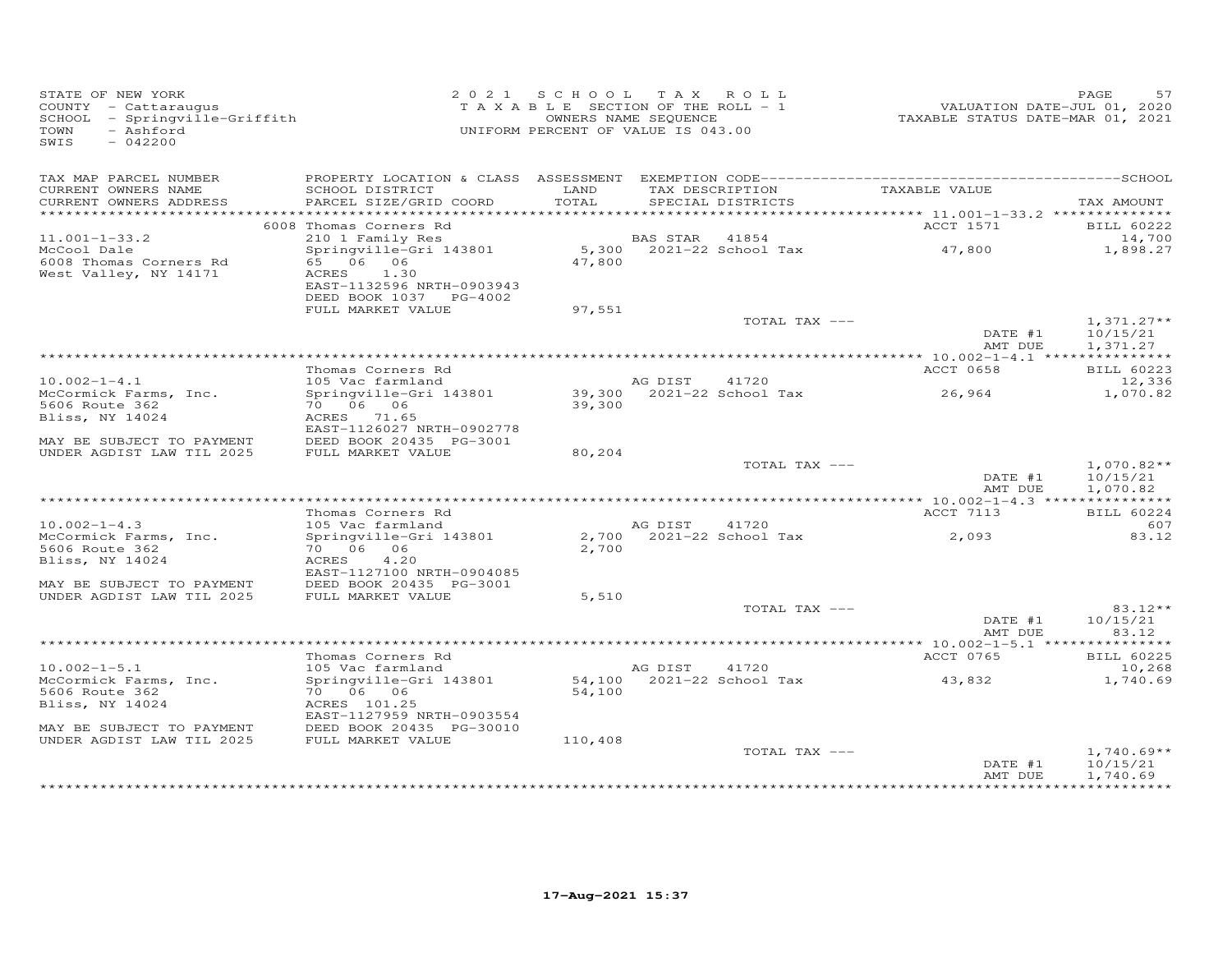| STATE OF NEW YORK<br>COUNTY - Cattaraugus<br>SCHOOL - Springville-Griffith<br>- Ashford<br>TOWN<br>SWIS<br>$-042200$ |                                                                                       |               | 2021 SCHOOL TAX ROLL<br>TAXABLE SECTION OF THE ROLL - 1<br>OWNERS NAME SEQUENCE<br>UNIFORM PERCENT OF VALUE IS 043.00 | VALUATION DATE-JUL 01, 2020<br>TAXABLE STATUS DATE-MAR 01, 2021 | 58<br>PAGE                           |
|----------------------------------------------------------------------------------------------------------------------|---------------------------------------------------------------------------------------|---------------|-----------------------------------------------------------------------------------------------------------------------|-----------------------------------------------------------------|--------------------------------------|
| TAX MAP PARCEL NUMBER<br>CURRENT OWNERS NAME<br>CURRENT OWNERS ADDRESS                                               | SCHOOL DISTRICT<br>PARCEL SIZE/GRID COORD                                             | LAND<br>TOTAL | TAX DESCRIPTION<br>SPECIAL DISTRICTS                                                                                  | TAXABLE VALUE                                                   | TAX AMOUNT                           |
|                                                                                                                      |                                                                                       |               |                                                                                                                       |                                                                 |                                      |
|                                                                                                                      | Bond Rd                                                                               |               |                                                                                                                       | ACCT 0194                                                       | <b>BILL 60226</b>                    |
| $10.004 - 1 - 13$<br>McCormick Farms, Inc.                                                                           | 120 Field crops<br>Springville-Gri 143801 31,400 2021-22 School Tax                   |               | AG DIST<br>41720                                                                                                      | 18,461                                                          | 12,939<br>733.14                     |
| 5606 Route 362<br>Bliss, NY 14024<br>MAY BE SUBJECT TO PAYMENT                                                       | 64/69 06 06<br>ACRES<br>41.80<br>EAST-0479860 NRTH-0901400<br>DEED BOOK 20435 PG-3001 | 31,400        |                                                                                                                       |                                                                 |                                      |
| UNDER AGDIST LAW TIL 2025                                                                                            | FULL MARKET VALUE                                                                     | 64,082        |                                                                                                                       |                                                                 |                                      |
|                                                                                                                      |                                                                                       |               | TOTAL TAX ---                                                                                                         | DATE #1                                                         | $733.14**$<br>10/15/21               |
|                                                                                                                      |                                                                                       |               |                                                                                                                       | AMT DUE                                                         | 733.14                               |
|                                                                                                                      | Thomas Corners Rd                                                                     |               |                                                                                                                       | ACCT 0192                                                       | BILL 60227                           |
| $11.003 - 1 - 2$                                                                                                     | 170 Nursery                                                                           |               | AG DIST<br>41720                                                                                                      |                                                                 | 8,263                                |
| McCormick Farms, Inc.<br>5606 Route 362<br>Bliss, NY 14024                                                           | Springville-Gri 143801<br>ACRES 23.91<br>EAST-1129007 NRTH-0902818                    | 19,100        | 19,100 2021-22 School Tax                                                                                             | 10,837                                                          | 430.37                               |
| MAY BE SUBJECT TO PAYMENT                                                                                            | DEED BOOK 20435 PG-3001                                                               |               |                                                                                                                       |                                                                 |                                      |
| UNDER AGDIST LAW TIL 2025                                                                                            | FULL MARKET VALUE                                                                     | 38,980        |                                                                                                                       |                                                                 |                                      |
|                                                                                                                      |                                                                                       |               | TOTAL TAX ---                                                                                                         | DATE #1<br>AMT DUE                                              | $430.37**$<br>10/15/21<br>430.37     |
|                                                                                                                      |                                                                                       |               |                                                                                                                       |                                                                 |                                      |
| $11.003 - 1 - 3.11$                                                                                                  | Thomas Corners Rd<br>105 Vac farmland                                                 |               | AG DIST<br>41720                                                                                                      | ACCT 1736                                                       | <b>BILL 60228</b><br>3,507           |
| McCormick Farms, Inc.<br>5606 Route 362                                                                              | Springville-Gri 143801<br>64/65 06 06                                                 | 7,400         | 7,400 2021-22 School Tax                                                                                              | 3,893                                                           | 154.60                               |
| Bliss, NY 14024                                                                                                      | 8.30<br>ACRES<br>EAST-0481590 NRTH-0901790                                            |               |                                                                                                                       |                                                                 |                                      |
| MAY BE SUBJECT TO PAYMENT                                                                                            | DEED BOOK 29794 PG-6002                                                               |               |                                                                                                                       |                                                                 |                                      |
| UNDER AGDIST LAW TIL 2025                                                                                            | FULL MARKET VALUE                                                                     | 15,102        | TOTAL TAX ---                                                                                                         |                                                                 | $154.60**$                           |
|                                                                                                                      |                                                                                       |               |                                                                                                                       | DATE #1<br>AMT DUE                                              | 10/15/21<br>154.60                   |
|                                                                                                                      |                                                                                       |               |                                                                                                                       |                                                                 |                                      |
|                                                                                                                      | 5636 Cole Rd                                                                          |               |                                                                                                                       | ACCT 1134                                                       | <b>BILL 60229</b>                    |
| $11.003 - 1 - 19.4$<br>McDonough David R                                                                             | 210 1 Family Res<br>Springville-Gri 143801                                            |               | BAS STAR 41854<br>5,800 2021-22 School Tax                                                                            | 74,400                                                          | 14,700<br>2,954.63                   |
| PO Box 474<br>Springville, NY 14141                                                                                  | 53 06 06<br>ACRES<br>1.70                                                             | 74,400        |                                                                                                                       |                                                                 |                                      |
|                                                                                                                      | EAST-0491420 NRTH-0904800<br>DEED BOOK 00937 PG-00730                                 |               |                                                                                                                       |                                                                 |                                      |
|                                                                                                                      | FULL MARKET VALUE                                                                     | 151,837       |                                                                                                                       |                                                                 |                                      |
|                                                                                                                      |                                                                                       |               | TOTAL TAX ---                                                                                                         | DATE #1<br>AMT DUE                                              | $2,427.63**$<br>10/15/21<br>2,427.63 |
|                                                                                                                      |                                                                                       |               |                                                                                                                       |                                                                 | ************                         |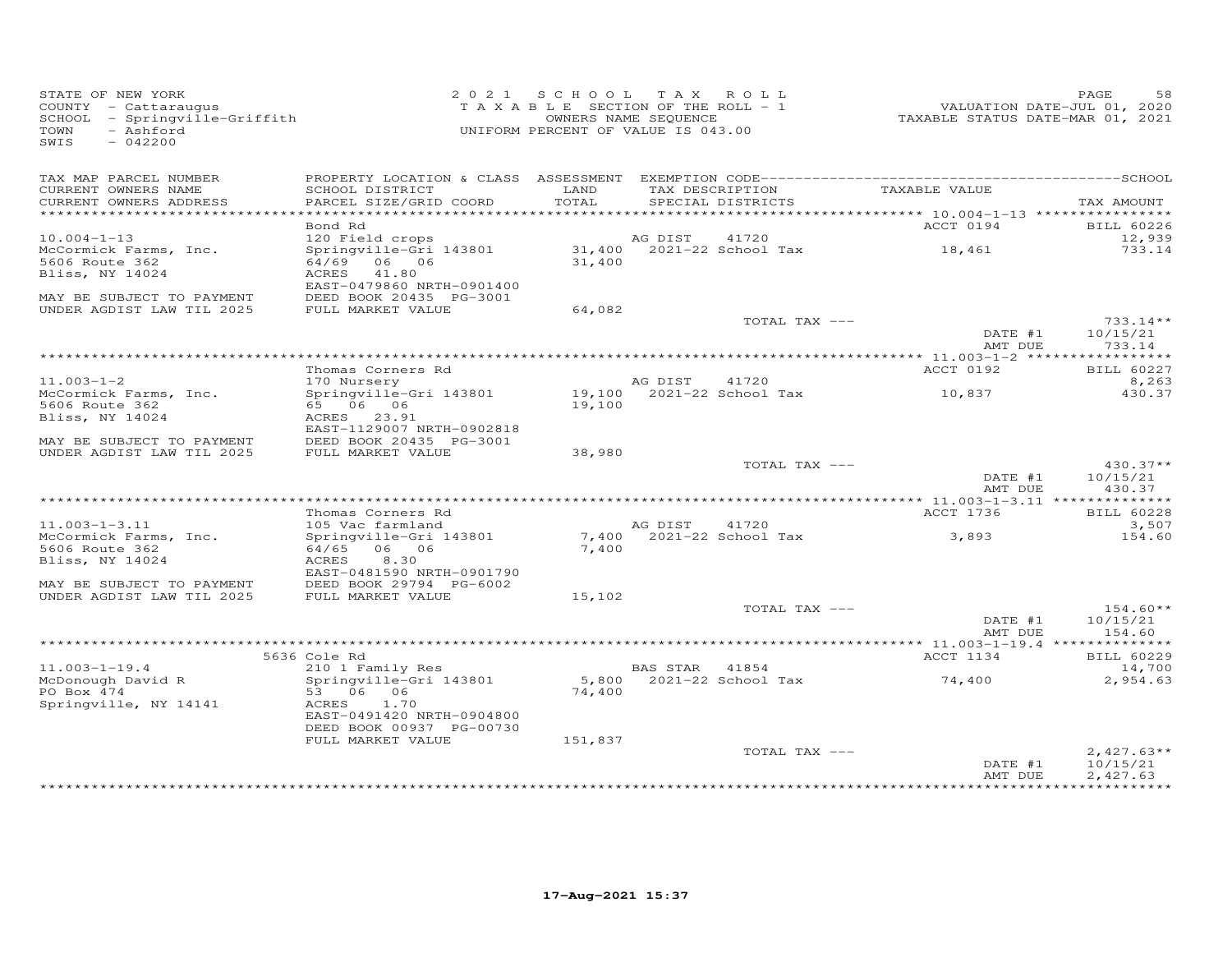| STATE OF NEW YORK<br>COUNTY - Cattaraugus<br>SCHOOL - Springville-Griffith<br>- Ashford<br>TOWN<br>SWIS<br>$-042200$ |                                                                                                                                                             | 2021 SCHOOL     | TAX ROLL<br>TAXABLE SECTION OF THE ROLL - 1<br>OWNERS NAME SEQUENCE<br>UNIFORM PERCENT OF VALUE IS 043.00 | VALUATION DATE-JUL 01, 2020<br>TAXABLE STATUS DATE-MAR 01, 2021 | PAGE<br>59                           |
|----------------------------------------------------------------------------------------------------------------------|-------------------------------------------------------------------------------------------------------------------------------------------------------------|-----------------|-----------------------------------------------------------------------------------------------------------|-----------------------------------------------------------------|--------------------------------------|
| TAX MAP PARCEL NUMBER<br>CURRENT OWNERS NAME<br>CURRENT OWNERS ADDRESS                                               | SCHOOL DISTRICT<br>PARCEL SIZE/GRID COORD                                                                                                                   | LAND<br>TOTAL   | TAX DESCRIPTION<br>SPECIAL DISTRICTS                                                                      | TAXABLE VALUE                                                   | TAX AMOUNT                           |
|                                                                                                                      |                                                                                                                                                             |                 |                                                                                                           | ACCT 1114                                                       |                                      |
| $11.003 - 1 - 19.3$<br>McDonough Leanne<br>106 Pheasant Run Ln<br>Lancaster, NY 14086                                | Cole Rd<br>314 Rural vac<10<br>Springville-Gri 143801<br>53 06 06<br>ACRES<br>1.65<br>EAST-0491630 NRTH-0904800<br>DEED BOOK 6020 PG-9002                   | 4,200<br>4,200  | 2021-22 School Tax                                                                                        | 4,200                                                           | <b>BILL 60230</b><br>166.79          |
|                                                                                                                      | FULL MARKET VALUE                                                                                                                                           | 8,571           |                                                                                                           |                                                                 |                                      |
|                                                                                                                      |                                                                                                                                                             |                 | TOTAL TAX ---                                                                                             | DATE #1<br>AMT DUE                                              | $166.79**$<br>10/15/21<br>166.79     |
|                                                                                                                      |                                                                                                                                                             |                 |                                                                                                           |                                                                 |                                      |
| $11.003 - 1 - 11$<br>Mego Christopher<br>14184 School Street<br>Collins, NY 14034                                    | 5894 Cole Rd<br>210 1 Family Res<br>Springville-Gri 143801<br>59 06 06<br>ACRES<br>1.22 BANK<br>017<br>EAST-1134745 NRTH-0904432<br>DEED BOOK 20200 PG-5486 | 5,300<br>52,300 | 2021-22 School Tax                                                                                        | ACCT 0826<br>52,300                                             | <b>BILL 60231</b><br>2,076.98        |
|                                                                                                                      | FULL MARKET VALUE                                                                                                                                           | 106,735         |                                                                                                           |                                                                 |                                      |
|                                                                                                                      |                                                                                                                                                             |                 | TOTAL TAX ---                                                                                             | DATE #1<br>AMT DUE                                              | $2,076.98**$<br>10/15/21<br>2,076.98 |
|                                                                                                                      | Henrietta Rd                                                                                                                                                |                 |                                                                                                           | ACCT 0279                                                       | <b>BILL 60232</b>                    |
| $10.003 - 2 - 8$<br>Mest Deborah R<br>11404 Beech Tree Rd<br>Springville, NY 14141                                   | 314 Rural vac<10<br>Springville-Gri 143801<br>55 06 07<br>FRNT 140.00 DPTH 180.00<br>EAST-1112116 NRTH-0901658<br>DEED BOOK 00931 PG-01155                  | 2,000<br>2,000  | 2021-22 School Tax                                                                                        | 2,000                                                           | 79.43                                |
|                                                                                                                      | FULL MARKET VALUE                                                                                                                                           | 4,082           |                                                                                                           |                                                                 |                                      |
|                                                                                                                      |                                                                                                                                                             |                 | TOTAL TAX ---                                                                                             | DATE #1<br>AMT DUE                                              | $79.43**$<br>10/15/21<br>79.43       |
|                                                                                                                      | **************************************                                                                                                                      |                 |                                                                                                           | ******** 11.001-1-18 ***                                        | * * * * * * * *                      |
| $11.001 - 1 - 18$                                                                                                    | 11404 Beech Tree Rd<br>270 Mfg housing                                                                                                                      |                 | BAS STAR 41854                                                                                            | ACCT 0283                                                       | <b>BILL 60233</b><br>14,700          |
| Mest Deborah R<br>11404 Beech Tree Rd<br>Springville, NY 14141                                                       | Springville-Gri 143801<br>54/60<br>06 06<br>25.64<br>ACRES<br>EAST-1136737 NRTH-0908458<br>DEED BOOK 00931 PG-01155                                         | 48,300          | 23,600 2021-22 School Tax                                                                                 | 48,300                                                          | 1,918.13                             |
|                                                                                                                      | FULL MARKET VALUE                                                                                                                                           | 98,571          | TOTAL TAX ---                                                                                             | DATE #1<br>AMT DUE                                              | $1,391.13**$<br>10/15/21<br>1,391.13 |
|                                                                                                                      |                                                                                                                                                             |                 |                                                                                                           |                                                                 |                                      |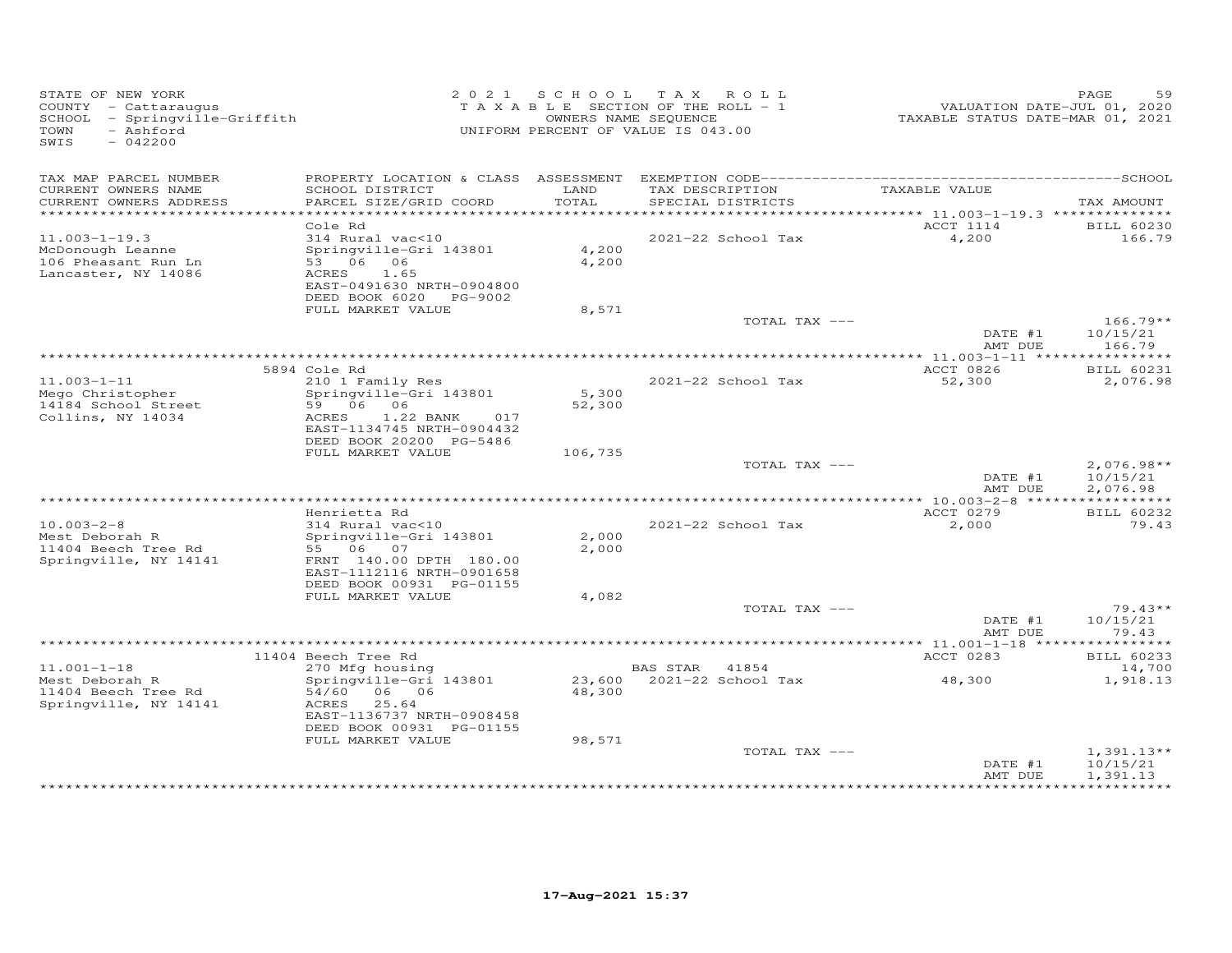| STATE OF NEW YORK<br>COUNTY - Cattaraugus<br>SCHOOL - Springville-Griffith<br>- Ashford<br>TOWN<br>SWIS<br>$-042200$ |                                                                                                                                 |                  | 2021 SCHOOL TAX ROLL<br>T A X A B L E SECTION OF THE ROLL - 1<br>OWNERS NAME SEQUENCE<br>UNIFORM PERCENT OF VALUE IS 043.00 | VALUATION DATE-JUL 01, 2020<br>TAXABLE STATUS DATE-MAR 01, 2021 | PAGE<br>60                                    |
|----------------------------------------------------------------------------------------------------------------------|---------------------------------------------------------------------------------------------------------------------------------|------------------|-----------------------------------------------------------------------------------------------------------------------------|-----------------------------------------------------------------|-----------------------------------------------|
| TAX MAP PARCEL NUMBER<br>CURRENT OWNERS NAME<br>CURRENT OWNERS ADDRESS                                               | SCHOOL DISTRICT<br>PARCEL SIZE/GRID COORD                                                                                       | LAND<br>TOTAL    | TAX DESCRIPTION<br>SPECIAL DISTRICTS                                                                                        | TAXABLE VALUE                                                   | TAX AMOUNT                                    |
|                                                                                                                      |                                                                                                                                 |                  |                                                                                                                             |                                                                 |                                               |
|                                                                                                                      | Peters Rd                                                                                                                       |                  |                                                                                                                             | ACCT 0988                                                       | <b>BILL 60234</b>                             |
| $10.004 - 1 - 38.2$<br>Miller Willard W<br>Miller Anna M<br>9729 Rte 219<br>West Valley, NY 14171                    | 322 Rural vac>10<br>Springville-Gri 143801<br>73/77 06 06<br>ACRES 48.87<br>EAST-1119807 NRTH-0897091<br>DEED BOOK 777 PG-00315 | 27,600<br>27,600 | 2021-22 School Tax                                                                                                          | 27,600                                                          | 1,096.07                                      |
|                                                                                                                      | FULL MARKET VALUE                                                                                                               | 56,327           |                                                                                                                             |                                                                 |                                               |
|                                                                                                                      |                                                                                                                                 |                  | TOTAL TAX ---                                                                                                               | DATE #1<br>AMT DUE                                              | $1,096.07**$<br>10/15/21<br>1,096.07          |
|                                                                                                                      |                                                                                                                                 |                  |                                                                                                                             |                                                                 |                                               |
| $10.004 - 1 - 49.1$                                                                                                  | Us Rte 219<br>105 Vac farmland                                                                                                  |                  | 2021-22 School Tax                                                                                                          | ACCT 0466<br>7,800                                              | <b>BILL 60235</b><br>309.76                   |
| Miller Willard W<br>Miller Anna M<br>9729 Rte 219<br>West Valley, NY 14171                                           | Springville-Gri 143801<br>25/77 06 06/07<br>ACRES 15.77<br>EAST-1117127 NRTH-0895301<br>DEED BOOK 800<br>PG-00641               | 7,800<br>7,800   |                                                                                                                             |                                                                 |                                               |
|                                                                                                                      | FULL MARKET VALUE                                                                                                               | 15,918           |                                                                                                                             |                                                                 |                                               |
|                                                                                                                      |                                                                                                                                 |                  | TOTAL TAX ---                                                                                                               | DATE #1<br>AMT DUE                                              | $309.76**$<br>10/15/21<br>309.76              |
|                                                                                                                      |                                                                                                                                 |                  |                                                                                                                             |                                                                 |                                               |
| $10.004 - 1 - 50.1$                                                                                                  | 9729 Us Rte 219<br>112 Dairy farm                                                                                               |                  | 2021-22 School Tax                                                                                                          | ACCT 0519<br>60,800                                             | <b>BILL 60236</b><br>2,414.54                 |
| Miller Willard W                                                                                                     | Springville-Gri 143801                                                                                                          | 31,400           |                                                                                                                             |                                                                 |                                               |
| Miller Anna M<br>9729 Rte 219                                                                                        | 25/77 06 06/07<br>58.84<br>ACRES                                                                                                | 60,800           |                                                                                                                             |                                                                 |                                               |
| West Valley, NY 14171                                                                                                | EAST-1116953 NRTH-0897032<br>DEED BOOK 00741 PG-00944                                                                           |                  |                                                                                                                             |                                                                 |                                               |
|                                                                                                                      | FULL MARKET VALUE                                                                                                               | 124,082          |                                                                                                                             |                                                                 |                                               |
|                                                                                                                      |                                                                                                                                 |                  | TOTAL TAX ---                                                                                                               | DATE #1<br>AMT DUE                                              | $2,414.54**$<br>10/15/21<br>2.414.54          |
|                                                                                                                      |                                                                                                                                 |                  |                                                                                                                             |                                                                 |                                               |
|                                                                                                                      | Forks Rd                                                                                                                        |                  |                                                                                                                             | ACCT 0186                                                       | <b>BILL 60237</b>                             |
| $10.004 - 1 - 51.1$<br>Miller Willard W<br>Miller Anna M<br>9729 Rte 219<br>West Valley, NY 14171                    | 322 Rural vac>10<br>Springville-Gri 143801<br>77 06 06<br>ACRES 27.45<br>EAST-1118736 NRTH-0897406<br>DEED BOOK 777<br>PG-00315 | 18,100<br>18,100 | 2021-22 School Tax                                                                                                          | 18,100                                                          | 718.80                                        |
|                                                                                                                      | FULL MARKET VALUE                                                                                                               | 36,939           |                                                                                                                             |                                                                 |                                               |
|                                                                                                                      |                                                                                                                                 |                  | TOTAL TAX ---                                                                                                               | DATE #1<br>AMT DUE                                              | 718.80**<br>10/15/21<br>718.80<br>*********** |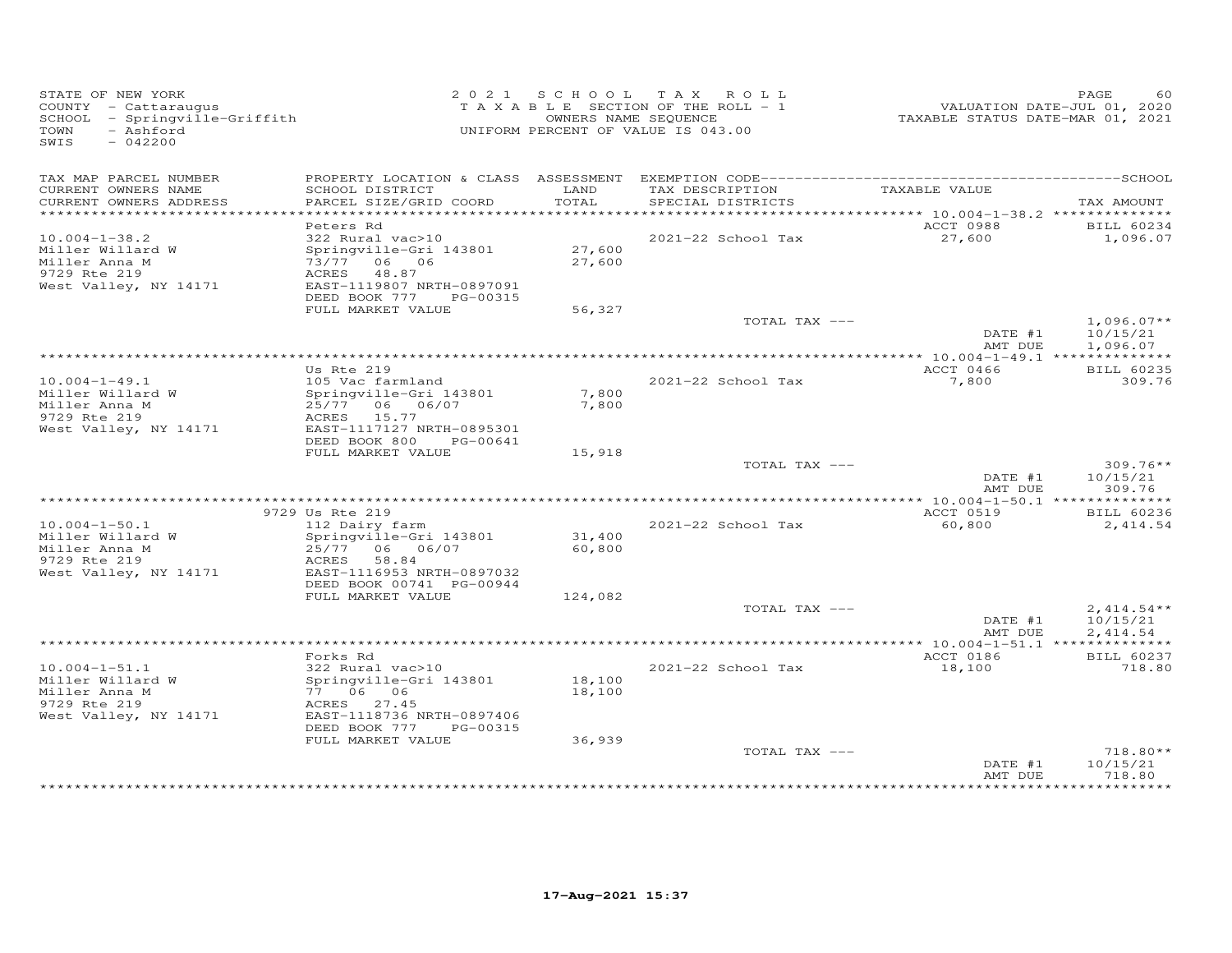| STATE OF NEW YORK<br>COUNTY - Cattaraugus<br>SCHOOL - Springville-Griffith<br>- Ashford<br>TOWN<br>$-042200$<br>SWIS |                                                        |                  | 2021 SCHOOL TAX ROLL<br>TAXABLE SECTION OF THE ROLL - 1<br>OWNERS NAME SEQUENCE<br>UNIFORM PERCENT OF VALUE IS 043.00 | VALUATION DATE-JUL 01, 2020<br>TAXABLE STATUS DATE-MAR 01, 2021 | PAGE<br>61                    |
|----------------------------------------------------------------------------------------------------------------------|--------------------------------------------------------|------------------|-----------------------------------------------------------------------------------------------------------------------|-----------------------------------------------------------------|-------------------------------|
| TAX MAP PARCEL NUMBER<br>CURRENT OWNERS NAME<br>CURRENT OWNERS ADDRESS                                               | SCHOOL DISTRICT<br>PARCEL SIZE/GRID COORD              | LAND<br>TOTAL    | TAX DESCRIPTION<br>SPECIAL DISTRICTS                                                                                  | TAXABLE VALUE                                                   | TAX AMOUNT                    |
| *************************                                                                                            |                                                        |                  |                                                                                                                       |                                                                 |                               |
|                                                                                                                      | 10696 Nys Rte 240                                      |                  |                                                                                                                       | ACCT 1735                                                       | <b>BILL 60238</b>             |
| $11.003 - 2 - 18.6$                                                                                                  | 240 Rural res                                          |                  | 2021-22 School Tax                                                                                                    | 49,200                                                          | 1,953.87                      |
| Monczynski Robert<br>Monczynski Tasheena                                                                             | Springville-Gri 143801<br>$57 - 6 - 6$                 | 15,200<br>49,200 |                                                                                                                       |                                                                 |                               |
| c/o Ron Previty                                                                                                      | ACRES 19.50                                            |                  |                                                                                                                       |                                                                 |                               |
| 11081 Galen Hill Rd                                                                                                  | EAST-1134666 NRTH-0897492                              |                  |                                                                                                                       |                                                                 |                               |
| Freedom, NY 14065                                                                                                    | DEED BOOK 29280 PG-7001                                |                  |                                                                                                                       |                                                                 |                               |
|                                                                                                                      | FULL MARKET VALUE                                      | 100,408          | TOTAL TAX ---                                                                                                         |                                                                 | $1,953.87**$                  |
|                                                                                                                      |                                                        |                  |                                                                                                                       | DATE #1                                                         | 10/15/21                      |
|                                                                                                                      |                                                        |                  |                                                                                                                       | AMT DUE                                                         | 1,953.87                      |
|                                                                                                                      |                                                        |                  |                                                                                                                       |                                                                 |                               |
| $11.001 - 1 - 12$                                                                                                    | 11491 Watson Rd<br>240 Rural res                       |                  | 2021-22 School Tax                                                                                                    | ACCT 0558<br>75,000                                             | <b>BILL 60239</b><br>2,978.46 |
| Morganti Richard                                                                                                     | Springville-Gri 143801                                 | 8,500            |                                                                                                                       |                                                                 |                               |
| Brenda Patton                                                                                                        | $60 - 06 - 06$                                         | 75,000           |                                                                                                                       |                                                                 |                               |
| 11491 Watson Rd                                                                                                      | ACRES 17.20 BANK<br>017                                |                  |                                                                                                                       |                                                                 |                               |
| Springville, NY 14141                                                                                                | EAST-1136290 NRTH-0909499<br>DEED BOOK 20190 PG-2722   |                  |                                                                                                                       |                                                                 |                               |
|                                                                                                                      | FULL MARKET VALUE                                      | 153,061          |                                                                                                                       |                                                                 |                               |
|                                                                                                                      |                                                        |                  | TOTAL TAX ---                                                                                                         |                                                                 | $2,978.46**$                  |
|                                                                                                                      |                                                        |                  |                                                                                                                       | DATE #1                                                         | 10/15/21                      |
|                                                                                                                      |                                                        |                  |                                                                                                                       | AMT DUE                                                         | 2,978.46                      |
|                                                                                                                      | 10588 Edies Rd                                         |                  |                                                                                                                       | ACCT 0669                                                       | <b>BILL 60240</b>             |
| $10.004 - 1 - 37$                                                                                                    | 210 1 Family Res                                       |                  | BAS STAR 41854                                                                                                        |                                                                 | 14,700                        |
| Mortimer Mark                                                                                                        | Springville-Gri 143801                                 |                  | 9,600 2021-22 School Tax                                                                                              | 51,500                                                          | 2,045.21                      |
| 10588 Edies Rd                                                                                                       | 73 06 06                                               | 51,500           |                                                                                                                       |                                                                 |                               |
| Springville, NY 14141                                                                                                | ACRES<br>5.17 BANK<br>081<br>EAST-1120958 NRTH-0896632 |                  |                                                                                                                       |                                                                 |                               |
|                                                                                                                      | DEED BOOK 4741 PG-4001                                 |                  |                                                                                                                       |                                                                 |                               |
|                                                                                                                      | FULL MARKET VALUE                                      | 105,102          |                                                                                                                       |                                                                 |                               |
|                                                                                                                      |                                                        |                  | TOTAL TAX ---                                                                                                         |                                                                 | $1,518.21**$                  |
|                                                                                                                      |                                                        |                  |                                                                                                                       | DATE #1<br>AMT DUE                                              | 10/15/21<br>1,518.21          |
|                                                                                                                      |                                                        |                  |                                                                                                                       |                                                                 |                               |
|                                                                                                                      | Henrietta Rd                                           |                  |                                                                                                                       | ACCT 1677                                                       | <b>BILL 60241</b>             |
| $10.003 - 2 - 15.6$                                                                                                  | 710 Manufacture                                        |                  | 2021-22 School Tax                                                                                                    | 184,100                                                         | 7,311.12                      |
| MRC Solutions, Inc.<br>71 Nasons Blvd                                                                                | Springville-Gri 143801<br>$56 - 6 - 7$                 | 6,800<br>184,100 |                                                                                                                       |                                                                 |                               |
| Springville, NY 14141                                                                                                | ACRES<br>4.85                                          |                  |                                                                                                                       |                                                                 |                               |
|                                                                                                                      | EAST-1116060 NRTH-0901471                              |                  |                                                                                                                       |                                                                 |                               |
|                                                                                                                      | DEED BOOK 20200 PG-2266                                |                  |                                                                                                                       |                                                                 |                               |
|                                                                                                                      | FULL MARKET VALUE                                      | 375,714          | TOTAL TAX ---                                                                                                         |                                                                 | $7,311.12**$                  |
|                                                                                                                      |                                                        |                  |                                                                                                                       | DATE #1                                                         | 10/15/21                      |
|                                                                                                                      |                                                        |                  |                                                                                                                       | AMT DUE                                                         | 7,311.12                      |
|                                                                                                                      |                                                        |                  |                                                                                                                       |                                                                 | <b>*********</b>              |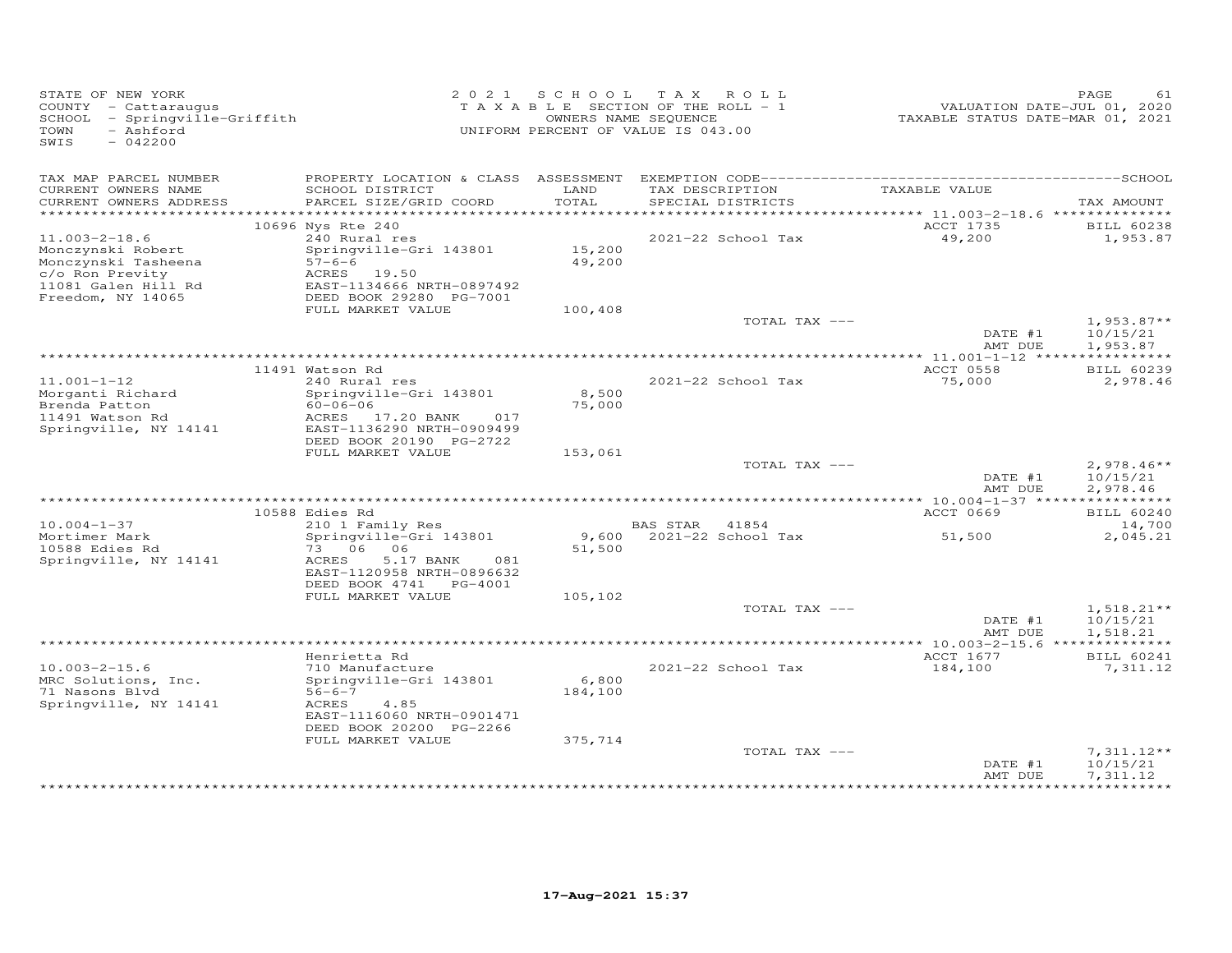| STATE OF NEW YORK<br>COUNTY - Cattaraugus<br>SCHOOL - Springville-Griffith<br>- Ashford<br>TOWN<br>$-042200$<br>SWIS |                                                                     | 2021 SCHOOL<br>TAXABLE SECTION OF THE ROLL - 1<br>UNIFORM PERCENT OF VALUE IS 043.00 | T A X<br>OWNERS NAME SEQUENCE | ROLL                                 | TAXABLE STATUS DATE-MAR 01, 2021 | PAGE<br>62<br>VALUATION DATE-JUL 01, 2020 |
|----------------------------------------------------------------------------------------------------------------------|---------------------------------------------------------------------|--------------------------------------------------------------------------------------|-------------------------------|--------------------------------------|----------------------------------|-------------------------------------------|
| TAX MAP PARCEL NUMBER<br>CURRENT OWNERS NAME<br>CURRENT OWNERS ADDRESS<br>************************                   | SCHOOL DISTRICT<br>PARCEL SIZE/GRID COORD                           | LAND<br>TOTAL                                                                        |                               | TAX DESCRIPTION<br>SPECIAL DISTRICTS | TAXABLE VALUE                    | TAX AMOUNT                                |
|                                                                                                                      | 10742 Autumn View Trl                                               |                                                                                      |                               |                                      | ACCT 0952                        | <b>BILL 60242</b>                         |
| $10.004 - 1 - 68$                                                                                                    | 210 1 Family Res                                                    |                                                                                      | VETWAR CTS 41120              |                                      |                                  | 5,880                                     |
| Murphy Donna L<br>Murphy Paul D                                                                                      | Springville-Gri 143801<br>69 06 06                                  | 6,700 AGED S                                                                         | 79,400 ENH STAR               | 41804<br>41834                       |                                  | 18,380<br>34,640                          |
| 10742 Autumn View Trl<br>West Valley, NY 14171                                                                       | AUTUMN VIEW SUB LOT 4<br>ACRES<br>2.57                              |                                                                                      |                               | 2021-22 School Tax                   | 55,140                           | 2,189.76                                  |
|                                                                                                                      | EAST-1125266 NRTH-0898584<br>DEED BOOK 831<br>PG-00530              |                                                                                      |                               |                                      |                                  |                                           |
|                                                                                                                      | FULL MARKET VALUE                                                   | 162,041                                                                              |                               | TOTAL TAX ---                        |                                  | $963.76**$                                |
|                                                                                                                      |                                                                     |                                                                                      |                               |                                      | DATE #1<br>AMT DUE               | 10/15/21<br>963.76                        |
|                                                                                                                      | Autumn View Trl                                                     |                                                                                      |                               |                                      | ACCT 0953                        | <b>BILL 60243</b>                         |
| $10.004 - 1 - 69$                                                                                                    | 314 Rural vac<10                                                    |                                                                                      |                               | 2021-22 School Tax                   | 6,700                            | 266.08                                    |
| Murphy Paul D<br>Murphy Donna L                                                                                      | Springville-Gri 143801<br>69 06 06                                  | 6,700<br>6,700                                                                       |                               |                                      |                                  |                                           |
| 10742 Autumn View Trl<br>West Valley, NY 14171                                                                       | AUTUMN VIEW SUB LOT 5<br>ACRES<br>2.56<br>EAST-1125148 NRTH-0898746 |                                                                                      |                               |                                      |                                  |                                           |
|                                                                                                                      | DEED BOOK 838<br>PG-00684                                           |                                                                                      |                               |                                      |                                  |                                           |
|                                                                                                                      | FULL MARKET VALUE                                                   | 13,673                                                                               |                               | TOTAL TAX ---                        |                                  | $266.08**$                                |
|                                                                                                                      |                                                                     |                                                                                      |                               |                                      | DATE #1<br>AMT DUE               | 10/15/21<br>266.08                        |
|                                                                                                                      | 6614 Cross Rd                                                       |                                                                                      |                               |                                      | ACCT 0986                        | BILL 60244                                |
| $19.002 - 1 - 15.2$                                                                                                  | 270 Mfg housing                                                     |                                                                                      | BAS STAR 41854                |                                      |                                  | 14,700                                    |
| Nagel William G                                                                                                      | Springville-Gri 143801                                              |                                                                                      |                               | 5,300 2021-22 School Tax             | 33,100                           | 1,314.49                                  |
| Nagel Sharon<br>6614 Cross Rd                                                                                        | 72 06 06<br>ACRES<br>1.31                                           | 33,100                                                                               |                               |                                      |                                  |                                           |
| Springville, NY 14141                                                                                                | EAST-1123083 NRTH-0893737<br>DEED BOOK 1025 PG-911                  |                                                                                      |                               |                                      |                                  |                                           |
|                                                                                                                      | FULL MARKET VALUE                                                   | 67,551                                                                               |                               | TOTAL TAX ---                        |                                  | $787.49**$                                |
|                                                                                                                      |                                                                     |                                                                                      |                               |                                      | DATE #1<br>AMT DUE               | 10/15/21<br>787.49                        |
|                                                                                                                      |                                                                     |                                                                                      |                               |                                      |                                  |                                           |
|                                                                                                                      | Edies Rd                                                            |                                                                                      |                               |                                      | ACCT 1177                        | <b>BILL 60245</b>                         |
| $10.004 - 1 - 47.2$<br>Nappo Dale M                                                                                  | 312 Vac w/imprv<br>Springville-Gri 143801                           | 6,700                                                                                |                               | 2021-22 School Tax                   | 11,900                           | 472.58                                    |
| 275 Idlewood                                                                                                         | 77 06 06                                                            | 11,900                                                                               |                               |                                      |                                  |                                           |
| Tonawanda, NY 14150                                                                                                  | ACRES<br>7.75<br>EAST-1118591 NRTH-0894266                          |                                                                                      |                               |                                      |                                  |                                           |
|                                                                                                                      | DEED BOOK 1025 PG-1155<br>FULL MARKET VALUE                         | 24,286                                                                               |                               |                                      |                                  |                                           |
|                                                                                                                      |                                                                     |                                                                                      |                               | TOTAL TAX ---                        |                                  | $472.58**$                                |
|                                                                                                                      |                                                                     |                                                                                      |                               |                                      | DATE #1<br>AMT DUE               | 10/15/21<br>472.58                        |
|                                                                                                                      |                                                                     |                                                                                      |                               |                                      |                                  | *********                                 |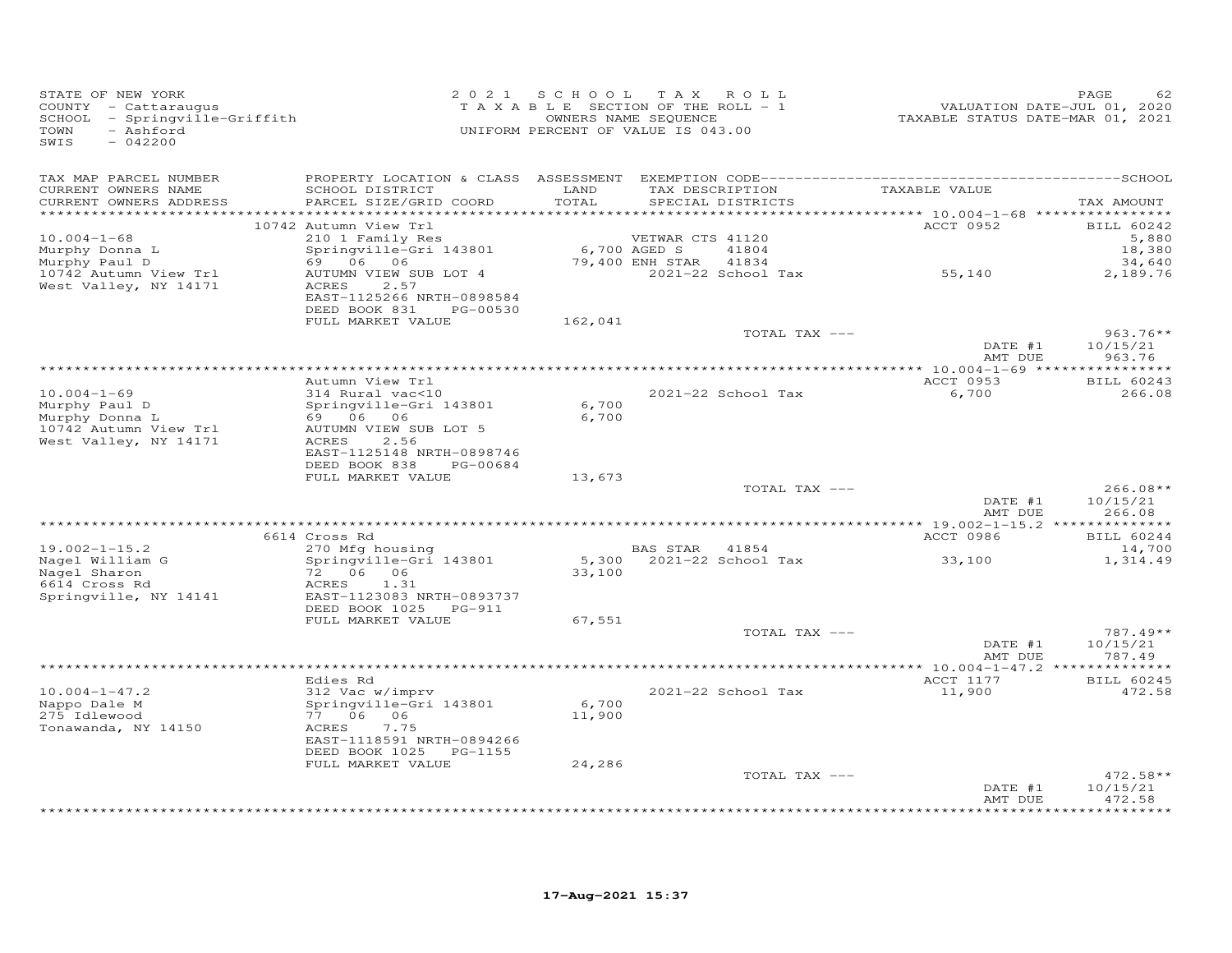| STATE OF NEW YORK<br>COUNTY - Cattaraugus<br>SCHOOL - Springville-Griffith<br>TOWN<br>- Ashford<br>SWIS<br>$-042200$ |                                                                                                         |               | 2021 SCHOOL TAX ROLL<br>TAXABLE SECTION OF THE ROLL - 1<br>OWNERS NAME SEQUENCE<br>UNIFORM PERCENT OF VALUE IS 043.00 | VALUATION DATE-JUL 01, 2020<br>TAXABLE STATUS DATE-MAR 01, 2021 | PAGE<br>63                           |
|----------------------------------------------------------------------------------------------------------------------|---------------------------------------------------------------------------------------------------------|---------------|-----------------------------------------------------------------------------------------------------------------------|-----------------------------------------------------------------|--------------------------------------|
| TAX MAP PARCEL NUMBER<br>CURRENT OWNERS NAME<br>CURRENT OWNERS ADDRESS<br>************************                   | SCHOOL DISTRICT<br>PARCEL SIZE/GRID COORD                                                               | LAND<br>TOTAL | TAX DESCRIPTION<br>SPECIAL DISTRICTS                                                                                  | TAXABLE VALUE                                                   | TAX AMOUNT                           |
|                                                                                                                      | 10670 Autumn View Trl                                                                                   |               |                                                                                                                       | ACCT 0945                                                       | <b>BILL 60246</b>                    |
| $10.004 - 1 - 61$<br>Nati Teresa<br>10670 Autumn View Trl                                                            | 210 1 Family Res<br>Springville-Gri 143801<br>74 06 06                                                  | 77,800        | BAS STAR 41854<br>7,900 2021-22 School Tax                                                                            | 77,800                                                          | 14,700<br>3,089.65                   |
| West Valley, NY 14171                                                                                                | AUTUMN VIEW SUB LOT 9<br>ACRES<br>3.66 BANK 017<br>EAST-1124215 NRTH-0898291<br>DEED BOOK 18650 PG-6001 |               |                                                                                                                       |                                                                 |                                      |
|                                                                                                                      | FULL MARKET VALUE                                                                                       | 158,776       |                                                                                                                       |                                                                 |                                      |
|                                                                                                                      |                                                                                                         |               | TOTAL TAX ---                                                                                                         | DATE #1<br>AMT DUE                                              | $2,562.65**$<br>10/15/21<br>2,562.65 |
|                                                                                                                      | 10695 Nys Rte 240                                                                                       |               |                                                                                                                       | ACCT 1573                                                       | BILL 60247                           |
| $11.003 - 2 - 18.2$<br>Nelson Nicholas D<br>10695 Route 240                                                          | 314 Rural vac<10<br>Springville-Gri 143801<br>57 06 06                                                  | 900<br>900    | 2021-22 School Tax                                                                                                    | 900                                                             | 35.74                                |
| West Valley, NY 14171                                                                                                | 1.35<br>ACRES<br>EAST-1134672 NRTH-0897946<br>DEED BOOK 20210 PG-1725                                   |               |                                                                                                                       |                                                                 |                                      |
|                                                                                                                      | FULL MARKET VALUE                                                                                       | 1,837         | TOTAL TAX ---                                                                                                         |                                                                 | $35.74**$                            |
|                                                                                                                      |                                                                                                         |               |                                                                                                                       | DATE #1<br>AMT DUE                                              | 10/15/21<br>35.74                    |
|                                                                                                                      | 10695 NYS Rte 240                                                                                       |               |                                                                                                                       | ACCT 1574                                                       | <b>BILL 60248</b>                    |
| $11.003 - 2 - 18.3$<br>Nelson Nicholas D<br>Schweickert Stephanie L                                                  | 240 Rural res<br>Springville-Gri 143801<br>57/6/6                                                       | 93,800        | AG DISTOUT 41730<br>8,900 2021-22 School Tax                                                                          | 92,311                                                          | 1,489<br>3,665.93                    |
| 10695 NYS Rte 240<br>West Valley, NY 14171                                                                           | ACRES 11.80<br>EAST-1133757 NRTH-0897094<br>DEED BOOK 26300 PG-4001                                     |               |                                                                                                                       |                                                                 |                                      |
| MAY BE SUBJECT TO PAYMENT<br>UNDER AGDIST LAW TIL 2028                                                               | FULL MARKET VALUE                                                                                       | 218,140       |                                                                                                                       |                                                                 |                                      |
|                                                                                                                      |                                                                                                         |               | TOTAL TAX ---                                                                                                         | DATE #1<br>AMT DUE                                              | $3.665.93**$<br>10/15/21<br>3,665.93 |
|                                                                                                                      | 6026 Thomas Corners Rd                                                                                  |               |                                                                                                                       | ACCT 0083                                                       | <b>BILL 60249</b>                    |
| $11.001 - 1 - 34$                                                                                                    | 210 1 Family Res                                                                                        |               | VETWAR CTS 41120                                                                                                      |                                                                 | 5,880                                |
| Newkirk David J<br>Newkirk Robin M                                                                                   | Springville-Gri 143801<br>65 06 06                                                                      |               | 5,500 ENH STAR 41834<br>52,500  2021-22  School Tax  46,620                                                           |                                                                 | 34,640<br>1,851.41                   |
| 6026 Thomas Corners Rd<br>West Valley, NY 14171                                                                      | FRNT 100.00 DPTH 275.00<br>EAST-1132260 NRTH-0903912<br>DEED BOOK 810<br>PG-00734                       |               |                                                                                                                       |                                                                 |                                      |
|                                                                                                                      | FULL MARKET VALUE                                                                                       | 107,143       |                                                                                                                       |                                                                 |                                      |
|                                                                                                                      |                                                                                                         |               | TOTAL TAX ---                                                                                                         | DATE #1<br>AMT DUE                                              | $625.41**$<br>10/15/21<br>625.41     |
|                                                                                                                      |                                                                                                         |               | **************************************                                                                                |                                                                 | ********                             |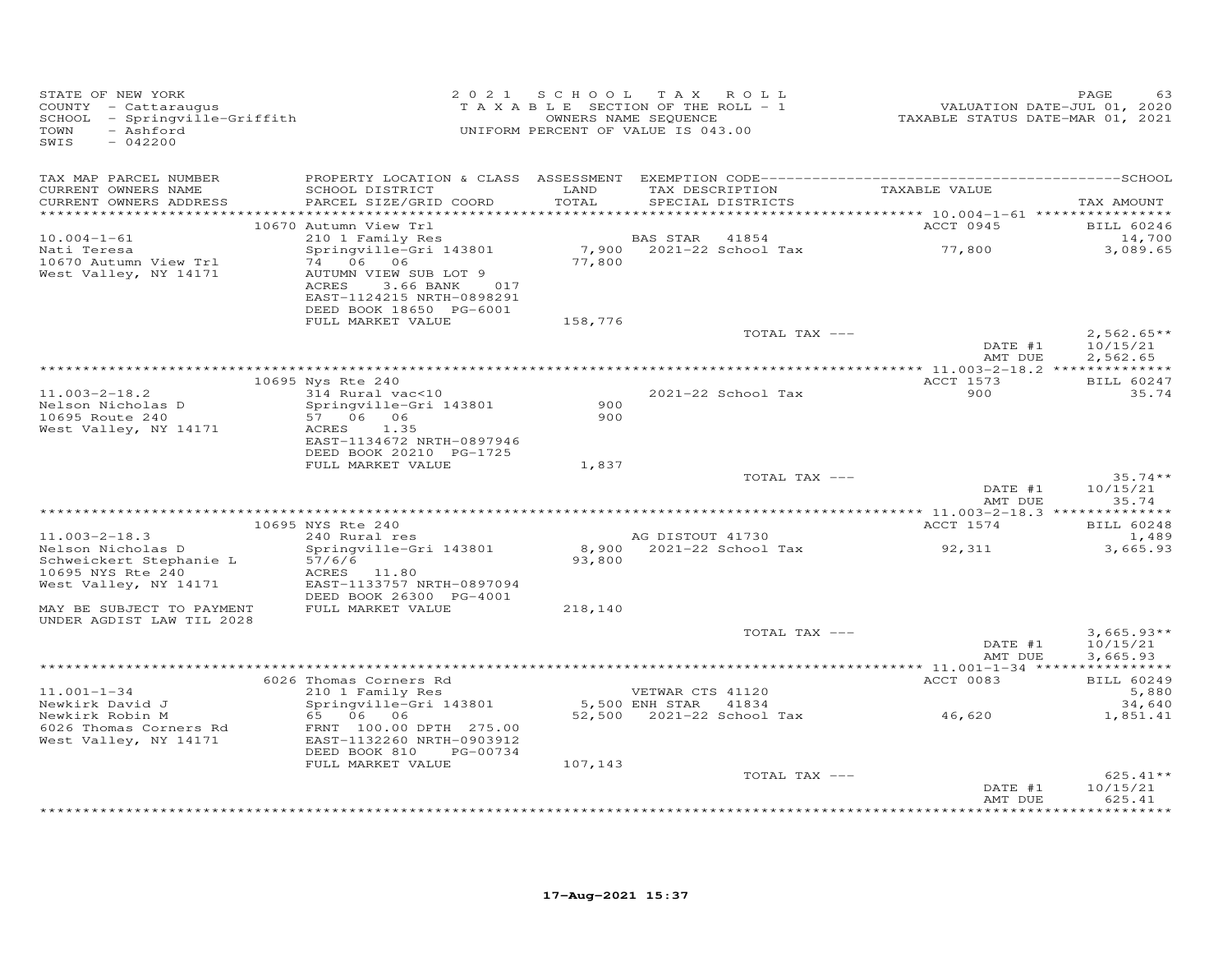| STATE OF NEW YORK<br>county - Cattaraugus<br>SCHOOL - Springville-Griffith<br>TOWN<br>- Ashford<br>SWIS<br>$-042200$ |                                                                                        |               | 2021 SCHOOL TAX ROLL<br>TAXABLE SECTION OF THE ROLL - 1<br>OWNERS NAME SEQUENCE<br>UNIFORM PERCENT OF VALUE IS 043.00 | valuation date-JUL 01, 2020<br>TAXABLE STATUS DATE-MAR 01, 2021 | PAGE<br>64            |
|----------------------------------------------------------------------------------------------------------------------|----------------------------------------------------------------------------------------|---------------|-----------------------------------------------------------------------------------------------------------------------|-----------------------------------------------------------------|-----------------------|
| TAX MAP PARCEL NUMBER                                                                                                |                                                                                        |               |                                                                                                                       |                                                                 |                       |
| CURRENT OWNERS NAME<br>CURRENT OWNERS ADDRESS                                                                        | SCHOOL DISTRICT<br>PARCEL SIZE/GRID COORD                                              | LAND<br>TOTAL | TAX DESCRIPTION<br>SPECIAL DISTRICTS                                                                                  | TAXABLE VALUE                                                   | TAX AMOUNT            |
|                                                                                                                      | 6827 Peters Rd                                                                         |               |                                                                                                                       |                                                                 | <b>BILL 60250</b>     |
| $10.004 - 1 - 48.4$                                                                                                  | 240 Rural res                                                                          |               | BAS STAR 41854                                                                                                        |                                                                 | 14,700                |
| Noto Mark P                                                                                                          | Springville-Gri 143801 32,900 2021-22 School Tax 99,100<br>ACRES 49.00 BANK 017 99,100 |               |                                                                                                                       |                                                                 | 3,935.54              |
| Gersitz Sondra D<br>6827 Peters Rd                                                                                   | ACRES 49.00 BANK 017                                                                   |               |                                                                                                                       |                                                                 |                       |
|                                                                                                                      | EAST-1119362 NRTH-0895611                                                              |               |                                                                                                                       |                                                                 |                       |
| Springville, NY 14141                                                                                                | DEED BOOK 14459 PG-6001                                                                |               |                                                                                                                       |                                                                 |                       |
|                                                                                                                      | FULL MARKET VALUE                                                                      | 202,245       | TOTAL TAX ---                                                                                                         |                                                                 | $3,408.54**$          |
|                                                                                                                      |                                                                                        |               |                                                                                                                       | DATE #1                                                         | 10/15/21              |
|                                                                                                                      |                                                                                        |               |                                                                                                                       | AMT DUE                                                         | 3,408.54              |
|                                                                                                                      |                                                                                        |               |                                                                                                                       |                                                                 |                       |
|                                                                                                                      | 10610 Dutch Hill Rd                                                                    |               |                                                                                                                       | ACCT 0989                                                       | <b>BILL 60251</b>     |
| $10.004 - 1 - 15.4$                                                                                                  | 210 1 Family Res                                                                       |               | VETCOM CTS 41130                                                                                                      |                                                                 | 9,800                 |
| O'Brien William P                                                                                                    | Springville-Gri 143801 11,700 ENH STAR 41834                                           |               |                                                                                                                       |                                                                 | 34,640                |
| O'Brien Barbara A                                                                                                    | 73 06 06                                                                               |               | 11, YOU ENH SIAR 41004<br>94,000 2021-22 School Tax 84,200                                                            |                                                                 | 3,343.82              |
| 10610 Dutch Hill Rd<br>West Valley, NY 14171                                                                         | ACRES 7.15<br>EAST-1123722 NRTH-0897292                                                |               |                                                                                                                       |                                                                 |                       |
|                                                                                                                      | DEED BOOK 962<br>$PG-114$                                                              |               |                                                                                                                       |                                                                 |                       |
|                                                                                                                      | FULL MARKET VALUE                                                                      | 218,605       |                                                                                                                       |                                                                 |                       |
|                                                                                                                      |                                                                                        |               | TOTAL TAX ---                                                                                                         |                                                                 | $2,117.82**$          |
|                                                                                                                      |                                                                                        |               |                                                                                                                       | DATE #1                                                         | 10/15/21              |
|                                                                                                                      |                                                                                        |               |                                                                                                                       | AMT DUE                                                         | 2,117.82              |
|                                                                                                                      |                                                                                        |               |                                                                                                                       |                                                                 |                       |
|                                                                                                                      | 5912 Cole Rd                                                                           |               |                                                                                                                       | ACCT 0559                                                       | BILL 60252            |
| $11.003 - 1 - 8$                                                                                                     | 210 1 Family Res<br>Springville-Gri 143801                                             |               | AGED C/T/S 41800<br>6,000 ENH STAR 41834                                                                              |                                                                 | 27,800                |
| Offerbeck James H<br>5912 Cole Rd                                                                                    | 59 06 06                                                                               |               | 6,000 ENGLD C/1/S 41800<br>6,000 ENH STAR 41834<br>55,600 2021-22 School Tax 27,800                                   |                                                                 | 27,800<br>1,104.02    |
| West Valley, NY 14171                                                                                                | ACRES 1.87                                                                             |               |                                                                                                                       |                                                                 |                       |
|                                                                                                                      | EAST-1134413 NRTH-0904403                                                              |               |                                                                                                                       |                                                                 |                       |
|                                                                                                                      | DEED BOOK 00786 PG-00118                                                               |               |                                                                                                                       |                                                                 |                       |
|                                                                                                                      | FULL MARKET VALUE                                                                      | 113,469       |                                                                                                                       |                                                                 |                       |
|                                                                                                                      |                                                                                        |               | TOTAL TAX ---                                                                                                         |                                                                 | $0.00**$              |
|                                                                                                                      |                                                                                        |               |                                                                                                                       |                                                                 |                       |
|                                                                                                                      | Autumn View Trl                                                                        |               |                                                                                                                       | ACCT 0947                                                       | <b>BILL 60253</b>     |
| $10.004 - 1 - 63$<br>Oliver Darlene J                                                                                | 314 Rural vac<10<br>Springville-Gri 143801                                             | 8,800         | 2021-22 School Tax                                                                                                    | 8,800                                                           | 349.47                |
| Oliver John A                                                                                                        | 69/74 06 06                                                                            | 8,800         |                                                                                                                       |                                                                 |                       |
| Apt 1                                                                                                                | AUTUMN VIEW SUB LOT 7                                                                  |               |                                                                                                                       |                                                                 |                       |
| 40 Eagan Dr                                                                                                          | ACRES<br>4.44                                                                          |               |                                                                                                                       |                                                                 |                       |
| Lackawana, NY 14218                                                                                                  | EAST-1124675 NRTH-0898272                                                              |               |                                                                                                                       |                                                                 |                       |
|                                                                                                                      | DEED BOOK 865<br>PG-01114                                                              |               |                                                                                                                       |                                                                 |                       |
|                                                                                                                      | FULL MARKET VALUE                                                                      | 17,959        |                                                                                                                       |                                                                 |                       |
|                                                                                                                      |                                                                                        |               | TOTAL TAX ---                                                                                                         |                                                                 | $349.47**$            |
|                                                                                                                      |                                                                                        |               |                                                                                                                       | DATE #1                                                         | 10/15/21              |
|                                                                                                                      |                                                                                        |               |                                                                                                                       | AMT DUE                                                         | 349.47<br>*********** |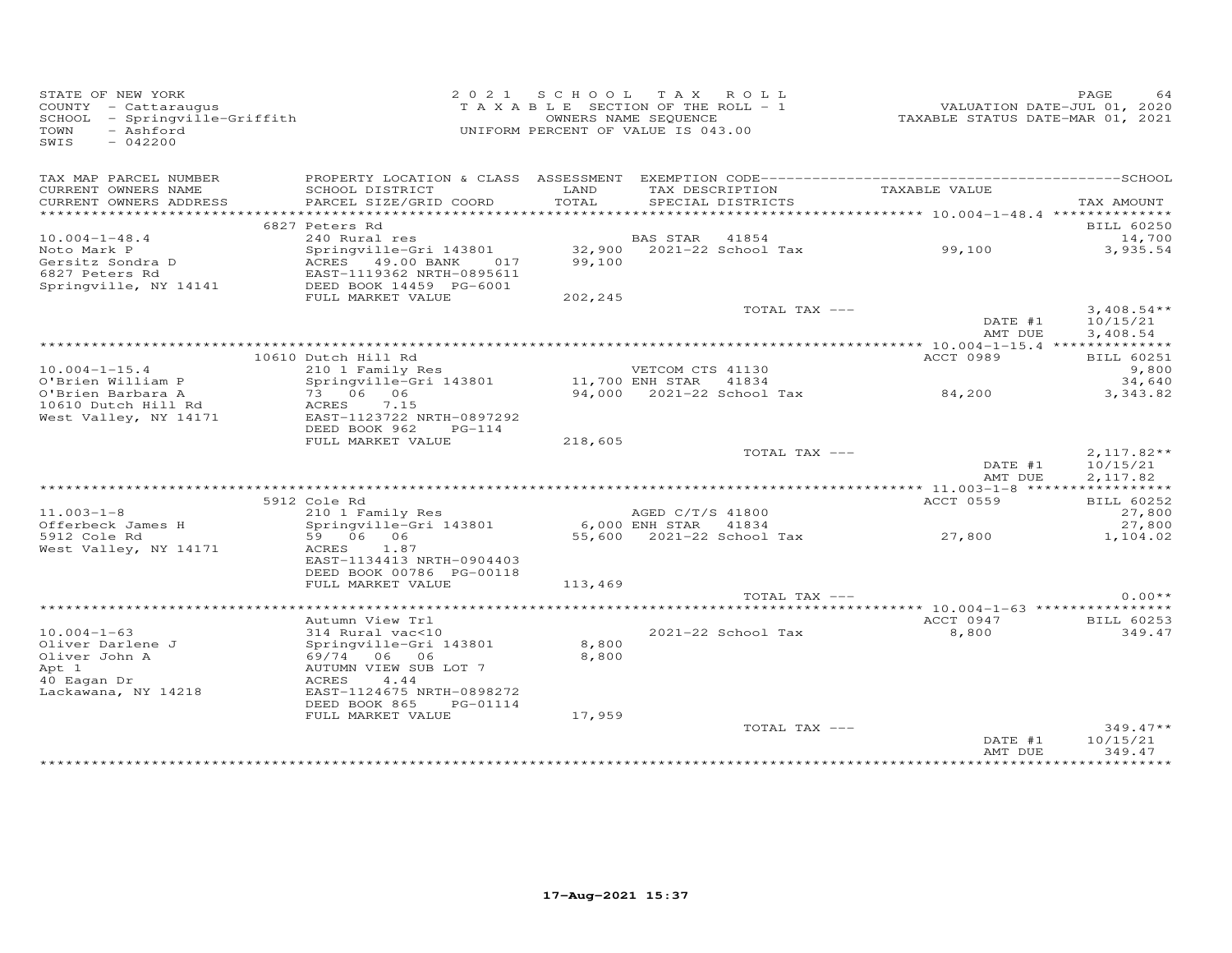| STATE OF NEW YORK<br>COUNTY - Cattaraugus<br>SCHOOL - Springville-Griffith<br>TOWN<br>- Ashford<br>SWIS<br>$-042200$ | 2 0 2 1                                                                                                                                                                  |                   | SCHOOL TAX ROLL<br>TAXABLE SECTION OF THE ROLL - 1<br>OWNERS NAME SEQUENCE<br>UNIFORM PERCENT OF VALUE IS 043.00 | VALUATION DATE-JUL 01, 2020<br>TAXABLE STATUS DATE-MAR 01, 2021 | PAGE<br>65                           |
|----------------------------------------------------------------------------------------------------------------------|--------------------------------------------------------------------------------------------------------------------------------------------------------------------------|-------------------|------------------------------------------------------------------------------------------------------------------|-----------------------------------------------------------------|--------------------------------------|
| TAX MAP PARCEL NUMBER<br>CURRENT OWNERS NAME                                                                         | SCHOOL DISTRICT                                                                                                                                                          | LAND              | TAX DESCRIPTION                                                                                                  | TAXABLE VALUE                                                   |                                      |
| CURRENT OWNERS ADDRESS<br>************************                                                                   | PARCEL SIZE/GRID COORD                                                                                                                                                   | TOTAL             | SPECIAL DISTRICTS                                                                                                |                                                                 | TAX AMOUNT                           |
|                                                                                                                      | Bolton Rd                                                                                                                                                                |                   |                                                                                                                  | ACCT 0972                                                       | <b>BILL 60254</b>                    |
| $3.004 - 2 - 6.3$<br>Orsolits Norbert F<br>PO Box 91<br>Springville, NY 14141                                        | 314 Rural vac<10<br>Springville-Gri 143801<br>41 06 06<br>FRNT 360.00 DPTH<br>50.00<br>EAST-1148375 NRTH-0911249<br>DEED BOOK 00922 PG-00463                             | 600<br>600        | 2021-22 School Tax                                                                                               | 600                                                             | 23.83                                |
|                                                                                                                      | FULL MARKET VALUE                                                                                                                                                        | 1,224             |                                                                                                                  |                                                                 |                                      |
|                                                                                                                      |                                                                                                                                                                          |                   | TOTAL TAX ---                                                                                                    | DATE #1<br>AMT DUE                                              | $23.83**$<br>10/15/21<br>23.83       |
|                                                                                                                      |                                                                                                                                                                          |                   |                                                                                                                  |                                                                 |                                      |
|                                                                                                                      | Autumn View Trl                                                                                                                                                          |                   |                                                                                                                  | ACCT 0957                                                       | <b>BILL 60255</b>                    |
| $10.004 - 1 - 74$<br>Ott Joseph & Darla<br>Denzien Sharon L<br>10677 Autumn View Trl Lot 15<br>West Valley, NY 14171 | 314 Rural vac<10<br>Springville-Gri 143801<br>74 06 06<br>AUTUMN VIEW SUB LOT A<br>NRF<br>ACRES<br>1.81<br>EAST-1123995 NRTH-0899151                                     | 2,000<br>2,000    | 2021-22 School Tax                                                                                               | 2,000                                                           | 79.43                                |
|                                                                                                                      | DEED BOOK 989<br>PG-909<br>FULL MARKET VALUE                                                                                                                             | 4,082             |                                                                                                                  |                                                                 |                                      |
|                                                                                                                      |                                                                                                                                                                          |                   | TOTAL TAX ---                                                                                                    |                                                                 | $79.43**$                            |
|                                                                                                                      |                                                                                                                                                                          |                   |                                                                                                                  | DATE #1<br>AMT DUE                                              | 10/15/21<br>79.43                    |
|                                                                                                                      | 10677 Autumn View Trl                                                                                                                                                    |                   |                                                                                                                  | ACCT 0963                                                       | <b>BILL 60256</b>                    |
| $10.004 - 1 - 73$<br>Ott Joseph W<br>Ott Darla M<br>10677 Autumn View Trl<br>West Valley, NY 14171                   | 210 1 Family Res<br>Springville-Gri 143801<br>74 06 06<br>Autumn View Subdivision L<br>ACRES<br>2.99 BANK<br>017<br>EAST-0475820 NRTH-0898720<br>DEED BOOK 22792 PG-9001 | 7,200<br>89,900   | 2021-22 School Tax                                                                                               | 89,900                                                          | 3,570.18                             |
|                                                                                                                      | FULL MARKET VALUE                                                                                                                                                        | 183,469           |                                                                                                                  |                                                                 |                                      |
|                                                                                                                      |                                                                                                                                                                          |                   | TOTAL TAX ---                                                                                                    | DATE #1<br>AMT DUE                                              | $3,570.18**$<br>10/15/21<br>3,570.18 |
|                                                                                                                      |                                                                                                                                                                          |                   | ***************************                                                                                      | ********** 10.004-1-42 *****************                        |                                      |
| $10.004 - 1 - 42$                                                                                                    | 10512 Edies Rd<br>210 1 Family Res                                                                                                                                       |                   | ENH STAR 41834                                                                                                   | ACCT 0776                                                       | <b>BILL 60257</b><br>34,640          |
| Ott-Vedder Geraldine<br>10512 Edies Rd<br>Springville, NY 14141                                                      | Springville-Gri 143801<br>73 06 06<br>ACRES<br>8.54<br>EAST-1120976 NRTH-0895588<br>DEED BOOK 849<br>PG-00254<br>FULL MARKET VALUE                                       | 58,900<br>120,204 | 13,200 2021-22 School Tax                                                                                        | 58,900                                                          | 2,339.08                             |
|                                                                                                                      |                                                                                                                                                                          |                   | TOTAL TAX ---                                                                                                    |                                                                 | $1,113.08**$                         |
|                                                                                                                      |                                                                                                                                                                          |                   | ***********************                                                                                          | DATE #1<br>AMT DUE                                              | 10/15/21<br>1,113.08<br>**********   |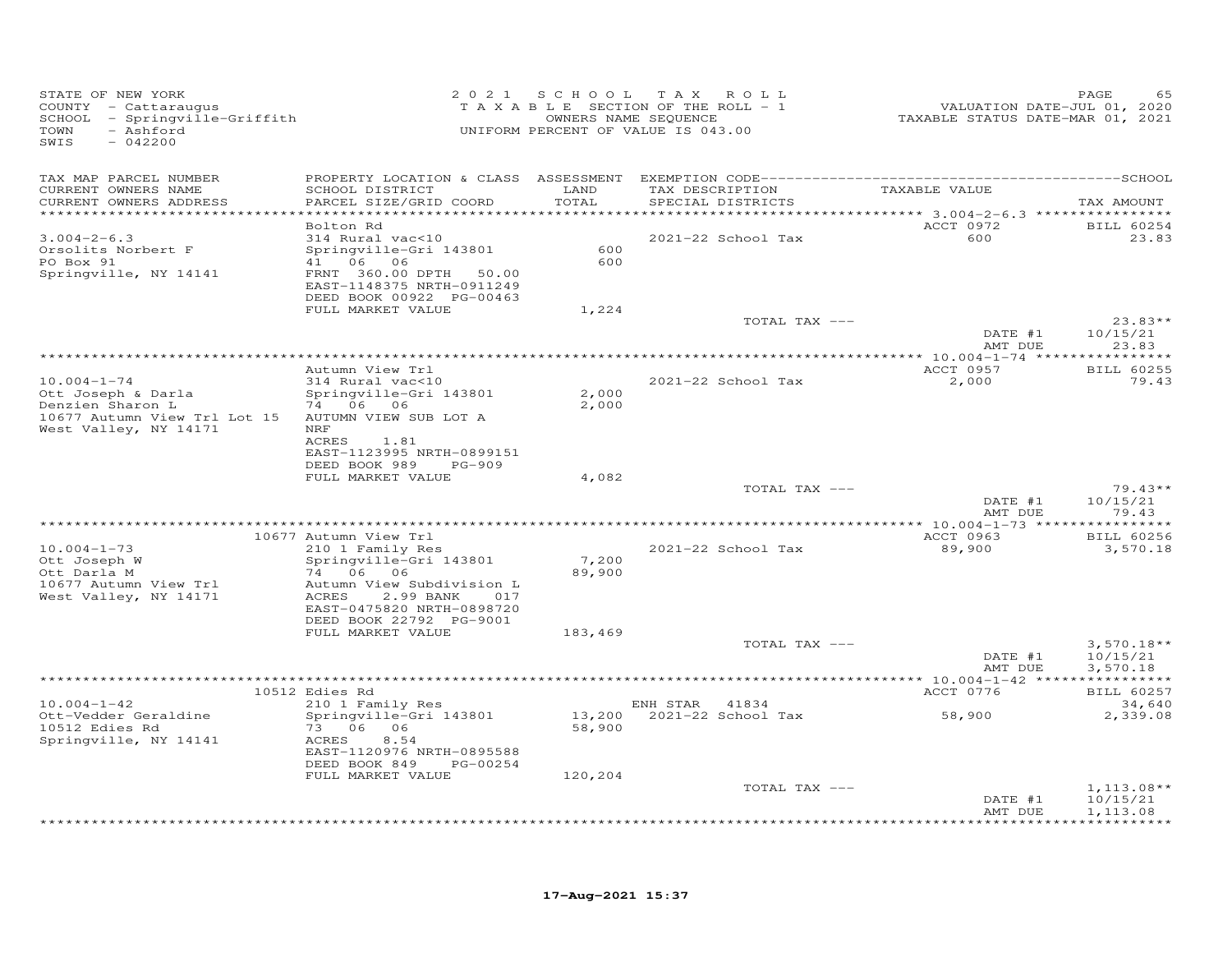| STATE OF NEW YORK<br>COUNTY - Cattaraugus<br>SCHOOL - Springville-Griffith<br>- Ashford<br>TOWN<br>SWIS<br>$-042200$ |                                                                                                         | 2021 SCHOOL TAX ROLL<br>TAXABLE SECTION OF THE ROLL - 1<br>OWNERS NAME SEQUENCE<br>UNIFORM PERCENT OF VALUE IS 043.00 |          |                                      | TAXABLE STATUS DATE-MAR 01, 2021 | PAGE<br>VALUATION DATE-JUL 01, 2020 |
|----------------------------------------------------------------------------------------------------------------------|---------------------------------------------------------------------------------------------------------|-----------------------------------------------------------------------------------------------------------------------|----------|--------------------------------------|----------------------------------|-------------------------------------|
| TAX MAP PARCEL NUMBER<br>CURRENT OWNERS NAME<br>CURRENT OWNERS ADDRESS                                               | SCHOOL DISTRICT<br>PARCEL SIZE/GRID COORD                                                               | LAND<br>TOTAL                                                                                                         |          | TAX DESCRIPTION<br>SPECIAL DISTRICTS | TAXABLE VALUE                    | TAX AMOUNT                          |
| ************************                                                                                             | 10858 Nys Rte 240                                                                                       |                                                                                                                       |          |                                      | ACCT 1638                        | <b>BILL 60258</b>                   |
| $11.003 - 2 - 3.3$<br>Panus Timothy J                                                                                | 280 Res Multiple<br>Springville-Gri 143801                                                              |                                                                                                                       | BAS STAR | 41854<br>13,400 2021-22 School Tax   | 107,400                          | 14,700<br>4,265.15                  |
| 10858 NYS Rte 240<br>West Valley, NY 14171                                                                           | $58 - 6 - 6$<br>ACRES 29.90<br>EAST-1135170 NRTH-0899982<br>DEED BOOK 8250 PG-8001<br>FULL MARKET VALUE | 107,400<br>219,184                                                                                                    |          |                                      |                                  |                                     |
|                                                                                                                      |                                                                                                         |                                                                                                                       |          | TOTAL TAX ---                        |                                  | $3,738.15**$                        |
|                                                                                                                      |                                                                                                         |                                                                                                                       |          |                                      | DATE #1<br>AMT DUE               | 10/15/21<br>3,738.15                |
|                                                                                                                      |                                                                                                         |                                                                                                                       |          |                                      |                                  |                                     |
| $11.003 - 2 - 3.2$<br>Paolini Tara                                                                                   | Nys Rte 240<br>322 Rural vac>10<br>Springville-Gri 143801                                               | 19,400                                                                                                                |          | 2021-22 School Tax                   | ACCT 1205<br>19,400              | <b>BILL 60259</b><br>770.43         |
| 38 Livingston Pkwy<br>Amherst, NY 14226                                                                              | 58 06 06<br>ACRES 37.95<br>EAST-1135201 NRTH-0898419<br>DEED BOOK 18498 PG-9003                         | 19,400                                                                                                                |          |                                      |                                  |                                     |
|                                                                                                                      | FULL MARKET VALUE                                                                                       | 39,592                                                                                                                |          |                                      |                                  |                                     |
|                                                                                                                      |                                                                                                         |                                                                                                                       |          | TOTAL TAX ---                        | DATE #1<br>AMT DUE               | $770.43**$<br>10/15/21<br>770.43    |
|                                                                                                                      |                                                                                                         |                                                                                                                       |          |                                      |                                  |                                     |
| $11.003 - 1 - 21.8$                                                                                                  | 10888 Nys Rte 240<br>210 1 Family Res                                                                   |                                                                                                                       | BAS STAR | 41854                                | ACCT 1419                        | <b>BILL 60260</b><br>14,700         |
| Paradowski Gary<br>Paradowski Letina Sally<br>10888 Nys Rte 240<br>West Valley, NY 14171                             | Springville-Gri 143801<br>58 06 06<br>FF 402.00<br>4.75<br>ACRES                                        | 8,000<br>55,800                                                                                                       |          | 2021-22 School Tax                   | 55,800                           | 2,215.97                            |
|                                                                                                                      | EAST-1134207 NRTH-0900785<br>DEED BOOK 00952 PG-00937                                                   |                                                                                                                       |          |                                      |                                  |                                     |
|                                                                                                                      | FULL MARKET VALUE                                                                                       | 113,878                                                                                                               |          | TOTAL TAX ---                        |                                  | $1,688.97**$                        |
|                                                                                                                      |                                                                                                         |                                                                                                                       |          |                                      | DATE #1<br>AMT DUE               | 10/15/21<br>1,688.97                |
|                                                                                                                      | 10865 Nys Rte 240                                                                                       |                                                                                                                       |          |                                      | ACCT 1264                        | <b>BILL 60261</b>                   |
| $11.003 - 1 - 21.6$<br>Parker Brian<br>Parker Elizabeth                                                              | 240 Rural res<br>Springville-Gri 143801<br>58 06 06                                                     | 17,000<br>100,200                                                                                                     |          | 2021-22 School Tax                   | 100,200                          | 3,979.22                            |
| 10865 Route 240<br>West Valley, NY 14171                                                                             | ACRES 12.65<br>EAST-1133262 NRTH-0900435<br>DEED BOOK 29454 PG-6003                                     |                                                                                                                       |          |                                      |                                  |                                     |
|                                                                                                                      | FULL MARKET VALUE                                                                                       | 204,490                                                                                                               |          | TOTAL TAX ---                        |                                  | $3,979.22**$                        |
|                                                                                                                      |                                                                                                         |                                                                                                                       |          |                                      | DATE #1<br>AMT DUE               | 10/15/21<br>3,979.22                |
|                                                                                                                      |                                                                                                         |                                                                                                                       |          |                                      |                                  |                                     |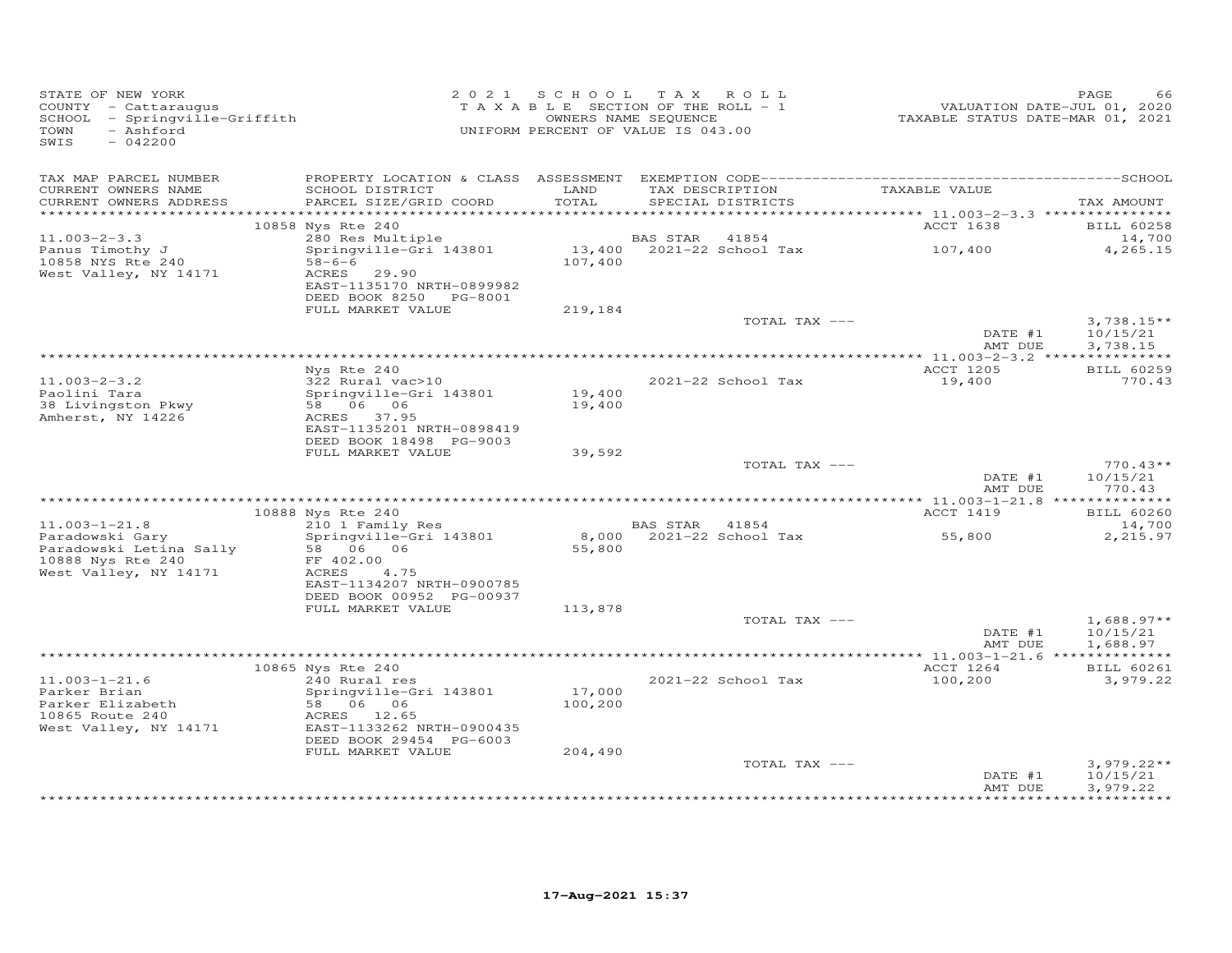| STATE OF NEW YORK<br>COUNTY - Cattaraugus<br>SCHOOL - Springville-Griffith<br>- Ashford<br>TOWN<br>SWIS<br>$-042200$ | 2021 SCHOOL      | TAXABLE SECTION OF THE ROLL - 1<br>OWNERS NAME SEQUENCE<br>UNIFORM PERCENT OF VALUE IS 043.00 | TAX ROLL        |                                      |               | PAGE<br>67<br>VALUATION DATE-JUL 01, 2020<br>TAXABLE STATUS DATE-MAR 01, 2021 |
|----------------------------------------------------------------------------------------------------------------------|------------------|-----------------------------------------------------------------------------------------------|-----------------|--------------------------------------|---------------|-------------------------------------------------------------------------------|
| TAX MAP PARCEL NUMBER                                                                                                |                  |                                                                                               |                 |                                      |               |                                                                               |
| CURRENT OWNERS NAME<br>SCHOOL DISTRICT<br>CURRENT OWNERS ADDRESS<br>PARCEL SIZE/GRID COORD                           |                  | LAND<br>TOTAL                                                                                 |                 | TAX DESCRIPTION<br>SPECIAL DISTRICTS | TAXABLE VALUE | TAX AMOUNT                                                                    |
| ************************                                                                                             |                  |                                                                                               |                 |                                      |               |                                                                               |
| Henrietta Rd                                                                                                         |                  |                                                                                               |                 |                                      | ACCT 0410     | <b>BILL 60262</b>                                                             |
| $10.003 - 2 - 1$<br>260 Seasonal res                                                                                 |                  |                                                                                               |                 | 2021-22 School Tax                   | 29,200        | 1,159.61                                                                      |
| Springville-Gri 143801<br>Pawlik Stephen R                                                                           |                  | 14,400                                                                                        |                 |                                      |               |                                                                               |
| Pawlik Louise<br>43 06 07                                                                                            |                  | 29,200                                                                                        |                 |                                      |               |                                                                               |
| Chrisopher Pawlik<br>ACRES 26.70<br>777 6th Ave Apt 27J                                                              |                  |                                                                                               |                 |                                      |               |                                                                               |
| EAST-1106666 NRTH-0900214<br>New York, NY 10001<br>DEED BOOK 804                                                     | PG-00259         |                                                                                               |                 |                                      |               |                                                                               |
| FULL MARKET VALUE                                                                                                    |                  | 59,592                                                                                        |                 |                                      |               |                                                                               |
|                                                                                                                      |                  |                                                                                               |                 | TOTAL TAX ---                        |               | $1,159.61**$                                                                  |
|                                                                                                                      |                  |                                                                                               |                 |                                      | DATE #1       | 10/15/21                                                                      |
|                                                                                                                      |                  |                                                                                               |                 |                                      | AMT DUE       | 1,159.61                                                                      |
| 6637 Schwartz Rd                                                                                                     |                  |                                                                                               |                 |                                      | ACCT 1110     | BILL 60263                                                                    |
| 210 1 Family Res<br>$10.004 - 1 - 29.8$                                                                              |                  |                                                                                               | <b>BAS STAR</b> | 41854                                |               | 14,700                                                                        |
| Springville-Gri 143801<br>Payne Gregory                                                                              |                  |                                                                                               |                 | 9,400 2021-22 School Tax             | 82,500        | 3,276.30                                                                      |
| Gerstenslager Raquel<br>74 06 06                                                                                     |                  | 82,500                                                                                        |                 |                                      |               |                                                                               |
| 6637 Schwartz Rd<br>ACRES                                                                                            | 5.05 BANK<br>017 |                                                                                               |                 |                                      |               |                                                                               |
| EAST-0474330 NRTH-0899060<br>West Valley, NY 14171                                                                   |                  |                                                                                               |                 |                                      |               |                                                                               |
| DEED BOOK 22356 PG-7001<br>FULL MARKET VALUE                                                                         |                  | 168,367                                                                                       |                 |                                      |               |                                                                               |
|                                                                                                                      |                  |                                                                                               |                 | TOTAL TAX ---                        |               | $2,749.30**$                                                                  |
|                                                                                                                      |                  |                                                                                               |                 |                                      |               | DATE #1<br>10/15/21                                                           |
|                                                                                                                      |                  |                                                                                               |                 |                                      | AMT DUE       | 2,749.30                                                                      |
|                                                                                                                      |                  |                                                                                               |                 |                                      |               |                                                                               |
| 5947 Cole Rd                                                                                                         |                  |                                                                                               |                 |                                      | ACCT 1731     | <b>BILL 60264</b>                                                             |
| 240 Rural res<br>$11.003 - 1 - 18.8$<br>Springville-Gri 143801<br>Perkins Richard D Jr                               |                  |                                                                                               | AG DIST         | 41720<br>13,500 2021-22 School Tax   | 146,992       | 3,808<br>5,837.46                                                             |
| 59 06 06<br>5947 Cole Rd                                                                                             |                  | 150,800                                                                                       |                 |                                      |               |                                                                               |
| ACRES 27.50<br>West Valley, NY 14171                                                                                 |                  |                                                                                               |                 |                                      |               |                                                                               |
| EAST-1133584 NRTH-0093142                                                                                            |                  |                                                                                               |                 |                                      |               |                                                                               |
| MAY BE SUBJECT TO PAYMENT<br>DEED BOOK 29542 PG-9001                                                                 |                  |                                                                                               |                 |                                      |               |                                                                               |
| UNDER AGDIST LAW TIL 2025<br>FULL MARKET VALUE                                                                       |                  | 350,698                                                                                       |                 |                                      |               |                                                                               |
|                                                                                                                      |                  |                                                                                               |                 | TOTAL TAX ---                        | DATE #1       | $5,837.46**$<br>10/15/21                                                      |
|                                                                                                                      |                  |                                                                                               |                 |                                      |               | AMT DUE<br>5,837.46                                                           |
|                                                                                                                      |                  |                                                                                               |                 |                                      |               | ***********                                                                   |
| 11045 Nys Rte 240                                                                                                    |                  |                                                                                               |                 |                                      | ACCT 0208     | BILL 60265                                                                    |
| $11.003 - 1 - 5$<br>210 1 Family Res                                                                                 |                  |                                                                                               | BAS STAR 41854  |                                      |               | 14,700                                                                        |
| Springville-Gri 143801<br>Perkins Richard D. Jr.                                                                     |                  |                                                                                               |                 | 6,100 2021-22 School Tax             | 61,600        | 2,446.31                                                                      |
| Perkins Jessica A.<br>59/65<br>06 06<br>11045 NYS Route 240                                                          | 081              | 61,600                                                                                        |                 |                                      |               |                                                                               |
| ACRES<br>1.84 BANK<br>West Valley, NY 14171<br>EAST-0484420 NRTH-0903500                                             |                  |                                                                                               |                 |                                      |               |                                                                               |
| DEED BOOK 20190 PG-5970                                                                                              |                  |                                                                                               |                 |                                      |               |                                                                               |
| FULL MARKET VALUE                                                                                                    |                  | 125,714                                                                                       |                 |                                      |               |                                                                               |
|                                                                                                                      |                  |                                                                                               |                 | TOTAL TAX ---                        |               | $1,919.31**$                                                                  |
|                                                                                                                      |                  |                                                                                               |                 |                                      | DATE #1       | 10/15/21                                                                      |
|                                                                                                                      |                  |                                                                                               |                 |                                      |               | 1,919.31<br>AMT DUE                                                           |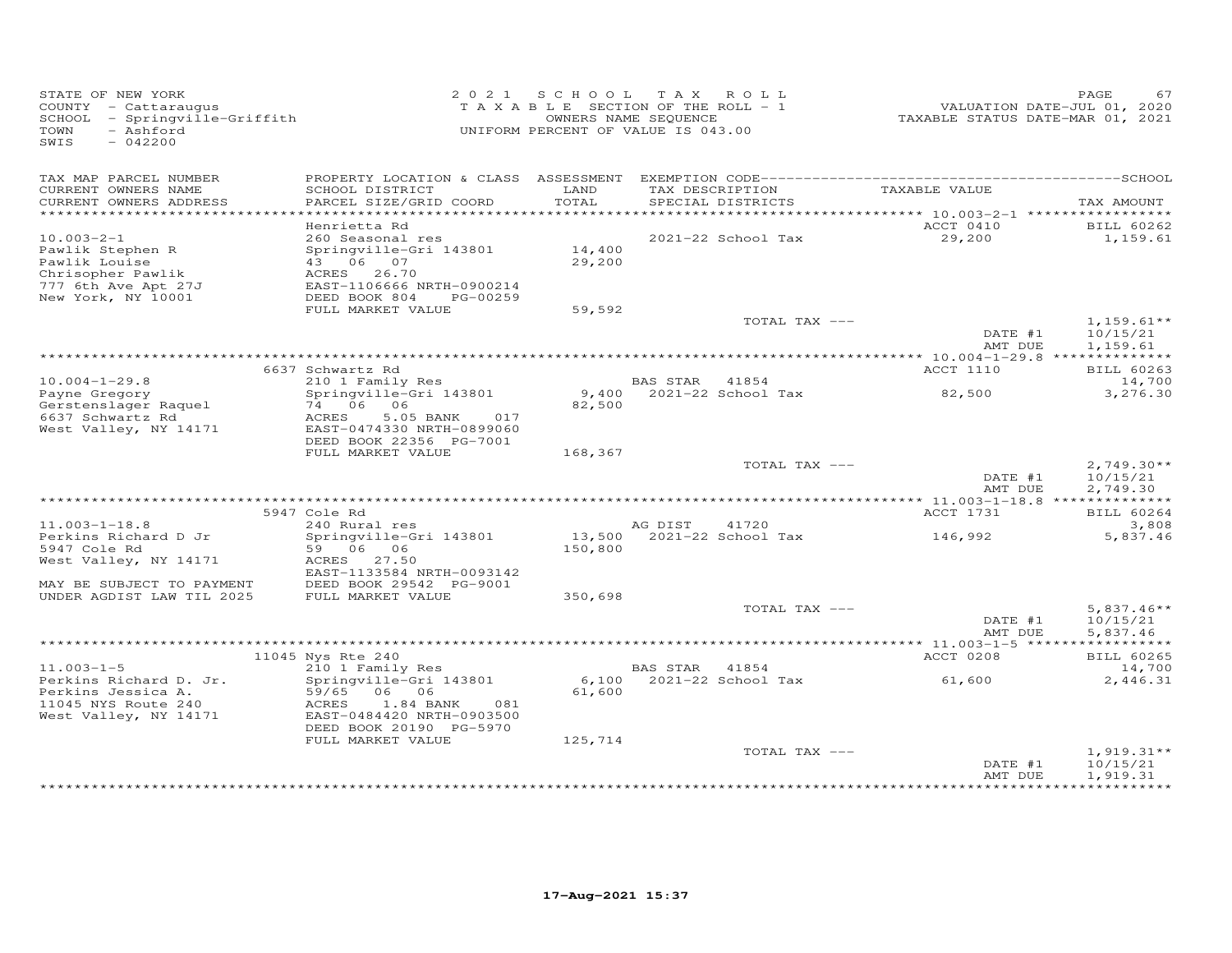| STATE OF NEW YORK<br>COUNTY - Cattaraugus<br>SCHOOL - Springville-Griffith<br>- Ashford<br>TOWN<br>SWIS<br>$-042200$ |                                                                                                                                                         | 2021 SCHOOL TAX ROLL<br>TAXABLE SECTION OF THE ROLL - 1<br>UNIFORM PERCENT OF VALUE IS 043.00 | OWNERS NAME SEQUENCE |                                                     | VALUATION DATE-JUL 01, 2020<br>TAXABLE STATUS DATE-MAR 01, 2021 | PAGE<br>68                                    |
|----------------------------------------------------------------------------------------------------------------------|---------------------------------------------------------------------------------------------------------------------------------------------------------|-----------------------------------------------------------------------------------------------|----------------------|-----------------------------------------------------|-----------------------------------------------------------------|-----------------------------------------------|
| TAX MAP PARCEL NUMBER<br>CURRENT OWNERS NAME                                                                         | SCHOOL DISTRICT                                                                                                                                         | LAND                                                                                          |                      | TAX DESCRIPTION                                     | TAXABLE VALUE                                                   |                                               |
| CURRENT OWNERS ADDRESS                                                                                               | PARCEL SIZE/GRID COORD                                                                                                                                  | TOTAL                                                                                         |                      | SPECIAL DISTRICTS                                   |                                                                 | TAX AMOUNT                                    |
|                                                                                                                      | 11427 Bolton Rd                                                                                                                                         |                                                                                               |                      |                                                     | ACCT 0918                                                       | <b>BILL 60266</b>                             |
| $11.002 - 2 - 3.1$<br>Peters Thomas M<br>821 Borden Rd<br>Cheektowaga, NY 14227                                      | 314 Rural vac<10<br>Springville-Gri 143801<br>40 06 06<br>ACRES<br>6.90<br>EAST-0499190 NRTH-0910350                                                    | 10,100<br>10,100                                                                              |                      | 2021-22 School Tax                                  | 10,100                                                          | 401.10                                        |
|                                                                                                                      | DEED BOOK 2020 PG-11713<br>FULL MARKET VALUE                                                                                                            | 20,612                                                                                        |                      |                                                     |                                                                 |                                               |
|                                                                                                                      |                                                                                                                                                         |                                                                                               |                      | TOTAL TAX ---                                       |                                                                 | $401.10**$                                    |
|                                                                                                                      |                                                                                                                                                         |                                                                                               |                      |                                                     | DATE #1<br>AMT DUE                                              | 10/15/21<br>401.10                            |
|                                                                                                                      |                                                                                                                                                         |                                                                                               |                      |                                                     |                                                                 |                                               |
| $10.004 - 1 - 24$<br>Phillips George H<br>10381 Dutch Hill Rd                                                        | 10381 Dutch Hill Rd<br>210 1 Family Res<br>Springville-Gri 143801 5,100 AGED S 41120<br>72/73 06 06 30,000 ENH STAR 41834<br>ACRES 1.09                 |                                                                                               | VETWAR CTS 41120     |                                                     | ACCT 0579                                                       | <b>BILL 60267</b><br>4,500<br>8,925<br>16,575 |
| West Valley, NY 14171                                                                                                | EAST-1123172 NRTH-0894005<br>DEED BOOK 3994 PG-8001<br>FULL MARKET VALUE                                                                                | 61,224                                                                                        |                      |                                                     | 2021-22 School Tax 16,575                                       | 658.24                                        |
|                                                                                                                      |                                                                                                                                                         |                                                                                               |                      | TOTAL TAX ---                                       |                                                                 | $0.00**$                                      |
|                                                                                                                      |                                                                                                                                                         |                                                                                               |                      |                                                     |                                                                 |                                               |
|                                                                                                                      | 10749 Rock Springs Rd<br>$270$ Mfg housing                                                                                                              |                                                                                               |                      |                                                     | ACCT 0938                                                       | BILL 60268                                    |
| $10.004 - 1 - 54$<br>Piscitelli Lois A<br>Walqus Helene<br>10749 Rock Springs Rd<br>West Valley, NY 14171            | Springville-Gri 143801<br>74 06 06<br>AUTUMN VIEW SUB LOT 17<br>ACRES<br>3.39<br>EAST-1123599 NRTH-0899385                                              | 55,000                                                                                        |                      | BAS STAR     41854<br>7,600    2021-22  School  Tax | 55,000                                                          | 14,700<br>2,184.20                            |
|                                                                                                                      | DEED BOOK 00930 PG-01108<br>FULL MARKET VALUE                                                                                                           | 112,245                                                                                       |                      |                                                     |                                                                 |                                               |
|                                                                                                                      |                                                                                                                                                         |                                                                                               |                      | TOTAL TAX ---                                       | DATE #1<br>AMT DUE                                              | $1,657.20**$<br>10/15/21<br>1,657.20          |
|                                                                                                                      |                                                                                                                                                         |                                                                                               |                      |                                                     |                                                                 |                                               |
| $11.001 - 1 - 22.1$<br>Place Carrie Ann<br>69 Woodward Ave<br>Springville, NY 14141                                  | 11331 Beech Tree Rd<br>240 Rural res<br>Springville-Gri 143801<br>54/60 06 06<br>40.10<br>ACRES<br>EAST-1137045 NRTH-0907051<br>DEED BOOK 28175 PG-8001 | 32,400<br>64,700                                                                              |                      | 2021-22 School Tax                                  | ACCT 0587<br>64,700                                             | <b>BILL 60269</b><br>2,569.42                 |
|                                                                                                                      | FULL MARKET VALUE                                                                                                                                       | 132,041                                                                                       |                      | TOTAL TAX ---                                       | DATE #1<br>AMT DUE                                              | $2,569.42**$<br>10/15/21<br>2,569.42          |
|                                                                                                                      |                                                                                                                                                         |                                                                                               |                      |                                                     |                                                                 |                                               |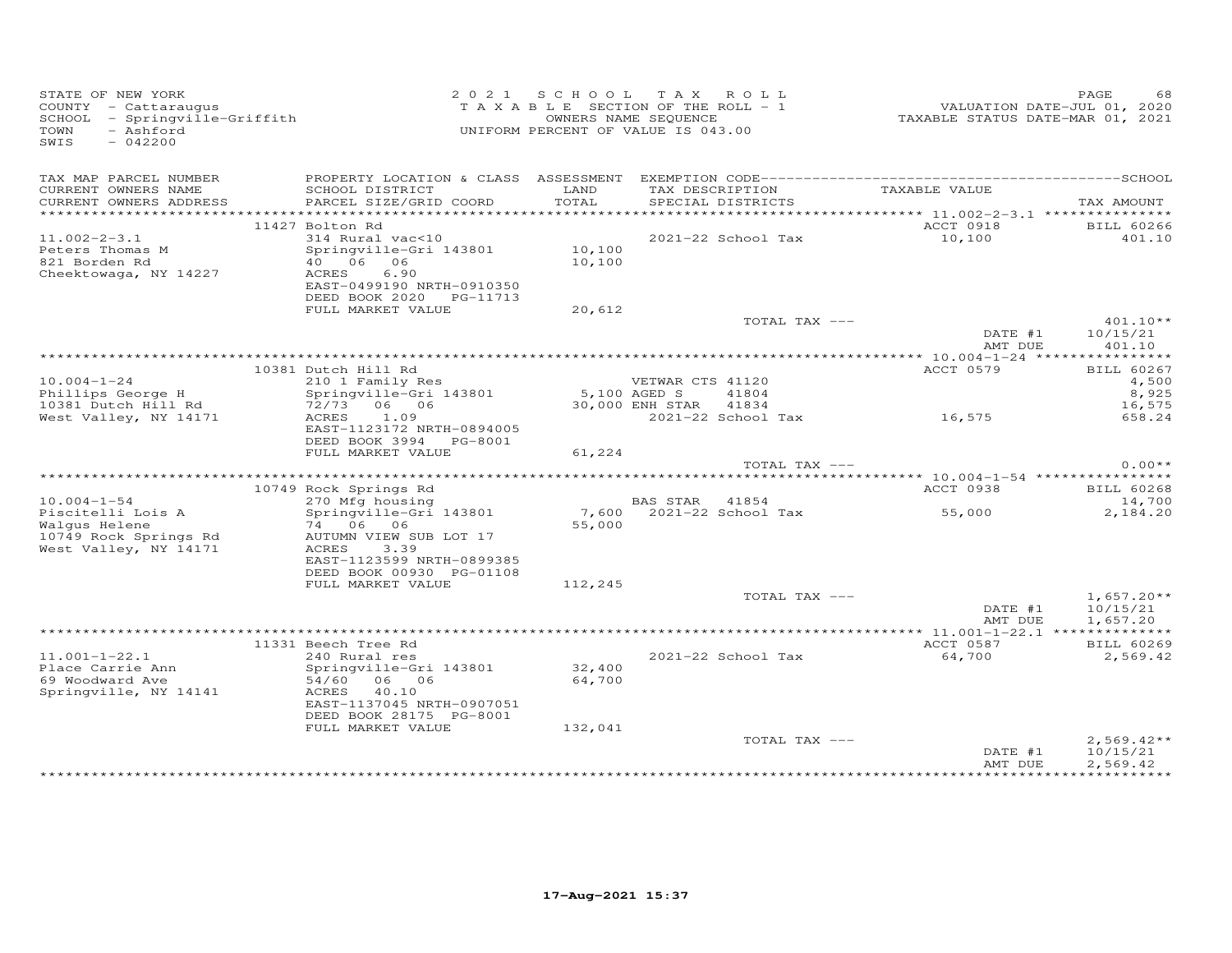| STATE OF NEW YORK<br>COUNTY - Cattaraugus<br>SCHOOL - Springville-Griffith<br>TOWN<br>- Ashford<br>SWIS<br>$-042200$ |                                                                                                                                                           |               | 2021 SCHOOL TAX ROLL<br>T A X A B L E SECTION OF THE ROLL - 1<br>OWNERS NAME SEQUENCE<br>UNIFORM PERCENT OF VALUE IS 043.00 |                          | VALUATION DATE-JUL 01, 2020<br>TAXABLE STATUS DATE-MAR 01, 2021 | PAGE<br>69                              |
|----------------------------------------------------------------------------------------------------------------------|-----------------------------------------------------------------------------------------------------------------------------------------------------------|---------------|-----------------------------------------------------------------------------------------------------------------------------|--------------------------|-----------------------------------------------------------------|-----------------------------------------|
| TAX MAP PARCEL NUMBER<br>CURRENT OWNERS NAME<br>CURRENT OWNERS ADDRESS                                               | SCHOOL DISTRICT<br>PARCEL SIZE/GRID COORD                                                                                                                 | LAND<br>TOTAL | SPECIAL DISTRICTS                                                                                                           |                          | TAX DESCRIPTION TAXABLE VALUE                                   | TAX AMOUNT                              |
|                                                                                                                      | 11349 Beech Tree Rd                                                                                                                                       |               |                                                                                                                             |                          | ACCT 1543                                                       | <b>BILL 60270</b>                       |
| $11.001 - 1 - 22.2$<br>Place Joseph E<br>11349 Beech Tree Rd<br>Springville, NY 14141                                | 270 Mfg housing<br>Springville-Gri 143801<br>54/60 06 06<br>ACRES<br>1.80 BANK<br>081<br>EAST-1137138 NRTH-0907860                                        | 37,700        | <b>BAS STAR</b> 41854                                                                                                       |                          |                                                                 | 14,700<br>1,497.17                      |
|                                                                                                                      | FULL MARKET VALUE                                                                                                                                         | 76,939        |                                                                                                                             |                          |                                                                 |                                         |
|                                                                                                                      |                                                                                                                                                           |               |                                                                                                                             | TOTAL TAX ---            | DATE #1<br>AMT DUE                                              | $970.17**$<br>10/15/21<br>970.17        |
|                                                                                                                      |                                                                                                                                                           |               |                                                                                                                             |                          |                                                                 |                                         |
| $11.001 - 1 - 22.3$                                                                                                  | 11350 Beech Tree Rd<br>beech iree Rd<br>210 1 Family Res                                                                                                  |               | BAS STAR 41854                                                                                                              |                          | ACCT 1559                                                       | <b>BILL 60271</b><br>14,700             |
| Place Jr Joseph E.<br>11350 Beech Tree Rd<br>Springville, NY 14141                                                   | Springville-Gri 143801<br>$54-6-6$<br>ACRES<br>1.60<br>EAST-1137311 NRTH-0908007<br>DEED BOOK 9340 PG-8001                                                | 74,800        |                                                                                                                             | 5,500 2021-22 School Tax | 74,800                                                          | 2,970.52                                |
|                                                                                                                      | FULL MARKET VALUE                                                                                                                                         | 152,653       |                                                                                                                             |                          |                                                                 |                                         |
|                                                                                                                      |                                                                                                                                                           |               |                                                                                                                             | TOTAL TAX ---            | DATE #1<br>AMT DUE                                              | $2,443.52**$<br>10/15/21<br>2,443.52    |
|                                                                                                                      |                                                                                                                                                           |               |                                                                                                                             |                          |                                                                 |                                         |
| $19.002 - 1 - 21.2$<br>Pogorzelski Kerry<br>10262 Dutch Hill Rd<br>West Valley, NY 14171                             | 10262 Dutch Hill Rd<br>240 Rural res<br>Springville-Gri 143801<br>72/6/6<br>ACRES 31.70 BANK<br>017<br>EAST-1123703 NRTH-0891497<br>DEED BOOK 1030 PG-724 | 107,300       | ENH STAR 41834                                                                                                              |                          | ACCT 1565<br>17,900 $2021-22$ School Tax 107,300                | <b>BILL 60272</b><br>34,640<br>4,261.18 |
|                                                                                                                      | FULL MARKET VALUE                                                                                                                                         | 218,980       |                                                                                                                             |                          |                                                                 |                                         |
|                                                                                                                      |                                                                                                                                                           |               |                                                                                                                             | TOTAL TAX ---            | DATE #1<br>AMT DUE                                              | $3,035.18**$<br>10/15/21<br>3,035.18    |
|                                                                                                                      | 6109 Bond Rd                                                                                                                                              |               |                                                                                                                             |                          | ACCT 0105                                                       | <b>BILL 60273</b>                       |
| $11.001 - 1 - 3$                                                                                                     | 210 1 Family Res                                                                                                                                          |               | BAS STAR 41854                                                                                                              |                          |                                                                 | 14,700                                  |
| Pokorski Shawn S<br>6109 Bond Rd<br>West Valley, NY 14171                                                            | Springville-Gri 143801<br>65 06 06<br>FRNT 190.00 DPTH 220.00<br>BANK<br>017<br>EAST-1129753 NRTH-0905321<br>DEED BOOK 23310 PG-8001                      | 68,300        |                                                                                                                             | 6,600 2021-22 School Tax | 68,300                                                          | 2,712.38                                |
|                                                                                                                      | FULL MARKET VALUE                                                                                                                                         | 158,837       |                                                                                                                             | TOTAL TAX ---            | DATE #1<br>AMT DUE                                              | $2,185.38**$<br>10/15/21<br>2,185.38    |
|                                                                                                                      |                                                                                                                                                           |               |                                                                                                                             |                          |                                                                 |                                         |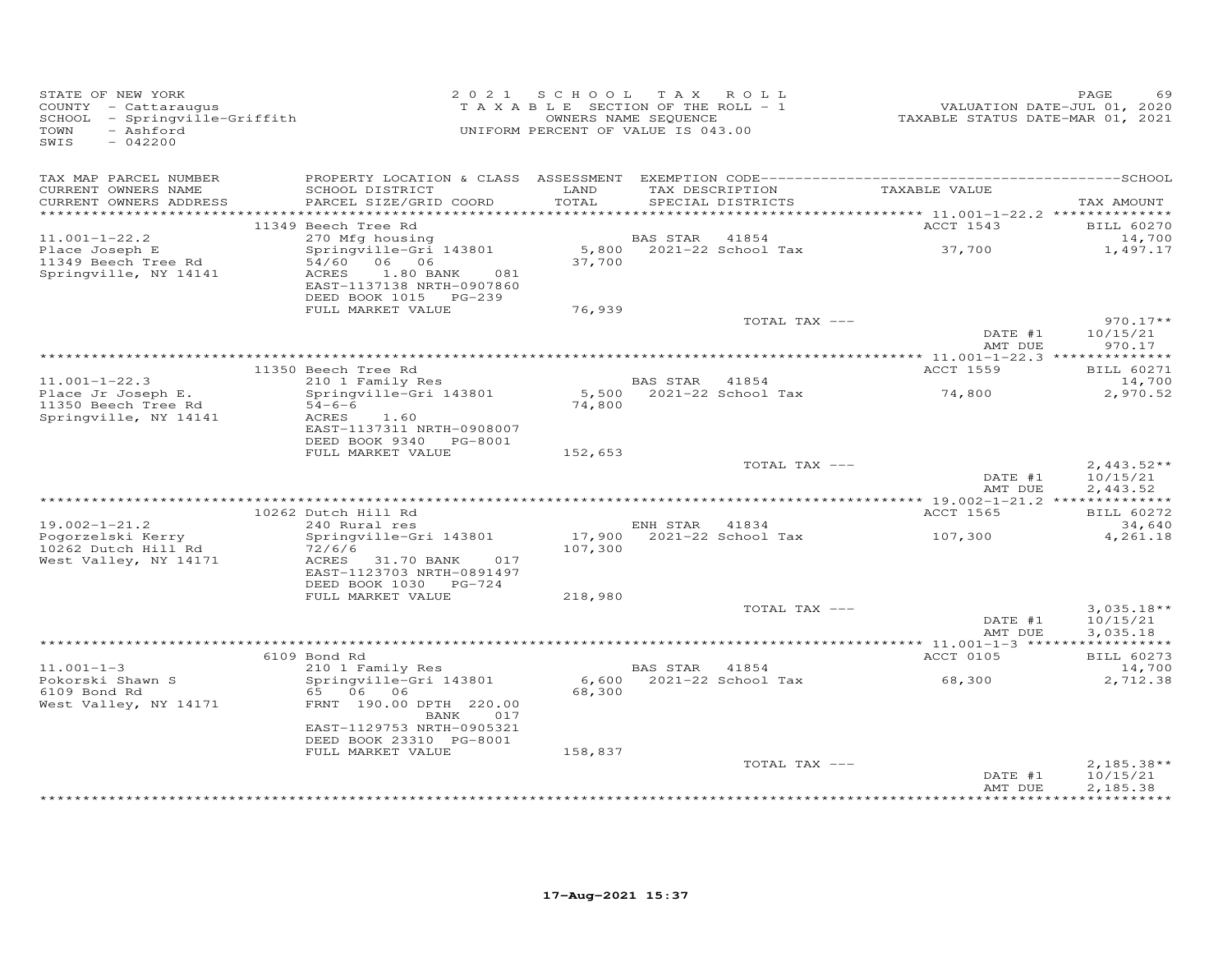| STATE OF NEW YORK<br>COUNTY - Cattaraugus<br>SCHOOL - Springville-Griffith<br>TOWN<br>- Ashford<br>SWIS<br>$-042200$ |                                                                                                                                                             |                  | 2021 SCHOOL TAX ROLL<br>T A X A B L E SECTION OF THE ROLL - 1<br>OWNERS NAME SEQUENCE<br>UNIFORM PERCENT OF VALUE IS 043.00 |                                             | VALUATION DATE-JUL 01, 2020<br>TAXABLE STATUS DATE-MAR 01, 2021 | PAGE<br>70                                                                                   |
|----------------------------------------------------------------------------------------------------------------------|-------------------------------------------------------------------------------------------------------------------------------------------------------------|------------------|-----------------------------------------------------------------------------------------------------------------------------|---------------------------------------------|-----------------------------------------------------------------|----------------------------------------------------------------------------------------------|
| TAX MAP PARCEL NUMBER<br>CURRENT OWNERS NAME<br>CURRENT OWNERS ADDRESS<br>************************                   | SCHOOL DISTRICT<br>PARCEL SIZE/GRID COORD                                                                                                                   | LAND<br>TOTAL    | TAX DESCRIPTION<br>SPECIAL DISTRICTS                                                                                        |                                             | TAXABLE VALUE                                                   | TAX AMOUNT                                                                                   |
| $11.001 - 1 - 30.2$<br>Polino Richard<br>Polino Diane<br>65 Williamsburg Lane<br>Lancaster, NY 14086                 | 11280 Nys Rte 240<br>281 Multiple res<br>Springville-Gri 143801<br>60 06 06<br>NRF<br>5.37<br>ACRES<br>EAST-0484730 NRTH-0905940<br>DEED BOOK 21017 PG-2002 | 10,300<br>32,900 | 2021-22 School Tax                                                                                                          |                                             | ACCT 1174<br>32,900                                             | BILL 60274<br>1,306.55                                                                       |
|                                                                                                                      | FULL MARKET VALUE                                                                                                                                           | 67,143           |                                                                                                                             | TOTAL TAX ---                               | DATE #1<br>AMT DUE                                              | $1,306.55**$<br>10/15/21<br>1,306.55                                                         |
| $10.004 - 1 - 29.9$<br>Prime Jack J<br>Prime Marjorie K<br>6657 Schwartz Road<br>West Valley, NY 14171               | 6657 Schwartz Rd<br>240 Rural res<br>Springville-Gri 143801<br>74 06 06<br>BAR 98<br>ACRES 10.10<br>EAST-0473790 NRTH-0899030<br>DEED BOOK 27917 PG-8001    |                  | VETWAR CTS 41120<br>14,800 BAS STAR 41854                                                                                   | 106,100 2021-22 School Tax 100,220          | ACCT 1111                                                       | <b>BILL 60275</b><br>5,880<br>14,700<br>3,980.02                                             |
|                                                                                                                      | FULL MARKET VALUE                                                                                                                                           | 216,531          |                                                                                                                             | TOTAL TAX ---                               | DATE #1                                                         | $3,453.02**$<br>10/15/21                                                                     |
|                                                                                                                      | 6697 Cross Rd                                                                                                                                               |                  |                                                                                                                             |                                             | AMT DUE<br>ACCT 0053                                            | 3,453.02<br><b>BILL 60276</b>                                                                |
| $19.002 - 1 - 11$<br>Quick Shirley E<br>Quick Richard A<br>PO Box 355<br>Springville, NY 14141                       | 210 1 Family Res<br>Springville-Gri 143801<br>72 06 06<br>2.31<br>ACRES<br>EAST-0047281 NRTH-0089331<br>DEED BOOK 00872 PG-00250                            | 6,400 AGED S     | VETWAR CTS 41120<br>75,400 ENH STAR                                                                                         | 41804<br>41834<br>2021-22 School Tax 34,760 |                                                                 | 5,880<br>34,760<br>34,640<br>1,380.42                                                        |
|                                                                                                                      | FULL MARKET VALUE                                                                                                                                           | 153,878          |                                                                                                                             | TOTAL TAX ---                               | DATE #1<br>AMT DUE                                              | $154.42**$<br>10/15/21<br>154.42                                                             |
|                                                                                                                      |                                                                                                                                                             |                  |                                                                                                                             |                                             |                                                                 |                                                                                              |
| $11.002 - 2 - 5$<br>Ramback Brian P<br>11375 Bolton Rd<br>Springville, NY 14141                                      | 11375 Bolton Rd<br>210 1 Family Res<br>Springville-Gri 143801<br>40   06   06<br>ACRES<br>9.85<br>EAST-1147517 NRTH-0909127<br>DEED BOOK 28435 PG-3001      |                  | VETCOM CTS 41130<br>14,500 VETDIS CTS 41140                                                                                 |                                             | ACCT 0900<br>83,900 2021-22 School Tax 61,515                   | <b>BILL 60277</b><br>9,800<br>12,585<br>2,442.93                                             |
|                                                                                                                      | FULL MARKET VALUE                                                                                                                                           | 171,224          |                                                                                                                             | TOTAL TAX ---                               | DATE #1<br>AMT DUE                                              | $2,442.93**$<br>10/15/21<br>2,442.93<br>۹ تا ۲۰۰۰ تا ۲۰۰۰ تا ۲۰۰۰ تا ۲۰۰۰ تا ۲۰۰۰ تا ۲۰۰۰ تا |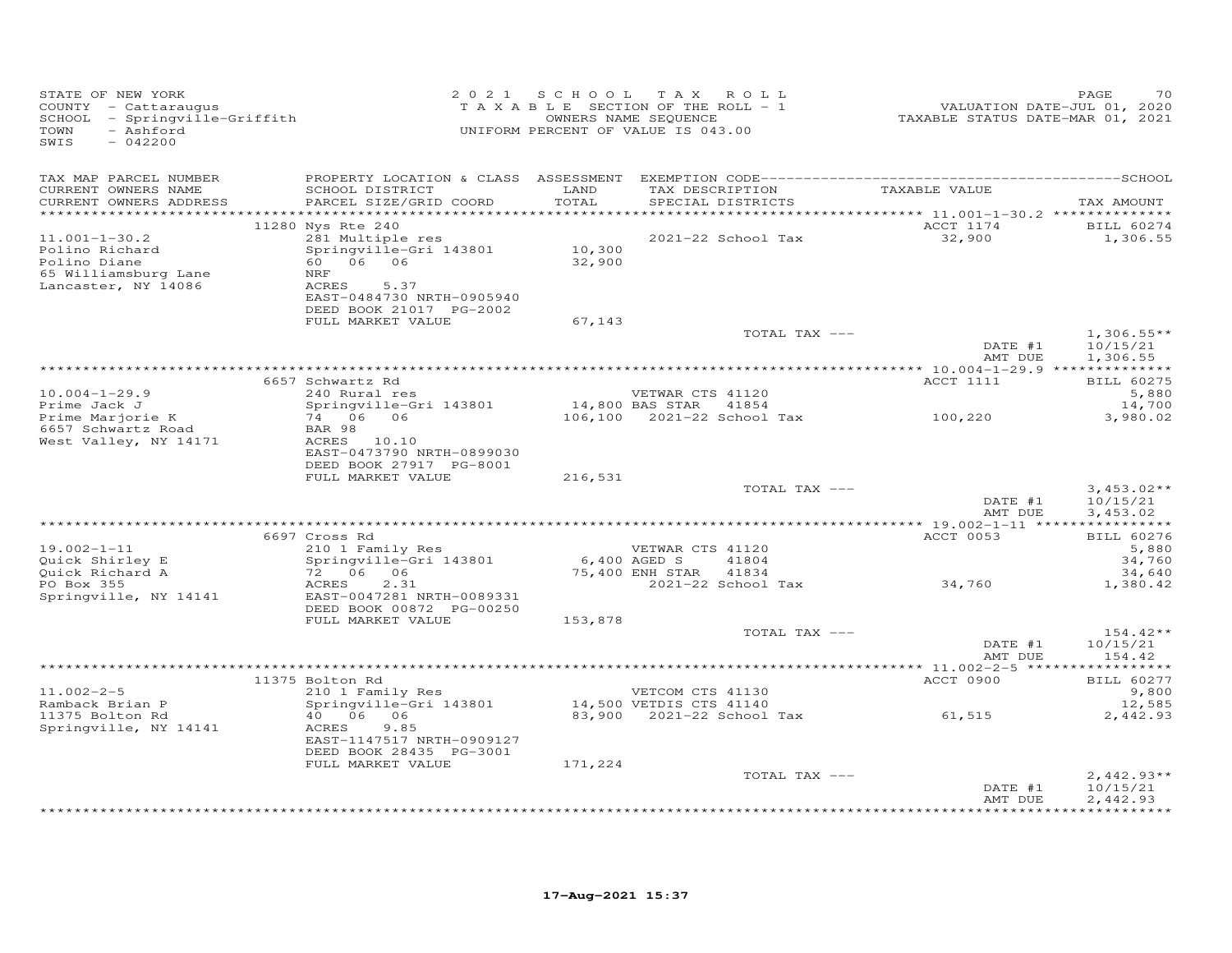| TAX MAP PARCEL NUMBER<br>CURRENT OWNERS NAME<br>LAND<br>TAXABLE VALUE<br>SCHOOL DISTRICT<br>TAX DESCRIPTION                                                                                                       |                                      |
|-------------------------------------------------------------------------------------------------------------------------------------------------------------------------------------------------------------------|--------------------------------------|
| PARCEL SIZE/GRID COORD<br>TOTAL<br>CURRENT OWNERS ADDRESS<br>SPECIAL DISTRICTS                                                                                                                                    | TAX AMOUNT                           |
| ***********************<br>10983 Scoby Rd<br>ACCT 1046                                                                                                                                                            | <b>BILL 60278</b>                    |
| $10.003 - 2 - 12.3$<br>210 1 Family Res<br>BAS STAR<br>41854                                                                                                                                                      | 14,700                               |
| Rappl Joseph P<br>Springville-Gri 143801<br>7,500<br>2021-22 School Tax<br>56,500<br>53 06 07<br>56,500<br>Rappl Karen S<br>10983 Scoby Rd<br>ACRES<br>5.55<br>Springville, NY 14141<br>EAST-1115961 NRTH-0903863 | 2,243.77                             |
| DEED BOOK 00947 PG-01193                                                                                                                                                                                          |                                      |
| FULL MARKET VALUE<br>115,306                                                                                                                                                                                      |                                      |
| TOTAL TAX ---<br>DATE #1<br>AMT DUE                                                                                                                                                                               | $1,716.77**$<br>10/15/21<br>1,716.77 |
|                                                                                                                                                                                                                   |                                      |
| Scoby Rd<br>ACCT 0618<br>$10.003 - 2 - 12.1$<br>240 Rural res<br>2021-22 School Tax<br>51,200<br>Rappl Paul J<br>Springville-Gri 143801<br>26,200<br>Rappl Peter G<br>53/54 06 07<br>51,200                       | <b>BILL 60279</b><br>2,033.29        |
| 4840 Bussendorfer Rd<br>ACRES 119.61<br>Orchard Park, NY 14127<br>EAST-1114966 NRTH-0904465<br>DEED BOOK 5665<br>PG-3001                                                                                          |                                      |
| FULL MARKET VALUE<br>MAY BE SUBJECT TO PAYMENT<br>104,490<br>UNDER AGDIST LAW TIL 2024                                                                                                                            |                                      |
| TOTAL TAX ---<br>DATE #1<br>AMT DUE                                                                                                                                                                               | $2,033.29**$<br>10/15/21<br>2,033.29 |
|                                                                                                                                                                                                                   |                                      |
| ACCT 1047<br>Scoby Rd<br>$10.003 - 2 - 12.2$<br>314 Rural vac<10<br>2021-22 School Tax<br>6,000<br>6,000<br>Rappl Paul J<br>Springville-Gri 143801<br>6,000<br>4840 Bussendorfer Rd<br>53 06<br>07                | <b>BILL 60280</b><br>238.28          |
| Orchard Park, NY 14127<br>5.63<br>ACRES<br>EAST-1116007 NRTH-0904288<br>DEED BOOK 00957 PG-00934                                                                                                                  |                                      |
| 12,245<br>FULL MARKET VALUE<br>TOTAL TAX ---                                                                                                                                                                      | 238.28**                             |
| DATE #1<br>AMT DUE                                                                                                                                                                                                | 10/15/21<br>238.28                   |
| Connoisarauley Rd<br>ACCT 0430                                                                                                                                                                                    | <b>BILL 60281</b>                    |
| $19.001 - 2 - 31.1$<br>260 Seasonal res<br>2021-22 School Tax<br>49,500<br>Raynor John<br>21,000<br>Springville-Gri 143801<br>398 Adam St<br>11   06   07<br>49,500                                               | 1,965.78                             |
| Tonawanda, NY 14150<br>ACRES 50.15<br>EAST-1112374 NRTH-0892965<br>DEED BOOK 839<br>PG-00204<br>FULL MARKET VALUE<br>101,020                                                                                      |                                      |
| TOTAL TAX ---<br>DATE #1<br>AMT DUE                                                                                                                                                                               | $1,965.78**$<br>10/15/21<br>1,965.78 |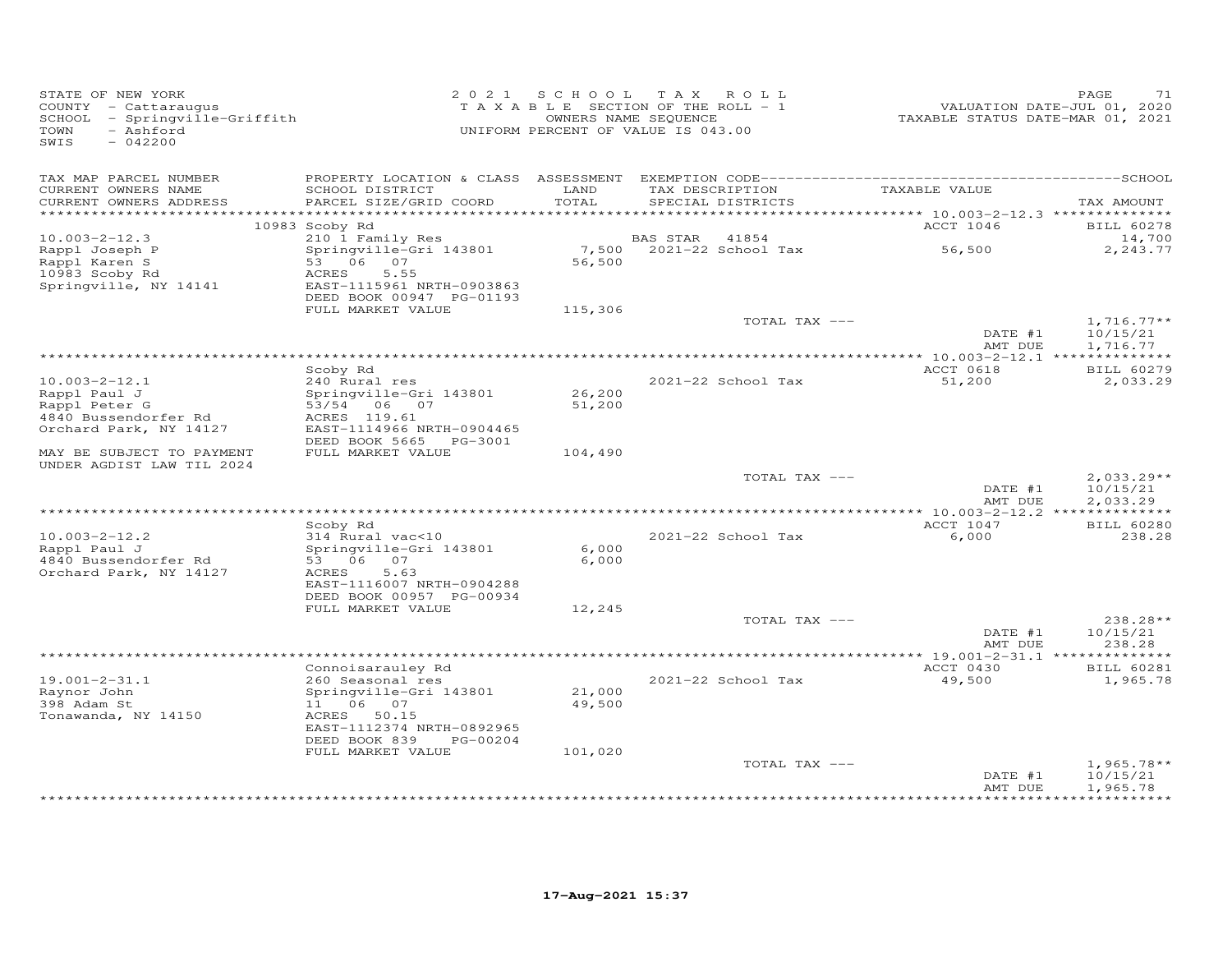| STATE OF NEW YORK<br>COUNTY - Cattaraugus<br>SCHOOL - Springville-Griffith<br>- Ashford<br>$-042200$<br>SWIS                                                                                                                                         |                                                                                                                                                        |         | 2021 SCHOOL TAX ROLL<br>2 V 2 1 S U A U U A A K U L L<br>T A X A B L E SECTION OF THE ROLL - 1 VALUATION DATE-JUL 01, 2020<br>OWNERS NAME SEQUENCE TAXABLE STATUS DATE-MAR 01, 2021<br>UNIFORM PERCENT OF VALUE IS 043.00 |                      | PAGE<br>72                                                                                    |
|------------------------------------------------------------------------------------------------------------------------------------------------------------------------------------------------------------------------------------------------------|--------------------------------------------------------------------------------------------------------------------------------------------------------|---------|---------------------------------------------------------------------------------------------------------------------------------------------------------------------------------------------------------------------------|----------------------|-----------------------------------------------------------------------------------------------|
| TAX MAP PARCEL NUMBER                                                                                                                                                                                                                                |                                                                                                                                                        |         |                                                                                                                                                                                                                           |                      |                                                                                               |
| CURRENT OWNERS NAME<br>CURRENT OWNERS ADDRESS                                                                                                                                                                                                        | PARCEL SIZE/GRID COORD                                                                                                                                 |         |                                                                                                                                                                                                                           |                      | TAX AMOUNT                                                                                    |
|                                                                                                                                                                                                                                                      |                                                                                                                                                        |         |                                                                                                                                                                                                                           |                      |                                                                                               |
|                                                                                                                                                                                                                                                      | 5913 Cole Rd                                                                                                                                           |         |                                                                                                                                                                                                                           | ACCT 0623            | BILL 60282                                                                                    |
| $11.003 - 1 - 18.2$                                                                                                                                                                                                                                  | 240 Rural res<br>240 Rural res<br>Springville-Gri 143801 27,800 ENH STAR 41834                                                                         |         | VETWAR CTS 41120                                                                                                                                                                                                          |                      | 5,880                                                                                         |
|                                                                                                                                                                                                                                                      |                                                                                                                                                        |         | 27,800 ENH SIAR 41834<br>82,200 2021-22 School Tax 76,320                                                                                                                                                                 |                      | 34,640<br>3,030.88                                                                            |
| RD Rendell Family Trust<br>Perez Denise<br>59 06 06<br>5913 Cole Road<br>West Valley, NY 14171<br>RES 34.55<br>RES 34.55<br>RES 34.55<br>RES 34.55<br>RES 34.55<br>RES 2003086                                                                       |                                                                                                                                                        |         |                                                                                                                                                                                                                           |                      |                                                                                               |
|                                                                                                                                                                                                                                                      |                                                                                                                                                        |         |                                                                                                                                                                                                                           |                      |                                                                                               |
|                                                                                                                                                                                                                                                      | DEED BOOK 20190 PG-3856                                                                                                                                |         |                                                                                                                                                                                                                           |                      |                                                                                               |
|                                                                                                                                                                                                                                                      | FULL MARKET VALUE                                                                                                                                      | 167,755 | TOTAL TAX ---                                                                                                                                                                                                             |                      | $1,804.88**$                                                                                  |
|                                                                                                                                                                                                                                                      |                                                                                                                                                        |         |                                                                                                                                                                                                                           | DATE #1              | 10/15/21                                                                                      |
|                                                                                                                                                                                                                                                      |                                                                                                                                                        |         |                                                                                                                                                                                                                           |                      | AMT DUE 1,804.88                                                                              |
|                                                                                                                                                                                                                                                      |                                                                                                                                                        |         |                                                                                                                                                                                                                           |                      |                                                                                               |
|                                                                                                                                                                                                                                                      | 6610 Thomas Corners Rd                                                                                                                                 |         |                                                                                                                                                                                                                           | ACCT 0321            | <b>BILL 60283</b><br>9,583                                                                    |
| 10.002-1-2<br>Reed David                                                                                                                                                                                                                             |                                                                                                                                                        |         |                                                                                                                                                                                                                           |                      | 564.60                                                                                        |
| 6558 Thomas Corners Rd $\begin{array}{ccc} 74 & 06 & 07 \\ \text{West Valley, NY 14171} & \text{ACRES} & 41.69 \end{array}$                                                                                                                          |                                                                                                                                                        |         |                                                                                                                                                                                                                           |                      |                                                                                               |
|                                                                                                                                                                                                                                                      |                                                                                                                                                        |         |                                                                                                                                                                                                                           |                      |                                                                                               |
|                                                                                                                                                                                                                                                      | EAST-1122376 NRTH-0904307                                                                                                                              |         |                                                                                                                                                                                                                           |                      |                                                                                               |
| MAY BE SUBJECT TO PAYMENT<br>UNDER AGDIST LAW TIL 2025 FULL MARKET VALUE 48,571                                                                                                                                                                      |                                                                                                                                                        |         |                                                                                                                                                                                                                           |                      |                                                                                               |
|                                                                                                                                                                                                                                                      |                                                                                                                                                        |         | TOTAL TAX ---                                                                                                                                                                                                             |                      |                                                                                               |
|                                                                                                                                                                                                                                                      |                                                                                                                                                        |         |                                                                                                                                                                                                                           |                      | $\begin{array}{ccc}\n\text{DATE} & \#1 & 10/15/21 \\ \hline\n\text{10} & 564.60\n\end{array}$ |
|                                                                                                                                                                                                                                                      |                                                                                                                                                        |         |                                                                                                                                                                                                                           |                      |                                                                                               |
|                                                                                                                                                                                                                                                      |                                                                                                                                                        |         |                                                                                                                                                                                                                           | <b>ACCT 1010</b>     | BILL 60284                                                                                    |
| $10.002 - 1 - 3$                                                                                                                                                                                                                                     | 6558 Thomas Corners Rd<br>112 Dairy farm<br>Springville-Gri 143801<br>70/74 06 06 81,600 ENH STAR 41834<br>ACRES 94.11<br>2021-22 School Tax<br>36,539 |         |                                                                                                                                                                                                                           |                      | 8,522                                                                                         |
| Reed David                                                                                                                                                                                                                                           |                                                                                                                                                        |         |                                                                                                                                                                                                                           |                      | 36,539                                                                                        |
| 6558 Thomas Corners Rd                                                                                                                                                                                                                               |                                                                                                                                                        |         |                                                                                                                                                                                                                           |                      | 34,640                                                                                        |
| West Valley, NY 14171                                                                                                                                                                                                                                | EAST-1124503 NRTH-0905031                                                                                                                              |         |                                                                                                                                                                                                                           |                      | 1,451.07                                                                                      |
| MAY BE SUBJECT TO PAYMENT FORED BOOK 756 PG-01072<br>UNDER AGDIST LAW TIL 2025 FULL MARKET VALUE 166,531                                                                                                                                             |                                                                                                                                                        |         |                                                                                                                                                                                                                           |                      |                                                                                               |
|                                                                                                                                                                                                                                                      |                                                                                                                                                        |         |                                                                                                                                                                                                                           |                      |                                                                                               |
|                                                                                                                                                                                                                                                      |                                                                                                                                                        |         | TOTAL TAX ---                                                                                                                                                                                                             | DATE #1              | $225.07**$<br>10/15/21                                                                        |
|                                                                                                                                                                                                                                                      |                                                                                                                                                        |         |                                                                                                                                                                                                                           | AMT DUE              | 225.07                                                                                        |
|                                                                                                                                                                                                                                                      |                                                                                                                                                        |         |                                                                                                                                                                                                                           |                      |                                                                                               |
|                                                                                                                                                                                                                                                      | 10392 Us Rte 219                                                                                                                                       |         |                                                                                                                                                                                                                           | ACCT 0642 BILL 60285 |                                                                                               |
|                                                                                                                                                                                                                                                      |                                                                                                                                                        |         | 2021-22 School Tax                                                                                                                                                                                                        | 237,300              | 9,423.84                                                                                      |
|                                                                                                                                                                                                                                                      |                                                                                                                                                        |         |                                                                                                                                                                                                                           |                      |                                                                                               |
|                                                                                                                                                                                                                                                      |                                                                                                                                                        |         |                                                                                                                                                                                                                           |                      |                                                                                               |
| 19.001-2-10.1<br>Renaldo James<br>Renaldo Joan 25 06 07<br>1996 Milestrip Rd<br>North Collins, NY 14111<br>1996 Milestrip Rd<br>1996 Milestrip Rd<br>1996 Milestrip Rd<br>1996 Milestrip Rd<br>1996 Milestrip Rd<br>1996 Milestrip Rd<br>1996 Milest |                                                                                                                                                        |         |                                                                                                                                                                                                                           |                      |                                                                                               |
|                                                                                                                                                                                                                                                      | DEED BOOK 00936 PG-01129                                                                                                                               |         |                                                                                                                                                                                                                           |                      |                                                                                               |
|                                                                                                                                                                                                                                                      | FULL MARKET VALUE                                                                                                                                      | 484,286 |                                                                                                                                                                                                                           |                      |                                                                                               |
|                                                                                                                                                                                                                                                      |                                                                                                                                                        |         | TOTAL TAX ---                                                                                                                                                                                                             | DATE #1              | $9,423.84**$<br>10/15/21                                                                      |
|                                                                                                                                                                                                                                                      |                                                                                                                                                        |         |                                                                                                                                                                                                                           | AMT DUE              | 9,423.84                                                                                      |
|                                                                                                                                                                                                                                                      |                                                                                                                                                        |         |                                                                                                                                                                                                                           |                      |                                                                                               |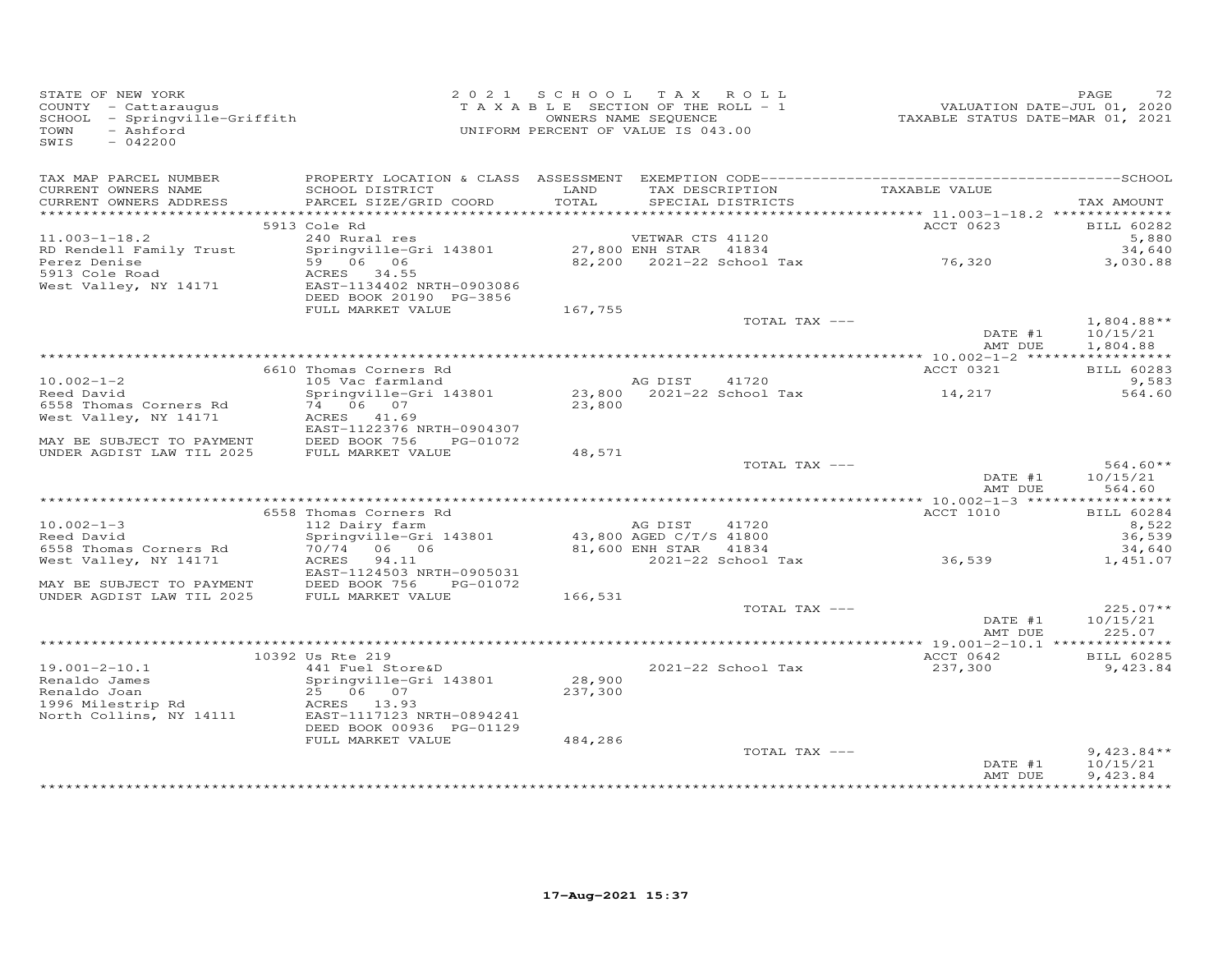| STATE OF NEW YORK<br>COUNTY - Cattaraugus<br>SCHOOL - Springville-Griffith<br>- Ashford<br>TOWN<br>SWIS<br>$-042200$ |                                                       | 2021 SCHOOL TAX ROLL<br>T A X A B L E SECTION OF THE ROLL - 1<br>UNIFORM PERCENT OF VALUE IS 043.00 | OWNERS NAME SEQUENCE |                                            | VALUATION DATE-JUL 01, 2020<br>TAXABLE STATUS DATE-MAR 01, 2021 | PAGE<br>73                  |
|----------------------------------------------------------------------------------------------------------------------|-------------------------------------------------------|-----------------------------------------------------------------------------------------------------|----------------------|--------------------------------------------|-----------------------------------------------------------------|-----------------------------|
| TAX MAP PARCEL NUMBER                                                                                                |                                                       |                                                                                                     |                      |                                            |                                                                 |                             |
| CURRENT OWNERS NAME<br>CURRENT OWNERS ADDRESS                                                                        | SCHOOL DISTRICT<br>PARCEL SIZE/GRID COORD             | LAND<br>TOTAL                                                                                       |                      | TAX DESCRIPTION<br>SPECIAL DISTRICTS       | TAXABLE VALUE                                                   | TAX AMOUNT                  |
|                                                                                                                      |                                                       |                                                                                                     |                      |                                            |                                                                 |                             |
|                                                                                                                      | 5809 Cole Rd                                          |                                                                                                     |                      |                                            | ACCT 1475                                                       | <b>BILL 60286</b>           |
| $11.003 - 1 - 18.3$<br>Rendell Gary M                                                                                | 210 1 Family Res<br>Springville-Gri 143801            |                                                                                                     |                      | BAS STAR 41854<br>6,900 2021-22 School Tax | 109,100                                                         | 14,700<br>4,332.66          |
| 5809 Cole Rd                                                                                                         | $59 - 6 - 6$                                          | 109,100                                                                                             |                      |                                            |                                                                 |                             |
| West Valley, NY 14171                                                                                                | 5.20<br>ACRES                                         |                                                                                                     |                      |                                            |                                                                 |                             |
|                                                                                                                      | EAST-1136137 NRTH-0904119                             |                                                                                                     |                      |                                            |                                                                 |                             |
|                                                                                                                      | DEED BOOK 13415 PG-8001                               |                                                                                                     |                      |                                            |                                                                 |                             |
|                                                                                                                      | FULL MARKET VALUE                                     | 222,653                                                                                             |                      | TOTAL TAX ---                              |                                                                 | $3,805.66**$                |
|                                                                                                                      |                                                       |                                                                                                     |                      |                                            | DATE #1                                                         | 10/15/21                    |
|                                                                                                                      |                                                       |                                                                                                     |                      |                                            | AMT DUE                                                         | 3,805.66                    |
|                                                                                                                      |                                                       |                                                                                                     |                      |                                            |                                                                 |                             |
| $11.003 - 1 - 17$                                                                                                    | 5905 Cole Rd                                          |                                                                                                     | ENH STAR 41834       |                                            | ACCT 0622                                                       | <b>BILL 60287</b><br>34,640 |
| Rendell Keith A                                                                                                      | COIE RG<br>210 1 Family Res<br>Springville-Gri 143801 |                                                                                                     |                      | 5,000 2021-22 School Tax                   | 47,000                                                          | 1,866.50                    |
| Rendell Shelia A<br>5905 Cole Rd                                                                                     | 59 06 06                                              | 47,000                                                                                              |                      |                                            |                                                                 |                             |
| 5905 Cole Rd                                                                                                         | FRNT 208.70 DPTH 189.97                               |                                                                                                     |                      |                                            |                                                                 |                             |
| West Valley, NY 14171                                                                                                | EAST-1134678 NRTH-0904017<br>DEED BOOK 00746 PG-01098 |                                                                                                     |                      |                                            |                                                                 |                             |
|                                                                                                                      | FULL MARKET VALUE                                     | 95,918                                                                                              |                      |                                            |                                                                 |                             |
|                                                                                                                      |                                                       |                                                                                                     |                      | TOTAL TAX ---                              |                                                                 | $640.50**$                  |
|                                                                                                                      |                                                       |                                                                                                     |                      |                                            | DATE #1                                                         | 10/15/21                    |
|                                                                                                                      |                                                       |                                                                                                     |                      |                                            | AMT DUE                                                         | 640.50                      |
|                                                                                                                      | Cole Rd                                               |                                                                                                     |                      |                                            | ACCT 1695                                                       | <b>BILL 60288</b>           |
| $11.003 - 1 - 18.4$                                                                                                  | 314 Rural vac<10                                      |                                                                                                     |                      | 2021-22 School Tax                         | 1,100                                                           | 43.68                       |
| Rendell Keith A                                                                                                      | Springville-Gri 143801                                | 1,100                                                                                               |                      |                                            |                                                                 |                             |
| Rendell Sheila A                                                                                                     | Sprin.<br>59/6/6<br>ACRES                             | 1,100                                                                                               |                      |                                            |                                                                 |                             |
| 5905 Cole Rd<br>West Valley, NY 14171                                                                                | 1.00<br>EAST-1134678 NRTH-0903807                     |                                                                                                     |                      |                                            |                                                                 |                             |
|                                                                                                                      | DEED BOOK 19229 PG-5001                               |                                                                                                     |                      |                                            |                                                                 |                             |
|                                                                                                                      | FULL MARKET VALUE                                     | 2,245                                                                                               |                      |                                            |                                                                 |                             |
|                                                                                                                      |                                                       |                                                                                                     |                      | TOTAL TAX ---                              |                                                                 | $43.68**$                   |
|                                                                                                                      |                                                       |                                                                                                     |                      |                                            | DATE #1<br>AMT DUE                                              | 10/15/21<br>43.68           |
|                                                                                                                      |                                                       |                                                                                                     |                      |                                            |                                                                 |                             |
|                                                                                                                      | 6763 Schwartz Rd                                      |                                                                                                     |                      |                                            | ACCT 1108                                                       | <b>BILL 60289</b>           |
| $10.004 - 1 - 29.5$                                                                                                  | 240 Rural res                                         |                                                                                                     | BAS STAR 41854       |                                            |                                                                 | 14,700                      |
| Riefler Elizabeth                                                                                                    | Springville-Gri 143801                                |                                                                                                     |                      | 15,700 2021-22 School Tax                  | 138,900                                                         | 5,516.11                    |
| 6763 Schwartz Rd<br>West Valley, NY 14171                                                                            | 74 06 06<br>ACRES 10.95                               | 138,900                                                                                             |                      |                                            |                                                                 |                             |
|                                                                                                                      | EAST-1120535 NRTH-0898802                             |                                                                                                     |                      |                                            |                                                                 |                             |
|                                                                                                                      | DEED BOOK 4303 PG-6001                                |                                                                                                     |                      |                                            |                                                                 |                             |
|                                                                                                                      | FULL MARKET VALUE                                     | 283,469                                                                                             |                      |                                            |                                                                 |                             |
|                                                                                                                      |                                                       |                                                                                                     |                      | TOTAL TAX ---                              | DATE #1                                                         | $4,989.11**$<br>10/15/21    |
|                                                                                                                      |                                                       |                                                                                                     |                      |                                            | AMT DUE                                                         | 4,989.11                    |
|                                                                                                                      |                                                       |                                                                                                     |                      |                                            |                                                                 |                             |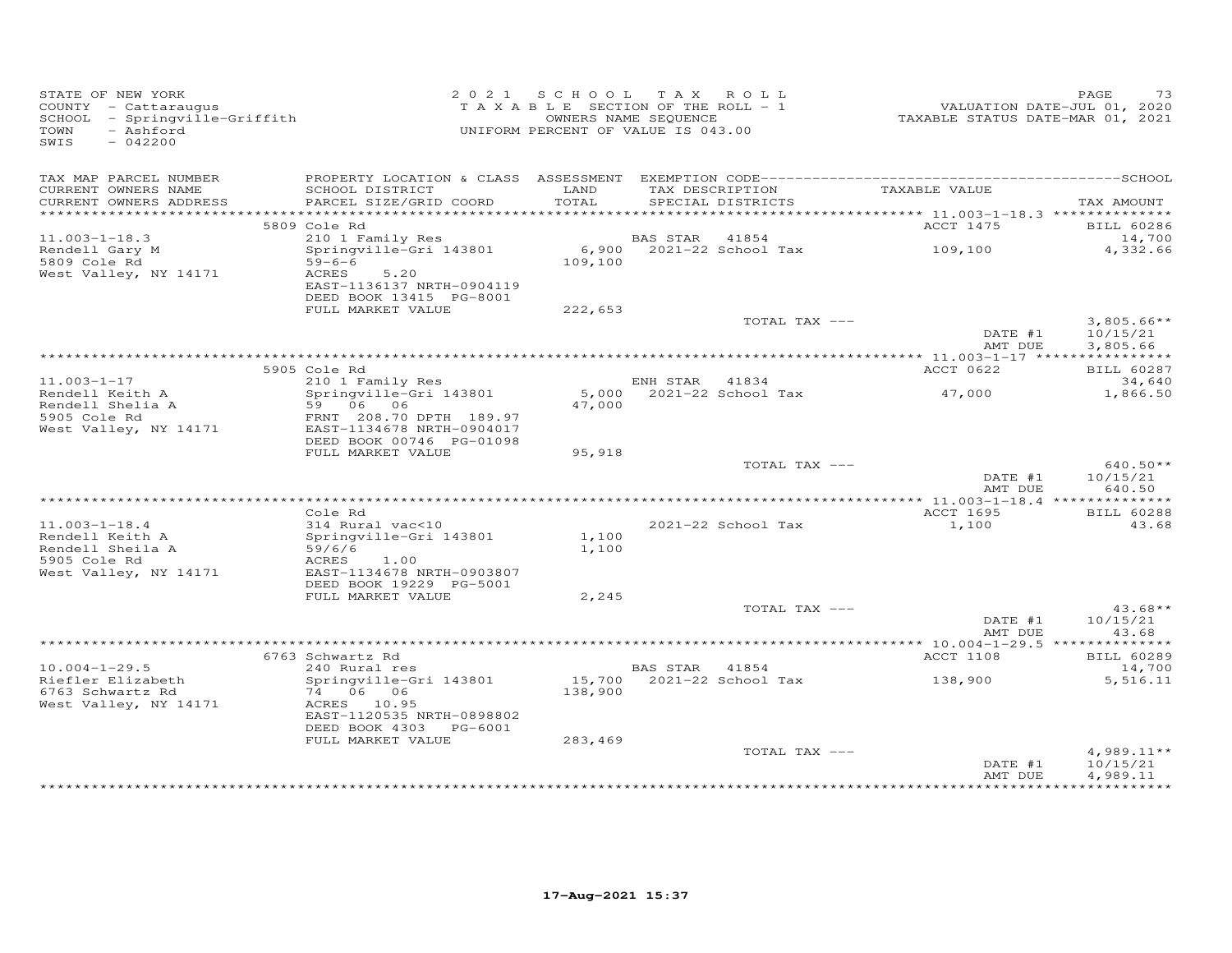| STATE OF NEW YORK<br>COUNTY - Cattaraugus<br>SCHOOL - Springville-Griffith<br>- Ashford<br>TOWN<br>$-042200$<br>SWIS |                                                                                                                                                                                                  |                            | 2021 SCHOOL TAX ROLL<br>TAXABLE SECTION OF THE ROLL - 1<br>OWNERS NAME SEQUENCE<br>UNIFORM PERCENT OF VALUE IS 043.00 | VALUATION DATE-JUL 01, 2020<br>TAXABLE STATUS DATE-MAR 01, 2021 | PAGE<br>74                                             |
|----------------------------------------------------------------------------------------------------------------------|--------------------------------------------------------------------------------------------------------------------------------------------------------------------------------------------------|----------------------------|-----------------------------------------------------------------------------------------------------------------------|-----------------------------------------------------------------|--------------------------------------------------------|
| TAX MAP PARCEL NUMBER<br>CURRENT OWNERS NAME<br>CURRENT OWNERS ADDRESS                                               | SCHOOL DISTRICT<br>PARCEL SIZE/GRID COORD                                                                                                                                                        | LAND<br>TOTAL              | TAX DESCRIPTION<br>SPECIAL DISTRICTS                                                                                  | TAXABLE VALUE                                                   | TAX AMOUNT                                             |
| ***********************<br>$10.003 - 2 - 2$<br>Rose Gary<br>3485 East Ave<br>Youngstown, NY 14174                    | ****************************<br>Henrietta Rd<br>260 Seasonal res<br>Springville-Gri 143801<br>$41/42/43$ 06<br>07<br>NRF<br>ACRES 94.98<br>EAST-1107812 NRTH-0902790<br>DEED BOOK 973<br>PG-9001 | 41,500<br>71,500           | 2021-22 School Tax                                                                                                    | ACCT 0648<br>71,500                                             | <b>BILL 60290</b><br>2,839.46                          |
|                                                                                                                      | FULL MARKET VALUE                                                                                                                                                                                | 145,918                    | TOTAL TAX ---                                                                                                         | DATE #1                                                         | $2,839.46**$<br>10/15/21                               |
| $11.002 - 2 - 6$<br>Rosier John C<br>4939 Gunbarrel Rd<br>Springville, NY 14141                                      | Bolton Rd<br>314 Rural vac<10<br>Springville-Gri 143801<br>40 06<br>06<br>ACRES<br>9.85<br>EAST-1147517 NRTH-0908870<br>DEED BOOK 20199 PG-8001                                                  | 10,700<br>10,700           | 2021-22 School Tax                                                                                                    | AMT DUE<br>ACCT 0498<br>10,700                                  | 2,839.46<br>***********<br><b>BILL 60291</b><br>424.93 |
|                                                                                                                      | FULL MARKET VALUE                                                                                                                                                                                | 21,837                     | TOTAL TAX ---                                                                                                         | DATE #1<br>AMT DUE                                              | $424.93**$<br>10/15/21<br>424.93                       |
| $11.003 - 1 - 21.2$<br>Roth Richard F<br>10887 Rte 240<br>West Valley, NY 14171                                      | 10887 Nys Rte 240<br>280 Res Multiple<br>Springville-Gri 143801<br>58 06 06<br>ACRES 14.65<br>EAST-0484860 NRTH-0900940<br>DEED BOOK 992<br>PG-457                                               | 10,500<br>112,900          | BAS STAR 41854<br>2021-22 School Tax                                                                                  | ACCT 0974<br>112,900                                            | <b>BILL 60292</b><br>14,700<br>4,483.57                |
|                                                                                                                      | FULL MARKET VALUE                                                                                                                                                                                | 262,558                    | TOTAL TAX ---                                                                                                         | DATE #1<br>AMT DUE                                              | $3,956.57**$<br>10/15/21<br>3,956.57                   |
| $10.004 - 1 - 4.2$<br>Rowe Sara J<br>Newton Joshua C<br>10843 Edies Rd<br>Springville, NY 14141                      | 10843 Edies Rd<br>210 1 Family Res<br>Springville-Gri 143801<br>74 06 06<br>ACRES<br>2.40 BANK<br>017<br>EAST-1123087 NRTH-0901075<br>DEED BOOK 29167 PG-5001<br>FULL MARKET VALUE               | 6,500<br>79,100<br>161,429 | 2021-22 School Tax                                                                                                    | ACCT 1091<br>79,100                                             | <b>BILL 60293</b><br>3, 141.28                         |
|                                                                                                                      |                                                                                                                                                                                                  |                            | TOTAL TAX ---                                                                                                         | DATE #1<br>AMT DUE                                              | $3,141.28**$<br>10/15/21<br>3, 141.28                  |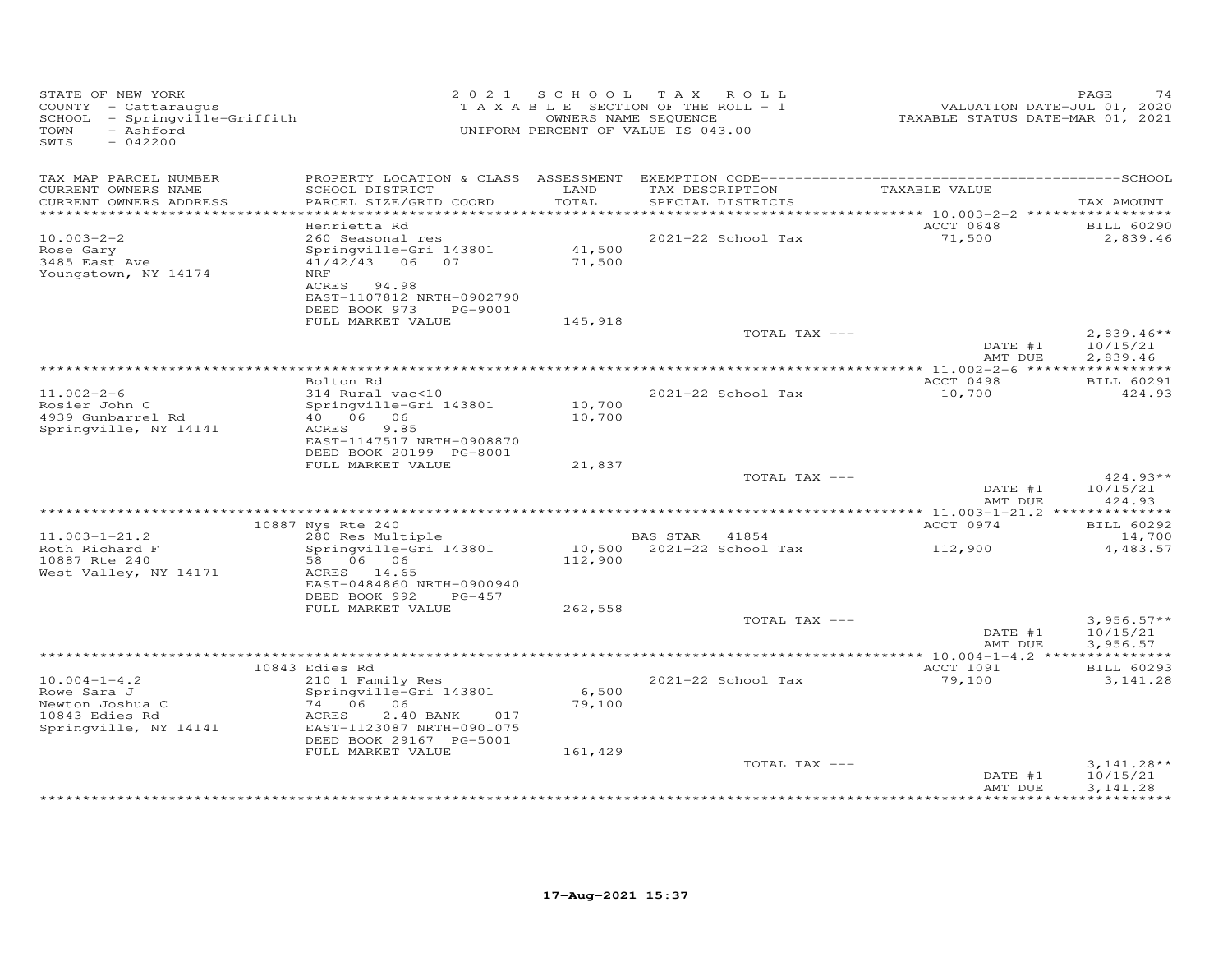| STATE OF NEW YORK<br>COUNTY - Cattaraugus<br>SCHOOL - Springville-Griffith<br>- Ashford<br>TOWN<br>$-042200$<br>SWIS |                                                      |              | 2021 SCHOOL TAX ROLL<br>T A X A B L E SECTION OF THE ROLL - 1<br>OWNERS NAME SEQUENCE<br>UNIFORM PERCENT OF VALUE IS 043.00 | VALUATION DATE-JUL 01, 2020<br>TAXABLE STATUS DATE-MAR 01, 2021 | 75<br>PAGE               |
|----------------------------------------------------------------------------------------------------------------------|------------------------------------------------------|--------------|-----------------------------------------------------------------------------------------------------------------------------|-----------------------------------------------------------------|--------------------------|
| TAX MAP PARCEL NUMBER                                                                                                |                                                      |              |                                                                                                                             |                                                                 |                          |
| CURRENT OWNERS NAME                                                                                                  | SCHOOL DISTRICT                                      | LAND         | TAX DESCRIPTION                                                                                                             | TAXABLE VALUE                                                   |                          |
| CURRENT OWNERS ADDRESS                                                                                               | PARCEL SIZE/GRID COORD                               | TOTAL        | SPECIAL DISTRICTS                                                                                                           | ****************** 10.004-1-44.2 ***************                | TAX AMOUNT               |
|                                                                                                                      | 10466 Edies Rd                                       |              |                                                                                                                             | ACCT 0981                                                       | BILL 60294               |
| $10.004 - 1 - 44.2$                                                                                                  | 240 Rural res                                        |              | 2021-22 School Tax                                                                                                          | 83,800                                                          | 3,327.93                 |
| Ryan Sean                                                                                                            | Springville-Gri 143801                               | 14,300       |                                                                                                                             |                                                                 |                          |
| 10466 Edies Road                                                                                                     | 73 06 06                                             | 83,800       |                                                                                                                             |                                                                 |                          |
| Springville, NY 14141                                                                                                | ACRES 10.40 BANK<br>032                              |              |                                                                                                                             |                                                                 |                          |
|                                                                                                                      | EAST-1120969 NRTH-0894389<br>DEED BOOK 29935 PG-6001 |              |                                                                                                                             |                                                                 |                          |
|                                                                                                                      | FULL MARKET VALUE                                    | 171,020      |                                                                                                                             |                                                                 |                          |
|                                                                                                                      |                                                      |              | TOTAL TAX ---                                                                                                               |                                                                 | $3,327.93**$             |
|                                                                                                                      |                                                      |              |                                                                                                                             | DATE #1                                                         | 10/15/21                 |
|                                                                                                                      |                                                      |              |                                                                                                                             | AMT DUE                                                         | 3,327.93                 |
|                                                                                                                      |                                                      |              |                                                                                                                             |                                                                 |                          |
|                                                                                                                      | Cross Rd                                             |              |                                                                                                                             | ACCT 0645                                                       | <b>BILL 60295</b>        |
| $19.002 - 1 - 10$<br>Sabad Erich                                                                                     | 314 Rural vac<10<br>Springville-Gri 143801           | 4,100        | 2021-22 School Tax                                                                                                          | 4,100                                                           | 162.82                   |
| Sabad Diane                                                                                                          | $-06$<br>72 —<br>$-06$                               | 4,100        |                                                                                                                             |                                                                 |                          |
| 6747 Cross Rd                                                                                                        | 4.70<br>ACRES                                        |              |                                                                                                                             |                                                                 |                          |
| Springville, NY 14141                                                                                                | EAST-0472560 NRTH-0893190                            |              |                                                                                                                             |                                                                 |                          |
|                                                                                                                      | DEED BOOK 2019    PG-11801                           |              |                                                                                                                             |                                                                 |                          |
|                                                                                                                      | FULL MARKET VALUE                                    | 8,367        |                                                                                                                             |                                                                 |                          |
|                                                                                                                      |                                                      |              | TOTAL TAX ---                                                                                                               |                                                                 | $162.82**$               |
|                                                                                                                      |                                                      |              |                                                                                                                             | DATE #1<br>AMT DUE                                              | 10/15/21                 |
|                                                                                                                      |                                                      |              |                                                                                                                             |                                                                 | 162.82                   |
|                                                                                                                      | 5655 Cole Rd                                         |              |                                                                                                                             | ACCT 1463                                                       | <b>BILL 60296</b>        |
| $11.003 - 1 - 19.10$                                                                                                 | 210 1 Family Res                                     |              | VETCOM CTS 41130                                                                                                            |                                                                 | 9,800                    |
| Sager Merritt                                                                                                        | Springville-Gri 143801                               | 6,900 AGED S | 41804                                                                                                                       |                                                                 | 18,160                   |
| Sager Marilyn                                                                                                        | ACRES<br>2.70                                        |              | 55,200 ENH STAR<br>41834                                                                                                    |                                                                 | 27,240                   |
| 5655 Cole Rd                                                                                                         | DEED BOOK 964 PG-436                                 |              | 2021-22 School Tax                                                                                                          | 27,240                                                          | 1,081.78                 |
| West Valley, NY 14171                                                                                                | FULL MARKET VALUE                                    | 112,653      |                                                                                                                             |                                                                 |                          |
|                                                                                                                      |                                                      |              | TOTAL TAX ---                                                                                                               |                                                                 | $0.00**$                 |
|                                                                                                                      | 10800 Edies Rd                                       |              |                                                                                                                             | <b>ACCT 1350</b>                                                | <b>BILL 60297</b>        |
| $10.004 - 1 - 76.3$                                                                                                  | 210 1 Family Res                                     |              | ENH STAR 41834                                                                                                              |                                                                 | 34,640                   |
| Salt William J                                                                                                       | Springville-Gri 143801                               |              | 10,200 2021-22 School Tax                                                                                                   | 111,900                                                         | 4,443.86                 |
| Holancin Suzanne                                                                                                     | 74 06 06                                             | 111,900      |                                                                                                                             |                                                                 |                          |
| 10800 Edies Rd                                                                                                       | ACRES<br>6.64                                        |              |                                                                                                                             |                                                                 |                          |
| Springville, NY 14141                                                                                                | EAST-1123738 NRTH-0900075                            |              |                                                                                                                             |                                                                 |                          |
|                                                                                                                      | DEED BOOK 00929 PG-00157                             |              |                                                                                                                             |                                                                 |                          |
|                                                                                                                      | FULL MARKET VALUE                                    | 228,367      |                                                                                                                             |                                                                 |                          |
|                                                                                                                      |                                                      |              | TOTAL TAX ---                                                                                                               | DATE #1                                                         | $3,217.86**$<br>10/15/21 |
|                                                                                                                      |                                                      |              |                                                                                                                             | AMT DUE                                                         | 3,217.86                 |
|                                                                                                                      |                                                      |              |                                                                                                                             |                                                                 |                          |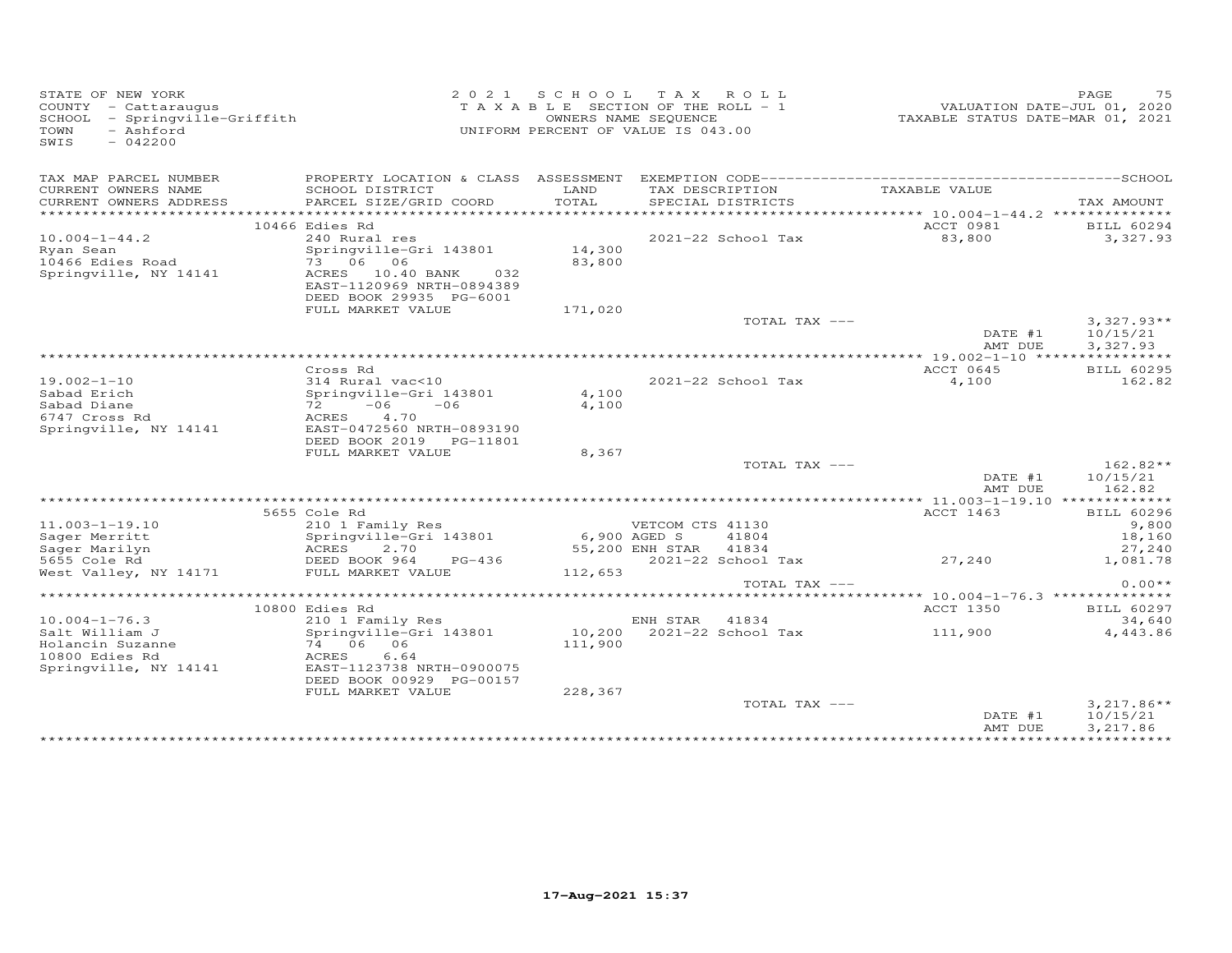| STATE OF NEW YORK<br>COUNTY - Cattaraugus<br>SCHOOL<br>- Springville-Griffith<br>TOWN<br>- Ashford<br>SWIS<br>$-042200$ |                                                                                                                                                                                                   | 2021 SCHOOL TAX<br>TAXABLE SECTION OF THE ROLL - 1<br>OWNERS NAME SEQUENCE<br>UNIFORM PERCENT OF VALUE IS 043.00 |         | ROLL                                 | VALUATION DATE-JUL 01, 2020<br>TAXABLE STATUS DATE-MAR 01, 2021 | PAGE<br>76                                                  |
|-------------------------------------------------------------------------------------------------------------------------|---------------------------------------------------------------------------------------------------------------------------------------------------------------------------------------------------|------------------------------------------------------------------------------------------------------------------|---------|--------------------------------------|-----------------------------------------------------------------|-------------------------------------------------------------|
| TAX MAP PARCEL NUMBER<br>CURRENT OWNERS NAME<br>CURRENT OWNERS ADDRESS<br>**********************                        | SCHOOL DISTRICT<br>PARCEL SIZE/GRID COORD                                                                                                                                                         | LAND<br>TOTAL                                                                                                    |         | TAX DESCRIPTION<br>SPECIAL DISTRICTS | TAXABLE VALUE                                                   | TAX AMOUNT                                                  |
|                                                                                                                         | Peters Rd                                                                                                                                                                                         |                                                                                                                  |         |                                      | ACCT 0659                                                       | <b>BILL 60298</b>                                           |
| $10.003 - 2 - 22.1$<br>Schichtel George V<br>6787 Chestnut Ridge Rd<br>Orchard Park, NY 14127                           | 170 Nursery<br>Springville-Gri 143801<br>26 06 07<br>ACRES 107.65                                                                                                                                 | 64,800                                                                                                           | AG DIST | 41720<br>64,800 2021-22 School Tax   | 33,485                                                          | 31,315<br>1,329.78                                          |
| MAY BE SUBJECT TO PAYMENT<br>UNDER AGDIST LAW TIL 2025                                                                  | EAST-1111596 NRTH-0895909<br>DEED BOOK 00599 PG-00524<br>FULL MARKET VALUE                                                                                                                        | 132,245                                                                                                          |         |                                      |                                                                 |                                                             |
|                                                                                                                         |                                                                                                                                                                                                   |                                                                                                                  |         | TOTAL TAX ---                        | DATE #1<br>AMT DUE                                              | $1,329.78**$<br>10/15/21<br>1,329.78                        |
|                                                                                                                         |                                                                                                                                                                                                   |                                                                                                                  |         |                                      |                                                                 |                                                             |
| $10.003 - 2 - 25.1$                                                                                                     | Peters Rd<br>170 Nursery                                                                                                                                                                          |                                                                                                                  | AG DIST | 41720                                | ACCT 0660                                                       | <b>BILL 60299</b><br>19,085                                 |
| Schichtel George V<br>6787 Chestnut Ridge Rd<br>Orchard Park, NY 14127                                                  | Springville-Gri 143801<br>26/27 06 07<br>ACRES 117.04<br>EAST-1110025 NRTH-0896212                                                                                                                | 70,400                                                                                                           |         | 63,400 2021-22 School Tax            | 51,315                                                          | 2,037.86                                                    |
| MAY BE SUBJECT TO PAYMENT                                                                                               | DEED BOOK 00679 PG-00394                                                                                                                                                                          |                                                                                                                  |         |                                      |                                                                 |                                                             |
| UNDER AGDIST LAW TIL 2025                                                                                               | FULL MARKET VALUE                                                                                                                                                                                 | 143,673                                                                                                          |         | TOTAL TAX ---                        | DATE #1<br>AMT DUE                                              | $2,037.86**$<br>10/15/21<br>2,037.86                        |
|                                                                                                                         | 11520 Beech Tree Rd                                                                                                                                                                               |                                                                                                                  |         |                                      |                                                                 | <b>BILL 60300</b>                                           |
| $11.001 - 1 - 10.6$<br>Schichtel Matthew G<br>Schichtel Katie A<br>11520 Beech Tree Rd<br>Springville, NY 14141         | 240 Rural res<br>Springville-Gri 143801<br>$60 - 6 - 6$<br>permanent certificate<br>split from 11.001-1-10.5<br>3.35 BANK<br>ACRES<br>017<br>EAST-1133589 NRTH-0908632<br>DEED BOOK 20190 PG-7145 | 6,880<br>133,000                                                                                                 |         | 2021-22 School Tax                   | 133,000                                                         | 5,281.80                                                    |
|                                                                                                                         | FULL MARKET VALUE                                                                                                                                                                                 | 271,429                                                                                                          |         |                                      |                                                                 |                                                             |
|                                                                                                                         |                                                                                                                                                                                                   |                                                                                                                  |         | TOTAL TAX ---                        | DATE #1<br>AMT DUE                                              | $5.281.80**$<br>10/15/21<br>5,281.80                        |
|                                                                                                                         | Bolton Rd                                                                                                                                                                                         |                                                                                                                  |         |                                      | ACCT 1589                                                       | <b>BILL 60301</b>                                           |
| $3.004 - 2 - 6.9$<br>Schichtel's Nursery Inc<br>7420 Peters Rd<br>Springville, NY 14141<br>MAY BE SUBJECT TO PAYMENT    | 170 Nursery<br>Springville-Gri 143801<br>$40, 41, 48 - 6 - 6$<br>ACRES 541.85<br>EAST-1145726 NRTH-0911191<br>DEED BOOK 2920 PG-5003                                                              | 267,400                                                                                                          | AG DIST | 41720<br>267,400 2021-22 School Tax  | 213,430                                                         | 53,970<br>8,475.90                                          |
| UNDER AGDIST LAW TIL 2025                                                                                               | FULL MARKET VALUE                                                                                                                                                                                 | 545,714                                                                                                          |         |                                      |                                                                 |                                                             |
|                                                                                                                         |                                                                                                                                                                                                   |                                                                                                                  |         | TOTAL TAX ---                        | DATE #1<br>AMT DUE                                              | $8,475.90**$<br>10/15/21<br>8,475.90<br>* * * * * * * * * * |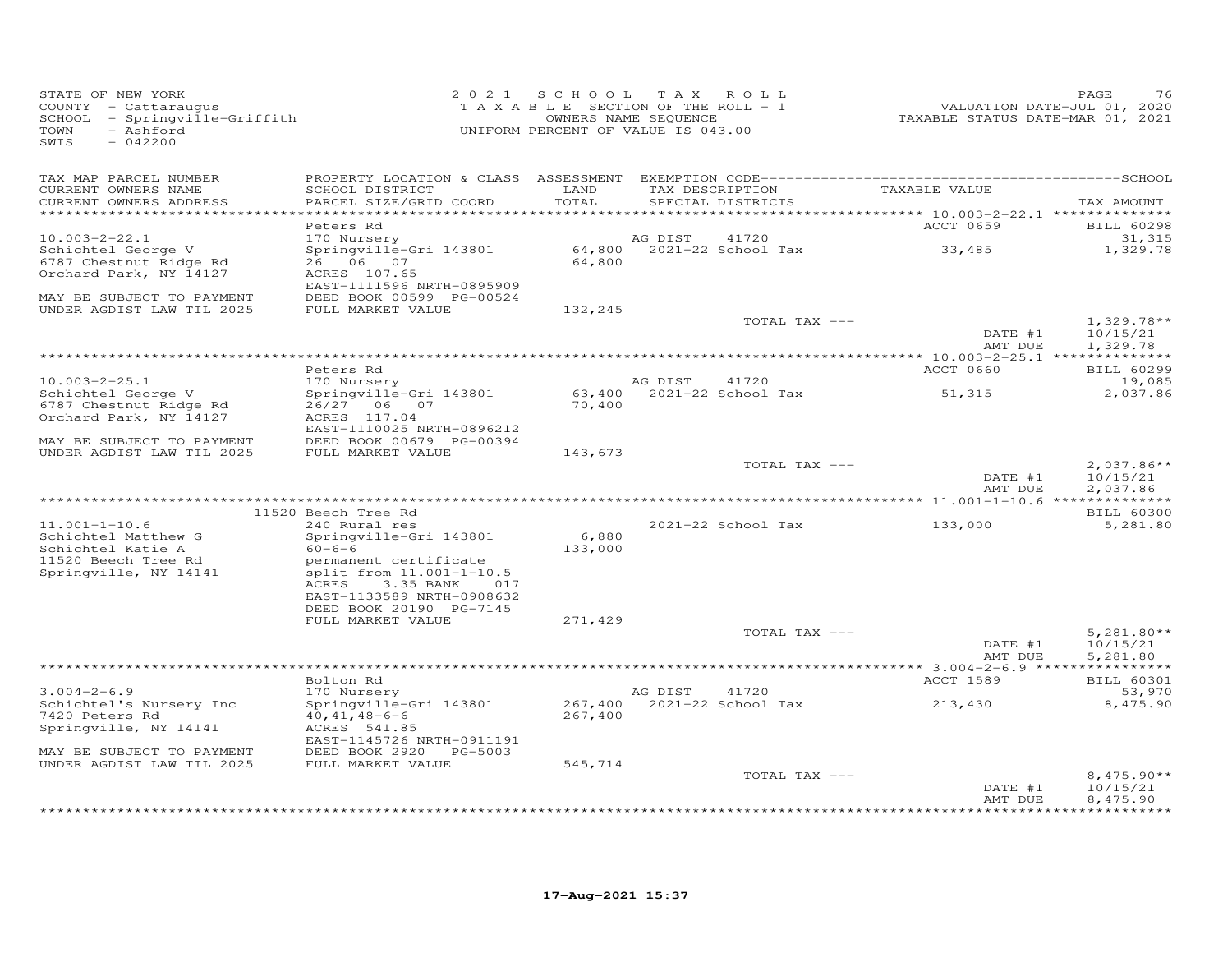| STATE OF NEW YORK<br>COUNTY - Cattaraugus<br>SCHOOL - Springville-Griffith<br>- Ashford<br>TOWN<br>SWIS<br>$-042200$ |                                                                     |               | 2021 SCHOOL TAX ROLL<br>T A X A B L E SECTION OF THE ROLL - 1<br>OWNERS NAME SEQUENCE<br>UNIFORM PERCENT OF VALUE IS 043.00 | <br>VALUATION DATE-JUL 01, 2020<br>TAXABLE STATUS DATE-MAR 01, 2021 | PAGE<br>77                           |
|----------------------------------------------------------------------------------------------------------------------|---------------------------------------------------------------------|---------------|-----------------------------------------------------------------------------------------------------------------------------|---------------------------------------------------------------------|--------------------------------------|
| TAX MAP PARCEL NUMBER<br>CURRENT OWNERS NAME<br>CURRENT OWNERS ADDRESS                                               | SCHOOL DISTRICT<br>PARCEL SIZE/GRID COORD                           | LAND<br>TOTAL | TAX DESCRIPTION TAXABLE VALUE<br>SPECIAL DISTRICTS                                                                          |                                                                     | TAX AMOUNT                           |
|                                                                                                                      | 7420 Peters Rd                                                      |               |                                                                                                                             | ACCT 1668                                                           | <b>BILL 60302</b>                    |
| $10.003 - 2 - 22.3$                                                                                                  | 170 Nursery                                                         |               | 41720<br>AG DIST                                                                                                            |                                                                     | 875                                  |
| Schichtel's Nursery Inc<br>7420 Peters Rd                                                                            | Springville-Gri 143801<br>26, 6, 7                                  |               | 10,000 2021-22 School Tax<br>89,000                                                                                         | 88,125                                                              | 3,499.69                             |
| Springville, NY 14141                                                                                                | 7411 RG<br>ACRES<br>9.85                                            |               |                                                                                                                             |                                                                     |                                      |
| MAY BE SUBJECT TO PAYMENT<br>UNDER AGDIST LAW TIL 2025                                                               | EAST-1111015 NRTH-0896001<br>DEED BOOK 11813 PG-4001                |               |                                                                                                                             |                                                                     |                                      |
|                                                                                                                      | FULL MARKET VALUE                                                   | 181,633       |                                                                                                                             |                                                                     |                                      |
|                                                                                                                      |                                                                     |               | TOTAL TAX ---                                                                                                               | DATE #1<br>AMT DUE                                                  | $3,499.69**$<br>10/15/21<br>3,499.69 |
|                                                                                                                      |                                                                     |               |                                                                                                                             |                                                                     |                                      |
| $10.003 - 2 - 20.2$                                                                                                  | Miller Rd<br>105 Vac farmland                                       |               | AG DISTOUT 41730                                                                                                            | ACCT 0977                                                           | <b>BILL 60303</b><br>15,549          |
| Schichtel's Nursery, Inc.                                                                                            | Springville-Gri 143801                                              |               | $31,700$ $2021-22$ School Tax                                                                                               | 16,151                                                              | 641.40                               |
| 7420 PETERS ROAD                                                                                                     | 25 06 07                                                            | 31,700        |                                                                                                                             |                                                                     |                                      |
| SPRINGVILLE, NY 14141                                                                                                | merged with 10.003-2-20.3<br>ACRES 45.15                            |               |                                                                                                                             |                                                                     |                                      |
| MAY BE SUBJECT TO PAYMENT<br>UNDER AGDIST LAW TIL 2028                                                               | EAST-1115389 NRTH-0897453<br>DEED BOOK 20200 PG-3157                |               |                                                                                                                             |                                                                     |                                      |
|                                                                                                                      | FULL MARKET VALUE                                                   | 64,694        | TOTAL TAX ---                                                                                                               |                                                                     | $641.40**$                           |
|                                                                                                                      |                                                                     |               |                                                                                                                             | DATE #1<br>AMT DUE                                                  | 10/15/21<br>641.40                   |
|                                                                                                                      |                                                                     |               |                                                                                                                             |                                                                     |                                      |
|                                                                                                                      | Peters Rd                                                           |               | AG DISTOUT 41730                                                                                                            | ACCT 1721                                                           | <b>BILL 60304</b>                    |
| $10.003 - 2 - 25.2$<br>Schichtel's Nursery, Inc.                                                                     | 170 Nursery<br>Springville-Gri 143801                               |               | AG DISTOUT 41730<br>16,700 2021-22 School Tax                                                                               | 9,057                                                               | 7,643<br>359.68                      |
| 7420 Peters Road<br>Springville, NY 14141                                                                            | 26/27 06 07<br>25.65<br>ACRES<br>EAST-1110453 NRTH-0896107          | 16,700        |                                                                                                                             |                                                                     |                                      |
| MAY BE SUBJECT TO PAYMENT                                                                                            | DEED BOOK 29131 PG-5001                                             |               |                                                                                                                             |                                                                     |                                      |
| UNDER AGDIST LAW TIL 2028                                                                                            | FULL MARKET VALUE                                                   | 34,082        | TOTAL TAX ---                                                                                                               | DATE #1                                                             | $359.68**$<br>10/15/21               |
|                                                                                                                      |                                                                     |               |                                                                                                                             | AMT DUE                                                             | 359.68                               |
|                                                                                                                      | Schwartz Rd & Edies Rd                                              |               |                                                                                                                             | ACCT 0968                                                           | <b>BILL 60305</b>                    |
| $10.004 - 1 - 29.2$                                                                                                  | 105 Vac farmland                                                    |               | AG DIST<br>41720                                                                                                            |                                                                     | 5,260                                |
| Schichtel's Nursery, Inc.<br>7420 Peters Rd                                                                          | Springville-Gri 143801<br>74 06 06                                  | 20,400        |                                                                                                                             | 15,140                                                              | 601.25                               |
| Springville, NY 14141<br>MAY BE SUBJECT TO PAYMENT                                                                   | ACRES 35.05<br>EAST-1122392 NRTH-0900113<br>DEED BOOK 28583 PG-6003 |               |                                                                                                                             |                                                                     |                                      |
| UNDER AGDIST LAW TIL 2025                                                                                            | FULL MARKET VALUE                                                   | 41,633        |                                                                                                                             |                                                                     |                                      |
|                                                                                                                      |                                                                     |               | TOTAL TAX ---                                                                                                               |                                                                     | $601.25**$                           |
|                                                                                                                      |                                                                     |               |                                                                                                                             | DATE #1<br>AMT DUE                                                  | 10/15/21<br>601.25                   |
|                                                                                                                      |                                                                     |               |                                                                                                                             |                                                                     | بله بله بله بله بله بله بله ب        |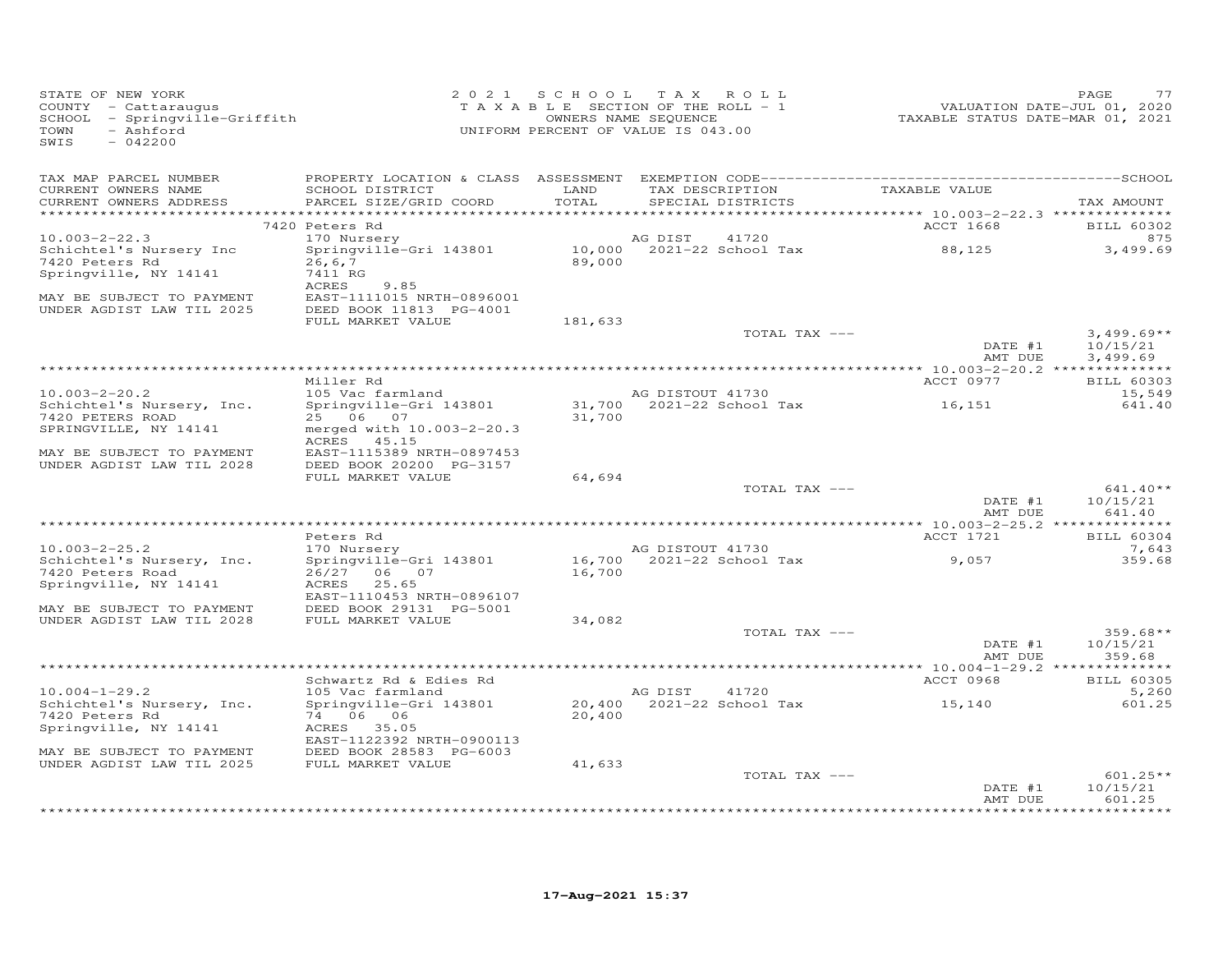| STATE OF NEW YORK<br>COUNTY - Cattaraugus<br>SCHOOL - Springville-Griffith<br>- Ashford<br>TOWN<br>SWIS<br>$-042200$ |                                              | 2021 SCHOOL TAX ROLL<br>T A X A B L E SECTION OF THE ROLL - 1<br>UNIFORM PERCENT OF VALUE IS 043.00 | OWNERS NAME SEQUENCE |                          | VALUATION DATE-JUL 01, 2020<br>TAXABLE STATUS DATE-MAR 01, 2021 | PAGE<br>78         |
|----------------------------------------------------------------------------------------------------------------------|----------------------------------------------|-----------------------------------------------------------------------------------------------------|----------------------|--------------------------|-----------------------------------------------------------------|--------------------|
| TAX MAP PARCEL NUMBER<br>CURRENT OWNERS NAME                                                                         | SCHOOL DISTRICT                              | LAND                                                                                                |                      | TAX DESCRIPTION          | TAXABLE VALUE                                                   |                    |
| CURRENT OWNERS ADDRESS<br>*********************                                                                      | PARCEL SIZE/GRID COORD                       | TOTAL                                                                                               |                      | SPECIAL DISTRICTS        |                                                                 | TAX AMOUNT         |
|                                                                                                                      | Thomas Corners Rd                            |                                                                                                     |                      |                          | ACCT 1462                                                       | <b>BILL 60306</b>  |
| $11.003 - 1 - 4.4$                                                                                                   | 322 Rural vac>10                             |                                                                                                     |                      | 2021-22 School Tax       | 28,000                                                          | 1,111.96           |
| Schlegel Ronald                                                                                                      | Springville-Gri 143801                       | 28,000                                                                                              |                      |                          |                                                                 |                    |
| Schlegel Eric                                                                                                        | ACRES 67.35                                  | 28,000                                                                                              |                      |                          |                                                                 |                    |
| 3145 Bullis Rd                                                                                                       | EAST-1130827 NRTH-0901213                    |                                                                                                     |                      |                          |                                                                 |                    |
| Elma, NY 14159                                                                                                       | DEED BOOK 24835 PG-3002<br>FULL MARKET VALUE | 57,143                                                                                              |                      |                          |                                                                 |                    |
|                                                                                                                      |                                              |                                                                                                     |                      | TOTAL TAX ---            |                                                                 | $1,111.96**$       |
|                                                                                                                      |                                              |                                                                                                     |                      |                          | DATE #1                                                         | 10/15/21           |
|                                                                                                                      |                                              |                                                                                                     |                      |                          | AMT DUE                                                         | 1,111.96           |
|                                                                                                                      |                                              |                                                                                                     |                      |                          |                                                                 |                    |
|                                                                                                                      | Edies Rd                                     |                                                                                                     |                      |                          | ACCT 0166                                                       | <b>BILL 60307</b>  |
| $10.004 - 1 - 43$<br>Schmelzinger Scott W                                                                            | 322 Rural vac>10<br>Springville-Gri 143801   | 14,300                                                                                              |                      | 2021-22 School Tax       | 14,300                                                          | 567.89             |
| 43 Cathedral Dr                                                                                                      | 73 06 06                                     | 14,300                                                                                              |                      |                          |                                                                 |                    |
| West Seneca, NY 14224                                                                                                | ACRES 13.58                                  |                                                                                                     |                      |                          |                                                                 |                    |
|                                                                                                                      | EAST-1121067 NRTH-0895169                    |                                                                                                     |                      |                          |                                                                 |                    |
|                                                                                                                      | DEED BOOK 17108 PG-5001                      |                                                                                                     |                      |                          |                                                                 |                    |
|                                                                                                                      | FULL MARKET VALUE                            | 29,184                                                                                              |                      |                          |                                                                 |                    |
|                                                                                                                      |                                              |                                                                                                     |                      | TOTAL TAX ---            | DATE #1                                                         | $567.89**$         |
|                                                                                                                      |                                              |                                                                                                     |                      |                          | AMT DUE                                                         | 10/15/21<br>567.89 |
|                                                                                                                      |                                              |                                                                                                     |                      |                          | *********** 10.004-1-21.1 ***************                       |                    |
|                                                                                                                      | 6535 Boberg Rd                               |                                                                                                     |                      |                          | ACCT 0065                                                       | <b>BILL 60308</b>  |
| $10.004 - 1 - 21.1$                                                                                                  | 220 2 Family Res                             |                                                                                                     | BAS STAR 41854       |                          |                                                                 | 14,700             |
| Schulz Janet                                                                                                         | Springville-Gri 143801                       |                                                                                                     |                      | 5,000 2021-22 School Tax | 51,200                                                          | 2,033.29           |
| 6535 Boberg Rd                                                                                                       | 68 06 06                                     | 51,200                                                                                              |                      |                          |                                                                 |                    |
| West Valley, NY 14171                                                                                                | ACRES<br>1.00<br>EAST-1124649 NRTH-0894474   |                                                                                                     |                      |                          |                                                                 |                    |
|                                                                                                                      | DEED BOOK 12115 PG-9003                      |                                                                                                     |                      |                          |                                                                 |                    |
|                                                                                                                      | FULL MARKET VALUE                            | 104,490                                                                                             |                      |                          |                                                                 |                    |
|                                                                                                                      |                                              |                                                                                                     |                      | TOTAL TAX ---            |                                                                 | $1,506.29**$       |
|                                                                                                                      |                                              |                                                                                                     |                      |                          | DATE #1                                                         | 10/15/21           |
|                                                                                                                      |                                              |                                                                                                     |                      |                          | AMT DUE                                                         | 1,506.29           |
|                                                                                                                      | 11278 NYS Route 240                          |                                                                                                     |                      |                          | ACCT 1377                                                       | <b>BILL 60309</b>  |
| $11.001 - 1 - 30.3$                                                                                                  | 240 Rural res                                |                                                                                                     |                      | 2021-22 School Tax       | 88,700                                                          | 3,522.52           |
| Schwartzmeyer Megan                                                                                                  | Springville-Gri 143801                       | 13,800                                                                                              |                      |                          |                                                                 |                    |
| Schwartzmeyer Jason                                                                                                  |                                              | 88,700                                                                                              |                      |                          |                                                                 |                    |
| 11278 NYS Route 240                                                                                                  | ACRES 16.15                                  |                                                                                                     |                      |                          |                                                                 |                    |
| West Valley, NY 14171                                                                                                | EAST-1134199 NRTH-0906145                    |                                                                                                     |                      |                          |                                                                 |                    |
|                                                                                                                      | DEED BOOK 2020 PG-16203                      |                                                                                                     |                      |                          |                                                                 |                    |
|                                                                                                                      | FULL MARKET VALUE                            | 181,020                                                                                             |                      | TOTAL TAX ---            |                                                                 | $3,522.52**$       |
|                                                                                                                      |                                              |                                                                                                     |                      |                          | DATE #1                                                         | 10/15/21           |
|                                                                                                                      |                                              |                                                                                                     |                      |                          | AMT DUE                                                         | 3,522.52           |
|                                                                                                                      |                                              |                                                                                                     |                      |                          |                                                                 |                    |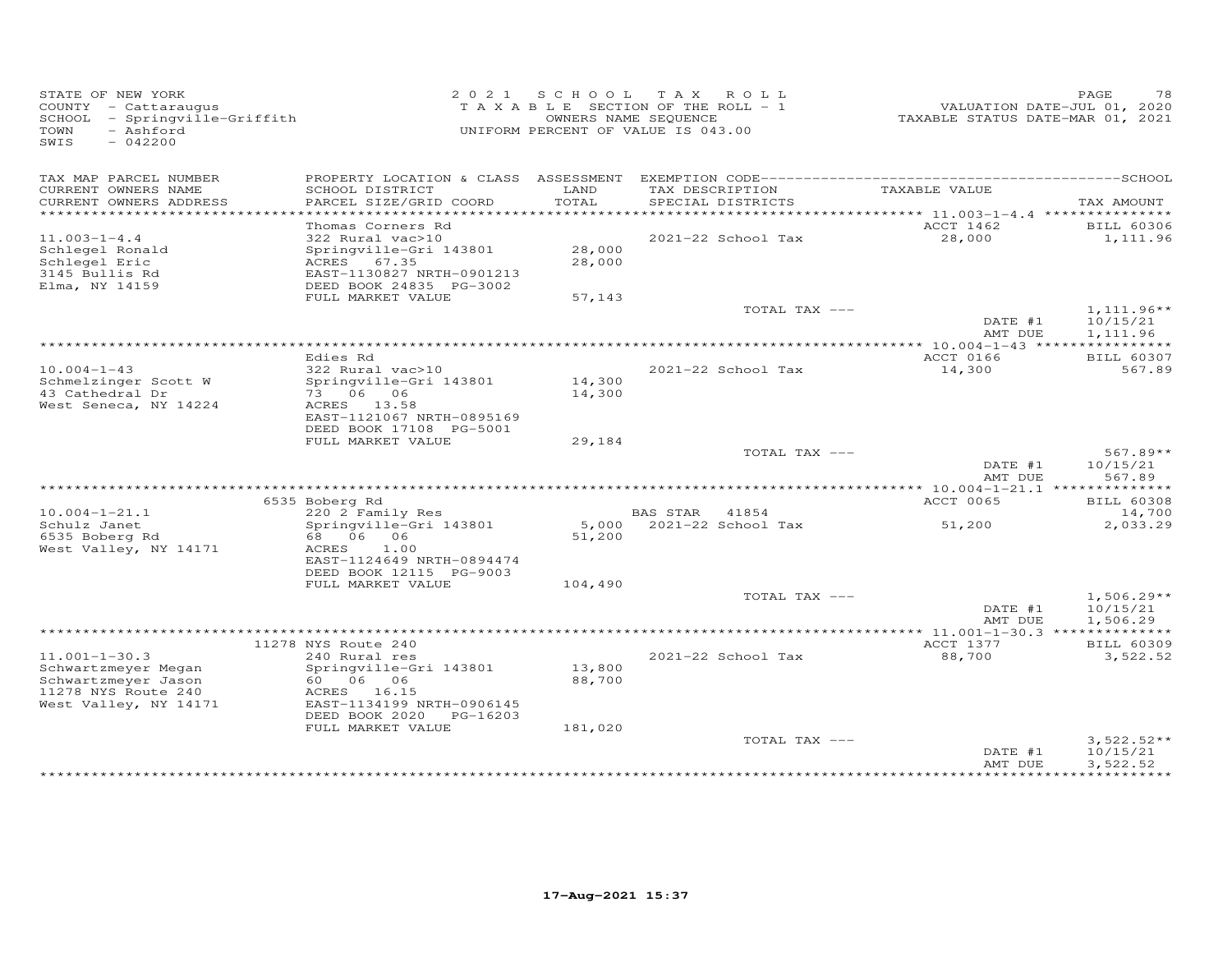| STATE OF NEW YORK<br>COUNTY - Cattaraugus<br>SCHOOL - Springville-Griffith<br>- Ashford<br>TOWN<br>SWIS<br>$-042200$ |                                                                                                                                                     |                  | 2021 SCHOOL TAX ROLL<br>TAXABLE SECTION OF THE ROLL - 1<br>OWNERS NAME SEQUENCE<br>UNIFORM PERCENT OF VALUE IS 043.00 | VALUATION DATE-JUL 01, 2020<br>TAXABLE STATUS DATE-MAR 01, 2021 | PAGE<br>79                            |
|----------------------------------------------------------------------------------------------------------------------|-----------------------------------------------------------------------------------------------------------------------------------------------------|------------------|-----------------------------------------------------------------------------------------------------------------------|-----------------------------------------------------------------|---------------------------------------|
| TAX MAP PARCEL NUMBER<br>CURRENT OWNERS NAME<br>CURRENT OWNERS ADDRESS                                               | SCHOOL DISTRICT<br>PARCEL SIZE/GRID COORD                                                                                                           | LAND<br>TOTAL    | TAX DESCRIPTION<br>SPECIAL DISTRICTS                                                                                  | TAXABLE VALUE                                                   | TAX AMOUNT                            |
|                                                                                                                      |                                                                                                                                                     |                  |                                                                                                                       |                                                                 |                                       |
| $11.001 - 1 - 24.3$<br>Schweickert Ann<br>11608 Watson Rd<br>Springville, NY 14141-9512                              | Beech Tree Rd<br>322 Rural vac>10<br>Springville-Gri 143801<br>$54 - 6 - 6$<br>ACRES 10.95<br>EAST-1137813 NRTH-0908111<br>DEED BOOK 990<br>PG-1050 | 12,500<br>12,500 | 2021-22 School Tax                                                                                                    | ACCT 1494<br>12,500                                             | <b>BILL 60310</b><br>496.41           |
|                                                                                                                      | FULL MARKET VALUE                                                                                                                                   | 25,510           |                                                                                                                       |                                                                 |                                       |
|                                                                                                                      |                                                                                                                                                     |                  | TOTAL TAX ---                                                                                                         | DATE #1<br>AMT DUE                                              | $496.41**$<br>10/15/21<br>496.41      |
|                                                                                                                      |                                                                                                                                                     |                  |                                                                                                                       |                                                                 |                                       |
|                                                                                                                      | 11322 Watson Rd                                                                                                                                     |                  |                                                                                                                       | ACCT 0695                                                       | <b>BILL 60311</b>                     |
| $11.001 - 1 - 16$<br>Schweickert Anne<br>Sherman Walter J<br>11608 Watson Rd                                         | 210 1 Family Res<br>Springville-Gri 143801<br>54 06 06<br>ACRES<br>5.97<br>EAST-1137758 NRTH-0909431                                                | 92,200           | <b>BAS STAR</b><br>41854<br>10,500 2021-22 School Tax                                                                 | 92,200                                                          | 14,700<br>3,661.52                    |
| Springville, NY 14141                                                                                                | DEED BOOK 4830 PG-5002                                                                                                                              |                  |                                                                                                                       |                                                                 |                                       |
|                                                                                                                      | FULL MARKET VALUE                                                                                                                                   | 188,163          |                                                                                                                       |                                                                 |                                       |
|                                                                                                                      |                                                                                                                                                     |                  | TOTAL TAX ---                                                                                                         | DATE #1<br>AMT DUE                                              | $3,134.52**$<br>10/15/21<br>3,134.52  |
|                                                                                                                      | 10931 Nys Rte 240                                                                                                                                   |                  |                                                                                                                       | ACCT 0634                                                       | <b>BILL 60312</b>                     |
| $11.003 - 1 - 24$                                                                                                    | 240 Rural res                                                                                                                                       |                  | BAS STAR 41854                                                                                                        |                                                                 | 14,700                                |
| Schweickert Brian D<br>10931 Nys Rte 240<br>West Valley, NY 14171                                                    | Springville-Gri 143801<br>58 06 06<br>ACRES 23.78 BANK<br>017<br>EAST-1133202 NRTH-0901571<br>DEED BOOK 1014 PG-908                                 | 123,900          | 20,500 2021-22 School Tax                                                                                             | 123,900                                                         | 4,920.41                              |
|                                                                                                                      | FULL MARKET VALUE                                                                                                                                   | 252,857          |                                                                                                                       |                                                                 |                                       |
|                                                                                                                      |                                                                                                                                                     |                  | TOTAL TAX ---                                                                                                         | DATE #1<br>AMT DUE                                              | $4,393.41**$<br>10/15/21<br>4,393.41  |
|                                                                                                                      |                                                                                                                                                     |                  |                                                                                                                       |                                                                 |                                       |
| $11.001 - 1 - 24.5$                                                                                                  | 5800 Cole Rd<br>240 Rural res                                                                                                                       |                  | BAS STAR 41854                                                                                                        | ACCT 1496                                                       | <b>BILL 60313</b><br>14,700           |
| Schweickert Michelle<br>5800 Cole Rd<br>West Valley, NY 14171-9757                                                   | Springville-Gri 143801<br>$54 - 6 - 6$<br>ACRES 30.75<br>EAST-1136955 NRTH-0905423<br>DEED BOOK 990<br>PG-1046                                      | 116,800          | 15,200 2021-22 School Tax                                                                                             | 116,800                                                         | 4,638.45                              |
|                                                                                                                      | FULL MARKET VALUE                                                                                                                                   | 238,367          |                                                                                                                       |                                                                 |                                       |
|                                                                                                                      |                                                                                                                                                     |                  | TOTAL TAX ---                                                                                                         | DATE #1<br>AMT DUE                                              | $4,111.45**$<br>10/15/21<br>4, 111.45 |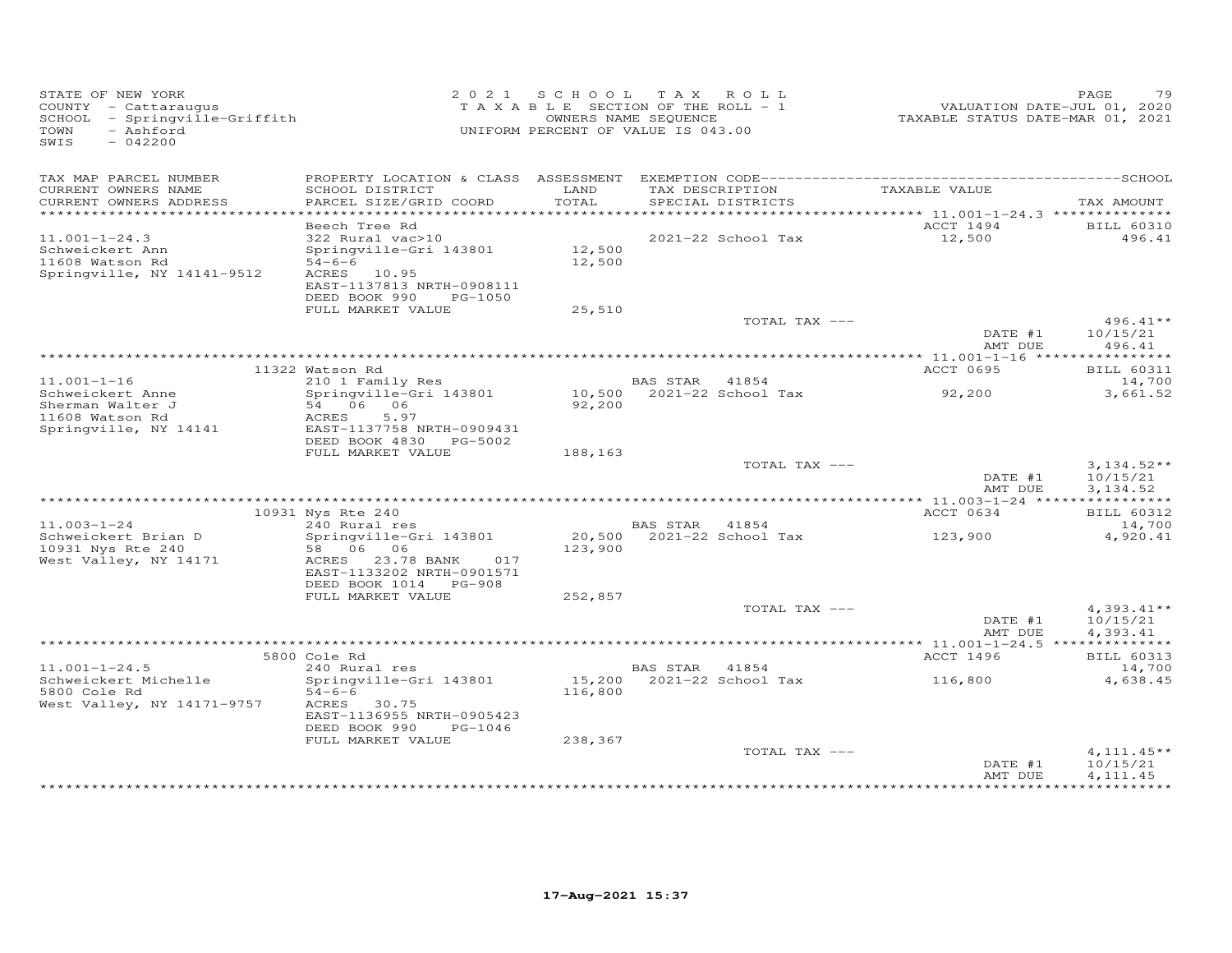| STATE OF NEW YORK<br>COUNTY - Cattaraugus<br>SCHOOL - Springville-Griffith<br>- Ashford<br>TOWN<br>$-042200$<br>SWIS |                                                                                   |               | 2021 SCHOOL TAX ROLL<br>T A X A B L E SECTION OF THE ROLL - 1<br>OWNERS NAME SEQUENCE<br>UNIFORM PERCENT OF VALUE IS 043.00 | VALUATION DATE-JUL 01, 2020<br>TAXABLE STATUS DATE-MAR 01, 2021 | PAGE<br>80               |
|----------------------------------------------------------------------------------------------------------------------|-----------------------------------------------------------------------------------|---------------|-----------------------------------------------------------------------------------------------------------------------------|-----------------------------------------------------------------|--------------------------|
| TAX MAP PARCEL NUMBER<br>CURRENT OWNERS NAME<br>CURRENT OWNERS ADDRESS                                               | SCHOOL DISTRICT<br>PARCEL SIZE/GRID COORD                                         | LAND<br>TOTAL | TAX DESCRIPTION<br>SPECIAL DISTRICTS                                                                                        | TAXABLE VALUE                                                   | TAX AMOUNT               |
|                                                                                                                      |                                                                                   |               |                                                                                                                             |                                                                 |                          |
|                                                                                                                      | 11220 Beech Tree Rd                                                               |               |                                                                                                                             | <b>ACCT 1509</b>                                                | <b>BILL 60314</b>        |
| $11.001 - 1 - 27.3$                                                                                                  | 210 1 Family Res                                                                  |               | VETCOM CTS 41130                                                                                                            |                                                                 | 9,800                    |
| Schweickert Shawn                                                                                                    | Springville-Gri 143801                                                            |               | 7,900 VETDIS CTS 41140                                                                                                      |                                                                 | 3,445                    |
| Schweickert Tracy                                                                                                    | 53, 6, 6                                                                          |               | 68,900 BAS STAR 41854<br>$2021-22$ School Tax $55,655$                                                                      |                                                                 | 14,700                   |
| 11220 Beech Tree Rd<br>Springville, NY 14141                                                                         | ACRES<br>4.30 BANK<br>081<br>EAST-1139582 NRTH-0905785<br>DEED BOOK 27627 PG-9001 |               |                                                                                                                             |                                                                 | 2,210.21                 |
|                                                                                                                      | FULL MARKET VALUE                                                                 | 140,612       |                                                                                                                             |                                                                 |                          |
|                                                                                                                      |                                                                                   |               | TOTAL TAX ---                                                                                                               | DATE #1                                                         | $1,683.21**$<br>10/15/21 |
|                                                                                                                      |                                                                                   |               |                                                                                                                             | AMT DUE                                                         | 1,683.21                 |
|                                                                                                                      |                                                                                   |               |                                                                                                                             |                                                                 |                          |
|                                                                                                                      | 11301 Beech Tree Rd                                                               |               |                                                                                                                             | ACCT 1265                                                       | <b>BILL 60315</b>        |
| $11.001 - 1 - 24.1$                                                                                                  | 240 Rural res                                                                     |               | VETCOM CTS 41130                                                                                                            |                                                                 | 9,800                    |
| Schweickert Theodore & Jeanne Springville-Gri 143801                                                                 |                                                                                   |               | 8,000 VETDIS CTS 41140<br>73,500 ENH STAR 41834<br>2021-22 School                                                           |                                                                 | 19,600                   |
| Michelle Schweickert Sarah Hal 53/54 06 06<br>11301 Beech Tree Road                                                  | INC. 11.001-1-29                                                                  |               | 2021-22 School Tax                                                                                                          | 44,100                                                          | 34,640<br>1,751.33       |
| Springville, NY 14141                                                                                                | 4.85<br>ACRES<br>EAST-1137923 NRTH-0907125<br>DEED BOOK 24784 PG-6001             |               |                                                                                                                             |                                                                 |                          |
|                                                                                                                      | FULL MARKET VALUE                                                                 | 150,000       |                                                                                                                             |                                                                 |                          |
|                                                                                                                      |                                                                                   |               | TOTAL TAX ---                                                                                                               | DATE #1                                                         | $525.33**$<br>10/15/21   |
|                                                                                                                      |                                                                                   |               |                                                                                                                             | AMT DUE                                                         | 525.33                   |
|                                                                                                                      | 5381 Mule Rd                                                                      |               |                                                                                                                             | ACCT 0696                                                       | <b>BILL 60316</b>        |
| $11.002 - 2 - 1$                                                                                                     | 240 Rural res                                                                     |               | AG DIST<br>41720                                                                                                            |                                                                 | 207                      |
| Schweikert Donna C                                                                                                   | Springville-Gri 143801                                                            |               | 26,400 ENH STAR<br>41834                                                                                                    |                                                                 | 34,640                   |
| 5381 Mule Ave                                                                                                        | 47 06 06                                                                          |               | 106,400 2021-22 School Tax                                                                                                  | 106,193                                                         | 4,217.22                 |
| Springville, NY 14141                                                                                                | ACRES 79.27<br>EAST-1142230 NRTH-0907125                                          |               |                                                                                                                             |                                                                 |                          |
| MAY BE SUBJECT TO PAYMENT<br>UNDER AGDIST LAW TIL 2025                                                               | DEED BOOK 15638 PG-8002<br>FULL MARKET VALUE                                      |               |                                                                                                                             |                                                                 |                          |
|                                                                                                                      |                                                                                   | 217,143       | TOTAL TAX ---                                                                                                               |                                                                 | $2,991.22**$             |
|                                                                                                                      |                                                                                   |               |                                                                                                                             | DATE #1<br>AMT DUE                                              | 10/15/21<br>2,991.22     |
|                                                                                                                      |                                                                                   |               |                                                                                                                             |                                                                 |                          |
|                                                                                                                      | Connoisarauley Rd                                                                 |               |                                                                                                                             | ACCT 1303                                                       | <b>BILL 60317</b>        |
| $19.001 - 2 - 34.2$<br>Sexton Leroy B                                                                                | 260 Seasonal res<br>Springville-Gri 143801                                        | 3,700         | 2021-22 School Tax                                                                                                          | 16,400                                                          | 651.29                   |
| Sexton Nancy L                                                                                                       | 12  06  07                                                                        | 16,400        |                                                                                                                             |                                                                 |                          |
| 703 Wurlitzer Dr                                                                                                     | ACRES<br>3.25                                                                     |               |                                                                                                                             |                                                                 |                          |
| N Tonawanda, NY 14120                                                                                                | EAST-1109594 NRTH-0892622<br>DEED BOOK 908<br>PG-00481                            |               |                                                                                                                             |                                                                 |                          |
|                                                                                                                      | FULL MARKET VALUE                                                                 | 33,469        |                                                                                                                             |                                                                 |                          |
|                                                                                                                      |                                                                                   |               | TOTAL TAX ---                                                                                                               | DATE #1                                                         | 651.29**<br>10/15/21     |
|                                                                                                                      |                                                                                   |               |                                                                                                                             | AMT DUE                                                         | 651.29                   |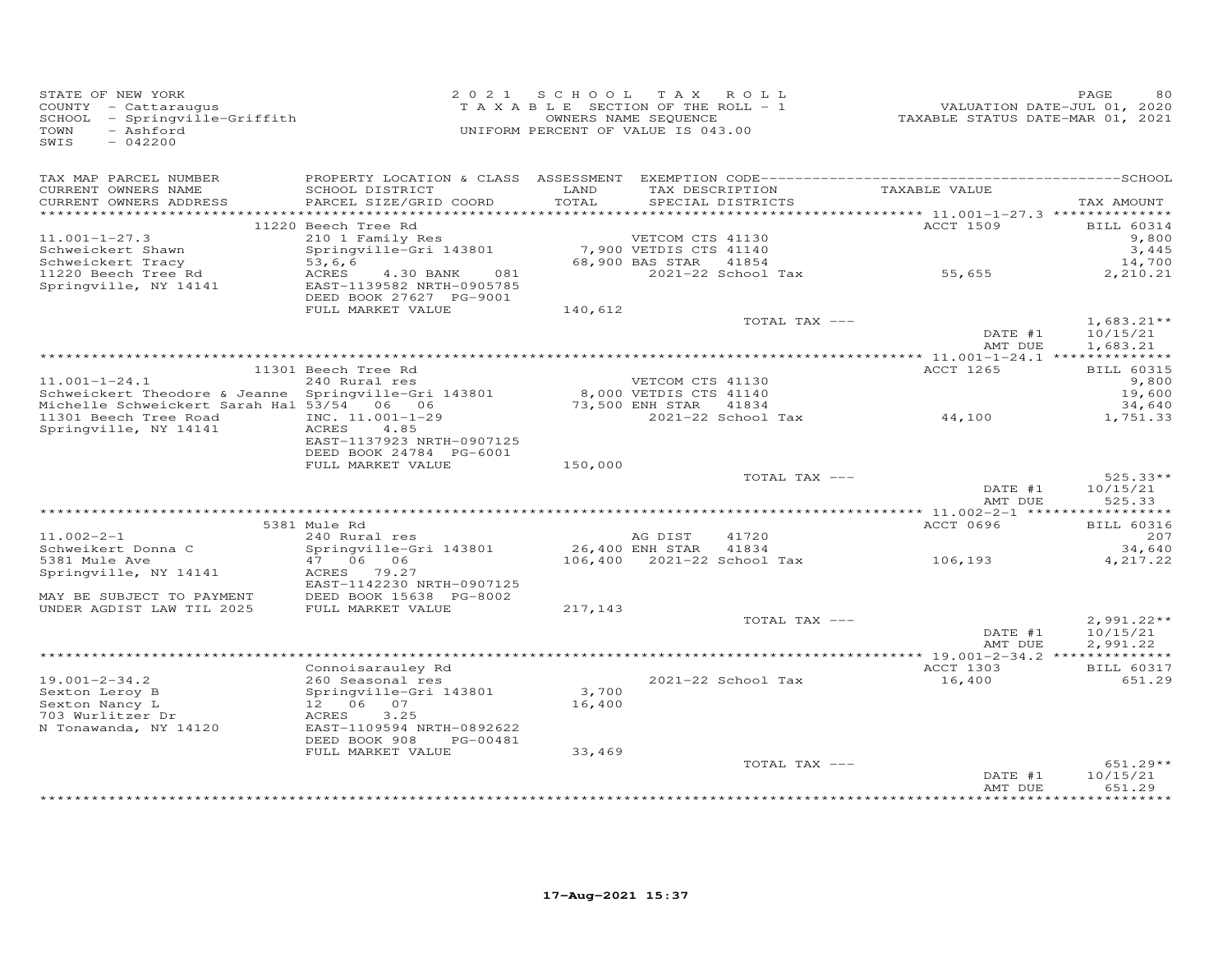| STATE OF NEW YORK<br>COUNTY - Cattaraugus<br>- Springville-Griffith<br>SCHOOL<br>TOWN<br>- Ashford<br>$-042200$<br>SWIS | 2 0 2 1                                                                                                                                                        | S C H O O L       | T A X<br>ROLL<br>TAXABLE SECTION OF THE ROLL - 1<br>OWNERS NAME SEQUENCE<br>UNIFORM PERCENT OF VALUE IS 043.00 | VALUATION DATE-JUL 01, 2020<br>TAXABLE STATUS DATE-MAR 01, 2021 | PAGE<br>81                           |
|-------------------------------------------------------------------------------------------------------------------------|----------------------------------------------------------------------------------------------------------------------------------------------------------------|-------------------|----------------------------------------------------------------------------------------------------------------|-----------------------------------------------------------------|--------------------------------------|
| TAX MAP PARCEL NUMBER<br>CURRENT OWNERS NAME<br>CURRENT OWNERS ADDRESS                                                  | SCHOOL DISTRICT<br>PARCEL SIZE/GRID COORD                                                                                                                      | LAND<br>TOTAL     | TAX DESCRIPTION<br>SPECIAL DISTRICTS                                                                           | TAXABLE VALUE                                                   | TAX AMOUNT                           |
| ************************                                                                                                |                                                                                                                                                                |                   |                                                                                                                |                                                                 |                                      |
| $10.004 - 1 - 16.1$<br>Shuster Edward R IV<br>10493 Rock Springs Rd<br>Ashford, NY 14171<br>PRIOR OWNER ON 3/01/2021    | Rock Springs Rd<br>322 Rural vac>10<br>Springville-Gri 143801<br>68 —<br>$-06$<br>$-06$<br>ACRES 10.94<br>EAST-1125230 NRTH-0895979<br>DEED BOOK 20210 PG-7062 | 6,000<br>6,000    | 2021-22 School Tax                                                                                             | ACCT 0520<br>6,000                                              | <b>BILL 60318</b><br>238.28          |
| Preston Jack Ross-Dolores                                                                                               | FULL MARKET VALUE                                                                                                                                              | 12,245            |                                                                                                                |                                                                 |                                      |
|                                                                                                                         |                                                                                                                                                                |                   | TOTAL TAX ---                                                                                                  | DATE #1<br>AMT DUE                                              | 238.28**<br>10/15/21<br>238.28       |
|                                                                                                                         |                                                                                                                                                                |                   |                                                                                                                |                                                                 |                                      |
| $10.004 - 1 - 23.2$                                                                                                     | 10493 Rock Springs Rd<br>240 Rural res                                                                                                                         |                   | BAS STAR 41854                                                                                                 | ACCT 1238                                                       | <b>BILL 60319</b><br>14,700          |
| Shuster Edward R IV                                                                                                     | Springville-Gri 143801                                                                                                                                         | 11,800            | $2021 - 22$ School Tax                                                                                         | 56,400                                                          | 2,239.80                             |
| 10493 Rock Springs Rd<br>Ashford, NY 14171                                                                              | 68 06 06<br>NRF                                                                                                                                                | 56,400            |                                                                                                                |                                                                 |                                      |
| PRIOR OWNER ON 3/01/2021<br>Preston Jack Ross                                                                           | ACRES<br>6.09<br>EAST-0047615 NRTH-0089627<br>DEED BOOK 20210 PG-7062                                                                                          |                   |                                                                                                                |                                                                 |                                      |
|                                                                                                                         | FULL MARKET VALUE                                                                                                                                              | 115,102           | TOTAL TAX ---                                                                                                  | DATE #1                                                         | $1,712.80**$<br>10/15/21             |
|                                                                                                                         |                                                                                                                                                                |                   |                                                                                                                | AMT DUE                                                         | 1,712.80                             |
|                                                                                                                         |                                                                                                                                                                |                   |                                                                                                                | ******* 11.003-1-19.11 *************<br>ACCT 1639               |                                      |
| $11.003 - 1 - 19.11$                                                                                                    | 5654 Cole Rd<br>210 1 Family Res                                                                                                                               |                   | 2021-22 School Tax                                                                                             | 153,400                                                         | <b>BILL 60320</b><br>6,091.94        |
| Sibiga Lauralee<br>Adams Janet E                                                                                        | Springville-Gri 143801<br>53, 6, 6                                                                                                                             | 12,800<br>153,400 |                                                                                                                |                                                                 |                                      |
| 5654 Cole Rd.<br>West Valley, NY 14171                                                                                  | ACRES<br>4.65 BANK<br>017<br>EAST-1139325 NRTH-0904823<br>DEED BOOK 30615 PG-4001                                                                              |                   |                                                                                                                |                                                                 |                                      |
|                                                                                                                         | FULL MARKET VALUE                                                                                                                                              | 313,061           |                                                                                                                |                                                                 |                                      |
|                                                                                                                         |                                                                                                                                                                |                   | TOTAL TAX ---                                                                                                  | DATE #1<br>AMT DUE                                              | $6,091.94**$<br>10/15/21<br>6,091.94 |
|                                                                                                                         |                                                                                                                                                                |                   |                                                                                                                | *********** 10.004-1-32 ****                                    | * * * * * * * * * * * *              |
| $10.004 - 1 - 32$                                                                                                       | 10619 Edies Rd                                                                                                                                                 |                   | BAS STAR<br>41854                                                                                              | <b>ACCT 0668</b>                                                | <b>BILL 60321</b><br>14,700          |
| Sion John B<br>Sion Joyce M                                                                                             | 210 1 Family Res<br>Springville-Gri 143801<br>73 06 06                                                                                                         | 12,100<br>59,500  | 2021-22 School Tax                                                                                             | 59,500                                                          | 2,362.91                             |
| 10619 Edies Rd<br>Springville, NY 14141                                                                                 | ACRES<br>7.57<br>EAST-1121189 NRTH-0897681                                                                                                                     |                   |                                                                                                                |                                                                 |                                      |
|                                                                                                                         | DEED BOOK 27036 PG-2001<br>FULL MARKET VALUE                                                                                                                   | 121,429           |                                                                                                                |                                                                 |                                      |
|                                                                                                                         |                                                                                                                                                                |                   | TOTAL TAX ---                                                                                                  | DATE #1                                                         | $1,835.91**$<br>10/15/21             |
|                                                                                                                         |                                                                                                                                                                |                   |                                                                                                                | AMT DUE<br>***************                                      | 1,835.91<br>***********              |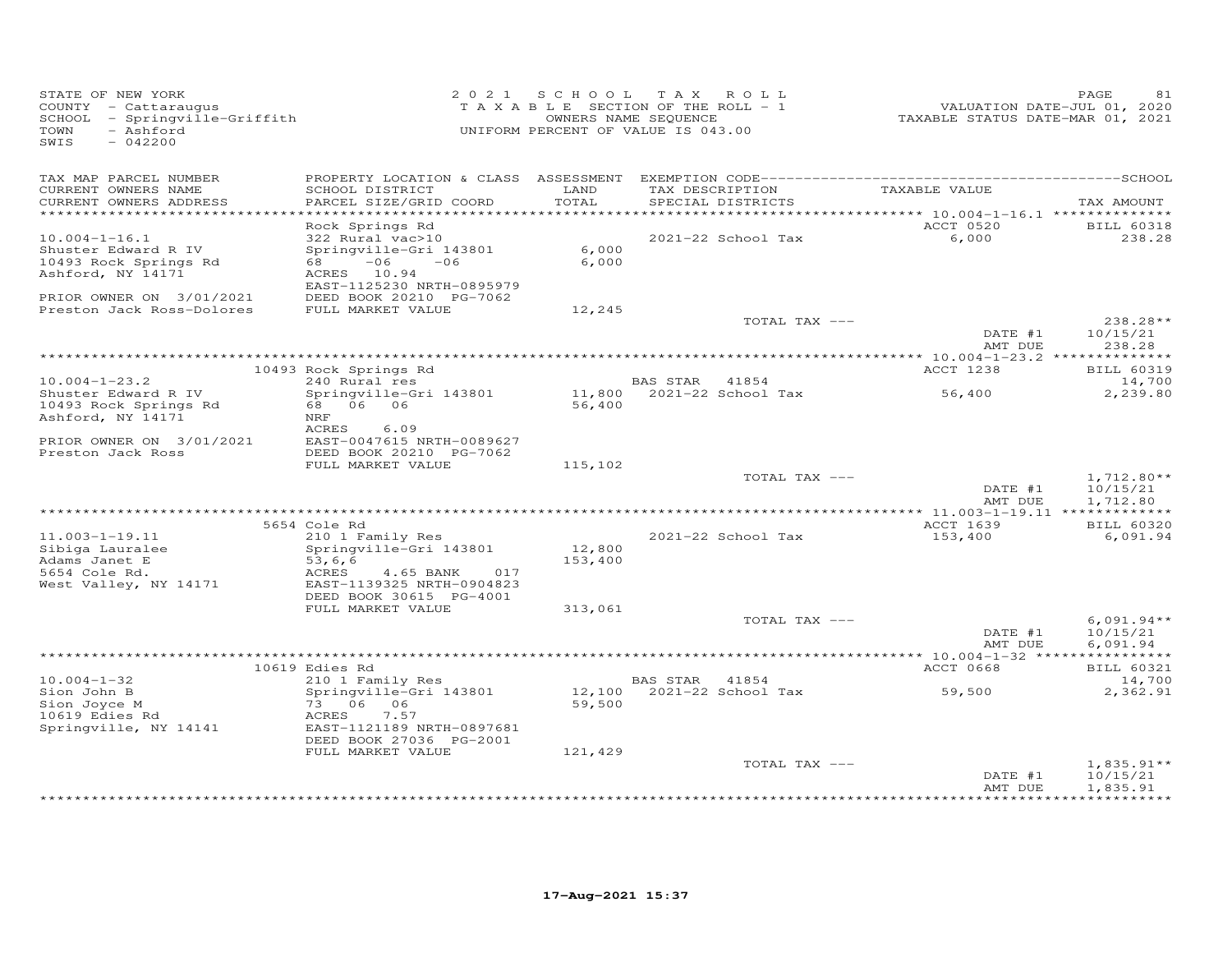| STATE OF NEW YORK<br>COUNTY - Cattaraugus<br>SCHOOL - Springville-Griffith<br>- Ashford<br>TOWN<br>SWIS<br>$-042200$ |                                                                                                                                                       |                  | 2021 SCHOOL TAX ROLL<br>TAXABLE SECTION OF THE ROLL - 1<br>OWNERS NAME SEQUENCE<br>UNIFORM PERCENT OF VALUE IS 043.00 | VALUATION DATE-JUL 01, 2020<br>TAXABLE STATUS DATE-MAR 01, 2021 | PAGE                                 |
|----------------------------------------------------------------------------------------------------------------------|-------------------------------------------------------------------------------------------------------------------------------------------------------|------------------|-----------------------------------------------------------------------------------------------------------------------|-----------------------------------------------------------------|--------------------------------------|
| TAX MAP PARCEL NUMBER                                                                                                |                                                                                                                                                       |                  |                                                                                                                       |                                                                 |                                      |
| CURRENT OWNERS NAME<br>CURRENT OWNERS ADDRESS                                                                        | SCHOOL DISTRICT<br>PARCEL SIZE/GRID COORD                                                                                                             | LAND<br>TOTAL    | TAX DESCRIPTION<br>SPECIAL DISTRICTS                                                                                  | TAXABLE VALUE                                                   | TAX AMOUNT                           |
|                                                                                                                      |                                                                                                                                                       |                  |                                                                                                                       | ACCT 0445                                                       |                                      |
| $10.004 - 1 - 52.1$<br>Sisti Joshua<br>2936 E Pleasant Ave<br>Eden, NY 14057                                         | 10697 Forks Rd<br>240 Rural res<br>Springville-Gri 143801<br>78 06 06<br>ACRES 32.27 BANK 017<br>EAST-1118719 NRTH-0898815<br>DEED BOOK 2019 PG-13174 | 20,700<br>76,800 | 2021-22 School Tax                                                                                                    | 76,800                                                          | <b>BILL 60322</b><br>3,049.94        |
|                                                                                                                      | FULL MARKET VALUE                                                                                                                                     | 156,735          |                                                                                                                       |                                                                 |                                      |
|                                                                                                                      |                                                                                                                                                       |                  | TOTAL TAX ---                                                                                                         | DATE #1                                                         | $3,049.94**$<br>10/15/21             |
|                                                                                                                      |                                                                                                                                                       |                  |                                                                                                                       | AMT DUE                                                         | 3,049.94                             |
|                                                                                                                      | 10676 Rock Springs Rd                                                                                                                                 |                  |                                                                                                                       | ACCT 1173                                                       | <b>BILL 60323</b>                    |
| $10.004 - 1 - 77.2$                                                                                                  | 210 1 Family Res                                                                                                                                      |                  | BAS STAR 41854                                                                                                        |                                                                 | 14,700                               |
| Skelton Bernadette J<br>Keenan Mary Grace<br>10676 Rock Springs Rd<br>West Valley, NY 14171                          | Springville-Gri 143801<br>69 06 06<br>ACRES<br>9.50 BANK<br>017<br>EAST-1125317 NRTH-0899637<br>DEED BOOK 6008 PG-9002                                | 72,700           | 13,200 2021-22 School Tax                                                                                             | 72,700                                                          | 2,887.12                             |
|                                                                                                                      | FULL MARKET VALUE                                                                                                                                     | 148,367          |                                                                                                                       |                                                                 |                                      |
|                                                                                                                      |                                                                                                                                                       |                  | TOTAL TAX ---                                                                                                         | DATE #1<br>AMT DUE                                              | $2,360.12**$<br>10/15/21<br>2,360.12 |
|                                                                                                                      |                                                                                                                                                       |                  |                                                                                                                       |                                                                 |                                      |
| $11.003 - 1 - 4.5$                                                                                                   | 6087 Thomas Corners Rd<br>210 1 Family Res                                                                                                            |                  | 2021-22 School Tax                                                                                                    | ACCT 7117<br>60,400                                             | <b>BILL 60324</b><br>2,398.65        |
| Slisz Ashley E<br>Slisz Jesse J<br>6087 Thomas Corners Road                                                          | Springville-Gri 143801<br>ACRES<br>2,40<br>EAST-1130994 NRTH-0903438                                                                                  | 4,500<br>60,400  |                                                                                                                       |                                                                 |                                      |
| West Valley, NY 14171                                                                                                | DEED BOOK 20200 PG-7336<br>FULL MARKET VALUE                                                                                                          | 123,265          |                                                                                                                       |                                                                 |                                      |
|                                                                                                                      |                                                                                                                                                       |                  | TOTAL TAX ---                                                                                                         | DATE #1<br>AMT DUE                                              | $2,398.65**$<br>10/15/21<br>2,398.65 |
|                                                                                                                      |                                                                                                                                                       |                  |                                                                                                                       |                                                                 |                                      |
| $10.004 - 1 - 29.12$<br>Smith Glen<br>240 Mill St<br>Springville, NY 14141<br>PRIOR OWNER ON 3/01/2021               | 6681 Schwartz Rd<br>322 Rural vac>10<br>Springville-Gri 143801<br>74 06 06<br>ACRES 15.15<br>EAST-0473240 NRTH-0898550<br>DEED BOOK 20210 PG-4724     | 15,900<br>15,900 | 2021-22 School Tax                                                                                                    | ACCT 1176<br>15,900                                             | <b>BILL 60325</b><br>631.43          |
| Rybak Charles                                                                                                        | FULL MARKET VALUE                                                                                                                                     | 32,449           | TOTAL TAX ---                                                                                                         |                                                                 | 631.43**                             |
|                                                                                                                      |                                                                                                                                                       |                  |                                                                                                                       | DATE #1<br>AMT DUE                                              | 10/15/21<br>631.43                   |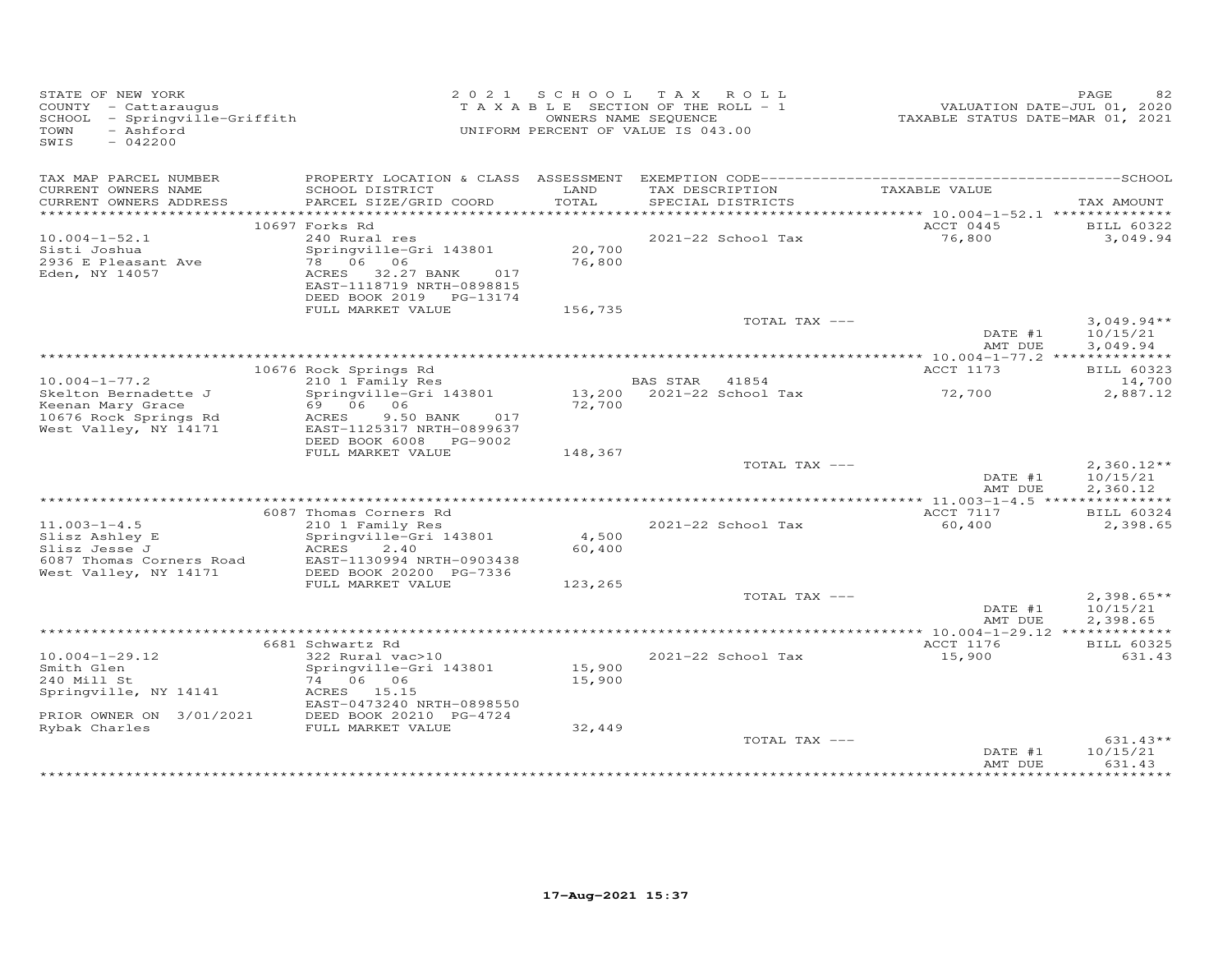| STATE OF NEW YORK<br>COUNTY - Cattaraugus<br>SCHOOL - Springville-Griffith<br>TOWN<br>- Ashford<br>SWIS<br>$-042200$ |                                                                  |               | 2021 SCHOOL TAX ROLL<br>TAXABLE SECTION OF THE ROLL - 1<br>OWNERS NAME SEQUENCE<br>UNIFORM PERCENT OF VALUE IS 043.00 | VALUATION DATE-JUL 01, 2020<br>TAXABLE STATUS DATE-MAR 01, 2021 | PAGE<br>83               |
|----------------------------------------------------------------------------------------------------------------------|------------------------------------------------------------------|---------------|-----------------------------------------------------------------------------------------------------------------------|-----------------------------------------------------------------|--------------------------|
| TAX MAP PARCEL NUMBER<br>CURRENT OWNERS NAME<br>CURRENT OWNERS ADDRESS                                               | SCHOOL DISTRICT<br>PARCEL SIZE/GRID COORD                        | LAND<br>TOTAL | TAX DESCRIPTION<br>SPECIAL DISTRICTS                                                                                  | TAXABLE VALUE                                                   | TAX AMOUNT               |
|                                                                                                                      | 10585 Edies Rd                                                   |               | 50 PCT OF VALUE USED FOR EXEMPTION PURPOSES ACCT 0915                                                                 |                                                                 | <b>BILL 60326</b>        |
| $10.004 - 1 - 33$                                                                                                    |                                                                  |               |                                                                                                                       |                                                                 | 5,880                    |
| Soboleski Richard J                                                                                                  | 280 Res Multiple<br>Springville-Gri 143801 23,600 ENH STAR 41834 |               |                                                                                                                       |                                                                 | 34,640                   |
| Sorensen Ingrid                                                                                                      | 73/77 06 06                                                      |               | $133,300$ 2021-22 School Tax $127,420$                                                                                |                                                                 | 5,060.20                 |
| 10585 Edies Rd                                                                                                       | ACRES 18.73                                                      |               |                                                                                                                       |                                                                 |                          |
| Springville, NY 14141                                                                                                | EAST-1120640 NRTH-0897373                                        |               |                                                                                                                       |                                                                 |                          |
|                                                                                                                      | DEED BOOK 14456 PG-5001<br>FULL MARKET VALUE                     | 272,041       |                                                                                                                       |                                                                 |                          |
|                                                                                                                      |                                                                  |               | TOTAL TAX ---                                                                                                         |                                                                 | $3,834.20**$             |
|                                                                                                                      |                                                                  |               |                                                                                                                       | DATE #1                                                         | 10/15/21                 |
|                                                                                                                      |                                                                  |               |                                                                                                                       | AMT DUE                                                         | 3,834.20                 |
|                                                                                                                      |                                                                  |               |                                                                                                                       |                                                                 |                          |
|                                                                                                                      | Emerson Rd                                                       |               |                                                                                                                       | ACCT 1014                                                       | BILL 60327               |
| $11.003 - 1 - 3.3$<br>Somers Dona J                                                                                  | 260 Seasonal res<br>Springville-Gri 143801                       | 9,000         | 2021-22 School Tax                                                                                                    | 29,100                                                          | 1,155.64                 |
| 41 Longs Ln                                                                                                          | 64 06 06                                                         | 29,100        |                                                                                                                       |                                                                 |                          |
| Corfu, NY 14036-9505                                                                                                 | ACRES<br>4.67                                                    |               |                                                                                                                       |                                                                 |                          |
|                                                                                                                      | EAST-1129396 NRTH-0900829                                        |               |                                                                                                                       |                                                                 |                          |
|                                                                                                                      | DEED BOOK 1032 PG-29                                             |               |                                                                                                                       |                                                                 |                          |
|                                                                                                                      | FULL MARKET VALUE                                                | 59,388        |                                                                                                                       |                                                                 |                          |
|                                                                                                                      |                                                                  |               | TOTAL TAX ---                                                                                                         | DATE #1                                                         | $1,155.64**$<br>10/15/21 |
|                                                                                                                      |                                                                  |               |                                                                                                                       | AMT DUE                                                         | 1,155.64                 |
|                                                                                                                      |                                                                  |               |                                                                                                                       |                                                                 |                          |
|                                                                                                                      | Rock Springs Rd                                                  |               |                                                                                                                       | ACCT 0728                                                       | <b>BILL 60328</b>        |
| $10.004 - 1 - 10$                                                                                                    | коск Springs Rd<br>312 Vac w/imprv                               |               | 2021-22 School Tax                                                                                                    | 10,500                                                          | 416.98                   |
| Sommer Matthew                                                                                                       | Springville-Gri 143801                                           | 8,200         |                                                                                                                       |                                                                 |                          |
| 112 Railroad Ave<br>Hamlin, NY 14464                                                                                 | 68        06        06<br>ACRES 10.85                            | 10,500        |                                                                                                                       |                                                                 |                          |
|                                                                                                                      | EAST-1125116 NRTH-0900182                                        |               |                                                                                                                       |                                                                 |                          |
|                                                                                                                      | DEED BOOK 25470 PG-6001                                          |               |                                                                                                                       |                                                                 |                          |
|                                                                                                                      | FULL MARKET VALUE                                                | 21,429        |                                                                                                                       |                                                                 |                          |
|                                                                                                                      |                                                                  |               | TOTAL TAX ---                                                                                                         |                                                                 | $416.98**$               |
|                                                                                                                      |                                                                  |               |                                                                                                                       | DATE #1                                                         | 10/15/21                 |
|                                                                                                                      |                                                                  |               |                                                                                                                       | AMT DUE                                                         | 416.98                   |
|                                                                                                                      | 11301 Bolton Rd                                                  |               |                                                                                                                       | ACCT 0213                                                       | BILL 60329               |
| $11.002 - 2 - 10$                                                                                                    | 210 1 Family Res                                                 |               | VETWAR CTS 41120                                                                                                      |                                                                 | 5,880                    |
| Spencer Wess                                                                                                         | Springville-Gri 143801                                           |               | 14,500 VETDIS CTS 41140                                                                                               |                                                                 | 19,600                   |
| 11301 Bolton Rd                                                                                                      | 40 06 06                                                         |               | 71,800 BAS STAR 41854                                                                                                 |                                                                 | 14,700                   |
| Springville, NY 14141                                                                                                | ACRES<br>9.85 BANK<br>017                                        |               | 2021-22 School Tax                                                                                                    | 46,320                                                          | 1,839.50                 |
|                                                                                                                      | EAST-0049910 NRTH-0090763                                        |               |                                                                                                                       |                                                                 |                          |
|                                                                                                                      | DEED BOOK 6745 PG-5001<br>FULL MARKET VALUE                      | 146,531       |                                                                                                                       |                                                                 |                          |
|                                                                                                                      |                                                                  |               | TOTAL TAX ---                                                                                                         |                                                                 | $1,312.50**$             |
|                                                                                                                      |                                                                  |               |                                                                                                                       | DATE #1                                                         | 10/15/21                 |
|                                                                                                                      |                                                                  |               |                                                                                                                       | AMT DUE                                                         | 1,312.50                 |
|                                                                                                                      |                                                                  |               |                                                                                                                       |                                                                 | ***********              |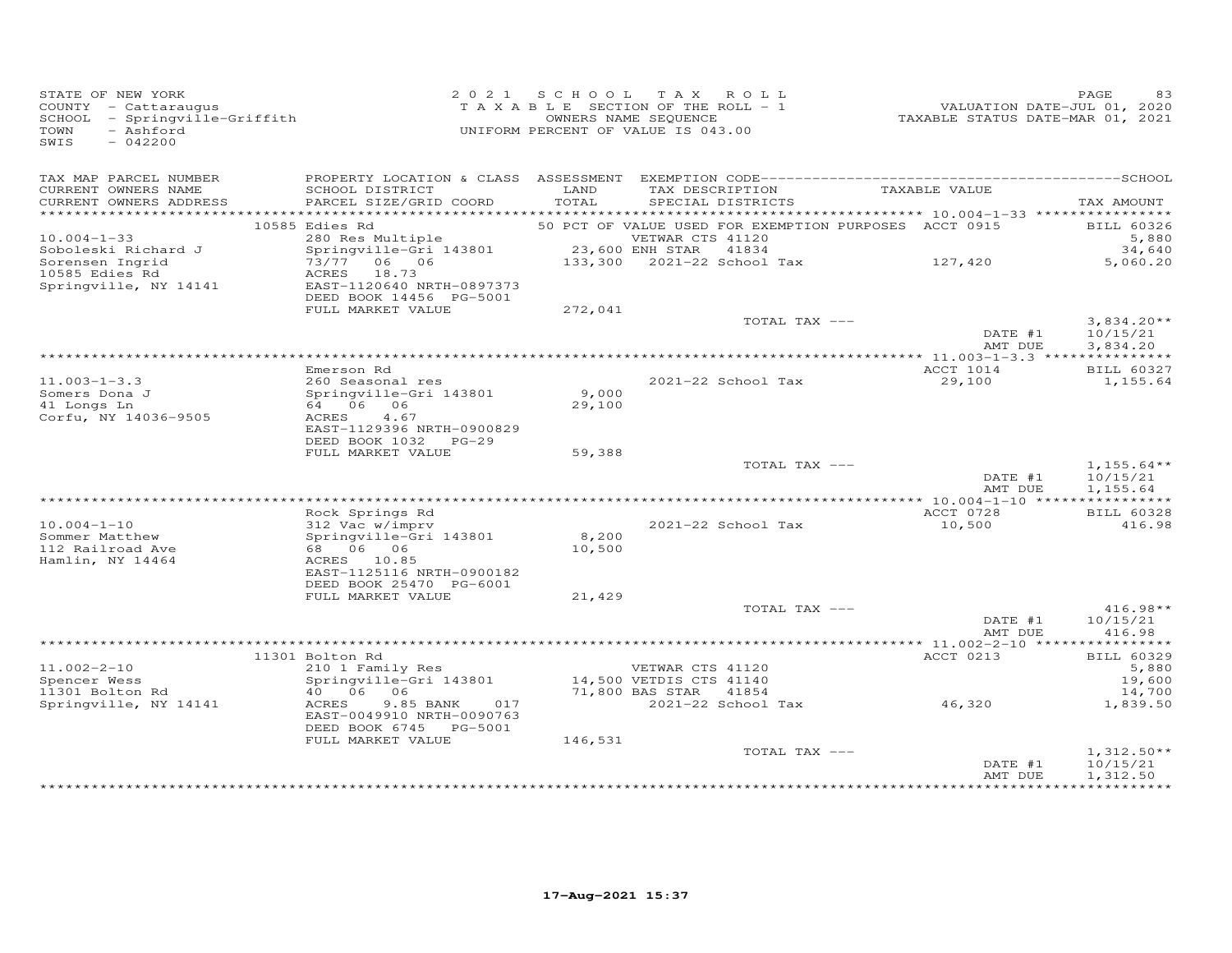| STATE OF NEW YORK<br>COUNTY - Cattaraugus<br>SCHOOL - Springville-Griffith<br>- Ashford<br>TOWN<br>SWIS<br>$-042200$ |                                                                                                              | 2021 SCHOOL      | TAX ROLL<br>TAXABLE SECTION OF THE ROLL - 1<br>OWNERS NAME SEQUENCE<br>UNIFORM PERCENT OF VALUE IS 043.00 | VALUATION DATE-JUL 01, 2020<br>TAXABLE STATUS DATE-MAR 01, 2021 | PAGE                                 |
|----------------------------------------------------------------------------------------------------------------------|--------------------------------------------------------------------------------------------------------------|------------------|-----------------------------------------------------------------------------------------------------------|-----------------------------------------------------------------|--------------------------------------|
| TAX MAP PARCEL NUMBER<br>CURRENT OWNERS NAME<br>CURRENT OWNERS ADDRESS                                               | SCHOOL DISTRICT<br>PARCEL SIZE/GRID COORD                                                                    | LAND<br>TOTAL    | TAX DESCRIPTION TAXABLE VALUE<br>SPECIAL DISTRICTS                                                        |                                                                 | TAX AMOUNT                           |
|                                                                                                                      | 10440 Us Rte 219                                                                                             |                  |                                                                                                           | ACCT 0088                                                       | <b>BILL 60330</b>                    |
| $19.001 - 2 - 9$<br>Spengler Thomas J<br>Spengler Robert N<br>134 Cimerand Dr<br>Amherst, NY 14221                   | 280 Res Multiple<br>Springville-Gri 143801<br>$2\bar{5}$ 06 07<br>8.44<br>ACRES<br>EAST-1117170 NRTH-0894732 | 13,300<br>69,500 | 2021-22 School Tax                                                                                        | 69,500                                                          | 2,760.04                             |
|                                                                                                                      | DEED BOOK 981 PG-381                                                                                         |                  |                                                                                                           |                                                                 |                                      |
|                                                                                                                      | FULL MARKET VALUE                                                                                            | 141,837          | TOTAL TAX ---                                                                                             |                                                                 |                                      |
|                                                                                                                      |                                                                                                              |                  |                                                                                                           | DATE #1<br>AMT DUE                                              | $2,760.04**$<br>10/15/21<br>2,760.04 |
|                                                                                                                      |                                                                                                              |                  |                                                                                                           |                                                                 |                                      |
|                                                                                                                      | 10646 Miller Rd<br>$210$ 1 Family Res                                                                        |                  |                                                                                                           | ACCT 0235                                                       | <b>BILL 60331</b>                    |
| $10.003 - 2 - 18$<br>Stark Elizabeth A                                                                               | Springville-Gri 143801                                                                                       |                  | AGED C/T/S 41800                                                                                          |                                                                 | 36,300<br>34,640                     |
| 10646 Miller Rd                                                                                                      | 25 06 07                                                                                                     |                  | 9,100 ENH STAR 41834<br>72,600 2021-22 School Tax 36,300                                                  |                                                                 | 1,441.57                             |
| Springville, NY 14141                                                                                                | 4.70<br>ACRES<br>EAST-1116598 NRTH-0897870<br>DEED BOOK 960 PG-384                                           |                  |                                                                                                           |                                                                 |                                      |
|                                                                                                                      | FULL MARKET VALUE                                                                                            | 148,163          | TOTAL TAX ---                                                                                             |                                                                 | $215.57**$                           |
|                                                                                                                      |                                                                                                              |                  |                                                                                                           | DATE #1<br>AMT DUE                                              | 10/15/21<br>215.57                   |
|                                                                                                                      |                                                                                                              |                  |                                                                                                           |                                                                 |                                      |
|                                                                                                                      | 11540 Watson Rd                                                                                              |                  |                                                                                                           | ACCT 0637                                                       | <b>BILL 60332</b>                    |
| $11.001 - 1 - 17.1$<br>Steblein Karl J<br>Steblein Anne M<br>5684 Stone Rd<br>Lockport, NY 14094                     | 312 Vac w/imprv<br>Springville-Gri 143801<br>$54 -06 -06$<br>5.87<br>ACRES<br>EAST-1137355 NRTH-0908890      | 8,800<br>18,600  | 2021-22 School Tax                                                                                        | 18,600                                                          | 738.66                               |
|                                                                                                                      | DEED BOOK 28078 PG-8002<br>FULL MARKET VALUE                                                                 | 37,959           |                                                                                                           |                                                                 |                                      |
|                                                                                                                      |                                                                                                              |                  | TOTAL TAX ---                                                                                             | DATE #1                                                         | $738.66**$<br>10/15/21               |
|                                                                                                                      |                                                                                                              |                  |                                                                                                           | AMT DUE                                                         | 738.66                               |
|                                                                                                                      | 5906 Cole Rd                                                                                                 |                  |                                                                                                           | ACCT 0736                                                       | <b>BILL 60333</b>                    |
| $11.003 - 1 - 9$                                                                                                     | 210 1 Family Res                                                                                             |                  | VETWAR CTS 41120                                                                                          |                                                                 | 5,880                                |
|                                                                                                                      | Springville-Gri 143801                                                                                       |                  | 5,400 ENH STAR 41834                                                                                      |                                                                 | 34,640                               |
| Illous - -<br>Stedman Carol A<br>Stedman Carol A<br>F <sup>ong</sup> Cole Rd<br>Ashford, NY 14171                    | 59 06 06<br>1.35<br>ACRES<br>EAST-1134534 NRTH-0904398<br>DEED BOOK 20210 PG-6527                            |                  |                                                                                                           |                                                                 | 2,403.42                             |
| PRIOR OWNER ON 3/01/2021 FULL MARKET VALUE                                                                           |                                                                                                              | 135,510          |                                                                                                           |                                                                 |                                      |
| Stedman Jerry B                                                                                                      |                                                                                                              |                  | TOTAL TAX ---                                                                                             | DATE #1<br>AMT DUE                                              | $1,177.42**$<br>10/15/21<br>1,177.42 |
|                                                                                                                      |                                                                                                              |                  |                                                                                                           |                                                                 |                                      |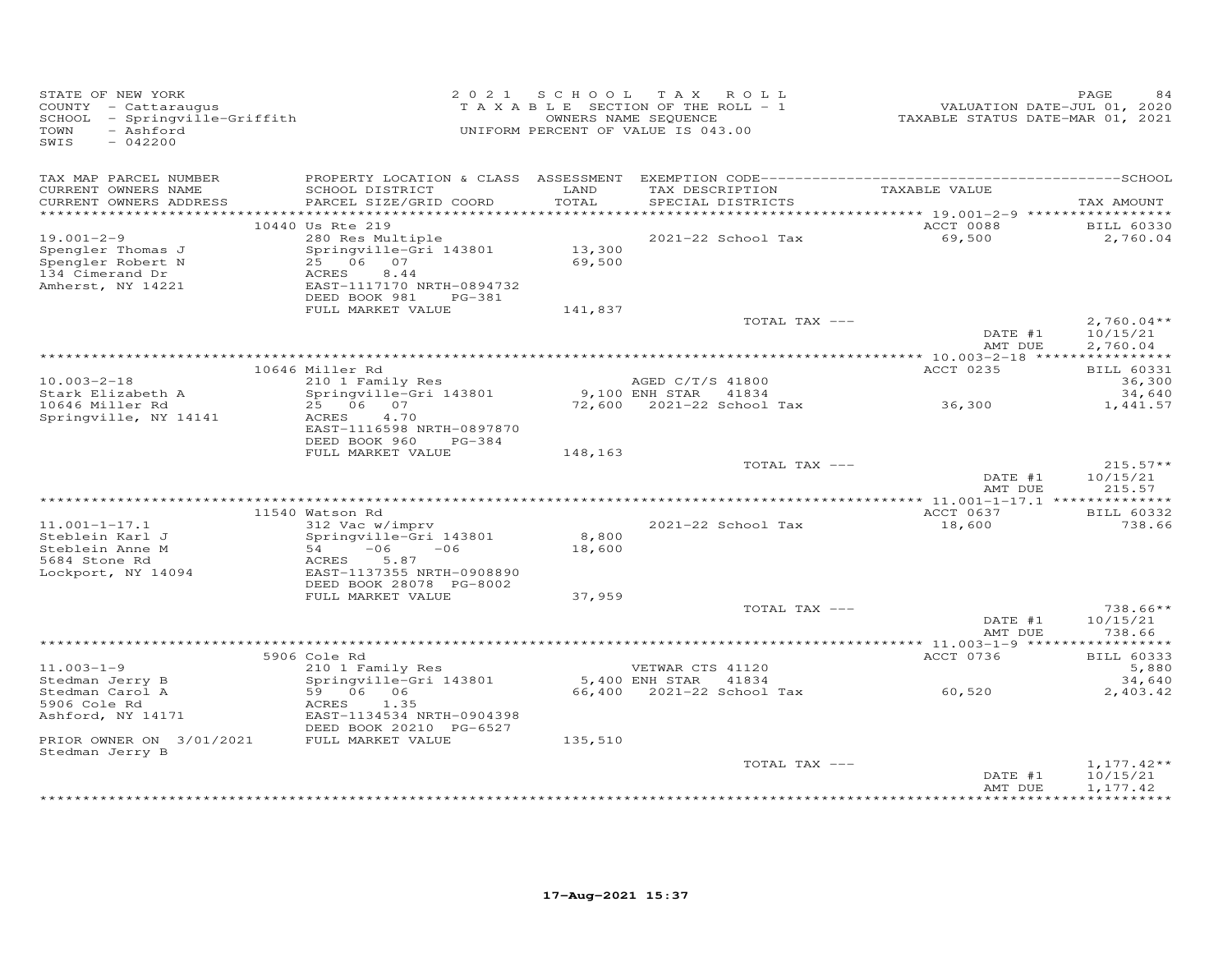| STATE OF NEW YORK<br>COUNTY - Cattaraugus<br>SCHOOL - Springville-Griffith<br>- Ashford<br>TOWN<br>SWIS<br>$-042200$ |                                                                                                                                        | 2021 SCHOOL TAX ROLL<br>TAXABLE SECTION OF THE ROLL - 1<br>UNIFORM PERCENT OF VALUE IS 043.00 | OWNERS NAME SEQUENCE  |                    | VALUATION DATE-JUL 01, 2020<br>TAXABLE STATUS DATE-MAR 01, 2021 | PAGE<br>85                  |
|----------------------------------------------------------------------------------------------------------------------|----------------------------------------------------------------------------------------------------------------------------------------|-----------------------------------------------------------------------------------------------|-----------------------|--------------------|-----------------------------------------------------------------|-----------------------------|
| TAX MAP PARCEL NUMBER<br>CURRENT OWNERS NAME                                                                         | SCHOOL DISTRICT                                                                                                                        | LAND                                                                                          |                       |                    |                                                                 |                             |
| CURRENT OWNERS ADDRESS                                                                                               | PARCEL SIZE/GRID COORD                                                                                                                 | TOTAL                                                                                         |                       | SPECIAL DISTRICTS  | TAX DESCRIPTION TAXABLE VALUE                                   | TAX AMOUNT                  |
|                                                                                                                      |                                                                                                                                        |                                                                                               |                       |                    |                                                                 |                             |
| $11.001 - 1 - 31.2$                                                                                                  | 11222 Nys Rte 240                                                                                                                      |                                                                                               |                       |                    | ACCT 1133                                                       | <b>BILL 60334</b><br>34,640 |
| Steff Lawrence A                                                                                                     |                                                                                                                                        |                                                                                               |                       |                    | 59,800                                                          | 2,374.82                    |
| Steff Cherie A                                                                                                       | 210 1 Family Res<br>Springville-Gri 143801 6,400 2021-22 School Tax<br>60 06 06 59,800<br>- springviile<br>160 06 06                   |                                                                                               |                       |                    |                                                                 |                             |
| 11222 NYS Rte 240<br>West Valley, NY 14171 (EAST-1132913 NRTH-0905347                                                |                                                                                                                                        |                                                                                               |                       |                    |                                                                 |                             |
|                                                                                                                      | DEED BOOK 831 PG-00849                                                                                                                 |                                                                                               |                       |                    |                                                                 |                             |
|                                                                                                                      | FULL MARKET VALUE                                                                                                                      | 122,041                                                                                       |                       |                    |                                                                 |                             |
|                                                                                                                      |                                                                                                                                        |                                                                                               |                       | TOTAL TAX ---      |                                                                 | $1,148.82**$                |
|                                                                                                                      |                                                                                                                                        |                                                                                               |                       |                    | DATE #1<br>AMT DUE                                              | 10/15/21<br>1,148.82        |
|                                                                                                                      | 5840 Cole Rd                                                                                                                           |                                                                                               |                       |                    | ACCT 1730                                                       | <b>BILL 60335</b>           |
| $11.003 - 1 - 18.7$                                                                                                  | 210 1 Family Res                                                                                                                       |                                                                                               |                       | 2021-22 School Tax | 53,700                                                          | 2,132.58                    |
| Steff Levi                                                                                                           | Springville-Gri 143801                                                                                                                 | 5,400                                                                                         |                       |                    |                                                                 |                             |
| Gates Rachel                                                                                                         | 59 06 06                                                                                                                               | 53,700                                                                                        |                       |                    |                                                                 |                             |
| 5840 Cole Rd<br>West Valley, NY 14171                                                                                | 3.80 BANK 017<br>ACRES<br>EAST-1134794 NRTH-0903292                                                                                    |                                                                                               |                       |                    |                                                                 |                             |
|                                                                                                                      | DEED BOOK 28856 PG-8003                                                                                                                |                                                                                               |                       |                    |                                                                 |                             |
| MAY BE SUBJECT TO PAYMENT                                                                                            | FULL MARKET VALUE                                                                                                                      | 109,592                                                                                       |                       |                    |                                                                 |                             |
| UNDER AGDIST LAW TIL 2025                                                                                            |                                                                                                                                        |                                                                                               |                       | TOTAL TAX ---      |                                                                 | $2,132.58**$                |
|                                                                                                                      |                                                                                                                                        |                                                                                               |                       |                    | $\overline{\text{DATE}}_{\text{true}}$<br>AMT DUE               | 10/15/21<br>2,132.58        |
|                                                                                                                      |                                                                                                                                        |                                                                                               |                       |                    |                                                                 |                             |
| $11.001 - 1 - 13$                                                                                                    | Watson Rd<br>240 Rural res                                   95 PCT OF VALUE USED FOR EXEMPTION PURPOSES  ACCT 0739<br>11569 Watson Rd |                                                                                               |                       |                    |                                                                 | <b>BILL 60336</b><br>9,800  |
| Steiner Doris E                                                                                                      | Springville-Gri 143801 15,100 AGED S                                                                                                   |                                                                                               |                       | 41804              |                                                                 | 26,308                      |
| Steiner Richard A<br>PO Box 645                                                                                      | Springville-Gri Issovi<br>54 06 06<br>----- 22.94                                                                                      |                                                                                               | 65,700 ENH STAR 41834 |                    |                                                                 | 29,592                      |
| Springville, NY 14141 EAST-1137143 NRTH-0909818                                                                      | ACRES 22.84                                                                                                                            |                                                                                               |                       | 2021-22 School Tax | 29,592                                                          | 1,175.18                    |
|                                                                                                                      | DEED BOOK 721 PG-00744                                                                                                                 |                                                                                               |                       |                    |                                                                 |                             |
|                                                                                                                      | FULL MARKET VALUE                                                                                                                      | 134,082                                                                                       |                       |                    |                                                                 |                             |
|                                                                                                                      |                                                                                                                                        |                                                                                               |                       | TOTAL TAX ---      |                                                                 | $0.00**$                    |
|                                                                                                                      | Watson Rd                                                                                                                              |                                                                                               |                       |                    | ACCT 0738                                                       | <b>BILL 60337</b>           |
| $11.001 - 1 - 14$                                                                                                    | watson kd<br>314 Rural vac<10                                                                                                          |                                                                                               |                       | 2021-22 School Tax | 7,600                                                           | 301.82                      |
| Steiner Julie & Joshua                                                                                               | Springville-Gri 143801                                                                                                                 | 7,600                                                                                         |                       |                    |                                                                 |                             |
| Steiner Daniel                                                                                                       | 54 06 06                                                                                                                               | 7,600                                                                                         |                       |                    |                                                                 |                             |
| 2234 Peevy Rd<br>Franklinville, NY 14737                                                                             | 4.26<br>ACRES<br>EAST-0489020 NRTH-0910530                                                                                             |                                                                                               |                       |                    |                                                                 |                             |
|                                                                                                                      | DEED BOOK 20210 PG-5199                                                                                                                |                                                                                               |                       |                    |                                                                 |                             |
| PRIOR OWNER ON 3/01/2021                                                                                             | FULL MARKET VALUE                                                                                                                      | 15,510                                                                                        |                       |                    |                                                                 |                             |
| DeFoe Allen R                                                                                                        |                                                                                                                                        |                                                                                               |                       |                    |                                                                 | $301.82**$                  |
|                                                                                                                      |                                                                                                                                        |                                                                                               |                       | TOTAL TAX ---      | DATE #1                                                         | 10/15/21                    |
|                                                                                                                      |                                                                                                                                        |                                                                                               |                       |                    | AMT DUE                                                         | 301.82                      |
|                                                                                                                      |                                                                                                                                        |                                                                                               |                       |                    |                                                                 | <b>+++++++++++</b>          |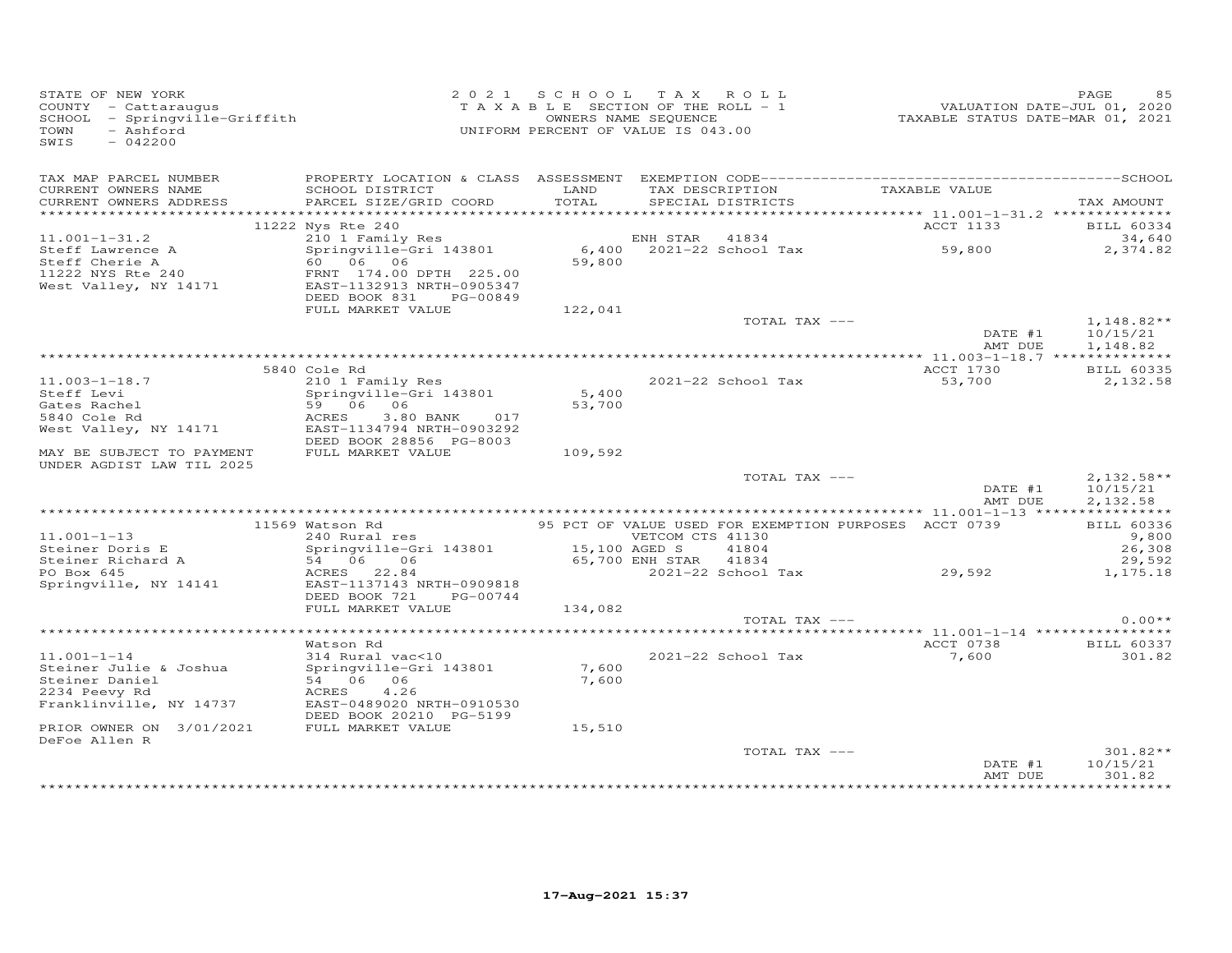| STATE OF NEW YORK<br>COUNTY - Cattaraugus<br>SCHOOL - Springville-Griffith<br>TOWN<br>- Ashford<br>SWIS<br>$-042200$ | 2 0 2 1                                                                                                                                                                       | SCHOOL TAX ROLL<br>TAXABLE SECTION OF THE ROLL - 1<br>OWNERS NAME SEQUENCE<br>UNIFORM PERCENT OF VALUE IS 043.00 |                |                                      | TAXABLE STATUS DATE-MAR 01, 2021        | PAGE<br>86<br>VALUATION DATE-JUL 01, 2020 |
|----------------------------------------------------------------------------------------------------------------------|-------------------------------------------------------------------------------------------------------------------------------------------------------------------------------|------------------------------------------------------------------------------------------------------------------|----------------|--------------------------------------|-----------------------------------------|-------------------------------------------|
| TAX MAP PARCEL NUMBER<br>CURRENT OWNERS NAME<br>CURRENT OWNERS ADDRESS                                               | SCHOOL DISTRICT<br>PARCEL SIZE/GRID COORD                                                                                                                                     | LAND<br>TOTAL                                                                                                    |                | TAX DESCRIPTION<br>SPECIAL DISTRICTS | TAXABLE VALUE                           | TAX AMOUNT                                |
| **********************                                                                                               |                                                                                                                                                                               |                                                                                                                  |                |                                      |                                         |                                           |
| $11.001 - 1 - 15$<br>Steiner Julie & Joshua<br>Steiner Daniel N<br>6922 Sy Rd Apt Lower<br>Niagara Falls, NY 14304   | Watson Rd<br>322 Rural vac>10<br>Springville-Gri 143801<br>54 06 06<br>ACRES 18.77<br>EAST-0489150 NRTH-0911180<br>DEED BOOK 20210 PG-5199                                    | 18,200<br>18,200                                                                                                 |                | 2021-22 School Tax                   | ACCT 0737<br>18,200                     | <b>BILL 60338</b><br>722.77               |
| PRIOR OWNER ON 3/01/2021                                                                                             | FULL MARKET VALUE                                                                                                                                                             | 37,143                                                                                                           |                |                                      |                                         |                                           |
| DeFoe Allen R                                                                                                        |                                                                                                                                                                               |                                                                                                                  |                | TOTAL TAX ---                        | DATE #1                                 | $722.77**$<br>10/15/21                    |
|                                                                                                                      |                                                                                                                                                                               |                                                                                                                  |                |                                      | AMT DUE<br>********** 19.002-1-21.1 *** | 722.77<br>**********                      |
| $19.002 - 1 - 21.1$                                                                                                  | 10207 Dutch Hill Rd<br>240 Rural res                                                                                                                                          |                                                                                                                  | BAS STAR 41854 |                                      | ACCT 0705                               | <b>BILL 60339</b><br>14,700               |
| Szramka Edward J<br>Szramka Catherine<br>10207 Dutch Hill Rd<br>West Valley, NY 14171                                | Springville-Gri 143801<br>72 06 06<br>ACRES 44.45<br>EAST-1121688 NRTH-0891318                                                                                                | 24,000<br>107,000                                                                                                |                | 2021-22 School Tax                   | 107,000                                 | 4,249.27                                  |
|                                                                                                                      | DEED BOOK 1032 PG-22<br>FULL MARKET VALUE                                                                                                                                     | 218,367                                                                                                          |                |                                      |                                         |                                           |
|                                                                                                                      |                                                                                                                                                                               |                                                                                                                  |                | TOTAL TAX ---                        | DATE #1<br>AMT DUE                      | $3,722.27**$<br>10/15/21<br>3,722.27      |
|                                                                                                                      | Bond Rd                                                                                                                                                                       |                                                                                                                  |                |                                      | ACCT 0756                               | <b>BILL 60340</b>                         |
| $11.001 - 1 - 4$<br>Szymanski Paul T<br>Szymanski Donna M<br>150 Sunnyside Dr<br>West Seneca, NY 14224               | 314 Rural vac<10<br>Springville-Gri 143801<br>65 06 06<br>ACRES<br>1.40<br>EAST-1129970 NRTH-0905375<br>DEED BOOK 00931 PG-00032                                              | 2,900<br>2,900                                                                                                   |                | 2021-22 School Tax                   | 2,900                                   | 115.17                                    |
|                                                                                                                      | FULL MARKET VALUE                                                                                                                                                             | 5,918                                                                                                            |                | TOTAL TAX ---                        |                                         | $115.17**$                                |
|                                                                                                                      |                                                                                                                                                                               |                                                                                                                  |                |                                      | DATE #1<br>AMT DUE                      | 10/15/21<br>115.17                        |
|                                                                                                                      |                                                                                                                                                                               |                                                                                                                  |                |                                      |                                         |                                           |
| $11.003 - 2 - 20.2$<br>Tara Paolini Revocable<br>Living Trust<br>38 Livingston Parkway<br>Amherst, NY 14226          | 10767 Nys Rte 240<br>240 Rural res<br>Springville-Gri 143801<br>58/64<br>06 06<br>50.50<br>ACRES<br>EAST-0484120 NRTH-0898400<br>DEED BOOK 31235 PG-3001<br>FULL MARKET VALUE | 37,200<br>129,200<br>263,673                                                                                     |                | 2021-22 School Tax                   | ACCT 1115<br>129,200                    | <b>BILL 60341</b><br>5,130.89             |
|                                                                                                                      |                                                                                                                                                                               |                                                                                                                  |                | TOTAL TAX ---                        | DATE #1<br>AMT DUE                      | $5,130.89**$<br>10/15/21<br>5,130.89      |
|                                                                                                                      |                                                                                                                                                                               |                                                                                                                  |                |                                      |                                         |                                           |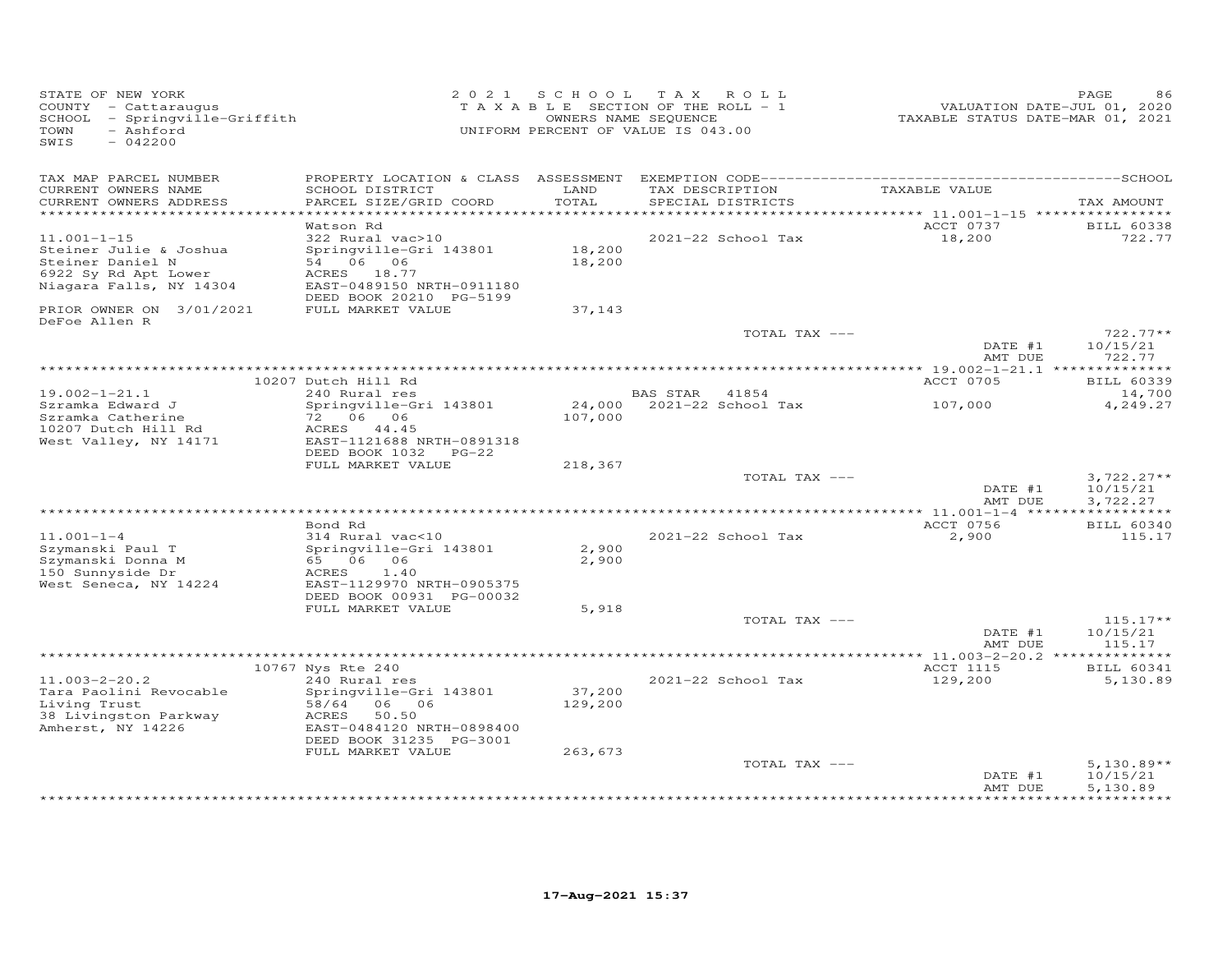| STATE OF NEW YORK<br>COUNTY - Cattaraugus<br>SCHOOL - Springville-Griffith<br>- Ashford<br>TOWN<br>$-042200$<br>SWTS |                                                                                                                                                                    | 2021 SCHOOL TAX | ROLL<br>TAXABLE SECTION OF THE ROLL - 1<br>OWNERS NAME SEQUENCE<br>UNIFORM PERCENT OF VALUE IS 043.00 | VALUATION DATE-JUL 01, 2020<br>TAXABLE STATUS DATE-MAR 01, 2021 | PAGE<br>87                                          |
|----------------------------------------------------------------------------------------------------------------------|--------------------------------------------------------------------------------------------------------------------------------------------------------------------|-----------------|-------------------------------------------------------------------------------------------------------|-----------------------------------------------------------------|-----------------------------------------------------|
| TAX MAP PARCEL NUMBER<br>CURRENT OWNERS NAME<br>CURRENT OWNERS ADDRESS                                               | SCHOOL DISTRICT<br>PARCEL SIZE/GRID COORD                                                                                                                          | LAND<br>TOTAL   | TAX DESCRIPTION<br>SPECIAL DISTRICTS                                                                  | TAXABLE VALUE                                                   | TAX AMOUNT                                          |
|                                                                                                                      |                                                                                                                                                                    |                 |                                                                                                       |                                                                 |                                                     |
| $11.001 - 1 - 24.8$<br>Taylor Daniel R<br>Early Ann L<br>11318 Beech Tree Rd<br>Springville, NY 14141                | 11318 Beech Tree Rd<br>210 1 Family Res<br>Springville-Gri 143801<br>54 06 06<br>ACRES<br>2.35 BANK<br>017<br>EAST-1138368 NRTH-0907969<br>DEED BOOK 24141 PG-3002 | 5,200<br>64,600 | 2021-22 School Tax                                                                                    | ACCT 7115<br>64,600                                             | BILL 60342<br>2,565.45                              |
| PRIOR OWNER ON 3/01/2021                                                                                             | FULL MARKET VALUE                                                                                                                                                  | 131,837         |                                                                                                       |                                                                 |                                                     |
| TAYLOR DANIEL R.                                                                                                     |                                                                                                                                                                    |                 | TOTAL TAX ---                                                                                         | DATE #1                                                         | $2,565.45**$<br>10/15/21                            |
|                                                                                                                      |                                                                                                                                                                    |                 |                                                                                                       | AMT DUE                                                         | 2,565.45                                            |
|                                                                                                                      |                                                                                                                                                                    |                 |                                                                                                       |                                                                 |                                                     |
| $11.003 - 1 - 3.2$<br>Taylor Tricia L<br>6154 Emerson Road                                                           | 6154 Emerson Rd<br>210 1 Family Res<br>Springville-Gri 143801<br>64 06 06                                                                                          | 9,900<br>68,100 | 2021-22 School Tax                                                                                    | ACCT 0189<br>68,100                                             | <b>BILL 60343</b><br>2,704.44                       |
| West Valley, NY 14171                                                                                                | ACRES<br>4.15 BANK<br>017<br>EAST-0112988 NRTH-0901601<br>DEED BOOK 25520 PG-6001<br>FULL MARKET VALUE                                                             | 138,980         |                                                                                                       |                                                                 |                                                     |
|                                                                                                                      |                                                                                                                                                                    |                 | TOTAL TAX ---                                                                                         | DATE #1<br>AMT DUE                                              | $2,704.44**$<br>10/15/21<br>2,704.44                |
|                                                                                                                      | 7218 Peters Rd                                                                                                                                                     |                 |                                                                                                       | <b>ACCT 1030</b>                                                | <b>BILL 60344</b>                                   |
| $10.003 - 2 - 28$<br>The Jeffrey G. Mahl Revocable Springville-Gri 143801<br>Mahl Jeffrey G<br>2307 Date St          | 210 1 Family Res<br>26 06 07<br>NRF                                                                                                                                | 4,500<br>99,400 | 2021-22 School Tax                                                                                    | 99,400                                                          | 3,947.45                                            |
| Saint James City, FL 33956                                                                                           | ACRES<br>0.74<br>EAST-1113696 NRTH-0897861<br>DEED BOOK 2020 PG-10500<br>FULL MARKET VALUE                                                                         | 202,857         |                                                                                                       |                                                                 |                                                     |
|                                                                                                                      |                                                                                                                                                                    |                 | TOTAL TAX ---                                                                                         | DATE #1<br>AMT DUE                                              | $3,947.45**$<br>10/15/21<br>3,947.45                |
|                                                                                                                      |                                                                                                                                                                    |                 |                                                                                                       |                                                                 |                                                     |
| $10.004 - 1 - 40$<br>Vacinek Donna<br>PO Box 304<br>Springville, NY 14141                                            | 6808 Peters Rd<br>210 1 Family Res<br>Springville-Gri 143801<br>73 06 06<br>FRNT 155.00 DPTH 125.00<br>EAST-0471990 NRTH-0896130<br>DEED BOOK 21939 PG-6001        | 3,600<br>46,400 | 2021-22 School Tax                                                                                    | ACCT 0034<br>46,400                                             | <b>BILL 60345</b><br>1,842.67                       |
|                                                                                                                      | FULL MARKET VALUE                                                                                                                                                  | 94,694          |                                                                                                       |                                                                 |                                                     |
|                                                                                                                      |                                                                                                                                                                    |                 | TOTAL TAX ---                                                                                         | DATE #1<br>AMT DUE                                              | $1,842.67**$<br>10/15/21<br>1,842.67<br>*********** |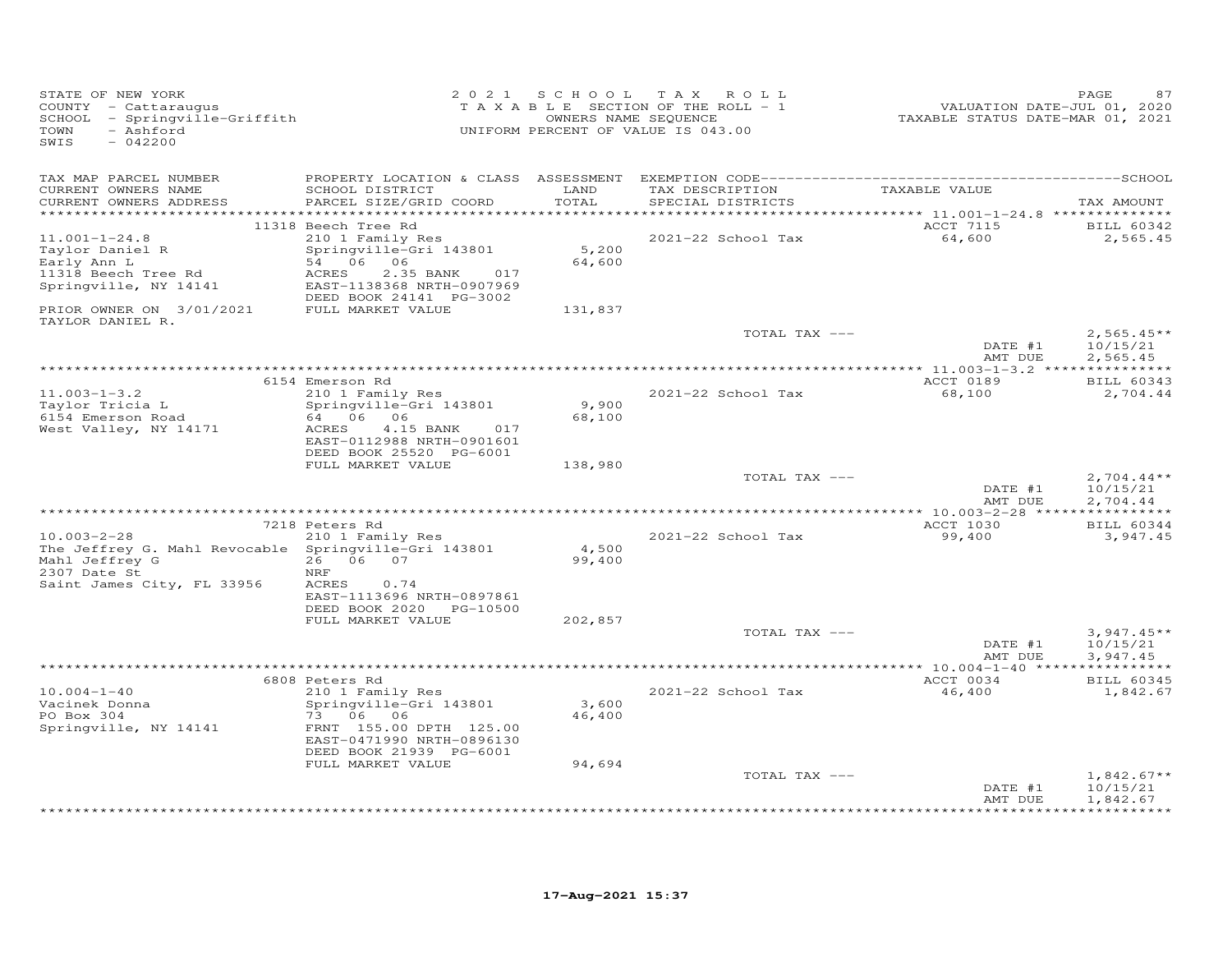| STATE OF NEW YORK<br>COUNTY - Cattaraugus<br>COUNTY - Cattaraugus<br>SCHOOL - Springville-Griffith<br>- Ashford<br>TOWN<br>SWIS<br>$-042200$ |                                                   |               | 2021 SCHOOL TAX ROLL<br>T A X A B L E SECTION OF THE ROLL - 1<br>OWNERS NAME SEQUENCE<br>UNIFORM PERCENT OF VALUE IS 043.00 | VALUATION DATE-JUL 01, 2020<br>TAXABLE STATUS DATE-MAR 01, 2021 | PAGE<br>88                    |
|----------------------------------------------------------------------------------------------------------------------------------------------|---------------------------------------------------|---------------|-----------------------------------------------------------------------------------------------------------------------------|-----------------------------------------------------------------|-------------------------------|
| TAX MAP PARCEL NUMBER                                                                                                                        |                                                   |               |                                                                                                                             |                                                                 |                               |
| CURRENT OWNERS NAME<br>CURRENT OWNERS ADDRESS                                                                                                | SCHOOL DISTRICT<br>PARCEL SIZE/GRID COORD         | LAND<br>TOTAL | TAX DESCRIPTION<br>SPECIAL DISTRICTS                                                                                        | TAXABLE VALUE                                                   | TAX AMOUNT                    |
|                                                                                                                                              |                                                   |               |                                                                                                                             |                                                                 |                               |
|                                                                                                                                              | 7235 Henrietta Rd                                 |               |                                                                                                                             | ACCT 0774                                                       | <b>BILL 60346</b>             |
| $10.003 - 2 - 4.1$                                                                                                                           | 230 3 Family Res<br>Springville-Gri 143801        |               | BAS STAR 41854                                                                                                              | 63,400                                                          | 14,700                        |
| Vacinek Richard<br>PO Box 133                                                                                                                | 41/55 06 07                                       | 63,400        | 5,000 2021-22 School Tax                                                                                                    |                                                                 | 2,517.79                      |
| Springville, NY 14141                                                                                                                        | ACRES<br>3.70                                     |               |                                                                                                                             |                                                                 |                               |
|                                                                                                                                              | EAST-1110070 NRTH-0900864                         |               |                                                                                                                             |                                                                 |                               |
|                                                                                                                                              | DEED BOOK 00925 PG-00103                          |               |                                                                                                                             |                                                                 |                               |
|                                                                                                                                              | FULL MARKET VALUE                                 | 129,388       | TOTAL TAX ---                                                                                                               |                                                                 | $1,990.79**$                  |
|                                                                                                                                              |                                                   |               |                                                                                                                             | DATE #1                                                         | 10/15/21                      |
|                                                                                                                                              |                                                   |               |                                                                                                                             | AMT DUE                                                         | 1,990.79                      |
|                                                                                                                                              |                                                   |               |                                                                                                                             |                                                                 |                               |
| $10.003 - 2 - 11.1$                                                                                                                          | 7235 Henrietta Rd<br>270 Mfg housing              |               | 2021-22 School Tax                                                                                                          | ACCT 0523<br>79,700                                             | <b>BILL 60347</b><br>3,165.11 |
| Vacinek Richard                                                                                                                              | Springville-Gri 143801                            | 41,300        |                                                                                                                             |                                                                 |                               |
| PO Box 133                                                                                                                                   | 40/54 06 07                                       | 79,700        |                                                                                                                             |                                                                 |                               |
| Springville, NY 14141                                                                                                                        | ACRES<br>61.45                                    |               |                                                                                                                             |                                                                 |                               |
|                                                                                                                                              | EAST-1113642 NRTH-0900024<br>DEED BOOK 977 PG-935 |               |                                                                                                                             |                                                                 |                               |
|                                                                                                                                              | FULL MARKET VALUE                                 | 162,653       |                                                                                                                             |                                                                 |                               |
|                                                                                                                                              |                                                   |               | TOTAL TAX ---                                                                                                               |                                                                 | $3,165.11**$                  |
|                                                                                                                                              |                                                   |               |                                                                                                                             | DATE #1                                                         | 10/15/21                      |
|                                                                                                                                              |                                                   |               |                                                                                                                             | AMT DUE                                                         | 3,165.11                      |
|                                                                                                                                              | 10766 Nys Rte 240                                 |               |                                                                                                                             | ACCT 1710                                                       | <b>BILL 60348</b>             |
| $11.003 - 2 - 3.5$                                                                                                                           | 210 1 Family Res                                  |               | 2021-22 School Tax                                                                                                          | 22,300                                                          | 885.60                        |
| Vergith Joshua                                                                                                                               | Springville-Gri 143801                            | 4,500         |                                                                                                                             |                                                                 |                               |
| 10766 NYS Route 240<br>West Valley, NY 14171                                                                                                 | 58 06 06<br>1.85<br>ACRES                         | 22,300        |                                                                                                                             |                                                                 |                               |
|                                                                                                                                              | EAST-1134221 NRTH-0898540                         |               |                                                                                                                             |                                                                 |                               |
|                                                                                                                                              | DEED BOOK 20190 PG-7156                           |               |                                                                                                                             |                                                                 |                               |
|                                                                                                                                              | FULL MARKET VALUE                                 | 45,510        |                                                                                                                             |                                                                 |                               |
|                                                                                                                                              |                                                   |               | TOTAL TAX ---                                                                                                               | DATE #1                                                         | 885.60**<br>10/15/21          |
|                                                                                                                                              |                                                   |               |                                                                                                                             | AMT DUE                                                         | 885.60                        |
|                                                                                                                                              |                                                   |               |                                                                                                                             |                                                                 |                               |
|                                                                                                                                              | 11399 Bolton Rd                                   |               |                                                                                                                             | ACCT 0895                                                       | <b>BILL 60349</b>             |
| $11.002 - 2 - 4$                                                                                                                             | 240 Rural res                                     |               | BAS STAR 41854                                                                                                              |                                                                 | 14,700                        |
| Vogl Ronald P<br>Vogl Beverly<br>11399 Bolton Rd<br>Springwill                                                                               | Springville-Gri 143801<br>40 06 06                | 108,400       | 19,700 2021-22 School Tax                                                                                                   | 108,400                                                         | 4,304.87                      |
|                                                                                                                                              | ACRES 14.80 BANK<br>017                           |               |                                                                                                                             |                                                                 |                               |
| Springville, NY 14141                                                                                                                        | EAST-1147525 NRTH-0909447                         |               |                                                                                                                             |                                                                 |                               |
|                                                                                                                                              | DEED BOOK 844<br>PG-01035                         |               |                                                                                                                             |                                                                 |                               |
|                                                                                                                                              | FULL MARKET VALUE                                 | 221,224       | TOTAL TAX ---                                                                                                               |                                                                 | $3,777.87**$                  |
|                                                                                                                                              |                                                   |               |                                                                                                                             | DATE #1                                                         | 10/15/21                      |
|                                                                                                                                              |                                                   |               |                                                                                                                             | AMT DUE                                                         | 3,777.87                      |
|                                                                                                                                              |                                                   |               |                                                                                                                             |                                                                 |                               |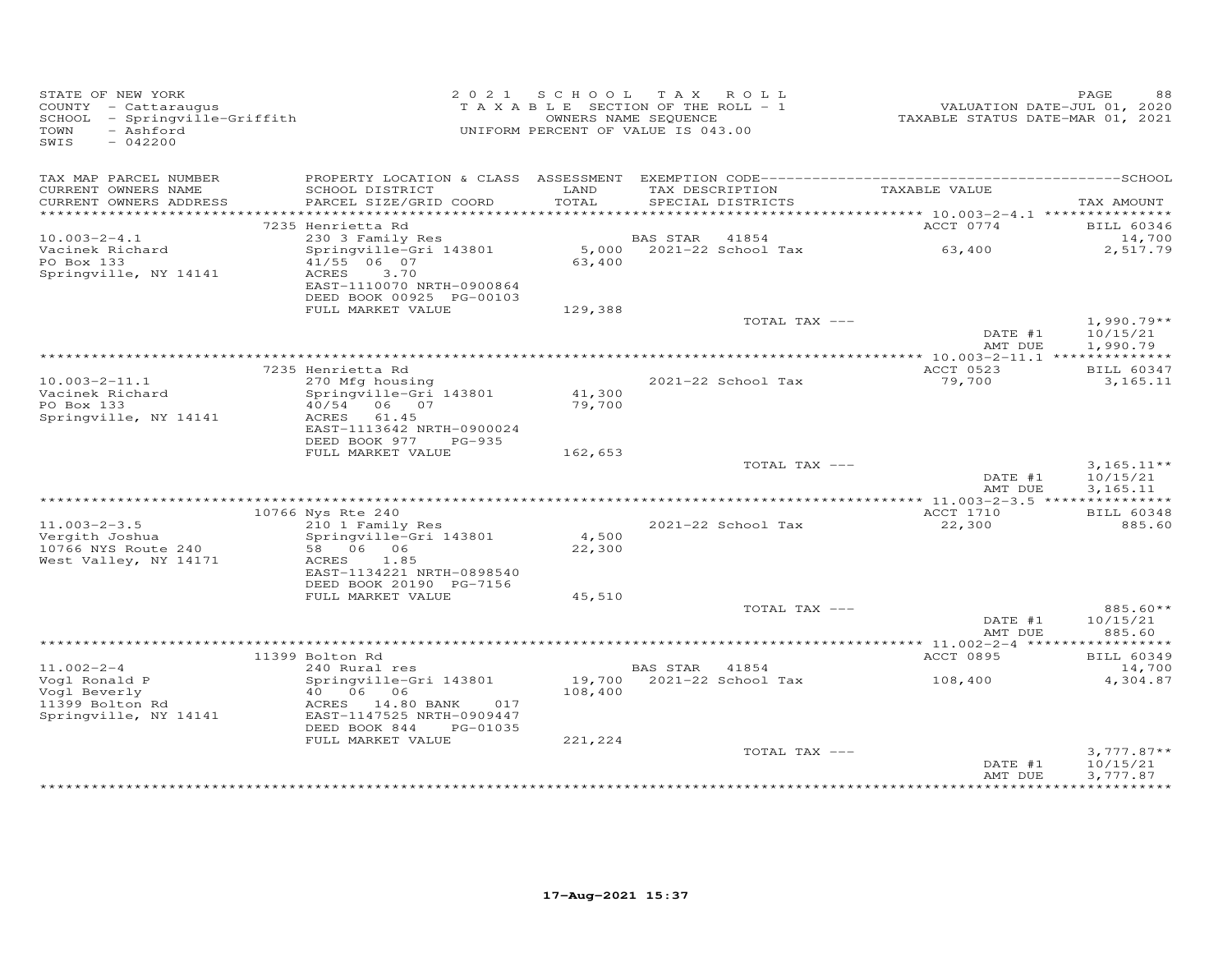| STATE OF NEW YORK<br>COUNTY - Cattaraugus<br>SCHOOL - Springville-Griffith<br>TOWN<br>- Ashford<br>SWIS<br>$-042200$ |                                                                                         |                 | 2021 SCHOOL TAX ROLL<br>TAXABLE SECTION OF THE ROLL - 1<br>OWNERS NAME SEQUENCE<br>UNIFORM PERCENT OF VALUE IS 043.00 | VALUATION DATE-JUL 01, 2020<br>TAXABLE STATUS DATE-MAR 01, 2021 | PAGE                              |
|----------------------------------------------------------------------------------------------------------------------|-----------------------------------------------------------------------------------------|-----------------|-----------------------------------------------------------------------------------------------------------------------|-----------------------------------------------------------------|-----------------------------------|
| TAX MAP PARCEL NUMBER<br>CURRENT OWNERS NAME                                                                         | SCHOOL DISTRICT                                                                         | LAND            | TAX DESCRIPTION                                                                                                       | TAXABLE VALUE                                                   |                                   |
| CURRENT OWNERS ADDRESS                                                                                               | PARCEL SIZE/GRID COORD                                                                  | TOTAL           | SPECIAL DISTRICTS                                                                                                     |                                                                 | TAX AMOUNT                        |
|                                                                                                                      | 10845 Nys Rte 240                                                                       |                 |                                                                                                                       | ACCT 0164                                                       | <b>BILL 60350</b>                 |
| $11.003 - 2 - 1$                                                                                                     | 210 1 Family Res                                                                        |                 | 2021-22 School Tax                                                                                                    | 70,800                                                          | 2,811.66                          |
| Waldman Gary W<br>Waldman Lynn M<br>10845 Rte 240<br>West Valley, NY 14171                                           | Springville-Gri 143801 12,900<br>58 06 06<br>ACRES<br>8.31<br>EAST-1133260 NRTH-0900118 | 70,800          |                                                                                                                       |                                                                 |                                   |
|                                                                                                                      | DEED BOOK 00936 PG-00690<br>FULL MARKET VALUE                                           | 144,490         |                                                                                                                       |                                                                 |                                   |
|                                                                                                                      |                                                                                         |                 | TOTAL TAX ---                                                                                                         | DATE #1                                                         | $2,811.66**$<br>10/15/21          |
|                                                                                                                      |                                                                                         |                 |                                                                                                                       | AMT DUE                                                         | 2,811.66                          |
|                                                                                                                      | Bolton Rd                                                                               |                 |                                                                                                                       | ACCT 0828                                                       | <b>BILL 60351</b>                 |
| $3.004 - 2 - 6.1$<br>Walter Sandra D<br>PO Box 317                                                                   | 314 Rural vac<10<br>Springville-Gri 143801<br>41/6/6                                    | 5,000<br>5,000  | 2021-22 School Tax                                                                                                    | 5,000                                                           | 198.56                            |
| East Concord, NY 14055                                                                                               | ACRES<br>1.70<br>EAST-1148310 NRTH-0911875<br>DEED BOOK 22149 PG-4001                   |                 |                                                                                                                       |                                                                 |                                   |
|                                                                                                                      | FULL MARKET VALUE                                                                       | 10,204          |                                                                                                                       |                                                                 |                                   |
|                                                                                                                      |                                                                                         |                 | TOTAL TAX ---                                                                                                         | DATE #1<br>AMT DUE                                              | $198.56**$<br>10/15/21<br>198.56  |
|                                                                                                                      |                                                                                         |                 |                                                                                                                       |                                                                 |                                   |
| $10.004 - 1 - 21.2$                                                                                                  | 6543 Boberg Rd<br>$210$ 1 Family Res                                                    |                 | VETCOM CTS 41130                                                                                                      | ACCT 1422                                                       | <b>BILL 60352</b><br>9,800        |
| Warnes Ross<br>Warnes Cassondra                                                                                      | Springville-Gri 143801<br>68 06 06                                                      |                 | 5,400 VETDIS CTS 41140<br>66,600 BAS STAR<br>41854                                                                    |                                                                 | 19,600<br>14,700                  |
| 6543 Boberg Rd<br>West Valley, NY 14171                                                                              | 1.35 BANK<br>017<br>ACRES<br>EAST-1124538 NRTH-0894492<br>DEED BOOK 21103 PG-8001       |                 | 2021-22 School Tax 37,200                                                                                             |                                                                 | 1,477.32                          |
|                                                                                                                      | FULL MARKET VALUE                                                                       | 135,918         |                                                                                                                       |                                                                 |                                   |
|                                                                                                                      |                                                                                         |                 | TOTAL TAX ---                                                                                                         | DATE #1<br>AMT DUE                                              | $950.32**$<br>10/15/21<br>950.32  |
|                                                                                                                      |                                                                                         |                 |                                                                                                                       |                                                                 |                                   |
| $11.003 - 1 - 22$                                                                                                    | 10909 Nys Rte 240<br>270 Mfg housing                                                    |                 | 2021-22 School Tax                                                                                                    | ACCT 0636<br>19,200                                             | <b>BILL 60353</b><br>762.49       |
| Washington Shelley<br>Jaques Juanita                                                                                 | Springville-Gri 143801<br>58 06 06                                                      | 4,900<br>19,200 |                                                                                                                       |                                                                 |                                   |
| 3643 Havenwood Dr<br>Middleburg, FL 32068                                                                            | FRNT 275.00 DPTH 150.00<br>EAST-0048536 NRTH-0090126<br>DEED BOOK 14210 PG-5001         |                 |                                                                                                                       |                                                                 |                                   |
|                                                                                                                      | FULL MARKET VALUE                                                                       | 39,184          |                                                                                                                       |                                                                 | $762.49**$                        |
|                                                                                                                      |                                                                                         |                 | TOTAL TAX ---                                                                                                         | DATE #1<br>AMT DUE                                              | 10/15/21<br>762.49<br>*********** |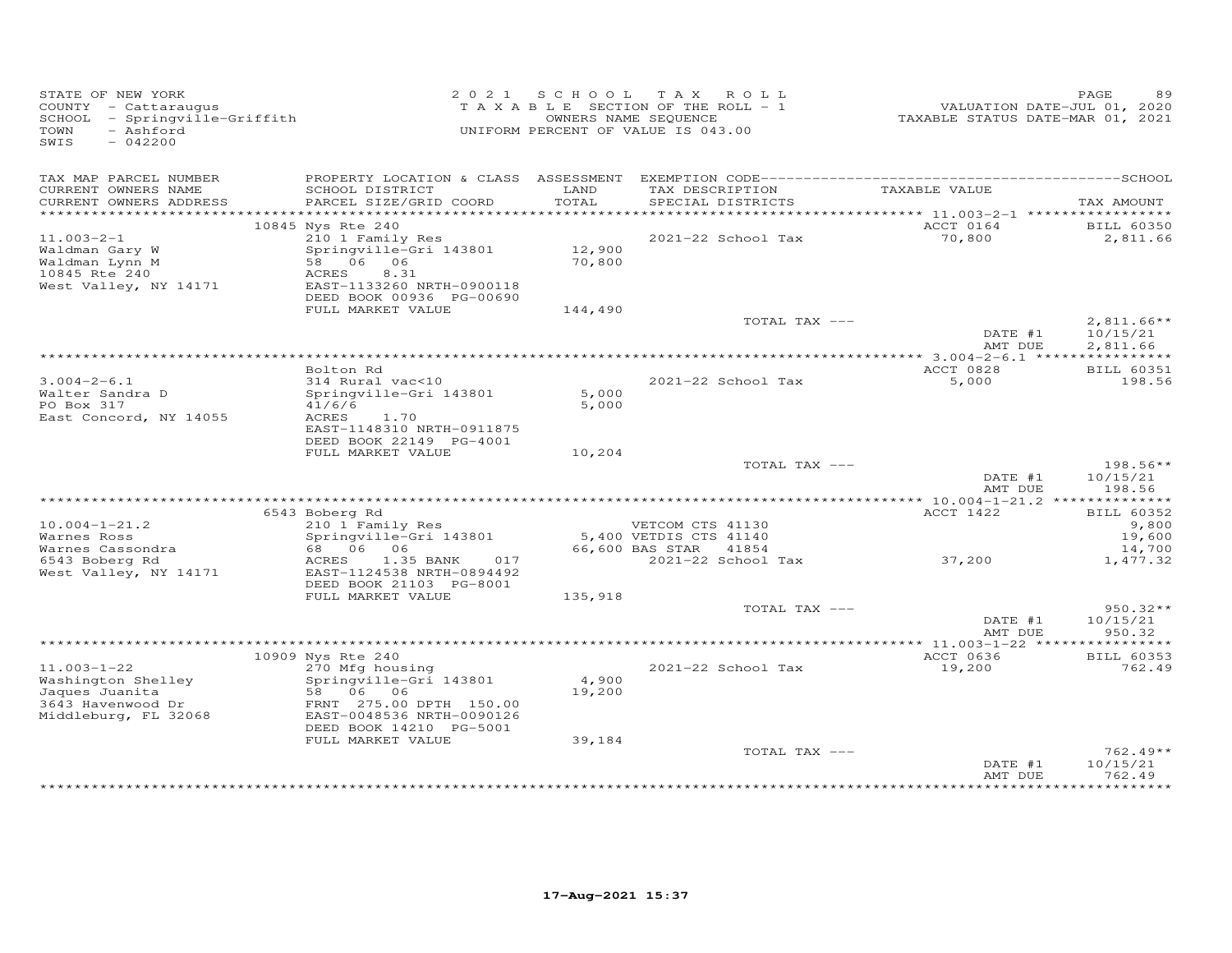| STATE OF NEW YORK<br>COUNTY - Cattaraugus<br>SCHOOL - Springville-Griffith<br>- Ashford<br>TOWN<br>$-042200$<br>SWIS |                                                        |               | 2021 SCHOOL TAX ROLL<br>T A X A B L E SECTION OF THE ROLL - 1<br>OWNERS NAME SEQUENCE<br>UNIFORM PERCENT OF VALUE IS 043.00 | VALUATION DATE-JUL 01, 2020<br>TAXABLE STATUS DATE-MAR 01, 2021 | PAGE<br>90                           |
|----------------------------------------------------------------------------------------------------------------------|--------------------------------------------------------|---------------|-----------------------------------------------------------------------------------------------------------------------------|-----------------------------------------------------------------|--------------------------------------|
| TAX MAP PARCEL NUMBER                                                                                                |                                                        |               |                                                                                                                             |                                                                 |                                      |
| CURRENT OWNERS NAME<br>CURRENT OWNERS ADDRESS                                                                        | SCHOOL DISTRICT<br>PARCEL SIZE/GRID COORD              | LAND<br>TOTAL | TAX DESCRIPTION<br>SPECIAL DISTRICTS                                                                                        | TAXABLE VALUE                                                   | TAX AMOUNT                           |
| ***********************                                                                                              |                                                        |               |                                                                                                                             |                                                                 |                                      |
| $10.004 - 1 - 1.1$                                                                                                   | 6830 Schwartz Rd<br>210 1 Family Res                   |               | VETCOM CTS 41130                                                                                                            | ACCT 0446                                                       | <b>BILL 60354</b><br>4,375           |
| Wasielewski Jerome J                                                                                                 | Springville-Gri 143801                                 |               | 3,800 VETDIS CTS 41140                                                                                                      |                                                                 | 5,250                                |
| 6830 Schwartz Road                                                                                                   | 78 06 06                                               |               | 17,500 BAS STAR 41854                                                                                                       |                                                                 | 7,875                                |
| West Valley, NY 14171                                                                                                | 2.35<br>ACRES                                          |               | 2021-22 School Tax                                                                                                          | 7,875                                                           | 312.74                               |
|                                                                                                                      | EAST-1118278 NRTH-0900192                              |               |                                                                                                                             |                                                                 |                                      |
|                                                                                                                      | DEED BOOK 26736 PG-4001                                |               |                                                                                                                             |                                                                 |                                      |
|                                                                                                                      | FULL MARKET VALUE                                      | 35,714        |                                                                                                                             |                                                                 |                                      |
|                                                                                                                      |                                                        |               | TOTAL TAX ---                                                                                                               |                                                                 | $0.00**$                             |
|                                                                                                                      | 10985 Nys Rte 240                                      |               |                                                                                                                             | ACCT 1008                                                       | <b>BILL 60355</b>                    |
| $11.003 - 1 - 4.3$                                                                                                   | 210 1 Family Res                                       |               | BAS STAR 41854                                                                                                              |                                                                 | 14,700                               |
| Watkins Michael L                                                                                                    | Springville-Gri 143801                                 |               | 5,200 2021-22 School Tax                                                                                                    | 39,200                                                          | 1,556.74                             |
| Watkins Lori                                                                                                         | 59 06 06                                               | 39,200        |                                                                                                                             |                                                                 |                                      |
| 10985 Rte 240                                                                                                        | ACRES 1.19                                             |               |                                                                                                                             |                                                                 |                                      |
| West Valley, NY 14171                                                                                                | EAST-1133262 NRTH-0902632<br>DEED BOOK 897<br>PG-00755 |               |                                                                                                                             |                                                                 |                                      |
|                                                                                                                      | FULL MARKET VALUE                                      | 80,000        |                                                                                                                             |                                                                 |                                      |
|                                                                                                                      |                                                        |               | TOTAL TAX ---                                                                                                               | DATE #1<br>AMT DUE                                              | $1,029.74**$<br>10/15/21<br>1,029.74 |
|                                                                                                                      |                                                        |               |                                                                                                                             |                                                                 |                                      |
|                                                                                                                      | Connoisarauley Rd                                      |               |                                                                                                                             | ACCT 1704                                                       | <b>BILL 60356</b>                    |
| $19.001 - 2 - 36.2$                                                                                                  | 314 Rural vac<10                                       |               | 2021-22 School Tax                                                                                                          | 3,970                                                           | 157.66                               |
| William J. Heim Revocable Tr                                                                                         | Springville-Gri 143801                                 | 3,970         |                                                                                                                             |                                                                 |                                      |
| 10267 Route 219                                                                                                      | $11 - 6 - 7$                                           | 3,970         |                                                                                                                             |                                                                 |                                      |
| Springville, NY 14141                                                                                                | ACRES<br>6.10<br>EAST-1111342 NRTH-0892442             |               |                                                                                                                             |                                                                 |                                      |
|                                                                                                                      | DEED BOOK 2088 PG-6001                                 |               |                                                                                                                             |                                                                 |                                      |
|                                                                                                                      | FULL MARKET VALUE                                      | 8,102         |                                                                                                                             |                                                                 |                                      |
|                                                                                                                      |                                                        |               | TOTAL TAX ---                                                                                                               |                                                                 | $157.66**$                           |
|                                                                                                                      |                                                        |               |                                                                                                                             | DATE #1                                                         | 10/15/21                             |
|                                                                                                                      |                                                        |               |                                                                                                                             | AMT DUE                                                         | 157.66                               |
|                                                                                                                      |                                                        |               |                                                                                                                             |                                                                 |                                      |
| $19.001 - 2 - 36.1$                                                                                                  | Connoisarauley Rd<br>314 Rural vac<10                  |               | $2021 - 22$ School Tax                                                                                                      | ACCT 1703<br>5,400                                              | <b>BILL 60357</b><br>214.45          |
| William J. Heim Revocable Trus Springville-Gri 143801                                                                |                                                        | 5,400         |                                                                                                                             |                                                                 |                                      |
| 10267 Route 219                                                                                                      | $11 - 6 - 7$                                           | 5,400         |                                                                                                                             |                                                                 |                                      |
| Springville, NY 14141                                                                                                | ACRES<br>2.15                                          |               |                                                                                                                             |                                                                 |                                      |
|                                                                                                                      | EAST-1110629 NRTH-0892373                              |               |                                                                                                                             |                                                                 |                                      |
|                                                                                                                      | DEED BOOK 29303 PG-2001                                |               |                                                                                                                             |                                                                 |                                      |
|                                                                                                                      | FULL MARKET VALUE                                      | 11,020        | TOTAL TAX ---                                                                                                               |                                                                 | $214.45**$                           |
|                                                                                                                      |                                                        |               |                                                                                                                             | DATE #1                                                         | 10/15/21                             |
|                                                                                                                      |                                                        |               |                                                                                                                             | AMT DUE                                                         | 214.45                               |
|                                                                                                                      |                                                        |               |                                                                                                                             |                                                                 |                                      |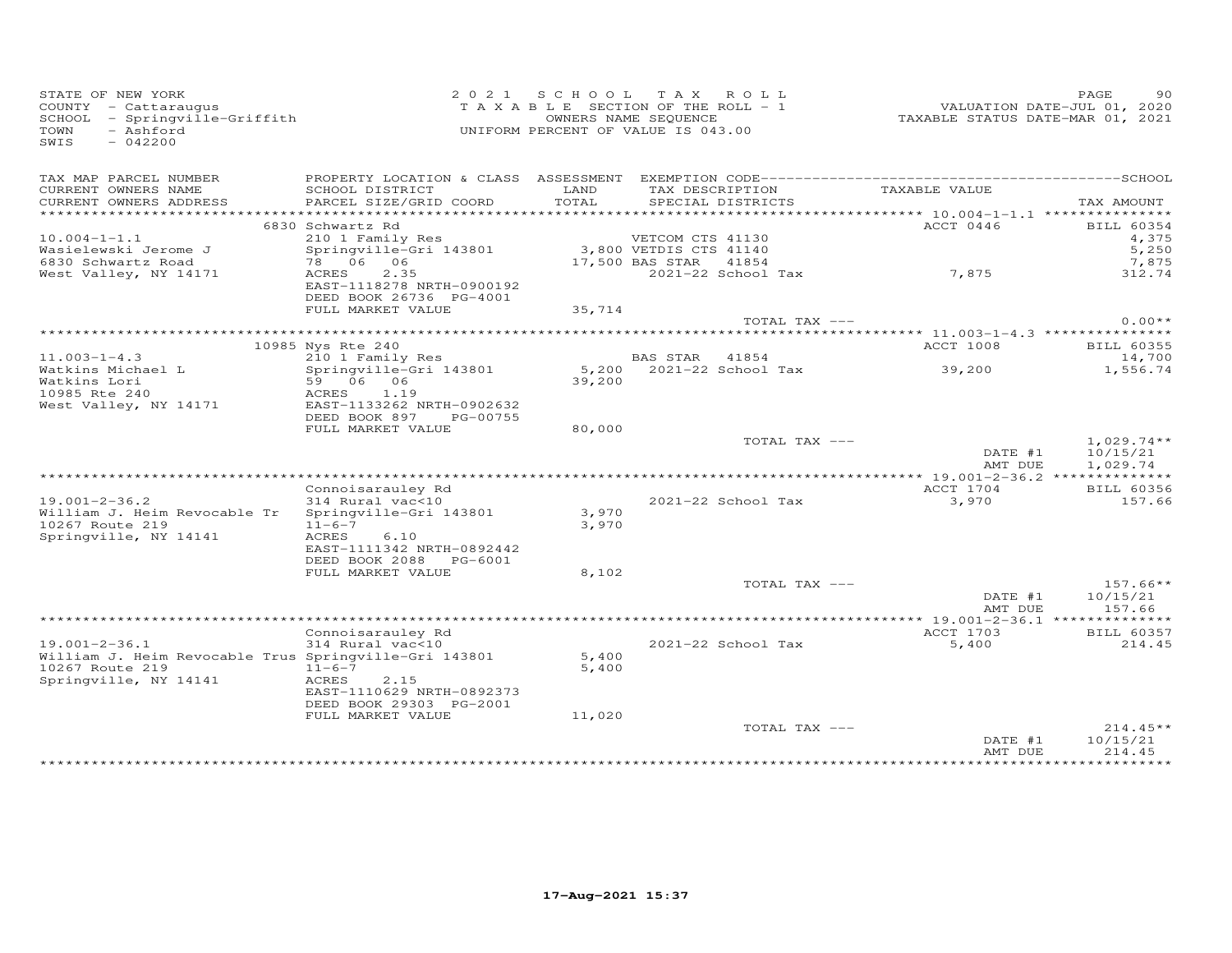| STATE OF NEW YORK<br>COUNTY - Cattaraugus<br>SCHOOL - Springville-Griffith<br>- Ashford<br>TOWN<br>SWIS<br>$-042200$ |                                                                                                                                             |                 | 2021 SCHOOL TAX ROLL<br>TAXABLE SECTION OF THE ROLL - 1<br>OWNERS NAME SEQUENCE<br>UNIFORM PERCENT OF VALUE IS 043.00 | VALUATION DATE-JUL 01, 2020<br>TAXABLE STATUS DATE-MAR 01, 2021 | PAGE<br>91                           |
|----------------------------------------------------------------------------------------------------------------------|---------------------------------------------------------------------------------------------------------------------------------------------|-----------------|-----------------------------------------------------------------------------------------------------------------------|-----------------------------------------------------------------|--------------------------------------|
| TAX MAP PARCEL NUMBER<br>CURRENT OWNERS NAME<br>CURRENT OWNERS ADDRESS<br>************************                   | SCHOOL DISTRICT<br>PARCEL SIZE/GRID COORD                                                                                                   | LAND<br>TOTAL   | TAX DESCRIPTION<br>SPECIAL DISTRICTS                                                                                  | TAXABLE VALUE                                                   | TAX AMOUNT                           |
|                                                                                                                      | 10761 Miller Rd                                                                                                                             |                 |                                                                                                                       | ACCT 0335                                                       | <b>BILL 60358</b>                    |
| $10.003 - 2 - 17$<br>Wilson Charles J<br>Wilson Madge L<br>PO Box 237<br>Springville, NY 14141                       | 260 Seasonal res<br>Springville-Gri 143801<br>39 06 07<br>ACRES<br>3.82<br>EAST-1115965 NRTH-0898717<br>DEED BOOK 14230 PG-3002             | 8,100<br>22,000 | 2021-22 School Tax                                                                                                    | 22,000                                                          | 873.68                               |
|                                                                                                                      | FULL MARKET VALUE                                                                                                                           | 44,898          | TOTAL TAX ---                                                                                                         |                                                                 | $873.68**$                           |
|                                                                                                                      |                                                                                                                                             |                 |                                                                                                                       | DATE #1<br>AMT DUE                                              | 10/15/21<br>873.68                   |
|                                                                                                                      | 6626 Schwartz Rd                                                                                                                            |                 |                                                                                                                       | ACCT 0667                                                       | <b>BILL 60359</b>                    |
| $10.004 - 1 - 7$                                                                                                     | $215$ 1 Fam Res w/                                                                                                                          |                 | BAS STAR 41854                                                                                                        |                                                                 | 14,700                               |
| Wing Thomas L<br>Wing Rose M<br>6626 Schwartz Rd<br>West Valley, NY 14171                                            | Springville-Gri 143801<br>74 06<br>06<br>97 BOR<br>ACRES<br>1.33 BANK<br>081<br>EAST-0474510 NRTH-0899670                                   | 60,500          | 6,000 2021-22 School Tax                                                                                              | 60,500                                                          | 2,402.62                             |
|                                                                                                                      | DEED BOOK 22257 PG-2004                                                                                                                     |                 |                                                                                                                       |                                                                 |                                      |
|                                                                                                                      | FULL MARKET VALUE                                                                                                                           | 123,469         | TOTAL TAX ---                                                                                                         | DATE #1<br>AMT DUE                                              | $1,875.62**$<br>10/15/21<br>1,875.62 |
|                                                                                                                      |                                                                                                                                             |                 |                                                                                                                       |                                                                 |                                      |
| $11.002 - 2 - 3.2$                                                                                                   | 11423 Bolton Rd<br>240 Rural res                                                                                                            |                 | ENH STAR 41834                                                                                                        | ACCT 0906                                                       | <b>BILL 60360</b><br>34,640          |
| Wingard James H<br>Wingard Barbara A<br>11423 Bolton Rd<br>Springville, NY 14141                                     | Springville-Gri 143801<br>40 06 06<br>ACRES 19.70<br>EAST-1147534 NRTH-0909898<br>DEED BOOK 772<br>PG-00952                                 | 90,500          | 23,200 2021-22 School Tax                                                                                             | 90,500                                                          | 3,594.01                             |
|                                                                                                                      | FULL MARKET VALUE                                                                                                                           | 184,694         | TOTAL TAX ---                                                                                                         |                                                                 | $2,368.01**$                         |
|                                                                                                                      |                                                                                                                                             |                 |                                                                                                                       | DATE #1<br>AMT DUE                                              | 10/15/21<br>2,368.01                 |
|                                                                                                                      | Bond Rd                                                                                                                                     |                 |                                                                                                                       | ACCT 0833                                                       |                                      |
| $11.001 - 1 - 2$<br>Wolniewicz Raymond<br>Wolniewicz Elizabeth<br>31 South Shore Dr<br>Alden, NY 14004               | 314 Rural vac<10<br>Springville-Gri 143801<br>65 06 06<br>FRNT 185.00 DPTH 180.00<br>EAST-1129560 NRTH-0905326<br>DEED BOOK 796<br>PG-00310 | 4,500<br>4,500  | 2021-22 School Tax                                                                                                    | 4,500                                                           | <b>BILL 60361</b><br>178.71          |
|                                                                                                                      | FULL MARKET VALUE                                                                                                                           | 9,184           |                                                                                                                       |                                                                 |                                      |
|                                                                                                                      |                                                                                                                                             |                 | TOTAL TAX ---                                                                                                         | DATE #1<br>AMT DUE                                              | $178.71**$<br>10/15/21<br>178.71     |
|                                                                                                                      |                                                                                                                                             |                 |                                                                                                                       |                                                                 |                                      |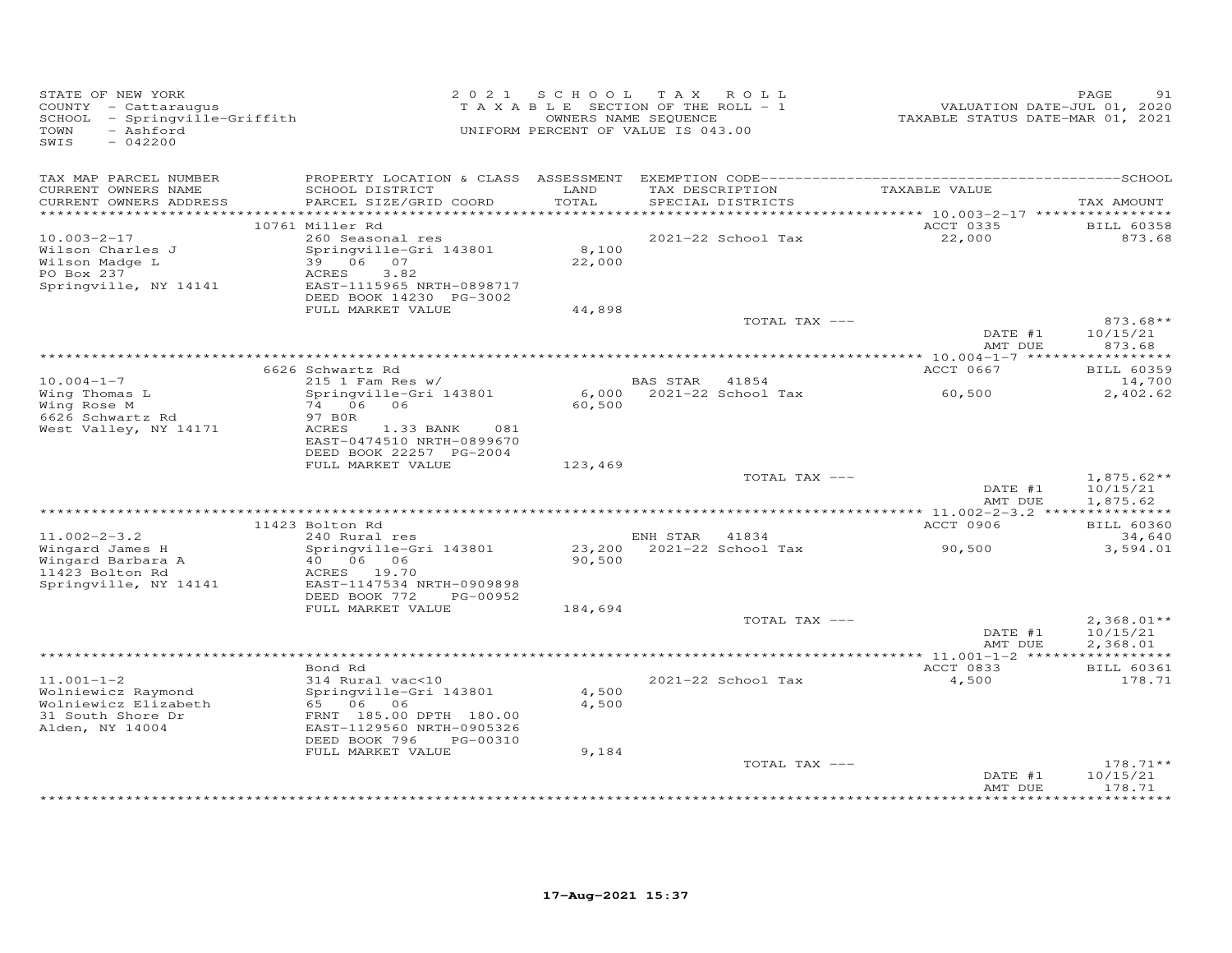| STATE OF NEW YORK<br>COUNTY - Cattaraugus<br>SCHOOL - Springville-Griffith<br>- Ashford<br>TOWN<br>$-042200$<br>SWIS |                                                                                                                                                                     | 2021 SCHOOL TAX ROLL<br>TAXABLE SECTION OF THE ROLL - 1<br>UNIFORM PERCENT OF VALUE IS 043.00 | OWNERS NAME SEQUENCE |                                      | TAXABLE STATUS DATE-MAR 01, 2021 | PAGE<br>VALUATION DATE-JUL 01, 2020  |
|----------------------------------------------------------------------------------------------------------------------|---------------------------------------------------------------------------------------------------------------------------------------------------------------------|-----------------------------------------------------------------------------------------------|----------------------|--------------------------------------|----------------------------------|--------------------------------------|
| TAX MAP PARCEL NUMBER<br>CURRENT OWNERS NAME<br>CURRENT OWNERS ADDRESS                                               | SCHOOL DISTRICT<br>PARCEL SIZE/GRID COORD                                                                                                                           | LAND<br>TOTAL                                                                                 |                      | TAX DESCRIPTION<br>SPECIAL DISTRICTS | TAXABLE VALUE                    | TAX AMOUNT                           |
| ***********************                                                                                              |                                                                                                                                                                     |                                                                                               |                      |                                      |                                  |                                      |
|                                                                                                                      | 6138 Bond Rd                                                                                                                                                        |                                                                                               |                      |                                      | ACCT 0831                        | <b>BILL 60362</b>                    |
| $11.001 - 1 - 1$                                                                                                     | 240 Rural res                                                                                                                                                       |                                                                                               | <b>BAS STAR</b>      | 41854                                |                                  | 14,700                               |
| Wolniewicz Raymond C<br>6138 Bond Rd<br>West Valley, NY 14171                                                        | Springville-Gri 143801<br>65 06 06<br>ACRES 104.44<br>EAST-1129401 NRTH-0905420                                                                                     | 163,000                                                                                       |                      | 50,200 2021-22 School Tax            | 163,000                          | 6,473.18                             |
|                                                                                                                      | DEED BOOK 20835 PG-5001                                                                                                                                             |                                                                                               |                      |                                      |                                  |                                      |
|                                                                                                                      | FULL MARKET VALUE                                                                                                                                                   | 379,070                                                                                       |                      | TOTAL TAX ---                        | DATE #1<br>AMT DUE               | $5,946.18**$<br>10/15/21<br>5,946.18 |
|                                                                                                                      |                                                                                                                                                                     |                                                                                               |                      |                                      |                                  |                                      |
|                                                                                                                      | Connoisarauley Rd                                                                                                                                                   |                                                                                               |                      |                                      | ACCT 1457                        | <b>BILL 60363</b>                    |
| $19.001 - 2 - 25.3$<br>Woroniecki Jason<br>Woroniecki Cheri<br>3634 Princeton Rd<br>Hamburg, NY 14075                | 314 Rural vac<10<br>Springville-Gri 143801<br>01/02/11 06 07<br>FRNT 130.00 DPTH 40.00<br>EAST-1113160 NRTH-0891625<br>DEED BOOK 20200 PG-6189                      | 200<br>200                                                                                    |                      | $2021 - 22$ School Tax               | 200                              | 7.94                                 |
|                                                                                                                      | FULL MARKET VALUE                                                                                                                                                   | 408                                                                                           |                      |                                      |                                  |                                      |
|                                                                                                                      |                                                                                                                                                                     |                                                                                               |                      | TOTAL TAX ---                        |                                  | $7.94**$                             |
|                                                                                                                      |                                                                                                                                                                     |                                                                                               |                      |                                      | DATE #1<br>AMT DUE               | 10/15/21<br>7.94                     |
|                                                                                                                      | 10244 Connoisarauley Rd                                                                                                                                             |                                                                                               |                      |                                      | ACCT 0761                        | <b>BILL 60364</b>                    |
| $19.001 - 2 - 27$<br>Woroniecki Jason<br>Woroniecki Cheri<br>3634 Princeton Rd                                       | 260 Seasonal res<br>Springville-Gri 143801<br>11 06 07<br>ACRES<br>1.35                                                                                             | 5,300<br>31,500                                                                               |                      | 2021-22 School Tax                   | 31,500                           | 1,250.95                             |
| Hamburg, NY 14075                                                                                                    | EAST-1113143 NRTH-0891766<br>DEED BOOK 20200 PG-6189                                                                                                                |                                                                                               |                      |                                      |                                  |                                      |
|                                                                                                                      | FULL MARKET VALUE                                                                                                                                                   | 64,286                                                                                        |                      |                                      |                                  |                                      |
|                                                                                                                      |                                                                                                                                                                     |                                                                                               |                      | TOTAL TAX ---                        | DATE #1<br>AMT DUE               | $1,250.95**$<br>10/15/21<br>1,250.95 |
|                                                                                                                      |                                                                                                                                                                     |                                                                                               |                      |                                      |                                  |                                      |
| $11.001 - 1 - 10.1$<br>Yokom Warren A<br>Lewetzki Kelli L<br>11487 Beech Tree Road<br>Springville, NY 14141          | 11487 Beech Tree Rd<br>240 Rural res<br>Springville-Gri 143801<br>60/65 06 06<br>28.75 BANK<br>ACRES<br>081<br>EAST-1134101 NRTH-0908029<br>DEED BOOK 20190 PG-6282 | 23,500<br>159,200                                                                             |                      | 2021-22 School Tax                   | ACCT 0284<br>159,200             | <b>BILL 60365</b><br>6,322.27        |
|                                                                                                                      | FULL MARKET VALUE                                                                                                                                                   | 324,898                                                                                       |                      | TOTAL TAX ---                        | DATE #1<br>AMT DUE               | $6,322.27**$<br>10/15/21<br>6,322.27 |
|                                                                                                                      |                                                                                                                                                                     |                                                                                               |                      |                                      |                                  |                                      |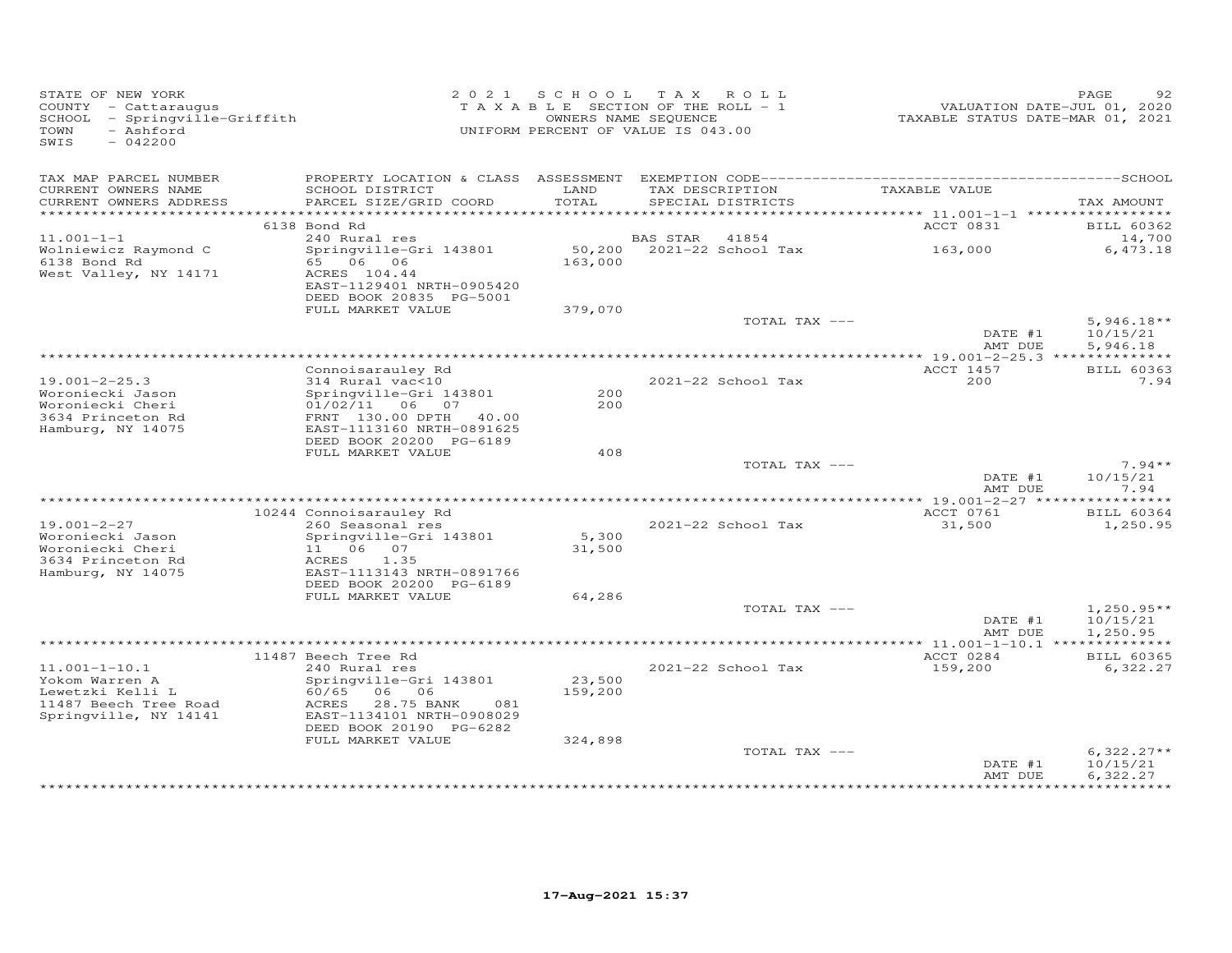| STATE OF NEW YORK<br>COUNTY - Cattaraugus<br>SCHOOL - Springville-Griffith<br>- Ashford<br>TOWN<br>$-042200$<br>SWIS |                                                        |               | 2021 SCHOOL TAX ROLL<br>TAXABLE SECTION OF THE ROLL - 1<br>OWNERS NAME SEQUENCE<br>UNIFORM PERCENT OF VALUE IS 043.00 | VALUATION DATE-JUL 01, 2020<br>TAXABLE STATUS DATE-MAR 01, 2021 | PAGE<br>93           |
|----------------------------------------------------------------------------------------------------------------------|--------------------------------------------------------|---------------|-----------------------------------------------------------------------------------------------------------------------|-----------------------------------------------------------------|----------------------|
| TAX MAP PARCEL NUMBER<br>CURRENT OWNERS NAME                                                                         | SCHOOL DISTRICT                                        | LAND<br>TOTAL | TAX DESCRIPTION TAXABLE VALUE<br>SPECIAL DISTRICTS                                                                    |                                                                 |                      |
| CURRENT OWNERS ADDRESS                                                                                               | PARCEL SIZE/GRID COORD                                 |               |                                                                                                                       |                                                                 | TAX AMOUNT           |
|                                                                                                                      | 11576 Watson Rd                                        |               |                                                                                                                       | ACCT 0920                                                       | <b>BILL 60366</b>    |
| $11.001 - 1 - 17.2$                                                                                                  | 210 1 Family Res                                       |               | 2021-22 School Tax                                                                                                    | 72,900                                                          | 2,895.06             |
| Young Philip                                                                                                         | Springville-Gri 143801                                 | 8,800         |                                                                                                                       |                                                                 |                      |
| Young Jillian                                                                                                        | 54 06 06                                               | 72,900        |                                                                                                                       |                                                                 |                      |
| 11576 Watson Rd<br>Springville, NY 14141                                                                             | ACRES<br>4.49 BANK<br>017<br>EAST-1137501 NRTH-0909329 |               |                                                                                                                       |                                                                 |                      |
|                                                                                                                      | DEED BOOK 20200 PG-6080                                |               |                                                                                                                       |                                                                 |                      |
|                                                                                                                      | FULL MARKET VALUE                                      | 148,776       |                                                                                                                       |                                                                 |                      |
|                                                                                                                      |                                                        |               | TOTAL TAX ---                                                                                                         |                                                                 | $2,895.06**$         |
|                                                                                                                      |                                                        |               |                                                                                                                       | DATE #1                                                         | 10/15/21             |
|                                                                                                                      |                                                        |               |                                                                                                                       | AMT DUE                                                         | 2,895.06             |
|                                                                                                                      | 11210 Nys Rte 240                                      |               |                                                                                                                       | ACCT 0763                                                       | <b>BILL 60367</b>    |
| $11.001 - 1 - 31.1$                                                                                                  | 312 Vac w/imprv                                        |               | 2021-22 School Tax                                                                                                    | 19,300                                                          | 766.46               |
| Ziecker Ronald J                                                                                                     | Springville-Gri 143801                                 | 16,400        |                                                                                                                       |                                                                 |                      |
| Ziecker Marlene M                                                                                                    | $60 -06 -06$                                           | 19,300        |                                                                                                                       |                                                                 |                      |
| 89 S Vaughn St<br>Springville, NY 14141                                                                              | ACRES 50.95<br>EAST-1134681 NRTH-0905551               |               |                                                                                                                       |                                                                 |                      |
|                                                                                                                      | DEED BOOK 827<br>PG-00256                              |               |                                                                                                                       |                                                                 |                      |
|                                                                                                                      | FULL MARKET VALUE                                      | 39,388        |                                                                                                                       |                                                                 |                      |
|                                                                                                                      |                                                        |               | TOTAL TAX ---                                                                                                         |                                                                 | $766.46**$           |
|                                                                                                                      |                                                        |               |                                                                                                                       | DATE #1                                                         | 10/15/21             |
|                                                                                                                      |                                                        |               |                                                                                                                       | AMT DUE                                                         | 766.46               |
|                                                                                                                      | Edies Rd                                               |               |                                                                                                                       | ACCT 0160                                                       | <b>BILL 60368</b>    |
| $10.004 - 1 - 44.1$                                                                                                  | 260 Seasonal res                                       |               | 2021-22 School Tax                                                                                                    | 40,400                                                          | 1,604.40             |
| Zosh Cara N                                                                                                          | Springville-Gri 143801                                 | 17,500        |                                                                                                                       |                                                                 |                      |
| 4293 Ridgeway Dr<br>Los Alamos, NM 87544                                                                             | 73 06 07                                               | 40,400        |                                                                                                                       |                                                                 |                      |
|                                                                                                                      | ACRES 12.65<br>EAST-1121068 NRTH-0894717               |               |                                                                                                                       |                                                                 |                      |
|                                                                                                                      | DEED BOOK 23153 PG-6003                                |               |                                                                                                                       |                                                                 |                      |
|                                                                                                                      | FULL MARKET VALUE                                      | 82,449        |                                                                                                                       |                                                                 |                      |
|                                                                                                                      |                                                        |               | TOTAL TAX ---                                                                                                         |                                                                 | $1,604.40**$         |
|                                                                                                                      |                                                        |               |                                                                                                                       | DATE #1<br>AMT DUE                                              | 10/15/21<br>1,604.40 |
|                                                                                                                      |                                                        |               |                                                                                                                       |                                                                 |                      |
|                                                                                                                      | 10289 Dutch Hill Rd                                    |               |                                                                                                                       | ACCT 1597                                                       | <b>BILL 60369</b>    |
| $19.002 - 1 - 12.4$                                                                                                  | 210 1 Family Res                                       |               | 2021-22 School Tax                                                                                                    | 109,100                                                         | 4,332.66             |
| Zotara Timothy M                                                                                                     | Springville-Gri 143801                                 | 7,000         |                                                                                                                       |                                                                 |                      |
| 10289 Dutch Hill Rd<br>West Valley, NY 14171                                                                         | 72, 6, 6<br>ACRES<br>4.65 BANK<br>017                  | 109,100       |                                                                                                                       |                                                                 |                      |
|                                                                                                                      | EAST-1122845 NRTH-0892409                              |               |                                                                                                                       |                                                                 |                      |
|                                                                                                                      | DEED BOOK 24467 PG-9002                                |               |                                                                                                                       |                                                                 |                      |
|                                                                                                                      | FULL MARKET VALUE                                      | 222,653       |                                                                                                                       |                                                                 |                      |
|                                                                                                                      |                                                        |               | TOTAL TAX ---                                                                                                         |                                                                 | $4,332.66**$         |
|                                                                                                                      |                                                        |               |                                                                                                                       | DATE #1<br>AMT DUE                                              | 10/15/21<br>4,332.66 |
|                                                                                                                      |                                                        |               |                                                                                                                       |                                                                 |                      |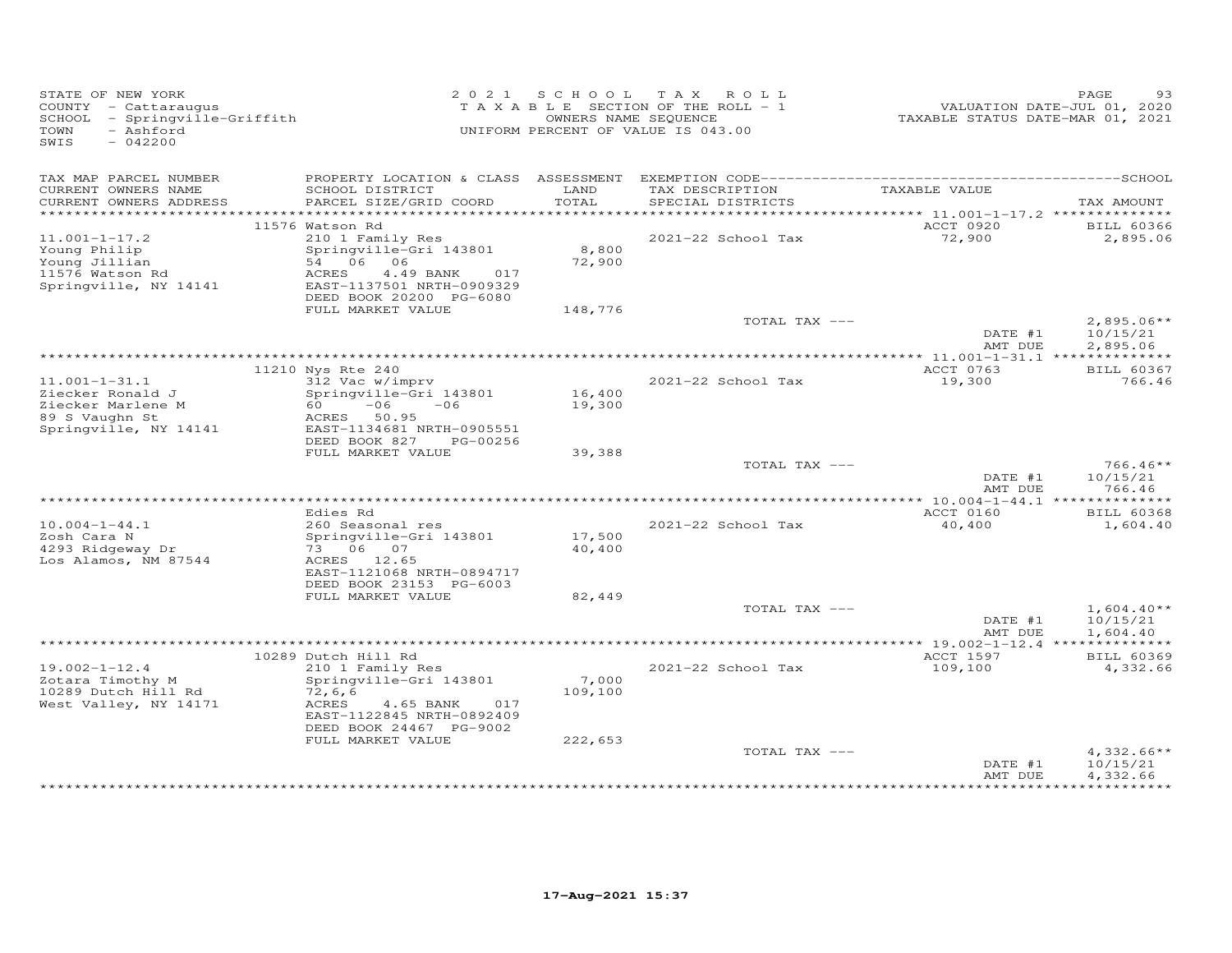| STATE OF NEW YORK<br>COUNTY - Cattaraugus<br>SCHOOL - Springville-Griffith<br>TOWN<br>- Ashford<br>SWIS<br>$-042200$ | 2021 SCHOOL TAX ROLL<br>T A X A B L E SECTION OF THE ROLL - 1 | 94<br><b>PAGE</b><br>VALUATION DATE-JUL 01, 2020<br>TAXABLE STATUS DATE-MAR 01, 2021<br>RPS155/V04/L015<br>CURRENT DATE 8/17/2021 |
|----------------------------------------------------------------------------------------------------------------------|---------------------------------------------------------------|-----------------------------------------------------------------------------------------------------------------------------------|
|                                                                                                                      | ROLL SUB SECTION- -TOTALS                                     |                                                                                                                                   |

## \*\*\* S P E C I A L D I S T R I C T S U M M A R Y \*\*\*

|      |                 | TOTAL   | EXTENSION | EXTENSION | <b>VALOREM</b><br>AD | EXEMPT        | "AXABI | TOTAL        |
|------|-----------------|---------|-----------|-----------|----------------------|---------------|--------|--------------|
| CODE | : DISTRICT NAME | PARCELS | TYPE      | VALUE     | VALUE                | <b>AMOUNT</b> |        | ጥአህ<br>1 AX. |

#### NO SPECIAL DISTRICTS AT THIS LEVEL

#### \*\*\* S C H O O L D I S T R I C T S U M M A R Y \*\*\*

| CODE   | DISTRICT NAME                    | TOTAL<br>PARCELS | ASSESSED<br>LAND | ASSESSED<br>TOTAL | <b>EXEMPT</b><br><b>AMOUNT</b> | TOTAL<br>TAXABLE |            |
|--------|----------------------------------|------------------|------------------|-------------------|--------------------------------|------------------|------------|
|        |                                  |                  |                  |                   | STAR AMOUNT                    | STAR TAXABLE     | TOTAL TAX  |
|        | Springville-Griffith             | 370              | 6316,260         | 22836,680         | 1439,855                       | 21,396,825       |            |
| 143801 |                                  |                  |                  |                   | 3407,049                       | 17,989,776       | 714,424.10 |
|        | $SUB - TO T AL$                  | 370              | 6316,260         | 22836,680         | 1439,855                       | 21,396,825       |            |
|        | $S \cup B - T \cup T A L (CONT)$ |                  |                  |                   | 3407,049                       | 17,989,776       | 714,424.10 |
|        | TOTAL                            | 370              | 6316,260         | 22836,680         | 1439,855                       | 21,396,825       |            |
|        | T O T A L (CONT)                 |                  |                  |                   | 3407,049                       | 17,989,776       | 714,424.10 |

# \*\*\* S Y S T E M C O D E S S U M M A R Y \*\*\*

## NO SYSTEM EXEMPTIONS AT THIS LEVEL

## \*\*\* E X E M P T I O N S U M M A R Y \*\*\*

| DESCRIPTION | PARCELS | SCHOOL  |
|-------------|---------|---------|
| VETWAR CTS  | 23      | 131,325 |
| VETCOM CTS  | 15      | 140,450 |
| VETDIS CTS  | 13      | 175,080 |
| AG DIST     | 33      | 525,824 |
| AG DISTOUT  |         | 24,681  |
|             |         | TOTAL   |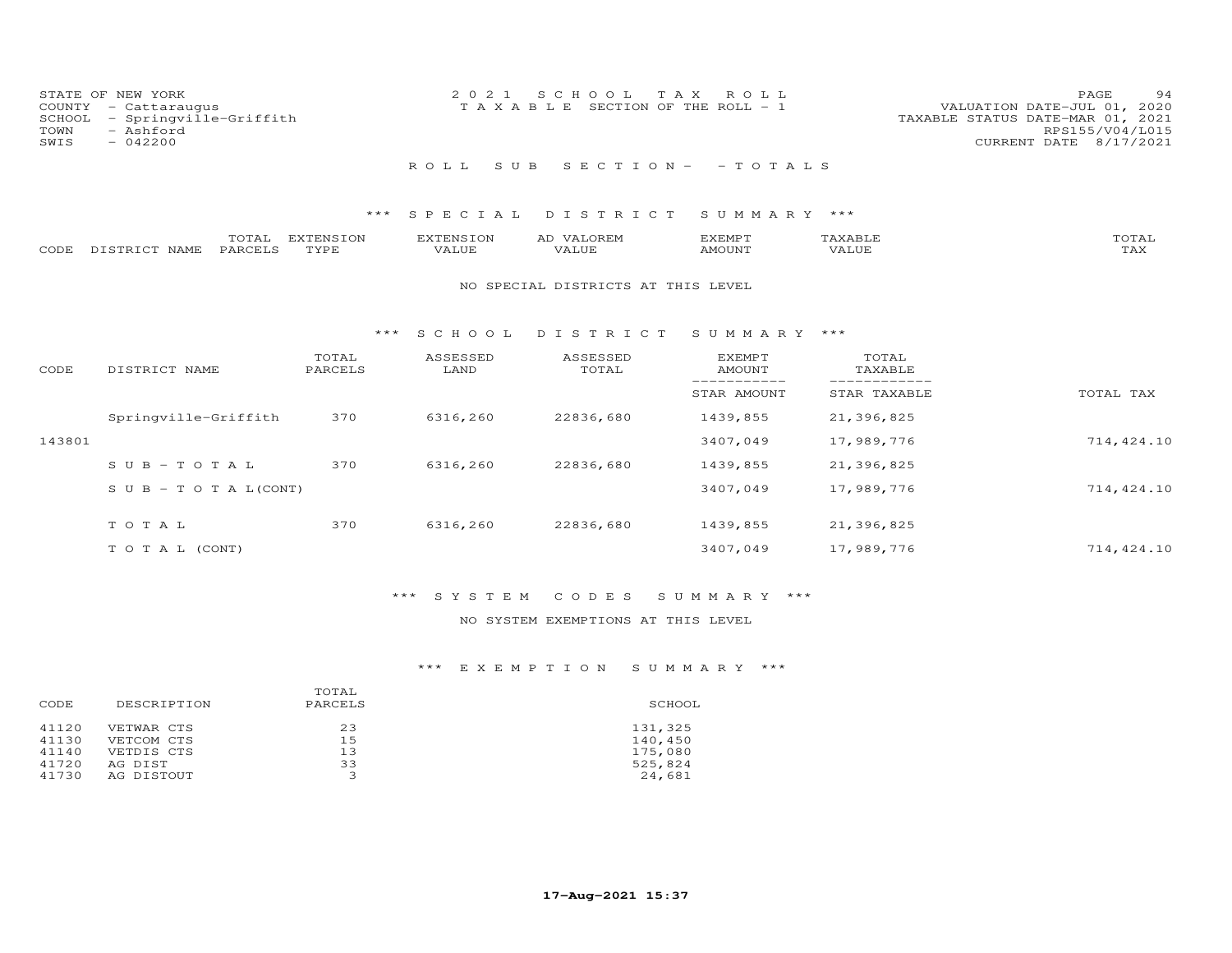|      | STATE OF NEW YORK             | 2021 SCHOOL TAX ROLL                  | 95<br>PAGE                  |
|------|-------------------------------|---------------------------------------|-----------------------------|
|      | COUNTY - Cattaraugus          | T A X A B L E SECTION OF THE ROLL - 1 | VALUATION DATE-JUL 01, 2020 |
|      | SCHOOL - Springville-Griffith | TAXABLE STATUS DATE-MAR 01, 2021      |                             |
| TOWN | - Ashford                     |                                       | RPS155/V04/L015             |
| SWIS | $-042200$                     |                                       | CURRENT DATE 8/17/2021      |
|      |                               |                                       |                             |
|      |                               | ROLL SUB SECTION- - TOTALS            |                             |

# \*\*\* E X E M P T I O N S U M M A R Y \*\*\*

| CODE  | DESCRIPTION  | TOTAL<br>PARCELS | SCHOOL   |
|-------|--------------|------------------|----------|
| 41800 | AGED C/T/S   | 3                | 100,639  |
| 41804 | AGED S       | 11               | 267,206  |
| 41834 | ENH STAR     | 62               | 2022,624 |
| 41854 | BAS STAR     | 9.5              | 1384,425 |
| 41934 | Dis & Lim    | 2.               | 49,450   |
| 42100 | SILO T/C/S   | 3                | 12,000   |
| 49500 | SOLR $C/T/S$ |                  | 13,200   |
|       | TOTAL        | 264              | 4846,904 |

# \*\*\* G R A N D T O T A L S \*\*\*

| ROLL<br><b>SEC</b> | DESCRIPTION                | TOTAL<br>PARCELS | ASSESSED<br>LAND | ASSESSED<br>TOTAL | <b>EXEMPT</b><br>AMOUNT | TOTAL<br>TAXABLE         | TOTAL<br>TAX |
|--------------------|----------------------------|------------------|------------------|-------------------|-------------------------|--------------------------|--------------|
|                    |                            |                  |                  |                   | STAR AMOUNT             | STAR TAXABLE             |              |
|                    | $2021-22$ School Tax       |                  | 6316,260         | 22836,680         | 1,439,855<br>3407,049   | 21,396,825<br>17,989,776 | 714,424.10   |
|                    | SPEC DIST TAXES<br>TAXABLE | 370              |                  |                   |                         |                          | 714,424.10   |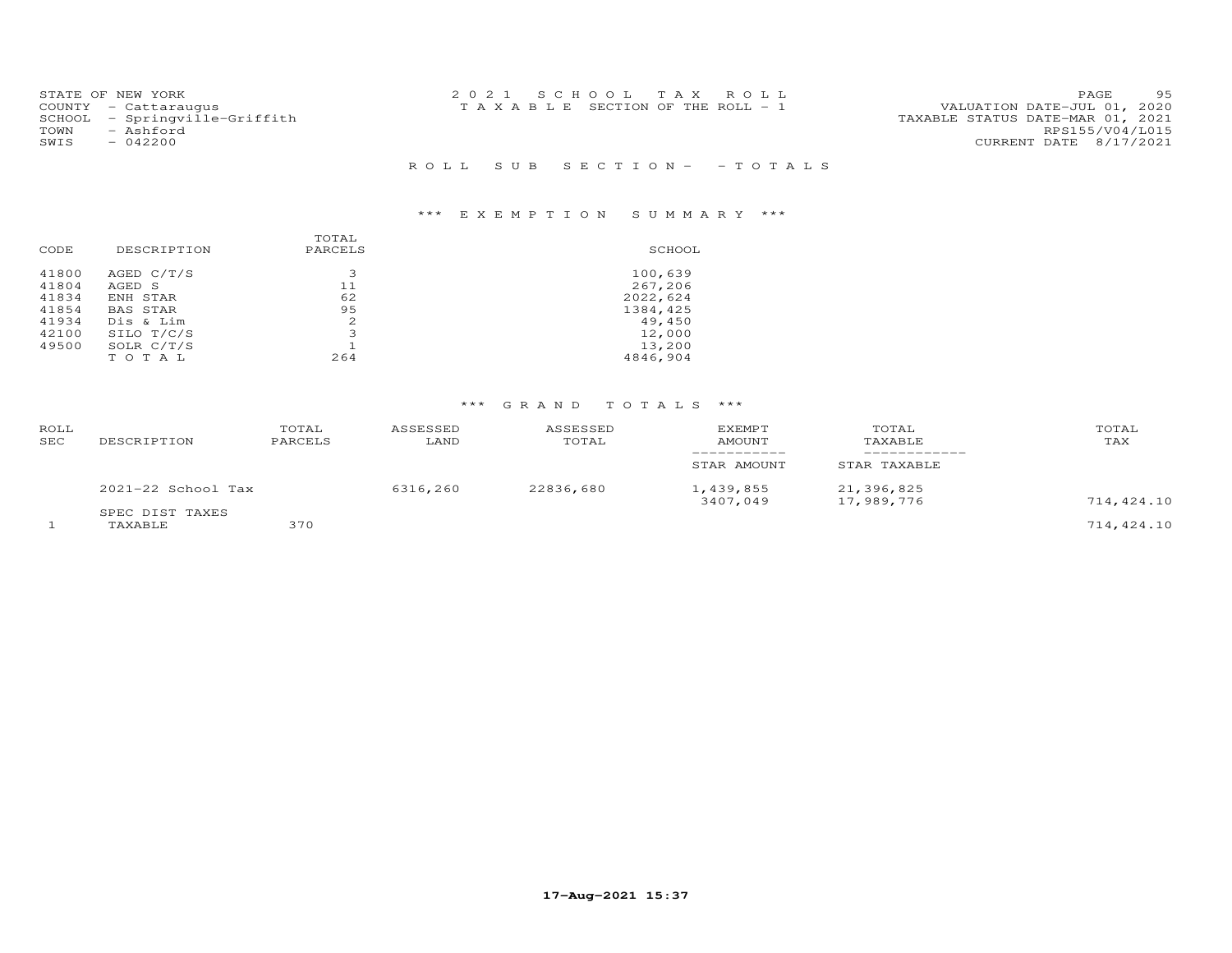| STATE OF NEW YORK<br>COUNTY - Cattaraugus<br>SCHOOL - Springville-Griffith<br>TOWN<br>- Ashford<br>SWIS<br>$-042200$ |                                                                                                                                                             | 2021 SCHOOL                     | TAX ROLL<br>TAXABLE SECTION OF THE ROLL - 1<br>OWNERS NAME SEQUENCE<br>UNIFORM PERCENT OF VALUE IS 043.00 | SUB-SECT - 1 VALUATION DATE-JUL 01, 2020<br>TAXABLE STATUS DATE-MAR 01, 2021 | PAGE                         |
|----------------------------------------------------------------------------------------------------------------------|-------------------------------------------------------------------------------------------------------------------------------------------------------------|---------------------------------|-----------------------------------------------------------------------------------------------------------|------------------------------------------------------------------------------|------------------------------|
| TAX MAP PARCEL NUMBER<br>CURRENT OWNERS NAME<br>CURRENT OWNERS ADDRESS<br>***********************                    | SCHOOL DISTRICT<br>PARCEL SIZE/GRID COORD<br>*****************************                                                                                  | LAND<br>TOTAL<br>************** | TAX DESCRIPTION<br>SPECIAL DISTRICTS                                                                      | TAXABLE VALUE                                                                | TAX AMOUNT                   |
| $10.003 - 2 - 15.1/1$<br>Arrowhead Resources<br>Grover Reifler<br>6763 Schwartz Rd<br>West Valley, NY 14171          | $11689$ Blesy<br>733 Gas well<br>Springville-Gri 143801<br>2020 MCF 1064<br>31-009-11689<br>Blesy 1<br>ACRES<br>0.01<br>EAST-0467190 NRTH-0900470           | $\Omega$<br>1,116               | 2021-22 School Tax                                                                                        | ACCT 1235<br>1,116                                                           | <b>BILL 60370</b><br>44.32   |
|                                                                                                                      | FULL MARKET VALUE                                                                                                                                           | 2,595                           | TOTAL TAX ---                                                                                             | DATE #1                                                                      | $44.32**$<br>10/15/21        |
|                                                                                                                      | 12475 Schichtel #1                                                                                                                                          |                                 | *****************************                                                                             | AMT DUE<br>*** 10.003-2-22./1 *************<br>ACCT 1194                     | 44.32<br><b>BILL 60371</b>   |
| $10.003 - 2 - 22.1$<br>Arrowhead Resources<br>Grover Reifler<br>6763 Swartz Rd<br>West Valley, NY 14171              | 733 Gas well<br>Springville-Gri 143801<br>2020 DEC mcf 4<br>31-009-12475<br>Schichtel #1<br>ACRES<br>0.01<br>EAST-0463160 NRTH-0895950<br>FULL MARKET VALUE | $\Omega$<br>$\overline{4}$<br>9 | 2021-22 School Tax                                                                                        | $\overline{4}$                                                               | 0.16                         |
|                                                                                                                      |                                                                                                                                                             |                                 | TOTAL TAX ---                                                                                             | DATE #1<br>AMT DUE                                                           | $0.16**$<br>10/15/21<br>0.16 |
|                                                                                                                      |                                                                                                                                                             |                                 | ************************************                                                                      | ******* 10.004-1-2./1 ****                                                   |                              |
| $10.004 - 1 - 2.71$<br>Arrowhead Resources<br>Grover Reifler<br>6763 Schwartz Rd<br>West Valley, NY 14171            | 11723 Kelview #1<br>733 Gas well<br>Springville-Gri 143801<br>2020 Mcf 1856<br>31-009-11723<br>Kelview #1<br>0.01<br>ACRES                                  | $\Omega$<br>1,946               | 2021-22 School Tax                                                                                        | ACCT 1195<br>1,946                                                           | <b>BILL 60372</b><br>77.28   |
|                                                                                                                      | EAST-0471640 NRTH-0900640<br>FULL MARKET VALUE                                                                                                              | 4,526                           | TOTAL TAX ---                                                                                             | DATE #1                                                                      | $77.28**$<br>10/15/21        |
|                                                                                                                      |                                                                                                                                                             |                                 |                                                                                                           | AMT DUE                                                                      | 77.28                        |
|                                                                                                                      | 20787 Rachic #1                                                                                                                                             |                                 |                                                                                                           | ACCT 1227                                                                    | BILL 60373                   |
| $19.002 - 1 - 22.1$<br>PPP Future Development Inc<br>9489 Alexander Rd<br>Alexander, NY 14005                        | 733 Gas well<br>Springville-Gri 143801<br>2020 mcf 183<br>31-009-20787<br>Rachic#1<br>0.01<br>ACRES<br>EAST-0473600 NRTH-0890000                            | $\Omega$<br>192                 | 2021-22 School Tax                                                                                        | 192                                                                          | 7.62                         |
|                                                                                                                      | FULL MARKET VALUE                                                                                                                                           | 447                             |                                                                                                           |                                                                              |                              |
|                                                                                                                      |                                                                                                                                                             |                                 | TOTAL TAX ---                                                                                             | DATE #1<br>AMT DUE                                                           | $7.62**$<br>10/15/21<br>7.62 |
|                                                                                                                      |                                                                                                                                                             |                                 |                                                                                                           |                                                                              |                              |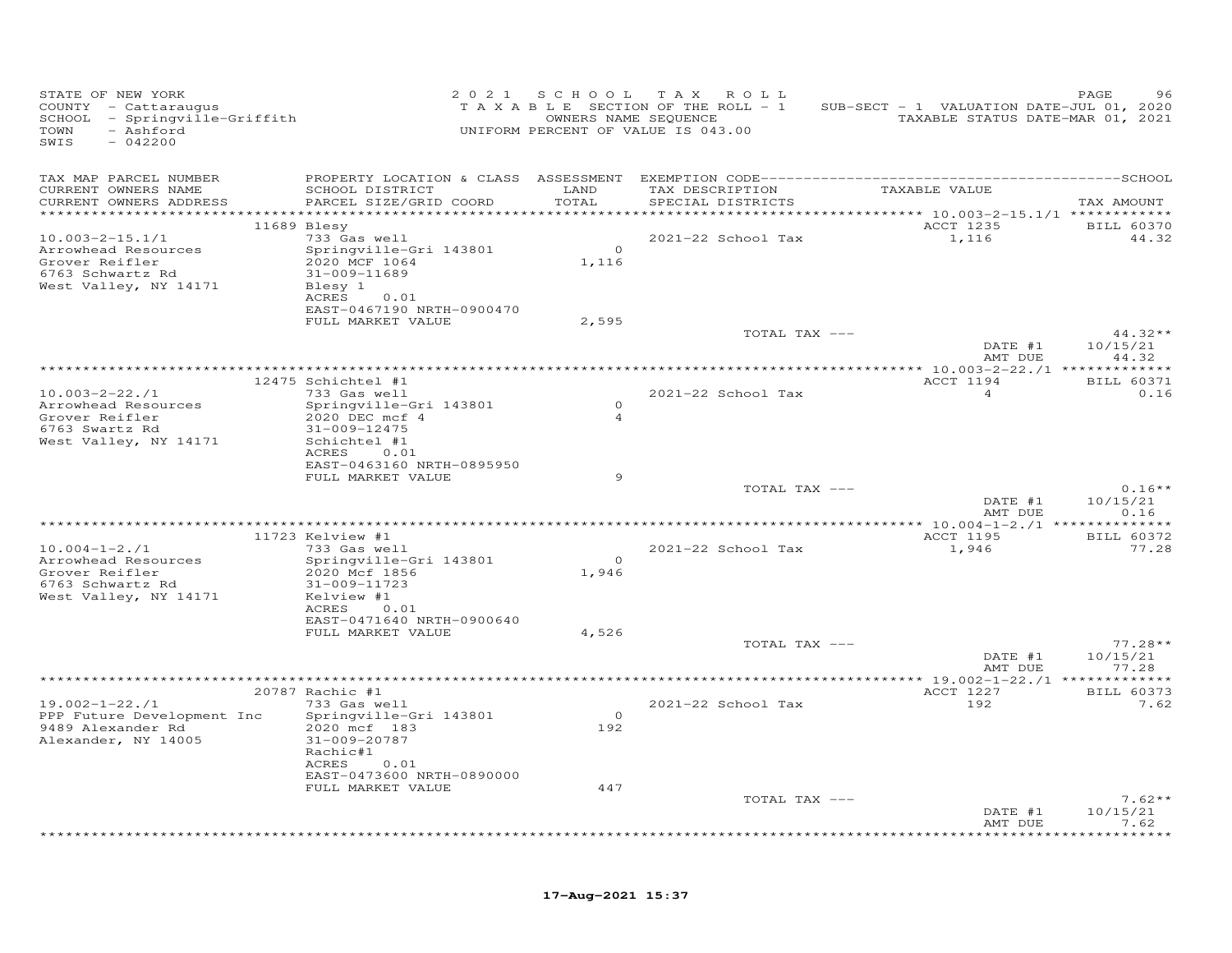| STATE OF NEW YORK<br>COUNTY<br>- Cattaraugus<br>- Springville-Griffith<br>SCHOOL<br>- Ashford<br>TOWN<br>$-042200$<br>SWIS | 2 0 2 1                                | SCHOOL<br>OWNERS NAME SEQUENCE | TAX ROLL<br>T A X A B L E SECTION OF THE ROLL - 1<br>UNIFORM PERCENT OF VALUE IS 043.00 | SUB-SECT - 1 VALUATION DATE-JUL 01, 2020<br>TAXABLE STATUS DATE-MAR 01, 2021 | 97<br>PAGE        |
|----------------------------------------------------------------------------------------------------------------------------|----------------------------------------|--------------------------------|-----------------------------------------------------------------------------------------|------------------------------------------------------------------------------|-------------------|
| TAX MAP PARCEL NUMBER                                                                                                      | PROPERTY LOCATION & CLASS ASSESSMENT   |                                |                                                                                         |                                                                              |                   |
| CURRENT OWNERS NAME                                                                                                        | SCHOOL DISTRICT                        | LAND                           | TAX DESCRIPTION                                                                         | TAXABLE VALUE                                                                |                   |
| CURRENT OWNERS ADDRESS                                                                                                     | PARCEL SIZE/GRID COORD                 | TOTAL                          | SPECIAL DISTRICTS                                                                       |                                                                              | TAX AMOUNT        |
|                                                                                                                            |                                        |                                |                                                                                         | $***************19.002-1-22.72*************$                                 |                   |
|                                                                                                                            | 21786 Rachic #2                        |                                |                                                                                         | ACCT 1282                                                                    | BILL 60374        |
| $19.002 - 1 - 22.72$<br>PPP Future Development Inc                                                                         | 733 Gas well<br>Springville-Gri 143801 | $\circ$                        | 2021-22 School Tax                                                                      | 45                                                                           | 1.79              |
| 9489 Alexander Rd                                                                                                          | 2020 mcf 43                            | 45                             |                                                                                         |                                                                              |                   |
| Alexander, NY 14005                                                                                                        | 31-009-21786                           |                                |                                                                                         |                                                                              |                   |
|                                                                                                                            | Rachic #2                              |                                |                                                                                         |                                                                              |                   |
|                                                                                                                            | 0.01<br>ACRES                          |                                |                                                                                         |                                                                              |                   |
|                                                                                                                            | EAST-0473600 NRTH-0890000              |                                |                                                                                         |                                                                              |                   |
|                                                                                                                            | FULL MARKET VALUE                      | 105                            |                                                                                         |                                                                              |                   |
|                                                                                                                            |                                        |                                | TOTAL TAX ---                                                                           |                                                                              | $1.79**$          |
|                                                                                                                            |                                        |                                |                                                                                         | DATE #1<br>AMT DUE                                                           | 10/15/21<br>1.79  |
|                                                                                                                            |                                        |                                |                                                                                         |                                                                              |                   |
|                                                                                                                            | Watson Rd                              |                                |                                                                                         | ACCT 1678                                                                    | <b>BILL 60375</b> |
| $3.004 - 2 - 1.71$                                                                                                         | 733 Gas well                           |                                | 2021-22 School Tax                                                                      | 4 O                                                                          | 1.59              |
| PPP Future Development, Inc.                                                                                               | Springville-Gri 143801                 | $\circ$                        |                                                                                         |                                                                              |                   |
| 9489 Alexander Rd                                                                                                          | 2020 mcf 38                            | 40                             |                                                                                         |                                                                              |                   |
| Alexander, NY 14005                                                                                                        | Watson Rd<br>31-009-25133              |                                |                                                                                         |                                                                              |                   |
|                                                                                                                            | FULL MARKET VALUE                      | 93                             |                                                                                         |                                                                              |                   |
|                                                                                                                            |                                        |                                | TOTAL TAX ---                                                                           |                                                                              | $1.59**$          |
|                                                                                                                            |                                        |                                |                                                                                         | DATE #1                                                                      | 10/15/21          |
|                                                                                                                            |                                        |                                |                                                                                         | AMT DUE                                                                      | 1.59              |
|                                                                                                                            |                                        |                                |                                                                                         |                                                                              |                   |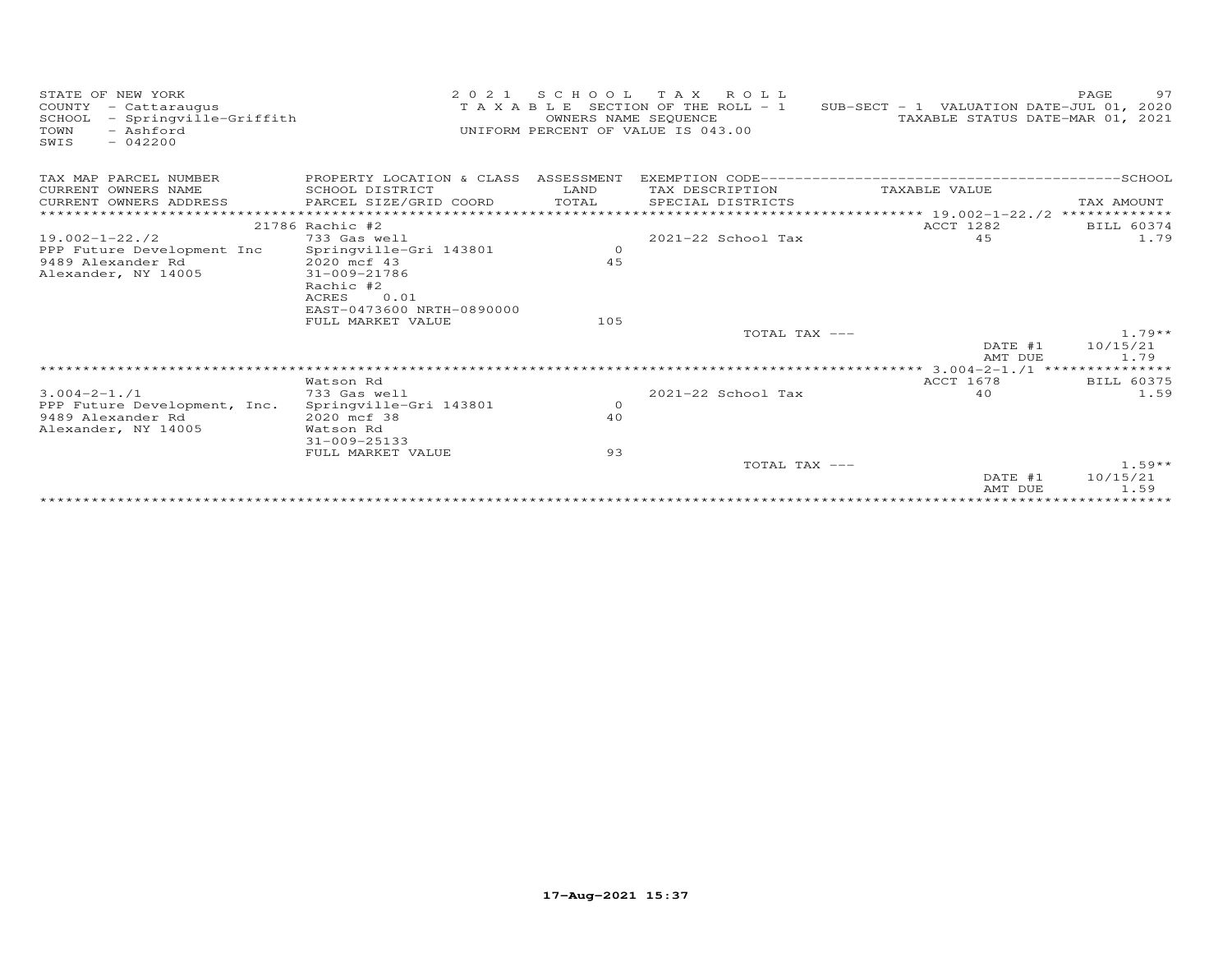| COUNTY<br>SCHOOL<br>TOWN<br>SWIS | STATE OF NEW YORK<br>- Cattaraugus<br>- Springville-Griffith<br>- Ashford<br>$-042200$ |                   | 2 0 2 1<br>TAXABLE               | S C H O O L<br>UNIFORM PERCENT OF VALUE IS 043.00 | T A X<br>ROLL<br>SECTION OF THE ROLL - 1 |                         | 98<br>PAGE<br>SUB-SECT - 1 VALUATION DATE-JUL 01, 2020<br>TAXABLE STATUS DATE-MAR 01, 2021<br>RPS155/V04/L015<br>CURRENT DATE 8/17/2021 |
|----------------------------------|----------------------------------------------------------------------------------------|-------------------|----------------------------------|---------------------------------------------------|------------------------------------------|-------------------------|-----------------------------------------------------------------------------------------------------------------------------------------|
|                                  |                                                                                        |                   | ROLL.<br>SUB                     |                                                   | SECTION - $1$ - TOTALS                   |                         |                                                                                                                                         |
|                                  |                                                                                        | ***               | SPECIAL                          | DISTRICT                                          | SUMMARY ***                              |                         |                                                                                                                                         |
| CODE                             | TOTAL<br>PARCELS<br>DISTRICT NAME                                                      | EXTENSION<br>TYPE | <b>EXTENSION</b><br><b>VALUE</b> | AD VALOREM<br>VALUE                               | <b>EXEMPT</b><br><b>AMOUNT</b>           | TAXABLE<br><b>VALUE</b> | TOTAL<br>TAX                                                                                                                            |
|                                  |                                                                                        |                   |                                  | NO SPECIAL DISTRICTS AT THIS LEVEL                |                                          |                         |                                                                                                                                         |
|                                  |                                                                                        | $***$             | SCHOOL                           | DISTRICT                                          | SUMMARY ***                              |                         |                                                                                                                                         |
| CODE                             | DISTRICT NAME                                                                          | TOTAL<br>PARCELS  | ASSESSED<br>LAND                 | ASSESSED<br>TOTAL                                 | <b>EXEMPT</b><br><b>AMOUNT</b>           | TOTAL<br>TAXABLE        |                                                                                                                                         |
|                                  |                                                                                        |                   |                                  |                                                   | -----------<br>STAR AMOUNT               | STAR TAXABLE            | TOTAL TAX                                                                                                                               |
|                                  | Springville-Griffith                                                                   | 6                 |                                  | 3,343                                             |                                          | 3,343                   |                                                                                                                                         |
| 143801                           |                                                                                        |                   |                                  |                                                   |                                          | 3,343                   | 132.76                                                                                                                                  |
|                                  | $SUB - TO T AL$                                                                        | 6                 |                                  | 3,343                                             |                                          | 3,343                   |                                                                                                                                         |
|                                  | $S \cup B - T \cup T A L (CONT)$                                                       |                   |                                  |                                                   |                                          | 3,343                   | 132.76                                                                                                                                  |
|                                  | TOTAL                                                                                  | 6                 |                                  | 3,343                                             |                                          | 3,343                   |                                                                                                                                         |
|                                  | TO TAL (CONT)                                                                          |                   |                                  |                                                   |                                          | 3,343                   | 132.76                                                                                                                                  |

\*\*\* S Y S T E M C O D E S S U M M A R Y \*\*\*

NO SYSTEM EXEMPTIONS AT THIS LEVEL

\*\*\* E X E M P T I O N S U M M A R Y \*\*\*

NO EXEMPTIONS AT THIS LEVEL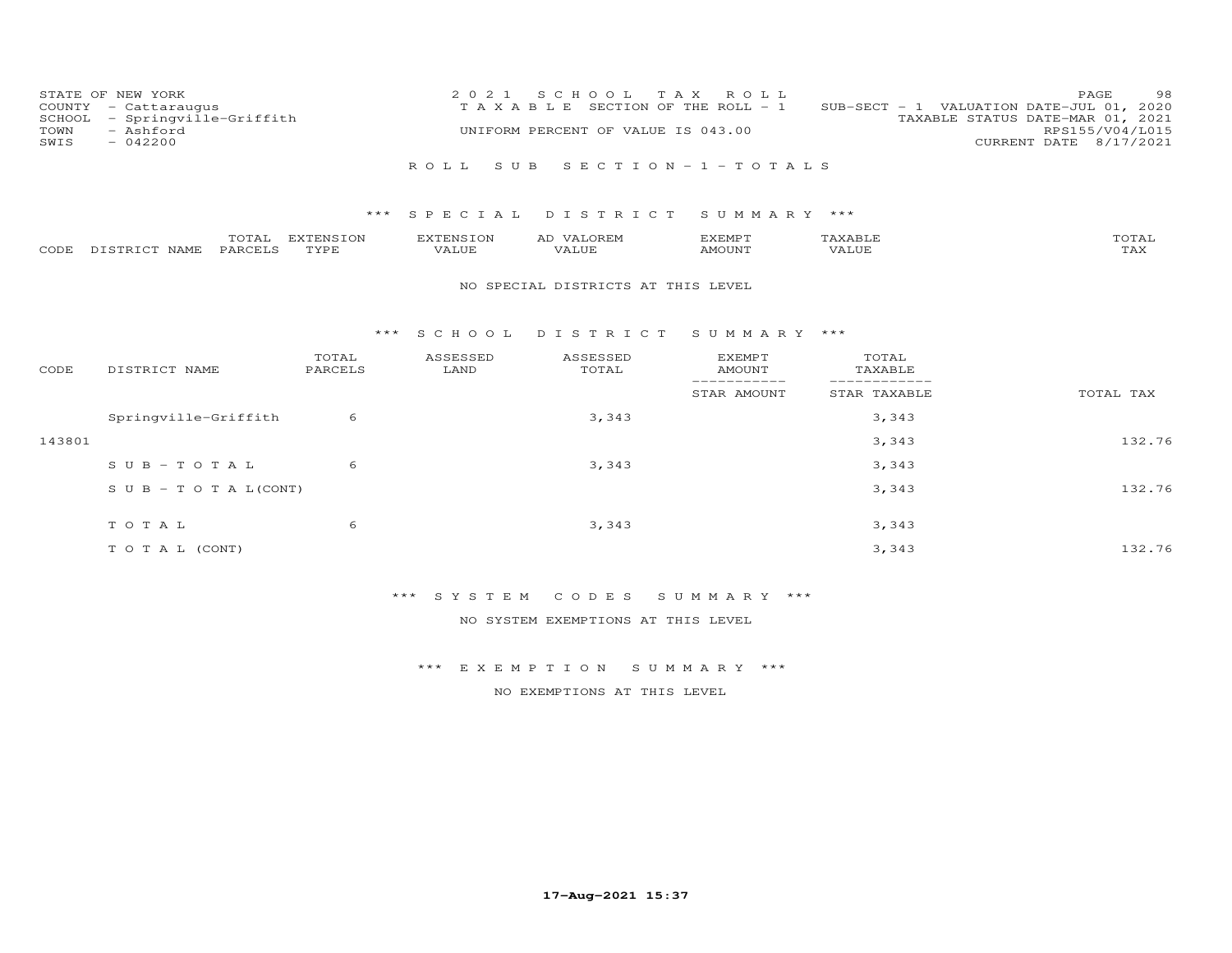| STATE OF NEW YORK             | 2021 SCHOOL TAX ROLL                  |                                               | PAGE.                  | 99 |
|-------------------------------|---------------------------------------|-----------------------------------------------|------------------------|----|
| COUNTY - Cattaraugus          | T A X A B L E SECTION OF THE ROLL - 1 | $SUB-SECTION - 1$ VALUATION DATE-JUL 01, 2020 |                        |    |
| SCHOOL - Springville-Griffith |                                       | TAXABLE STATUS DATE-MAR 01, 2021              |                        |    |
| TOWN<br>- Ashford             | UNIFORM PERCENT OF VALUE IS 043.00    |                                               | RPS155/V04/L015        |    |
| SWIS<br>$-042200$             |                                       |                                               | CURRENT DATE 8/17/2021 |    |
|                               |                                       |                                               |                        |    |

# R O L L S U B S E C T I O N - 1 - T O T A L S

## \*\*\* G R A N D T O T A L S \*\*\*

| ROLL<br>SEC | DESCRIPTION        | TOTAL<br>PARCELS | ASSESSED<br>LAND | ASSESSED<br>TOTAL | <b>EXEMPT</b><br>AMOUNT | TOTAL<br>TAXABLE | TOTAL<br>TAX |
|-------------|--------------------|------------------|------------------|-------------------|-------------------------|------------------|--------------|
|             |                    |                  |                  |                   | STAR AMOUNT             | STAR TAXABLE     |              |
|             | 2021-22 School Tax |                  |                  | 3,343             |                         | 3,343            |              |
|             | SPEC DIST TAXES    |                  |                  |                   |                         | 3,343            | 132.76       |
|             | TAXABLE            |                  |                  |                   |                         |                  | 132.76       |

**17-Aug-2021 15:37**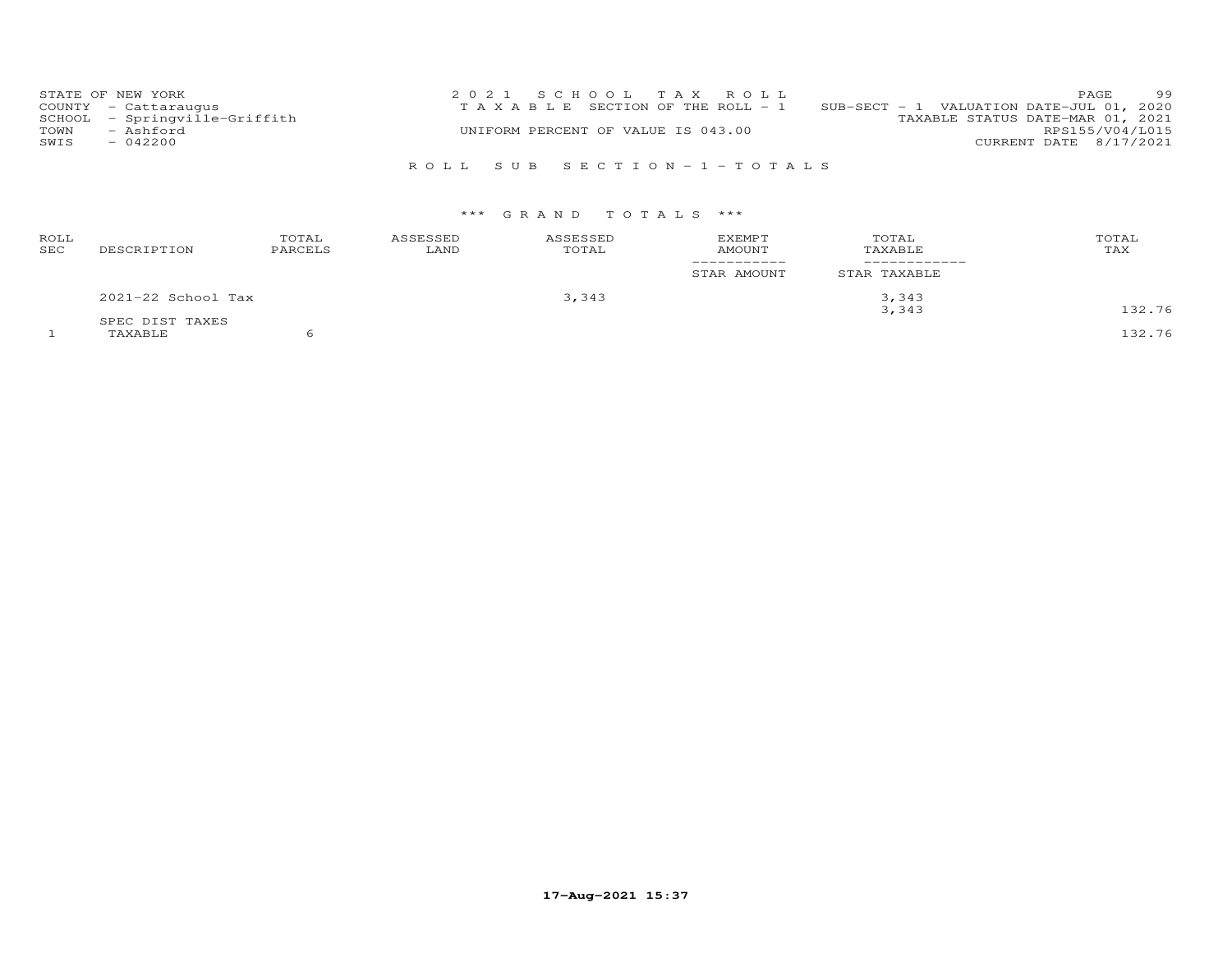| STATE OF NEW YORK             | 2021 SCHOOL TAX ROLL                  | 100<br>PAGE                      |
|-------------------------------|---------------------------------------|----------------------------------|
| COUNTY - Cattaraugus          | T A X A B L E SECTION OF THE ROLL - 1 | VALUATION DATE-JUL 01, 2020      |
| SCHOOL - Springville-Griffith |                                       | TAXABLE STATUS DATE-MAR 01, 2021 |
| - Ashford<br>TOWN             | UNIFORM PERCENT OF VALUE IS 043.00    | RPS155/V04/L015                  |
| $-042200$<br>SWIS             |                                       | CURRENT DATE 8/17/2021           |
|                               | ROLL SECTION TOTALS                   |                                  |

## \*\*\* S P E C I A L D I S T R I C T S U M M A R Y \*\*\*

|      |                  | $- - -$<br>.uial | <b>DVPDNCTOM</b><br>" HINS. | <b>EXTENSION</b>            | <b>OREM</b><br>AD     | דסאקצי<br><b>"ALM</b> | 8 X 8 1 1 1 1 | TOTAI               |
|------|------------------|------------------|-----------------------------|-----------------------------|-----------------------|-----------------------|---------------|---------------------|
| CODE | DISTRICT<br>NAME | PARCELS          | <b>TYPE</b>                 | -- - - <i>-</i> -<br>'A LUT | $- - - - - -$<br>תשבמ | AMOUNT                |               | $m \times r$<br>⊥冖⌒ |

## NO SPECIAL DISTRICTS AT THIS LEVEL

#### \*\*\* S C H O O L D I S T R I C T S U M M A R Y \*\*\*

| CODE   | DISTRICT NAME                    | TOTAL<br>PARCELS | ASSESSED<br>LAND | ASSESSED<br>TOTAL | <b>EXEMPT</b><br><b>AMOUNT</b> | TOTAL<br>TAXABLE |            |
|--------|----------------------------------|------------------|------------------|-------------------|--------------------------------|------------------|------------|
|        |                                  |                  |                  |                   | STAR AMOUNT                    | STAR TAXABLE     | TOTAL TAX  |
|        | Springville-Griffith             | 376              | 6316,260         | 22840,023         | 1439,855                       | 21,400,168       |            |
| 143801 |                                  |                  |                  |                   | 3407,049                       | 17,993,119       | 714,556.86 |
|        | $SUB - TO T AL$                  | 376              | 6316,260         | 22840,023         | 1439,855                       | 21,400,168       |            |
|        | $S \cup B - T \cup T A L (CONT)$ |                  |                  |                   | 3407,049                       | 17,993,119       | 714,556.86 |
|        | TOTAL                            | 376              | 6316,260         | 22840,023         | 1439,855                       | 21,400,168       |            |
|        | T O T A L (CONT)                 |                  |                  |                   | 3407,049                       | 17,993,119       | 714,556.86 |

# \*\*\* S Y S T E M C O D E S S U M M A R Y \*\*\*

## NO SYSTEM EXEMPTIONS AT THIS LEVEL

## \*\*\* E X E M P T I O N S U M M A R Y \*\*\*

| DESCRIPTION | TOTAL<br>PARCELS | SCHOOL  |
|-------------|------------------|---------|
| VETWAR CTS  | 23               | 131,325 |
| VETCOM CTS  | 15               | 140,450 |
| VETDIS CTS  | 13               | 175,080 |
| AG DIST     | 33               | 525,824 |
| AG DISTOUT  |                  | 24,681  |
|             |                  |         |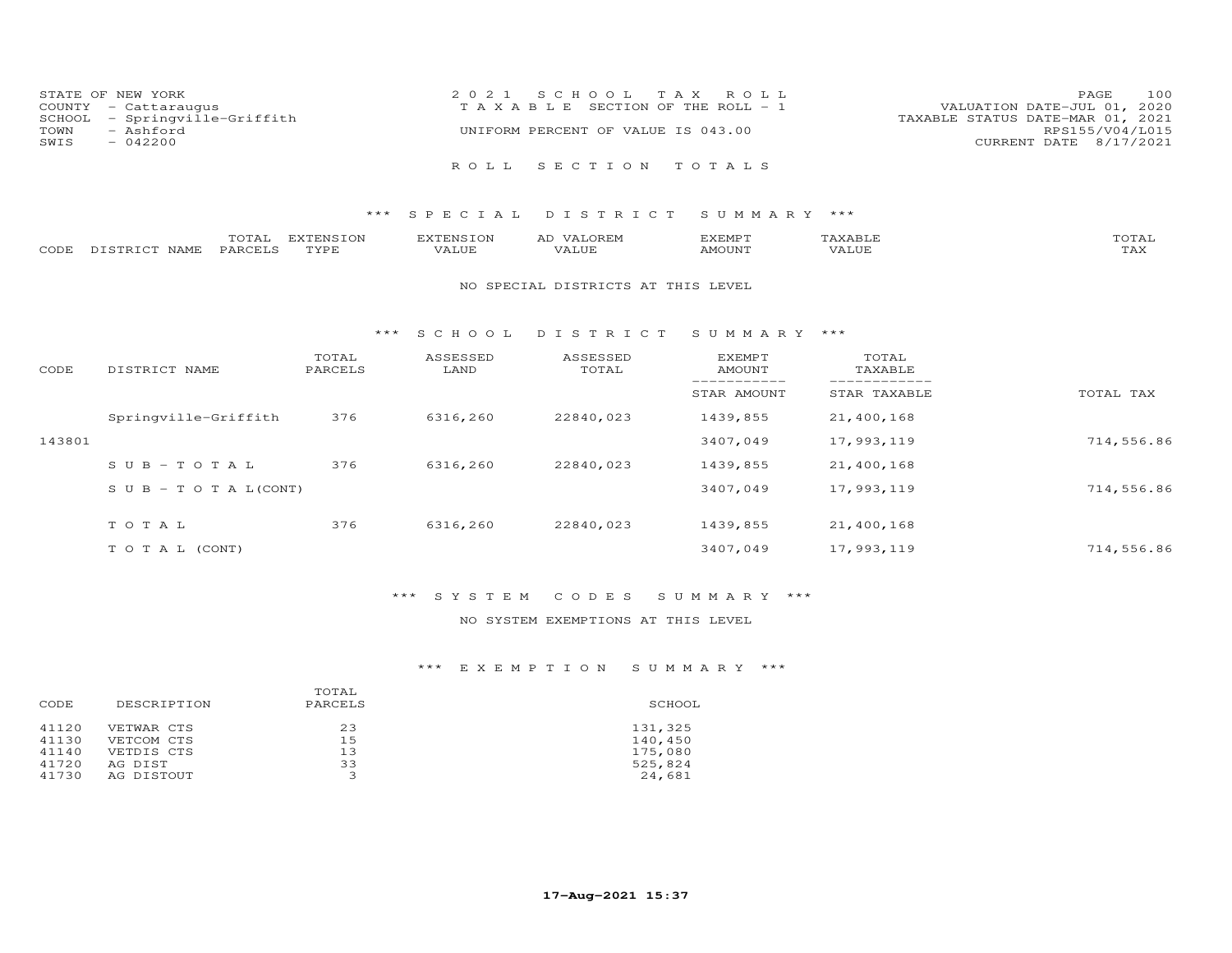| STATE OF NEW YORK |                               | 2021 SCHOOL TAX ROLL                  | 101<br>PAGE                      |
|-------------------|-------------------------------|---------------------------------------|----------------------------------|
|                   | COUNTY - Cattaraugus          | T A X A B L E SECTION OF THE ROLL - 1 | VALUATION DATE-JUL 01, 2020      |
|                   | SCHOOL - Springville-Griffith |                                       | TAXABLE STATUS DATE-MAR 01, 2021 |
| TOWN              | - Ashford                     | UNIFORM PERCENT OF VALUE IS 043.00    | RPS155/V04/L015                  |
| SWIS              | $-042200$                     |                                       | CURRENT DATE 8/17/2021           |
|                   |                               |                                       |                                  |
|                   |                               | ROLL SECTION TOTALS                   |                                  |

# \*\*\* E X E M P T I O N S U M M A R Y \*\*\*

| CODE  | DESCRIPTION  | TOTAL<br>PARCELS | SCHOOL   |
|-------|--------------|------------------|----------|
|       |              |                  |          |
| 41800 | AGED C/T/S   | 3                | 100,639  |
| 41804 | AGED S       | 11               | 267,206  |
| 41834 | ENH STAR     | 62               | 2022,624 |
| 41854 | BAS STAR     | 95               | 1384,425 |
| 41934 | Dis & Lim    | 2                | 49,450   |
| 42100 | SILO T/C/S   | 3                | 12,000   |
| 49500 | SOLR $C/T/S$ |                  | 13,200   |
|       | TOTAL        | 264              | 4846,904 |

# \*\*\* G R A N D T O T A L S \*\*\*

| ROLL<br>SEC | DESCRIPTION                | TOTAL<br>PARCELS | ASSESSED<br>LAND | ASSESSED<br>TOTAL | <b>EXEMPT</b><br>AMOUNT | TOTAL<br>TAXABLE         | TOTAL<br>TAX |
|-------------|----------------------------|------------------|------------------|-------------------|-------------------------|--------------------------|--------------|
|             |                            |                  |                  |                   | STAR AMOUNT             | STAR TAXABLE             |              |
|             | $2021-22$ School Tax       |                  | 6316,260         | 22840,023         | 1,439,855<br>3407,049   | 21,400,168<br>17,993,119 | 714,556.86   |
|             | SPEC DIST TAXES<br>TAXABLE | 376              |                  |                   |                         |                          | 714,556.86   |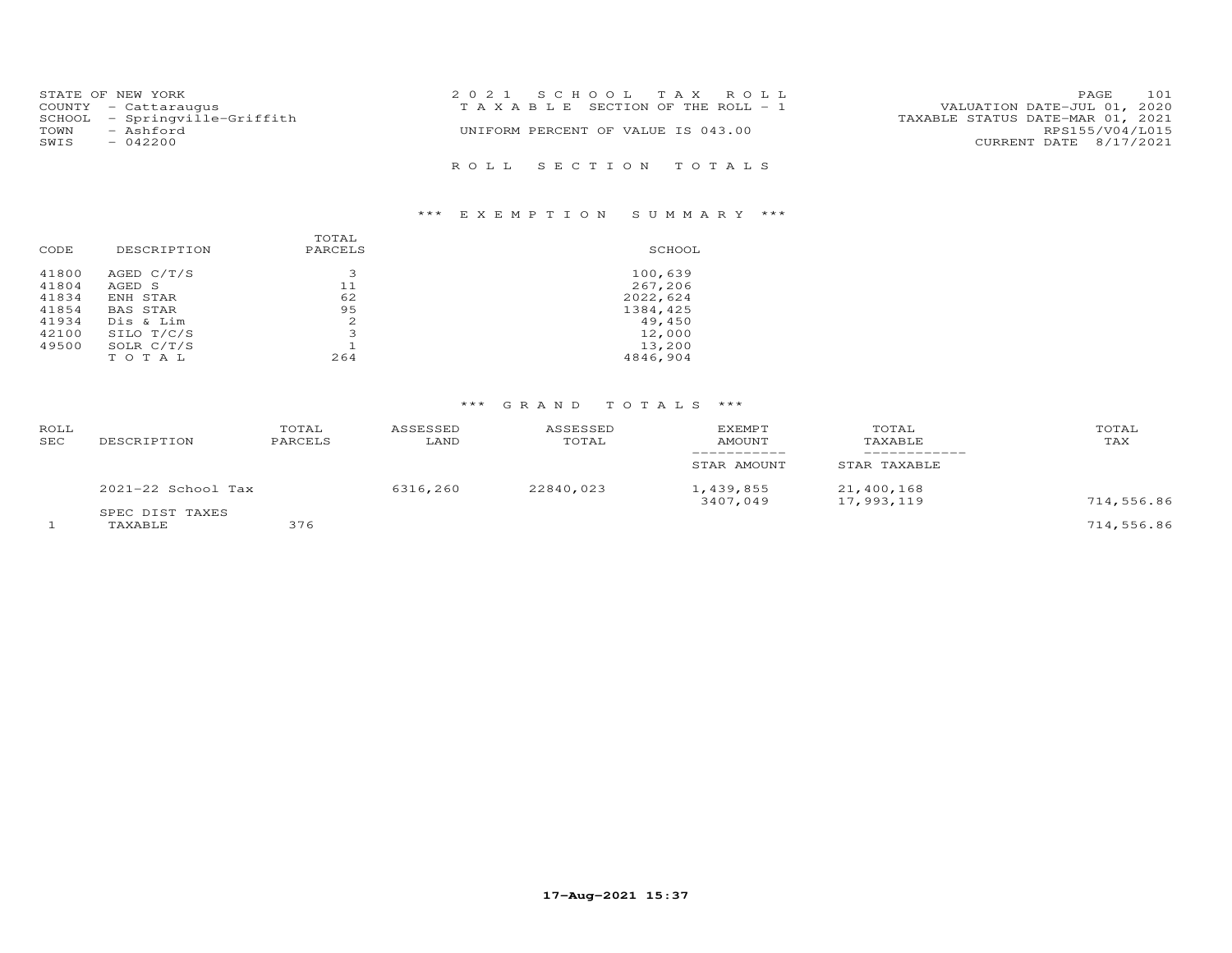| STATE OF NEW YORK<br>COUNTY - Cattaraugus<br>SCHOOL<br>- Springville-Griffith<br>- Ashford<br>TOWN<br>SWIS<br>$-042200$ | 2 0 2 1                                   | OWNERS NAME SEQUENCE | SCHOOL TAX ROLL<br>SPECIAL FRANCHISE SECTION OF THE ROLL - 5<br>UNIFORM PERCENT OF VALUE IS 043.00 | VALUATION DATE-JUL 01, 2020<br>TAXABLE STATUS DATE-MAR 01, 2021 | 102<br>PAGE       |
|-------------------------------------------------------------------------------------------------------------------------|-------------------------------------------|----------------------|----------------------------------------------------------------------------------------------------|-----------------------------------------------------------------|-------------------|
| TAX MAP PARCEL NUMBER                                                                                                   |                                           |                      |                                                                                                    |                                                                 |                   |
| CURRENT OWNERS NAME<br>CURRENT OWNERS ADDRESS                                                                           | SCHOOL DISTRICT<br>PARCEL SIZE/GRID COORD | LAND<br>TOTAL        | TAX DESCRIPTION<br>SPECIAL DISTRICTS                                                               | TAXABLE VALUE                                                   | TAX AMOUNT        |
| *************************                                                                                               |                                           |                      |                                                                                                    |                                                                 |                   |
|                                                                                                                         | Special Franchise                         |                      |                                                                                                    | <b>ACCT 1051</b>                                                | <b>BILL 60376</b> |
| 522.000-9918-618.750/188                                                                                                | 866 Telephone                             |                      | 2021-22 School Tax                                                                                 | 2,320                                                           | 92.13             |
| Citizens Telecom Uci Services                                                                                           | Springville-Gri 143801                    | $\Omega$             |                                                                                                    |                                                                 |                   |
| Tax Dept                                                                                                                | TOWN OF ASHFORD                           | 2,320                |                                                                                                    |                                                                 |                   |
| c/o Duff & Phelps LLC                                                                                                   | .01 SPRINGVILLE (GI)                      |                      |                                                                                                    |                                                                 |                   |
| PO Box 2629                                                                                                             | FULL MARKET VALUE                         | 4,735                |                                                                                                    |                                                                 |                   |
| Addison, TX 75001                                                                                                       |                                           |                      |                                                                                                    |                                                                 |                   |
|                                                                                                                         |                                           |                      | TOTAL TAX ---                                                                                      |                                                                 | $92.13**$         |
|                                                                                                                         |                                           |                      |                                                                                                    | DATE #1<br>AMT DUE                                              | 10/15/21<br>92.13 |
|                                                                                                                         |                                           |                      |                                                                                                    |                                                                 |                   |
|                                                                                                                         | Special Franchise                         |                      |                                                                                                    |                                                                 | <b>BILL 60377</b> |
| 522.000-9905-638.000/188                                                                                                | 866 Telephone                             |                      | 2021-22 School Tax                                                                                 | 28,598                                                          | 1,135.71          |
| Empire Long Distance                                                                                                    | Springville-Gri 143801                    | $\Omega$             |                                                                                                    |                                                                 |                   |
| 34 Main St                                                                                                              |                                           | 28,598               |                                                                                                    |                                                                 |                   |
| Plattsburgh, NY 14873                                                                                                   | FULL MARKET VALUE                         | 58,363               |                                                                                                    |                                                                 |                   |
|                                                                                                                         |                                           |                      | TOTAL TAX ---                                                                                      |                                                                 | $1,135.71**$      |
|                                                                                                                         |                                           |                      |                                                                                                    | DATE #1                                                         | 10/15/21          |
|                                                                                                                         |                                           |                      |                                                                                                    | AMT DUE                                                         | 1,135.71          |
| ******************************                                                                                          |                                           |                      |                                                                                                    |                                                                 |                   |
|                                                                                                                         | Special Franchise                         |                      |                                                                                                    |                                                                 | <b>BILL 60378</b> |
| 522.000-9905-911.970/188                                                                                                | 835 Cable tv                              |                      | $2021 - 22$ School Tax                                                                             | 11,804                                                          | 468.77            |
| Time Warner-Buffalo                                                                                                     | Springville-Gri 143801                    | $\circ$              |                                                                                                    |                                                                 |                   |
| PO Box 7467                                                                                                             |                                           | 11,804               |                                                                                                    |                                                                 |                   |
| Charlotte, NC 28241-7467                                                                                                | FULL MARKET VALUE                         | 24,090               | TOTAL TAX ---                                                                                      |                                                                 | $468.77**$        |
|                                                                                                                         |                                           |                      |                                                                                                    | DATE #1                                                         | 10/15/21          |
|                                                                                                                         |                                           |                      |                                                                                                    | AMT DUE                                                         | 468.77            |
|                                                                                                                         |                                           |                      |                                                                                                    | *** 522.000-9918-631.900/188 ***                                |                   |
|                                                                                                                         | Special Franchise                         |                      |                                                                                                    | ACCT 0888                                                       | <b>BILL 60379</b> |
| 522.000-9918-631.900/188                                                                                                | 866 Telephone                             |                      | 2021-22 School Tax                                                                                 | 34,874                                                          | 1,384.94          |
| Verizon New York Inc                                                                                                    | Springville-Gri 143801                    | $\Omega$             |                                                                                                    |                                                                 |                   |
| PO Box 2749                                                                                                             | TOWN OF ASHFORD                           | 34,874               |                                                                                                    |                                                                 |                   |
| Addison, TX 75001                                                                                                       | .69 SPRINGVILLE (GI)                      |                      |                                                                                                    |                                                                 |                   |
|                                                                                                                         | FULL MARKET VALUE                         | 71,171               |                                                                                                    |                                                                 |                   |
|                                                                                                                         |                                           |                      | TOTAL TAX ---                                                                                      |                                                                 | $1,384.94**$      |
|                                                                                                                         |                                           |                      |                                                                                                    | DATE #1                                                         | 10/15/21          |
|                                                                                                                         |                                           |                      |                                                                                                    | AMT DUE                                                         | 1,384.94          |
|                                                                                                                         |                                           |                      |                                                                                                    |                                                                 |                   |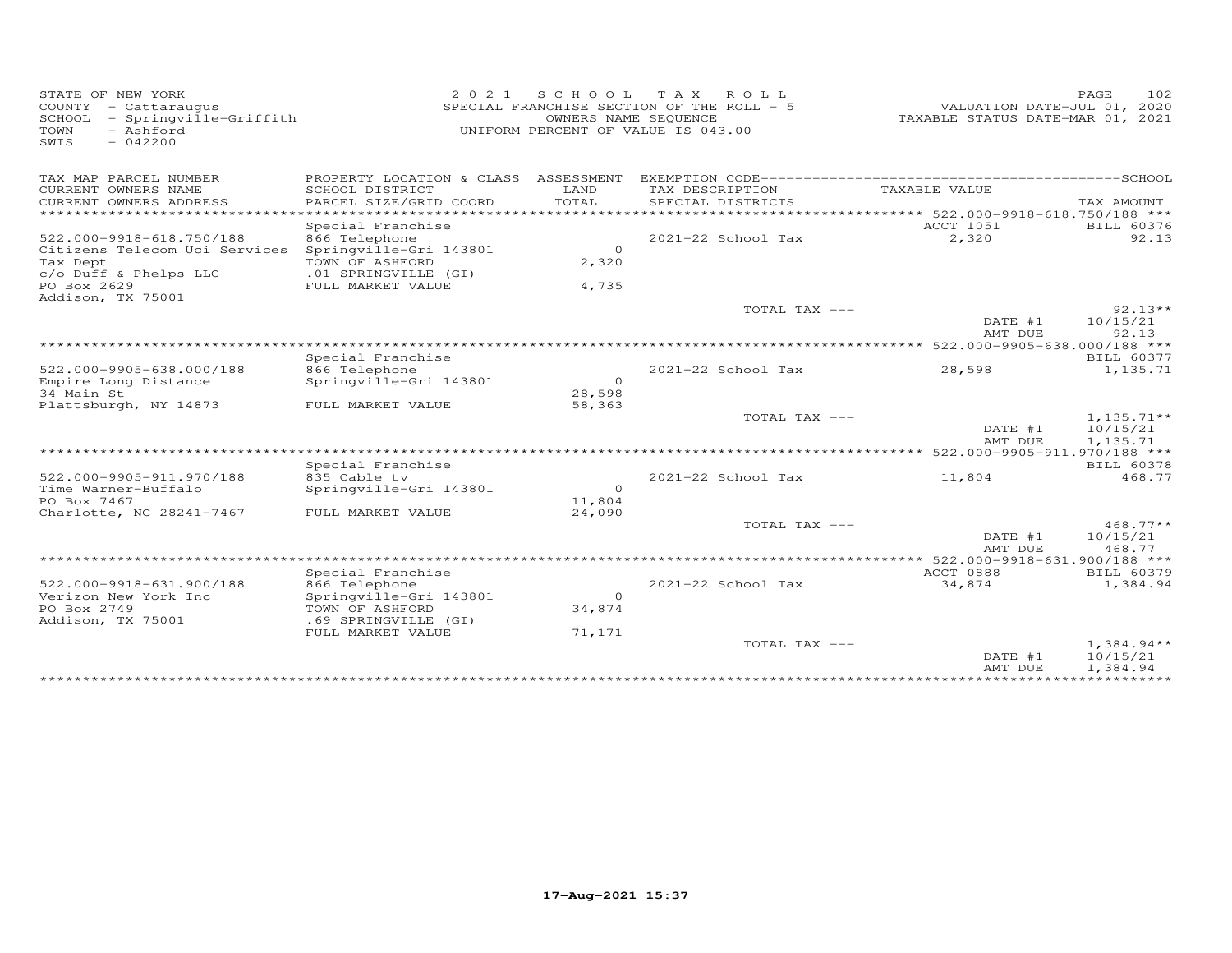| COUNTY<br>SCHOOL<br>TOWN<br>SWIS | STATE OF NEW YORK<br>- Cattaraugus<br>- Springville-Griffith<br>- Ashford<br>$-042200$ |                   | 2021                             | SCHOOL<br>SPECIAL FRANCHISE SECTION OF THE ROLL - 5 | T A X<br>R O L L                |                  | PAGE<br>103<br>VALUATION DATE-JUL 01, 2020<br>TAXABLE STATUS DATE-MAR 01, 2021<br>RPS155/V04/L015<br>CURRENT DATE 8/17/2021 |
|----------------------------------|----------------------------------------------------------------------------------------|-------------------|----------------------------------|-----------------------------------------------------|---------------------------------|------------------|-----------------------------------------------------------------------------------------------------------------------------|
|                                  |                                                                                        |                   | ROLL                             | S U B                                               | $S E C T I O N - - T O T A L S$ |                  |                                                                                                                             |
|                                  |                                                                                        | ***               |                                  | SPECIAL DISTRICT                                    | SUMMARY ***                     |                  |                                                                                                                             |
| CODE                             | TOTAL<br>PARCELS<br>DISTRICT NAME                                                      | EXTENSION<br>TYPE | <b>EXTENSION</b><br><b>VALUE</b> | AD VALOREM<br>VALUE                                 | EXEMPT<br><b>AMOUNT</b>         | TAXABLE<br>VALUE | TOTAL<br>TAX                                                                                                                |
|                                  |                                                                                        |                   |                                  | NO SPECIAL DISTRICTS AT THIS LEVEL                  |                                 |                  |                                                                                                                             |
|                                  |                                                                                        | ***               | S C H O O L                      | DISTRICT SUMMARY ***                                |                                 |                  |                                                                                                                             |
| CODE                             | DISTRICT NAME                                                                          | TOTAL<br>PARCELS  | ASSESSED<br>LAND                 | ASSESSED<br>TOTAL                                   | <b>EXEMPT</b><br><b>AMOUNT</b>  | TOTAL<br>TAXABLE |                                                                                                                             |
|                                  |                                                                                        |                   |                                  |                                                     | -----<br>STAR AMOUNT            | STAR TAXABLE     | TOTAL TAX                                                                                                                   |
|                                  | Springville-Griffith                                                                   | 4                 |                                  | 77,596                                              |                                 | 77,596           |                                                                                                                             |
| 143801                           |                                                                                        |                   |                                  |                                                     |                                 | 77,596           | 3,081.55                                                                                                                    |
|                                  | $S \cup B - TO T A L$                                                                  | $\overline{4}$    |                                  | 77,596                                              |                                 | 77,596           |                                                                                                                             |
|                                  | $S \cup B - T \cup T A L (CONT)$                                                       |                   |                                  |                                                     |                                 | 77,596           | 3,081.55                                                                                                                    |
|                                  | TOTAL                                                                                  | 4                 |                                  | 77,596                                              |                                 | 77,596           |                                                                                                                             |
|                                  | TO TAL (CONT)                                                                          |                   |                                  |                                                     |                                 | 77,596           | 3,081.55                                                                                                                    |

\*\*\* S Y S T E M C O D E S S U M M A R Y \*\*\*

NO SYSTEM EXEMPTIONS AT THIS LEVEL

\*\*\* E X E M P T I O N S U M M A R Y \*\*\*

NO EXEMPTIONS AT THIS LEVEL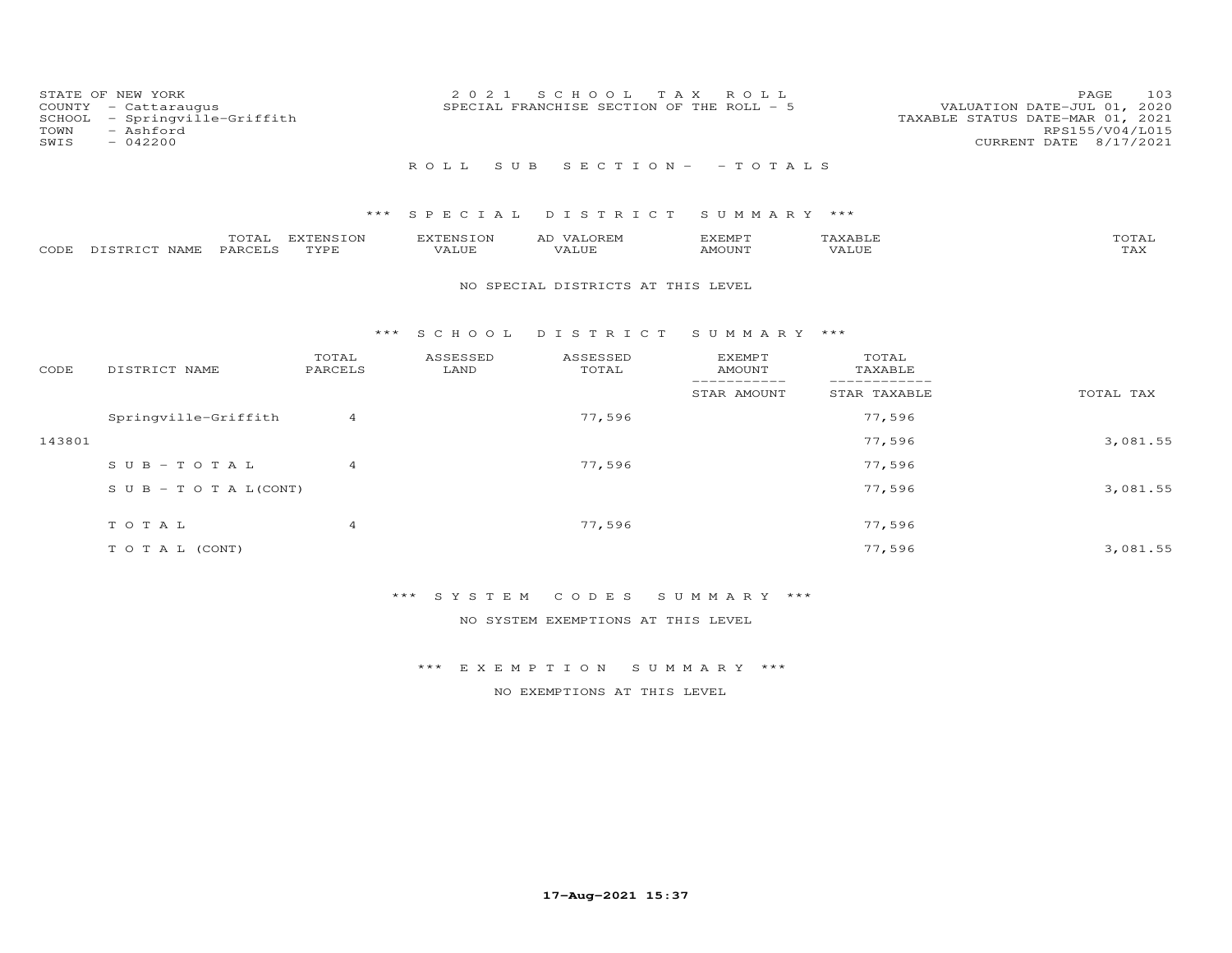|      | STATE OF NEW YORK             | 2021 SCHOOL TAX ROLL                      | 104<br>PAGE                      |
|------|-------------------------------|-------------------------------------------|----------------------------------|
|      | COUNTY - Cattaraugus          | SPECIAL FRANCHISE SECTION OF THE ROLL - 5 | VALUATION DATE-JUL 01, 2020      |
|      | SCHOOL - Springville-Griffith |                                           | TAXABLE STATUS DATE-MAR 01, 2021 |
| TOWN | - Ashford                     |                                           | RPS155/V04/L015                  |
| SWIS | $-042200$                     |                                           | CURRENT DATE 8/17/2021           |
|      |                               |                                           |                                  |
|      |                               | ROLL SUB SECTION- - TOTALS                |                                  |

## \*\*\* G R A N D T O T A L S \*\*\*

| ROLL<br>SEC | DESCRIPTION            | TOTAL<br>PARCELS | ASSESSED<br>LAND | ASSESSED<br>TOTAL | EXEMPT<br>AMOUNT | TOTAL<br>TAXABLE | TOTAL<br>TAX |
|-------------|------------------------|------------------|------------------|-------------------|------------------|------------------|--------------|
|             |                        |                  |                  |                   | STAR AMOUNT      | STAR TAXABLE     |              |
|             | $2021 - 22$ School Tax |                  | 77,596           |                   | 77,596<br>77,596 |                  |              |
|             | SPEC DIST TAXES        |                  |                  |                   |                  |                  | 3,081.55     |

5 SPECIAL FRANCHISE 4 3,081.55

**17-Aug-2021 15:37**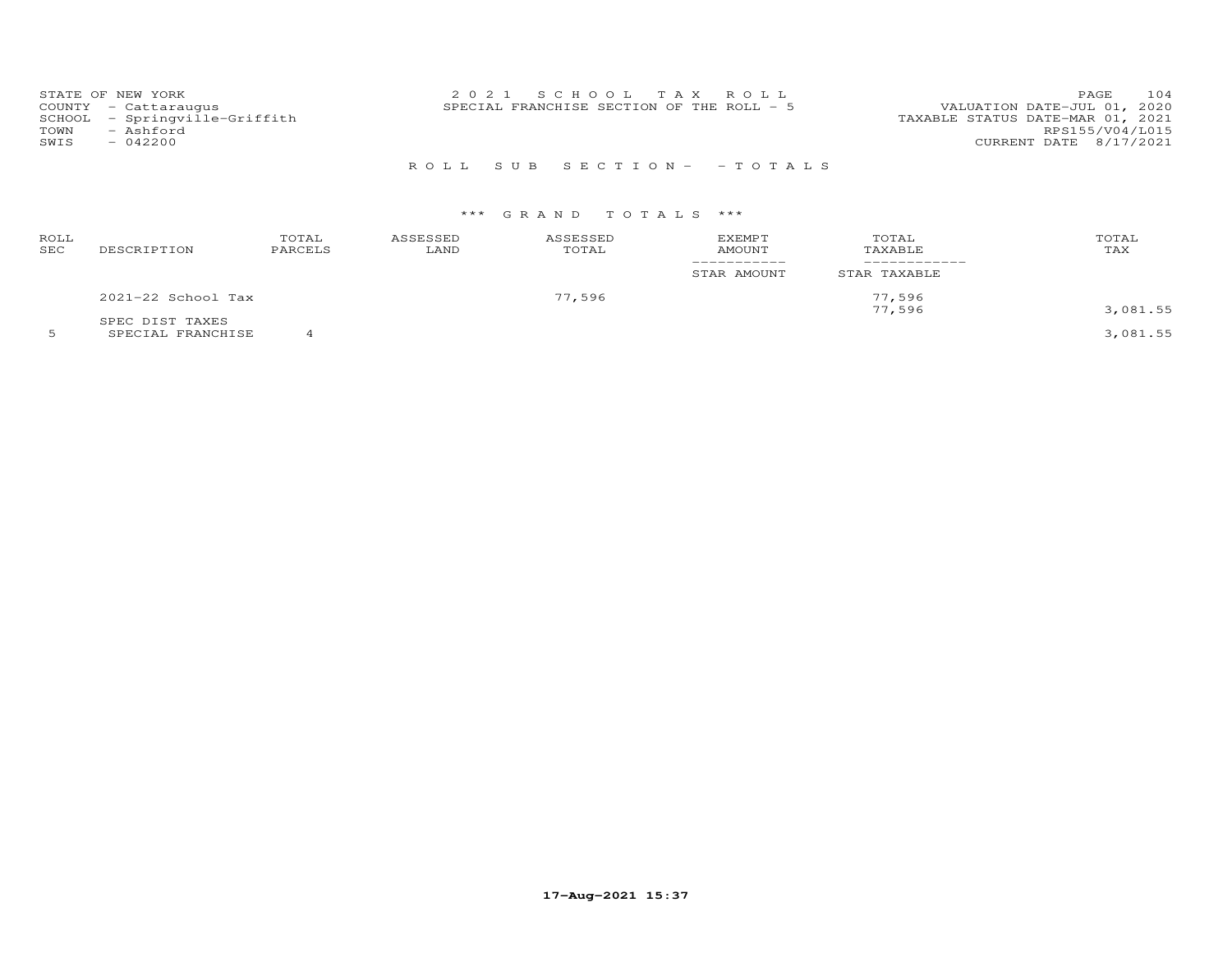| COUNTY<br>SCHOOL<br>TOWN<br>SWIS | STATE OF NEW YORK<br>- Cattaraugus<br>- Springville-Griffith<br>- Ashford<br>$-042200$ |                   | 2 0 2 1            | S C H O O L<br>SPECIAL FRANCHISE SECTION OF THE ROLL - 5 | T A X<br>ROLL                                 |                                  | 105<br>PAGE<br>VALUATION DATE-JUL 01, 2020<br>TAXABLE STATUS DATE-MAR 01, 2021<br>RPS155/V04/L015<br>CURRENT DATE 8/17/2021 |
|----------------------------------|----------------------------------------------------------------------------------------|-------------------|--------------------|----------------------------------------------------------|-----------------------------------------------|----------------------------------|-----------------------------------------------------------------------------------------------------------------------------|
|                                  |                                                                                        |                   | ROLL               | SECTION                                                  | TOTALS                                        |                                  |                                                                                                                             |
|                                  |                                                                                        | ***               | SPECIAL            | DISTRICT                                                 | SUMMARY ***                                   |                                  |                                                                                                                             |
| CODE                             | TOTAL<br>PARCELS<br>DISTRICT NAME                                                      | EXTENSION<br>TYPE | EXTENSION<br>VALUE | AD VALOREM<br>VALUE                                      | <b>EXEMPT</b><br><b>AMOUNT</b>                | TAXABLE<br><b>VALUE</b>          | TOTAL<br><b>TAX</b>                                                                                                         |
|                                  |                                                                                        |                   |                    | NO SPECIAL DISTRICTS AT THIS LEVEL                       |                                               |                                  |                                                                                                                             |
|                                  |                                                                                        | $***$             | S C H O O L        | DISTRICT                                                 | SUMMARY ***                                   |                                  |                                                                                                                             |
| CODE                             | DISTRICT NAME                                                                          | TOTAL<br>PARCELS  | ASSESSED<br>LAND   | ASSESSED<br>TOTAL                                        | <b>EXEMPT</b><br><b>AMOUNT</b><br>----------- | TOTAL<br>TAXABLE<br>------------ |                                                                                                                             |
|                                  |                                                                                        |                   |                    |                                                          | STAR AMOUNT                                   | STAR TAXABLE                     | TOTAL TAX                                                                                                                   |
|                                  | Springville-Griffith                                                                   | 4                 |                    | 77,596                                                   |                                               | 77,596                           |                                                                                                                             |
| 143801                           |                                                                                        |                   |                    |                                                          |                                               | 77,596                           | 3,081.55                                                                                                                    |
|                                  | $SUB - TO T AL$                                                                        | $\overline{4}$    |                    | 77,596                                                   |                                               | 77,596                           |                                                                                                                             |
|                                  | $S \cup B - T \cup T A L (CONT)$                                                       |                   |                    |                                                          |                                               | 77,596                           | 3,081.55                                                                                                                    |

| TOTAL         | 77,596 | 77,596 |          |
|---------------|--------|--------|----------|
| TO TAL (CONT) |        | 77,596 | 3,081.55 |

\*\*\* S Y S T E M C O D E S S U M M A R Y \*\*\*

NO SYSTEM EXEMPTIONS AT THIS LEVEL

\*\*\* E X E M P T I O N S U M M A R Y \*\*\*

NO EXEMPTIONS AT THIS LEVEL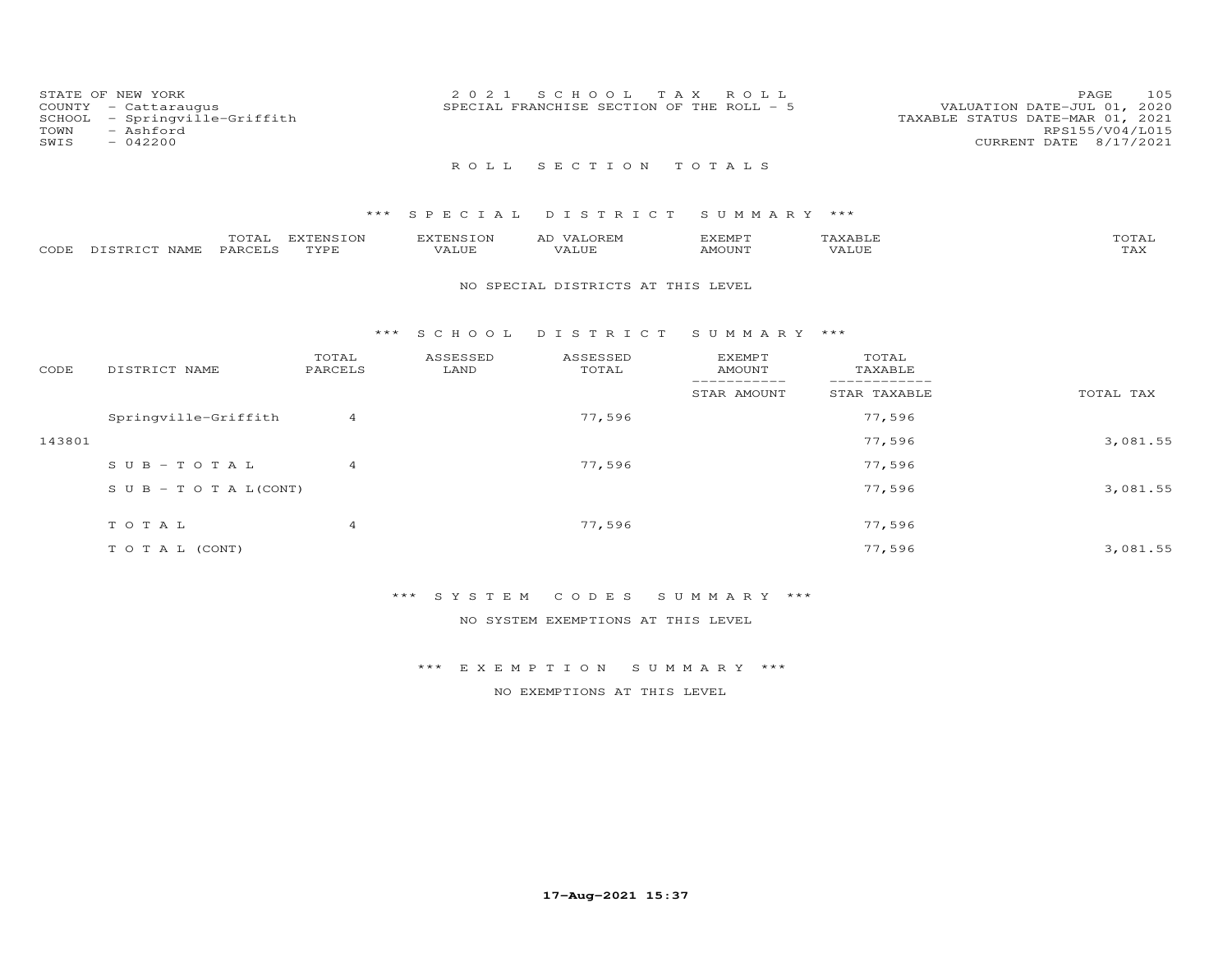| TOWN<br>SWIS | STATE OF NEW YORK<br>COUNTY - Cattaraugus<br>SCHOOL - Springville-Griffith<br>- Ashford<br>$-042200$ | 2021 SCHOOL TAX ROLL<br>SPECIAL FRANCHISE SECTION OF THE ROLL - 5 | 106<br>PAGE<br>VALUATION DATE-JUL 01, 2020<br>TAXABLE STATUS DATE-MAR 01, 2021<br>RPS155/V04/L015<br>CURRENT DATE 8/17/2021 |
|--------------|------------------------------------------------------------------------------------------------------|-------------------------------------------------------------------|-----------------------------------------------------------------------------------------------------------------------------|
|              |                                                                                                      | ROLL SECTION TOTALS                                               |                                                                                                                             |

## \*\*\* G R A N D T O T A L S \*\*\*

| ROLL<br>SEC | DESCRIPTION        | TOTAL<br>PARCELS | ASSESSED<br>LAND | ASSESSED<br>TOTAL | <b>EXEMPT</b><br>AMOUNT<br>__________<br>STAR AMOUNT | TOTAL<br>TAXABLE<br>STAR TAXABLE | TOTAL<br>TAX |
|-------------|--------------------|------------------|------------------|-------------------|------------------------------------------------------|----------------------------------|--------------|
|             | 2021-22 School Tax |                  | 77,596           |                   | 77,596                                               |                                  |              |
|             | SPEC DIST TAXES    |                  |                  |                   |                                                      | 77,596                           | 3,081.55     |

5 SPECIAL FRANCHISE 4 3,081.55

**17-Aug-2021 15:37**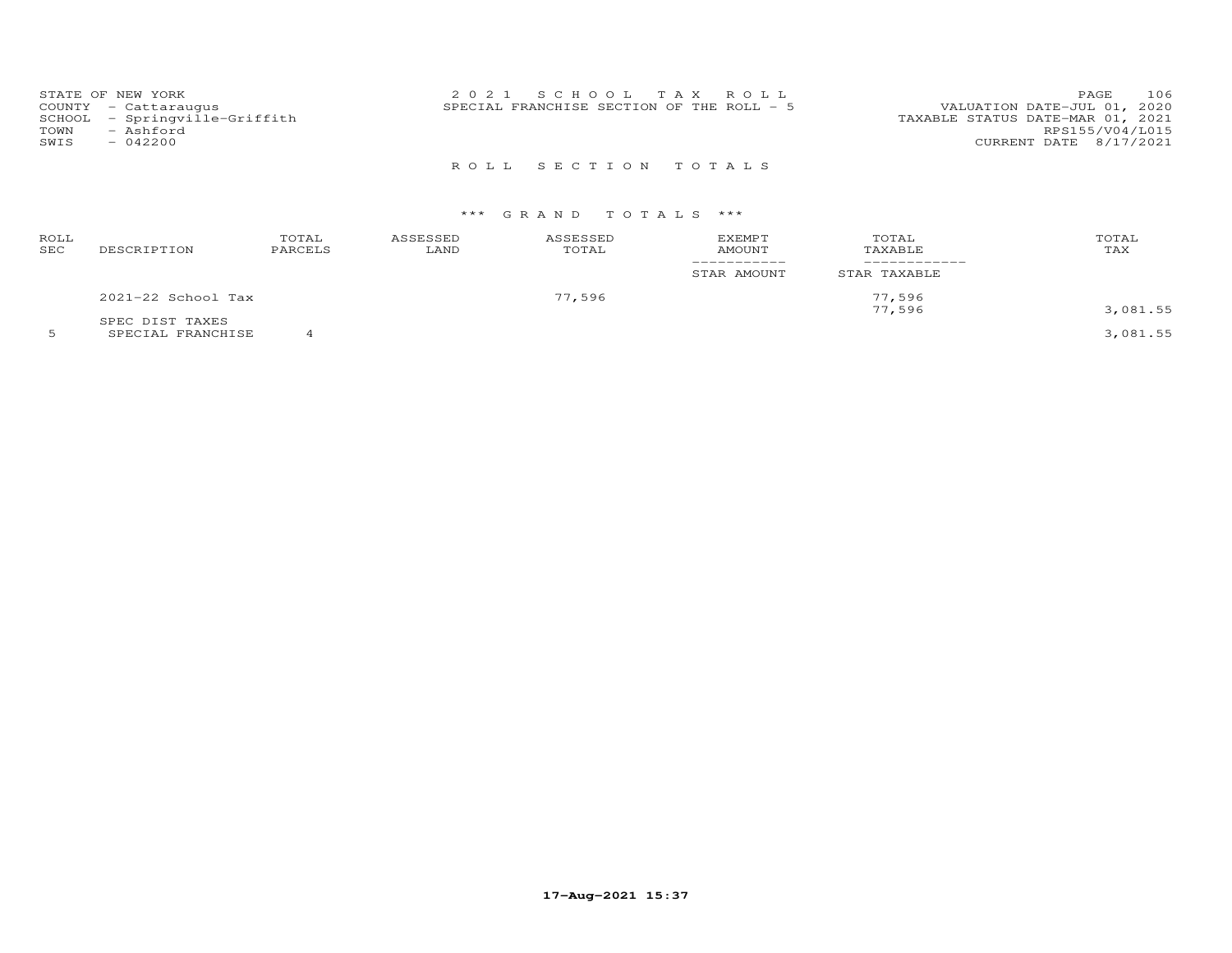| STATE OF NEW YORK<br>COUNTY - Cattaraugus<br>SCHOOL - Springville-Griffith<br>- Ashford<br>TOWN<br>SWIS<br>$-042200$ | 2 0 2 1                                        | UNIFORM PERCENT OF VALUE IS 043.00 | SCHOOL TAX ROLL<br>UTILITY & R.R. SECTION OF THE ROLL - 6<br>OWNERS NAME SEQUENCE | VALUATION DATE-JUL 01, 2020<br>TAXABLE STATUS DATE-MAR 01, 2021 | PAGE<br>107       |
|----------------------------------------------------------------------------------------------------------------------|------------------------------------------------|------------------------------------|-----------------------------------------------------------------------------------|-----------------------------------------------------------------|-------------------|
| TAX MAP PARCEL NUMBER                                                                                                | PROPERTY LOCATION & CLASS ASSESSMENT           |                                    |                                                                                   |                                                                 |                   |
| CURRENT OWNERS NAME                                                                                                  | SCHOOL DISTRICT                                | LAND                               | TAX DESCRIPTION                                                                   | TAXABLE VALUE                                                   |                   |
| CURRENT OWNERS ADDRESS                                                                                               | PARCEL SIZE/GRID COORD                         | TOTAL                              | SPECIAL DISTRICTS                                                                 |                                                                 | TAX AMOUNT        |
| **********************                                                                                               |                                                |                                    |                                                                                   |                                                                 |                   |
|                                                                                                                      | Henrietta Rd                                   |                                    |                                                                                   | ACCT 1417                                                       | <b>BILL 60380</b> |
| $10.003 - 2 - 15.1/2$                                                                                                | 837 Cell Tower                                 | $\Omega$                           | 2021-22 School Tax                                                                | 247,300                                                         | 9,820.97          |
| American Tower Co<br>PO Box 723597                                                                                   | Springville-Gri 143801<br>LEASED LAND          | 247,300                            |                                                                                   |                                                                 |                   |
| Atlanta, GA 31139                                                                                                    | ACRES<br>0.01                                  |                                    |                                                                                   |                                                                 |                   |
|                                                                                                                      | FULL MARKET VALUE                              | 504,694                            |                                                                                   |                                                                 |                   |
|                                                                                                                      |                                                |                                    | TOTAL TAX ---                                                                     |                                                                 | $9,820.97**$      |
|                                                                                                                      |                                                |                                    |                                                                                   | DATE #1                                                         | 10/15/21          |
|                                                                                                                      |                                                |                                    |                                                                                   | AMT DUE                                                         | 9,820.97          |
|                                                                                                                      |                                                |                                    |                                                                                   |                                                                 |                   |
|                                                                                                                      | Outside Plant                                  |                                    |                                                                                   | ACCT 1078                                                       | <b>BILL 60381</b> |
| 622.000-9918-618.750/188                                                                                             | 836 Telecom. eq.                               |                                    | Mass Telec 47100                                                                  |                                                                 | 393               |
| Citizens Telecon Uci Services<br>Tax Dept                                                                            | Springville-Gri 143801<br>LOC #888888          | $\Omega$<br>4,895                  | $2021 - 22$ School Tax                                                            | 4,502                                                           | 178.79            |
| c/o Duff & Phelps LLC                                                                                                | .0380 SPRINGVILLE                              |                                    |                                                                                   |                                                                 |                   |
| PO Box 2629                                                                                                          | POLES WIRE CABLES ETC                          |                                    |                                                                                   |                                                                 |                   |
| Addison, TX 75001                                                                                                    | FULL MARKET VALUE                              | 9,990                              |                                                                                   |                                                                 |                   |
|                                                                                                                      |                                                |                                    | TOTAL TAX ---                                                                     |                                                                 | $178.79**$        |
|                                                                                                                      |                                                |                                    |                                                                                   | DATE #1                                                         | 10/15/21          |
|                                                                                                                      |                                                |                                    |                                                                                   | AMT DUE                                                         | 178.79            |
|                                                                                                                      |                                                |                                    |                                                                                   |                                                                 |                   |
|                                                                                                                      | Outside Plant                                  |                                    |                                                                                   |                                                                 | BILL 60382        |
| 622.000-0000-638.000/1882                                                                                            | 836 Telecom. eq.<br>Springville-Gri 143801     | $\circ$                            | Mass Telec 47100<br>$2021 - 22$ School Tax                                        | 719                                                             | 25<br>28.55       |
| Empire Long Distance Corp<br>34 Main St                                                                              | 0.038000 Springville-Grif                      | 744                                |                                                                                   |                                                                 |                   |
| Prattsburgh, NY 14873                                                                                                | FULL MARKET VALUE                              | 1,518                              |                                                                                   |                                                                 |                   |
|                                                                                                                      |                                                |                                    | TOTAL TAX ---                                                                     |                                                                 | $28.55**$         |
|                                                                                                                      |                                                |                                    |                                                                                   | DATE #1                                                         | 10/15/21          |
|                                                                                                                      |                                                |                                    |                                                                                   | AMT DUE                                                         | 28.55             |
|                                                                                                                      |                                                |                                    |                                                                                   | ***** 622.000-9918-123.700/288 ***                              |                   |
|                                                                                                                      | Op & Mrs Equip                                 |                                    |                                                                                   | ACCT 1080                                                       | <b>BILL 60383</b> |
| 622.000-9918-123.700/288                                                                                             | 885 Gas Outside Pla                            |                                    | 2021-22 School Tax                                                                | 302,148                                                         | 11,999.14         |
| National Fuel Gas Dist                                                                                               | Springville-Gri 143801                         | $\Omega$                           |                                                                                   |                                                                 |                   |
| Attn: Real Property Tax<br>6363 Main St                                                                              | LOC #88888 11016 11903<br>.21 SPRINGVILLE (GI) | 302,148                            |                                                                                   |                                                                 |                   |
| Williamsville, NY 14221-5887                                                                                         | GAS DIST                                       |                                    |                                                                                   |                                                                 |                   |
|                                                                                                                      | FULL MARKET VALUE                              | 616,629                            |                                                                                   |                                                                 |                   |
|                                                                                                                      |                                                |                                    | TOTAL TAX ---                                                                     |                                                                 | $11,999.14**$     |
|                                                                                                                      |                                                |                                    |                                                                                   | DATE #1                                                         | 10/15/21          |
|                                                                                                                      |                                                |                                    |                                                                                   | AMT DUE                                                         | 11,999.14         |
|                                                                                                                      |                                                |                                    |                                                                                   |                                                                 |                   |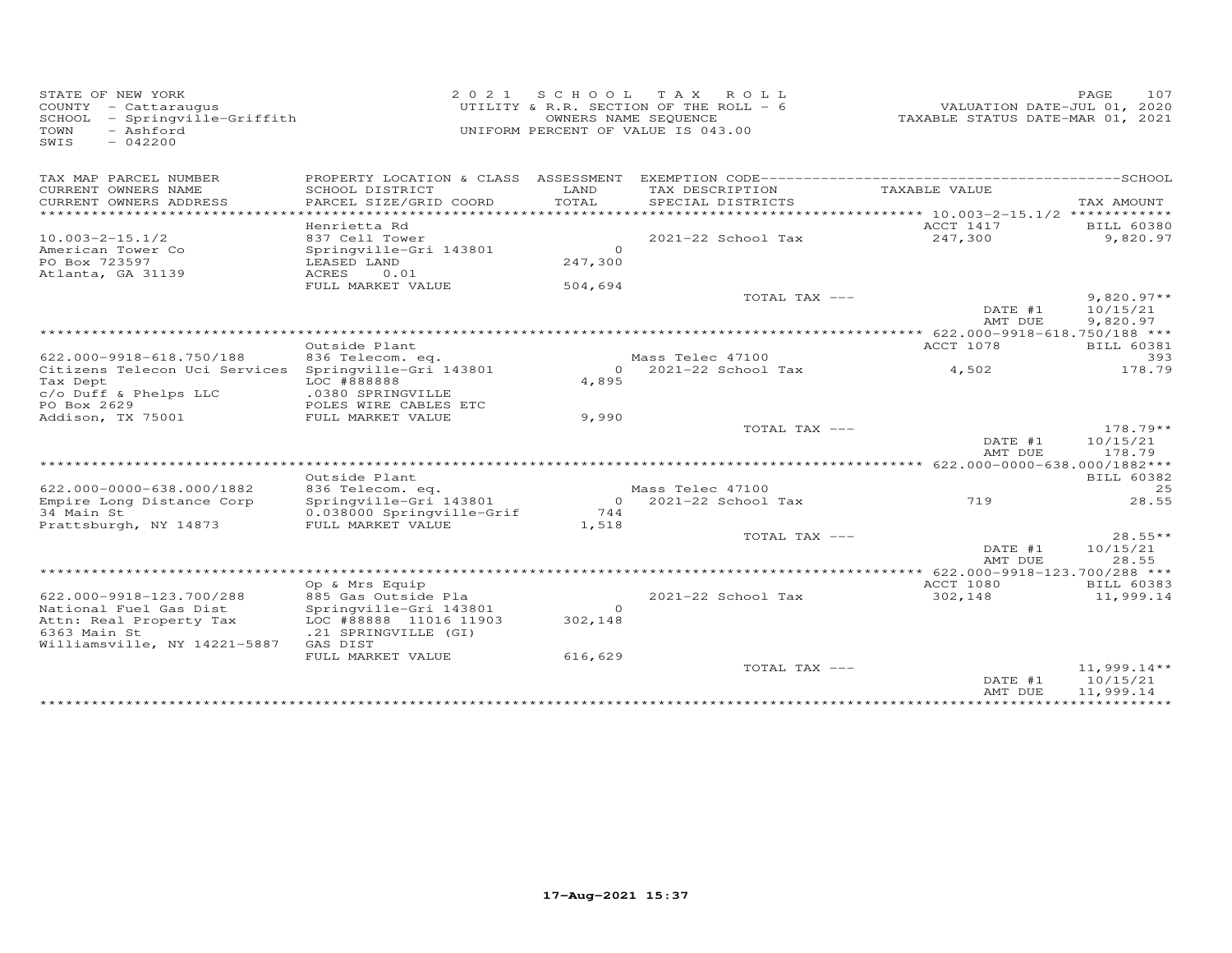| STATE OF NEW YORK<br>COUNTY - Cattaraugus<br>SCHOOL - Springville-Griffith<br>- Ashford<br>TOWN<br>SWIS<br>$-042200$           |                                                                                                                                                                              |                                   | 2021 SCHOOL TAX ROLL<br>UTILITY & R.R. SECTION OF THE ROLL - 6<br>OWNERS NAME SEQUENCE<br>UNIFORM PERCENT OF VALUE IS 043.00 | VALUATION DATE-JUL 01, 2020<br>TAXABLE STATUS DATE-MAR 01, 2021 | PAGE<br>108                            |
|--------------------------------------------------------------------------------------------------------------------------------|------------------------------------------------------------------------------------------------------------------------------------------------------------------------------|-----------------------------------|------------------------------------------------------------------------------------------------------------------------------|-----------------------------------------------------------------|----------------------------------------|
| TAX MAP PARCEL NUMBER<br>CURRENT OWNERS NAME<br>CURRENT OWNERS ADDRESS<br>***********************                              | SCHOOL DISTRICT<br>PARCEL SIZE/GRID COORD                                                                                                                                    | LAND<br>TOTAL                     | TAX DESCRIPTION<br>SPECIAL DISTRICTS                                                                                         | TAXABLE VALUE<br>*********** 622.000-9918-123.710/201 ***       | TAX AMOUNT                             |
|                                                                                                                                | 011955 Meas & Reg Station                                                                                                                                                    |                                   |                                                                                                                              | ACCT 1541                                                       | <b>BILL 60384</b>                      |
| 622.000-9918-123.710/201<br>National Fuel Gas Supply<br>Real Property Tax Dept<br>6363 Main St<br>Williamsville, NY 14221-5887 | 883 Gas Trans Impr<br>Springville-Gri 143801<br>FULL MARKET VALUE                                                                                                            | $\overline{0}$<br>7,949<br>16,222 | 2021-22 School Tax                                                                                                           | 7,949                                                           | 315.68                                 |
|                                                                                                                                |                                                                                                                                                                              |                                   | TOTAL TAX ---                                                                                                                | DATE #1<br>AMT DUE                                              | $315.68**$<br>10/15/21<br>315.68       |
|                                                                                                                                |                                                                                                                                                                              |                                   |                                                                                                                              | *** 622.000-9918-123.710/288 ***                                |                                        |
| 622.000-9918-123.710/288<br>National Fuel Gas Supply<br>Real Property Tax Dept<br>6363 Main St                                 | Op & Mrs Equip<br>883 Gas Trans Impr<br>Springville-Gri 143801<br>LOC # 888888 & 11955<br>.3120 SPRINGVILLE (GI)                                                             | $\Omega$<br>365,723               | 2021-22 School Tax                                                                                                           | ACCT 1079<br>365,723                                            | <b>BILL 60385</b><br>14,523.88         |
| Williamsville, NY 14221-5887                                                                                                   | GAS TRANS<br>FULL MARKET VALUE                                                                                                                                               | 746,373                           |                                                                                                                              |                                                                 |                                        |
|                                                                                                                                |                                                                                                                                                                              |                                   | TOTAL TAX ---                                                                                                                | DATE #1<br>AMT DUE                                              | $14,523.88**$<br>10/15/21<br>14,523.88 |
|                                                                                                                                |                                                                                                                                                                              |                                   |                                                                                                                              |                                                                 |                                        |
| $10.003 - 2 - 15.2$<br>Niagara Mohawk Power Corp<br>300 Erie Blvd West<br>Syracuse, NY 13202                                   | 7025 Henrietta Rd<br>884 Elec Dist Out<br>Springville-Gri 143801<br>53 06 07<br>NORTH ASHFORD SUBSTATION<br>FRNT 132.00 DPTH<br>86.00<br>EAST-1116482 NRTH-0900890<br>PG-436 | 11,182<br>97,115                  | 2021-22 School Tax                                                                                                           | ACCT 1083<br>97,115                                             | <b>BILL 60386</b><br>3,856.71          |
|                                                                                                                                | DEED BOOK 984<br>FULL MARKET VALUE                                                                                                                                           | 198,194                           |                                                                                                                              |                                                                 |                                        |
|                                                                                                                                |                                                                                                                                                                              |                                   | TOTAL TAX ---                                                                                                                | DATE #1<br>AMT DUE                                              | $3,856.71**$<br>10/15/21<br>3,856.71   |
|                                                                                                                                |                                                                                                                                                                              |                                   |                                                                                                                              |                                                                 |                                        |
| 622.000-9918-132.350/100<br>Niagara Mohawk Power Corp<br>Real Estate Tax Dept<br>30 Erie Boulvard West<br>Syracuse, NY 13202   | Elec Trans Line<br>882 Elec Trans Imp<br>Springville-Gri 143801<br>712388<br>.1500 SPRINGVILLE (GI)<br>DAKE HILL-MACHIAS #803<br>ACRES<br>0.01                               | $\overline{O}$<br>17,546          | 2021-22 School Tax                                                                                                           | ACCT 1517<br>17,546                                             | <b>BILL 60387</b><br>696.80            |
|                                                                                                                                | FULL MARKET VALUE                                                                                                                                                            | 35,808                            | TOTAL TAX ---                                                                                                                | DATE #1<br>AMT DUE                                              | 696.80**<br>10/15/21<br>696.80         |
|                                                                                                                                |                                                                                                                                                                              |                                   |                                                                                                                              |                                                                 |                                        |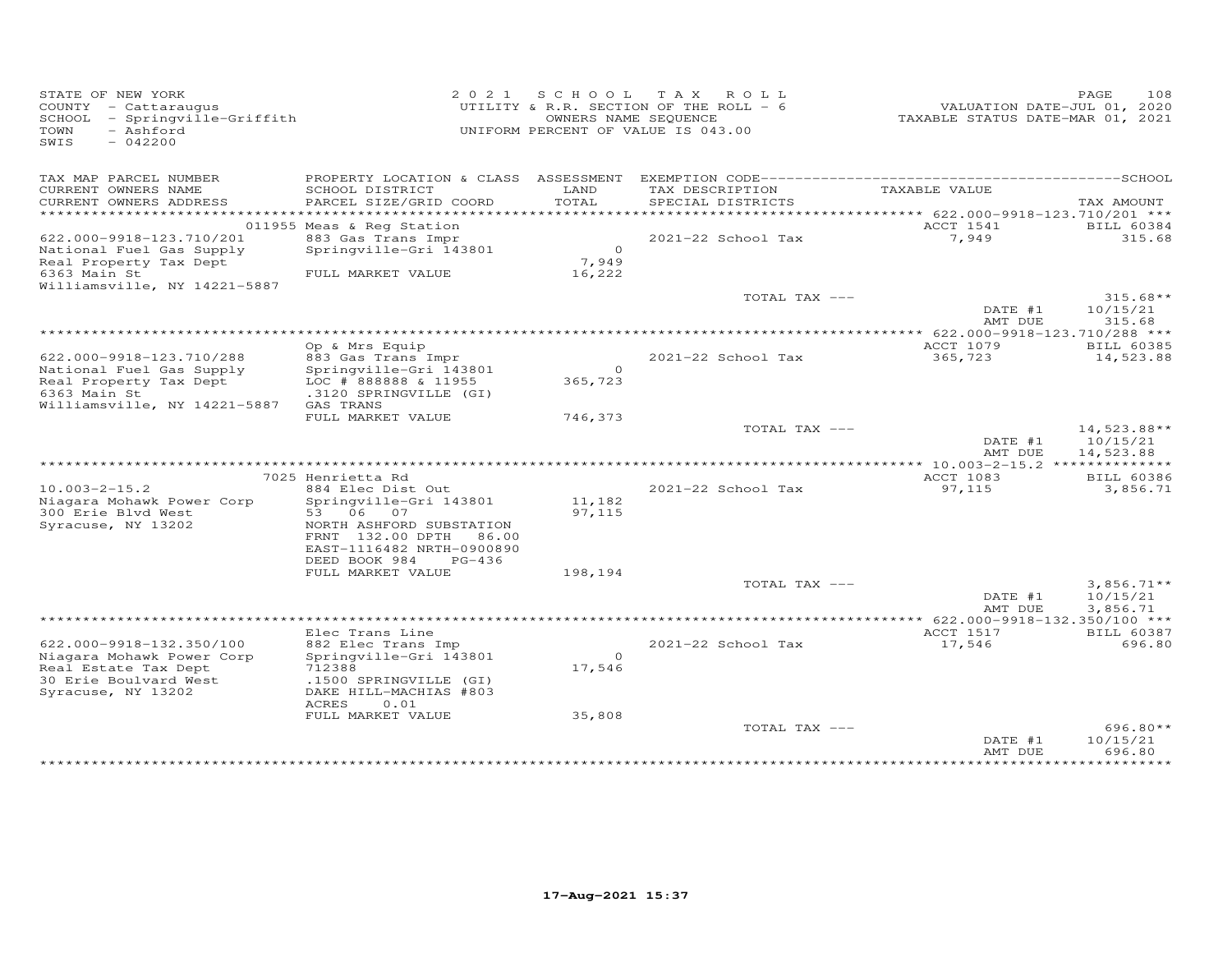| STATE OF NEW YORK<br>COUNTY - Cattaraugus<br>SCHOOL - Springville-Griffith<br>TOWN<br>- Ashford<br>SWIS<br>$-042200$          | 2 0 2 1                                                                                                                                                | OWNERS NAME SEQUENCE              | SCHOOL TAX ROLL<br>UTILITY & R.R. SECTION OF THE ROLL - 6<br>UNIFORM PERCENT OF VALUE IS 043.00 | VALUATION DATE-JUL 01, 2020<br>TAXABLE STATUS DATE-MAR 01, 2021 | 109<br>PAGE                          |
|-------------------------------------------------------------------------------------------------------------------------------|--------------------------------------------------------------------------------------------------------------------------------------------------------|-----------------------------------|-------------------------------------------------------------------------------------------------|-----------------------------------------------------------------|--------------------------------------|
| TAX MAP PARCEL NUMBER<br>CURRENT OWNERS NAME<br>CURRENT OWNERS ADDRESS<br>************************                            | SCHOOL DISTRICT<br>PARCEL SIZE/GRID COORD                                                                                                              | LAND<br>TOTAL                     | TAX DESCRIPTION<br>SPECIAL DISTRICTS                                                            | TAXABLE VALUE                                                   | TAX AMOUNT                           |
| 622.000-9918-132.350/101<br>Niagara Mohawk Power Corp<br>Real Estate Tax Dept<br>300 Erie Boulvard West<br>Syracuse, NY 13202 | Elec Power Line<br>882 Elec Trans Imp<br>Springville-Gri 143801<br>LOC #712446<br>.15 SPRINGVILLE (GI)<br>N ANGOLA-N ASHFORD #861<br>FULL MARKET VALUE | $\overline{O}$<br>5,966<br>12,176 | 2021-22 School Tax                                                                              | <b>ACCT 1518</b><br>5,966                                       | <b>BILL 60388</b><br>236.93          |
|                                                                                                                               |                                                                                                                                                        |                                   | TOTAL TAX ---                                                                                   | DATE #1<br>AMT DUE                                              | $236.93**$<br>10/15/21<br>236.93     |
|                                                                                                                               |                                                                                                                                                        |                                   |                                                                                                 | **** 622.000-9918-132.350/102 ***                               |                                      |
| 622.000-9918-132.350/102<br>Niagara Mohawk Power Corp<br>Real Estate Tax Dept<br>300 Erie Boulvard West                       | Elec Power Line<br>882 Elec Trans Imp<br>Springville-Gri 143801<br>LOC #712247<br>.15 SPRINGVILLE (GI)                                                 | $\circ$<br>16,253                 | 2021-22 School Tax                                                                              | ACCT 1521<br>16,253                                             | <b>BILL 60389</b><br>645.45          |
| Syracuse, NY 13202                                                                                                            | N ASH-NUCLEAR FUELS #817<br><b>ACRES</b><br>0.01<br>FULL MARKET VALUE                                                                                  | 33,169                            | TOTAL TAX ---                                                                                   | DATE #1                                                         | $645.45**$<br>10/15/21               |
|                                                                                                                               |                                                                                                                                                        |                                   |                                                                                                 | AMT DUE<br>*************** 622.000-9918-132.350/103 ***         | 645.45                               |
|                                                                                                                               | Elec Power Corp                                                                                                                                        |                                   |                                                                                                 | ACCT 1523                                                       | <b>BILL 60390</b>                    |
| 622.000-9918-132.350/103<br>Niagara Mohawk Power Corp<br>Real Estate Tax Dept<br>300 Erie Boulvard West<br>Syracuse, NY 13202 | 882 Elec Trans Imp<br>Springville-Gri 143801<br>LOC #712457<br>.15 SPRINGVILLE (15)<br>NUCLEAR FUELS TAP #803<br><b>ACRES</b><br>0.01                  | $\Omega$<br>32,172                | 2021-22 School Tax                                                                              | 32,172                                                          | 1,277.64                             |
|                                                                                                                               | FULL MARKET VALUE                                                                                                                                      | 65,657                            | TOTAL TAX ---                                                                                   | DATE #1                                                         | $1,277.64**$<br>10/15/21             |
|                                                                                                                               |                                                                                                                                                        |                                   | *************************                                                                       | AMT DUE<br>** 622.000-9918-132.350/188 ***                      | 1,277.64                             |
|                                                                                                                               | Outside Plant                                                                                                                                          |                                   |                                                                                                 | ACCT 1527                                                       | <b>BILL 60391</b>                    |
| 622.000-9918-132.350/188<br>Niagara Mohawk Power Corp<br>Real Estate Tax Dept<br>300 Erie Boulvard West<br>Syracuse, NY 13202 | 884 Elec Dist Out<br>Springville-Gri 143801<br>LOC #888888<br>.15<br>ELEC DIST                                                                         | $\circ$<br>159,611                | 2021-22 School Tax                                                                              | 159,611                                                         | 6,338.60                             |
|                                                                                                                               | 0.01<br>ACRES<br>FULL MARKET VALUE                                                                                                                     | 325,737                           |                                                                                                 |                                                                 |                                      |
|                                                                                                                               |                                                                                                                                                        |                                   | TOTAL TAX ---                                                                                   | DATE #1<br>AMT DUE                                              | $6,338.60**$<br>10/15/21<br>6.338.60 |
|                                                                                                                               |                                                                                                                                                        |                                   |                                                                                                 |                                                                 |                                      |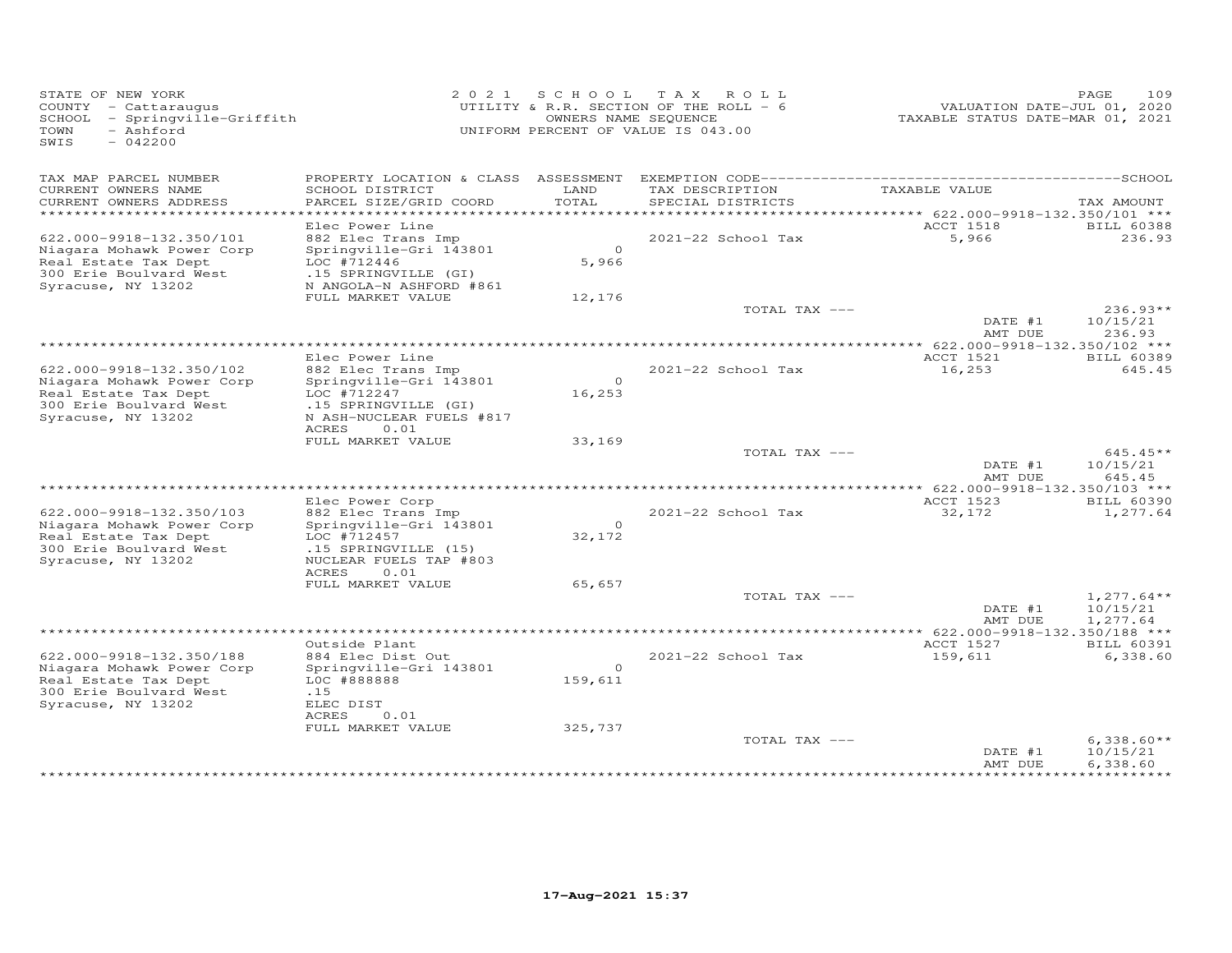| STATE OF NEW YORK<br>- Cattaraugus<br>COUNTY<br>- Springville-Griffith<br>SCHOOL<br>- Ashford<br>TOWN<br>$-042200$<br>SWIS | 2 0 2 1                   |            | SCHOOL TAX ROLL<br>UTILITY & R.R. SECTION OF THE ROLL - 6<br>OWNERS NAME SEQUENCE<br>UNIFORM PERCENT OF VALUE IS 043.00 | TAXABLE STATUS DATE-MAR 01, 2021                   | 110<br>PAGE<br>VALUATION DATE-JUL 01, 2020 |
|----------------------------------------------------------------------------------------------------------------------------|---------------------------|------------|-------------------------------------------------------------------------------------------------------------------------|----------------------------------------------------|--------------------------------------------|
| TAX MAP PARCEL NUMBER                                                                                                      | PROPERTY LOCATION & CLASS | ASSESSMENT |                                                                                                                         |                                                    |                                            |
| CURRENT OWNERS NAME                                                                                                        | SCHOOL DISTRICT           | LAND       | TAX DESCRIPTION                                                                                                         | TAXABLE VALUE                                      |                                            |
| CURRENT OWNERS ADDRESS                                                                                                     | PARCEL SIZE/GRID COORD    | TOTAL      | SPECIAL DISTRICTS                                                                                                       |                                                    | TAX AMOUNT                                 |
|                                                                                                                            |                           |            |                                                                                                                         | ********** 622.000-9918-132.350/104 ***            |                                            |
|                                                                                                                            | Elec Trans Line           |            |                                                                                                                         | ACCT 1525                                          | BILL 60392                                 |
| 622.000-9918-132.350/104                                                                                                   | 882 Elec Trans Imp        |            | $2021 - 22$ School Tax                                                                                                  | 1,039                                              | 41.26                                      |
| Niagara Mowhak Power Corp                                                                                                  | Springville-Gri 143801    | $\circ$    |                                                                                                                         |                                                    |                                            |
| Real Estate Tax Dept                                                                                                       | SGI 15%                   | 1,039      |                                                                                                                         |                                                    |                                            |
| 300 Erie Boulvard Wese                                                                                                     | N. Ellicottville Tap #803 |            |                                                                                                                         |                                                    |                                            |
| Syracuse, NY 13202                                                                                                         | FULL MARKET VALUE         | 2,120      | TOTAL TAX ---                                                                                                           |                                                    | $41.26**$                                  |
|                                                                                                                            |                           |            |                                                                                                                         | DATE #1                                            | 10/15/21                                   |
|                                                                                                                            |                           |            |                                                                                                                         | AMT DUE                                            | 41.26                                      |
|                                                                                                                            |                           |            |                                                                                                                         | ********************* 622.000-9918-631.900/188 *** |                                            |
|                                                                                                                            | Outside Plant             |            |                                                                                                                         | <b>ACCT 1082</b>                                   | <b>BILL 60393</b>                          |
| 622.000-9918-631.900/188                                                                                                   | 836 Telecom. eq.          |            | Mass Telec 47100                                                                                                        |                                                    | 42, 417                                    |
| Verizon New York Inc                                                                                                       | Springville-Gri 143801    | $\Omega$   | $2021 - 22$ School Tax                                                                                                  | 1,615                                              | 64.14                                      |
| PO Box 2749                                                                                                                | LOC # 888888              | 44,032     |                                                                                                                         |                                                    |                                            |
| Addison, TX 75001                                                                                                          | 0.038                     |            |                                                                                                                         |                                                    |                                            |
|                                                                                                                            | POLES WIRE CABLE ETC      |            |                                                                                                                         |                                                    |                                            |
|                                                                                                                            | FULL MARKET VALUE         | 89,861     |                                                                                                                         |                                                    |                                            |
|                                                                                                                            |                           |            | TOTAL TAX ---                                                                                                           |                                                    | $64.14**$                                  |
|                                                                                                                            |                           |            |                                                                                                                         | DATE #1                                            | 10/15/21                                   |
|                                                                                                                            |                           |            |                                                                                                                         | AMT DUE                                            | 64.14                                      |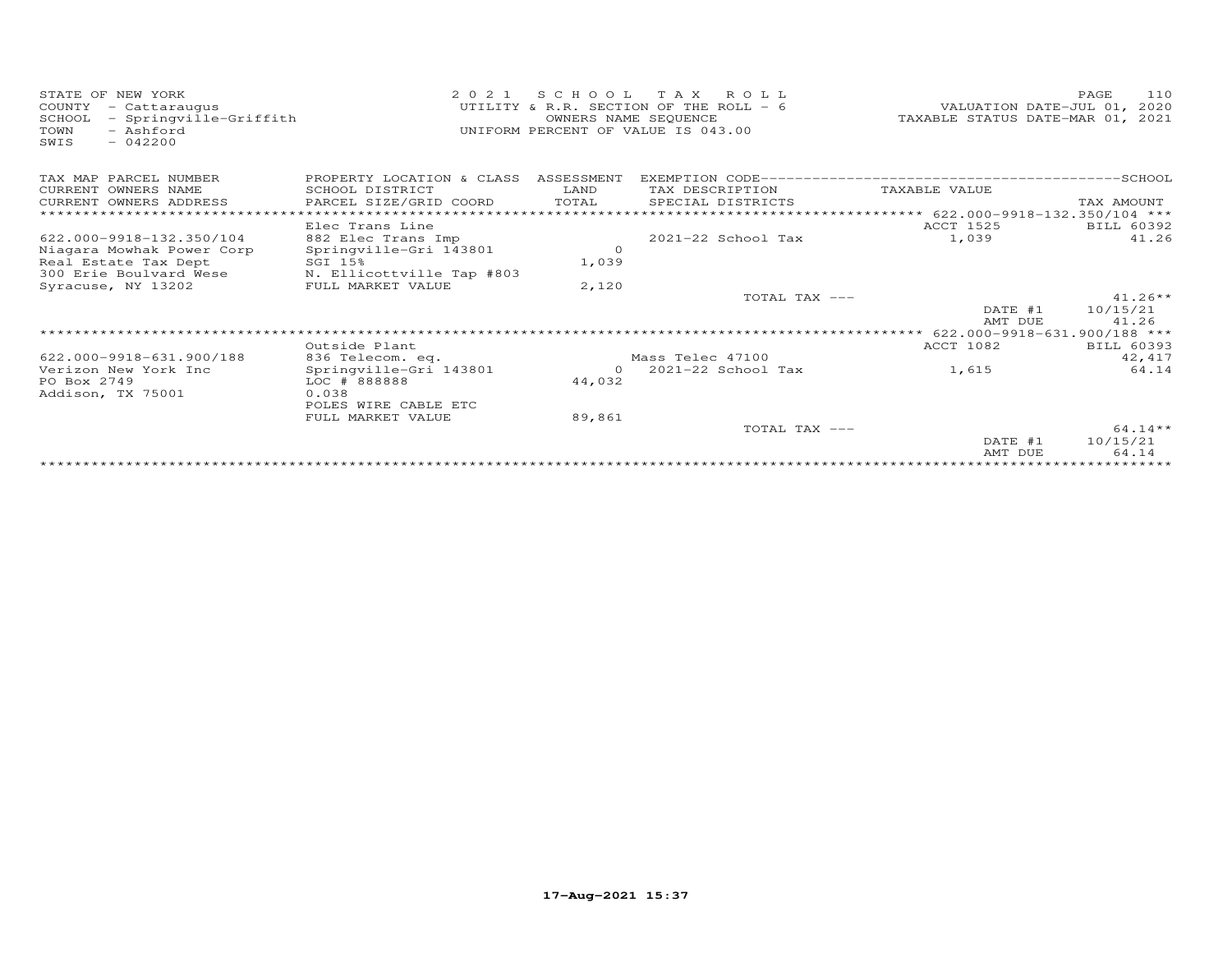| COUNTY<br>SCHOOL<br>TOWN<br>SWIS | STATE OF NEW YORK<br>- Cattaraugus<br>- Springville-Griffith<br>- Ashford<br>$-042200$ |                   | 2021                             | S C H O O L<br>UTILITY & R.R. SECTION OF THE ROLL - 6 | T A X<br>ROLL.                 |                             | 111<br>PAGE<br>2020<br>VALUATION DATE-JUL 01,<br>TAXABLE STATUS DATE-MAR 01, 2021<br>RPS155/V04/L015<br>8/17/2021<br>CURRENT DATE |
|----------------------------------|----------------------------------------------------------------------------------------|-------------------|----------------------------------|-------------------------------------------------------|--------------------------------|-----------------------------|-----------------------------------------------------------------------------------------------------------------------------------|
|                                  |                                                                                        |                   | ROLL<br>S U B                    |                                                       | $S E C T I ON - - T O T AL S$  |                             |                                                                                                                                   |
|                                  |                                                                                        | ***               | SPECIAL                          | DISTRICT                                              | SUMMARY ***                    |                             |                                                                                                                                   |
| CODE                             | TOTAL<br>PARCELS<br>DISTRICT NAME                                                      | EXTENSION<br>TYPE | <b>EXTENSION</b><br><b>VALUE</b> | AD VALOREM<br><b>VALUE</b>                            | <b>EXEMPT</b><br><b>AMOUNT</b> | TAXABLE<br><b>VALUE</b>     | TOTAL<br><b>TAX</b>                                                                                                               |
|                                  |                                                                                        |                   |                                  | NO SPECIAL DISTRICTS AT THIS LEVEL                    |                                |                             |                                                                                                                                   |
|                                  |                                                                                        |                   |                                  |                                                       |                                |                             |                                                                                                                                   |
|                                  |                                                                                        |                   |                                  |                                                       |                                |                             |                                                                                                                                   |
|                                  |                                                                                        | ***               | S C H O O L                      | DISTRICT                                              | SUMMARY ***                    |                             |                                                                                                                                   |
| CODE                             | DISTRICT NAME                                                                          | TOTAL<br>PARCELS  | ASSESSED<br>LAND                 | ASSESSED<br>TOTAL                                     | <b>EXEMPT</b><br><b>AMOUNT</b> | TOTAL<br>TAXABLE            |                                                                                                                                   |
|                                  |                                                                                        |                   |                                  |                                                       | -----------<br>STAR AMOUNT     | ___________<br>STAR TAXABLE | TOTAL TAX                                                                                                                         |
|                                  | Springville-Griffith                                                                   | 14                | 11,182                           | 1302,493                                              | 42,835                         | 1,259,658                   |                                                                                                                                   |
| 143801                           |                                                                                        |                   |                                  |                                                       |                                | 1,259,658                   | 50,024.54                                                                                                                         |
|                                  | $S \cup B - T \cup T A L$                                                              | 14                | 11,182                           | 1302,493                                              | 42,835                         | 1,259,658                   |                                                                                                                                   |
|                                  | S U B - T O T A $L$ (CONT)                                                             |                   |                                  |                                                       |                                | 1,259,658                   | 50,024.54                                                                                                                         |
|                                  | TOTAL                                                                                  | 14                | 11,182                           | 1302,493                                              | 42,835                         | 1,259,658                   |                                                                                                                                   |

# \*\*\* S Y S T E M C O D E S S U M M A R Y \*\*\*

### NO SYSTEM EXEMPTIONS AT THIS LEVEL

T O T A L (CONT) 50,024.54

| CODE  | DESCRIPTION             | TOTAL<br>PARCELS | SCHOOL           |
|-------|-------------------------|------------------|------------------|
| 47100 | Mass Telec<br>T O T A L |                  | 42,835<br>42,835 |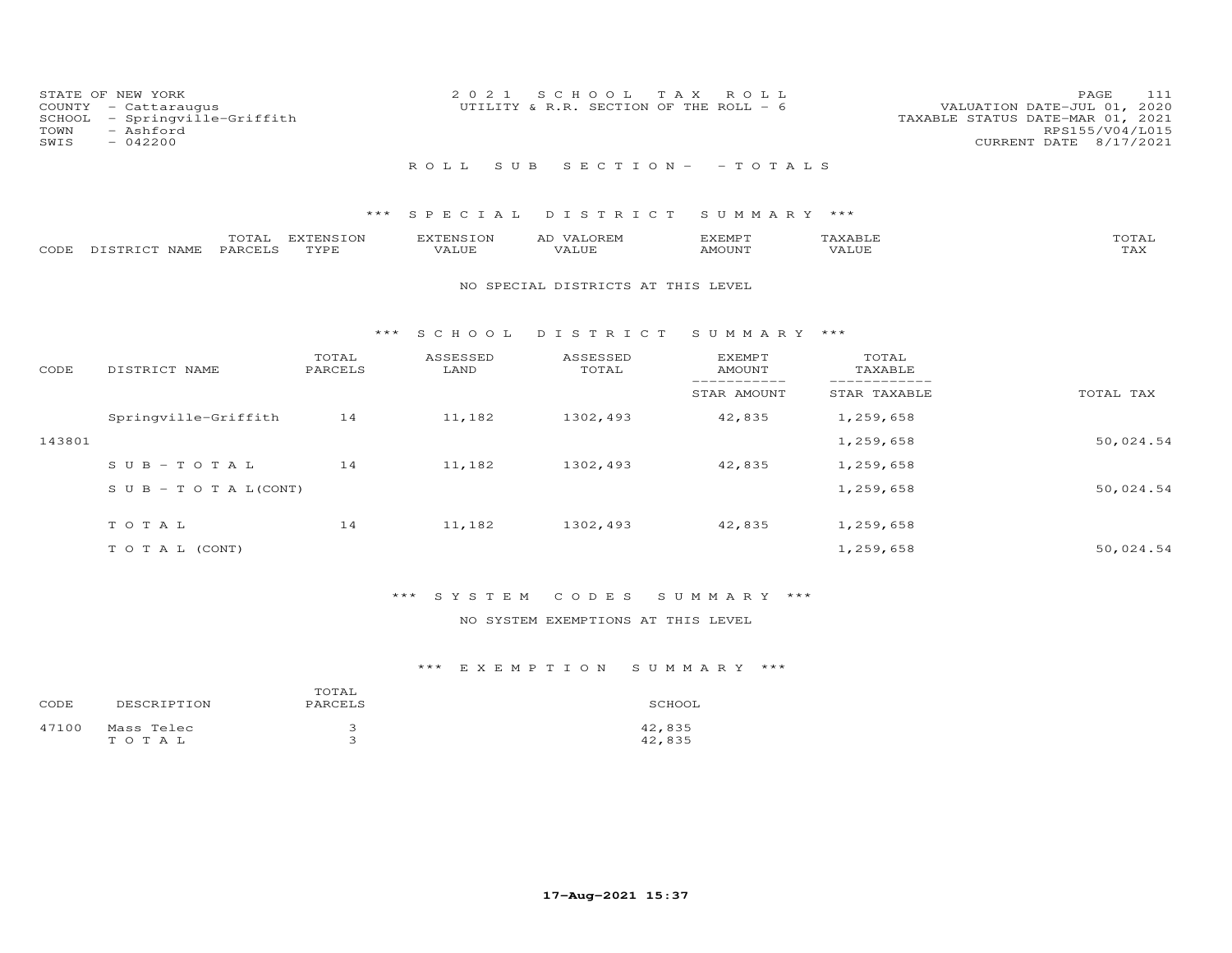| STATE OF NEW YORK             | 2021 SCHOOL TAX ROLL                     | 112<br><b>PAGE</b>               |
|-------------------------------|------------------------------------------|----------------------------------|
| COUNTY - Cattaraugus          | UTILITY & R.R. SECTION OF THE ROLL $-$ 6 | VALUATION DATE-JUL 01, 2020      |
| SCHOOL - Springville-Griffith |                                          | TAXABLE STATUS DATE-MAR 01, 2021 |
| TOWN<br>- Ashford             |                                          | RPS155/V04/L015                  |
| SWIS<br>- 042200              |                                          | CURRENT DATE 8/17/2021           |
|                               |                                          |                                  |

R O L L S U B S E C T I O N - - T O T A L S

# \*\*\* G R A N D T O T A L S \*\*\*

| ROLL<br>SEC | DESCRIPTION          | TOTAL<br>PARCELS | ASSESSED<br>LAND | ASSESSED<br>TOTAL | EXEMPT<br>AMOUNT | TOTAL<br>TAXABLE | TOTAL<br>TAX |
|-------------|----------------------|------------------|------------------|-------------------|------------------|------------------|--------------|
|             |                      |                  |                  |                   | STAR AMOUNT      | STAR TAXABLE     |              |
|             | $2021-22$ School Tax |                  | 11,182           | 1302,493          | 42,835           | 1,259,658        | 50,024.54    |
|             | SPEC DIST TAXES      |                  |                  |                   |                  | 1,259,658        |              |

6 UTILITIES & N.C. 14 50,024.54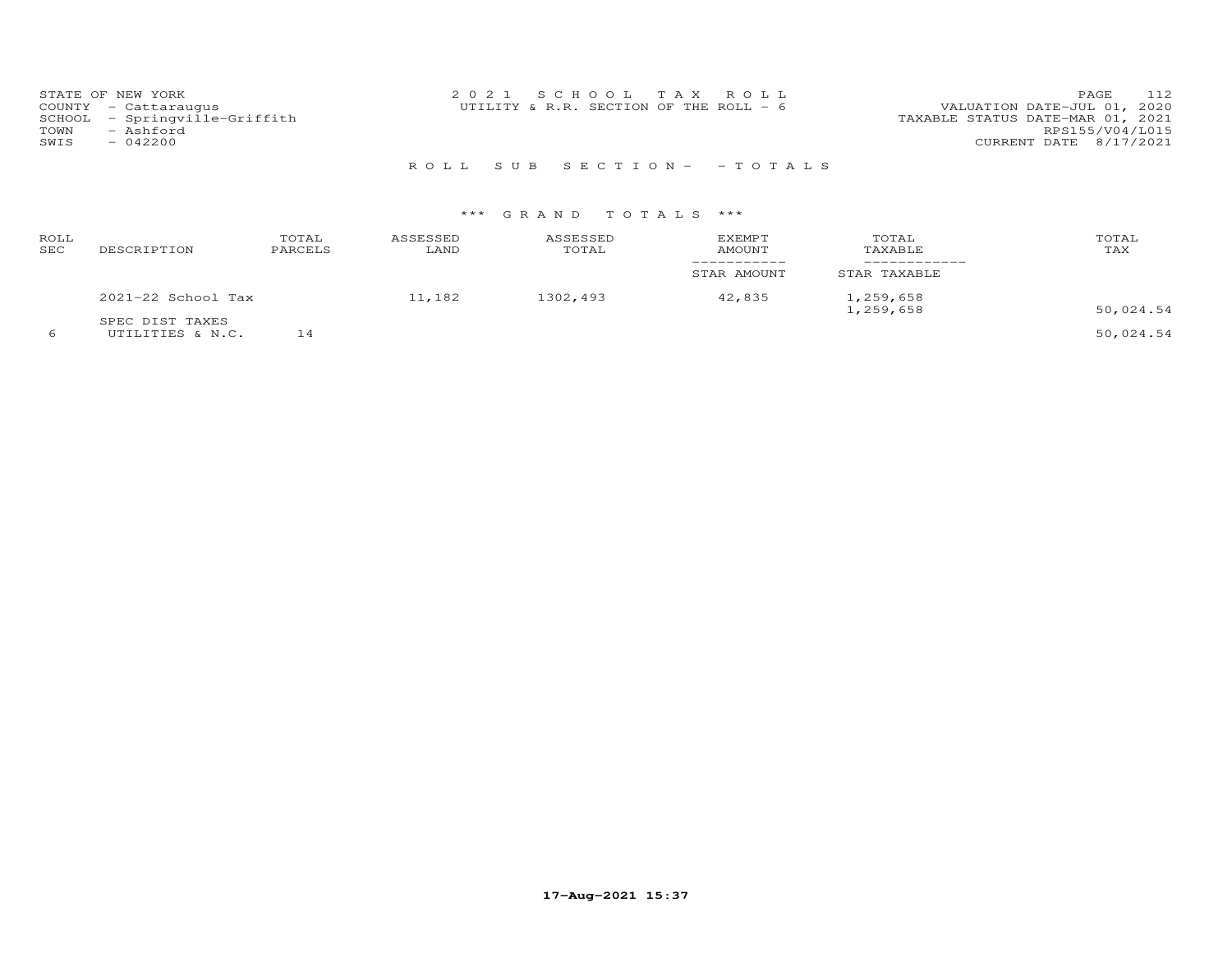| STATE OF NEW YORK<br>COUNTY - Cattaraugus<br>SCHOOL - Springville-Griffith<br>TOWN<br>- Ashford<br>SWIS<br>$-042200$ | 2021 SCHOOL TAX ROLL<br>UTILITY & R.R. SECTION OF THE ROLL $-6$ | 113<br>PAGE.<br>VALUATION DATE-JUL 01, 2020<br>TAXABLE STATUS DATE-MAR 01, 2021<br>RPS155/V04/L015<br>CURRENT DATE 8/17/2021 |
|----------------------------------------------------------------------------------------------------------------------|-----------------------------------------------------------------|------------------------------------------------------------------------------------------------------------------------------|
|                                                                                                                      | ROLL SECTION TOTALS                                             |                                                                                                                              |

|      |                         | ----- | <b>EXTENSION</b><br>⊥∪⊾ | <b>PINS</b> | .OREN<br>∼      | EXEMPT        |       | ◡⊥凸 |
|------|-------------------------|-------|-------------------------|-------------|-----------------|---------------|-------|-----|
| CODE | <b>NAMF</b><br>DISTRICT | PARO  | TVDL                    | 'ALUE       | חדד ד<br>. ALUF | <b>AMOUNT</b> | VALUE | ⊥冖⌒ |

### NO SPECIAL DISTRICTS AT THIS LEVEL

### \*\*\* S C H O O L D I S T R I C T S U M M A R Y \*\*\*

| CODE   | DISTRICT NAME                    | TOTAL<br>PARCELS | ASSESSED<br>LAND | ASSESSED<br>TOTAL | <b>EXEMPT</b><br>AMOUNT | TOTAL<br>TAXABLE |           |
|--------|----------------------------------|------------------|------------------|-------------------|-------------------------|------------------|-----------|
|        |                                  |                  |                  |                   | STAR AMOUNT             | STAR TAXABLE     | TOTAL TAX |
|        | Springville-Griffith             | 14               | 11,182           | 1302,493          | 42,835                  | 1,259,658        |           |
| 143801 |                                  |                  |                  |                   |                         | 1,259,658        | 50,024.54 |
|        | $SUB - TO T AL$                  | 14               | 11,182           | 1302,493          | 42,835                  | 1,259,658        |           |
|        | $S \cup B - T \cup T A L (CONT)$ |                  |                  |                   |                         | 1,259,658        | 50,024.54 |
|        | TOTAL                            | 14               | 11,182           | 1302,493          | 42,835                  | 1,259,658        |           |
|        | T O T A L (CONT)                 |                  |                  |                   |                         | 1,259,658        | 50,024.54 |

# \*\*\* S Y S T E M C O D E S S U M M A R Y \*\*\*

### NO SYSTEM EXEMPTIONS AT THIS LEVEL

| CODE  | DESCRIPTION             | TOTAL<br>PARCELS | SCHOOL           |
|-------|-------------------------|------------------|------------------|
| 47100 | Mass Telec<br>T O T A L |                  | 42,835<br>42,835 |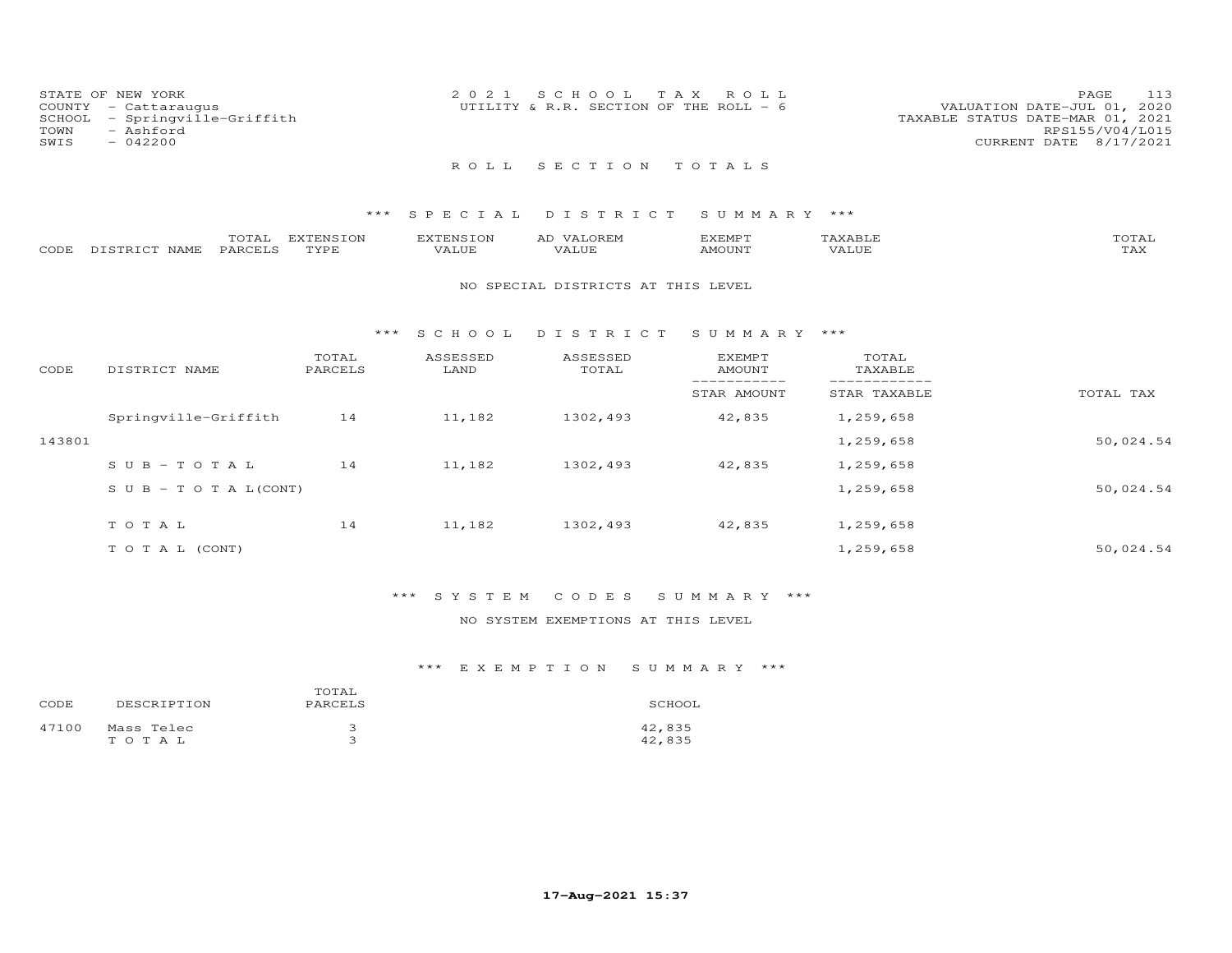|      | STATE OF NEW YORK             | 2021 SCHOOL TAX ROLL                   |  |                                  | PAGE | 114 |
|------|-------------------------------|----------------------------------------|--|----------------------------------|------|-----|
|      | COUNTY - Cattaraugus          | UTILITY & R.R. SECTION OF THE ROLL - 6 |  | VALUATION DATE-JUL 01, 2020      |      |     |
|      | SCHOOL - Springville-Griffith |                                        |  | TAXABLE STATUS DATE-MAR 01, 2021 |      |     |
| TOWN | - Ashford                     |                                        |  | RPS155/V04/L015                  |      |     |
| SWIS | $-042200$                     |                                        |  | CURRENT DATE 8/17/2021           |      |     |
|      |                               |                                        |  |                                  |      |     |

R O L L S E C T I O N T O T A L S

| ROLL<br>SEC | DESCRIPTION        | TOTAL<br>PARCELS | ASSESSED<br>LAND | ASSESSED<br>TOTAL | <b>EXEMPT</b><br>AMOUNT | TOTAL<br>TAXABLE       | TOTAL<br>TAX |
|-------------|--------------------|------------------|------------------|-------------------|-------------------------|------------------------|--------------|
|             |                    |                  |                  |                   | STAR AMOUNT             | STAR TAXABLE           |              |
|             | 2021-22 School Tax |                  | 11,182           | 1302,493          | 42,835                  | 1,259,658<br>1,259,658 | 50,024.54    |
|             | SPEC DIST TAXES    |                  |                  |                   |                         |                        |              |
|             | UTILITIES & N.C.   | 14               |                  |                   |                         |                        | 50,024.54    |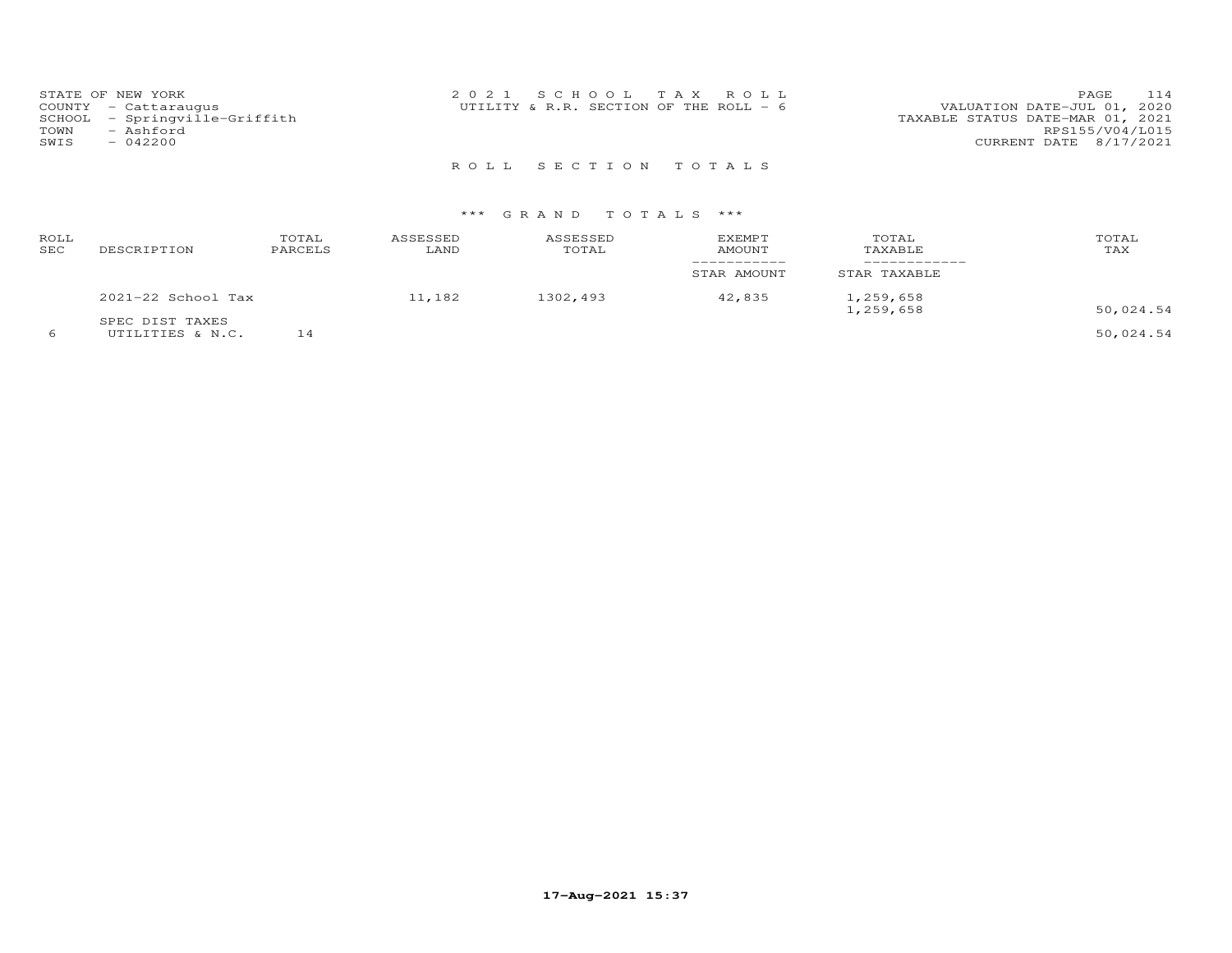| STATE OF NEW YORK<br>COUNTY - Cattaraugus<br>SCHOOL - Springville-Griffith<br>TOWN<br>- Ashford<br>$-042200$<br>SWIS |                                             | SCHOOL TAX ROLL<br>2 0 2 1<br>WHOLLY EXEMPT SECTION OF THE ROLL - 8<br>OWNERS NAME SEQUENCE<br>UNIFORM PERCENT OF VALUE IS 043.00 |                 |                           |                                  | PAGE<br>VALUATION DATE-JUL 01, 2020<br>TAXABLE STATUS DATE-MAR 01, 2021 | 115      |
|----------------------------------------------------------------------------------------------------------------------|---------------------------------------------|-----------------------------------------------------------------------------------------------------------------------------------|-----------------|---------------------------|----------------------------------|-------------------------------------------------------------------------|----------|
| TAX MAP PARCEL NUMBER                                                                                                |                                             |                                                                                                                                   |                 |                           |                                  |                                                                         |          |
| CURRENT OWNERS NAME                                                                                                  | SCHOOL DISTRICT                             | LAND                                                                                                                              |                 | TAX DESCRIPTION           | TAXABLE VALUE                    |                                                                         |          |
| CURRENT OWNERS ADDRESS                                                                                               | PARCEL SIZE/GRID COORD                      | TOTAL                                                                                                                             |                 | SPECIAL DISTRICTS         |                                  | TAX AMOUNT                                                              |          |
| **********************                                                                                               |                                             |                                                                                                                                   |                 |                           |                                  |                                                                         |          |
| $10.003 - 2 - 30$                                                                                                    | Scoby Rd (Off)<br>962 County park           |                                                                                                                                   | COUNTY          | 13100                     | ACCT 0875                        |                                                                         | 4,600    |
| Cty Of Erie Dept Of Parks                                                                                            | Springville-Gri 143801                      |                                                                                                                                   |                 | 4,600 2021-22 School Tax  | 0.00                             |                                                                         | 0.00     |
| Recreation, Forestry                                                                                                 | LAND ONLY 07                                | 4,600                                                                                                                             |                 |                           |                                  |                                                                         |          |
| 95 Franklin St                                                                                                       | 1.0000 SPRINGVILLE (GI)                     |                                                                                                                                   |                 |                           |                                  |                                                                         |          |
| Buffalo, NY 14202                                                                                                    | FRNT 100.00 DPTH 200.00                     |                                                                                                                                   |                 |                           |                                  |                                                                         |          |
|                                                                                                                      | EAST-1116600 NRTH-0903936                   |                                                                                                                                   |                 |                           |                                  |                                                                         |          |
|                                                                                                                      | DEED BOOK 1001 PG-910                       |                                                                                                                                   |                 |                           |                                  |                                                                         |          |
|                                                                                                                      | FULL MARKET VALUE                           | 9,388                                                                                                                             |                 | TOTAL TAX ---             |                                  |                                                                         | $0.00**$ |
|                                                                                                                      |                                             |                                                                                                                                   |                 |                           |                                  |                                                                         |          |
|                                                                                                                      | Schwartz Rd                                 |                                                                                                                                   |                 |                           | ACCT 1600                        |                                                                         |          |
| $10.004 - 1 - 79$                                                                                                    | 260 Seasonal res                            |                                                                                                                                   | NYS OWNED 12100 |                           |                                  |                                                                         | 84,400   |
| New York State Dot                                                                                                   | Springville-Gri 143801                      |                                                                                                                                   |                 | 64,300 2021-22 School Tax | 0.00                             |                                                                         | 0.00     |
| Real Estate Div                                                                                                      | ACRES 138.75                                | 84,400                                                                                                                            |                 |                           |                                  |                                                                         |          |
| Rm 371                                                                                                               | EAST-1117936 NRTH-0896832                   |                                                                                                                                   |                 |                           |                                  |                                                                         |          |
| 125 Main St                                                                                                          | DEED BOOK 4637 PG-9007                      |                                                                                                                                   |                 |                           |                                  |                                                                         |          |
| Buffalo, NY 14203                                                                                                    | FULL MARKET VALUE                           | 172,245                                                                                                                           |                 | TOTAL TAX ---             |                                  |                                                                         | $0.00**$ |
|                                                                                                                      |                                             |                                                                                                                                   |                 |                           |                                  |                                                                         |          |
|                                                                                                                      | Henrietta Rd                                |                                                                                                                                   |                 |                           | ACCT 1288                        |                                                                         |          |
| $10.003 - 2 - 27$                                                                                                    | 910 Priv forest                             |                                                                                                                                   | EDUCATION 25120 |                           |                                  |                                                                         | 22,700   |
| Sycamore Reservation                                                                                                 | Springville-Gri 143801                      |                                                                                                                                   |                 | 22,700 2021-22 School Tax | 0.00                             |                                                                         | 0.00     |
| Youth Camp                                                                                                           | 27/42 06 07                                 | 22,700                                                                                                                            |                 |                           |                                  |                                                                         |          |
| Kim Izard Treas.                                                                                                     | NRF                                         |                                                                                                                                   |                 |                           |                                  |                                                                         |          |
| 63 Sommerville                                                                                                       | ACRES<br>52.30<br>EAST-1107858 NRTH-0897831 |                                                                                                                                   |                 |                           |                                  |                                                                         |          |
| Tonawanda, NY 14150                                                                                                  | DEED BOOK 00748 PG-00349                    |                                                                                                                                   |                 |                           |                                  |                                                                         |          |
|                                                                                                                      | FULL MARKET VALUE                           | 46,327                                                                                                                            |                 |                           |                                  |                                                                         |          |
|                                                                                                                      |                                             |                                                                                                                                   |                 | TOTAL TAX ---             |                                  |                                                                         | $0.00**$ |
|                                                                                                                      |                                             |                                                                                                                                   |                 |                           | ***** 10.002-1-1 *************** |                                                                         |          |
|                                                                                                                      | Edies Rd                                    |                                                                                                                                   |                 |                           | ACCT 0557                        |                                                                         |          |
| $10.002 - 1 - 1$                                                                                                     | 314 Rural vac<10                            |                                                                                                                                   | NYS OWNED 12100 |                           |                                  |                                                                         | 4,900    |
| The People of the State of NY, Springville-Gri 143801                                                                |                                             |                                                                                                                                   |                 | 4,900 2021-22 School Tax  | 0.00                             |                                                                         | 0.00     |
| Acting By & Through the NYS<br>17 Columbia Cir                                                                       | 74 06<br>06<br>0.94<br>ACRES                | 4,900                                                                                                                             |                 |                           |                                  |                                                                         |          |
| Albany, NY 12203                                                                                                     | EAST-1121529 NRTH-0903686                   |                                                                                                                                   |                 |                           |                                  |                                                                         |          |
|                                                                                                                      | DEED BOOK 668<br>PG-00535                   |                                                                                                                                   |                 |                           |                                  |                                                                         |          |
|                                                                                                                      | FULL MARKET VALUE                           | 10,000                                                                                                                            |                 |                           |                                  |                                                                         |          |
|                                                                                                                      |                                             |                                                                                                                                   |                 | TOTAL TAX ---             |                                  |                                                                         | $0.00**$ |
|                                                                                                                      |                                             |                                                                                                                                   |                 |                           |                                  |                                                                         |          |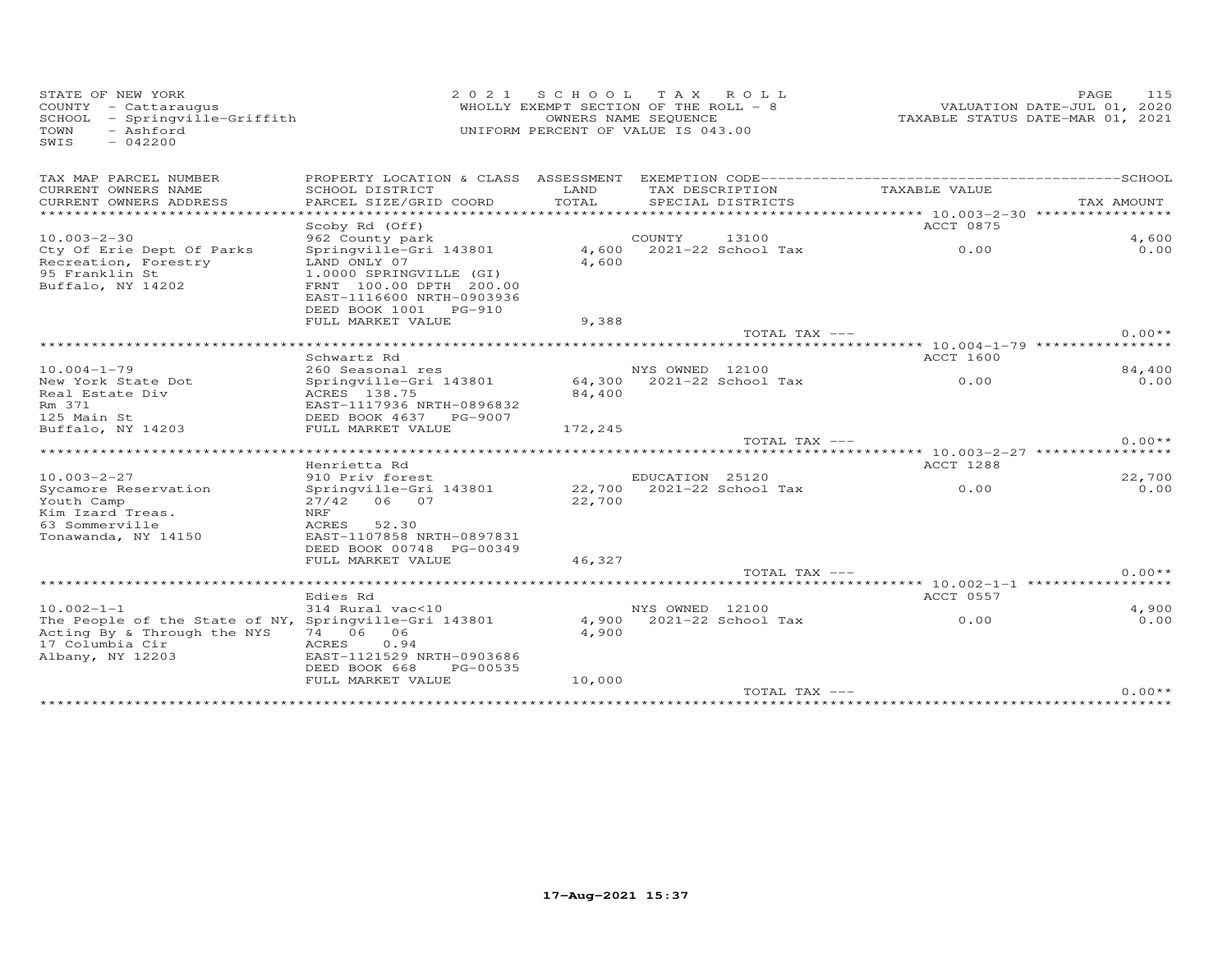| STATE OF NEW YORK<br>COUNTY<br>- Cattaraugus<br>- Springville-Griffith<br>SCHOOL<br>- Ashford<br>TOWN<br>$-042200$<br>SWIS | 2 0 2 1                                  | SCHOOL<br>WHOLLY EXEMPT SECTION OF THE ROLL - 8<br>OWNERS NAME SEQUENCE<br>UNIFORM PERCENT OF VALUE IS 043.00 | TAX ROLL        |                    |                             | 116<br>PAGE<br>VALUATION DATE-JUL 01, 2020<br>TAXABLE STATUS DATE-MAR 01, 2021 |
|----------------------------------------------------------------------------------------------------------------------------|------------------------------------------|---------------------------------------------------------------------------------------------------------------|-----------------|--------------------|-----------------------------|--------------------------------------------------------------------------------|
| TAX MAP PARCEL NUMBER                                                                                                      | PROPERTY LOCATION & CLASS ASSESSMENT     |                                                                                                               |                 |                    |                             |                                                                                |
| CURRENT OWNERS NAME                                                                                                        | SCHOOL DISTRICT                          | LAND                                                                                                          | TAX DESCRIPTION |                    | TAXABLE VALUE               |                                                                                |
| CURRENT OWNERS ADDRESS                                                                                                     | PARCEL SIZE/GRID COORD                   | TOTAL                                                                                                         |                 | SPECIAL DISTRICTS  |                             | TAX AMOUNT                                                                     |
|                                                                                                                            |                                          |                                                                                                               |                 |                    |                             | ***************                                                                |
|                                                                                                                            | 11217 Nys Rte 240                        |                                                                                                               |                 |                    | ACCT 5029                   |                                                                                |
| $11.001 - 1 - 32$                                                                                                          | 695 Cemetery                             |                                                                                                               | CEMETERY        | 27350              |                             | 4,600                                                                          |
| Thomas Corners Cemetery                                                                                                    | Springville-Gri 143801                   | 4,600                                                                                                         |                 | 2021-22 School Tax | 0.00                        | 0.00                                                                           |
| West Valley, NY 14171                                                                                                      | 65 06 06                                 | 4,600                                                                                                         |                 |                    |                             |                                                                                |
|                                                                                                                            | <b>NRF</b><br>100.00 DPTH 350.00<br>FRNT |                                                                                                               |                 |                    |                             |                                                                                |
|                                                                                                                            | EAST-1132356 NRTH-0905256                |                                                                                                               |                 |                    |                             |                                                                                |
|                                                                                                                            | FULL MARKET VALUE                        | 9,388                                                                                                         |                 |                    |                             |                                                                                |
|                                                                                                                            |                                          |                                                                                                               |                 | TOTAL TAX $---$    |                             | $0.00**$                                                                       |
|                                                                                                                            |                                          |                                                                                                               |                 |                    | *************** 19.002-1-16 |                                                                                |
|                                                                                                                            | Dutch Hill Rd                            |                                                                                                               |                 |                    | <b>ACCT 5013</b>            |                                                                                |
| $19.002 - 1 - 16$                                                                                                          | 620 Religious                            |                                                                                                               | RELIGIOUS 25110 |                    |                             | 86,600                                                                         |
| Trinity Evangelical Lutheran                                                                                               | Springville-Gri 143801                   | 7,200                                                                                                         |                 | 2021-22 School Tax | 0.00                        | 0.00                                                                           |
| 10377 Dutch Hill Rd                                                                                                        | 72 06<br>06                              | 86,600                                                                                                        |                 |                    |                             |                                                                                |
| West Valley, NY 14171                                                                                                      | 1.59<br>ACRES                            |                                                                                                               |                 |                    |                             |                                                                                |
|                                                                                                                            | EAST-1123337 NRTH-0893990                |                                                                                                               |                 |                    |                             |                                                                                |
|                                                                                                                            | DEED BOOK 138<br>PG-00596                |                                                                                                               |                 |                    |                             |                                                                                |
|                                                                                                                            | FULL MARKET VALUE                        | 176,735                                                                                                       |                 |                    |                             |                                                                                |
|                                                                                                                            |                                          |                                                                                                               |                 | TOTAL TAX ---      |                             | $0.00**$                                                                       |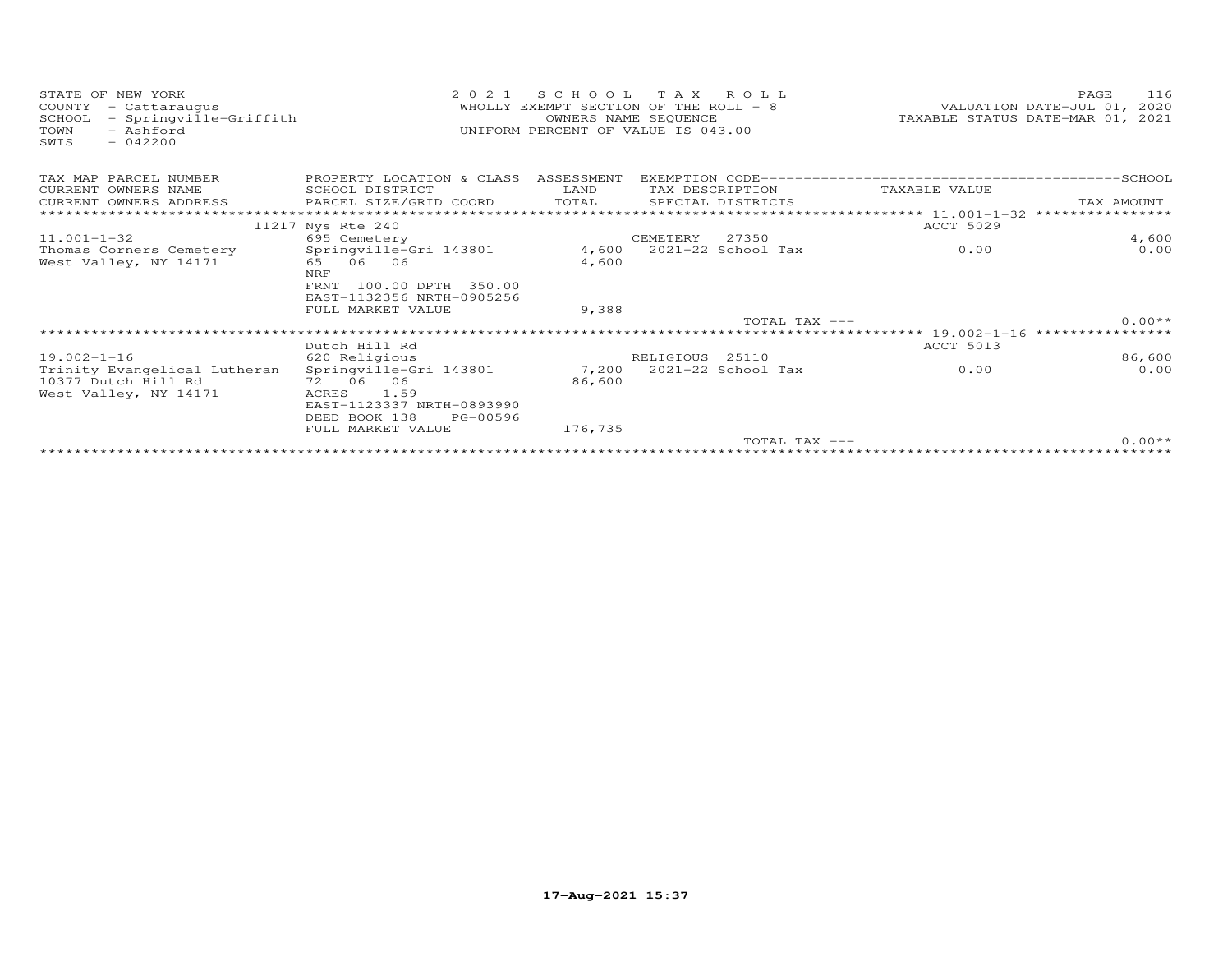| COUNTY<br>SCHOOL<br>TOWN<br>SWIS | STATE OF NEW YORK<br>- Cattaraugus<br>- Springville-Griffith<br>- Ashford<br>$-042200$ |                   | 2 0 2 1                   | S C H O O L<br>WHOLLY EXEMPT SECTION OF THE ROLL - 8<br>UNIFORM PERCENT OF VALUE IS 043.00 | T A X<br>ROLL                   |                              | PAGE<br>117<br>VALUATION DATE-JUL 01, 2020<br>TAXABLE STATUS DATE-MAR 01, 2021<br>RPS155/V04/L015<br>CURRENT DATE 8/17/2021 |
|----------------------------------|----------------------------------------------------------------------------------------|-------------------|---------------------------|--------------------------------------------------------------------------------------------|---------------------------------|------------------------------|-----------------------------------------------------------------------------------------------------------------------------|
|                                  |                                                                                        |                   | ROLL<br>S U B             |                                                                                            | $S E C T I O N - - T O T A L S$ |                              |                                                                                                                             |
|                                  |                                                                                        | ***               | SPECIAL                   | DISTRICT                                                                                   | SUMMARY ***                     |                              |                                                                                                                             |
| CODE                             | TOTAL<br>PARCELS<br>DISTRICT NAME                                                      | EXTENSION<br>TYPE | <b>EXTENSION</b><br>VALUE | AD VALOREM<br><b>VALUE</b>                                                                 | <b>EXEMPT</b><br><b>AMOUNT</b>  | TAXABLE<br><b>VALUE</b>      | TOTAL<br><b>TAX</b>                                                                                                         |
|                                  |                                                                                        |                   |                           | NO SPECIAL DISTRICTS AT THIS LEVEL                                                         |                                 |                              |                                                                                                                             |
|                                  |                                                                                        | ***               | S C H O O L               | DISTRICT                                                                                   | SUMMARY ***                     |                              |                                                                                                                             |
| CODE                             | DISTRICT NAME                                                                          | TOTAL<br>PARCELS  | ASSESSED<br>LAND          | ASSESSED<br>TOTAL                                                                          | <b>EXEMPT</b><br><b>AMOUNT</b>  | TOTAL<br>TAXABLE             |                                                                                                                             |
|                                  |                                                                                        |                   |                           |                                                                                            | ___________<br>STAR AMOUNT      | ------------<br>STAR TAXABLE | TOTAL TAX                                                                                                                   |
|                                  | Springville-Griffith                                                                   | 6                 | 108,300                   | 207,800                                                                                    | 207,800                         |                              |                                                                                                                             |
| 143801                           |                                                                                        |                   |                           |                                                                                            |                                 |                              |                                                                                                                             |
|                                  | $SUB - TO T AL$                                                                        | 6                 | 108,300                   | 207,800                                                                                    | 207,800                         |                              |                                                                                                                             |
|                                  | $S \cup B - T \cup T A L (CONT)$                                                       |                   |                           |                                                                                            |                                 |                              |                                                                                                                             |
|                                  | TOTAL                                                                                  | 6                 | 108,300                   | 207,800                                                                                    | 207,800                         |                              |                                                                                                                             |
|                                  | TO TAL (CONT)                                                                          |                   |                           |                                                                                            |                                 |                              |                                                                                                                             |

# \*\*\* S Y S T E M C O D E S S U M M A R Y \*\*\*

### NO SYSTEM EXEMPTIONS AT THIS LEVEL

| CODE           | DESCRIPTION         | TOTAL<br>PARCELS | SCHOOL          |
|----------------|---------------------|------------------|-----------------|
| 12100<br>13100 | NYS OWNED<br>COUNTY |                  | 89,300<br>4,600 |
| 25110          | RELIGIOUS           |                  | 86,600          |
| 25120          | EDUCATION           |                  | 22,700          |
| 27350          | <b>CEMETERY</b>     |                  | 4,600           |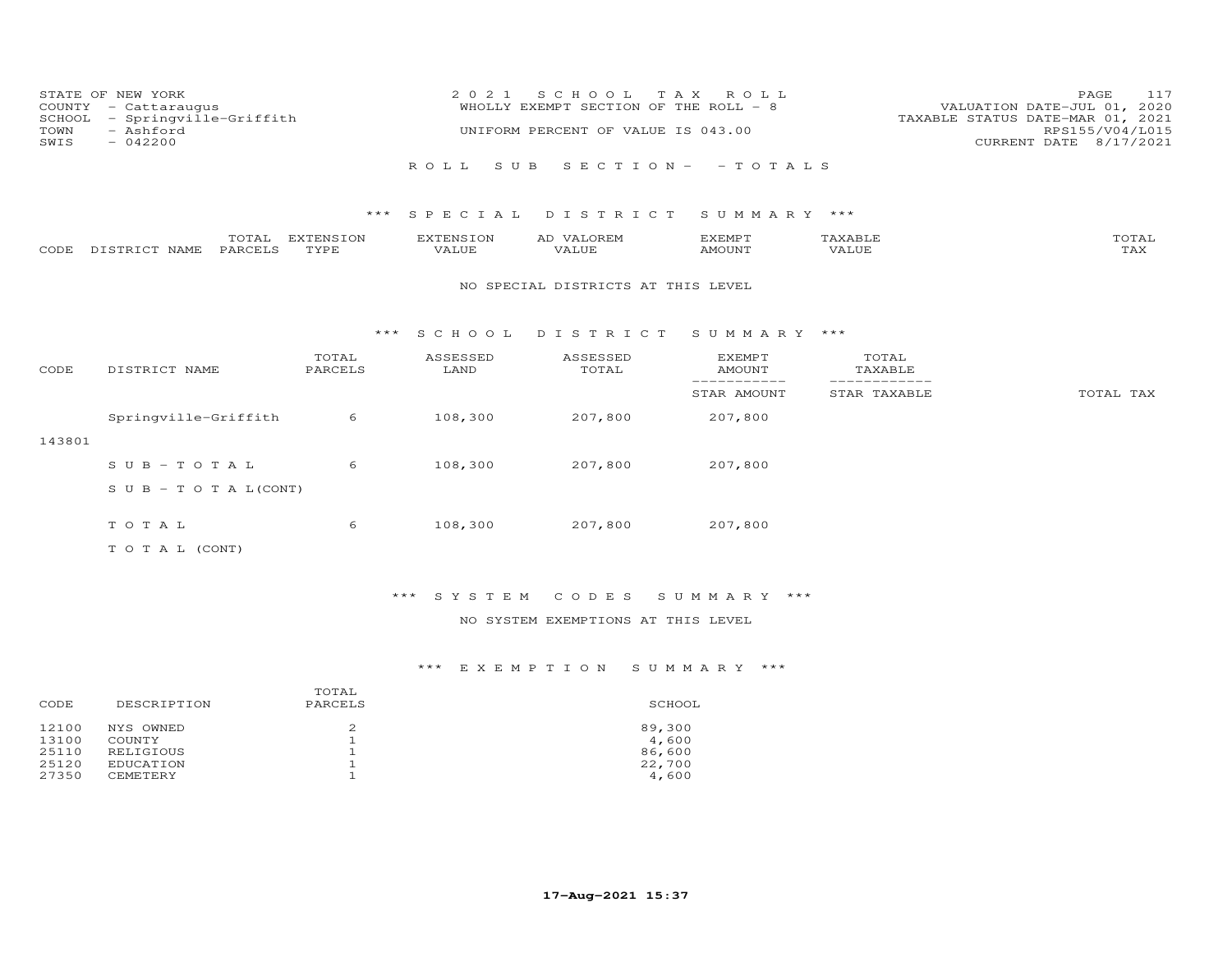| STATE OF NEW YORK<br>COUNTY<br>- Cattaraugus<br>- Springville-Griffith<br>SCHOOL | 2021 SCHOOL TAX ROLL<br>WHOLLY EXEMPT SECTION OF THE ROLL - 8 | 118<br>PAGE<br>VALUATION DATE-JUL 01, 2020<br>TAXABLE STATUS DATE-MAR 01, 2021 |  |  |
|----------------------------------------------------------------------------------|---------------------------------------------------------------|--------------------------------------------------------------------------------|--|--|
| - Ashford<br>TOWN                                                                | UNIFORM PERCENT OF VALUE IS 043.00                            | RPS155/V04/L015                                                                |  |  |
| SWIS<br>$-042200$                                                                |                                                               | CURRENT DATE 8/17/2021                                                         |  |  |
|                                                                                  | ROLL SUB SECTION- - TOTALS                                    |                                                                                |  |  |
|                                                                                  | *** EXEMPTION SUMMARY ***                                     |                                                                                |  |  |
| TOTAL                                                                            |                                                               |                                                                                |  |  |

| CODE | DESCRIPTION | PARCELS | SCHOOL  |
|------|-------------|---------|---------|
|      | TOTAL       |         | 207,800 |

# \*\*\* G R A N D T O T A L S \*\*\*

| ROLL<br><b>SEC</b> | DESCRIPTION                   | TOTAL<br>PARCELS | ASSESSED<br>LAND | ASSESSED<br>TOTAL | EXEMPT<br>AMOUNT | TOTAL<br>TAXABLE | TOTAL<br>TAX |
|--------------------|-------------------------------|------------------|------------------|-------------------|------------------|------------------|--------------|
|                    |                               |                  |                  |                   | STAR AMOUNT      | STAR TAXABLE     |              |
|                    | RS 8 TOTAL<br>SPEC DIST TAXES |                  | 108,300          | 207,800           | 207,800          |                  |              |

8 WHOLLY EXEMPT 6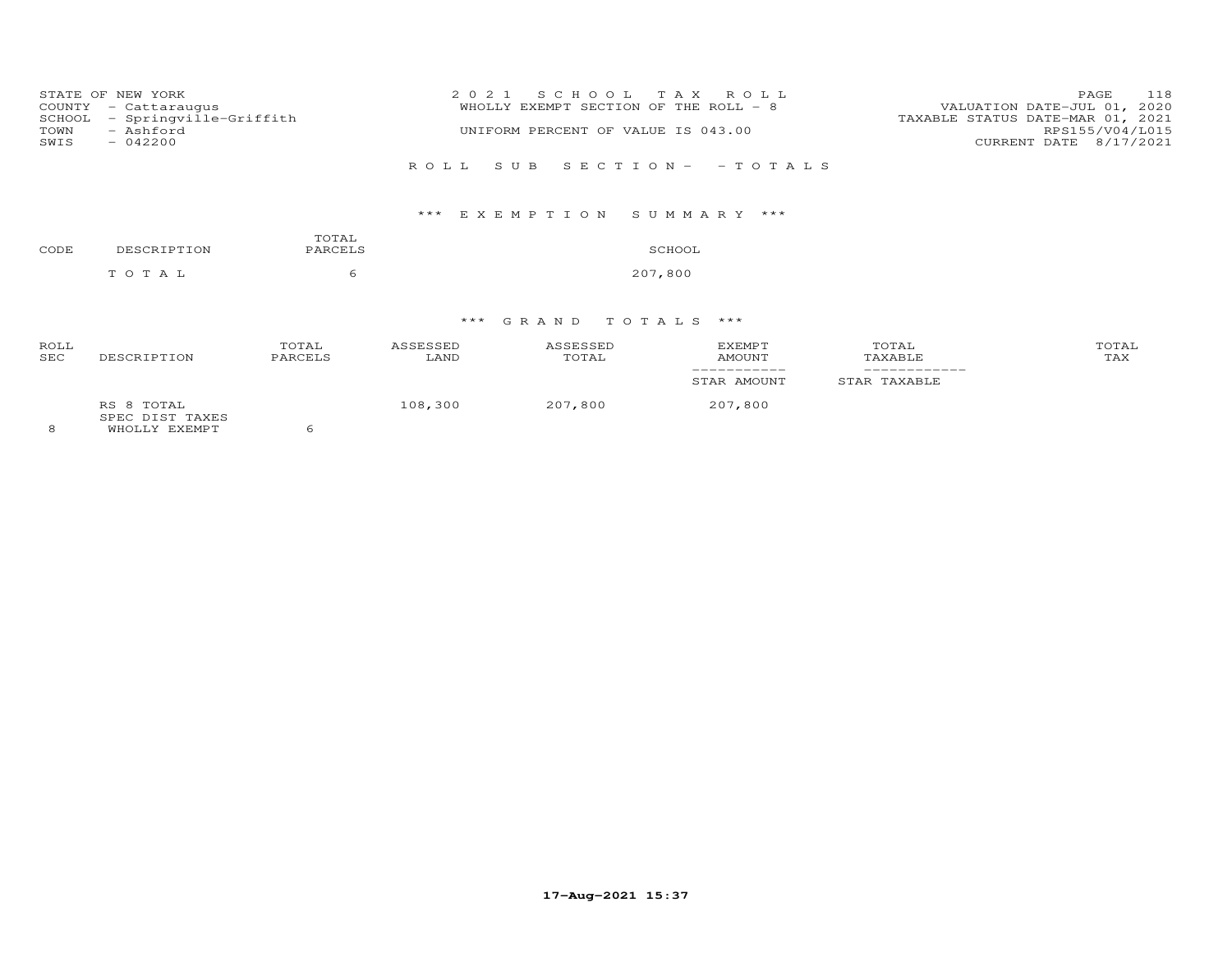| COUNTY<br>SCHOOL<br>TOWN<br>SWIS   | STATE OF NEW YORK<br>- Cattaraugus<br>- Springville-Griffith<br>- Ashford<br>$-042200$ |                          | 2 0 2 1                   | S C H O O L<br>T A X<br>WHOLLY EXEMPT SECTION OF THE ROLL - 8<br>UNIFORM PERCENT OF VALUE IS 043.00 | ROLL                           |                            | 119<br>PAGE<br>VALUATION DATE-JUL 01,<br>2020<br>TAXABLE STATUS DATE-MAR 01, 2021<br>RPS155/V04/L015<br>CURRENT DATE 8/17/2021 |
|------------------------------------|----------------------------------------------------------------------------------------|--------------------------|---------------------------|-----------------------------------------------------------------------------------------------------|--------------------------------|----------------------------|--------------------------------------------------------------------------------------------------------------------------------|
|                                    |                                                                                        |                          | ROLL.                     | SECTION                                                                                             | TOTALS                         |                            |                                                                                                                                |
|                                    |                                                                                        | ***                      | SPECIAL                   | DISTRICT                                                                                            | SUMMARY ***                    |                            |                                                                                                                                |
| CODE                               | TOTAL<br>PARCELS<br>DISTRICT NAME                                                      | <b>EXTENSION</b><br>TYPE | <b>EXTENSION</b><br>VALUE | AD VALOREM<br>VALUE                                                                                 | <b>EXEMPT</b><br>AMOUNT        | TAXABLE<br>VALUE           | TOTAL<br>TAX                                                                                                                   |
| NO SPECIAL DISTRICTS AT THIS LEVEL |                                                                                        |                          |                           |                                                                                                     |                                |                            |                                                                                                                                |
|                                    |                                                                                        | ***                      | S C H O O L               | DISTRICT                                                                                            | SUMMARY ***                    |                            |                                                                                                                                |
| CODE                               | DISTRICT NAME                                                                          | TOTAL<br>PARCELS         | ASSESSED<br>LAND          | ASSESSED<br>TOTAL                                                                                   | <b>EXEMPT</b><br><b>AMOUNT</b> | TOTAL<br>TAXABLE           |                                                                                                                                |
|                                    |                                                                                        |                          |                           |                                                                                                     | STAR AMOUNT                    | ----------<br>STAR TAXABLE | TOTAL TAX                                                                                                                      |
|                                    | Springville-Griffith                                                                   | 6                        | 108,300                   | 207,800                                                                                             | 207,800                        |                            |                                                                                                                                |
| 143801                             |                                                                                        |                          |                           |                                                                                                     |                                |                            |                                                                                                                                |
|                                    | $SUB - TO TAL$                                                                         | 6                        | 108,300                   | 207,800                                                                                             | 207,800                        |                            |                                                                                                                                |

S U B - T O T A L(CONT)

T O T A L 6 108,300 207,800 207,800

T O T A L (CONT)

\*\*\* S Y S T E M C O D E S S U M M A R Y \*\*\*

NO SYSTEM EXEMPTIONS AT THIS LEVEL

|       |             | TOTAL   |        |
|-------|-------------|---------|--------|
| CODE  | DESCRIPTION | PARCELS | SCHOOL |
| 12100 | NYS OWNED   | 2       | 89,300 |
| 13100 | COUNTY      |         | 4,600  |
| 25110 | RELIGIOUS   |         | 86,600 |
| 25120 | EDUCATION   |         | 22,700 |
| 27350 | CEMETERY    |         | 4,600  |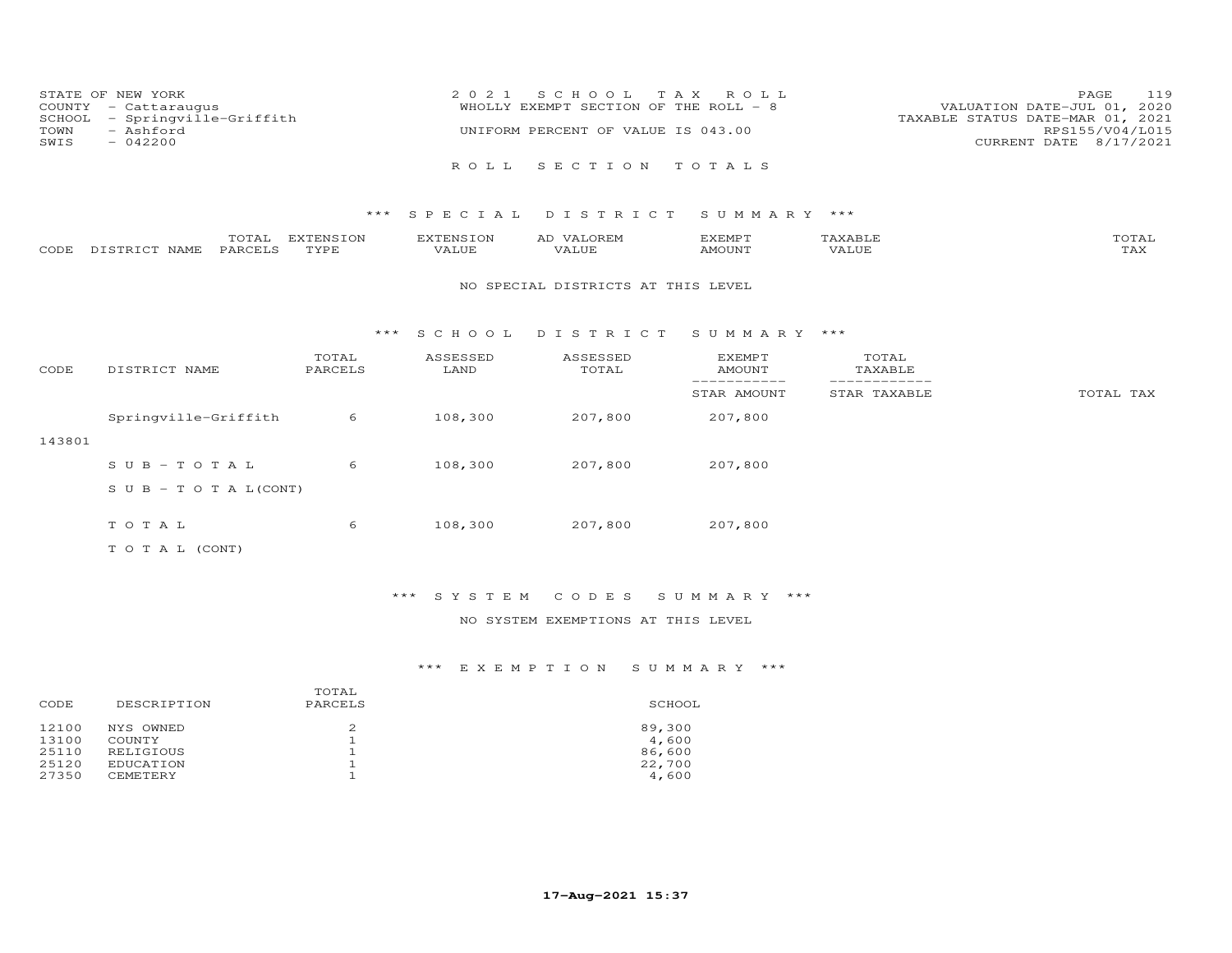| STATE OF NEW YORK<br>COUNTY - Cattaraugus<br>- Springville-Griffith<br>SCHOOL<br>- Ashford<br>TOWN<br>$-042200$<br>SWIS | 2021 SCHOOL TAX ROLL<br>WHOLLY EXEMPT SECTION OF THE ROLL - 8<br>UNIFORM PERCENT OF VALUE IS 043.00 | 120<br>PAGE<br>VALUATION DATE-JUL 01, 2020<br>TAXABLE STATUS DATE-MAR 01, 2021<br>RPS155/V04/L015<br>CURRENT DATE 8/17/2021 |
|-------------------------------------------------------------------------------------------------------------------------|-----------------------------------------------------------------------------------------------------|-----------------------------------------------------------------------------------------------------------------------------|
|                                                                                                                         | ROLL SECTION TOTALS                                                                                 |                                                                                                                             |
|                                                                                                                         |                                                                                                     |                                                                                                                             |

### E X E M P T I O N S U M M A R Y

| CODE | DESCRIPTION | TOTAL<br>PARCELS | SCHOOL  |
|------|-------------|------------------|---------|
|      | T O T A T   |                  | 207,800 |

# \*\*\* G R A N D T O T A L S \*\*\*

| <b>ROLL</b><br><b>SEC</b> | DESCRIPTION                   | TOTAL<br>PARCELS | ASSESSED<br>LAND | ASSESSED<br>TOTAL | EXEMPT<br>AMOUNT | TOTAL<br>TAXABLE | TOTAL<br>TAX |
|---------------------------|-------------------------------|------------------|------------------|-------------------|------------------|------------------|--------------|
|                           |                               |                  |                  |                   | STAR AMOUNT      | STAR TAXABLE     |              |
|                           | RS 8 TOTAL<br>SPEC DIST TAXES |                  | 108,300          | 207,800           | 207,800          |                  |              |

8 WHOLLY EXEMPT 6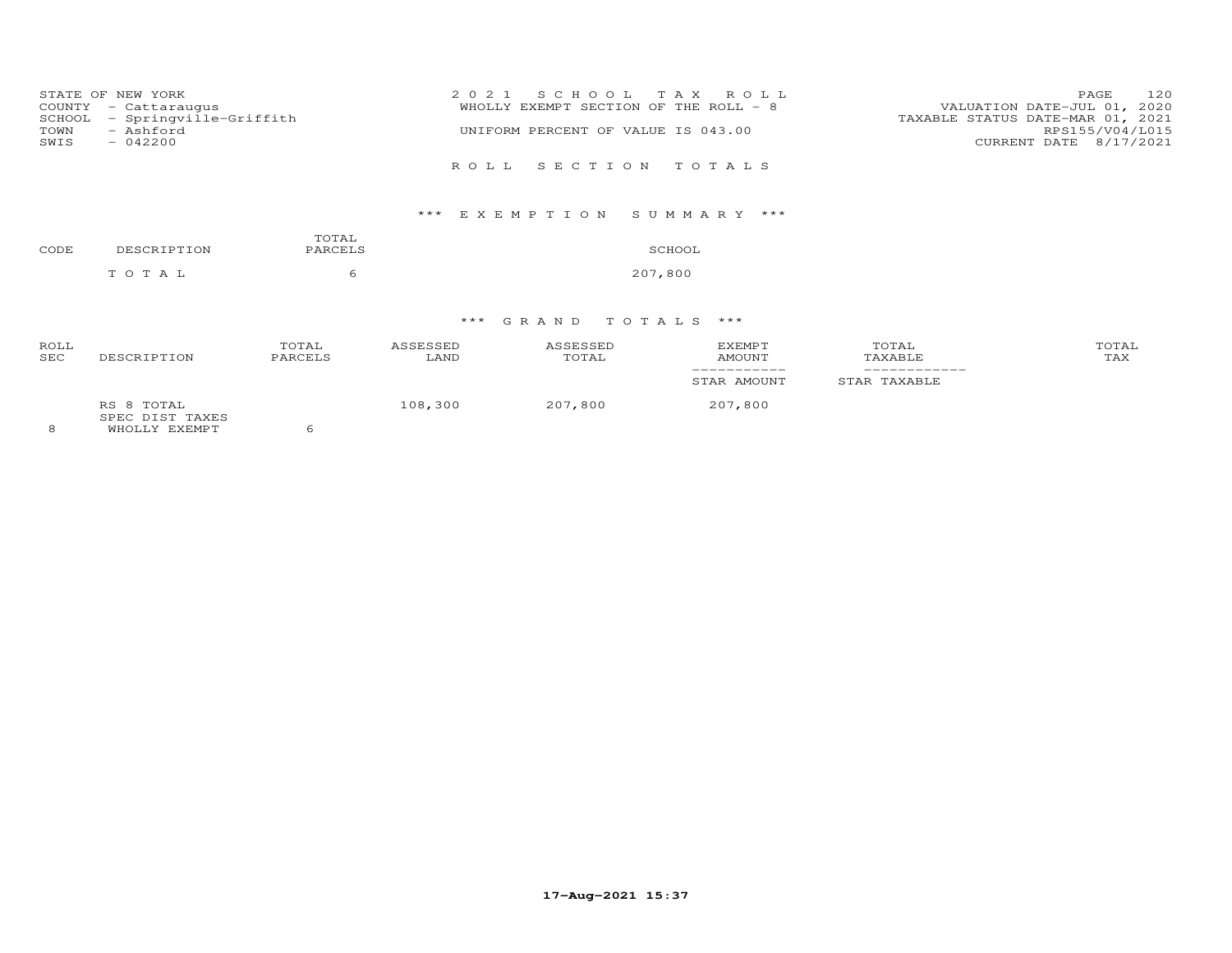| STATE OF NEW YORK             | 2021 SCHOOL TAX ROLL | 121<br>PAGE                      |
|-------------------------------|----------------------|----------------------------------|
| COUNTY - Cattaraugus          |                      | VALUATION DATE-JUL 01, 2020      |
| SCHOOL - Springville-Griffith | SWIS TOTALS          | TAXABLE STATUS DATE-MAR 01, 2021 |
| TOWN<br>- Ashford             |                      | RPS155/V04/L015                  |
| $-042200$<br>SWIS             |                      | CURRENT DATE 8/17/2021           |

| CODE   | TOTAL<br>PARCELS<br>DISTRICT NAME | <b>EXTENSION</b><br>TYPE | <b>EXTENSION</b><br><b>VALUE</b> | AD VALOREM<br>VALUE                | <b>EXEMPT</b><br><b>AMOUNT</b> | TAXABLE<br>VALUE | TAX<br><b>RATE</b> | TOTAL<br>TAX |
|--------|-----------------------------------|--------------------------|----------------------------------|------------------------------------|--------------------------------|------------------|--------------------|--------------|
|        |                                   |                          |                                  | NO SPECIAL DISTRICTS AT THIS LEVEL |                                |                  |                    |              |
|        |                                   | $***$                    | S C H O O L                      | DISTRICT                           | SUMMARY ***                    |                  |                    |              |
| CODE   | DISTRICT NAME                     | TOTAL<br>PARCELS         | ASSESSED<br>LAND                 | ASSESSED<br>TOTAL                  | EXEMPT<br>AMOUNT               | TOTAL<br>TAXABLE |                    |              |
|        |                                   |                          |                                  |                                    | STAR AMOUNT                    | STAR TAXABLE     | TAX RATE           | TOTAL TAX    |
|        | Springville-Griffith              | 400                      | 6435,742                         | 24427,912                          | 1690,490                       | 22,737,422       |                    |              |
| 143801 |                                   |                          |                                  |                                    | 3407,049                       | 19,330,373       | 39.712782          | 767,662.95   |
|        | $SUB - TO T AL$                   | 400                      | 6435,742                         | 24427,912                          | 1690,490                       | 22,737,422       |                    |              |
|        | $S \cup B - T \cup T A L (CONT)$  |                          |                                  |                                    | 3407,049                       | 19,330,373       |                    | 767,662.95   |
|        | TOTAL                             | 400                      | 6435,742                         | 24427,912                          | 1690,490                       | 22,737,422       |                    |              |
|        |                                   |                          |                                  |                                    |                                |                  |                    |              |
|        | TO TAL (CONT)                     |                          |                                  |                                    | 3407,049                       | 19,330,373       |                    | 767,662.95   |

# \*\*\* S Y S T E M C O D E S S U M M A R Y \*\*\*

### NO SYSTEM EXEMPTIONS AT THIS LEVEL

| CODE  | DESCRIPTION     | TOTAL<br>PARCELS | SCHOOL |
|-------|-----------------|------------------|--------|
| 12100 | NYS OWNED       | 2                | 89,300 |
| 13100 | COUNTY          |                  | 4,600  |
| 25110 | RELIGIOUS       |                  | 86,600 |
| 25120 | EDUCATION       |                  | 22,700 |
| 27350 | <b>CEMETERY</b> |                  | 4,600  |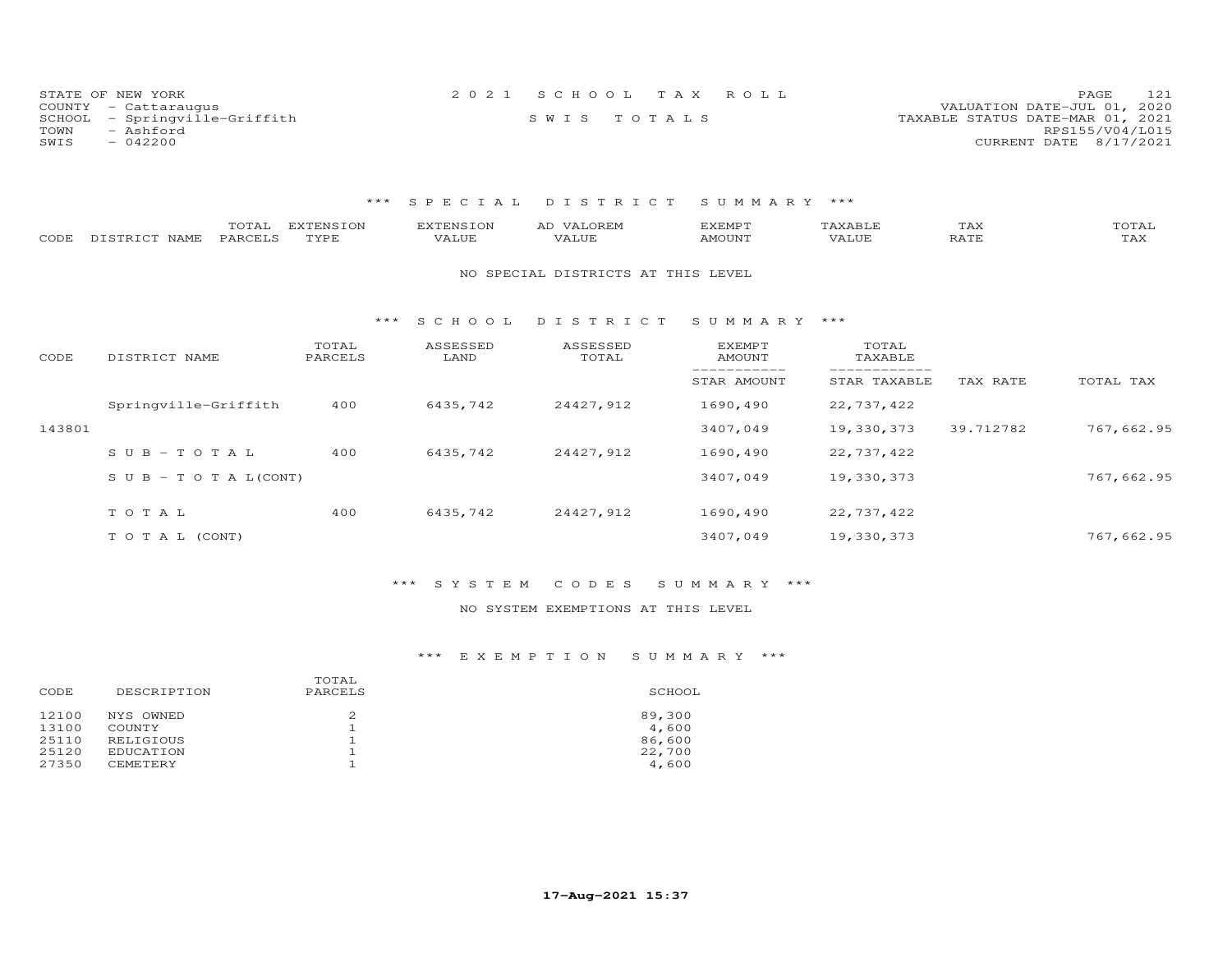| STATE OF NEW YORK             | 2021 SCHOOL TAX ROLL | 122<br><b>PAGE</b>               |
|-------------------------------|----------------------|----------------------------------|
| COUNTY - Cattaraugus          |                      | VALUATION DATE-JUL 01, 2020      |
| SCHOOL - Springville-Griffith | SWIS TOTALS          | TAXABLE STATUS DATE-MAR 01, 2021 |
| TOWN<br>- Ashford             |                      | RPS155/V04/L015                  |
| SWIS<br>$-042200$             |                      | CURRENT DATE 8/17/2021           |
|                               |                      |                                  |

# \*\*\* E X E M P T I O N S U M M A R Y \*\*\*

| DESCRIPTION     | PARCELS | SCHOOL   |
|-----------------|---------|----------|
| VETWAR CTS      | 23      | 131,325  |
| VETCOM CTS      | 15      | 140,450  |
| VETDIS CTS      | 13      | 175,080  |
| AG DIST         | 33      | 525,824  |
| AG DISTOUT      | 3       | 24,681   |
| AGED C/T/S      | 3       | 100,639  |
| AGED S          | 11      | 267,206  |
| ENH STAR        | 62      | 2022,624 |
| <b>BAS STAR</b> | 95      | 1384,425 |
| Dis & Lim       | 2       | 49,450   |
| SILO T/C/S      | 3       | 12,000   |
| Mass Telec      | 3       | 42,835   |
| SOLR $C/T/S$    |         | 13,200   |
| TOTAL           | 273     | 5097,539 |
|                 |         | TOTAL    |

| ROLL<br>SEC | DESCRIPTION                          | TOTAL<br>PARCELS | ASSESSED<br>LAND | ASSESSED<br>TOTAL | <b>EXEMPT</b><br>AMOUNT | TOTAL<br>TAXABLE             |             |            |
|-------------|--------------------------------------|------------------|------------------|-------------------|-------------------------|------------------------------|-------------|------------|
|             |                                      |                  |                  |                   | STAR AMOUNT             | ____________<br>STAR TAXABLE | TAX<br>RATE |            |
|             | $2021 - 22$ School Tax               |                  | 6316,260         | 22840,023         | 1,439,855<br>3407,049   | 21,400,168<br>17,993,119     | 39.712782   | 714,556.86 |
| 1           | SPEC DIST TAXES<br>TAXABLE           | 376              |                  |                   |                         |                              |             | 714,556.86 |
|             | $2021 - 22$ School Tax               |                  |                  | 77,596            |                         | 77,596<br>77.596             | 39.712782   | 3,081.55   |
| 5           | SPEC DIST TAXES<br>SPECIAL FRANCHISE | 4                |                  |                   |                         |                              |             | 3,081.55   |
|             | 2021-22 School Tax                   |                  | 11,182           | 1302,493          | 42,835                  | 1,259,658<br>1,259,658       | 39.712782   | 50,024.54  |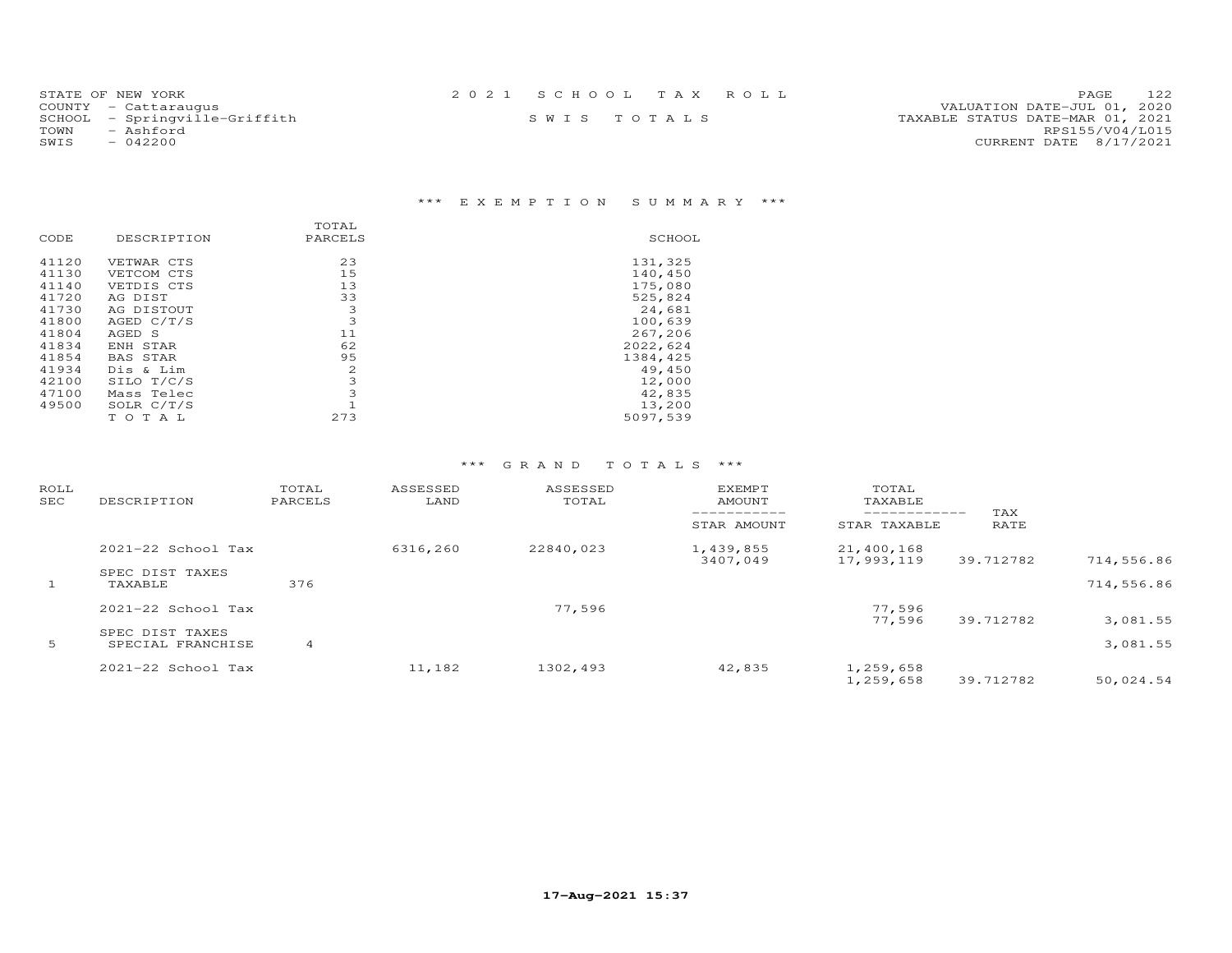| STATE OF NEW YORK             | 2021 SCHOOL TAX ROLL |  | 123<br><b>PAGE</b>               |
|-------------------------------|----------------------|--|----------------------------------|
| COUNTY - Cattaraugus          |                      |  | VALUATION DATE-JUL 01, 2020      |
| SCHOOL - Springville-Griffith | SWIS TOTALS          |  | TAXABLE STATUS DATE-MAR 01, 2021 |
| TOWN<br>- Ashford             |                      |  | RPS155/V04/L015                  |
| $-042200$<br>SWIS             |                      |  | CURRENT DATE 8/17/2021           |

| ROLL<br>SEC  | DESCRIPTION                         | TOTAL<br>PARCELS | ASSESSED<br>LAND | ASSESSED<br>TOTAL | <b>EXEMPT</b><br>AMOUNT | TOTAL<br>TAXABLE              |             |            |
|--------------|-------------------------------------|------------------|------------------|-------------------|-------------------------|-------------------------------|-------------|------------|
|              |                                     |                  |                  |                   | STAR AMOUNT             | -------------<br>STAR TAXABLE | TAX<br>RATE |            |
| 6            | SPEC DIST TAXES<br>UTILITIES & N.C. | 14               |                  |                   |                         |                               |             | 50,024.54  |
|              |                                     |                  |                  |                   | 207,800                 |                               |             |            |
| 8            | SPEC DIST TAXES<br>WHOLLY EXEMPT    | 6                |                  |                   |                         |                               |             |            |
|              | 2021-22 School Tax                  |                  | 6435,742         | 24427,912         | 1,690,490               | 22,737,422                    |             |            |
|              | SPEC DIST TAXES                     |                  |                  |                   | 3407,049                | 19,330,373                    | 39.712782   | 767,662.95 |
| $\star$      | TOTAL<br>SUB                        | 400              |                  |                   |                         |                               |             | 767,662.95 |
|              | 2021-22 School Tax                  |                  | 6435,742         | 24427,912         | 1,690,490               | 22,737,422                    |             |            |
|              |                                     |                  |                  |                   | 3407,049                | 19,330,373                    | 39.712782   | 767,662.95 |
|              | SPEC DIST TAXES                     |                  |                  |                   |                         |                               |             |            |
| $\star\star$ | GRAND TOTAL                         | 400              |                  |                   |                         |                               |             | 767,662.95 |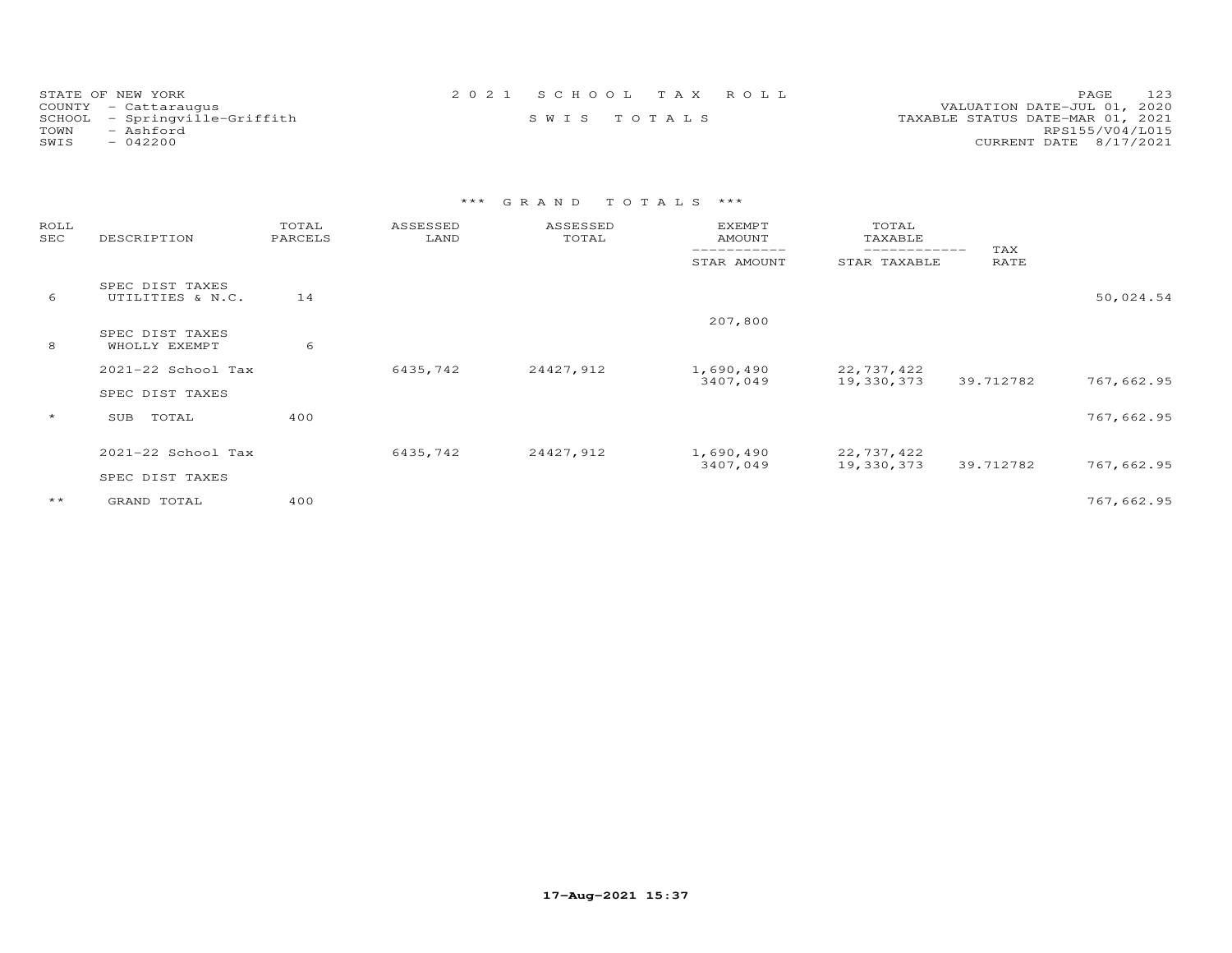| STATE OF NEW YORK<br>COUNTY - Cattaraugus<br>- Springville-Griffith<br>SCHOOL<br>- East Otto<br>TOWN<br>SWIS<br>$-043200$ | 2 0 2 1                                                                                                                                                                             | S C H O O L                   | T A X<br>ROLL<br>TAXABLE SECTION OF THE ROLL - 1<br>OWNERS NAME SEQUENCE<br>UNIFORM PERCENT OF VALUE IS 093.00 | VALUATION DATE-JUL 01, 2020<br>TAXABLE STATUS DATE-MAR 01, 2021     | PAGE<br>124                                 |
|---------------------------------------------------------------------------------------------------------------------------|-------------------------------------------------------------------------------------------------------------------------------------------------------------------------------------|-------------------------------|----------------------------------------------------------------------------------------------------------------|---------------------------------------------------------------------|---------------------------------------------|
| TAX MAP PARCEL NUMBER<br>CURRENT OWNERS NAME<br>CURRENT OWNERS ADDRESS<br>**********************                          | SCHOOL DISTRICT<br>PARCEL SIZE/GRID COORD                                                                                                                                           | LAND<br>TOTAL<br>************ | TAX DESCRIPTION<br>SPECIAL DISTRICTS<br>********************************** 19.001–1–24 ****************        | TAXABLE VALUE                                                       | TAX AMOUNT                                  |
| $19.001 - 1 - 24$<br>Barrows Christopher<br>10253 N Connoisarauley Rd<br>West Valley, NY 14171                            | Connoisarauley Rd (Off)<br>314 Rural vac<10<br>Springville-Gri 143801<br>11 06 07<br>FRNT 100.00 DPTH 200.00<br>BANK<br>017<br>EAST-0464429 NRTH-0891465<br>DEED BOOK 29421 PG-6001 | 900<br>900                    | 2021-22 School Tax                                                                                             | <b>ACCT 1080</b><br>900                                             | <b>BILL 60394</b><br>16.53                  |
|                                                                                                                           | FULL MARKET VALUE                                                                                                                                                                   | 909                           | TOTAL TAX ---                                                                                                  | DATE #1<br>AMT DUE                                                  | $16.53**$<br>10/15/21<br>16.53              |
| $19.001 - 1 - 3.3$<br>Connoisarauley Creek Farms Inc Springville-Gri 143801<br>218 N Van Dyke Rd<br>Hopewell, NJ 08525    | Connoisarauley Rd<br>322 Rural vac>10<br>12  06  07<br>FRNT 1250.00 DPTH<br>ACRES 48.25<br>EAST-1108197 NRTH-0893670                                                                | 53,100<br>53,100              | 2021-22 School Tax                                                                                             | *************** 19.001-1-3.3 ***************<br>ACCT 0871<br>53,100 | <b>BILL 60395</b><br>975.01                 |
|                                                                                                                           | DEED BOOK 25921 PG-5003<br>FULL MARKET VALUE                                                                                                                                        | 53,636                        | TOTAL TAX ---                                                                                                  | DATE #1<br>AMT DUE                                                  | $975.01**$<br>10/15/21<br>975.01            |
|                                                                                                                           |                                                                                                                                                                                     |                               |                                                                                                                |                                                                     |                                             |
| $19.001 - 1 - 7.2$<br>McNulty Patrick M<br>Mangano Brandi L<br>86 Mitchell Dr<br>Tonawanda, NY 14150                      | Connoisarauley Rd<br>314 Rural vac<10<br>Springville-Gri 143801<br>11 06<br>07<br>1.00<br>ACRES<br>EAST-0464417 NRTH-0891237                                                        | 2,000<br>2,000                | 2021-22 School Tax                                                                                             | ACCT 1079<br>2,000                                                  | <b>BILL 60396</b><br>36.72                  |
|                                                                                                                           | DEED BOOK 25803 PG-3002<br>FULL MARKET VALUE                                                                                                                                        | 2,020                         | TOTAL TAX ---                                                                                                  | DATE #1<br>AMT DUE                                                  | $36.72**$<br>10/15/21<br>36.72              |
| $19.001 - 1 - 6$<br>Raynor John<br>398 Adam St<br>Tonawanda, NY 14150                                                     | Connoisarauley Rd (Off)<br>322 Rural vac>10<br>Springville-Gri 143801<br>11 06 07<br>29.12<br>ACRES<br>EAST-1112323 NRTH-0891256<br>DEED BOOK 839<br>PG-00204                       | 24,000<br>24,000              | 2021-22 School Tax                                                                                             | ACCT 0258<br>24,000                                                 | <b>BILL 60397</b><br>440.68                 |
|                                                                                                                           | FULL MARKET VALUE                                                                                                                                                                   | 24,242                        | TOTAL TAX ---                                                                                                  | DATE #1<br>AMT DUE                                                  | $440.68**$<br>10/15/21<br>440.68<br>******* |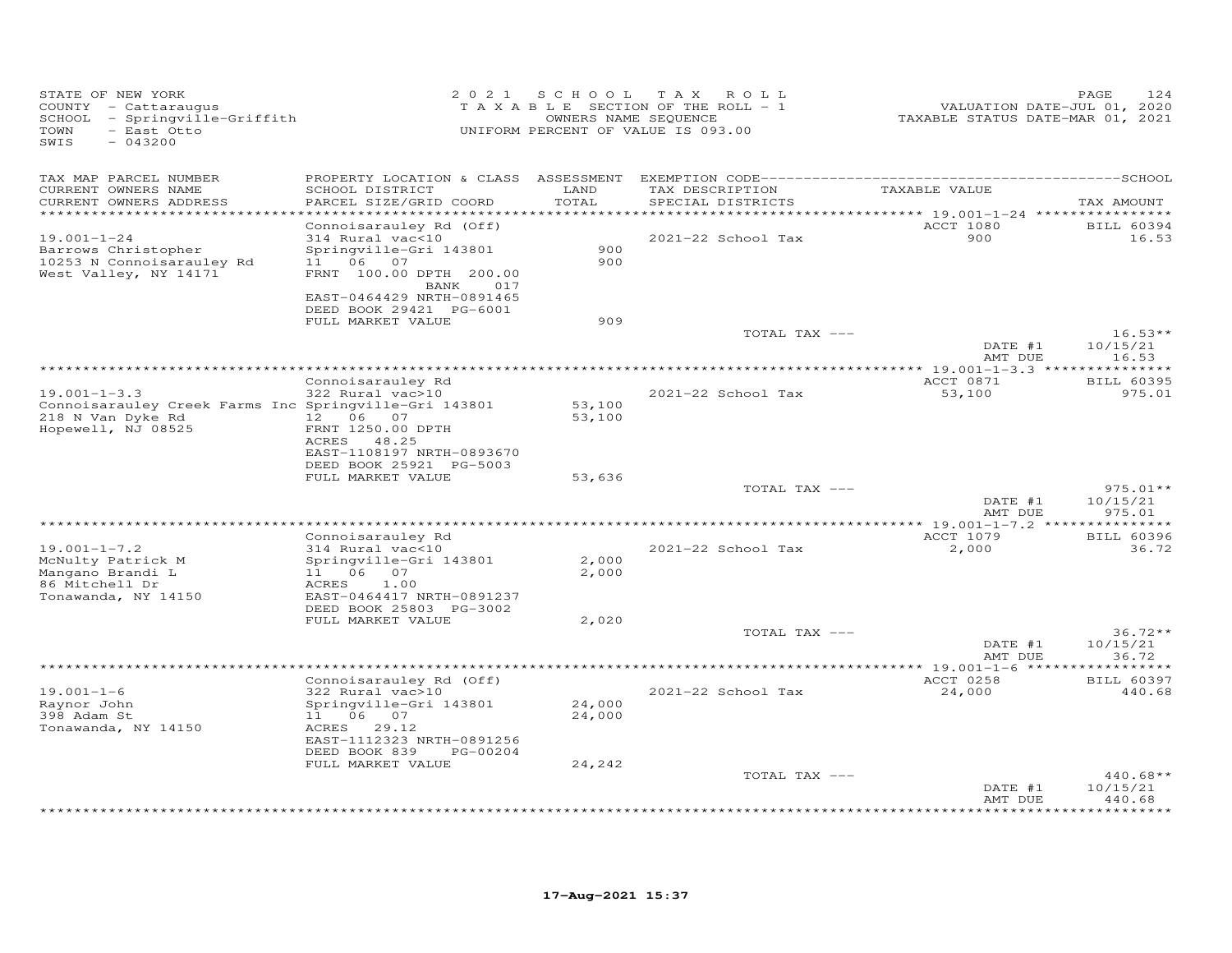| STATE OF NEW YORK<br>COUNTY - Cattaraugus<br>SCHOOL - Springville-Griffith<br>- East Otto<br>TOWN<br>SWIS<br>$-043200$  | 2 0 2 1                                                                                                                                                             | UNIFORM PERCENT OF VALUE IS 093.00 | SCHOOL TAX ROLL<br>TAXABLE SECTION OF THE ROLL - 1<br>OWNERS NAME SEQUENCE | VALUATION DATE-JUL 01, 2020<br>TAXABLE STATUS DATE-MAR 01, 2021 | 125<br>PAGE                          |
|-------------------------------------------------------------------------------------------------------------------------|---------------------------------------------------------------------------------------------------------------------------------------------------------------------|------------------------------------|----------------------------------------------------------------------------|-----------------------------------------------------------------|--------------------------------------|
| TAX MAP PARCEL NUMBER<br>CURRENT OWNERS NAME<br>CURRENT OWNERS ADDRESS                                                  | PROPERTY LOCATION & CLASS ASSESSMENT<br>SCHOOL DISTRICT<br>PARCEL SIZE/GRID COORD                                                                                   | LAND<br>TOTAL                      | TAX DESCRIPTION<br>SPECIAL DISTRICTS                                       | TAXABLE VALUE                                                   | TAX AMOUNT                           |
| ************************                                                                                                |                                                                                                                                                                     |                                    |                                                                            |                                                                 |                                      |
| $19.001 - 1 - 3.1$<br>Saraceno Mary Beth<br>159 Ridgewood Dr.<br>Amherst, NY 14226                                      | N Connoisarauley Rd<br>260 Seasonal res<br>Springville-Gri 143801<br>12  06  07<br>FF 300.00<br>ACRES 45.35<br>EAST-1108311 NRTH-0892623<br>DEED BOOK 28342 PG-5001 | 50,200<br>111,800                  | 2021-22 School Tax                                                         | ACCT 0278<br>111,800                                            | <b>BILL 60398</b><br>2,052.85        |
|                                                                                                                         | FULL MARKET VALUE                                                                                                                                                   | 112,929                            |                                                                            |                                                                 |                                      |
|                                                                                                                         |                                                                                                                                                                     |                                    | TOTAL TAX ---                                                              | DATE #1<br>AMT DUE                                              | $2,052.85**$<br>10/15/21<br>2,052.85 |
|                                                                                                                         |                                                                                                                                                                     |                                    |                                                                            |                                                                 |                                      |
| $19.001 - 1 - 3.2$                                                                                                      | Connoisarauley Rd (Off)<br>322 Rural vac>10                                                                                                                         |                                    | 2021-22 School Tax                                                         | ACCT 0870<br>97,400                                             | <b>BILL 60399</b><br>1,788.44        |
| Sexton Leroy B<br>Sexton Nancy L<br>703 Wurlitzer Dr<br>North Tonawanda, NY 14120                                       | Springville-Gri 143801<br>12  06  07<br>ACRES 110.50<br>EAST-1108814 NRTH-0891437                                                                                   | 97,400<br>97,400                   |                                                                            |                                                                 |                                      |
|                                                                                                                         | DEED BOOK 908<br>PG-00481<br>FULL MARKET VALUE                                                                                                                      | 98,384                             |                                                                            |                                                                 |                                      |
|                                                                                                                         |                                                                                                                                                                     |                                    | TOTAL TAX ---                                                              | DATE #1<br>AMT DUE                                              | $1,788.44**$<br>10/15/21<br>1,788.44 |
|                                                                                                                         |                                                                                                                                                                     |                                    |                                                                            |                                                                 |                                      |
| $19.001 - 1 - 4.2$<br>William J Heim Rev Trust I<br>10267 Us Rte 219                                                    | Connoisarauley Rd (Off)<br>322 Rural vac>10<br>Springville-Gri 143801<br>06 07<br>11                                                                                | 44,800<br>44,800                   | 2021-22 School Tax                                                         | ACCT 1247<br>44,800                                             | <b>BILL 60400</b><br>822.61          |
| Springville, NY 14141                                                                                                   | ACRES 59.37<br>EAST-1111065 NRTH-0891444<br>DEED BOOK 20886 PG-6001<br>FULL MARKET VALUE                                                                            | 45,253                             |                                                                            |                                                                 |                                      |
|                                                                                                                         |                                                                                                                                                                     |                                    | TOTAL TAX ---                                                              |                                                                 | 822.61**                             |
|                                                                                                                         |                                                                                                                                                                     |                                    |                                                                            | DATE #1<br>AMT DUE                                              | 10/15/21<br>822.61                   |
|                                                                                                                         | 10350 Connoisarauley Rd (Off)                                                                                                                                       |                                    |                                                                            | ACCT 0559                                                       | <b>BILL 60401</b>                    |
| $19.001 - 1 - 4.1$<br>William J. Heim Revocable Trus Springville-Gri 143801<br>10267 Route 219<br>Springville, NY 14141 | 314 Rural vac<10<br>11<br>06 07<br>ACRES<br>7.25<br>EAST-1110577 NRTH-0892113<br>DEED BOOK 29303 PG-2001                                                            | 5,000<br>5,000                     | 2021-22 School Tax                                                         | 5,000                                                           | 91.81                                |
|                                                                                                                         | FULL MARKET VALUE                                                                                                                                                   | 5,051                              |                                                                            |                                                                 |                                      |
|                                                                                                                         |                                                                                                                                                                     |                                    | TOTAL TAX ---<br>*********************************                         | DATE #1<br>AMT DUE                                              | $91.81**$<br>10/15/21<br>91.81       |
|                                                                                                                         |                                                                                                                                                                     |                                    |                                                                            |                                                                 |                                      |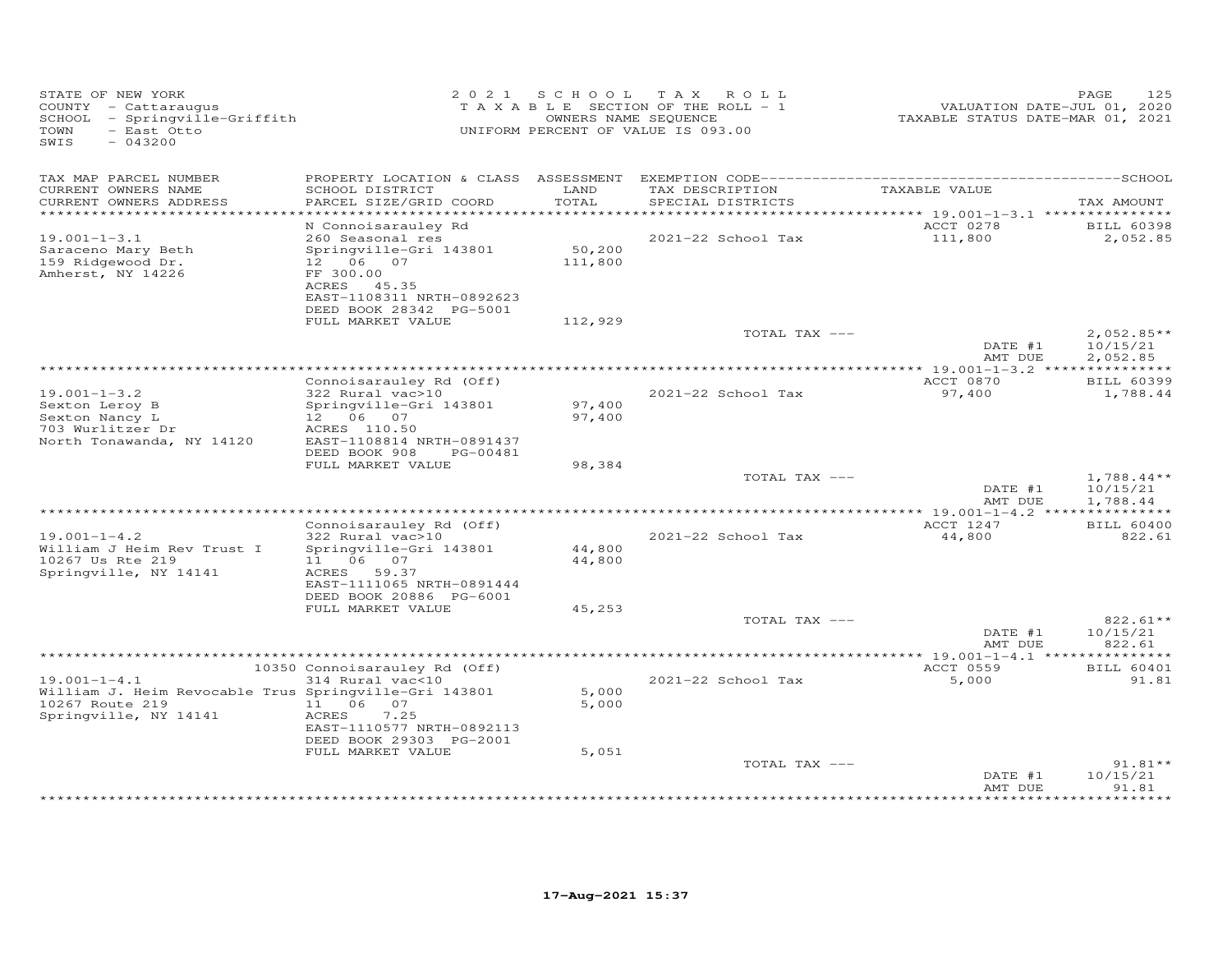| TOWN<br>SWIS | STATE OF NEW YORK<br>COUNTY - Cattaraugus<br>SCHOOL - Springville-Griffith<br>- East Otto<br>$-043200$ |  | 2021 SCHOOL TAX ROLL<br>T A X A B L E SECTION OF THE ROLL - 1 |                            | VALUATION DATE-JUL 01, 2020<br>TAXABLE STATUS DATE-MAR 01, 2021 | PAGE<br>RPS155/V04/L015<br>CURRENT DATE 8/17/2021 | 126 |
|--------------|--------------------------------------------------------------------------------------------------------|--|---------------------------------------------------------------|----------------------------|-----------------------------------------------------------------|---------------------------------------------------|-----|
|              |                                                                                                        |  |                                                               | ROLL SUB SECTION- - TOTALS |                                                                 |                                                   |     |

|                    | TOTAL          | EXTENSION | <b>EXTENSION</b> | <b>VALOREM</b><br>AD | EXEMPT        | AXABLF <sup>.</sup> | <b>TOTAL</b>        |
|--------------------|----------------|-----------|------------------|----------------------|---------------|---------------------|---------------------|
| CODE DISTRICT NAME | <b>PARCELS</b> | TYPE      | VALUE            | VALUE                | <b>AMOUNT</b> | VALUE               | $m \times r$<br>LAA |

### NO SPECIAL DISTRICTS AT THIS LEVEL

### \*\*\* S C H O O L D I S T R I C T S U M M A R Y \*\*\*

| CODE   | DISTRICT NAME                    | TOTAL<br>PARCELS | ASSESSED<br>LAND | ASSESSED<br>TOTAL | <b>EXEMPT</b><br>AMOUNT | TOTAL<br>TAXABLE |           |
|--------|----------------------------------|------------------|------------------|-------------------|-------------------------|------------------|-----------|
|        |                                  |                  |                  |                   | STAR AMOUNT             | STAR TAXABLE     | TOTAL TAX |
|        | Springville-Griffith             | 8                | 277,400          | 339,000           |                         | 339,000          |           |
| 143801 |                                  |                  |                  |                   |                         | 339,000          | 6,224.65  |
|        | $SUB - TO T AL$                  | 8                | 277,400          | 339,000           |                         | 339,000          |           |
|        | $S \cup B - T \cup T A L (CONT)$ |                  |                  |                   |                         | 339,000          | 6,224.65  |
|        | TOTAL                            | 8                | 277,400          | 339,000           |                         | 339,000          |           |
|        | T O T A L (CONT)                 |                  |                  |                   |                         | 339,000          | 6,224.65  |

# \*\*\* S Y S T E M C O D E S S U M M A R Y \*\*\*

NO SYSTEM EXEMPTIONS AT THIS LEVEL

### \*\*\* E X E M P T I O N S U M M A R Y \*\*\*

NO EXEMPTIONS AT THIS LEVEL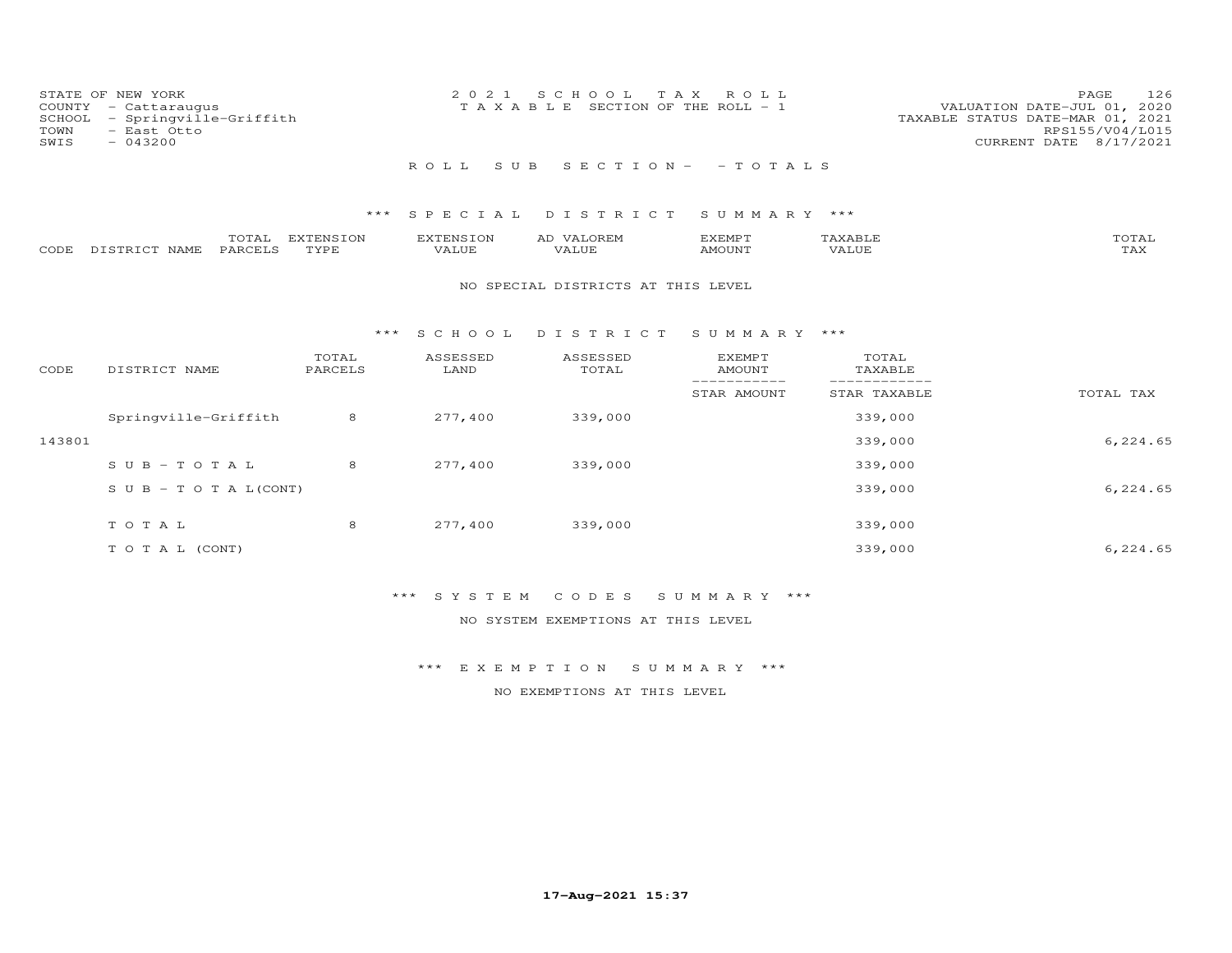| STATE OF NEW YORK             | 2021 SCHOOL TAX ROLL                  | 127<br>PAGE                      |
|-------------------------------|---------------------------------------|----------------------------------|
| COUNTY - Cattaraugus          | T A X A B L E SECTION OF THE ROLL - 1 | VALUATION DATE-JUL 01, 2020      |
| SCHOOL - Springville-Griffith |                                       | TAXABLE STATUS DATE-MAR 01, 2021 |
| TOWN<br>- East Otto           |                                       | RPS155/V04/L015                  |
| SWIS<br>$-043200$             |                                       | CURRENT DATE 8/17/2021           |
|                               |                                       |                                  |

R O L L S U B S E C T I O N - - T O T A L S

| ROLL<br>SEC | DESCRIPTION                | TOTAL<br>PARCELS | ASSESSED<br>LAND | ASSESSED<br>TOTAL | <b>EXEMPT</b><br>AMOUNT | TOTAL<br>TAXABLE<br>_________ | TAX  | TOTAL<br>TAX |
|-------------|----------------------------|------------------|------------------|-------------------|-------------------------|-------------------------------|------|--------------|
|             |                            |                  |                  |                   | STAR AMOUNT             | STAR TAXABLE                  | RATE |              |
|             | 2021-22 School Tax         |                  | 277,400          | 339,000           |                         | 339,000<br>339,000            |      | 6,224.65     |
|             | SPEC DIST TAXES<br>TAXABLE |                  |                  |                   |                         |                               |      | 6,224.65     |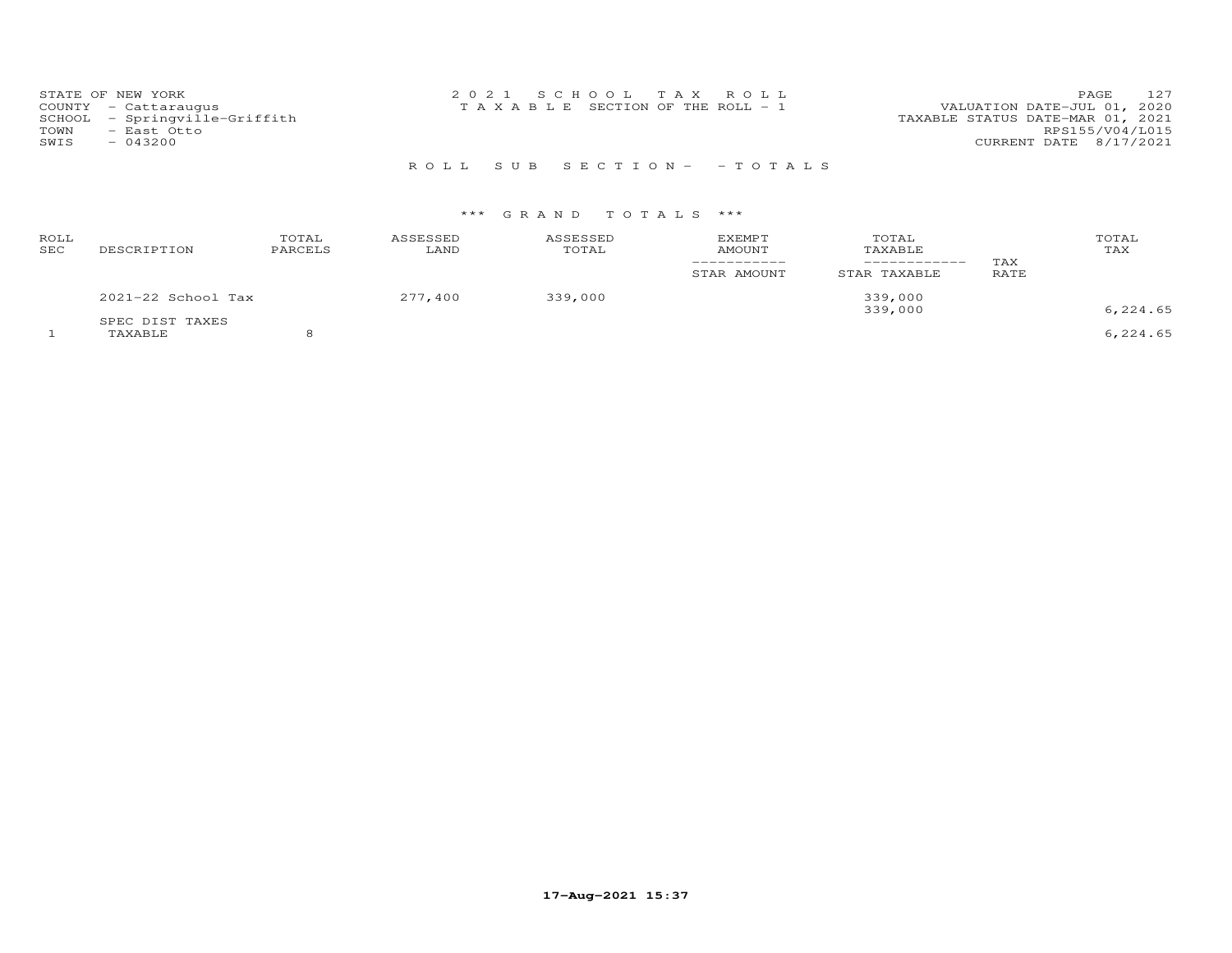|      | STATE OF NEW YORK             | 2021 SCHOOL TAX ROLL                  | 128<br>PAGE                      |
|------|-------------------------------|---------------------------------------|----------------------------------|
|      | COUNTY - Cattaraugus          | T A X A B L E SECTION OF THE ROLL - 1 | VALUATION DATE-JUL 01, 2020      |
|      | SCHOOL - Springville-Griffith |                                       | TAXABLE STATUS DATE-MAR 01, 2021 |
| TOWN | - East Otto                   |                                       | RPS155/V04/L015                  |
| SWIS | $-043200$                     |                                       | CURRENT DATE 8/17/2021           |
|      |                               | ROLL SECTION TOTALS                   |                                  |

|      |                   | $T\cap T\mathbb{Z}$<br>UIAL | $\pi$<br><b>FINN</b> | <b>EXTENSION</b>    | ΑL<br><u> \ / Д</u> | ד סMPT<br><b>DALIL</b> |       | TOTAI             |
|------|-------------------|-----------------------------|----------------------|---------------------|---------------------|------------------------|-------|-------------------|
| CODE | DISTRICT.<br>NAME | <b>PARCELS</b>              | TVDI                 | <b><i>VALUE</i></b> | VALUE               | AMOUNT                 | VALUE | <b>TRA</b><br>⊥⇔∧ |

### NO SPECIAL DISTRICTS AT THIS LEVEL

### \*\*\* S C H O O L D I S T R I C T S U M M A R Y \*\*\*

| CODE   | DISTRICT NAME                    | TOTAL<br>PARCELS | ASSESSED<br>LAND | ASSESSED<br>TOTAL | EXEMPT<br>AMOUNT | TOTAL<br>TAXABLE |           |
|--------|----------------------------------|------------------|------------------|-------------------|------------------|------------------|-----------|
|        |                                  |                  |                  |                   | STAR AMOUNT      | STAR TAXABLE     | TOTAL TAX |
|        | Springville-Griffith             | 8                | 277,400          | 339,000           |                  | 339,000          |           |
| 143801 |                                  |                  |                  |                   |                  | 339,000          | 6,224.65  |
|        | $SUB - TO T AL$                  | 8                | 277,400          | 339,000           |                  | 339,000          |           |
|        | $S \cup B - T \cup T A L (CONT)$ |                  |                  |                   |                  | 339,000          | 6,224.65  |
|        | TOTAL                            | 8                | 277,400          | 339,000           |                  | 339,000          |           |
|        | T O T A L (CONT)                 |                  |                  |                   |                  | 339,000          | 6,224.65  |

### \*\*\* S Y S T E M C O D E S S U M M A R Y \*\*\*

### NO SYSTEM EXEMPTIONS AT THIS LEVEL

### \*\*\* E X E M P T I O N S U M M A R Y \*\*\*

### NO EXEMPTIONS AT THIS LEVEL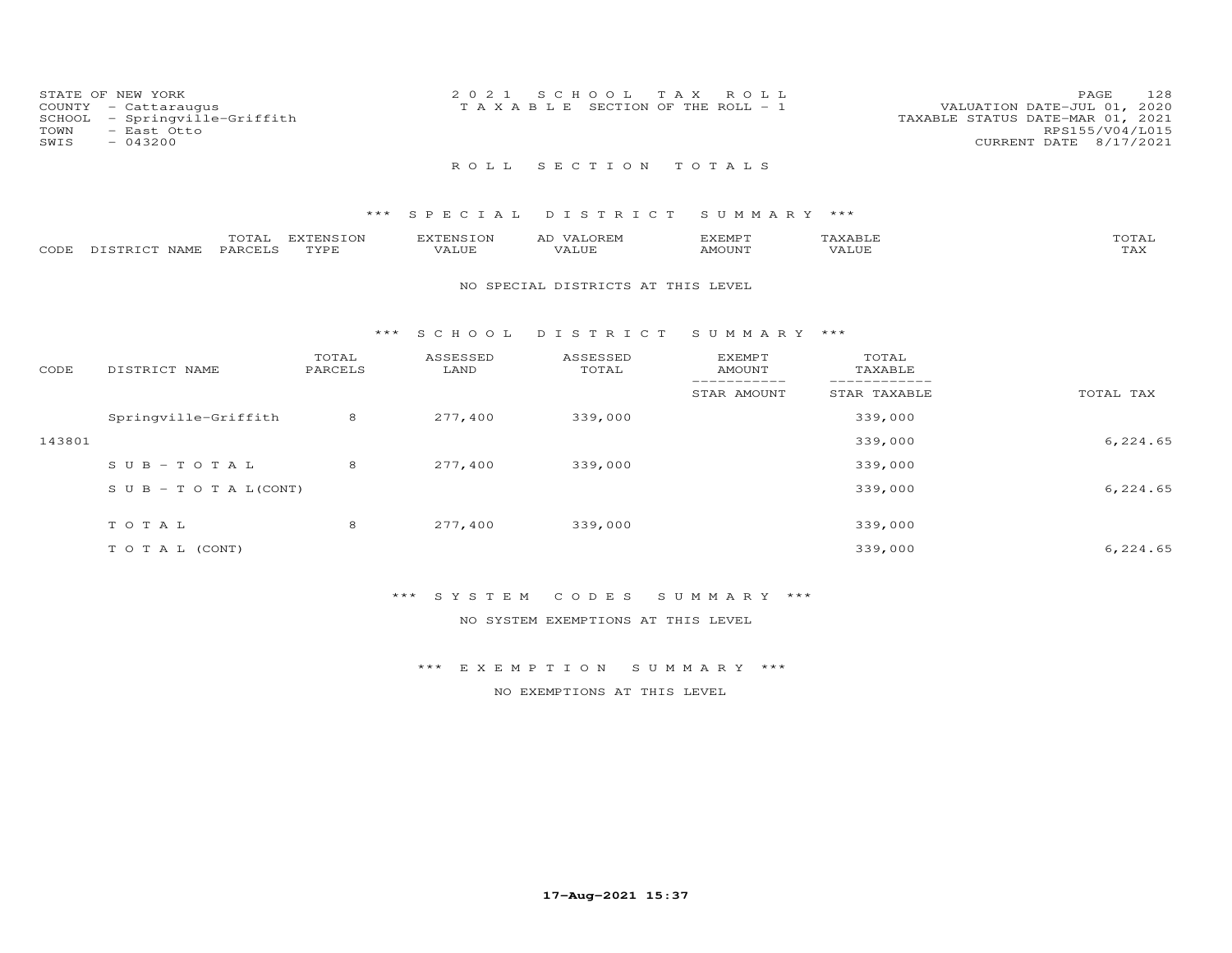| STATE OF NEW YORK             | 2021 SCHOOL TAX ROLL                  | 129<br>PAGE                      |
|-------------------------------|---------------------------------------|----------------------------------|
| COUNTY - Cattaraugus          | T A X A B L E SECTION OF THE ROLL - 1 | VALUATION DATE-JUL 01, 2020      |
| SCHOOL - Springville-Griffith |                                       | TAXABLE STATUS DATE-MAR 01, 2021 |
| TOWN<br>- East Otto           |                                       | RPS155/V04/L015                  |
| SWIS<br>$-043200$             |                                       | CURRENT DATE 8/17/2021           |
|                               |                                       |                                  |

R O L L S E C T I O N T O T A L S

| ROLL<br>SEC | DESCRIPTION                | TOTAL<br>PARCELS | ASSESSED<br>LAND | ASSESSED<br>TOTAL | EXEMPT<br>AMOUNT<br>STAR AMOUNT | TOTAL<br>TAXABLE<br>STAR TAXABLE | TAX<br>RATE | TOTAL<br>TAX |
|-------------|----------------------------|------------------|------------------|-------------------|---------------------------------|----------------------------------|-------------|--------------|
|             | 2021-22 School Tax         |                  | 277,400          | 339,000           |                                 | 339,000<br>339,000               |             | 6,224.65     |
|             | SPEC DIST TAXES<br>TAXABLE |                  |                  |                   |                                 |                                  |             | 6,224.65     |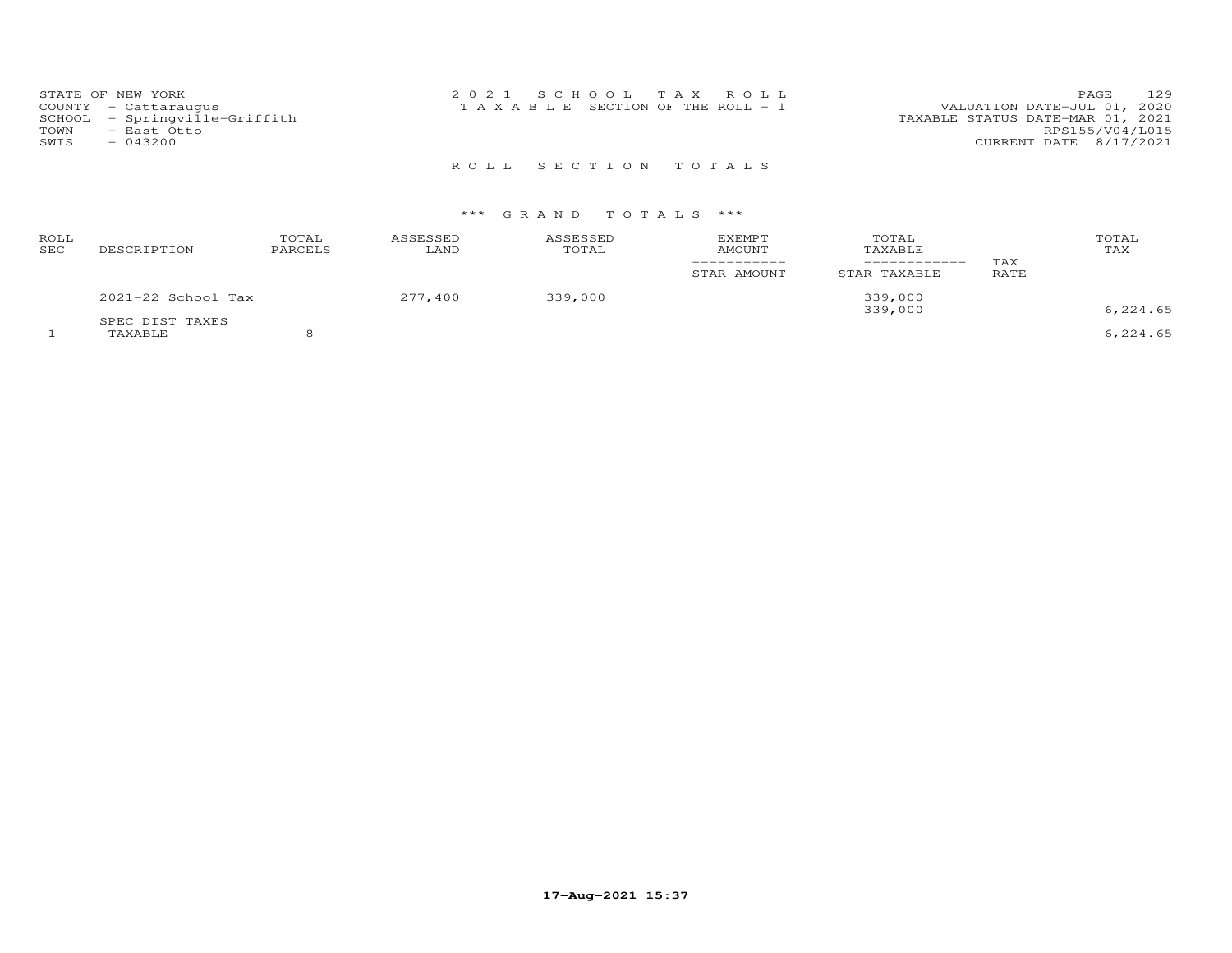| STATE OF NEW YORK<br>COUNTY<br>- Cattaraugus<br>- Springville-Griffith<br>SCHOOL<br>- East Otto<br>TOWN<br>$-043200$<br>SWIS | 2 0 2 1                              | OWNERS NAME SEQUENCE | SCHOOL TAX ROLL<br>UTILITY & R.R. SECTION OF THE ROLL - 6<br>UNIFORM PERCENT OF VALUE IS 093.00 | VALUATION DATE-JUL 01, 2020<br>TAXABLE STATUS DATE-MAR 01, 2021 | 130<br>PAGE |
|------------------------------------------------------------------------------------------------------------------------------|--------------------------------------|----------------------|-------------------------------------------------------------------------------------------------|-----------------------------------------------------------------|-------------|
| TAX MAP PARCEL NUMBER                                                                                                        | PROPERTY LOCATION & CLASS ASSESSMENT |                      |                                                                                                 |                                                                 |             |
| CURRENT OWNERS NAME                                                                                                          | SCHOOL DISTRICT                      | LAND                 | TAX DESCRIPTION                                                                                 | TAXABLE VALUE                                                   |             |
| CURRENT OWNERS ADDRESS                                                                                                       | PARCEL SIZE/GRID COORD               | TOTAL                | SPECIAL DISTRICTS                                                                               |                                                                 | TAX AMOUNT  |
| ******************************                                                                                               |                                      |                      |                                                                                                 |                                                                 |             |
|                                                                                                                              | Outside Plant                        |                      |                                                                                                 |                                                                 | BILL 60402  |
| 632.000-9918-618.750/1884                                                                                                    | 836 Telecom. eq.                     |                      | $2021 - 22$ School Tax                                                                          | $\mathbf{1}$                                                    | 0.02        |
| Citizens Telecom Co. of NY Inc Springville-Gri 143801                                                                        |                                      | $\circ$              |                                                                                                 |                                                                 |             |
| Duff & Phelps Llc                                                                                                            | $.01$ SGI                            |                      |                                                                                                 |                                                                 |             |
| %duff & Phelps Llc<br>PO Box 2629                                                                                            | POLES, WIRES, CABLE<br>ACRES<br>0.01 |                      |                                                                                                 |                                                                 |             |
| Addison, TX 75001                                                                                                            | FULL MARKET VALUE                    |                      |                                                                                                 |                                                                 |             |
|                                                                                                                              |                                      |                      | TOTAL TAX ---                                                                                   |                                                                 | $0.02**$    |
|                                                                                                                              |                                      |                      |                                                                                                 | DATE #1                                                         | 10/15/21    |
|                                                                                                                              |                                      |                      |                                                                                                 | AMT DUE                                                         | 0.02        |
|                                                                                                                              |                                      |                      |                                                                                                 | 632.000-9918-631.900/1884***                                    |             |
|                                                                                                                              | Outside Plant                        |                      |                                                                                                 |                                                                 | BILL 60403  |
| 632.000-9918-631.900/1884                                                                                                    | 836 Telecom. eq.                     |                      | Mass Telec 47100                                                                                |                                                                 | 10          |
| Verizon New York Inc                                                                                                         | Springville-Gri 143801               | $\Omega$             | 2021-22 School Tax                                                                              | 500                                                             | 9.18        |
| Property Tax Dept                                                                                                            | .0046                                | 510                  |                                                                                                 |                                                                 |             |
| Duff And Phelps                                                                                                              | POLES, WIRES, CABLES ETC             |                      |                                                                                                 |                                                                 |             |
| %duff And Phelps                                                                                                             | 0.01<br>ACRES                        |                      |                                                                                                 |                                                                 |             |
| PO Box 2749<br>Addison, TX 75001                                                                                             | FULL MARKET VALUE                    | 515                  |                                                                                                 |                                                                 |             |
|                                                                                                                              |                                      |                      | TOTAL TAX ---                                                                                   |                                                                 | $9.18**$    |
|                                                                                                                              |                                      |                      |                                                                                                 | DATE #1                                                         | 10/15/21    |
|                                                                                                                              |                                      |                      |                                                                                                 | AMT DUE                                                         | 9.18        |
|                                                                                                                              |                                      |                      |                                                                                                 |                                                                 |             |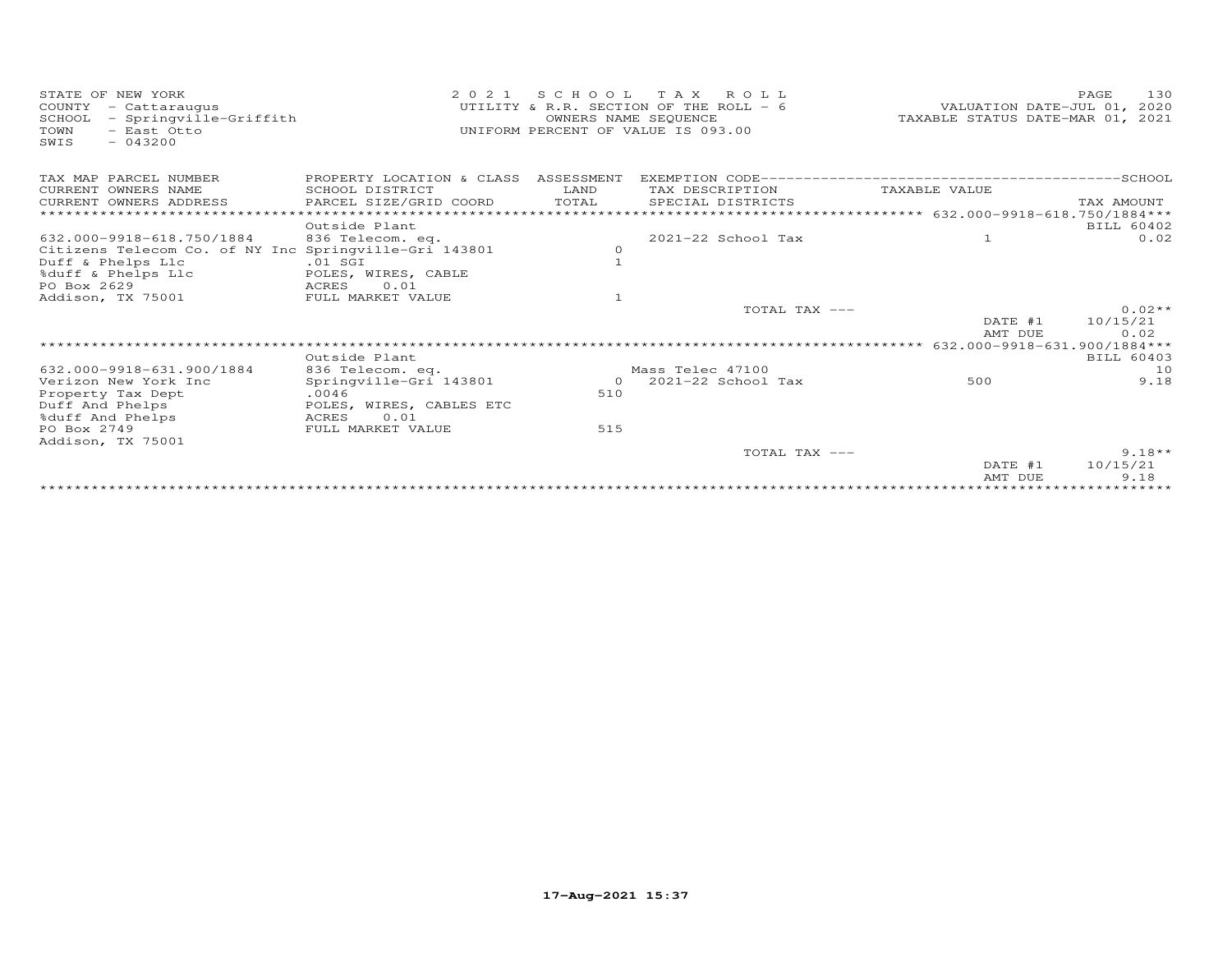| STATE OF NEW YORK<br>COUNTY - Cattaraugus<br>SCHOOL - Springville-Griffith<br>TOWN<br>- East Otto<br>SWIS<br>$-043200$ | 2021 SCHOOL TAX ROLL<br>UTILITY & R.R. SECTION OF THE ROLL - 6 | 131<br>PAGE<br>VALUATION DATE-JUL 01, 2020<br>TAXABLE STATUS DATE-MAR 01, 2021<br>RPS155/V04/L015<br>CURRENT DATE 8/17/2021 |
|------------------------------------------------------------------------------------------------------------------------|----------------------------------------------------------------|-----------------------------------------------------------------------------------------------------------------------------|
|                                                                                                                        | ROLL SUB SECTION- - TOTALS                                     |                                                                                                                             |

|                    | TOTAL   | EXTENSION | <b>EXTENSION</b> | <b>VALOREM</b><br>AD | KEMP T |       | TOTAL        |
|--------------------|---------|-----------|------------------|----------------------|--------|-------|--------------|
| CODE DISTRICT NAME | PARCELS | TYPE      | VALUE            | VALUE                | AMOUNT | VALUE | ጥአህ<br>1 AX. |

### NO SPECIAL DISTRICTS AT THIS LEVEL

### \*\*\* S C H O O L D I S T R I C T S U M M A R Y \*\*\*

| CODE   | DISTRICT NAME                    | TOTAL<br>PARCELS | ASSESSED<br>LAND | ASSESSED<br>TOTAL | EXEMPT<br>AMOUNT<br>---------- | TOTAL<br>TAXABLE |           |
|--------|----------------------------------|------------------|------------------|-------------------|--------------------------------|------------------|-----------|
|        |                                  |                  |                  |                   | STAR AMOUNT                    | STAR TAXABLE     | TOTAL TAX |
|        | Springville-Griffith             | $\overline{2}$   |                  | 511               | 10                             | 501              |           |
| 143801 |                                  |                  |                  |                   |                                | 501              | 9.20      |
|        | $SUB - TO TAL$                   | $\overline{2}$   |                  | 511               | 10                             | 501              |           |
|        | $S \cup B - T \cup T A L (CONT)$ |                  |                  |                   |                                | 501              | 9.20      |
|        |                                  |                  |                  |                   |                                |                  |           |
|        | TOTAL                            | $\overline{2}$   |                  | 511               | 10                             | 501              |           |
|        | TO TAL (CONT)                    |                  |                  |                   |                                | 501              | 9.20      |

# \*\*\* S Y S T E M C O D E S S U M M A R Y \*\*\*

### NO SYSTEM EXEMPTIONS AT THIS LEVEL

| CODE  | DESCRIPTION             | TOTAL<br>PARCELS | SCHOOL     |
|-------|-------------------------|------------------|------------|
| 47100 | Mass Telec<br>T O T A L |                  | 1 C<br>1 N |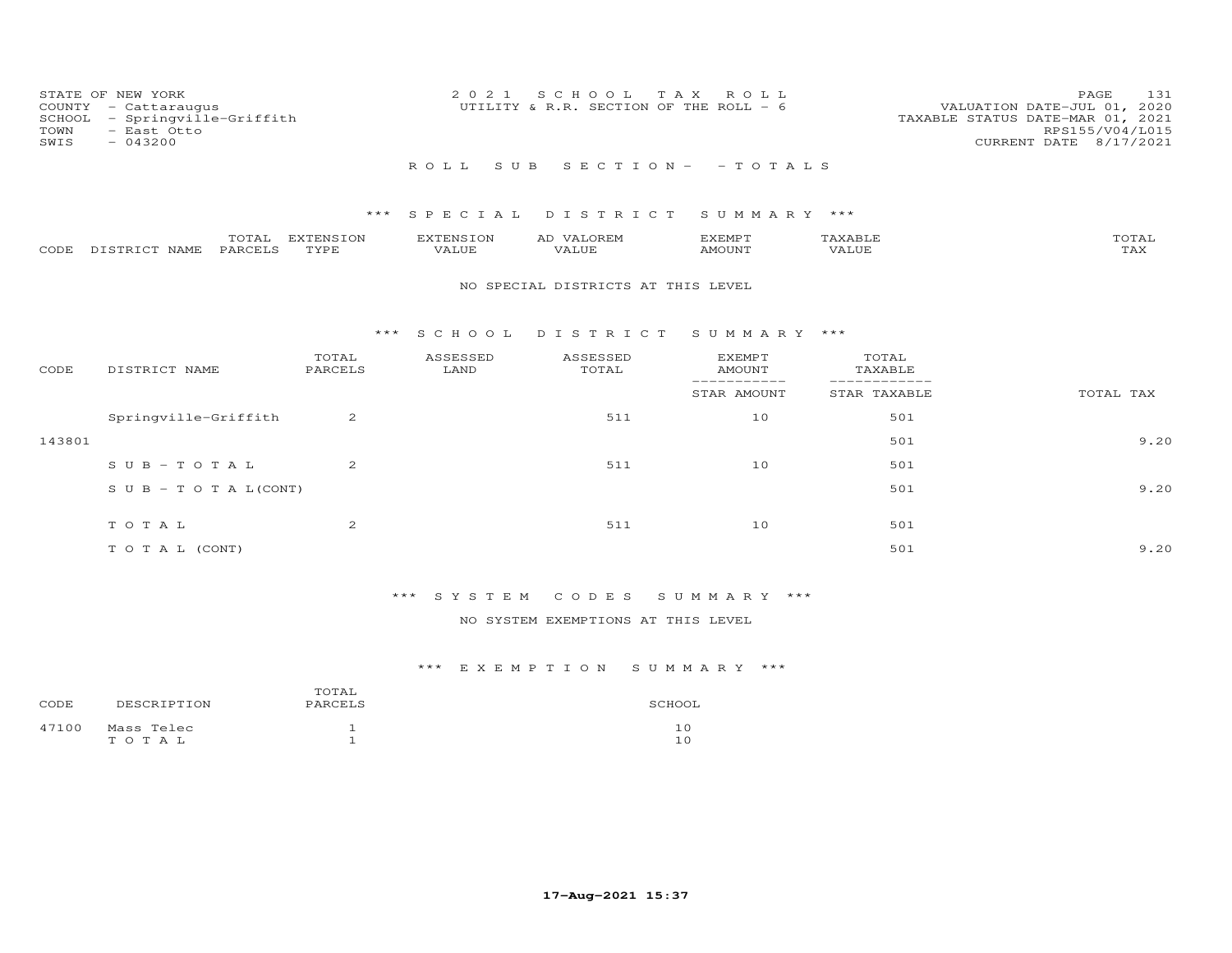|      | STATE OF NEW YORK             | 2021 SCHOOL TAX ROLL                     |  |                                  | PAGE.           | 132 |
|------|-------------------------------|------------------------------------------|--|----------------------------------|-----------------|-----|
|      | COUNTY - Cattaraugus          | UTILITY & R.R. SECTION OF THE ROLL - $6$ |  | VALUATION DATE-JUL 01, 2020      |                 |     |
|      | SCHOOL - Springville-Griffith |                                          |  | TAXABLE STATUS DATE-MAR 01, 2021 |                 |     |
| TOWN | - East Otto                   |                                          |  |                                  | RPS155/V04/L015 |     |
| SWIS | $-043200$                     |                                          |  | CURRENT DATE 8/17/2021           |                 |     |
|      |                               |                                          |  |                                  |                 |     |

R O L L S U B S E C T I O N - - T O T A L S

### \*\*\* G R A N D T O T A L S \*\*\*

| ROLL<br>SEC | DESCRIPTION          | TOTAL<br>PARCELS | ASSESSED<br>LAND | ASSESSED<br>TOTAL | <b>EXEMPT</b><br><b>AMOUNT</b><br>-----------<br>STAR AMOUNT | TOTAL<br>TAXABLE<br>-------------<br>TAXABLE<br>STAR | TAX<br>RATE | TOTAL<br>TAX |
|-------------|----------------------|------------------|------------------|-------------------|--------------------------------------------------------------|------------------------------------------------------|-------------|--------------|
|             | $2021-22$ School Tax |                  |                  | 511               | 10                                                           | 501                                                  |             |              |
|             | SPEC DIST TAXES      |                  |                  |                   |                                                              | 501                                                  |             | 9.20         |
|             | UTILITIES & N.C.     |                  |                  |                   |                                                              |                                                      |             | 9.20         |

**17-Aug-2021 15:37**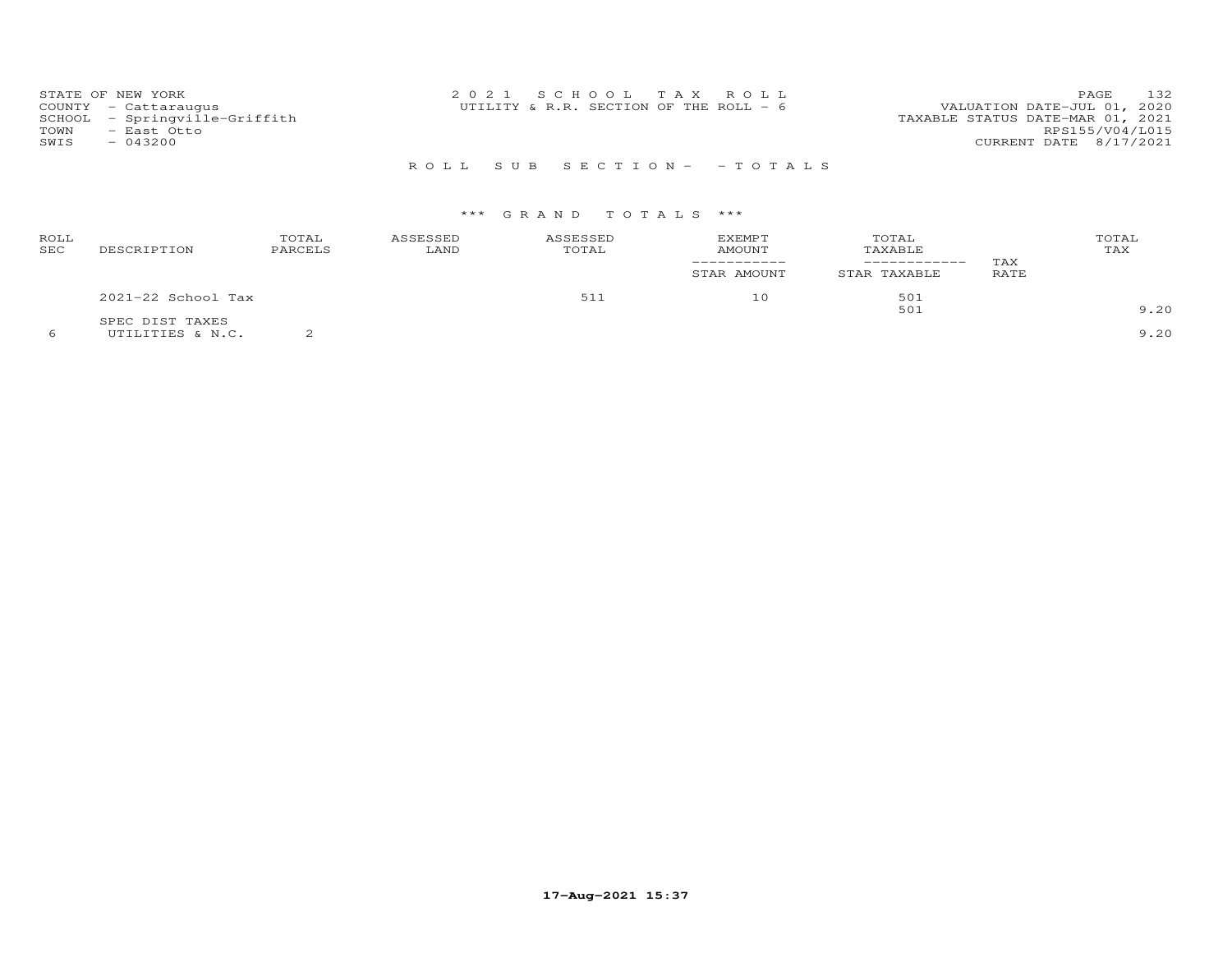| STATE OF NEW YORK<br>TOWN<br>SWIS | COUNTY - Cattaraugus<br>SCHOOL - Springville-Griffith<br>- East Otto<br>$-043200$ | 2021 SCHOOL TAX ROLL<br>UTILITY & R.R. SECTION OF THE ROLL - $6$ |  |  | 133<br>PAGE<br>VALUATION DATE-JUL 01, 2020<br>TAXABLE STATUS DATE-MAR 01, 2021<br>RPS155/V04/L015<br>CURRENT DATE 8/17/2021 |
|-----------------------------------|-----------------------------------------------------------------------------------|------------------------------------------------------------------|--|--|-----------------------------------------------------------------------------------------------------------------------------|
|                                   |                                                                                   | ROLL SECTION TOTALS                                              |  |  |                                                                                                                             |

|      |                   | $m \wedge m \wedge n$ | EXTENSION | EXTENSION     | <sup>T</sup> .OREM<br>AD | דסאתצי<br>HXEML |                     | $n \wedge m \wedge n$ |
|------|-------------------|-----------------------|-----------|---------------|--------------------------|-----------------|---------------------|-----------------------|
| CODE | NAME<br>DISTRICT. | PARCELS               | TVDF      | 7777<br>VALUE | $- - - - - -$<br>'ALUE   | AMOUNT          | <b><i>JALUE</i></b> | $m \times r$<br>⊥⇔∧   |

### NO SPECIAL DISTRICTS AT THIS LEVEL

### \*\*\* S C H O O L D I S T R I C T S U M M A R Y \*\*\*

| CODE   | DISTRICT NAME                    | TOTAL<br>PARCELS | ASSESSED<br>LAND | ASSESSED<br>TOTAL | <b>EXEMPT</b><br>AMOUNT<br>------------ | TOTAL<br>TAXABLE |           |
|--------|----------------------------------|------------------|------------------|-------------------|-----------------------------------------|------------------|-----------|
|        |                                  |                  |                  |                   | STAR AMOUNT                             | STAR TAXABLE     | TOTAL TAX |
|        | Springville-Griffith             | 2                |                  | 511               | 10                                      | 501              |           |
| 143801 |                                  |                  |                  |                   |                                         | 501              | 9.20      |
|        | $SUB - TO TAL$                   | $\overline{2}$   |                  | 511               | 10                                      | 501              |           |
|        | $S \cup B - T \cup T A L (CONT)$ |                  |                  |                   |                                         | 501              | 9.20      |
|        |                                  |                  |                  |                   |                                         |                  |           |
|        | TOTAL                            | $\overline{2}$   |                  | 511               | 10                                      | 501              |           |
|        | T O T A L (CONT)                 |                  |                  |                   |                                         | 501              | 9.20      |

# \*\*\* S Y S T E M C O D E S S U M M A R Y \*\*\*

### NO SYSTEM EXEMPTIONS AT THIS LEVEL

| CODE  | DESCRIPTION         | TOTAL<br>PARCELS | SCHOOL     |
|-------|---------------------|------------------|------------|
| 47100 | Mass Telec<br>тотаь |                  | 1 C<br>1 ດ |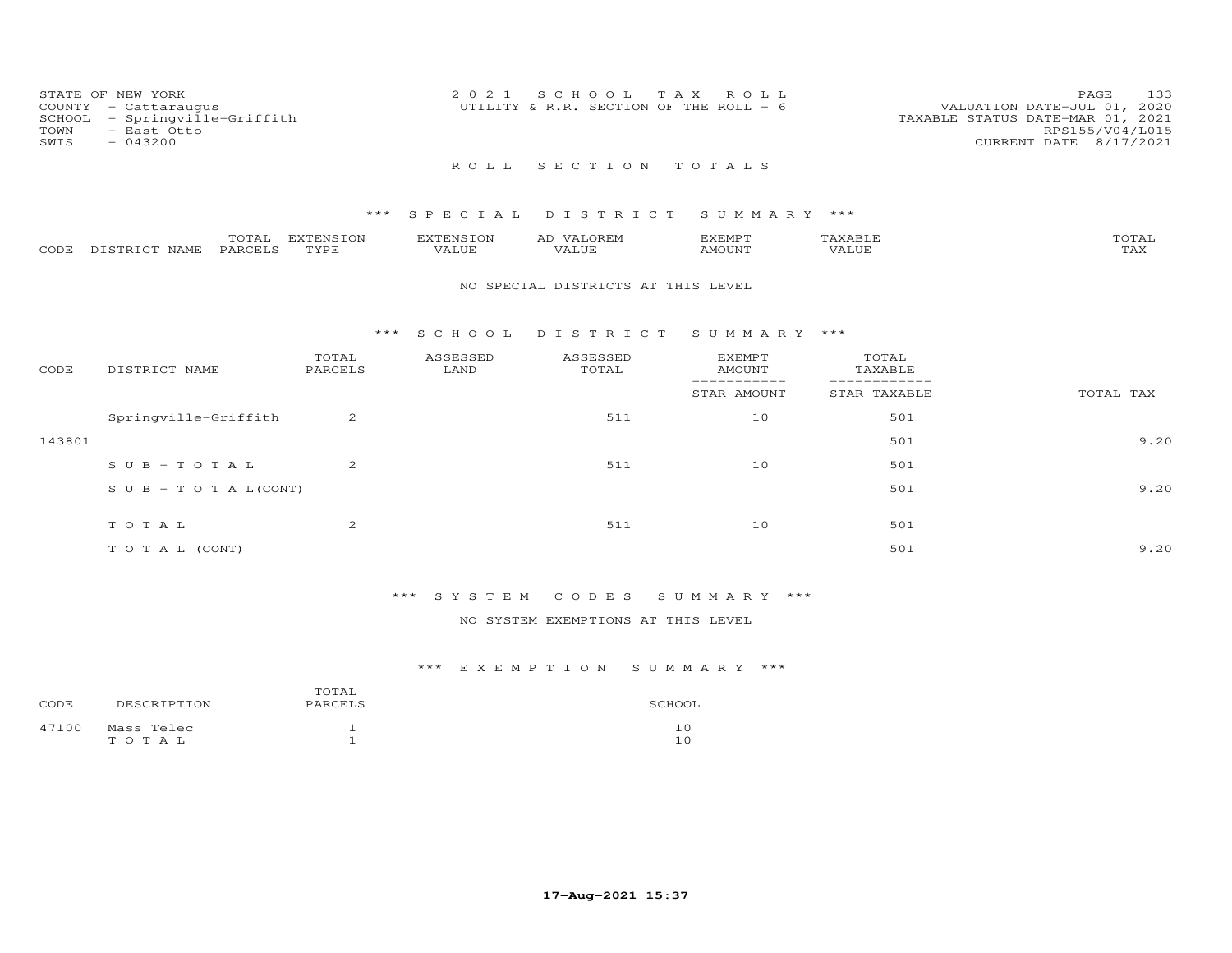| STATE OF NEW YORK                | 2021 SCHOOL TAX ROLL                   |                                  | 134<br>PAGE     |
|----------------------------------|----------------------------------------|----------------------------------|-----------------|
| COUNTY - Cattaraugus             | UTILITY & R.R. SECTION OF THE ROLL - 6 | VALUATION DATE-JUL 01, 2020      |                 |
| - Springville-Griffith<br>SCHOOL |                                        | TAXABLE STATUS DATE-MAR 01, 2021 |                 |
| TOWN<br>- East Otto              |                                        |                                  | RPS155/V04/L015 |
| SWIS<br>$-043200$                |                                        | CURRENT DATE 8/17/2021           |                 |
|                                  |                                        |                                  |                 |

R O L L S E C T I O N T O T A L S

| ROLL<br><b>SEC</b> | DESCRIPTION        | TOTAL<br>PARCELS | ASSESSED<br>LAND | ASSESSED<br>TOTAL | <b>EXEMPT</b><br><b>AMOUNT</b><br>STAR AMOUNT | TOTAL<br>TAXABLE<br>STAR TAXABLE | TAX<br>RATE | TOTAL<br>TAX |
|--------------------|--------------------|------------------|------------------|-------------------|-----------------------------------------------|----------------------------------|-------------|--------------|
|                    | 2021-22 School Tax |                  |                  | 511               | 10                                            | 501                              |             |              |
|                    | SPEC DIST TAXES    |                  |                  |                   |                                               | 501                              |             | 9.20         |
|                    | UTILITIES & N.C.   |                  |                  |                   |                                               |                                  |             | 9.20         |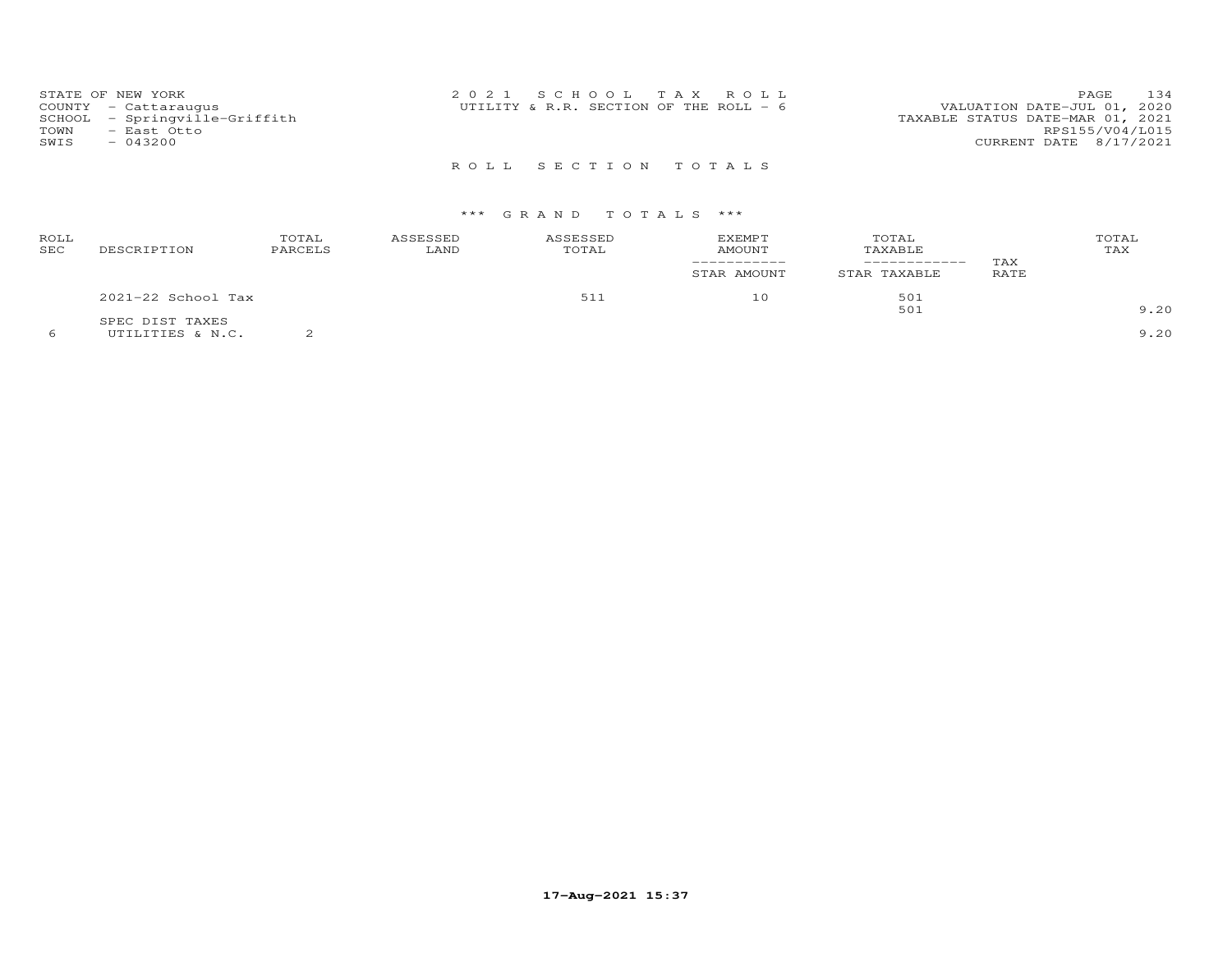| STATE OF NEW YORK             | 2021 SCHOOL TAX ROLL | 135<br>PAGE                      |
|-------------------------------|----------------------|----------------------------------|
| COUNTY - Cattaraugus          |                      | VALUATION DATE-JUL 01, 2020      |
| SCHOOL - Springville-Griffith | SWIS TOTALS          | TAXABLE STATUS DATE-MAR 01, 2021 |
| TOWN<br>- East Otto           |                      | RPS155/V04/L015                  |
| $-043200$<br>SWIS             |                      | CURRENT DATE 8/17/2021           |

| CODE   | TOTAL<br>PARCELS<br>DISTRICT NAME | <b>EXTENSION</b><br>TYPE | <b>EXTENSION</b><br>VALUE | AD VALOREM<br>VALUE                | <b>EXEMPT</b><br>AMOUNT | TAXABLE<br>VALUE | TAX<br>RATE | TOTAL<br>TAX |
|--------|-----------------------------------|--------------------------|---------------------------|------------------------------------|-------------------------|------------------|-------------|--------------|
|        |                                   |                          |                           | NO SPECIAL DISTRICTS AT THIS LEVEL |                         |                  |             |              |
|        |                                   | ***                      | S C H O O L               | DISTRICT                           | SUMMARY ***             |                  |             |              |
| CODE   | DISTRICT NAME                     | TOTAL<br>PARCELS         | ASSESSED<br>LAND          | ASSESSED<br>TOTAL                  | <b>EXEMPT</b><br>AMOUNT | TOTAL<br>TAXABLE |             |              |
|        |                                   |                          |                           |                                    | STAR AMOUNT             | STAR TAXABLE     | TAX RATE    | TOTAL TAX    |
|        | Springville-Griffith              | 10                       | 277,400                   | 339,511                            | 10                      | 339,501          |             |              |
| 143801 |                                   |                          |                           |                                    |                         | 339,501          | 18.361831   | 6,233.85     |
|        | $SUB - TO T AL$                   | 10                       | 277,400                   | 339,511                            | 10                      | 339,501          |             |              |
|        | S U B - T O T A $L$ (CONT)        |                          |                           |                                    |                         | 339,501          |             | 6,233.85     |
|        | TOTAL                             | 10                       | 277,400                   | 339,511                            | 10                      | 339,501          |             |              |
|        | TO TAL (CONT)                     |                          |                           |                                    |                         | 339,501          |             | 6,233.85     |

# \*\*\* S Y S T E M C O D E S S U M M A R Y \*\*\*

### NO SYSTEM EXEMPTIONS AT THIS LEVEL

| CODE  | DESCRIPTION         | TOTAL<br>PARCELS | SCHOOL    |
|-------|---------------------|------------------|-----------|
| 47100 | Mass Telec<br>TOTAL |                  | 10<br>1 ∩ |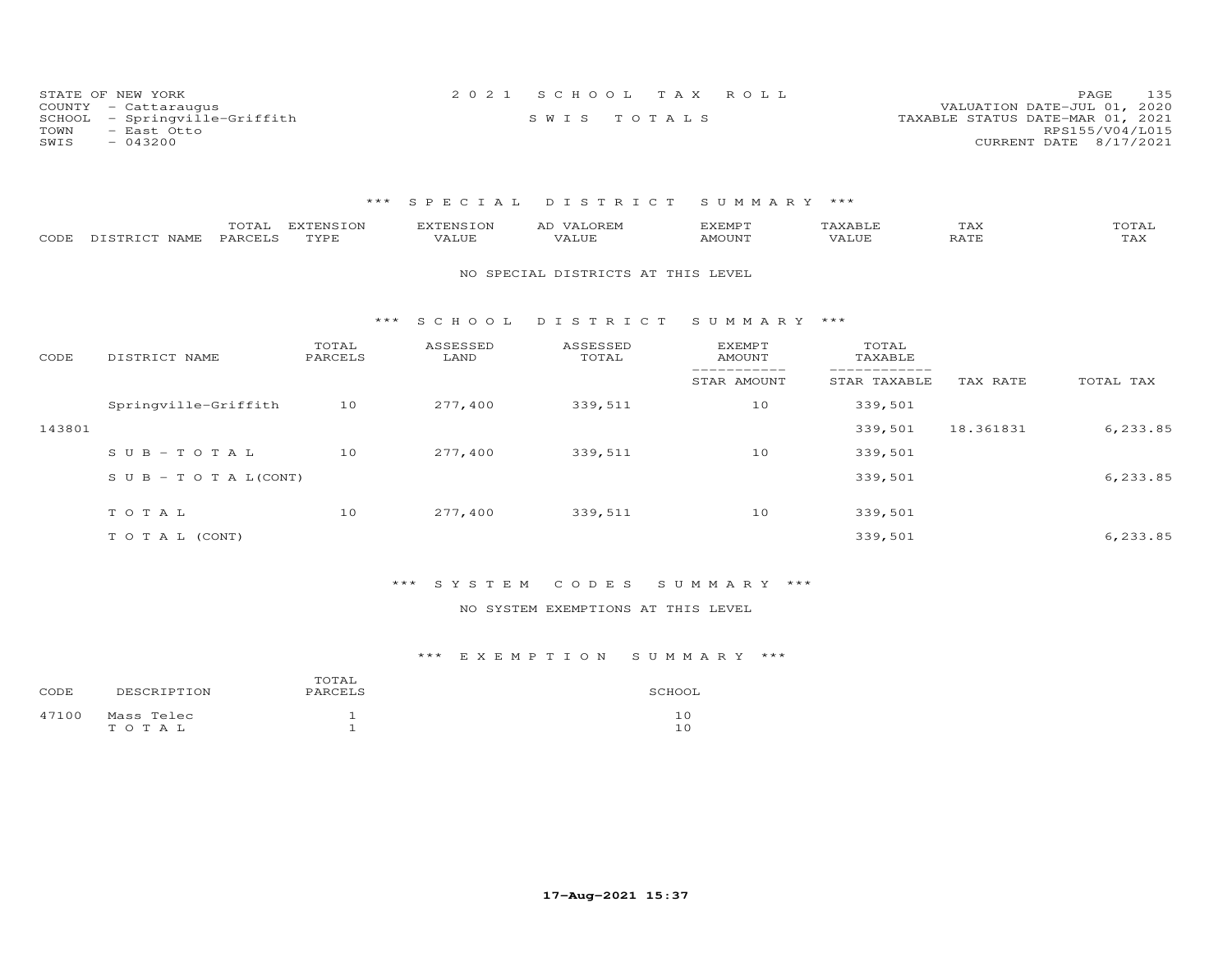| STATE OF NEW YORK             | 2021 SCHOOL TAX ROLL | PAGE 136                         |
|-------------------------------|----------------------|----------------------------------|
| COUNTY - Cattaraugus          |                      | VALUATION DATE-JUL 01, 2020      |
| SCHOOL - Springville-Griffith | SWIS TOTALS          | TAXABLE STATUS DATE-MAR 01, 2021 |
| TOWN<br>- East Otto           |                      | RPS155/V04/L015                  |
| $-043200$<br>SWIS             |                      | CURRENT DATE 8/17/2021           |

| ROLL<br>SEC  | DESCRIPTION                         | TOTAL<br>PARCELS | ASSESSED<br>LAND | ASSESSED<br>TOTAL | <b>EXEMPT</b><br><b>AMOUNT</b> | TOTAL<br>TAXABLE             |             |              |
|--------------|-------------------------------------|------------------|------------------|-------------------|--------------------------------|------------------------------|-------------|--------------|
|              |                                     |                  |                  |                   | STAR AMOUNT                    | ------------<br>STAR TAXABLE | TAX<br>RATE |              |
|              | 2021-22 School Tax                  |                  | 277,400          | 339,000           |                                | 339,000<br>339,000           | 18.361831   | 6,224.65     |
| $\mathbf{1}$ | SPEC DIST TAXES<br>TAXABLE          | 8                |                  |                   |                                |                              |             | 6,224.65     |
|              | 2021-22 School Tax                  |                  |                  | 511               | 10                             | 501                          |             |              |
| 6            | SPEC DIST TAXES<br>UTILITIES & N.C. | 2                |                  |                   |                                | 501                          | 18.361831   | 9.20<br>9.20 |
|              | 2021-22 School Tax                  |                  | 277,400          | 339,511           | 10                             | 339,501<br>339,501           | 18.361831   | 6,233.85     |
|              | SPEC DIST TAXES                     |                  |                  |                   |                                |                              |             |              |
| $\star$      | TOTAL<br>SUB                        | 10               |                  |                   |                                |                              |             | 6,233.85     |
|              | 2021-22 School Tax                  |                  | 277,400          | 339,511           | 10                             | 339,501<br>339,501           | 18.361831   | 6,233.85     |
|              | SPEC DIST TAXES                     |                  |                  |                   |                                |                              |             |              |
| $\star\star$ | GRAND TOTAL                         | 10               |                  |                   |                                |                              |             | 6,233.85     |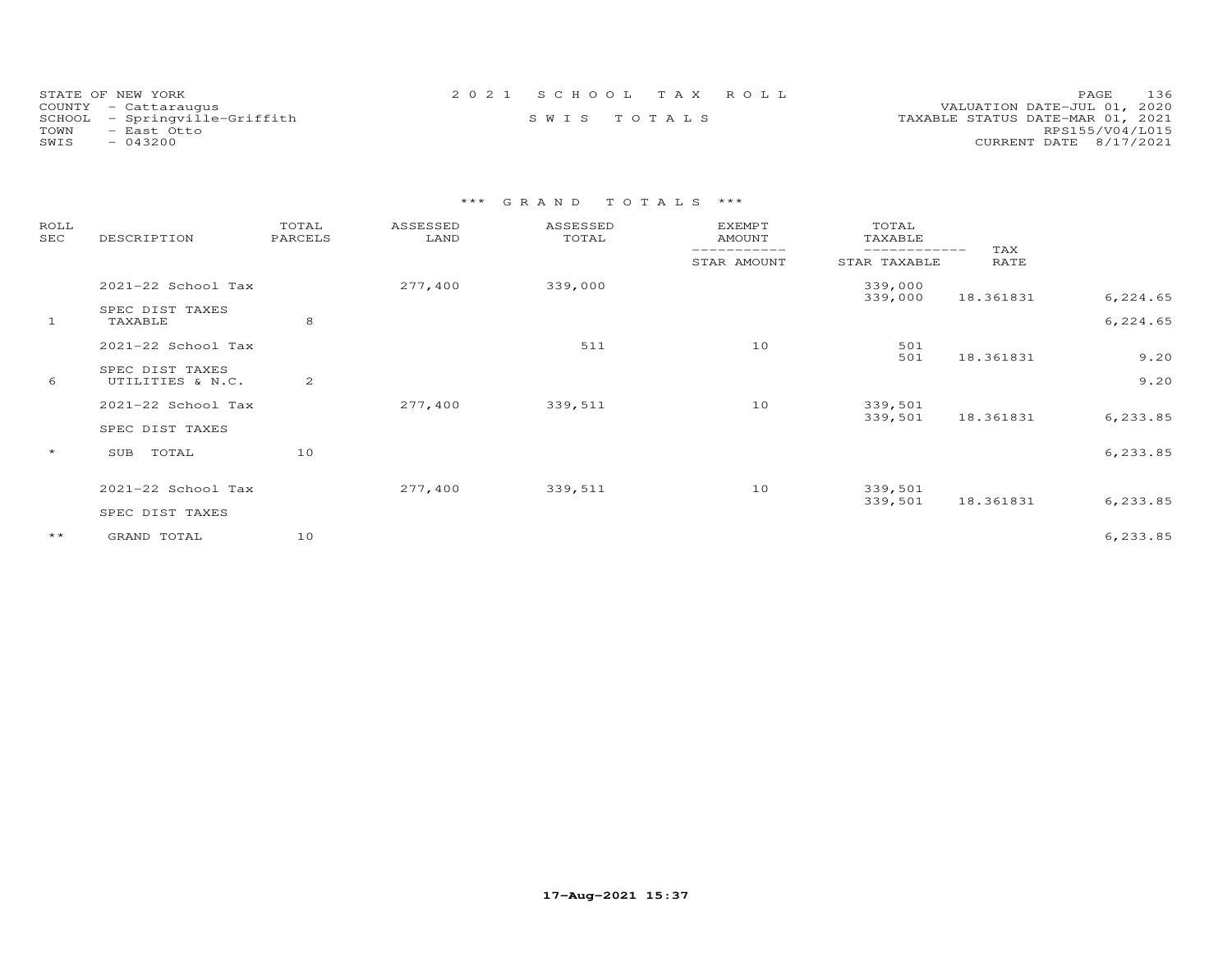| STATE OF NEW YORK<br>COUNTY - Cattaraugus<br>SCHOOL - Springville-Griffith<br>- Yorkshire<br>TOWN<br>$-048489$<br>SWIS |                                                                                                                   |                 | 2021 SCHOOL TAX ROLL<br>TAXABLE SECTION OF THE ROLL - 1<br>OWNERS NAME SEQUENCE<br>UNIFORM PERCENT OF VALUE IS 013.50 | VALUATION DATE-JUL 01, 2021<br>TAXABLE STATUS DATE-MAR 01, 2021 | 137<br>PAGE                          |
|------------------------------------------------------------------------------------------------------------------------|-------------------------------------------------------------------------------------------------------------------|-----------------|-----------------------------------------------------------------------------------------------------------------------|-----------------------------------------------------------------|--------------------------------------|
| TAX MAP PARCEL NUMBER<br>CURRENT OWNERS NAME                                                                           | SCHOOL DISTRICT                                                                                                   | LAND<br>TOTAL   | TAX DESCRIPTION                                                                                                       | TAXABLE VALUE                                                   | TAX AMOUNT                           |
| CURRENT OWNERS ADDRESS                                                                                                 | PARCEL SIZE/GRID COORD                                                                                            |                 | SPECIAL DISTRICTS                                                                                                     |                                                                 |                                      |
|                                                                                                                        | 4849 Block Rd                                                                                                     |                 |                                                                                                                       | ACCT 0503                                                       | <b>BILL 60404</b>                    |
| $11.002 - 1 - 13$<br>Acanfora Ryan M<br>Swauger Amanda L                                                               | 240 Rural res<br>Springville-Gri 143801<br>61 06 05                                                               | 5,250<br>26,580 | 2021-22 School Tax                                                                                                    | 26,580                                                          | 3,362.17                             |
| 4849 Block Rd<br>Springville, NY 14141                                                                                 | ACRES 22.77<br>EAST-1149760 NRTH-0905139<br>DEED BOOK 2019    PG-12295                                            |                 |                                                                                                                       |                                                                 |                                      |
|                                                                                                                        | FULL MARKET VALUE                                                                                                 | 193,309         |                                                                                                                       |                                                                 |                                      |
|                                                                                                                        |                                                                                                                   |                 | TOTAL TAX ---                                                                                                         | DATE #1<br>AMT DUE                                              | $3,362.17**$<br>10/15/21<br>3,362.17 |
|                                                                                                                        |                                                                                                                   |                 |                                                                                                                       |                                                                 |                                      |
|                                                                                                                        | 4905 Gun Barrel Rd                                                                                                |                 |                                                                                                                       | ACCT 1394                                                       | <b>BILL 60405</b>                    |
| $11.002 - 1 - 4.4$                                                                                                     | 210 1 Family Res                                                                                                  |                 | BAS STAR 41854                                                                                                        |                                                                 | 4,130                                |
| Barth William<br>Barth Jeanette<br>PO Box 174<br>Yorkshire, NY 14173                                                   | Springville-Gri 143801<br>06 05<br>62 — 10<br>ACRES<br>4.90<br>EAST-1149871 NRTH-0909957<br>DEED BOOK 1024 PG-682 | 29,562          | 1,250 2021-22 School Tax                                                                                              | 29,562                                                          | 3,739.37                             |
|                                                                                                                        | FULL MARKET VALUE                                                                                                 | 214,996         |                                                                                                                       |                                                                 |                                      |
|                                                                                                                        |                                                                                                                   |                 | TOTAL TAX ---                                                                                                         | DATE #1<br>AMT DUE                                              | $3,216.96**$<br>10/15/21<br>3,216.96 |
|                                                                                                                        |                                                                                                                   |                 |                                                                                                                       |                                                                 |                                      |
|                                                                                                                        | 4972 Creek Rd                                                                                                     |                 |                                                                                                                       | ACCT 1527                                                       | <b>BILL 60406</b>                    |
| $3.004 - 1 - 14.2$                                                                                                     | 240 Rural res                                                                                                     |                 | 2021-22 School Tax                                                                                                    | 20,670                                                          | 2,614.60                             |
| Becker Richard E<br>Becker Kelli M<br>4972 Creek Rd                                                                    | Springville-Gri 143801<br>63 06 05<br>ACRES 16.05 BANK 017                                                        | 5,930<br>20,670 |                                                                                                                       |                                                                 |                                      |
| Springville, NY 14141                                                                                                  | EAST-1148961 NRTH-0915543<br>DEED BOOK 20190 PG-8748                                                              |                 |                                                                                                                       |                                                                 |                                      |
|                                                                                                                        | FULL MARKET VALUE                                                                                                 | 150,327         | TOTAL TAX ---                                                                                                         |                                                                 | $2,614.60**$                         |
|                                                                                                                        |                                                                                                                   |                 |                                                                                                                       | DATE #1<br>AMT DUE                                              | 10/15/21<br>2,614.60                 |
|                                                                                                                        |                                                                                                                   |                 |                                                                                                                       |                                                                 |                                      |
| $11.002 - 1 - 5$                                                                                                       | 11304 Bolton Rd<br>240 Rural res                                                                                  |                 | ENH STAR 41834                                                                                                        | ACCT 1144                                                       | BILL 60407<br>9,720                  |
| Beverlin Roy C<br>Beverlin Brenda K                                                                                    | Springville-Gri 143801<br>62<br>$-06$<br>$-05$                                                                    | 33,550          | 6,940 2021-22 School Tax                                                                                              | 33,550                                                          | 4,243.83                             |
| 11304 Bolton Rd<br>Springville, NY 14141                                                                               | ACRES 23.48<br>EAST-1148939 NRTH-0907844<br>DEED BOOK 884<br>PG-00607                                             |                 |                                                                                                                       |                                                                 |                                      |
|                                                                                                                        | FULL MARKET VALUE                                                                                                 | 244,000         |                                                                                                                       |                                                                 |                                      |
|                                                                                                                        |                                                                                                                   |                 | TOTAL TAX ---                                                                                                         | DATE #1<br>AMT DUE                                              | $3,014.32**$<br>10/15/21<br>3,014.32 |
|                                                                                                                        |                                                                                                                   |                 |                                                                                                                       |                                                                 |                                      |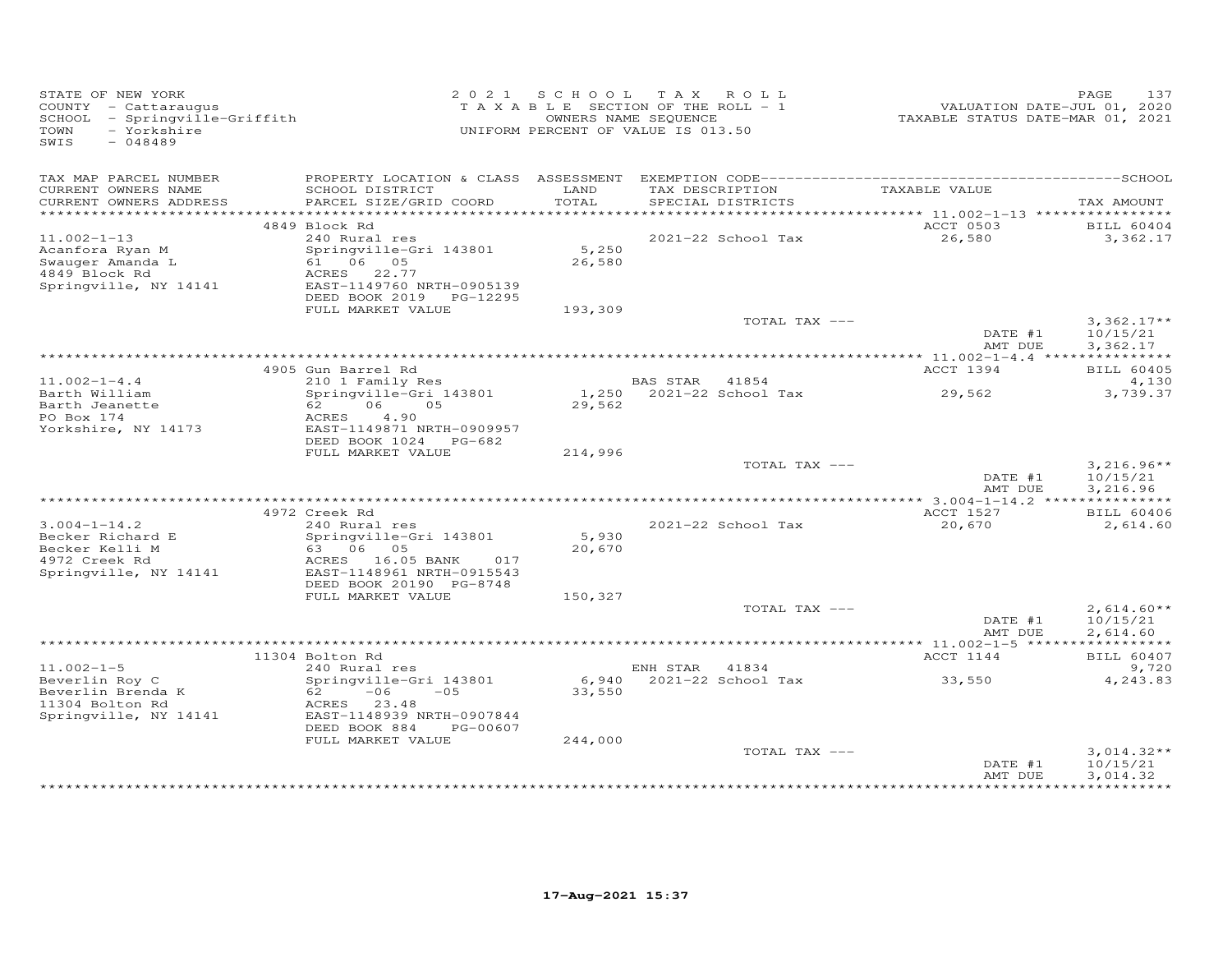| STATE OF NEW YORK<br>COUNTY - Cattaraugus<br>SCHOOL - Springville-Griffith<br>- Yorkshire<br>TOWN<br>$-048489$<br>SWIS |                                                                                                     |               | 2021 SCHOOL TAX ROLL<br>T A X A B L E SECTION OF THE ROLL - 1<br>OWNERS NAME SEQUENCE<br>UNIFORM PERCENT OF VALUE IS 013.50 | VALUATION DATE-JUL 01, 2020<br>TAXABLE STATUS DATE-MAR 01, 2021 | 138<br>PAGE                |
|------------------------------------------------------------------------------------------------------------------------|-----------------------------------------------------------------------------------------------------|---------------|-----------------------------------------------------------------------------------------------------------------------------|-----------------------------------------------------------------|----------------------------|
| TAX MAP PARCEL NUMBER<br>CURRENT OWNERS NAME<br>CURRENT OWNERS ADDRESS                                                 | SCHOOL DISTRICT<br>PARCEL SIZE/GRID COORD                                                           | LAND<br>TOTAL | SPECIAL DISTRICTS                                                                                                           | TAX DESCRIPTION TAXABLE VALUE                                   | TAX AMOUNT                 |
|                                                                                                                        |                                                                                                     |               |                                                                                                                             |                                                                 |                            |
|                                                                                                                        | 4929 Creek Rd                                                                                       |               |                                                                                                                             | ACCT 1169                                                       | <b>BILL 60408</b>          |
| $3.004 - 1 - 13$<br>Boldt Andrew R<br>Degolier Deborah                                                                 | 270 Mfg housing<br>Springville-Gri 143801<br>63 06 05                                               | 30,937        | BAS STAR 41854<br>BAS STAR    41854<br>4,750    2021-22 School Tax                                                          | 30,937                                                          | 4,130<br>3,913.30          |
| 4929 Creek Rd<br>Springville, NY 14141                                                                                 | ACRES 14.85<br>EAST-1149584 NRTH-0914213<br>DEED BOOK 870<br>PG-00711                               |               |                                                                                                                             |                                                                 |                            |
|                                                                                                                        | FULL MARKET VALUE                                                                                   | 224,996       |                                                                                                                             | TOTAL TAX ---                                                   | $3,390.89**$               |
|                                                                                                                        |                                                                                                     |               |                                                                                                                             | DATE #1<br>AMT DUE                                              | 10/15/21<br>3,390.89       |
|                                                                                                                        |                                                                                                     |               |                                                                                                                             | ACCT 1574                                                       |                            |
| $11.002 - 1 - 4.13$                                                                                                    | 4795 Gun Barrel Rd<br>270 Mfg housing                                                               |               | VETCOM CTS 41130                                                                                                            |                                                                 | <b>BILL 60409</b><br>1,925 |
| Boundy Wayne<br>4795 Gun Barrel Rd<br>Delevan, NY 14042                                                                | 270 Mig Housing<br>Springville-Gri 143801<br>62 06 05<br>5.85<br>ACRES<br>EAST-1151703 NRTH-0909964 | 7,700         |                                                                                                                             | $4,200$ 2021-22 School Tax 5,775                                | 730.49                     |
|                                                                                                                        | DEED BOOK 20200 PG-3244<br>FULL MARKET VALUE                                                        | 56,000        |                                                                                                                             |                                                                 |                            |
|                                                                                                                        |                                                                                                     |               |                                                                                                                             | TOTAL TAX ---<br>DATE #1                                        | $730.49**$<br>10/15/21     |
|                                                                                                                        |                                                                                                     |               |                                                                                                                             | AMT DUE                                                         | 730.49                     |
|                                                                                                                        | 4987 Creek Rd                                                                                       |               |                                                                                                                             | ACCT 0416                                                       | <b>BILL 60410</b>          |
| $3.004 - 1 - 14.1$                                                                                                     | 220 2 Family Res                                                                                    |               | BAS STAR 41854                                                                                                              |                                                                 | 4,130                      |
| Breindel Daniel J<br>Breindel Lisa A<br>4987 Creek Rd                                                                  | Springville-Gri 143801<br>63 06 05<br>ACRES 57.20 BANK<br>055                                       | 55,600        | 6,060 2021-22 School Tax                                                                                                    | 55,600                                                          | 7,032.99                   |
| Springville, NY 14141                                                                                                  | EAST-1149080 NRTH-0913685<br>DEED BOOK 1014 PG-997                                                  |               |                                                                                                                             |                                                                 |                            |
|                                                                                                                        | FULL MARKET VALUE                                                                                   | 404,364       |                                                                                                                             |                                                                 |                            |
|                                                                                                                        |                                                                                                     |               |                                                                                                                             | TOTAL TAX ---                                                   | $6,510.57**$               |
|                                                                                                                        |                                                                                                     |               |                                                                                                                             | DATE #1<br>AMT DUE                                              | 10/15/21<br>6,510.57       |
|                                                                                                                        | 4813 Gun Barrel Rd                                                                                  |               |                                                                                                                             | ACCT 1502                                                       | <b>BILL 60411</b>          |
| $11.002 - 1 - 4.12$                                                                                                    | 210 1 Family Res                                                                                    |               | BAS STAR 41854                                                                                                              |                                                                 | 4,130                      |
| Breslin Brian<br>Breslin Judy M<br>4813 Gunbarrel Rd                                                                   | Springville-Gri 143801<br>62 06 05<br>ACRES<br>6.20                                                 | 28,894        |                                                                                                                             | $4,300$ 2021-22 School Tax 28,894                               | 3,654.88                   |
| Springville, NY 14141                                                                                                  | EAST-1151464 NRTH-0909969<br>DEED BOOK 858<br>PG-00937                                              |               |                                                                                                                             |                                                                 |                            |
|                                                                                                                        | FULL MARKET VALUE                                                                                   | 210,138       |                                                                                                                             | TOTAL TAX ---<br>DATE #1                                        | $3,132.46**$<br>10/15/21   |
|                                                                                                                        |                                                                                                     |               |                                                                                                                             | AMT DUE                                                         | 3,132.46                   |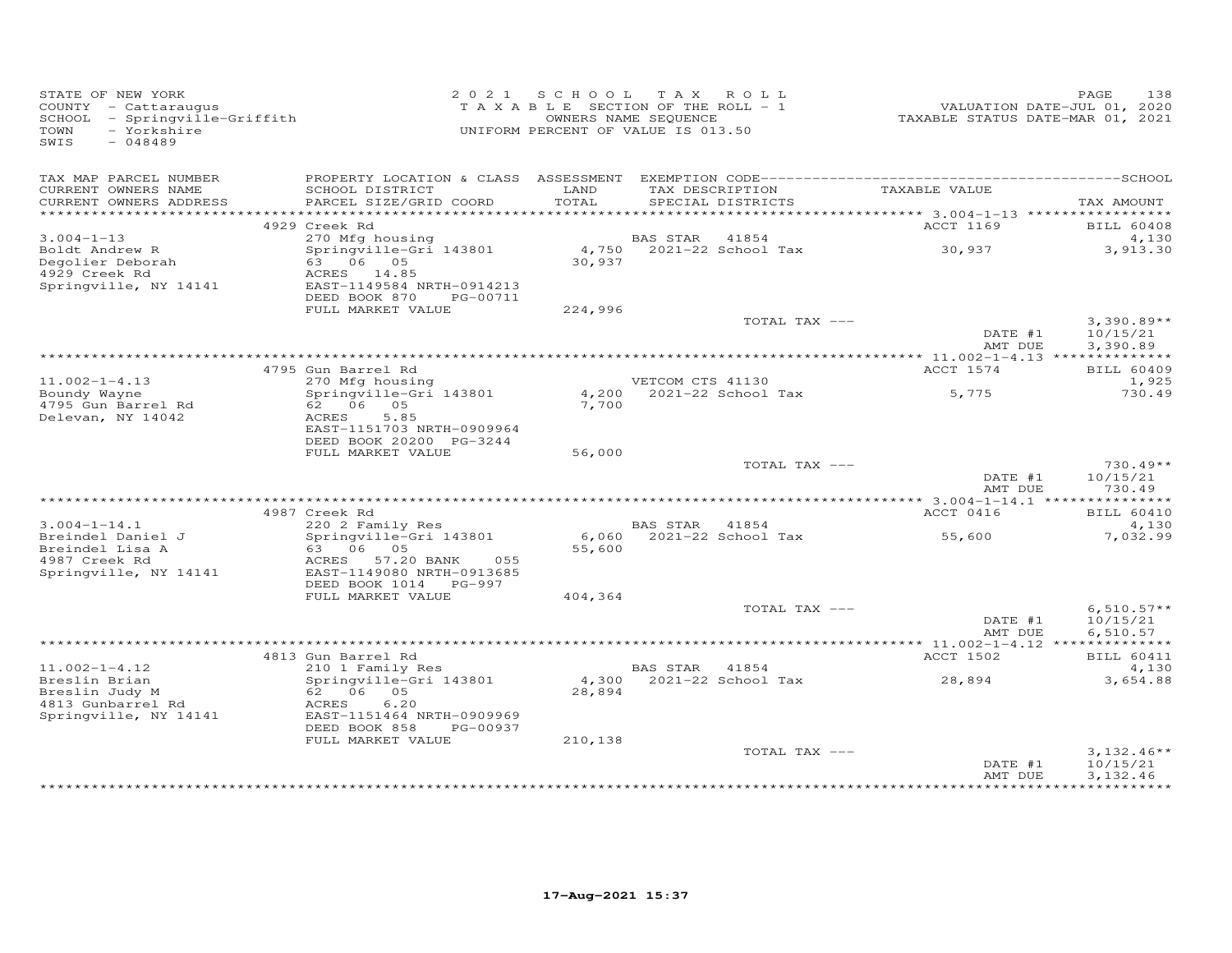| STATE OF NEW YORK<br>COUNTY - Cattaraugus<br>SCHOOL - Springville-Griffith<br>- Yorkshire<br>TOWN<br>SWIS<br>$-048489$ |                                                                                                                                                                                 | 2021 SCHOOL TAX ROLL<br>TAXABLE SECTION OF THE ROLL - 1<br>UNIFORM PERCENT OF VALUE IS 013.50 | OWNERS NAME SEQUENCE                 |                                           | 1552<br>VALUATION DATE-JUL 01, 2020<br>TAXABLE STATUS DATE-MAR 01, 2021 | PAGE<br>139                          |
|------------------------------------------------------------------------------------------------------------------------|---------------------------------------------------------------------------------------------------------------------------------------------------------------------------------|-----------------------------------------------------------------------------------------------|--------------------------------------|-------------------------------------------|-------------------------------------------------------------------------|--------------------------------------|
| TAX MAP PARCEL NUMBER<br>CURRENT OWNERS NAME<br>CURRENT OWNERS ADDRESS<br>*************************                    | SCHOOL DISTRICT<br>PARCEL SIZE/GRID COORD                                                                                                                                       | LAND<br>TOTAL                                                                                 | TAX DESCRIPTION<br>SPECIAL DISTRICTS |                                           | TAXABLE VALUE                                                           | TAX AMOUNT                           |
|                                                                                                                        | 4837 Gun Barrel Rd                                                                                                                                                              |                                                                                               |                                      |                                           | ACCT 1441                                                               | <b>BILL 60412</b>                    |
| $11.002 - 1 - 4.8$<br>Bruscia Robert<br>4837 Gunbarrel Rd<br>Springville, NY 14141                                     | 210 1 Family Res<br>Springville-Gri 143801<br>62 06 05<br>ACRES<br>6.85 BANK<br>017<br>EAST-1151160 NRTH-0909992<br>DEED BOOK 8054 PG-4001                                      |                                                                                               | VETWAR CTS 41120<br>4,450 ENH STAR   | 41834<br>18,700 2021-22 School Tax 17,050 |                                                                         | 1,650<br>9,720<br>2,156.70           |
|                                                                                                                        | FULL MARKET VALUE                                                                                                                                                               | 136,000                                                                                       |                                      |                                           |                                                                         |                                      |
|                                                                                                                        |                                                                                                                                                                                 |                                                                                               |                                      | TOTAL TAX ---                             | DATE #1<br>AMT DUE                                                      | $927.19**$<br>10/15/21<br>927.19     |
|                                                                                                                        |                                                                                                                                                                                 |                                                                                               |                                      |                                           |                                                                         |                                      |
| $3.004 - 1 - 11.2$                                                                                                     | 11606 Bolton Rd<br>210 1 Family Res                                                                                                                                             |                                                                                               | BAS STAR 41854                       |                                           | ACCT 1186                                                               | <b>BILL 60413</b><br>4,130           |
| Dunmire Robert J<br>11606 Bolton Rd<br>Springville, NY 14141                                                           | Springville-Gri 143801<br>63 06 05<br>ACRES<br>3.68<br>EAST-1148595 NRTH-0912336<br>DEED BOOK 3031 PG-8001                                                                      | 15,000                                                                                        | 3,300 2021-22 School Tax             |                                           | 15,000                                                                  | 1,897.39                             |
|                                                                                                                        | FULL MARKET VALUE                                                                                                                                                               | 109,091                                                                                       |                                      |                                           |                                                                         |                                      |
|                                                                                                                        |                                                                                                                                                                                 |                                                                                               |                                      | TOTAL TAX ---                             | DATE #1<br>AMT DUE                                                      | $1,374.97**$<br>10/15/21<br>1,374.97 |
|                                                                                                                        |                                                                                                                                                                                 |                                                                                               |                                      |                                           |                                                                         |                                      |
| $11.002 - 1 - 17$<br>Dunn Suzanne M<br>11242 Bolton Rd<br>Springville, NY 14141                                        | Block Rd<br>314 Rural vac<10<br>Springville-Gri 143801<br>62 06 05<br>ACRES<br>5.58 BANK<br>081<br>EAST-1148658 NRTH-0906517                                                    | 1,750<br>1,750                                                                                |                                      | 2021-22 School Tax                        | ACCT 0641<br>1,750                                                      | BILL 60414<br>221.36                 |
|                                                                                                                        | DEED BOOK 20204 PG-4002<br>FULL MARKET VALUE                                                                                                                                    | 12,727                                                                                        |                                      |                                           |                                                                         |                                      |
|                                                                                                                        |                                                                                                                                                                                 |                                                                                               |                                      | TOTAL TAX ---                             | DATE #1<br>AMT DUE                                                      | $221.36**$<br>10/15/21<br>221.36     |
|                                                                                                                        | 4914 Block Rd                                                                                                                                                                   |                                                                                               |                                      |                                           | ACCT 0550                                                               | <b>BILL 60415</b>                    |
| $11.002 - 1 - 8$<br>Durkin Michael R<br>Durkin June A<br>3541 Bullis Rd<br>Elma, NY 14059-9701                         | 260 Seasonal res<br>Springville-Gri 143801<br>$-06$<br>62 —<br>$-0.5$<br>Lot 61<br>ACRES<br>6.41<br>EAST-1149644 NRTH-0906452<br>DEED BOOK 761<br>PG-00949<br>FULL MARKET VALUE | 2,350<br>3,500<br>25,455                                                                      |                                      | 2021-22 School Tax                        | 3,500                                                                   | 442.72                               |
|                                                                                                                        |                                                                                                                                                                                 |                                                                                               |                                      | TOTAL TAX ---                             | DATE #1<br>AMT DUE                                                      | 442.72**<br>10/15/21<br>442.72       |
|                                                                                                                        |                                                                                                                                                                                 |                                                                                               |                                      |                                           |                                                                         |                                      |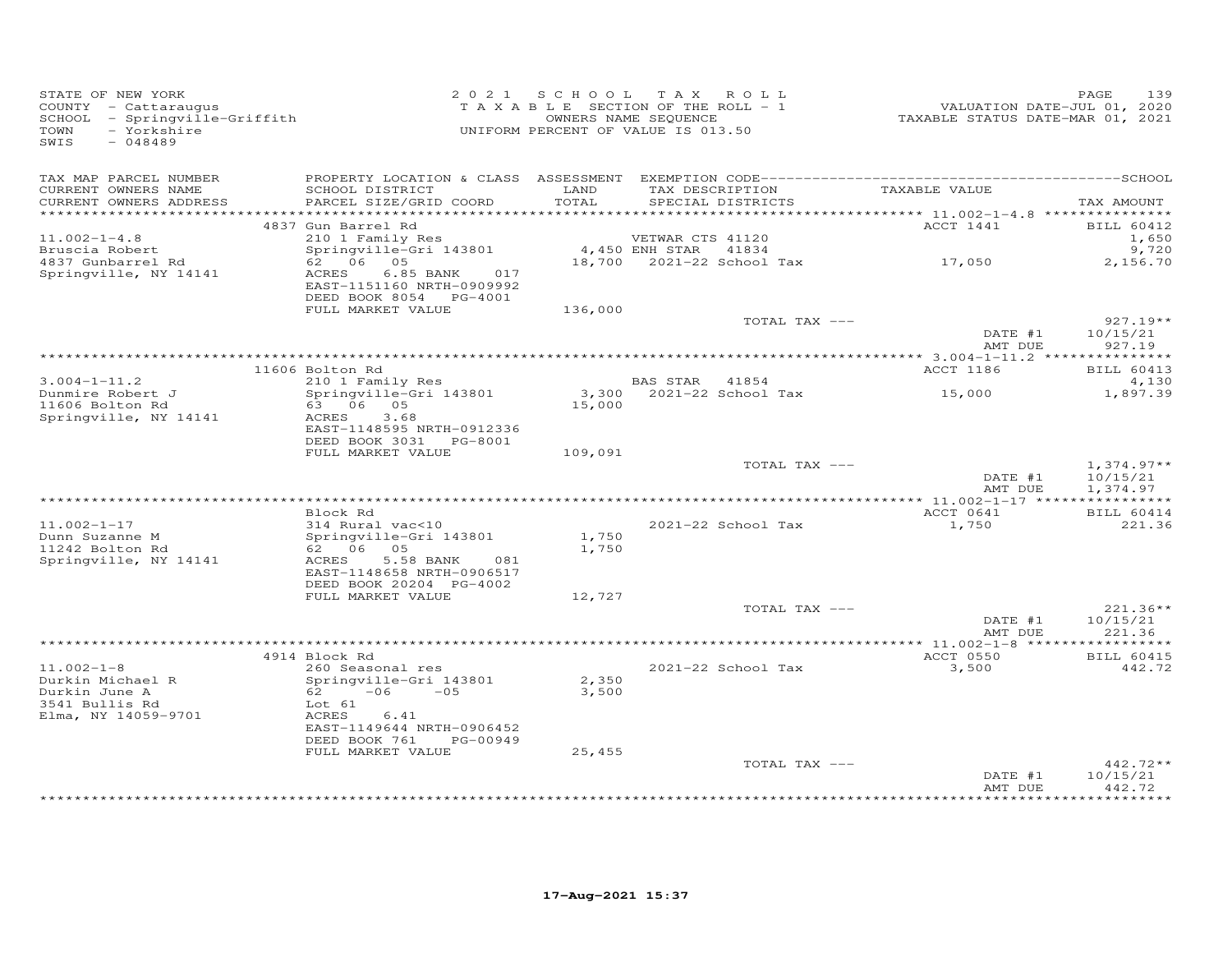| STATE OF NEW YORK<br>COUNTY - Cattaraugus<br>SCHOOL - Springville-Griffith<br>TOWN<br>- Yorkshire<br>$-048489$<br>SWIS |                                                                                   | 2021 SCHOOL TAX ROLL<br>TAXABLE SECTION OF THE ROLL - 1<br>UNIFORM PERCENT OF VALUE IS 013.50 | OWNERS NAME SEQUENCE  |                                      | TAXABLE STATUS DATE-MAR 01, 2021                                  | PAGE<br>140<br>VALUATION DATE-JUL 01, 2020 |
|------------------------------------------------------------------------------------------------------------------------|-----------------------------------------------------------------------------------|-----------------------------------------------------------------------------------------------|-----------------------|--------------------------------------|-------------------------------------------------------------------|--------------------------------------------|
| TAX MAP PARCEL NUMBER                                                                                                  |                                                                                   |                                                                                               |                       |                                      |                                                                   |                                            |
| CURRENT OWNERS NAME<br>CURRENT OWNERS ADDRESS<br>*********************                                                 | SCHOOL DISTRICT<br>PARCEL SIZE/GRID COORD                                         | LAND<br>TOTAL                                                                                 |                       | TAX DESCRIPTION<br>SPECIAL DISTRICTS | TAXABLE VALUE<br>****************** 3.004-1-6 ******************* | TAX AMOUNT                                 |
|                                                                                                                        | 4888 Gun Barrel Rd                                                                |                                                                                               |                       |                                      | ACCT 0295                                                         | <b>BILL 60416</b>                          |
| $3.004 - 1 - 6$                                                                                                        | 260 Seasonal res                                                                  |                                                                                               | VETCOM CTS 41130      |                                      |                                                                   | 2,750                                      |
| Ernst Richard D                                                                                                        | Springville-Gri 143801                                                            | 3,000 AGED S                                                                                  |                       | 41804                                |                                                                   | 7,043                                      |
| Ernst Faith A                                                                                                          | 63 06 05                                                                          |                                                                                               | 18,400 ENH STAR 41834 |                                      |                                                                   | 8,607                                      |
| 4888 Gun Barrel Rd<br>Springville, NY 14141                                                                            | 5.89<br>ACRES<br>EAST-1150249 NRTH-0910957<br>DEED BOOK 9223 PG-6001              |                                                                                               |                       | 2021-22 School Tax                   | 8,607                                                             | 1,088.72                                   |
|                                                                                                                        | FULL MARKET VALUE                                                                 | 133,818                                                                                       |                       |                                      |                                                                   |                                            |
|                                                                                                                        |                                                                                   |                                                                                               |                       | TOTAL TAX ---                        |                                                                   | $0.00**$                                   |
|                                                                                                                        | 11520 Bolton Rd                                                                   |                                                                                               |                       |                                      | ACCT 1300                                                         | <b>BILL 60417</b>                          |
| $3.004 - 1 - 10.3$                                                                                                     | 270 Mfg housing                                                                   |                                                                                               |                       | 2021-22 School Tax                   | 18,000                                                            | 2,276.87                                   |
| Fuller Katie                                                                                                           | Springville-Gri 143801                                                            | 2,650                                                                                         |                       |                                      |                                                                   |                                            |
| 11520 Bolton Rd                                                                                                        | 63 06 05                                                                          | 18,000                                                                                        |                       |                                      |                                                                   |                                            |
| Springville, NY 14141                                                                                                  | FRNT 167.00 DPTH 225.00<br>EAST-1148538 NRTH-0910649<br>DEED BOOK 2019 PG-11203   |                                                                                               |                       |                                      |                                                                   |                                            |
|                                                                                                                        | FULL MARKET VALUE                                                                 | 130,909                                                                                       |                       |                                      |                                                                   |                                            |
|                                                                                                                        |                                                                                   |                                                                                               |                       | TOTAL TAX ---                        | DATE #1<br>AMT DUE                                                | $2,276.87**$<br>10/15/21                   |
|                                                                                                                        |                                                                                   |                                                                                               |                       |                                      | ************** 11.002-1-4.7 ****************                      | 2,276.87                                   |
|                                                                                                                        | 4861 Gun Barrel Rd                                                                |                                                                                               |                       |                                      | ACCT 1440                                                         | <b>BILL 60418</b>                          |
| $11.002 - 1 - 4.7$                                                                                                     | 240 Rural res                                                                     |                                                                                               |                       | 2021-22 School Tax                   | 23,600                                                            | 2,985.22                                   |
| Georgi Harley<br>4861 Gun Barrel Rd                                                                                    | Springville-Gri 143801<br>62 06 05                                                | 2,500<br>23,600                                                                               |                       |                                      |                                                                   |                                            |
| Springville, NY 14141                                                                                                  | ACRES<br>5.00 BANK<br>017<br>EAST-1150718 NRTH-0910232<br>DEED BOOK 18490 PG-7003 |                                                                                               |                       |                                      |                                                                   |                                            |
|                                                                                                                        | FULL MARKET VALUE                                                                 | 171,636                                                                                       |                       |                                      |                                                                   |                                            |
|                                                                                                                        |                                                                                   |                                                                                               |                       | TOTAL TAX ---                        |                                                                   | $2,985.22**$                               |
|                                                                                                                        |                                                                                   |                                                                                               |                       |                                      | DATE #1<br>AMT DUE                                                | 10/15/21<br>2,985.22                       |
|                                                                                                                        |                                                                                   |                                                                                               |                       |                                      |                                                                   |                                            |
| $3.004 - 1 - 10.1$                                                                                                     | 4962 Gun Barrel Rd<br>210 1 Family Res                                            |                                                                                               | AGED C/T/S 41800      |                                      | ACCT 0199                                                         | <b>BILL 60419</b><br>8,565                 |
| Giroux Raynald J                                                                                                       | Springville-Gri 143801                                                            | 3,050 ENH STAR                                                                                |                       | 41834                                |                                                                   | 8,565                                      |
| Giroux Ronald J                                                                                                        | 63 06 05                                                                          |                                                                                               |                       | 17,130 2021-22 School Tax            | 8,565                                                             | 1,083.41                                   |
| 4962 Gun Barrel Rd<br>Springville, NY 14141                                                                            | 4.20<br>ACRES<br>EAST-1148885 NRTH-0910687<br>DEED BOOK 3151 PG-4002              |                                                                                               |                       |                                      |                                                                   |                                            |
|                                                                                                                        | FULL MARKET VALUE                                                                 | 124,582                                                                                       |                       |                                      |                                                                   |                                            |
|                                                                                                                        |                                                                                   |                                                                                               |                       | TOTAL TAX ---                        | **************************************                            | $0.00**$                                   |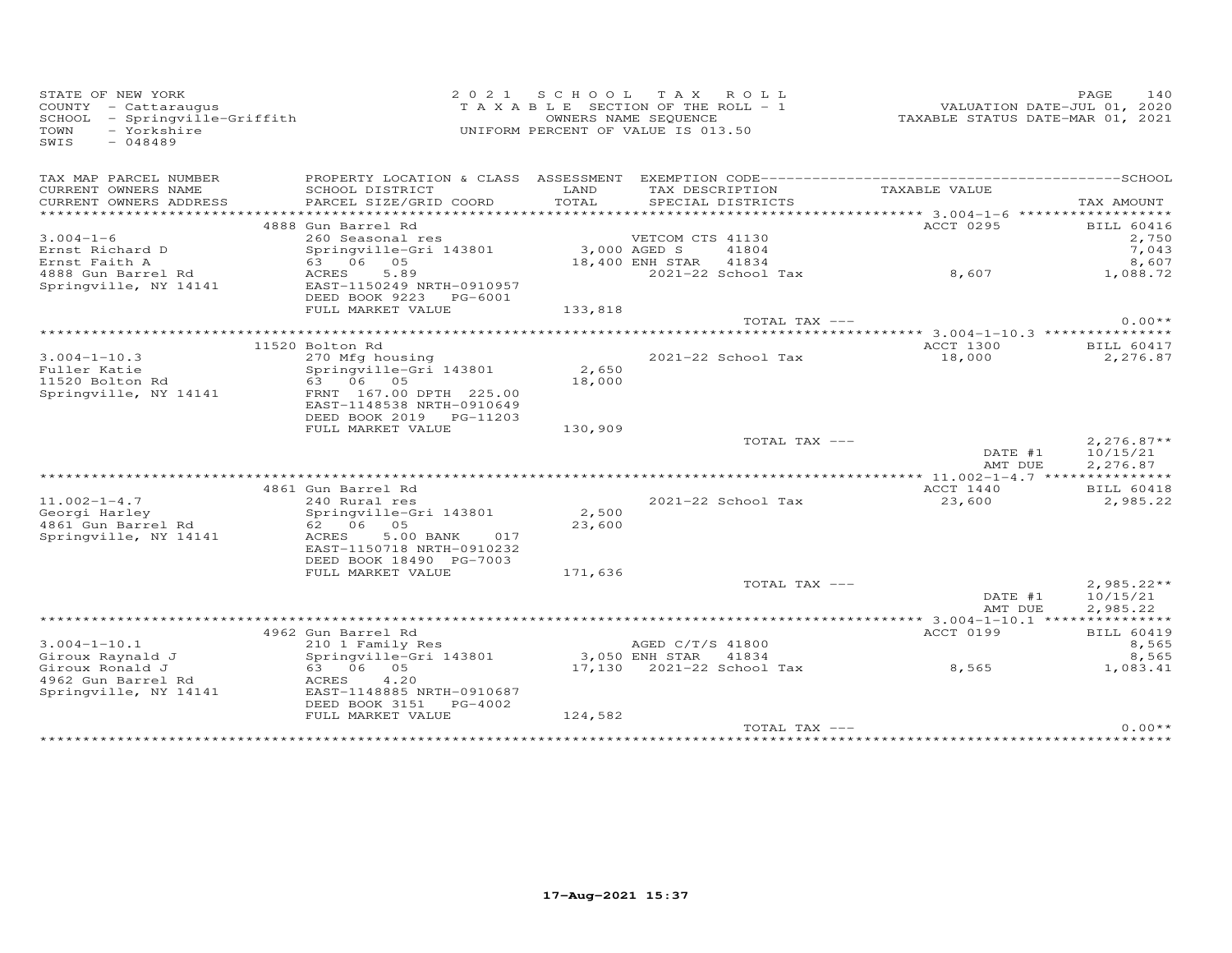| STATE OF NEW YORK<br>COUNTY - Cattaraugus<br>SCHOOL - Springville-Griffith<br>- Yorkshire<br>TOWN<br>SWIS<br>$-048489$ |                                                                                                                                         |                  | 2021 SCHOOL TAX ROLL<br>TAXABLE SECTION OF THE ROLL - 1<br>OWNERS NAME SEQUENCE<br>UNIFORM PERCENT OF VALUE IS 013.50 | VALUATION DATE-JUL 01, 2020<br>TAXABLE STATUS DATE-MAR 01, 2021 | 141<br>PAGE                          |
|------------------------------------------------------------------------------------------------------------------------|-----------------------------------------------------------------------------------------------------------------------------------------|------------------|-----------------------------------------------------------------------------------------------------------------------|-----------------------------------------------------------------|--------------------------------------|
| TAX MAP PARCEL NUMBER<br>CURRENT OWNERS NAME                                                                           | SCHOOL DISTRICT                                                                                                                         | LAND<br>TOTAL    | TAX DESCRIPTION                                                                                                       | TAXABLE VALUE                                                   |                                      |
| CURRENT OWNERS ADDRESS                                                                                                 | PARCEL SIZE/GRID COORD                                                                                                                  |                  | SPECIAL DISTRICTS                                                                                                     | ********** 3.004-1-11.3 ****************                        | TAX AMOUNT                           |
|                                                                                                                        | Bolton Rd                                                                                                                               |                  |                                                                                                                       | ACCT 1202                                                       | <b>BILL 60420</b>                    |
| $3.004 - 1 - 11.3$<br>Giroux Raynald J<br>4962 Gunbarrel Rd<br>Springville, NY 14141                                   | 311 Res vac land<br>Springville-Gri 143801<br>63 06 05<br>3.30<br>ACRES<br>EAST-1148796 NRTH-0911057<br>DEED BOOK 10283 PG-5001         | 585<br>585       | 2021-22 School Tax                                                                                                    | 585                                                             | 74.00                                |
|                                                                                                                        | FULL MARKET VALUE                                                                                                                       | 4,255            |                                                                                                                       |                                                                 |                                      |
|                                                                                                                        |                                                                                                                                         |                  | TOTAL TAX ---                                                                                                         |                                                                 | $74.00**$                            |
|                                                                                                                        |                                                                                                                                         |                  |                                                                                                                       | DATE #1<br>AMT DUE                                              | 10/15/21<br>74.00                    |
|                                                                                                                        |                                                                                                                                         |                  |                                                                                                                       |                                                                 |                                      |
|                                                                                                                        | Gun Barrel Rd                                                                                                                           |                  |                                                                                                                       | ACCT 1373                                                       | BILL 60421                           |
| $3.004 - 1 - 10.4$<br>Giroux Ronald J<br>4982 Gun Barrel Rd<br>Springville, NY 14141-9504                              | 311 Res vac land<br>Springville-Gri 143801<br>63 06 05<br>FRNT 140.00 DPTH 142.00<br>EAST-1148718 NRTH-0910501<br>DEED BOOK 1021 PG-103 | 1,000<br>1,000   | 2021-22 School Tax                                                                                                    | 1,000                                                           | 126.49                               |
|                                                                                                                        | FULL MARKET VALUE                                                                                                                       | 7,273            |                                                                                                                       |                                                                 |                                      |
|                                                                                                                        |                                                                                                                                         |                  | TOTAL TAX ---                                                                                                         | DATE #1<br>AMT DUE                                              | $126.49**$<br>10/15/21<br>126.49     |
|                                                                                                                        |                                                                                                                                         |                  |                                                                                                                       |                                                                 |                                      |
| $3.004 - 1 - 10.5$                                                                                                     | 4982 Gun Barrel Rd<br>210 1 Family Res                                                                                                  |                  | BAS STAR 41854                                                                                                        | ACCT 1374                                                       | BILL 60422<br>4,130                  |
| Giroux Ronald J<br>4982 Gun Barrel Rd<br>Springville, NY 14141-9504                                                    | Springville-Gri 143801<br>63 06 05<br>FRNT 130.00 DPTH 225.00<br>EAST-1148540 NRTH-0910497                                              | 17,220           | 3,000 2021-22 School Tax                                                                                              | 17,220                                                          | 2,178.20                             |
|                                                                                                                        | DEED BOOK 1021 PG-103                                                                                                                   |                  |                                                                                                                       |                                                                 |                                      |
|                                                                                                                        | FULL MARKET VALUE                                                                                                                       | 125,236          |                                                                                                                       |                                                                 |                                      |
|                                                                                                                        |                                                                                                                                         |                  | TOTAL TAX ---                                                                                                         | DATE #1<br>AMT DUE                                              | $1,655.79**$<br>10/15/21<br>1,655.79 |
|                                                                                                                        |                                                                                                                                         |                  |                                                                                                                       |                                                                 |                                      |
| $11.002 - 1 - 6.2$                                                                                                     | 11298 Bolton Rd<br>311 Res vac land                                                                                                     |                  | 2021-22 School Tax                                                                                                    | ACCT 2152<br>10,125                                             | <b>BILL 60423</b><br>1,280.74        |
| Grisafi Giovanni<br>Grisafi Francesca<br>3221 Celena Ct                                                                | Springville-Gri 143801<br>62 06 05<br>ACRES 46.83                                                                                       | 10,125<br>10,125 |                                                                                                                       |                                                                 |                                      |
| North Tonawanda, NY 14120                                                                                              | EAST-1150441 NRTH-0907141<br>DEED BOOK 20200 PG-7622                                                                                    |                  |                                                                                                                       |                                                                 |                                      |
|                                                                                                                        | FULL MARKET VALUE                                                                                                                       | 75,000           | TOTAL TAX ---                                                                                                         |                                                                 | $1,280.74**$                         |
|                                                                                                                        |                                                                                                                                         |                  |                                                                                                                       | DATE #1<br>AMT DUE                                              | 10/15/21<br>1,280.74                 |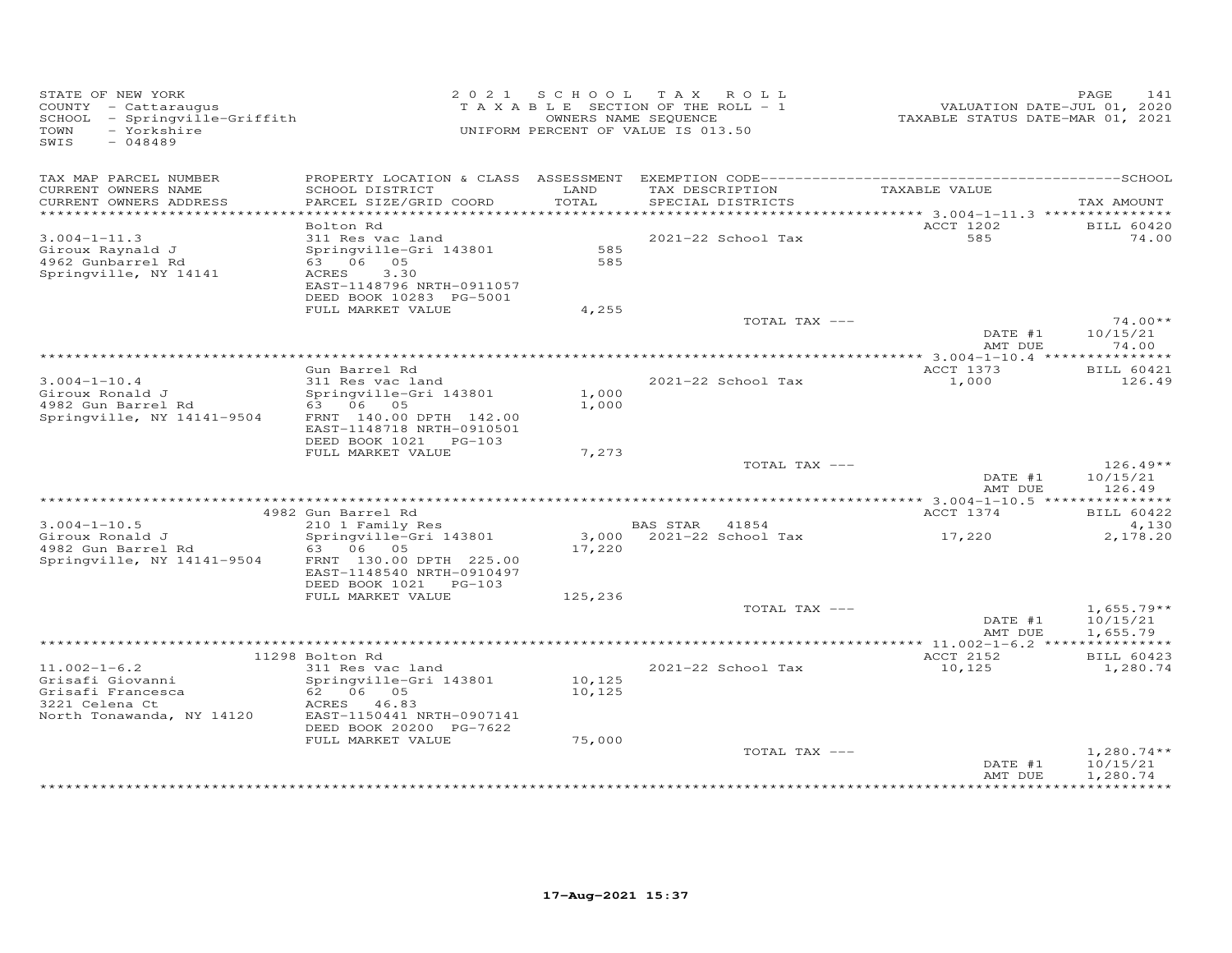| STATE OF NEW YORK<br>COUNTY - Cattaraugus<br>SCHOOL - Springville-Griffith<br>TOWN<br>- Yorkshire<br>SWIS<br>$-048489$ |                                                                                                                                               | 2021 SCHOOL TAX ROLL<br>TAXABLE SECTION OF THE ROLL - 1<br>UNIFORM PERCENT OF VALUE IS 013.50 | OWNERS NAME SEQUENCE |                                      | 1<br>2020 VALUATION DATE-JUL 01,<br>2021 TAXABLE STATUS DATE-MAR | PAGE | 142                                  |
|------------------------------------------------------------------------------------------------------------------------|-----------------------------------------------------------------------------------------------------------------------------------------------|-----------------------------------------------------------------------------------------------|----------------------|--------------------------------------|------------------------------------------------------------------|------|--------------------------------------|
| TAX MAP PARCEL NUMBER                                                                                                  |                                                                                                                                               |                                                                                               |                      |                                      |                                                                  |      |                                      |
| CURRENT OWNERS NAME<br>CURRENT OWNERS ADDRESS                                                                          | SCHOOL DISTRICT<br>PARCEL SIZE/GRID COORD                                                                                                     | LAND<br>TOTAL                                                                                 |                      | TAX DESCRIPTION<br>SPECIAL DISTRICTS | TAXABLE VALUE                                                    |      | TAX AMOUNT                           |
|                                                                                                                        |                                                                                                                                               |                                                                                               |                      |                                      |                                                                  |      |                                      |
|                                                                                                                        | 4784 Gun Barrel Rd                                                                                                                            |                                                                                               |                      |                                      | ACCT 0238                                                        |      | BILL 60424                           |
| $3.004 - 1 - 5$<br>Hastreiter Jacob Jr                                                                                 | 240 Rural res<br>Springville-Gri 143801 6,400 ENH STAR 41834                                                                                  |                                                                                               | VETWAR CTS 41120     |                                      |                                                                  |      | 1,650<br>9,720                       |
| 4784 Gun Barrel Rd                                                                                                     | 63 06 05                                                                                                                                      |                                                                                               |                      |                                      | 19,000 $2021-22$ School Tax $17,350$                             |      | 2,194.65                             |
| Delevan, NY 14042                                                                                                      | ACRES 67.58<br>EAST-1151976 NRTH-0911797<br>DEED BOOK 862<br>PG-00446                                                                         |                                                                                               |                      |                                      |                                                                  |      |                                      |
|                                                                                                                        | FULL MARKET VALUE                                                                                                                             | 138,182                                                                                       |                      |                                      |                                                                  |      |                                      |
|                                                                                                                        |                                                                                                                                               |                                                                                               |                      | TOTAL TAX ---                        |                                                                  |      | $965.14**$                           |
|                                                                                                                        |                                                                                                                                               |                                                                                               |                      |                                      | DATE #1<br>AMT DUE                                               |      | 10/15/21<br>965.14                   |
|                                                                                                                        |                                                                                                                                               |                                                                                               |                      |                                      |                                                                  |      |                                      |
|                                                                                                                        | 4985 Gun Barrel Rd                                                                                                                            |                                                                                               |                      |                                      | ACCT 1154                                                        |      | <b>BILL 60425</b>                    |
| $11.002 - 1 - 1$                                                                                                       |                                                                                                                                               |                                                                                               |                      |                                      |                                                                  |      | 4,130                                |
| Kavanagh Kevin<br>4985 Gunbarrel Rd<br>Springville, NY 14141                                                           | Gun Barrel Ru<br>270 Mfg housing<br>Springville-Gri 143801 3,475 2021-22 School Tax<br>62 06 05<br>ACRES<br>2,90<br>EAST-1148572 NRTH-0910147 | 9,670                                                                                         |                      |                                      | 9,670                                                            |      | 1,223.18                             |
|                                                                                                                        | DEED BOOK 00942 PG-00603                                                                                                                      |                                                                                               |                      |                                      |                                                                  |      |                                      |
|                                                                                                                        | FULL MARKET VALUE                                                                                                                             | 70,327                                                                                        |                      |                                      |                                                                  |      |                                      |
|                                                                                                                        |                                                                                                                                               |                                                                                               |                      | TOTAL TAX ---                        | DATE #1                                                          |      | $700.77**$<br>10/15/21               |
|                                                                                                                        |                                                                                                                                               |                                                                                               |                      |                                      | AMT DUE                                                          |      | 700.77                               |
|                                                                                                                        |                                                                                                                                               |                                                                                               |                      |                                      |                                                                  |      |                                      |
| $3.004 - 1 - 11.5$                                                                                                     | 11558 Bolton Rd<br>270 Mfg housing                                                                                                            |                                                                                               | BAS STAR 41854       |                                      | ACCT 1236                                                        |      | <b>BILL 60426</b>                    |
| Kestner Rita K                                                                                                         | Springville-Gri 143801                                                                                                                        |                                                                                               |                      | 3,400 2021-22 School Tax             | 17,310                                                           |      | 4,130<br>2,189.59                    |
| 11558 Bolton Rd                                                                                                        | 63 06 05                                                                                                                                      | 17,310                                                                                        |                      |                                      |                                                                  |      |                                      |
| Springville, NY 14141-9503                                                                                             | 5.10 BANK 017<br>ACRES                                                                                                                        |                                                                                               |                      |                                      |                                                                  |      |                                      |
|                                                                                                                        | EAST-1148603 NRTH-0911683<br>DEED BOOK 00966 PG-00975                                                                                         |                                                                                               |                      |                                      |                                                                  |      |                                      |
|                                                                                                                        | FULL MARKET VALUE                                                                                                                             | 125,891                                                                                       |                      |                                      |                                                                  |      |                                      |
|                                                                                                                        |                                                                                                                                               |                                                                                               |                      | TOTAL TAX ---                        |                                                                  |      | $1,667.17**$                         |
|                                                                                                                        |                                                                                                                                               |                                                                                               |                      |                                      | DATE #1<br>AMT DUE                                               |      | 10/15/21<br>1,667.17                 |
|                                                                                                                        |                                                                                                                                               |                                                                                               |                      |                                      |                                                                  |      |                                      |
|                                                                                                                        | 4930 Block Rd                                                                                                                                 |                                                                                               |                      |                                      | ACCT 1806                                                        |      | <b>BILL 60427</b>                    |
| $11.002 - 1 - 7.2$                                                                                                     | 210 1 Family Res                                                                                                                              |                                                                                               | BAS STAR 41854       |                                      |                                                                  |      | 4,130                                |
| Kozma Robert J<br>4930 Block Rd                                                                                        | Springville-Gri 143801<br>62 06 05                                                                                                            | 13,300                                                                                        |                      |                                      |                                                                  |      | 1,682.35                             |
| Springville, NY 14141                                                                                                  | ACRES<br>1.95<br>EAST-1149365 NRTH-0906504<br>DEED BOOK 24901 PG-3001                                                                         |                                                                                               |                      |                                      |                                                                  |      |                                      |
|                                                                                                                        | FULL MARKET VALUE                                                                                                                             | 96,727                                                                                        |                      |                                      |                                                                  |      |                                      |
|                                                                                                                        |                                                                                                                                               |                                                                                               |                      | TOTAL TAX ---                        | DATE #1<br>AMT DUE                                               |      | $1,159.94**$<br>10/15/21<br>1,159.94 |
|                                                                                                                        |                                                                                                                                               |                                                                                               |                      |                                      |                                                                  |      |                                      |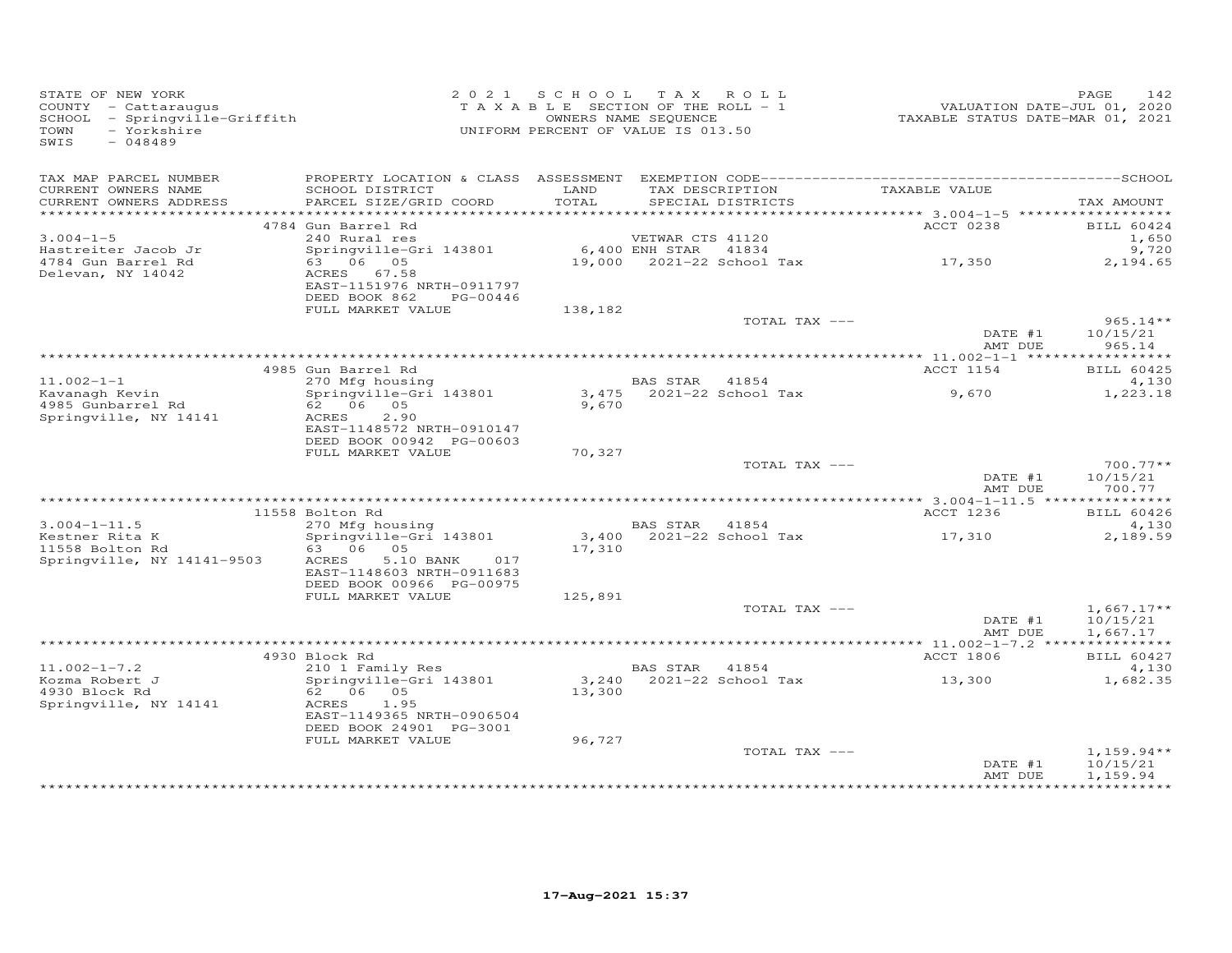| STATE OF NEW YORK<br>COUNTY - Cattaraugus<br>SCHOOL - Springville-Griffith<br>TOWN<br>- Yorkshire<br>SWIS<br>$-048489$ |                                                                      | 2021 SCHOOL TAX ROLL<br>T A X A B L E SECTION OF THE ROLL - 1<br>UNIFORM PERCENT OF VALUE IS 013.50 | OWNERS NAME SEQUENCE |                   | VALUATION DATE-JUL 01, 2020<br>TAXABLE STATUS DATE-MAR 01, 2021                                | PAGE<br>143              |
|------------------------------------------------------------------------------------------------------------------------|----------------------------------------------------------------------|-----------------------------------------------------------------------------------------------------|----------------------|-------------------|------------------------------------------------------------------------------------------------|--------------------------|
| TAX MAP PARCEL NUMBER<br>CURRENT OWNERS NAME                                                                           | SCHOOL DISTRICT LAND                                                 |                                                                                                     |                      |                   | TAX DESCRIPTION TAXABLE VALUE                                                                  |                          |
| CURRENT OWNERS ADDRESS                                                                                                 | PARCEL SIZE/GRID COORD                                               | TOTAL                                                                                               |                      | SPECIAL DISTRICTS |                                                                                                | TAX AMOUNT               |
|                                                                                                                        | 4940 Block Rd                                                        |                                                                                                     |                      |                   | ACCT 1838                                                                                      | BILL 60428               |
| $11.002 - 1 - 7.3$                                                                                                     | 210 1 Family Res                                                     |                                                                                                     | VETWAR CTS 41120     |                   |                                                                                                | 1,650                    |
| Kuwik Scott                                                                                                            | --- - - ----- <i>1</i><br>Springville-Gri 143801                     |                                                                                                     |                      |                   | 3,270 BAS STAR    41854<br>14,940    2021–22 School Tax                                 13,290 | 4,130                    |
| Kuwik Juanita<br>4940 Block Rd                                                                                         | 62 06 05                                                             |                                                                                                     |                      |                   |                                                                                                | 1,681.09                 |
| Springville, NY 14141                                                                                                  | FRNT 125.00 DPTH<br>ACRES 1.90                                       |                                                                                                     |                      |                   |                                                                                                |                          |
|                                                                                                                        | EAST-1149218 NRTH-0906686                                            |                                                                                                     |                      |                   |                                                                                                |                          |
|                                                                                                                        | DEED BOOK 19555 PG-4002                                              |                                                                                                     |                      |                   |                                                                                                |                          |
|                                                                                                                        | FULL MARKET VALUE                                                    | 108,655                                                                                             |                      |                   |                                                                                                |                          |
|                                                                                                                        |                                                                      |                                                                                                     |                      | TOTAL TAX ---     | DATE #1                                                                                        | $1,158.67**$<br>10/15/21 |
|                                                                                                                        |                                                                      |                                                                                                     |                      |                   | AMT DUE                                                                                        | 1,158.67                 |
|                                                                                                                        |                                                                      |                                                                                                     |                      |                   |                                                                                                |                          |
|                                                                                                                        | 11456 Bolton Rd                                                      |                                                                                                     |                      |                   | ACCT 1156                                                                                      | <b>BILL 60429</b>        |
| $11.002 - 1 - 2.1$                                                                                                     |                                                                      |                                                                                                     |                      |                   |                                                                                                | 4,130                    |
| Mertowski Richard R<br>Mertowski Susan                                                                                 | 210 1 Family Res<br>Springville-Gri 143801<br>62 06 05<br>Ff 230.50  |                                                                                                     |                      |                   |                                                                                                | 2,352.76                 |
| 11456 Bolton Rd                                                                                                        | Ff 230.50                                                            |                                                                                                     |                      |                   | BAS STAR 41854<br>3,900 2021-22 School Tax 18,600<br>18,600                                    |                          |
| Springville, $NY$ 14141-9505 $ACRES$ 4.65                                                                              |                                                                      |                                                                                                     |                      |                   |                                                                                                |                          |
|                                                                                                                        | EAST-1148865 NRTH-0909811<br>DEED BOOK 00985 PG-01193                |                                                                                                     |                      |                   |                                                                                                |                          |
|                                                                                                                        | FULL MARKET VALUE                                                    | 135,273                                                                                             |                      |                   |                                                                                                |                          |
|                                                                                                                        |                                                                      |                                                                                                     |                      | TOTAL TAX ---     |                                                                                                | $1,830.35**$             |
|                                                                                                                        |                                                                      |                                                                                                     |                      |                   | DATE #1                                                                                        | 10/15/21                 |
|                                                                                                                        |                                                                      |                                                                                                     |                      |                   | AMT DUE                                                                                        | 1,830.35                 |
|                                                                                                                        | 4871 Creek Rd                                                        |                                                                                                     |                      |                   | ACCT 0436                                                                                      | <b>BILL 60430</b>        |
| $3.004 - 1 - 4.1$                                                                                                      | 270 MHg housing<br>Springville-Gri 143801<br>63 06 05<br>ACRES 10.00 |                                                                                                     | AG DIST              | 41720             |                                                                                                | $\circ$                  |
| Nason Gerald R Sr                                                                                                      |                                                                      |                                                                                                     | 950 AGED C/T/S 41800 |                   |                                                                                                | 2,375                    |
| Nason Rosemary                                                                                                         |                                                                      |                                                                                                     | 4,750 ENH STAR 41834 |                   | 2021-22 School Tax 2,375                                                                       | 2,375                    |
| 4871 Back Creek Rd<br>Springville, NY 14141                                                                            | EAST-1150899 NRTH-0914530                                            |                                                                                                     |                      |                   |                                                                                                | 300.42                   |
|                                                                                                                        | DEED BOOK 13341 PG-7001                                              |                                                                                                     |                      |                   |                                                                                                |                          |
| MAY BE SUBJECT TO PAYMENT                                                                                              | FULL MARKET VALUE                                                    | 34,545                                                                                              |                      |                   |                                                                                                |                          |
| UNDER AGDIST LAW TIL 2025                                                                                              |                                                                      |                                                                                                     |                      |                   |                                                                                                |                          |
|                                                                                                                        |                                                                      |                                                                                                     |                      | TOTAL TAX ---     |                                                                                                | $0.00**$                 |
|                                                                                                                        | Creek Rd                                                             |                                                                                                     |                      |                   | ACCT 2084                                                                                      | <b>BILL 60431</b>        |
| $3.004 - 1 - 4.3$                                                                                                      | 105 Vac farmland<br>Springville-Gri 143801                           |                                                                                                     | AG DIST 41720        |                   |                                                                                                | $\Omega$                 |
| Nason Gerald R Sr                                                                                                      |                                                                      |                                                                                                     |                      |                   | 8,050 2021-22 School Tax 14,810 1,873.35                                                       |                          |
| Nason Rosemary                                                                                                         | ACRES 85.15                                                          | 14,810                                                                                              |                      |                   |                                                                                                |                          |
| 4871 Creek Rd<br>Springville, NY 14141                                                                                 | EAST-1156917 NRTH-0912468<br>DEED BOOK 10309 PG-5002                 |                                                                                                     |                      |                   |                                                                                                |                          |
|                                                                                                                        | FULL MARKET VALUE                                                    | 107,709                                                                                             |                      |                   |                                                                                                |                          |
| MAY BE SUBJECT TO PAYMENT                                                                                              |                                                                      |                                                                                                     |                      |                   |                                                                                                |                          |
| UNDER AGDIST LAW TIL 2025                                                                                              |                                                                      |                                                                                                     |                      |                   |                                                                                                |                          |
|                                                                                                                        |                                                                      |                                                                                                     |                      | TOTAL TAX ---     | DATE #1                                                                                        | $1,873.35**$<br>10/15/21 |
|                                                                                                                        |                                                                      |                                                                                                     |                      |                   | AMT DUE                                                                                        | 1,873.35                 |
|                                                                                                                        |                                                                      |                                                                                                     |                      |                   |                                                                                                |                          |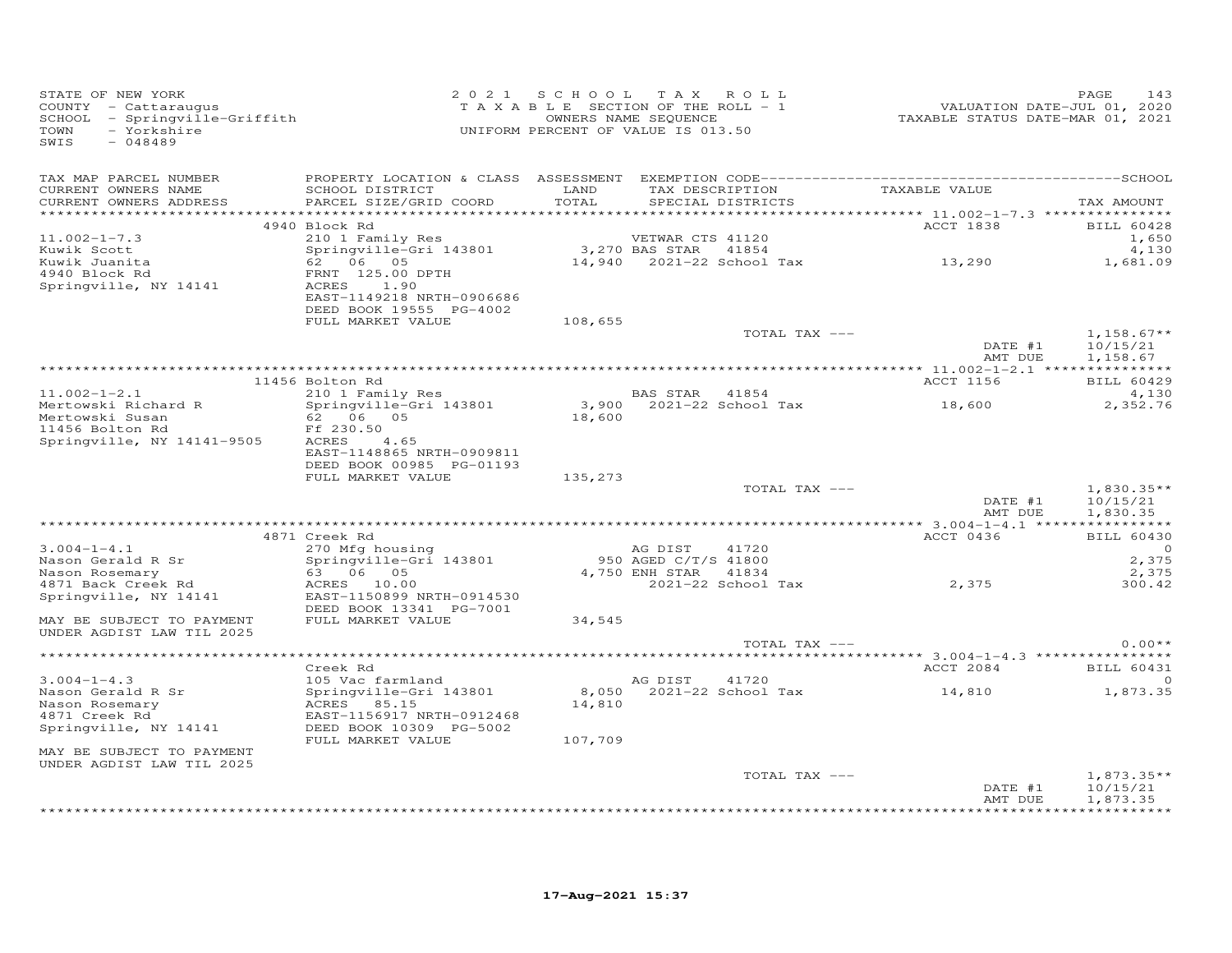| STATE OF NEW YORK<br>SIAIE OF NEW IONN<br>COUNTY - Cattaraugus<br>SCHOOL - Springville-Griffith<br>- Yorkshire<br>TOWN<br>$-048489$<br>SWIS |                                                                        | 2021 SCHOOL TAX ROLL<br>UNIFORM PERCENT OF VALUE IS 013.50 |                       |                                                    | TAXABLE SECTION OF THE ROLL - 1<br>TAXABLE SECTION OF THE ROLL - 1<br>OWNERS NAME SEQUENCE TAXABLE STATUS DATE-MAR 01, 2021 | PAGE<br>144                          |
|---------------------------------------------------------------------------------------------------------------------------------------------|------------------------------------------------------------------------|------------------------------------------------------------|-----------------------|----------------------------------------------------|-----------------------------------------------------------------------------------------------------------------------------|--------------------------------------|
| TAX MAP PARCEL NUMBER<br>CURRENT OWNERS NAME<br>CURRENT OWNERS ADDRESS                                                                      | SCHOOL DISTRICT<br>PARCEL SIZE/GRID COORD                              | LAND<br>TOTAL                                              |                       | TAX DESCRIPTION TAXABLE VALUE<br>SPECIAL DISTRICTS |                                                                                                                             | TAX AMOUNT                           |
|                                                                                                                                             |                                                                        |                                                            |                       |                                                    |                                                                                                                             |                                      |
|                                                                                                                                             | 4873 Creek Rd                                                          |                                                            |                       |                                                    | ACCT 0200                                                                                                                   | BILL 60432                           |
| $3.004 - 1 - 12$                                                                                                                            | 210 1 Family Res<br>210 1 Pamily Res<br>Springville-Gri 143801         | 8,440 BAS STAR 41854                                       | AG DIST               | 41720                                              |                                                                                                                             | 2,919<br>4,130                       |
| Nason Loralee<br>4873 Creek Rd                                                                                                              | 63 06 05                                                               |                                                            |                       |                                                    | $52,480$ 2021-22 School Tax 49,561                                                                                          | 6,269.10                             |
| Springville, NY 14141                                                                                                                       | ACRES 34.05<br>EAST-1150138 NRTH-0912920                               |                                                            |                       |                                                    |                                                                                                                             |                                      |
| MAY BE SUBJECT TO PAYMENT                                                                                                                   | DEED BOOK 00979 PG-00069                                               |                                                            |                       |                                                    |                                                                                                                             |                                      |
| UNDER AGDIST LAW TIL 2025                                                                                                                   | FULL MARKET VALUE                                                      | 381,673                                                    |                       |                                                    |                                                                                                                             |                                      |
|                                                                                                                                             |                                                                        |                                                            |                       | TOTAL TAX ---                                      | DATE #1<br>AMT DUE                                                                                                          | $5,746.68**$<br>10/15/21<br>5,746.68 |
|                                                                                                                                             |                                                                        |                                                            |                       |                                                    |                                                                                                                             |                                      |
|                                                                                                                                             | 4841 Creek Rd                                                          |                                                            |                       |                                                    | ACCT 6310                                                                                                                   | BILL 60433                           |
| s.∪04-1-4.2<br>Nason Steve                                                                                                                  |                                                                        |                                                            |                       |                                                    |                                                                                                                             | 4,130                                |
|                                                                                                                                             |                                                                        | 29,000                                                     |                       |                                                    |                                                                                                                             | 3,668.28                             |
|                                                                                                                                             |                                                                        |                                                            |                       |                                                    |                                                                                                                             |                                      |
|                                                                                                                                             | FULL MARKET VALUE                                                      | 210,909                                                    |                       |                                                    |                                                                                                                             |                                      |
|                                                                                                                                             |                                                                        |                                                            |                       | TOTAL TAX ---                                      |                                                                                                                             | $3,145.87**$                         |
|                                                                                                                                             |                                                                        |                                                            |                       |                                                    | DATE #1<br>AMT DUE                                                                                                          | 10/15/21<br>3,145.87                 |
|                                                                                                                                             |                                                                        |                                                            |                       |                                                    |                                                                                                                             |                                      |
| $11.002 - 1 - 2.2$                                                                                                                          | 11450 Bolton Rd<br>210 1 Family Res                                    |                                                            | <b>BAS STAR 41854</b> |                                                    | ACCT 1850                                                                                                                   | <b>BILL 60434</b><br>4,130           |
| Newman Lance E                                                                                                                              | Springville-Gri 143801<br>62 06 05                                     |                                                            |                       |                                                    | 4,230 2021-22 School Tax 24,330                                                                                             | 3,077.56                             |
| Scharf-Newman Lois<br>11450 Bolton Rd                                                                                                       | Ff 225.00                                                              | 24,330                                                     |                       |                                                    |                                                                                                                             |                                      |
| Springville, NY 14141                                                                                                                       | ACRES<br>4.50                                                          |                                                            |                       |                                                    |                                                                                                                             |                                      |
|                                                                                                                                             | EAST-1148859 NRTH-0909588<br>DEED BOOK 00982 PG-00763                  |                                                            |                       |                                                    |                                                                                                                             |                                      |
|                                                                                                                                             | FULL MARKET VALUE                                                      | 176,945                                                    |                       |                                                    |                                                                                                                             |                                      |
|                                                                                                                                             |                                                                        |                                                            |                       | TOTAL TAX ---                                      |                                                                                                                             | $2,555.15**$                         |
|                                                                                                                                             |                                                                        |                                                            |                       |                                                    | DATE #1<br>AMT DUE                                                                                                          | 10/15/21<br>2,555.15                 |
|                                                                                                                                             | 11540 Bolton Rd                                                        |                                                            |                       |                                                    | ACCT 1219                                                                                                                   | <b>BILL 60435</b>                    |
| $3.004 - 1 - 11.4$                                                                                                                          | 210 1 Family Res                                                       |                                                            | BAS STAR 41854        |                                                    |                                                                                                                             | 4,130                                |
| Orsolits Norbert F<br>PO Box 91                                                                                                             | Springville-Gri 143801<br>63 06 05                                     | 5,460                                                      |                       |                                                    | $2,250$ $2021-22$ School Tax $5,460$<br>5.460                                                                               | 690.65                               |
| Springville, NY 14141                                                                                                                       | ACRES<br>3.45<br>EAST-1148571 NRTH-0911226<br>DEED BOOK 00922 PG-00463 |                                                            |                       |                                                    |                                                                                                                             |                                      |
|                                                                                                                                             | FULL MARKET VALUE                                                      | 39,709                                                     |                       |                                                    |                                                                                                                             |                                      |
|                                                                                                                                             |                                                                        |                                                            |                       | TOTAL TAX ---                                      |                                                                                                                             | $168.24**$                           |
|                                                                                                                                             |                                                                        |                                                            |                       |                                                    | DATE #1<br>AMT DUE                                                                                                          | 10/15/21<br>168.24<br>**********     |
|                                                                                                                                             |                                                                        |                                                            |                       |                                                    |                                                                                                                             |                                      |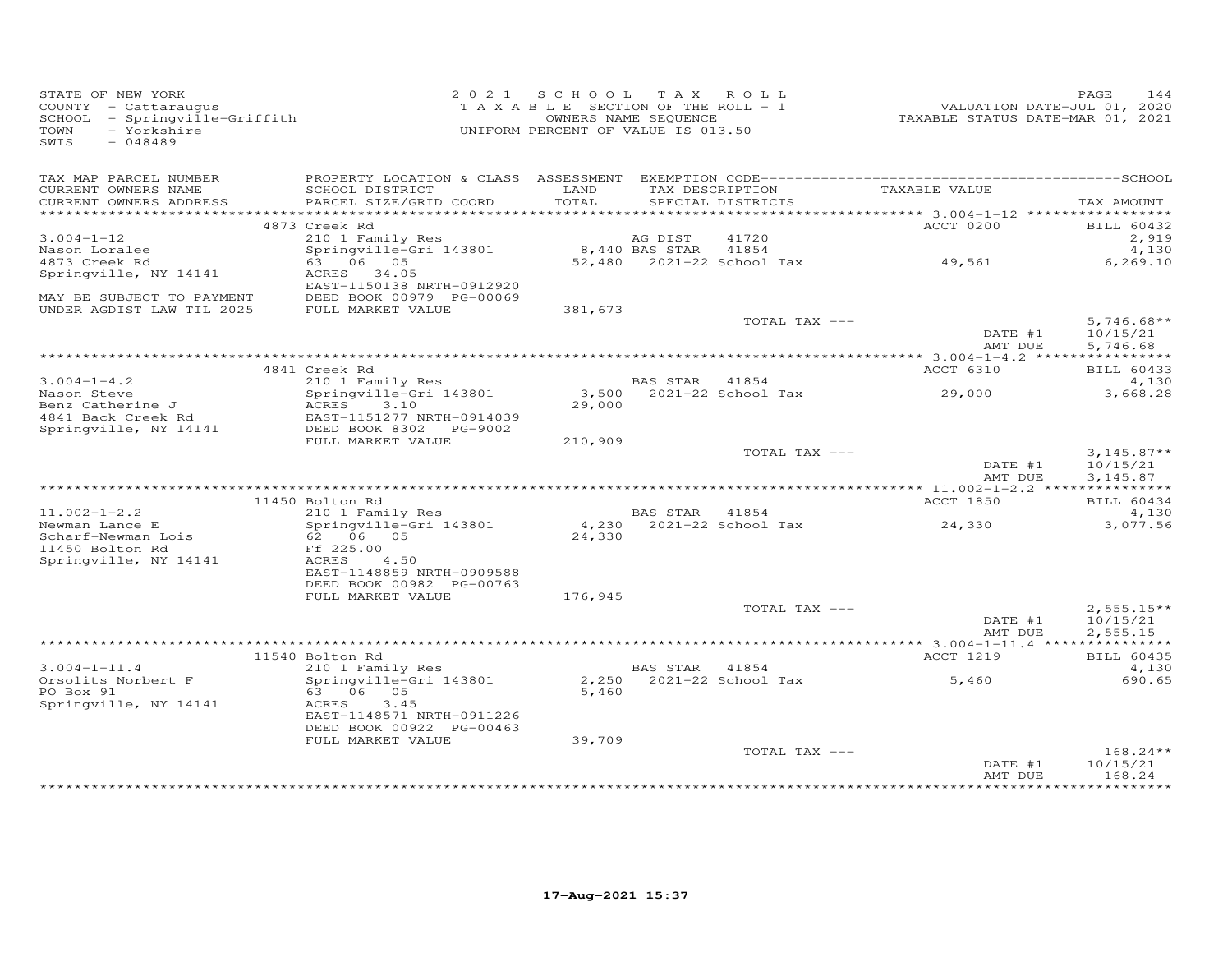| TAX MAP PARCEL NUMBER<br>TAX DESCRIPTION<br>TAXABLE VALUE<br>CURRENT OWNERS NAME<br>SCHOOL DISTRICT<br>LAND<br>PARCEL SIZE/GRID COORD<br>TOTAL<br>SPECIAL DISTRICTS<br>CURRENT OWNERS ADDRESS<br>TAX AMOUNT<br>*********** 3.004-1-10.2 ****************<br>11522 Bolton Rd<br>ACCT 1185<br><b>BILL 60436</b><br>$3.004 - 1 - 10.2$<br>210 1 Family Res<br>2021-22 School Tax<br>12,000<br>1,517.91<br>3,000<br>Springville-Gri 143801<br>Palmisano Frank L<br>299 Tremont Ave<br>63 06 05<br>12,000<br>Kenmore, NY 14217<br>FRNT 166.00 DPTH 225.00<br>BANK 017<br>EAST-1148539 NRTH-0910814<br>DEED BOOK 26426 PG-3001<br>87,273<br>FULL MARKET VALUE<br>TOTAL TAX ---<br>$1,517.91**$<br>DATE #1<br>10/15/21<br>AMT DUE<br>1,517.91<br><b>BILL 60437</b><br>4895 Gun Barrel Rd<br>ACCT 1930<br>$11.002 - 1 - 4.15$<br>210 1 Family Res<br>2021-22 School Tax<br>19,200<br>2,428.66<br>Springville-Gri 143801<br>Papay Cristan L<br>4,130<br>06<br>Papay Jacalyn K<br>62 —<br>05<br>19,200<br>7.90 BANK<br>4895 Gun Barrel Rd<br>ACRES<br>017<br>Springville, NY 14141<br>EAST-1150177 NRTH-0909958<br>DEED BOOK 22414 PG-6002<br>FULL MARKET VALUE<br>139,636<br>TOTAL TAX ---<br>$2,428.66**$<br>10/15/21<br>DATE #1<br>2,428.66<br>AMT DUE<br>ACCT 0704<br>Gun Barrel Rd<br><b>BILL 60438</b><br>$11.002 - 1 - 4.1$<br>311 Res vac land<br>2021-22 School Tax<br>16,110<br>2,037.80<br>16,110<br>Springville-Gri 143801<br>Petri Larry D<br>Petri Kimberly A<br>16,110<br>62 06 05<br>4873 Gun Barrel Rd<br>ACRES 107.77<br>Springville, NY 14141<br>EAST-1151003 NRTH-0908464<br>DEED BOOK 00976 PG-00346<br>FULL MARKET VALUE<br>117,164<br>TOTAL TAX ---<br>$2,037.80**$<br>DATE #1<br>10/15/21<br>AMT DUE<br>2,037.80<br>4873 Gunbarrel Rd<br>ACCT 2122<br><b>BILL 60439</b><br>$11.002 - 1 - 4.17$<br>240 Rural res<br>BAS STAR 41854<br>4,130<br>20,310<br>3,560 2021-22 School Tax<br>Petri Larry D Jr<br>Springville-Gri 143801<br>2,569.06<br>20,310<br>Petri Kimbery A<br>ACRES<br>5.58<br>4873 Gunbarrel Rd<br>EAST-1150651 NRTH-0909271<br>DEED BOOK 25871 PG-2001<br>Springville, NY 14141<br>147,709<br>FULL MARKET VALUE<br>TOTAL TAX ---<br>$2,046.65**$<br>10/15/21<br>DATE #1<br>AMT DUE<br>2,046.65<br>********** | STATE OF NEW YORK<br>COUNTY - Cattaraugus<br>SCHOOL - Springville-Griffith<br>- Yorkshire<br>TOWN<br>SWIS<br>$-048489$ |  | 2021 SCHOOL TAX ROLL<br>TAXABLE SECTION OF THE ROLL - 1<br>OWNERS NAME SEQUENCE<br>UNIFORM PERCENT OF VALUE IS 013.50 | VALUATION DATE-JUL 01, 2020<br>TAXABLE STATUS DATE-MAR 01, 2021 | 145<br>PAGE |
|-------------------------------------------------------------------------------------------------------------------------------------------------------------------------------------------------------------------------------------------------------------------------------------------------------------------------------------------------------------------------------------------------------------------------------------------------------------------------------------------------------------------------------------------------------------------------------------------------------------------------------------------------------------------------------------------------------------------------------------------------------------------------------------------------------------------------------------------------------------------------------------------------------------------------------------------------------------------------------------------------------------------------------------------------------------------------------------------------------------------------------------------------------------------------------------------------------------------------------------------------------------------------------------------------------------------------------------------------------------------------------------------------------------------------------------------------------------------------------------------------------------------------------------------------------------------------------------------------------------------------------------------------------------------------------------------------------------------------------------------------------------------------------------------------------------------------------------------------------------------------------------------------------------------------------------------------------------------------------------------------------------------------------------------------------------------------------------------------------------------------------------------------------------------------------------------------------------------------------------------|------------------------------------------------------------------------------------------------------------------------|--|-----------------------------------------------------------------------------------------------------------------------|-----------------------------------------------------------------|-------------|
|                                                                                                                                                                                                                                                                                                                                                                                                                                                                                                                                                                                                                                                                                                                                                                                                                                                                                                                                                                                                                                                                                                                                                                                                                                                                                                                                                                                                                                                                                                                                                                                                                                                                                                                                                                                                                                                                                                                                                                                                                                                                                                                                                                                                                                           |                                                                                                                        |  |                                                                                                                       |                                                                 |             |
|                                                                                                                                                                                                                                                                                                                                                                                                                                                                                                                                                                                                                                                                                                                                                                                                                                                                                                                                                                                                                                                                                                                                                                                                                                                                                                                                                                                                                                                                                                                                                                                                                                                                                                                                                                                                                                                                                                                                                                                                                                                                                                                                                                                                                                           |                                                                                                                        |  |                                                                                                                       |                                                                 |             |
|                                                                                                                                                                                                                                                                                                                                                                                                                                                                                                                                                                                                                                                                                                                                                                                                                                                                                                                                                                                                                                                                                                                                                                                                                                                                                                                                                                                                                                                                                                                                                                                                                                                                                                                                                                                                                                                                                                                                                                                                                                                                                                                                                                                                                                           |                                                                                                                        |  |                                                                                                                       |                                                                 |             |
|                                                                                                                                                                                                                                                                                                                                                                                                                                                                                                                                                                                                                                                                                                                                                                                                                                                                                                                                                                                                                                                                                                                                                                                                                                                                                                                                                                                                                                                                                                                                                                                                                                                                                                                                                                                                                                                                                                                                                                                                                                                                                                                                                                                                                                           |                                                                                                                        |  |                                                                                                                       |                                                                 |             |
|                                                                                                                                                                                                                                                                                                                                                                                                                                                                                                                                                                                                                                                                                                                                                                                                                                                                                                                                                                                                                                                                                                                                                                                                                                                                                                                                                                                                                                                                                                                                                                                                                                                                                                                                                                                                                                                                                                                                                                                                                                                                                                                                                                                                                                           |                                                                                                                        |  |                                                                                                                       |                                                                 |             |
|                                                                                                                                                                                                                                                                                                                                                                                                                                                                                                                                                                                                                                                                                                                                                                                                                                                                                                                                                                                                                                                                                                                                                                                                                                                                                                                                                                                                                                                                                                                                                                                                                                                                                                                                                                                                                                                                                                                                                                                                                                                                                                                                                                                                                                           |                                                                                                                        |  |                                                                                                                       |                                                                 |             |
|                                                                                                                                                                                                                                                                                                                                                                                                                                                                                                                                                                                                                                                                                                                                                                                                                                                                                                                                                                                                                                                                                                                                                                                                                                                                                                                                                                                                                                                                                                                                                                                                                                                                                                                                                                                                                                                                                                                                                                                                                                                                                                                                                                                                                                           |                                                                                                                        |  |                                                                                                                       |                                                                 |             |
|                                                                                                                                                                                                                                                                                                                                                                                                                                                                                                                                                                                                                                                                                                                                                                                                                                                                                                                                                                                                                                                                                                                                                                                                                                                                                                                                                                                                                                                                                                                                                                                                                                                                                                                                                                                                                                                                                                                                                                                                                                                                                                                                                                                                                                           |                                                                                                                        |  |                                                                                                                       |                                                                 |             |
|                                                                                                                                                                                                                                                                                                                                                                                                                                                                                                                                                                                                                                                                                                                                                                                                                                                                                                                                                                                                                                                                                                                                                                                                                                                                                                                                                                                                                                                                                                                                                                                                                                                                                                                                                                                                                                                                                                                                                                                                                                                                                                                                                                                                                                           |                                                                                                                        |  |                                                                                                                       |                                                                 |             |
|                                                                                                                                                                                                                                                                                                                                                                                                                                                                                                                                                                                                                                                                                                                                                                                                                                                                                                                                                                                                                                                                                                                                                                                                                                                                                                                                                                                                                                                                                                                                                                                                                                                                                                                                                                                                                                                                                                                                                                                                                                                                                                                                                                                                                                           |                                                                                                                        |  |                                                                                                                       |                                                                 |             |
|                                                                                                                                                                                                                                                                                                                                                                                                                                                                                                                                                                                                                                                                                                                                                                                                                                                                                                                                                                                                                                                                                                                                                                                                                                                                                                                                                                                                                                                                                                                                                                                                                                                                                                                                                                                                                                                                                                                                                                                                                                                                                                                                                                                                                                           |                                                                                                                        |  |                                                                                                                       |                                                                 |             |
|                                                                                                                                                                                                                                                                                                                                                                                                                                                                                                                                                                                                                                                                                                                                                                                                                                                                                                                                                                                                                                                                                                                                                                                                                                                                                                                                                                                                                                                                                                                                                                                                                                                                                                                                                                                                                                                                                                                                                                                                                                                                                                                                                                                                                                           |                                                                                                                        |  |                                                                                                                       |                                                                 |             |
|                                                                                                                                                                                                                                                                                                                                                                                                                                                                                                                                                                                                                                                                                                                                                                                                                                                                                                                                                                                                                                                                                                                                                                                                                                                                                                                                                                                                                                                                                                                                                                                                                                                                                                                                                                                                                                                                                                                                                                                                                                                                                                                                                                                                                                           |                                                                                                                        |  |                                                                                                                       |                                                                 |             |
|                                                                                                                                                                                                                                                                                                                                                                                                                                                                                                                                                                                                                                                                                                                                                                                                                                                                                                                                                                                                                                                                                                                                                                                                                                                                                                                                                                                                                                                                                                                                                                                                                                                                                                                                                                                                                                                                                                                                                                                                                                                                                                                                                                                                                                           |                                                                                                                        |  |                                                                                                                       |                                                                 |             |
|                                                                                                                                                                                                                                                                                                                                                                                                                                                                                                                                                                                                                                                                                                                                                                                                                                                                                                                                                                                                                                                                                                                                                                                                                                                                                                                                                                                                                                                                                                                                                                                                                                                                                                                                                                                                                                                                                                                                                                                                                                                                                                                                                                                                                                           |                                                                                                                        |  |                                                                                                                       |                                                                 |             |
|                                                                                                                                                                                                                                                                                                                                                                                                                                                                                                                                                                                                                                                                                                                                                                                                                                                                                                                                                                                                                                                                                                                                                                                                                                                                                                                                                                                                                                                                                                                                                                                                                                                                                                                                                                                                                                                                                                                                                                                                                                                                                                                                                                                                                                           |                                                                                                                        |  |                                                                                                                       |                                                                 |             |
|                                                                                                                                                                                                                                                                                                                                                                                                                                                                                                                                                                                                                                                                                                                                                                                                                                                                                                                                                                                                                                                                                                                                                                                                                                                                                                                                                                                                                                                                                                                                                                                                                                                                                                                                                                                                                                                                                                                                                                                                                                                                                                                                                                                                                                           |                                                                                                                        |  |                                                                                                                       |                                                                 |             |
|                                                                                                                                                                                                                                                                                                                                                                                                                                                                                                                                                                                                                                                                                                                                                                                                                                                                                                                                                                                                                                                                                                                                                                                                                                                                                                                                                                                                                                                                                                                                                                                                                                                                                                                                                                                                                                                                                                                                                                                                                                                                                                                                                                                                                                           |                                                                                                                        |  |                                                                                                                       |                                                                 |             |
|                                                                                                                                                                                                                                                                                                                                                                                                                                                                                                                                                                                                                                                                                                                                                                                                                                                                                                                                                                                                                                                                                                                                                                                                                                                                                                                                                                                                                                                                                                                                                                                                                                                                                                                                                                                                                                                                                                                                                                                                                                                                                                                                                                                                                                           |                                                                                                                        |  |                                                                                                                       |                                                                 |             |
|                                                                                                                                                                                                                                                                                                                                                                                                                                                                                                                                                                                                                                                                                                                                                                                                                                                                                                                                                                                                                                                                                                                                                                                                                                                                                                                                                                                                                                                                                                                                                                                                                                                                                                                                                                                                                                                                                                                                                                                                                                                                                                                                                                                                                                           |                                                                                                                        |  |                                                                                                                       |                                                                 |             |
|                                                                                                                                                                                                                                                                                                                                                                                                                                                                                                                                                                                                                                                                                                                                                                                                                                                                                                                                                                                                                                                                                                                                                                                                                                                                                                                                                                                                                                                                                                                                                                                                                                                                                                                                                                                                                                                                                                                                                                                                                                                                                                                                                                                                                                           |                                                                                                                        |  |                                                                                                                       |                                                                 |             |
|                                                                                                                                                                                                                                                                                                                                                                                                                                                                                                                                                                                                                                                                                                                                                                                                                                                                                                                                                                                                                                                                                                                                                                                                                                                                                                                                                                                                                                                                                                                                                                                                                                                                                                                                                                                                                                                                                                                                                                                                                                                                                                                                                                                                                                           |                                                                                                                        |  |                                                                                                                       |                                                                 |             |
|                                                                                                                                                                                                                                                                                                                                                                                                                                                                                                                                                                                                                                                                                                                                                                                                                                                                                                                                                                                                                                                                                                                                                                                                                                                                                                                                                                                                                                                                                                                                                                                                                                                                                                                                                                                                                                                                                                                                                                                                                                                                                                                                                                                                                                           |                                                                                                                        |  |                                                                                                                       |                                                                 |             |
|                                                                                                                                                                                                                                                                                                                                                                                                                                                                                                                                                                                                                                                                                                                                                                                                                                                                                                                                                                                                                                                                                                                                                                                                                                                                                                                                                                                                                                                                                                                                                                                                                                                                                                                                                                                                                                                                                                                                                                                                                                                                                                                                                                                                                                           |                                                                                                                        |  |                                                                                                                       |                                                                 |             |
|                                                                                                                                                                                                                                                                                                                                                                                                                                                                                                                                                                                                                                                                                                                                                                                                                                                                                                                                                                                                                                                                                                                                                                                                                                                                                                                                                                                                                                                                                                                                                                                                                                                                                                                                                                                                                                                                                                                                                                                                                                                                                                                                                                                                                                           |                                                                                                                        |  |                                                                                                                       |                                                                 |             |
|                                                                                                                                                                                                                                                                                                                                                                                                                                                                                                                                                                                                                                                                                                                                                                                                                                                                                                                                                                                                                                                                                                                                                                                                                                                                                                                                                                                                                                                                                                                                                                                                                                                                                                                                                                                                                                                                                                                                                                                                                                                                                                                                                                                                                                           |                                                                                                                        |  |                                                                                                                       |                                                                 |             |
|                                                                                                                                                                                                                                                                                                                                                                                                                                                                                                                                                                                                                                                                                                                                                                                                                                                                                                                                                                                                                                                                                                                                                                                                                                                                                                                                                                                                                                                                                                                                                                                                                                                                                                                                                                                                                                                                                                                                                                                                                                                                                                                                                                                                                                           |                                                                                                                        |  |                                                                                                                       |                                                                 |             |
|                                                                                                                                                                                                                                                                                                                                                                                                                                                                                                                                                                                                                                                                                                                                                                                                                                                                                                                                                                                                                                                                                                                                                                                                                                                                                                                                                                                                                                                                                                                                                                                                                                                                                                                                                                                                                                                                                                                                                                                                                                                                                                                                                                                                                                           |                                                                                                                        |  |                                                                                                                       |                                                                 |             |
|                                                                                                                                                                                                                                                                                                                                                                                                                                                                                                                                                                                                                                                                                                                                                                                                                                                                                                                                                                                                                                                                                                                                                                                                                                                                                                                                                                                                                                                                                                                                                                                                                                                                                                                                                                                                                                                                                                                                                                                                                                                                                                                                                                                                                                           |                                                                                                                        |  |                                                                                                                       |                                                                 |             |
|                                                                                                                                                                                                                                                                                                                                                                                                                                                                                                                                                                                                                                                                                                                                                                                                                                                                                                                                                                                                                                                                                                                                                                                                                                                                                                                                                                                                                                                                                                                                                                                                                                                                                                                                                                                                                                                                                                                                                                                                                                                                                                                                                                                                                                           |                                                                                                                        |  |                                                                                                                       |                                                                 |             |
|                                                                                                                                                                                                                                                                                                                                                                                                                                                                                                                                                                                                                                                                                                                                                                                                                                                                                                                                                                                                                                                                                                                                                                                                                                                                                                                                                                                                                                                                                                                                                                                                                                                                                                                                                                                                                                                                                                                                                                                                                                                                                                                                                                                                                                           |                                                                                                                        |  |                                                                                                                       |                                                                 |             |
|                                                                                                                                                                                                                                                                                                                                                                                                                                                                                                                                                                                                                                                                                                                                                                                                                                                                                                                                                                                                                                                                                                                                                                                                                                                                                                                                                                                                                                                                                                                                                                                                                                                                                                                                                                                                                                                                                                                                                                                                                                                                                                                                                                                                                                           |                                                                                                                        |  |                                                                                                                       |                                                                 |             |
|                                                                                                                                                                                                                                                                                                                                                                                                                                                                                                                                                                                                                                                                                                                                                                                                                                                                                                                                                                                                                                                                                                                                                                                                                                                                                                                                                                                                                                                                                                                                                                                                                                                                                                                                                                                                                                                                                                                                                                                                                                                                                                                                                                                                                                           |                                                                                                                        |  |                                                                                                                       |                                                                 |             |
|                                                                                                                                                                                                                                                                                                                                                                                                                                                                                                                                                                                                                                                                                                                                                                                                                                                                                                                                                                                                                                                                                                                                                                                                                                                                                                                                                                                                                                                                                                                                                                                                                                                                                                                                                                                                                                                                                                                                                                                                                                                                                                                                                                                                                                           |                                                                                                                        |  |                                                                                                                       |                                                                 |             |
|                                                                                                                                                                                                                                                                                                                                                                                                                                                                                                                                                                                                                                                                                                                                                                                                                                                                                                                                                                                                                                                                                                                                                                                                                                                                                                                                                                                                                                                                                                                                                                                                                                                                                                                                                                                                                                                                                                                                                                                                                                                                                                                                                                                                                                           |                                                                                                                        |  |                                                                                                                       |                                                                 |             |
|                                                                                                                                                                                                                                                                                                                                                                                                                                                                                                                                                                                                                                                                                                                                                                                                                                                                                                                                                                                                                                                                                                                                                                                                                                                                                                                                                                                                                                                                                                                                                                                                                                                                                                                                                                                                                                                                                                                                                                                                                                                                                                                                                                                                                                           |                                                                                                                        |  |                                                                                                                       |                                                                 |             |
|                                                                                                                                                                                                                                                                                                                                                                                                                                                                                                                                                                                                                                                                                                                                                                                                                                                                                                                                                                                                                                                                                                                                                                                                                                                                                                                                                                                                                                                                                                                                                                                                                                                                                                                                                                                                                                                                                                                                                                                                                                                                                                                                                                                                                                           |                                                                                                                        |  |                                                                                                                       |                                                                 |             |
|                                                                                                                                                                                                                                                                                                                                                                                                                                                                                                                                                                                                                                                                                                                                                                                                                                                                                                                                                                                                                                                                                                                                                                                                                                                                                                                                                                                                                                                                                                                                                                                                                                                                                                                                                                                                                                                                                                                                                                                                                                                                                                                                                                                                                                           |                                                                                                                        |  |                                                                                                                       |                                                                 |             |
|                                                                                                                                                                                                                                                                                                                                                                                                                                                                                                                                                                                                                                                                                                                                                                                                                                                                                                                                                                                                                                                                                                                                                                                                                                                                                                                                                                                                                                                                                                                                                                                                                                                                                                                                                                                                                                                                                                                                                                                                                                                                                                                                                                                                                                           |                                                                                                                        |  |                                                                                                                       |                                                                 |             |
|                                                                                                                                                                                                                                                                                                                                                                                                                                                                                                                                                                                                                                                                                                                                                                                                                                                                                                                                                                                                                                                                                                                                                                                                                                                                                                                                                                                                                                                                                                                                                                                                                                                                                                                                                                                                                                                                                                                                                                                                                                                                                                                                                                                                                                           |                                                                                                                        |  |                                                                                                                       |                                                                 |             |
|                                                                                                                                                                                                                                                                                                                                                                                                                                                                                                                                                                                                                                                                                                                                                                                                                                                                                                                                                                                                                                                                                                                                                                                                                                                                                                                                                                                                                                                                                                                                                                                                                                                                                                                                                                                                                                                                                                                                                                                                                                                                                                                                                                                                                                           |                                                                                                                        |  |                                                                                                                       |                                                                 |             |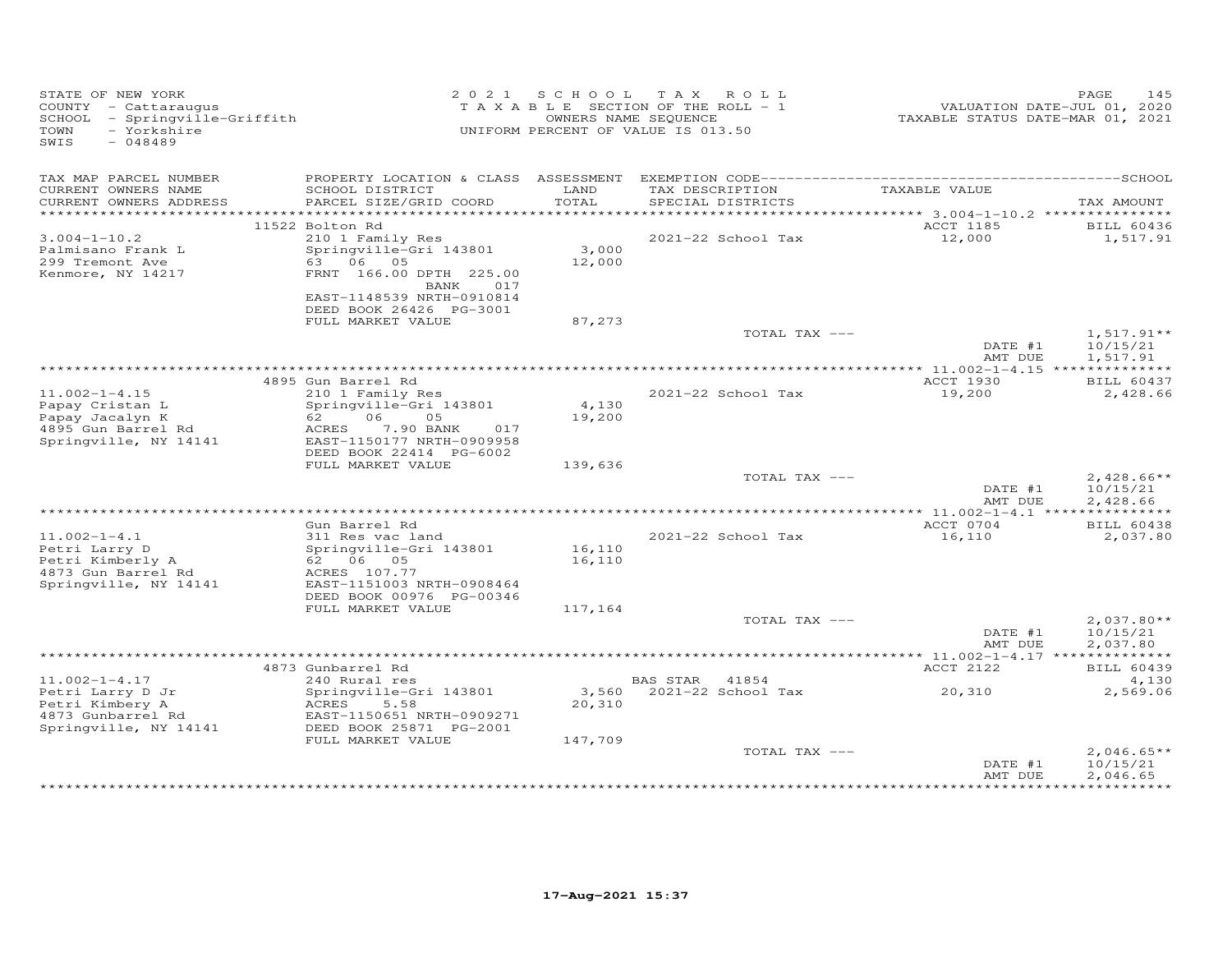| STATE OF NEW YORK<br>COUNTY - Cattaraugus<br>SCHOOL - Springville-Griffith<br>- Yorkshire<br>TOWN<br>SWIS<br>$-048489$                                                                                                                 |                                                                                                                                                   |                                | 2021 SCHOOL TAX ROLL<br>T A X A B L E SECTION OF THE ROLL - 1<br>OWNERS NAME SEQUENCE<br>UNIFORM PERCENT OF VALUE IS 013.50 | 1402<br>7220 VALUATION DATE-JUL<br>7220 TAXABLE STATUS DATE-MAR | PAGE<br>146                                              |
|----------------------------------------------------------------------------------------------------------------------------------------------------------------------------------------------------------------------------------------|---------------------------------------------------------------------------------------------------------------------------------------------------|--------------------------------|-----------------------------------------------------------------------------------------------------------------------------|-----------------------------------------------------------------|----------------------------------------------------------|
| TAX MAP PARCEL NUMBER                                                                                                                                                                                                                  |                                                                                                                                                   |                                |                                                                                                                             |                                                                 |                                                          |
| CURRENT OWNERS NAME<br>CURRENT OWNERS ADDRESS<br>************************                                                                                                                                                              | SCHOOL DISTRICT<br>PARCEL SIZE/GRID COORD                                                                                                         | LAND<br>TOTAL                  | TAX DESCRIPTION TAXABLE VALUE<br>SPECIAL DISTRICTS                                                                          |                                                                 | TAX AMOUNT                                               |
| $11.002 - 1 - 4.18$<br>Petri Larry D Jr<br>Petri Kimberly A<br>4873 Gunbarrel Rd                                                                                                                                                       | Gunbarrel Rd<br>311 Res vac land<br>Springville-Gri 143801<br>ACRES 1.95<br>EAST-1150408 NRTH-0909970                                             | 3,110<br>3,110                 | 2021-22 School Tax                                                                                                          | ACCT 2123<br>3,110                                              | BILL 60440<br>393.39                                     |
| Springville, NY 14141                                                                                                                                                                                                                  | FULL MARKET VALUE                                                                                                                                 | 22,618                         | TOTAL TAX ---                                                                                                               | DATE #1                                                         | $393.39**$<br>10/15/21                                   |
|                                                                                                                                                                                                                                        |                                                                                                                                                   |                                |                                                                                                                             | AMT DUE                                                         | 393.39                                                   |
| $11.002 - 1 - 4.16$<br>Petri Larry Jr<br>Petri Kimberly A<br>4873 Gunbarrel Rd                                                                                                                                                         | Gunbarrel Rd<br>311 Res vac land                                                                                                                  | 900<br>900                     | 2021-22 School Tax                                                                                                          | ACCT 6377<br>900                                                | <b>BILL 60441</b><br>113.84                              |
| Springville, NY 14141                                                                                                                                                                                                                  | DEED BOOK 15596 PG-8001<br>FULL MARKET VALUE                                                                                                      | 6,545                          | TOTAL TAX ---                                                                                                               | DATE #1                                                         | $113.84**$<br>10/15/21                                   |
|                                                                                                                                                                                                                                        |                                                                                                                                                   |                                |                                                                                                                             | AMT DUE                                                         | 113.84                                                   |
| $11.002 - 1 - 4.1/1$<br>PPP Future Development, Inc<br>9489 Alexander Rd<br>Alexander, NY 14005                                                                                                                                        | Petri 1<br>733 Gas well<br>Springville-Gri 143801<br>ACRES 0.01<br>FULL MARKET VALUE                                                              | $\circ$<br>$\Omega$<br>$\circ$ | 2021-22 School Tax                                                                                                          | ACCT 2111<br>0.00                                               | BILL 60442<br>0.00                                       |
|                                                                                                                                                                                                                                        |                                                                                                                                                   |                                | TOTAL TAX ---                                                                                                               |                                                                 | $0.00**$                                                 |
| VETCOM CTS 41130<br>Rathburn Daryll W Springville-Gri 143801 4,000 VETDIS CTS 41140<br>Rathburn Kathleen S 63 06 05 17,580 BAS STAR 41854<br>4902 Gun Barrel Rd ACRES 5.45 BANK 017 2021-22 School T<br>Springville, NY 14141 EAST -11 | 4902 Gun Barrel Rd                                                                                                                                |                                | 2021-22 School Tax                                                                                                          | <b>ACCT 0026</b><br>9,330                                       | <b>BILL 60443</b><br>2,750<br>5,500<br>4,130<br>1,180.18 |
|                                                                                                                                                                                                                                        | DEED BOOK 6991 PG-4001<br>FULL MARKET VALUE                                                                                                       | 127,855                        | TOTAL TAX ---                                                                                                               |                                                                 | $657.76**$                                               |
|                                                                                                                                                                                                                                        |                                                                                                                                                   |                                |                                                                                                                             | DATE #1<br>AMT DUE                                              | 10/15/21<br>657.76                                       |
|                                                                                                                                                                                                                                        | 4876 Creek Rd                                                                                                                                     |                                |                                                                                                                             | ACCT 1153                                                       | BILL 60444                                               |
| $3.004 - 1 - 3$<br>Rhoads Kadie<br>1520 North Creek Rd<br>Hamburg, NY 14085                                                                                                                                                            | 311 Res vac land<br>Springville-Gri 143801<br>63 06 05<br>ACRES 4.86<br>EAST-1150262 NRTH-0914681<br>DEED BOOK 2019 PG-13025<br>FULL MARKET VALUE | 3,460<br>3,460<br>25,164       | 2021-22 School Tax                                                                                                          | 3,460                                                           | 437.66                                                   |
|                                                                                                                                                                                                                                        |                                                                                                                                                   |                                | TOTAL TAX ---                                                                                                               |                                                                 | $437.66**$                                               |
|                                                                                                                                                                                                                                        |                                                                                                                                                   |                                |                                                                                                                             | DATE #1<br>AMT DUE                                              | 10/15/21<br>437.66                                       |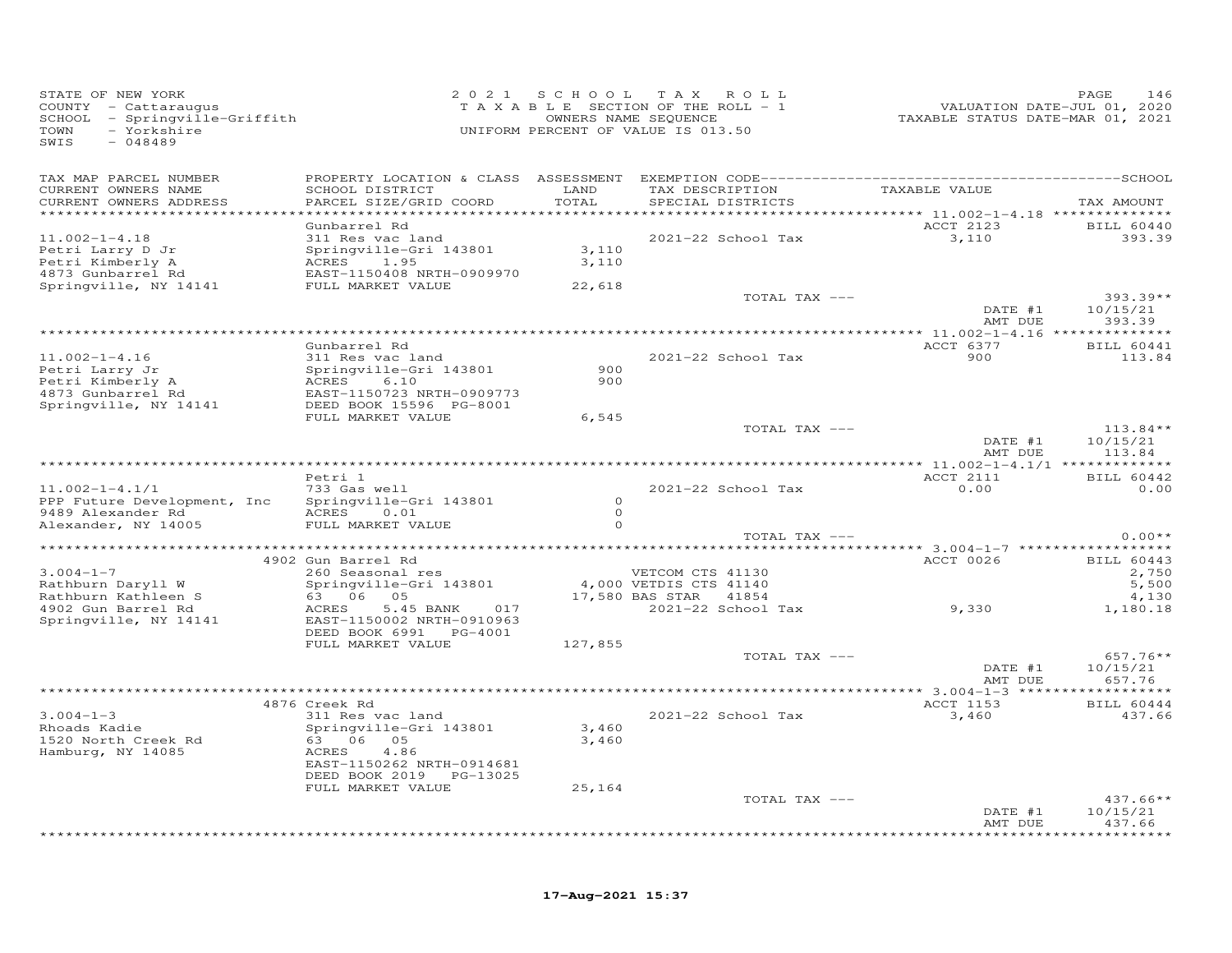| STATE OF NEW YORK<br>COUNTY - Cattaraugus<br>SCHOOL - Springville-Griffith<br>- Yorkshire<br>TOWN<br>SWIS<br>$-048489$ |                                                        |         | 2021 SCHOOL TAX ROLL<br>TAXABLE SECTION OF THE ROLL - 1<br>OWNERS NAME SEQUENCE<br>UNIFORM PERCENT OF VALUE IS 013.50 | VALUATION DATE-JUL 01, 2020<br>TAXABLE STATUS DATE-MAR 01, 2021 | PAGE<br>147                 |
|------------------------------------------------------------------------------------------------------------------------|--------------------------------------------------------|---------|-----------------------------------------------------------------------------------------------------------------------|-----------------------------------------------------------------|-----------------------------|
| TAX MAP PARCEL NUMBER<br>CURRENT OWNERS NAME                                                                           | SCHOOL DISTRICT                                        | LAND    | TAX DESCRIPTION                                                                                                       | TAXABLE VALUE                                                   |                             |
| CURRENT OWNERS ADDRESS                                                                                                 | PARCEL SIZE/GRID COORD                                 | TOTAL   | SPECIAL DISTRICTS                                                                                                     |                                                                 | TAX AMOUNT                  |
|                                                                                                                        |                                                        |         |                                                                                                                       | ACCT 0601                                                       |                             |
| $11.002 - 1 - 3$                                                                                                       | 11398 Bolton Rd<br>312 Vac w/imprv                     |         | 41700<br>AG BLDG                                                                                                      |                                                                 | <b>BILL 60445</b><br>16,560 |
| Rosier John C                                                                                                          | Springville-Gri 143801                                 |         | 9,450 AG DIST<br>41720                                                                                                |                                                                 | 5,705                       |
| 4939 Gunbarrel Rd                                                                                                      | 62 06 05                                               |         | 27,210 2021-22 School Tax                                                                                             | 4,945                                                           | 625.51                      |
| Springville, NY 14141                                                                                                  | ACRES 49.14<br>EAST-1149347 NRTH-0908924               |         |                                                                                                                       |                                                                 |                             |
| MAY BE SUBJECT TO PAYMENT                                                                                              | DEED BOOK 00970 PG-00093                               |         |                                                                                                                       |                                                                 |                             |
| UNDER AGDIST LAW TIL 2026                                                                                              | FULL MARKET VALUE                                      | 197,891 | TOTAL TAX ---                                                                                                         | DATE #1                                                         | $625.51**$<br>10/15/21      |
|                                                                                                                        |                                                        |         |                                                                                                                       | AMT DUE                                                         | 625.51                      |
|                                                                                                                        |                                                        |         |                                                                                                                       |                                                                 |                             |
|                                                                                                                        | Gun Barrel Rd                                          |         |                                                                                                                       | ACCT 1368                                                       | <b>BILL 60446</b>           |
| $11.002 - 1 - 4.2$<br>Rosier John C                                                                                    | 314 Rural vac<10<br>Springville-Gri 143801             | 1,000   | $2021 - 22$ School Tax                                                                                                | 1,000                                                           | 126.49                      |
| 4939 Gun Barrel Rd                                                                                                     | 62 06 05                                               | 1,000   |                                                                                                                       |                                                                 |                             |
| Springville, NY 14141                                                                                                  | ACRES<br>2.55                                          |         |                                                                                                                       |                                                                 |                             |
|                                                                                                                        | EAST-1148884 NRTH-0910132                              |         |                                                                                                                       |                                                                 |                             |
|                                                                                                                        | DEED BOOK 1025 PG-700<br>FULL MARKET VALUE             | 7,273   |                                                                                                                       |                                                                 |                             |
|                                                                                                                        |                                                        |         | TOTAL TAX ---                                                                                                         |                                                                 | $126.49**$                  |
|                                                                                                                        |                                                        |         |                                                                                                                       | DATE #1                                                         | 10/15/21                    |
|                                                                                                                        |                                                        |         |                                                                                                                       | AMT DUE                                                         | 126.49                      |
|                                                                                                                        | 4939 Gun Barrel Rd                                     |         |                                                                                                                       | ACCT 1396                                                       | BILL 60447                  |
| $11.002 - 1 - 4.6$                                                                                                     | 210 1 Family Res                                       |         | BAS STAR 41854                                                                                                        |                                                                 | 4,130                       |
| Rosier John C                                                                                                          | Springville-Gri 143801                                 |         | 4,180 2021-22 School Tax                                                                                              | 25,075                                                          | 3,171.80                    |
| 4939 Gunbarrel Rd                                                                                                      | 62 06 05                                               | 25,075  |                                                                                                                       |                                                                 |                             |
| Springville, NY 14141-9504                                                                                             | ACRES<br>5.75                                          |         |                                                                                                                       |                                                                 |                             |
|                                                                                                                        | EAST-1149303 NRTH-0910033<br>DEED BOOK 841<br>PG-00028 |         |                                                                                                                       |                                                                 |                             |
|                                                                                                                        | FULL MARKET VALUE                                      | 182,364 |                                                                                                                       |                                                                 |                             |
|                                                                                                                        |                                                        |         | TOTAL TAX ---                                                                                                         |                                                                 | $2,649.39**$                |
|                                                                                                                        |                                                        |         |                                                                                                                       | DATE #1                                                         | 10/15/21                    |
|                                                                                                                        |                                                        |         |                                                                                                                       | AMT DUE                                                         | 2,649.39                    |
|                                                                                                                        | 4967 Gun Barrel Rd                                     |         |                                                                                                                       | ACCT 1501                                                       | BILL 60448                  |
| $11.002 - 1 - 4.10$                                                                                                    | 270 Mfg housing                                        |         | 2021-22 School Tax                                                                                                    | 10,730                                                          | 1,357.27                    |
| Rosier John C                                                                                                          | Springville-Gri 143801                                 | 3,000   |                                                                                                                       |                                                                 |                             |
| 4939 Gun Barrel Rd                                                                                                     | 62 06 05                                               | 10,730  |                                                                                                                       |                                                                 |                             |
| Springville, NY 14141                                                                                                  | FRNT 150.00 DPTH 185.00<br>EAST-1148924 NRTH-0910308   |         |                                                                                                                       |                                                                 |                             |
|                                                                                                                        | DEED BOOK 01016 PG-01062                               |         |                                                                                                                       |                                                                 |                             |
|                                                                                                                        | FULL MARKET VALUE                                      | 78,036  |                                                                                                                       |                                                                 |                             |
|                                                                                                                        |                                                        |         | TOTAL TAX ---                                                                                                         |                                                                 | $1,357.27**$                |
|                                                                                                                        |                                                        |         |                                                                                                                       | DATE #1                                                         | 10/15/21                    |
|                                                                                                                        |                                                        |         |                                                                                                                       | AMT DUE                                                         | 1,357.27                    |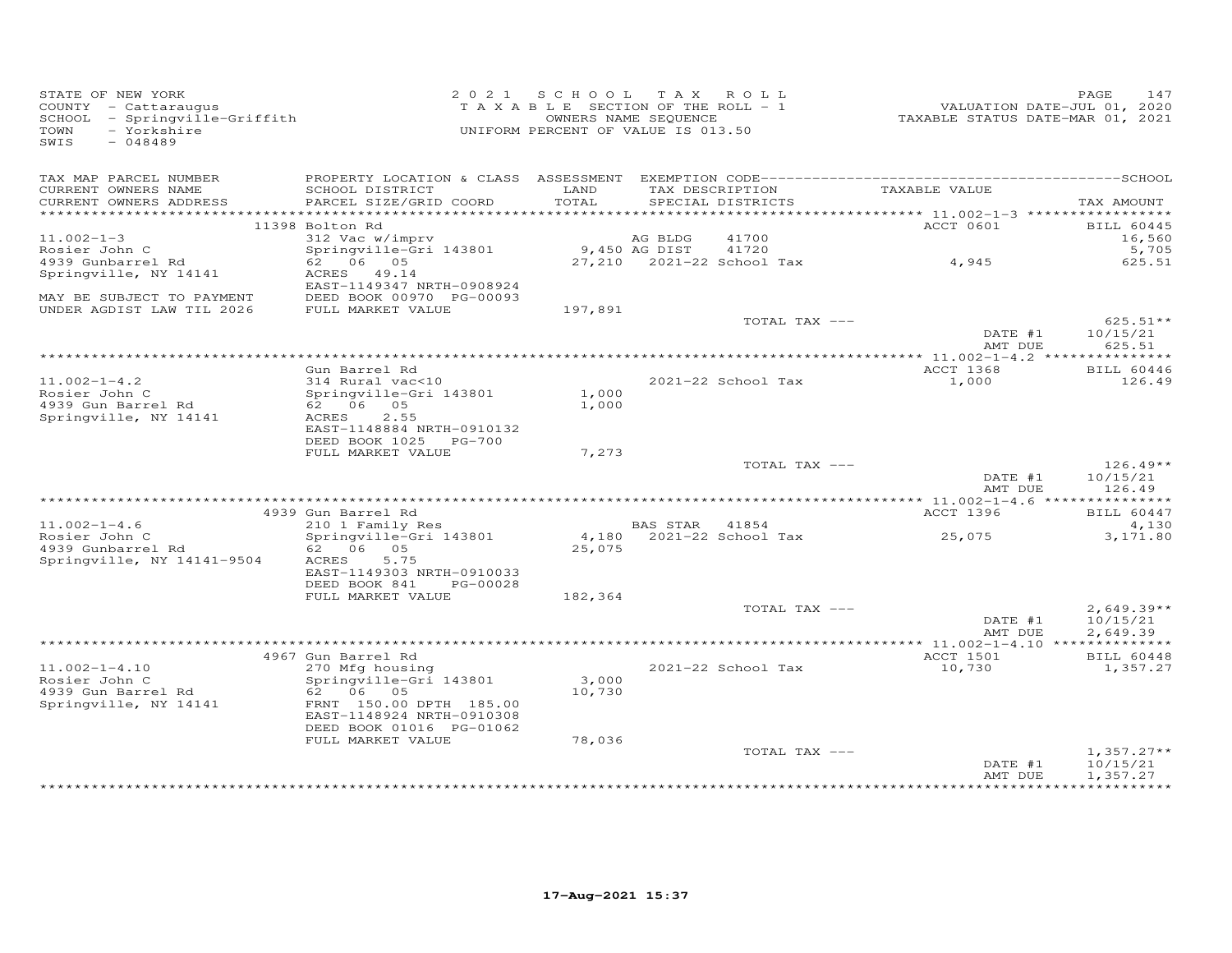| COUNTY - Cattaraugus<br>SCHOOL - Springville-Griffith<br>- Yorkshire<br>TOWN<br>SWIS<br>$-048489$ |                                                                                                          |                 | 2021 SCHOOL TAX ROLL<br>T A X A B L E SECTION OF THE ROLL - 1<br>OWNERS NAME SEQUENCE<br>UNIFORM PERCENT OF VALUE IS 013.50 | VALUATION DATE-JUL 01, 2020<br>TAXABLE STATUS DATE-MAR 01, 2021 | 148<br>PAGE                          |
|---------------------------------------------------------------------------------------------------|----------------------------------------------------------------------------------------------------------|-----------------|-----------------------------------------------------------------------------------------------------------------------------|-----------------------------------------------------------------|--------------------------------------|
| TAX MAP PARCEL NUMBER                                                                             |                                                                                                          |                 | TAX DESCRIPTION                                                                                                             |                                                                 |                                      |
| CURRENT OWNERS NAME<br>CURRENT OWNERS ADDRESS                                                     | SCHOOL DISTRICT<br>PARCEL SIZE/GRID COORD                                                                | LAND<br>TOTAL   | SPECIAL DISTRICTS                                                                                                           | TAXABLE VALUE                                                   | TAX AMOUNT                           |
|                                                                                                   | 4925 Gun Barrel Rd                                                                                       |                 |                                                                                                                             | ACCT 1395                                                       | <b>BILL 60449</b>                    |
| $11.002 - 1 - 4.5$                                                                                | 210 1 Family Res                                                                                         |                 | 2021-22 School Tax                                                                                                          | 25,420                                                          | 3,215.44                             |
| Sager Brent<br>Sager Heather<br>4925 Gun Barrel Rd<br>Springville, NY 14141                       | Springville-Gri 143801<br>ACRES<br>5.85 BANK 017<br>EAST-1149611 NRTH-0909948<br>DEED BOOK 29880 PG-7002 | 3,970<br>25,420 |                                                                                                                             |                                                                 |                                      |
|                                                                                                   | FULL MARKET VALUE                                                                                        | 184,873         |                                                                                                                             |                                                                 |                                      |
|                                                                                                   |                                                                                                          |                 | TOTAL TAX ---                                                                                                               | DATE #1<br>AMT DUE                                              | $3,215.44**$<br>10/15/21<br>3,215.44 |
|                                                                                                   |                                                                                                          |                 |                                                                                                                             |                                                                 |                                      |
|                                                                                                   | Creek Rd                                                                                                 |                 |                                                                                                                             | ACCT 0524                                                       | <b>BILL 60450</b>                    |
| $3.004 - 1 - 2$<br>Schaffer David<br>Schaffer Mary J<br>1222 Ridge Rd<br>Columbus, PA 16405       | 311 Res vac land<br>Springville-Gri 143801<br>63 06 05<br>3.70<br>ACRES<br>EAST-1150012 NRTH-0914801     | 1,300<br>1,300  | 2021-22 School Tax                                                                                                          | 1,300                                                           | 164.44                               |
|                                                                                                   | DEED BOOK 01014 PG-00104<br>FULL MARKET VALUE                                                            | 9,455           |                                                                                                                             |                                                                 |                                      |
|                                                                                                   |                                                                                                          |                 | TOTAL TAX ---                                                                                                               |                                                                 | $164.44**$                           |
|                                                                                                   |                                                                                                          |                 |                                                                                                                             | DATE #1<br>AMT DUE                                              | 10/15/21<br>164.44                   |
|                                                                                                   |                                                                                                          |                 |                                                                                                                             |                                                                 |                                      |
| $3.004 - 1 - 9$<br>Schichtel's Nursery, Inc.                                                      | 4936 Gun Barrel Rd<br>$314$ Rural vac<10<br>Springville-Gri 143801                                       | 1,350           | 2021-22 School Tax                                                                                                          | ACCT 1137<br>1,350                                              | <b>BILL 60451</b><br>170.76          |
| 7420 Peters Rd<br>Springville, NY 14141                                                           | 63 06 05<br>ACRES<br>4.50<br>EAST-1149322 NRTH-0910680<br>DEED BOOK 9893 PG-6003                         | 1,350           |                                                                                                                             |                                                                 |                                      |
|                                                                                                   | FULL MARKET VALUE                                                                                        | 9,818           | TOTAL TAX ---                                                                                                               |                                                                 | $170.76**$                           |
|                                                                                                   |                                                                                                          |                 |                                                                                                                             | DATE #1<br>AMT DUE                                              | 10/15/21<br>170.76                   |
|                                                                                                   |                                                                                                          |                 |                                                                                                                             |                                                                 |                                      |
|                                                                                                   | Gun Barrel Rd                                                                                            |                 |                                                                                                                             | ACCT 0703                                                       | <b>BILL 60452</b>                    |
| $3.004 - 1 - 11.1$<br>Schichtel's Nursery, Inc.                                                   | $322$ Rural $vac>10$<br>Springville-Gri 143801                                                           |                 | AG DIST<br>41720<br>3,800 2021-22 School Tax 3,800                                                                          |                                                                 | 0<br>480.67                          |
| 7420 Peters Rd<br>Springville, NY 14141                                                           | 63 06 05<br>ACRES 37.99                                                                                  | 3,800           |                                                                                                                             |                                                                 |                                      |
| MAY BE SUBJECT TO PAYMENT                                                                         | EAST-1149316 NRTH-0911824<br>DEED BOOK 2920 PG-5003                                                      |                 |                                                                                                                             |                                                                 |                                      |
| UNDER AGDIST LAW TIL 2025                                                                         | FULL MARKET VALUE                                                                                        | 27,636          |                                                                                                                             |                                                                 |                                      |
|                                                                                                   |                                                                                                          |                 | TOTAL TAX ---                                                                                                               | DATE #1<br>AMT DUE                                              | $480.67**$<br>10/15/21<br>480.67     |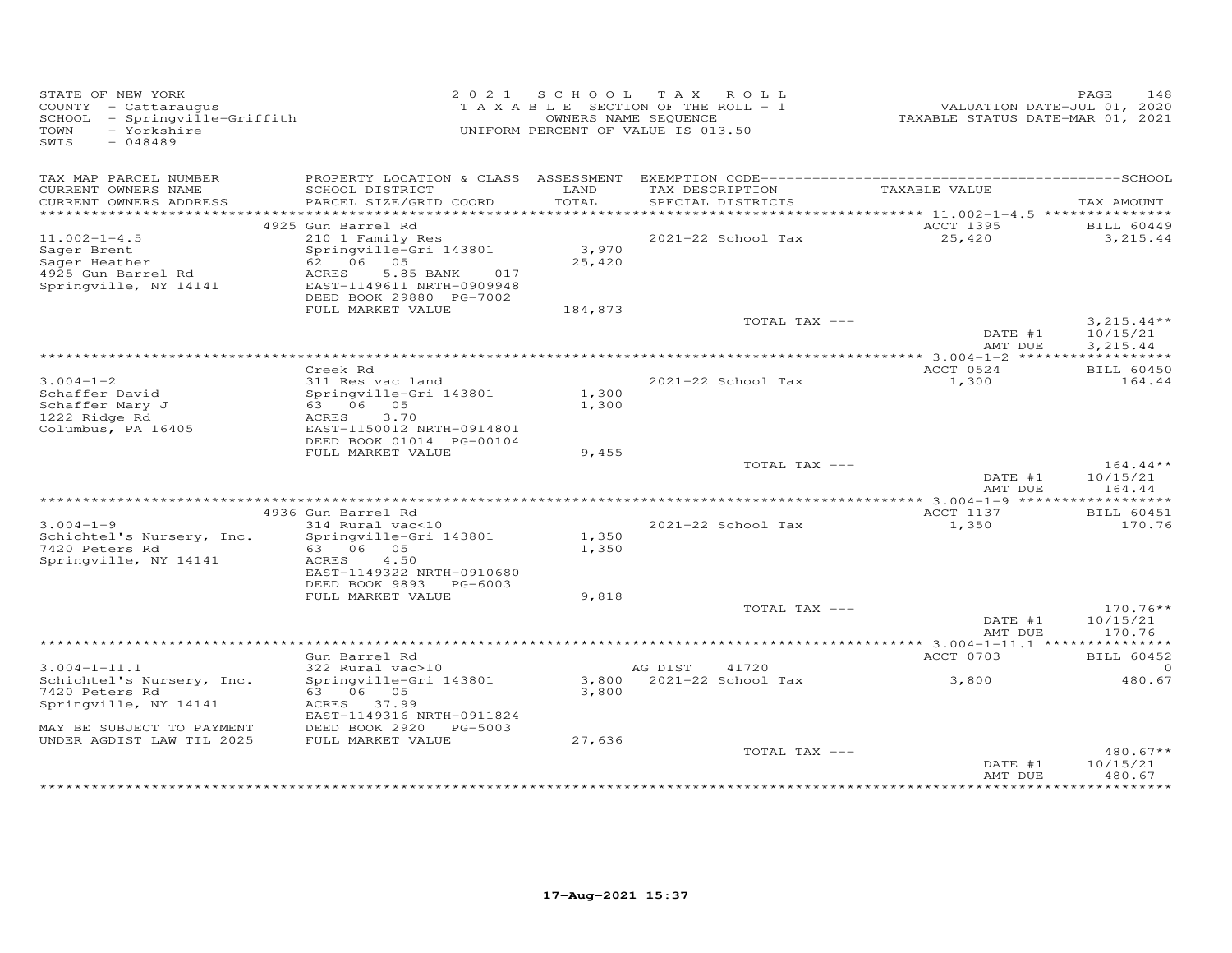| STATE OF NEW YORK<br>COUNTY - Cattaraugus<br>SCHOOL - Springville-Griffith<br>- Yorkshire<br>TOWN<br>SWIS<br>$-048489$ |                                                                                                                               | 2021 SCHOOL      | TAX ROLL<br>TAXABLE SECTION OF THE ROLL - 1<br>OWNERS NAME SEQUENCE<br>UNIFORM PERCENT OF VALUE IS 013.50 | VALUATION DATE-JUL 01, 2020<br>TAXABLE STATUS DATE-MAR 01, 2021 | PAGE<br>149                          |
|------------------------------------------------------------------------------------------------------------------------|-------------------------------------------------------------------------------------------------------------------------------|------------------|-----------------------------------------------------------------------------------------------------------|-----------------------------------------------------------------|--------------------------------------|
| TAX MAP PARCEL NUMBER                                                                                                  |                                                                                                                               |                  |                                                                                                           |                                                                 |                                      |
| CURRENT OWNERS NAME<br>CURRENT OWNERS ADDRESS<br>************************                                              | SCHOOL DISTRICT<br>PARCEL SIZE/GRID COORD                                                                                     | LAND<br>TOTAL    | TAX DESCRIPTION<br>SPECIAL DISTRICTS                                                                      | TAXABLE VALUE                                                   | TAX AMOUNT                           |
|                                                                                                                        | Creek Rd                                                                                                                      |                  |                                                                                                           | ACCT 0204                                                       | <b>BILL 60453</b>                    |
| $4.003 - 1 - 2$                                                                                                        | 260 Seasonal res                                                                                                              |                  | 2021-22 School Tax                                                                                        | 15,220                                                          | 1,925.22                             |
| Schmand Family Irrevocable<br>3250 NE 1st Ave Apt 1001<br>Miami, FL 33137                                              | Springville-Gri 143801<br>55/63 06 05<br>ACRES 185.04<br>EAST-1153227 NRTH-0913057<br>DEED BOOK 18312 PG-3001                 | 14,800<br>15,220 |                                                                                                           |                                                                 |                                      |
|                                                                                                                        | FULL MARKET VALUE                                                                                                             | 110,691          |                                                                                                           |                                                                 |                                      |
|                                                                                                                        |                                                                                                                               |                  | TOTAL TAX ---                                                                                             | DATE #1<br>AMT DUE                                              | $1,925.22**$<br>10/15/21<br>1,925.22 |
|                                                                                                                        |                                                                                                                               |                  |                                                                                                           |                                                                 |                                      |
|                                                                                                                        | 4950 Block Rd                                                                                                                 |                  |                                                                                                           | ACCT 0381                                                       | BILL 60454                           |
| $11.002 - 1 - 7.1$<br>Schultz Robert A<br>4950 Block Rd<br>Springville, NY 14141                                       | 210 1 Family Res<br>Springville-Gri 143801<br>62 06 05<br>2.55<br>ACRES<br>EAST-1148912 NRTH-0906740                          | 3,300<br>21,830  | 2021-22 School Tax                                                                                        | 21,830                                                          | 2,761.33                             |
|                                                                                                                        | DEED BOOK 20200 PG-8897                                                                                                       |                  |                                                                                                           |                                                                 |                                      |
|                                                                                                                        | FULL MARKET VALUE                                                                                                             | 158,764          | TOTAL TAX ---                                                                                             |                                                                 | $2,761.33**$                         |
|                                                                                                                        |                                                                                                                               |                  |                                                                                                           | DATE #1<br>AMT DUE                                              | 10/15/21<br>2,761.33                 |
|                                                                                                                        | 11624 Bolton Rd                                                                                                               |                  |                                                                                                           | ACCT 1600                                                       | <b>BILL 60455</b>                    |
| $3.004 - 1 - 14.3$                                                                                                     | 270 Mfg housing                                                                                                               |                  | BAS STAR 41854                                                                                            |                                                                 | 4,130                                |
| Schutze Robin M                                                                                                        | Springville-Gri 143801                                                                                                        |                  | 3,950 2021-22 School Tax                                                                                  | 12,324                                                          | 1,558.89                             |
| 11624 Bolton Rd<br>Springville, NY 14141-9503                                                                          | 63 06 05<br>4.80<br>ACRES<br>EAST-1148625 NRTH-0912905<br>DEED BOOK 00997 PG-00441<br>FULL MARKET VALUE                       | 12,324<br>89,629 |                                                                                                           |                                                                 |                                      |
|                                                                                                                        |                                                                                                                               |                  | TOTAL TAX ---                                                                                             |                                                                 | $1,036.48**$                         |
|                                                                                                                        |                                                                                                                               |                  |                                                                                                           | DATE #1<br>AMT DUE                                              | 10/15/21<br>1,036.48                 |
|                                                                                                                        |                                                                                                                               |                  |                                                                                                           |                                                                 |                                      |
| $11.002 - 1 - 14$                                                                                                      | Block Rd                                                                                                                      |                  | 2021-22 School Tax                                                                                        | ACCT 0686                                                       | <b>BILL 60456</b>                    |
| Smith Glen<br>382 Main St<br>East Aurora, NY 14052                                                                     | 322 Rural vac>10<br>Springville-Gri 143801<br>62 06 05<br>ACRES 30.18<br>EAST-1149746 NRTH-0903425<br>DEED BOOK 20190 PG-9614 | 3,000<br>3,000   |                                                                                                           | 3,000                                                           | 379.48                               |
|                                                                                                                        | FULL MARKET VALUE                                                                                                             | 21,818           |                                                                                                           |                                                                 |                                      |
|                                                                                                                        |                                                                                                                               |                  | TOTAL TAX ---                                                                                             | DATE #1<br>AMT DUE                                              | $379.48**$<br>10/15/21<br>379.48     |
|                                                                                                                        |                                                                                                                               |                  |                                                                                                           |                                                                 | **********                           |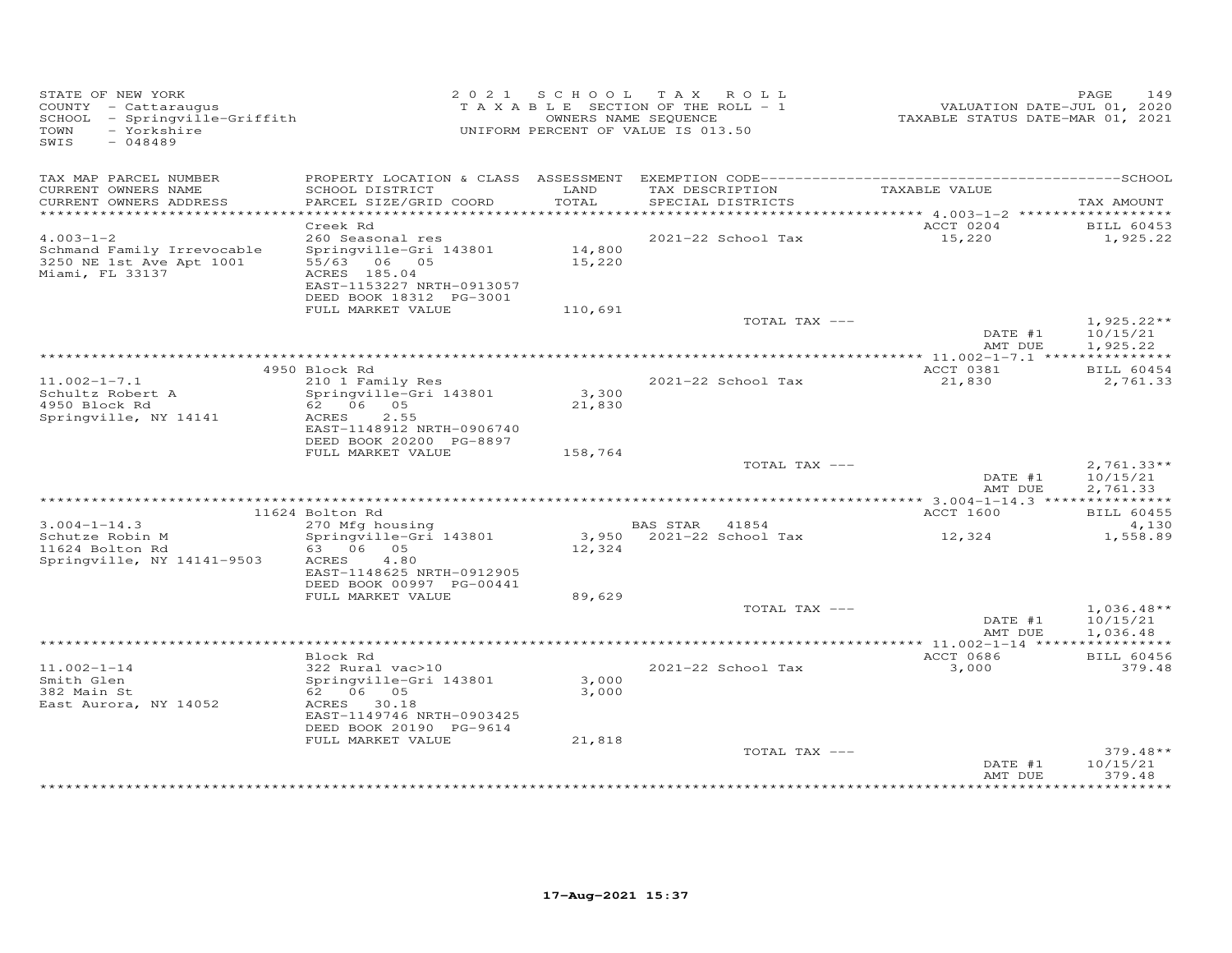| STATE OF NEW YORK<br>COUNTY - Cattaraugus<br>SCHOOL - Springville-Griffith<br>- Yorkshire<br>TOWN<br>SWIS<br>$-048489$ |                                                     | 2021 SCHOOL TAX ROLL<br>T A X A B L E SECTION OF THE ROLL - 1<br>UNIFORM PERCENT OF VALUE IS 013.50 | OWNERS NAME SEQUENCE   |                                      | VALUATION DATE-JUL 01, 2020<br>TAXABLE STATUS DATE-MAR 01, 2021 | 150<br>PAGE              |
|------------------------------------------------------------------------------------------------------------------------|-----------------------------------------------------|-----------------------------------------------------------------------------------------------------|------------------------|--------------------------------------|-----------------------------------------------------------------|--------------------------|
| TAX MAP PARCEL NUMBER                                                                                                  |                                                     |                                                                                                     |                        |                                      |                                                                 |                          |
| CURRENT OWNERS NAME<br>CURRENT OWNERS ADDRESS                                                                          | SCHOOL DISTRICT<br>PARCEL SIZE/GRID COORD           | LAND<br>TOTAL                                                                                       |                        | TAX DESCRIPTION<br>SPECIAL DISTRICTS | TAXABLE VALUE                                                   | TAX AMOUNT               |
|                                                                                                                        | 4926 Creek Rd                                       |                                                                                                     |                        |                                      | ACCT 0586                                                       | <b>BILL 60457</b>        |
| $3.004 - 1 - 1$                                                                                                        | 270 Mfg housing                                     |                                                                                                     | VETWAR CTS 41120       |                                      |                                                                 | 1,650                    |
| Smithmeyer John                                                                                                        | Springville-Gri 143801                              |                                                                                                     | 3,550 AGED C/T/S 41800 |                                      |                                                                 | 6,285                    |
| Smithmeyer Diana<br>62 Childs St                                                                                       | 63 06 05                                            |                                                                                                     | 14,220 ENH STAR 41834  |                                      |                                                                 | 6,285                    |
|                                                                                                                        | 5.02<br>ACRES                                       |                                                                                                     |                        | 2021-22 School Tax                   | 6, 285                                                          | 795.01                   |
| Springville, NY 14141-9502                                                                                             | EAST-1149734 NRTH-0914943<br>DEED BOOK 732 PG-00796 |                                                                                                     |                        |                                      |                                                                 |                          |
|                                                                                                                        | FULL MARKET VALUE                                   | 103,418                                                                                             |                        |                                      |                                                                 |                          |
|                                                                                                                        |                                                     |                                                                                                     |                        | TOTAL TAX ---                        |                                                                 | $0.00**$                 |
|                                                                                                                        | 4761 Gun Barrel Rd                                  |                                                                                                     |                        |                                      | ACCT 1511                                                       | <b>BILL 60458</b>        |
| $11.002 - 1 - 4.11$                                                                                                    | 210 1 Family Res                                    |                                                                                                     | ENH STAR 41834         |                                      |                                                                 | 9,720                    |
| Stinson Richard E                                                                                                      | Springville-Gri 143801                              |                                                                                                     |                        | 5,920 2021-22 School Tax             | 23,625                                                          | 2,988.39                 |
| 4761 Gunbarrel Rd                                                                                                      | 62 06 05                                            | 23,625                                                                                              |                        |                                      |                                                                 |                          |
| Delevan, NY 14042                                                                                                      | ACRES 15.60<br>EAST-1152166 NRTH-0909986            |                                                                                                     |                        |                                      |                                                                 |                          |
|                                                                                                                        | DEED BOOK 858<br>PG-00231<br>FULL MARKET VALUE      | 175,000                                                                                             |                        |                                      |                                                                 |                          |
|                                                                                                                        |                                                     |                                                                                                     |                        | TOTAL TAX ---                        | DATE #1                                                         | $1,758.88**$<br>10/15/21 |
|                                                                                                                        |                                                     |                                                                                                     |                        |                                      | AMT DUE                                                         | 1,758.88                 |
|                                                                                                                        | 11298 Bolton Rd                                     |                                                                                                     |                        |                                      | ACCT 0335                                                       | BILL 60459               |
| $11.002 - 1 - 6.1$                                                                                                     | 240 Rural res                                       |                                                                                                     |                        | 2021-22 School Tax                   | 16,875                                                          | 2,134.56                 |
| TITUS JEANETTE C.                                                                                                      | Springville-Gri 143801                              | 420                                                                                                 |                        |                                      |                                                                 |                          |
| 11629 Weaver Rd                                                                                                        | 62 06 05                                            | 16,875                                                                                              |                        |                                      |                                                                 |                          |
| Deleven, NY 14042                                                                                                      | 2.89<br>ACRES                                       |                                                                                                     |                        |                                      |                                                                 |                          |
|                                                                                                                        | EAST-1150441 NRTH-0907141                           |                                                                                                     |                        |                                      |                                                                 |                          |
|                                                                                                                        | DEED BOOK 20200 PG-3509                             |                                                                                                     |                        |                                      |                                                                 |                          |
|                                                                                                                        | FULL MARKET VALUE                                   | 125,000                                                                                             |                        |                                      |                                                                 |                          |
|                                                                                                                        |                                                     |                                                                                                     |                        | TOTAL TAX ---                        | DATE #1                                                         | $2,134.56**$<br>10/15/21 |
|                                                                                                                        |                                                     |                                                                                                     |                        |                                      | AMT DUE                                                         | 2,134.56                 |
|                                                                                                                        |                                                     |                                                                                                     |                        |                                      |                                                                 |                          |
|                                                                                                                        | 4746 Gun Barrel Rd                                  |                                                                                                     |                        |                                      | ACCT 0277                                                       | BILL 60460               |
| $4.003 - 1 - 1$                                                                                                        | 260 Seasonal res                                    |                                                                                                     |                        | 2021-22 School Tax                   | 9,940                                                           | 1,257.34                 |
| Woodworth Michael                                                                                                      | Springville-Gri 143801                              | 4,600                                                                                               |                        |                                      |                                                                 |                          |
| 4718 GunBarrel Rd                                                                                                      | 55 06 05                                            | 9,940                                                                                               |                        |                                      |                                                                 |                          |
| Delevan, NY 14042                                                                                                      | ACRES 26.75                                         |                                                                                                     |                        |                                      |                                                                 |                          |
|                                                                                                                        | EAST-1152875 NRTH-0911412                           |                                                                                                     |                        |                                      |                                                                 |                          |
|                                                                                                                        | DEED BOOK 26903 PG-5003                             |                                                                                                     |                        |                                      |                                                                 |                          |
|                                                                                                                        | FULL MARKET VALUE                                   | 72,291                                                                                              |                        | TOTAL TAX ---                        |                                                                 | $1,257.34**$             |
|                                                                                                                        |                                                     |                                                                                                     |                        |                                      | DATE #1<br>AMT DUE                                              | 10/15/21<br>1,257.34     |
|                                                                                                                        |                                                     |                                                                                                     |                        |                                      |                                                                 |                          |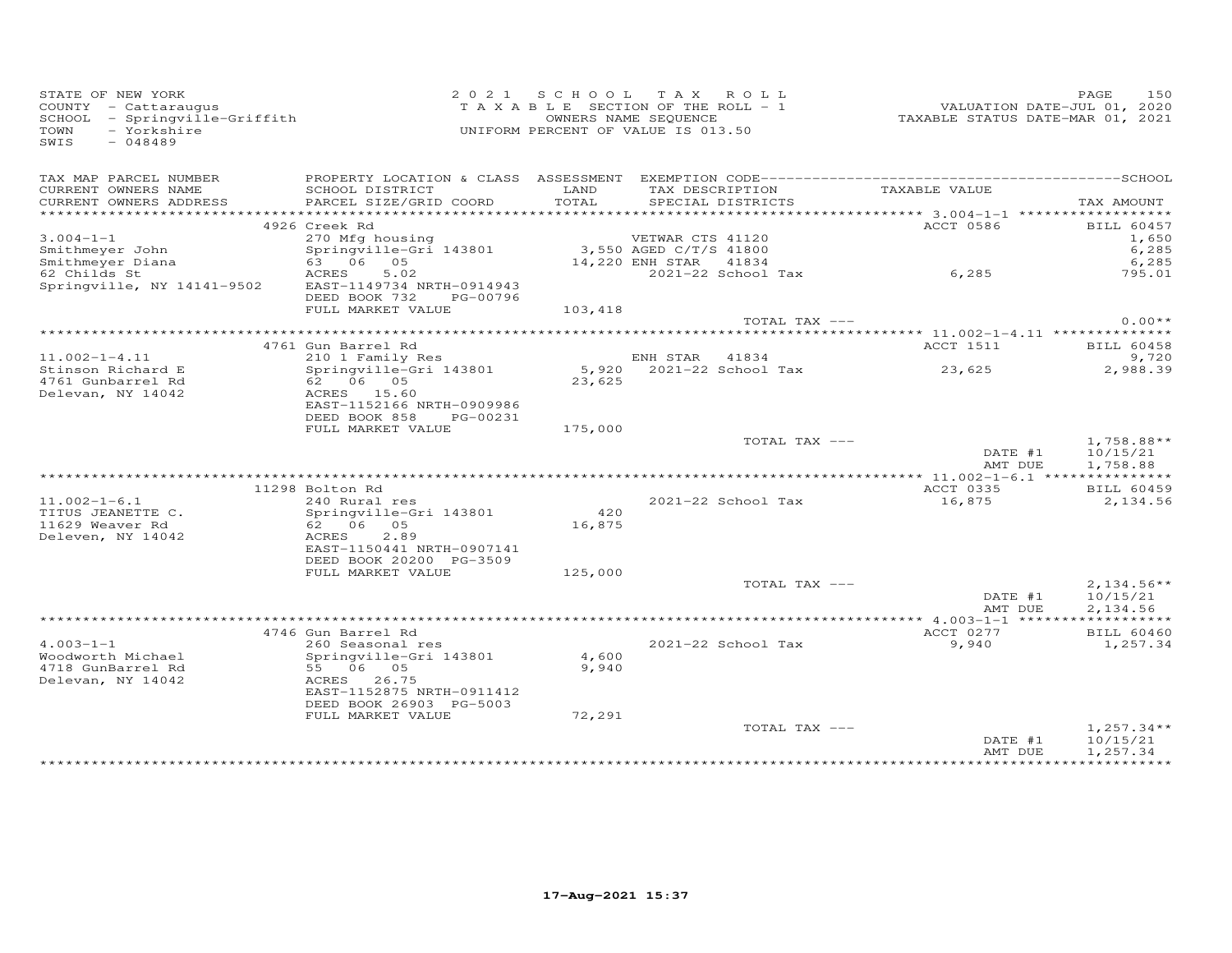| STATE OF NEW YORK<br>COUNTY<br>- Cattaraugus<br>- Springville-Griffith<br>SCHOOL | 2 0 2 1<br>T A X A B L E SECTION OF THE ROLL - 1 | TAXABLE STATUS DATE-MAR 01, | 151<br>PAGE<br>VALUATION DATE-JUL 01, 2020<br>2021 |                       |                          |
|----------------------------------------------------------------------------------|--------------------------------------------------|-----------------------------|----------------------------------------------------|-----------------------|--------------------------|
| - Yorkshire<br>TOWN<br>$-048489$<br>SWIS                                         |                                                  | OWNERS NAME SEQUENCE        | UNIFORM PERCENT OF VALUE IS 013.50                 |                       |                          |
| TAX MAP PARCEL NUMBER                                                            | PROPERTY LOCATION & CLASS                        | ASSESSMENT                  |                                                    |                       |                          |
| CURRENT OWNERS NAME                                                              | SCHOOL DISTRICT                                  | LAND                        | TAX DESCRIPTION                                    | TAXABLE VALUE         |                          |
| CURRENT OWNERS ADDRESS                                                           | PARCEL SIZE/GRID COORD                           | TOTAL                       | SPECIAL DISTRICTS                                  |                       | TAX AMOUNT               |
|                                                                                  |                                                  |                             |                                                    | *********** 3.004-1-8 | ******************       |
|                                                                                  | 4918 Gun Barrel Rd                               |                             |                                                    | ACCT 1135             | <b>BILL 60461</b>        |
| $3.004 - 1 - 8$                                                                  | 210 1 Family Res                                 |                             | 2021-22 School Tax                                 | 18,240                | 2,307.22                 |
| Zimmer James A                                                                   | Springville-Gri 143801                           | 3,965                       |                                                    |                       |                          |
| 4918 Gun Barrel Rd                                                               | 63 06<br>05                                      | 18,240                      |                                                    |                       |                          |
| Springville, NY 14141                                                            | 5.00 BANK<br>017<br>ACRES                        |                             |                                                    |                       |                          |
|                                                                                  | EAST-1149739 NRTH-0910827                        |                             |                                                    |                       |                          |
|                                                                                  | DEED BOOK 26341 PG-2002                          |                             |                                                    |                       |                          |
|                                                                                  | FULL MARKET VALUE                                | 132,655                     |                                                    |                       |                          |
|                                                                                  |                                                  |                             | TOTAL TAX ---                                      |                       | $2,307.22**$             |
|                                                                                  |                                                  |                             |                                                    | DATE #1               | 10/15/21                 |
|                                                                                  |                                                  |                             |                                                    | AMT DUE               | 2,307.22                 |
|                                                                                  |                                                  |                             |                                                    |                       | ************************ |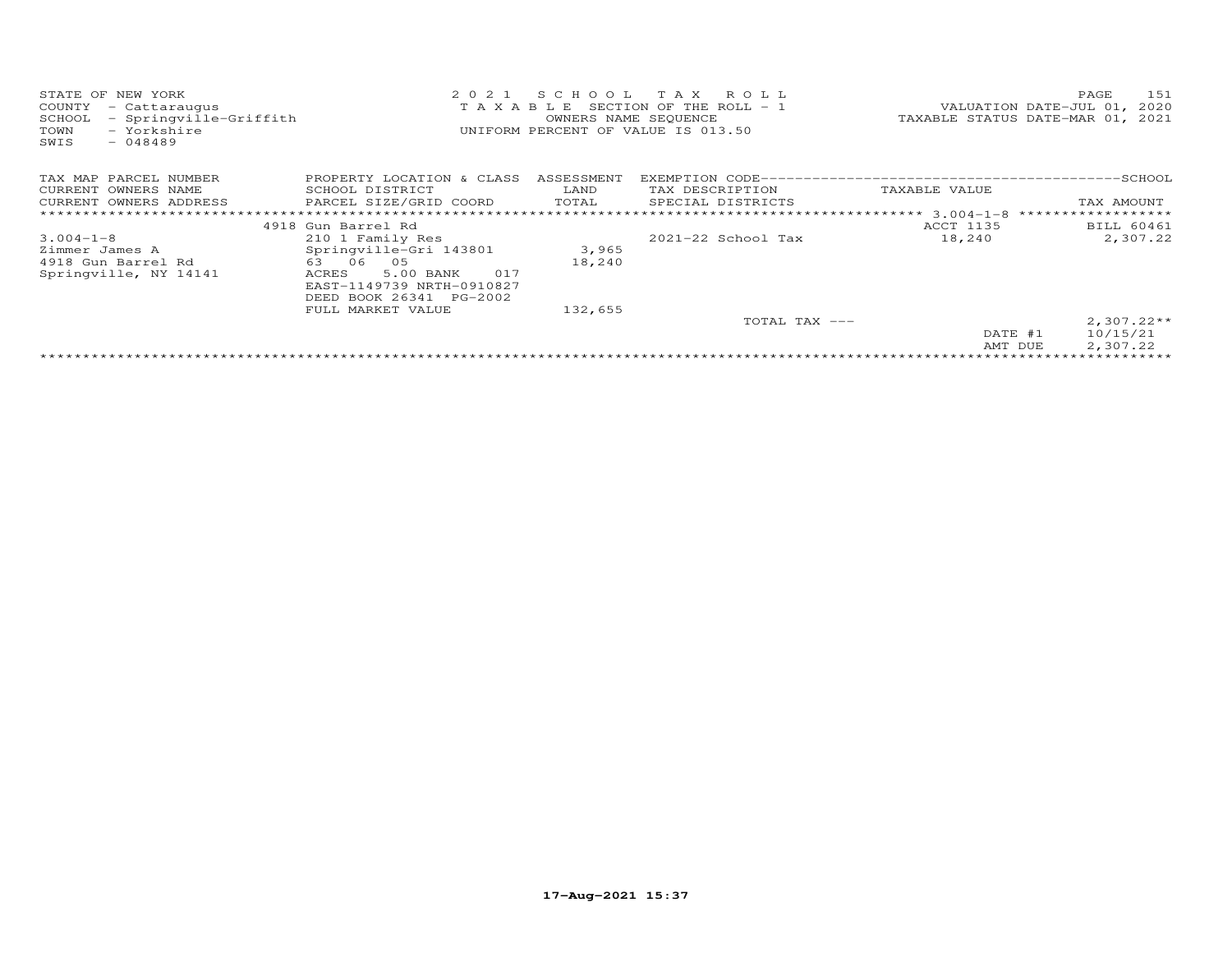| STATE OF NEW YORK<br>COUNTY - Cattaraugus<br>SCHOOL - Springville-Griffith | 2021 SCHOOL TAX ROLL<br>T A X A B L E SECTION OF THE ROLL - 1 | 152<br>PAGE<br>VALUATION DATE-JUL 01, 2020<br>TAXABLE STATUS DATE-MAR 01, 2021 |
|----------------------------------------------------------------------------|---------------------------------------------------------------|--------------------------------------------------------------------------------|
| - Yorkshire<br>TOWN<br>SWIS<br>$-048489$                                   | UNIFORM PERCENT OF VALUE IS 013.50                            | RPS155/V04/L015<br>CURRENT DATE 8/17/2021                                      |
|                                                                            | ROLL SUB SECTION- - TOTALS                                    |                                                                                |

|      |                | $- - -$<br>$\sim$         | T1170T110T011 | <b>FNSTON</b><br>737 <del>.</del><br>w | די הזא יהיא י |        | $m \wedge m \wedge n$<br>$\rightarrow$ |
|------|----------------|---------------------------|---------------|----------------------------------------|---------------|--------|----------------------------------------|
| CODE | $  -$<br>NAME. | $\mathbf{A}$ $\mathbf{B}$ | TVDI          | T T T T<br>ALUE                        | 55077377      | 'Alılı | $- - - -$<br>⊥ ∠ ∡∡ ∡                  |

#### NO SPECIAL DISTRICTS AT THIS LEVEL

#### \*\*\* S C H O O L D I S T R I C T S U M M A R Y \*\*\*

| CODE   | DISTRICT NAME                    | TOTAL<br>PARCELS | ASSESSED<br>LAND | ASSESSED<br>TOTAL | EXEMPT<br>AMOUNT | TOTAL<br>TAXABLE |           |
|--------|----------------------------------|------------------|------------------|-------------------|------------------|------------------|-----------|
|        |                                  |                  |                  |                   | STAR AMOUNT      | STAR TAXABLE     | TOTAL TAX |
|        | Springville-Griffith             | 58               | 237,370          | 925,982           | 68,977           | 857,005          |           |
| 143801 |                                  |                  |                  |                   | 143,182          | 713,823          | 90,293.29 |
|        | $SUB - TO T AL$                  | 58               | 237,370          | 925,982           | 68,977           | 857,005          |           |
|        | $S \cup B - T \cup T A L (CONT)$ |                  |                  |                   | 143,182          | 713,823          | 90,293.29 |
|        | TOTAL                            | 58               | 237,370          | 925,982           | 68,977           | 857,005          |           |
|        | T O T A L (CONT)                 |                  |                  |                   | 143,182          | 713,823          | 90,293.29 |

# \*\*\* S Y S T E M C O D E S S U M M A R Y \*\*\*

## NO SYSTEM EXEMPTIONS AT THIS LEVEL

| DESCRIPTION | PARCELS                  | SCHOOL          |
|-------------|--------------------------|-----------------|
|             |                          |                 |
|             |                          | 6,600           |
|             |                          | 7.425           |
| VETDIS CTS  |                          | 5,500           |
| AG BLDG     |                          | 16,560          |
| AG DIST     | 5                        | 8,624           |
|             | VETWAR CTS<br>VETCOM CTS | TOTAL<br>4<br>∍ |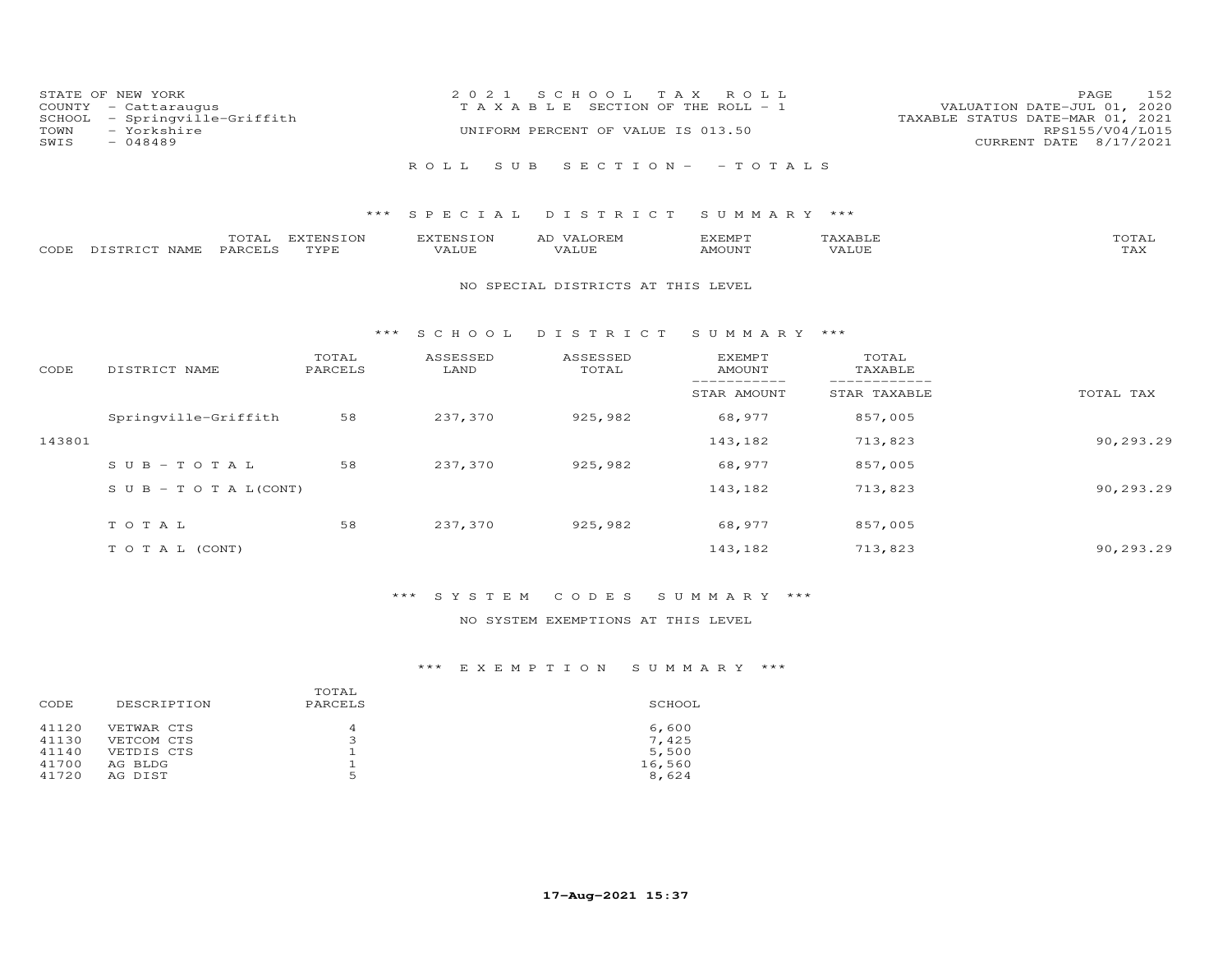|      | STATE OF NEW YORK             | 2021 SCHOOL TAX ROLL                  | 153<br><b>PAGE</b>               |  |
|------|-------------------------------|---------------------------------------|----------------------------------|--|
|      | COUNTY - Cattaraugus          | T A X A B L E SECTION OF THE ROLL - 1 | VALUATION DATE-JUL 01, 2020      |  |
|      | SCHOOL - Springville-Griffith |                                       | TAXABLE STATUS DATE-MAR 01, 2021 |  |
| TOWN | - Yorkshire                   | UNIFORM PERCENT OF VALUE IS 013.50    | RPS155/V04/L015                  |  |
| SWIS | $-048489$                     |                                       | CURRENT DATE 8/17/2021           |  |
|      |                               |                                       |                                  |  |
|      |                               | ROLL SUB SECTION- - TOTALS            |                                  |  |

| CODE                    | DESCRIPTION                        | TOTAL<br>PARCELS | SCHOOL                    |
|-------------------------|------------------------------------|------------------|---------------------------|
| 41800<br>41804<br>41834 | AGED $C/T/S$<br>AGED S<br>ENH STAR | ∍<br>8           | 17,225<br>7.043<br>64,712 |
| 41854                   | BAS STAR<br>TOTAL                  | 19<br>45         | 78,470<br>212,159         |

| ROLL<br>SEC | DESCRIPTION                | TOTAL<br>PARCELS | ASSESSED<br>LAND | ASSESSED<br>TOTAL | <b>EXEMPT</b><br>AMOUNT | TOTAL<br>TAXABLE   | TAX  | TOTAL<br>TAX |
|-------------|----------------------------|------------------|------------------|-------------------|-------------------------|--------------------|------|--------------|
|             |                            |                  |                  |                   | STAR AMOUNT             | STAR TAXABLE       | RATE |              |
|             | $2021-22$ School Tax       |                  | 237,370          | 925,982           | 68,977<br>143,182       | 857,005<br>713,823 |      | 90,293.29    |
|             | SPEC DIST TAXES<br>TAXABLE | 58               |                  |                   |                         |                    |      | 90,293.29    |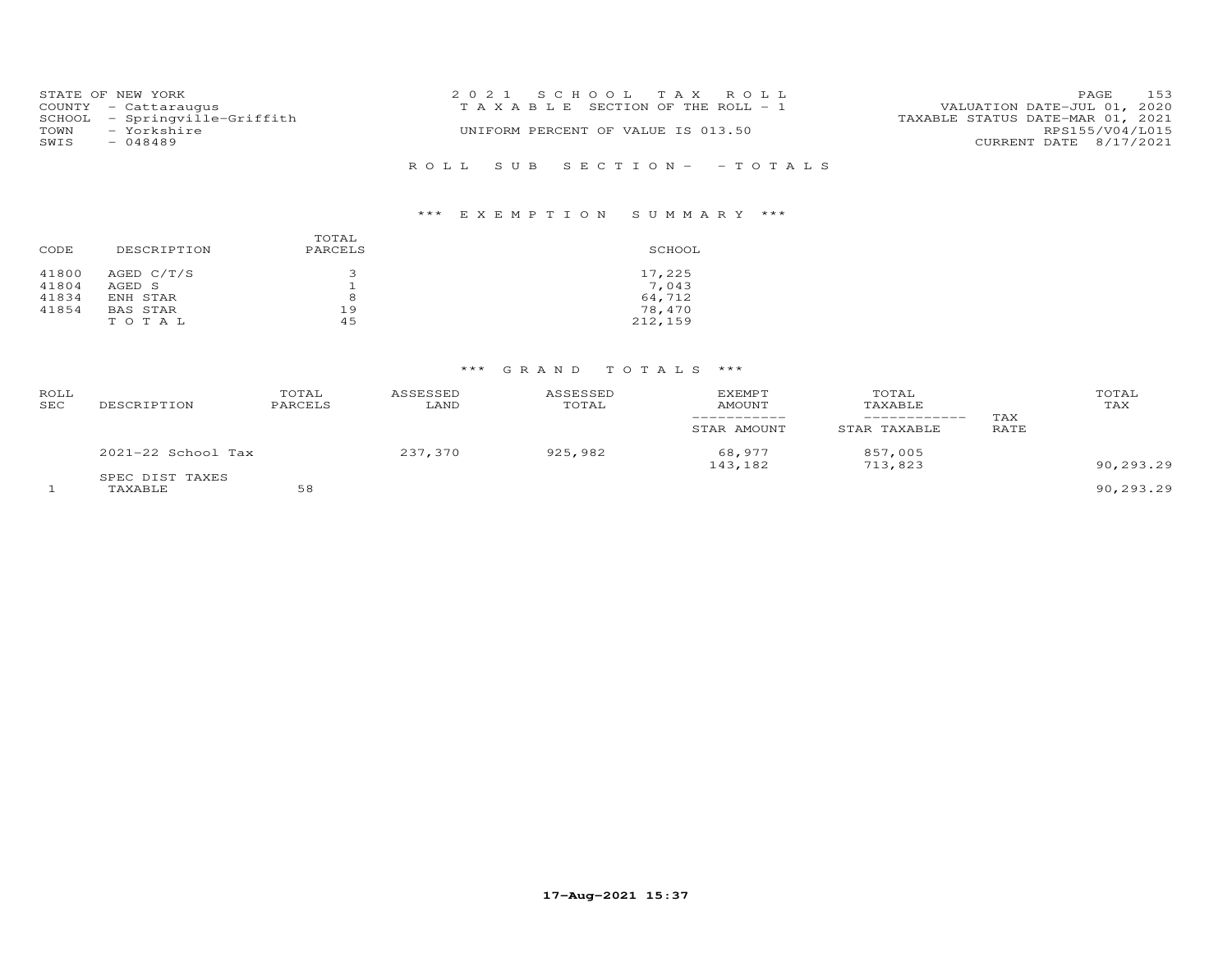|      | STATE OF NEW YORK             | 2021 SCHOOL TAX ROLL                  | PAGE                             | 154 |
|------|-------------------------------|---------------------------------------|----------------------------------|-----|
|      | COUNTY - Cattaraugus          | T A X A B L E SECTION OF THE ROLL - 1 | VALUATION DATE-JUL 01, 2020      |     |
|      | SCHOOL - Springville-Griffith |                                       | TAXABLE STATUS DATE-MAR 01, 2021 |     |
| TOWN | - Yorkshire                   | UNIFORM PERCENT OF VALUE IS 013.50    | RPS155/V04/L015                  |     |
| SWIS | $-048489$                     |                                       | CURRENT DATE 8/17/2021           |     |
|      |                               |                                       |                                  |     |
|      |                               | ROLL SECTION TOTALS                   |                                  |     |

|      |                  | $m \wedge m$<br>.uial | <b>DVPDNCTON</b><br>ENS. | EXTENSION | ΑL<br>$\sqrt{ \Delta}$              | <b>GYEMDT</b><br>حبتيت حكات | $n \wedge m \wedge r$ |
|------|------------------|-----------------------|--------------------------|-----------|-------------------------------------|-----------------------------|-----------------------|
| CODE | DISTRICT<br>NAME | <b>PARCELS</b>        | TVDF                     | VALUE     | , <del>,</del> , , , , , ,<br>'ALUE | AMOUNT                      | . <i>.</i><br>IAA     |

#### NO SPECIAL DISTRICTS AT THIS LEVEL

#### \*\*\* S C H O O L D I S T R I C T S U M M A R Y \*\*\*

| CODE   | DISTRICT NAME                    | TOTAL<br>PARCELS | ASSESSED<br>LAND | ASSESSED<br>TOTAL | <b>EXEMPT</b><br>AMOUNT | TOTAL<br>TAXABLE |           |
|--------|----------------------------------|------------------|------------------|-------------------|-------------------------|------------------|-----------|
|        |                                  |                  |                  |                   | STAR AMOUNT             | STAR TAXABLE     | TOTAL TAX |
|        | Springville-Griffith             | 58               | 237,370          | 925,982           | 68,977                  | 857,005          |           |
| 143801 |                                  |                  |                  |                   | 143,182                 | 713,823          | 90,293.29 |
|        | $SUB - TO T AL$                  | 58               | 237,370          | 925,982           | 68,977                  | 857,005          |           |
|        | $S \cup B - T \cup T A L (CONT)$ |                  |                  |                   | 143,182                 | 713,823          | 90,293.29 |
|        | TOTAL                            | 58               | 237,370          | 925,982           | 68,977                  | 857,005          |           |
|        | T O T A L (CONT)                 |                  |                  |                   | 143,182                 | 713,823          | 90,293.29 |

# \*\*\* S Y S T E M C O D E S S U M M A R Y \*\*\*

## NO SYSTEM EXEMPTIONS AT THIS LEVEL

|       |             | TOTAL   |        |
|-------|-------------|---------|--------|
| CODE  | DESCRIPTION | PARCELS | SCHOOL |
| 41120 | VETWAR CTS  | 4       | 6,600  |
| 41130 | VETCOM CTS  | 3       | 7.425  |
| 41140 | VETDIS CTS  |         | 5,500  |
| 41700 | AG BLDG     |         | 16,560 |
| 41720 | AG DIST     | 5       | 8,624  |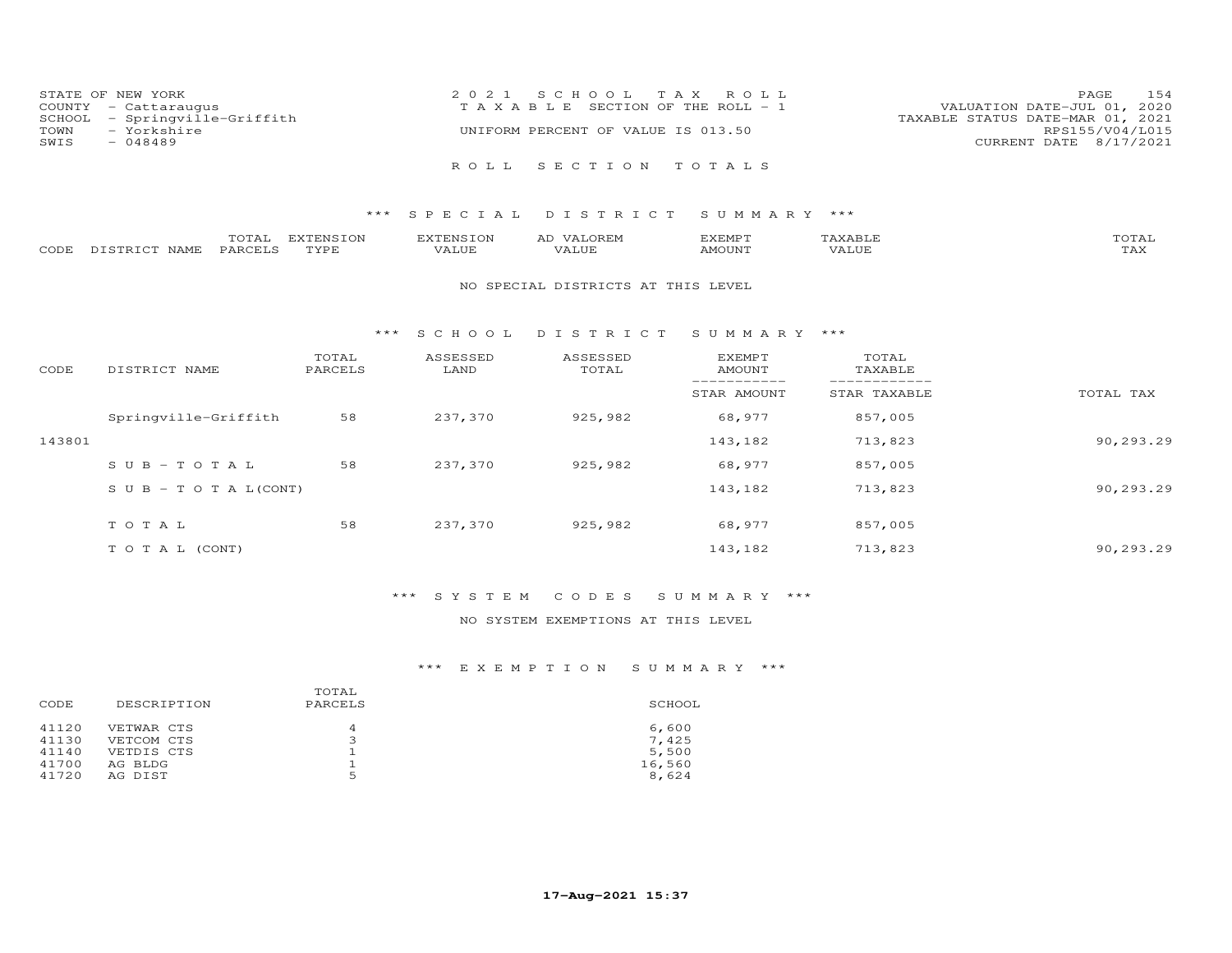|      | STATE OF NEW YORK             | 2021 SCHOOL TAX ROLL                                                 | <b>PAGE</b>            | 155 |
|------|-------------------------------|----------------------------------------------------------------------|------------------------|-----|
|      | COUNTY - Cattaraugus          | VALUATION DATE-JUL 01, 2020<br>T A X A B L E SECTION OF THE ROLL - 1 |                        |     |
|      | SCHOOL - Springville-Griffith | TAXABLE STATUS DATE-MAR 01, 2021                                     |                        |     |
| TOWN | - Yorkshire                   | UNIFORM PERCENT OF VALUE IS 013.50                                   | RPS155/V04/L015        |     |
| SWIS | $-048489$                     |                                                                      | CURRENT DATE 8/17/2021 |     |
|      |                               |                                                                      |                        |     |
|      |                               | ROLL SECTION TOTALS                                                  |                        |     |

| CODE                    | DESCRIPTION                      | TOTAL<br>PARCELS | SCHOOL                    |
|-------------------------|----------------------------------|------------------|---------------------------|
| 41800<br>41804<br>41834 | AGED C/T/S<br>AGED S<br>ENH STAR | З<br>8           | 17,225<br>7.043<br>64,712 |
| 41854                   | BAS STAR<br>TOTAL                | 19<br>45         | 78,470<br>212,159         |

| ROLL<br><b>SEC</b> | DESCRIPTION                | TOTAL<br>PARCELS | ASSESSED<br>LAND | ASSESSED<br>TOTAL | <b>EXEMPT</b><br>AMOUNT<br>__________ | TOTAL<br>TAXABLE<br>------------- | TAX  | TOTAL<br>TAX |
|--------------------|----------------------------|------------------|------------------|-------------------|---------------------------------------|-----------------------------------|------|--------------|
|                    |                            |                  |                  |                   | STAR AMOUNT                           | STAR TAXABLE                      | RATE |              |
|                    | 2021-22 School Tax         |                  | 237,370          | 925,982           | 68,977<br>143,182                     | 857,005<br>713,823                |      | 90,293.29    |
|                    | SPEC DIST TAXES<br>TAXABLE | 58               |                  |                   |                                       |                                   |      | 90,293.29    |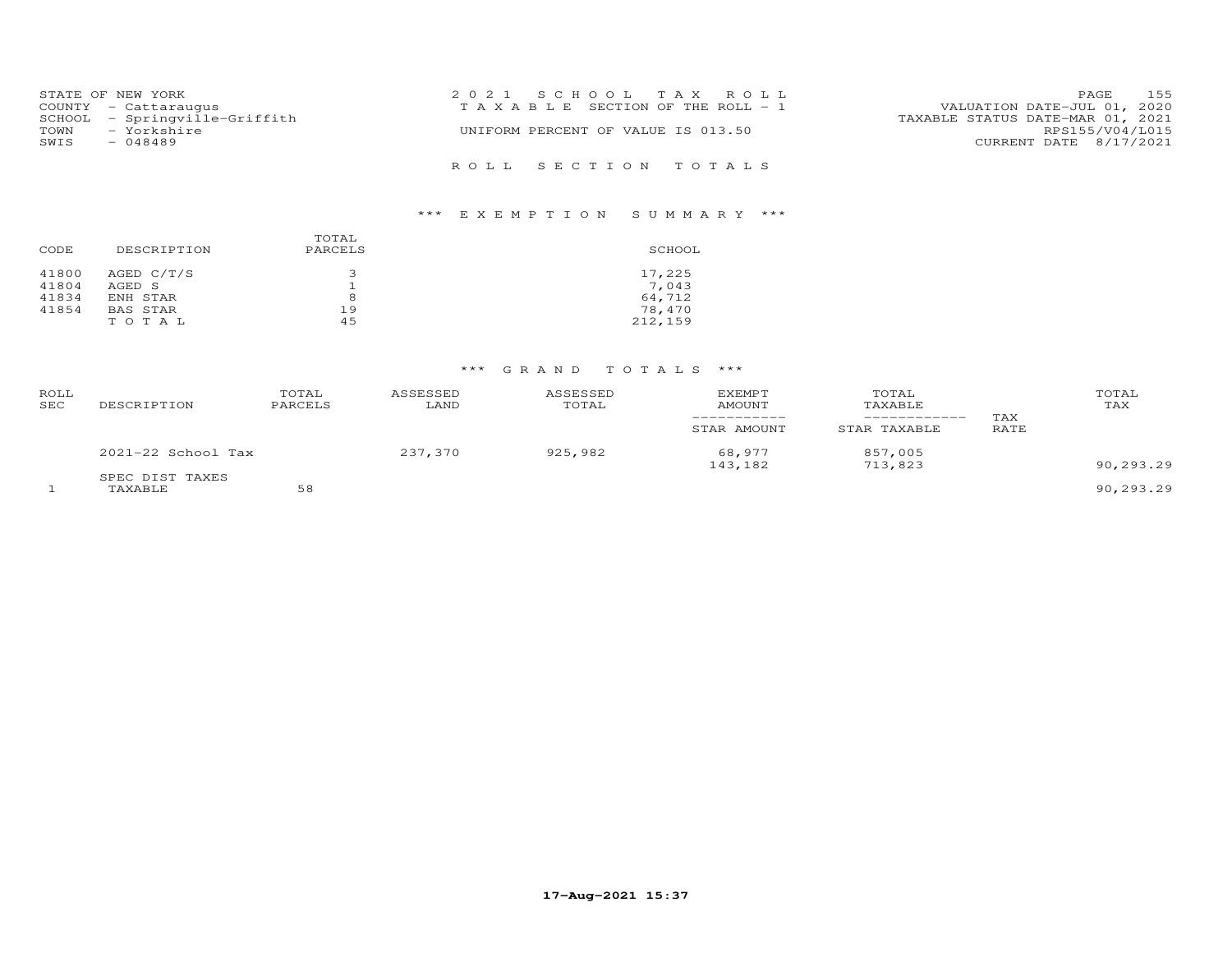| STATE OF NEW YORK<br>COUNTY<br>- Cattaraugus<br>- Springville-Griffith<br>SCHOOL<br>- Yorkshire<br>TOWN<br>$-048489$<br>SWIS | 2 0 2 1                                  | OWNERS NAME SEQUENCE | SCHOOL TAX ROLL<br>SPECIAL FRANCHISE SECTION OF THE ROLL - 5<br>UNIFORM PERCENT OF VALUE IS 013.50 | VALUATION DATE-JUL 01, 2020<br>TAXABLE STATUS DATE-MAR 01, 2021 | 156<br>PAGE |
|------------------------------------------------------------------------------------------------------------------------------|------------------------------------------|----------------------|----------------------------------------------------------------------------------------------------|-----------------------------------------------------------------|-------------|
| TAX MAP PARCEL NUMBER                                                                                                        | PROPERTY LOCATION & CLASS ASSESSMENT     |                      |                                                                                                    |                                                                 |             |
| CURRENT OWNERS NAME                                                                                                          | SCHOOL DISTRICT                          | LAND                 | TAX DESCRIPTION                                                                                    | TAXABLE VALUE                                                   |             |
| CURRENT OWNERS ADDRESS                                                                                                       | PARCEL SIZE/GRID COORD                   | TOTAL                | SPECIAL DISTRICTS                                                                                  |                                                                 | TAX AMOUNT  |
|                                                                                                                              |                                          |                      |                                                                                                    | ********************** 584.089-9918-132.350/188 ***             |             |
|                                                                                                                              | Special Franchise                        |                      |                                                                                                    | ACCT 1325                                                       | BILL 60462  |
| 584.089-9918-132.350/188                                                                                                     | 861 Elec & gas                           |                      | $2021 - 22$ School Tax                                                                             | 4,381                                                           | 554.16      |
| National Grid                                                                                                                | Springville-Gri 143801                   | $\Omega$             |                                                                                                    |                                                                 |             |
| 300 Erie Blyd West                                                                                                           | Town of Yorkshire                        | 4,381                |                                                                                                    |                                                                 |             |
| Syracuse, NY 13202                                                                                                           | 0.0238 Springville (GI)<br>0.01<br>ACRES |                      |                                                                                                    |                                                                 |             |
|                                                                                                                              | FULL MARKET VALUE                        | 32,452               |                                                                                                    |                                                                 |             |
|                                                                                                                              |                                          |                      | TOTAL TAX ---                                                                                      |                                                                 | $554.16**$  |
|                                                                                                                              |                                          |                      |                                                                                                    | DATE #1                                                         | 10/15/21    |
|                                                                                                                              |                                          |                      |                                                                                                    | AMT DUE                                                         | 554.16      |
|                                                                                                                              |                                          |                      |                                                                                                    |                                                                 |             |
|                                                                                                                              | Special Franchise                        |                      |                                                                                                    | ACCT 1321                                                       | BILL 60463  |
| 584.089-9918-631.900/188                                                                                                     | 866 Telephone                            |                      | 2021-22 School Tax                                                                                 | 349                                                             | 44.15       |
| Verizon New York Inc                                                                                                         | Springville-Gri 143801                   | $\circ$              |                                                                                                    |                                                                 |             |
| PO Box 2749                                                                                                                  | Town Of Yorkshire                        | 349                  |                                                                                                    |                                                                 |             |
| Addison, TX 75001                                                                                                            | 0.0200 Springville (Gi)<br>0.01<br>ACRES |                      |                                                                                                    |                                                                 |             |
|                                                                                                                              | FULL MARKET VALUE                        | 2,585                |                                                                                                    |                                                                 |             |
|                                                                                                                              |                                          |                      | TOTAL TAX ---                                                                                      |                                                                 | $44.15**$   |
|                                                                                                                              |                                          |                      |                                                                                                    | DATE #1                                                         | 10/15/21    |
|                                                                                                                              |                                          |                      |                                                                                                    | AMT DUE                                                         | 44.15       |
|                                                                                                                              |                                          |                      |                                                                                                    |                                                                 |             |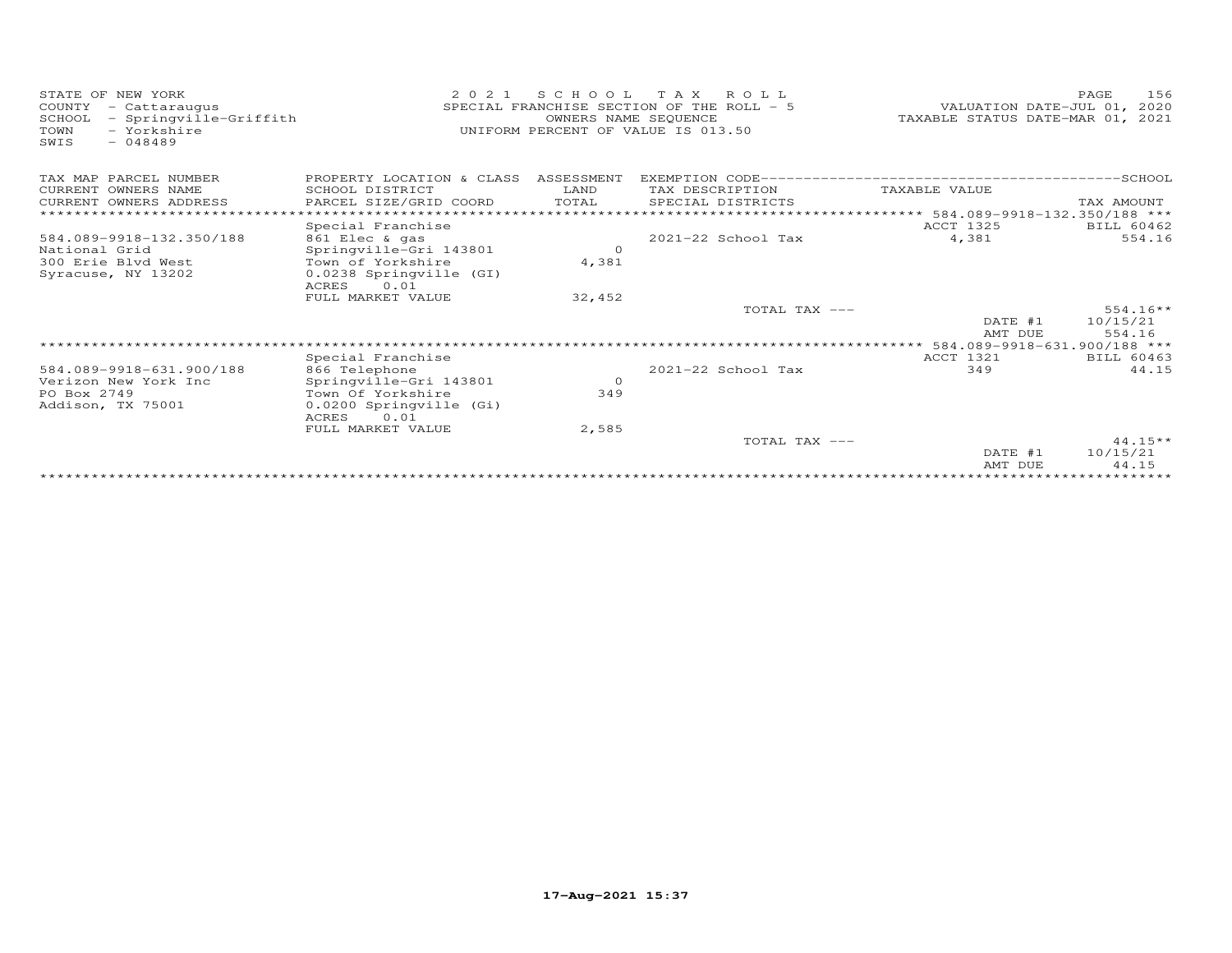| COUNTY<br>SCHOOL<br>TOWN<br>SWIS | STATE OF NEW YORK<br>- Cattaraugus<br>- Springville-Griffith<br>- Yorkshire<br>$-048489$ |                          | 2 0 2 1                          | S C H O O L<br>SPECIAL FRANCHISE SECTION OF THE ROLL - 5 | T A X<br>ROLL                   |                              | 157<br>PAGE<br>VALUATION DATE-JUL 01, 2020<br>TAXABLE STATUS DATE-MAR 01, 2021<br>RPS155/V04/L015<br>CURRENT DATE 8/17/2021 |
|----------------------------------|------------------------------------------------------------------------------------------|--------------------------|----------------------------------|----------------------------------------------------------|---------------------------------|------------------------------|-----------------------------------------------------------------------------------------------------------------------------|
|                                  |                                                                                          |                          | ROLL<br>S U B                    |                                                          | $S E C T I O N - - T O T A L S$ |                              |                                                                                                                             |
|                                  |                                                                                          |                          |                                  |                                                          |                                 |                              |                                                                                                                             |
|                                  |                                                                                          | $***$                    | SPECIAL                          | DISTRICT                                                 | SUMMARY ***                     |                              |                                                                                                                             |
| CODE                             | TOTAL<br>DISTRICT NAME<br>PARCELS                                                        | <b>EXTENSION</b><br>TYPE | <b>EXTENSION</b><br><b>VALUE</b> | AD VALOREM<br>VALUE                                      | <b>EXEMPT</b><br><b>AMOUNT</b>  | TAXABLE<br>VALUE             | TOTAL<br><b>TAX</b>                                                                                                         |
|                                  |                                                                                          |                          |                                  | NO SPECIAL DISTRICTS AT THIS LEVEL                       |                                 |                              |                                                                                                                             |
|                                  |                                                                                          | ***                      | S C H O O L                      | DISTRICT                                                 | SUMMARY ***                     |                              |                                                                                                                             |
| CODE                             | DISTRICT NAME                                                                            | TOTAL<br>PARCELS         | ASSESSED<br>LAND                 | ASSESSED<br>TOTAL                                        | <b>EXEMPT</b><br><b>AMOUNT</b>  | TOTAL<br>TAXABLE             |                                                                                                                             |
|                                  |                                                                                          |                          |                                  |                                                          | -----------<br>STAR AMOUNT      | ____________<br>STAR TAXABLE | TOTAL TAX                                                                                                                   |
|                                  | Springville-Griffith                                                                     | 2                        |                                  | 4,730                                                    |                                 | 4,730                        |                                                                                                                             |
| 143801                           |                                                                                          |                          |                                  |                                                          |                                 | 4,730                        | 598.31                                                                                                                      |
|                                  | $S \cup B - T \cup T A L$                                                                | 2                        |                                  | 4,730                                                    |                                 | 4,730                        |                                                                                                                             |
|                                  | $S \cup B - T \cup T A L (CONT)$                                                         |                          |                                  |                                                          |                                 | 4,730                        | 598.31                                                                                                                      |
|                                  |                                                                                          |                          |                                  |                                                          |                                 |                              |                                                                                                                             |
|                                  | TO TAL                                                                                   | 2                        |                                  | 4,730                                                    |                                 | 4,730                        |                                                                                                                             |

\*\*\* S Y S T E M C O D E S S U M M A R Y \*\*\*

NO SYSTEM EXEMPTIONS AT THIS LEVEL

\*\*\* E X E M P T I O N S U M M A R Y \*\*\*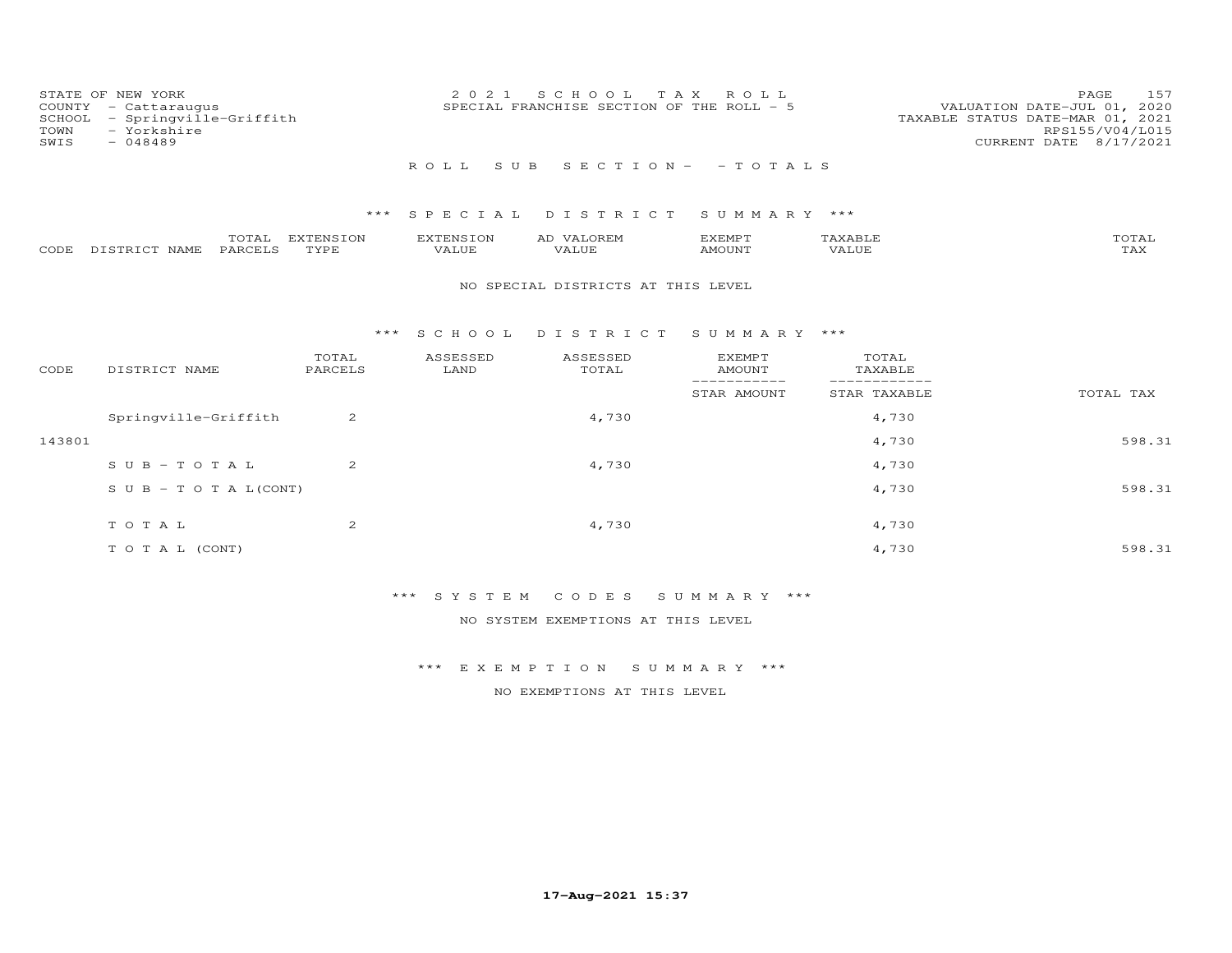| STATE OF NEW YORK<br>COUNTY - Cattaraugus<br>SCHOOL - Springville-Griffith<br>- Yorkshire<br>TOWN<br>SWIS<br>$-048489$ | 2021 SCHOOL TAX ROLL<br>SPECIAL FRANCHISE SECTION OF THE ROLL - 5 | 158<br><b>PAGE</b><br>VALUATION DATE-JUL 01, 2020<br>TAXABLE STATUS DATE-MAR 01, 2021<br>RPS155/V04/L015<br>CURRENT DATE 8/17/2021 |
|------------------------------------------------------------------------------------------------------------------------|-------------------------------------------------------------------|------------------------------------------------------------------------------------------------------------------------------------|
|                                                                                                                        | ROLL SUB SECTION- - TOTALS                                        |                                                                                                                                    |

| ROLL<br>SEC | DESCRIPTION                          | TOTAL<br>PARCELS | ASSESSED<br>LAND | ASSESSED<br>TOTAL | <b>EXEMPT</b><br><b>AMOUNT</b><br>STAR AMOUNT | TOTAL<br>TAXABLE<br>STAR TAXABLE | TAX<br><b>RATE</b> | TOTAL<br>TAX     |
|-------------|--------------------------------------|------------------|------------------|-------------------|-----------------------------------------------|----------------------------------|--------------------|------------------|
|             | $2021-22$ School Tax                 |                  |                  | 4,730             |                                               | 4,730                            |                    |                  |
|             | SPEC DIST TAXES<br>SPECIAL FRANCHISE |                  |                  |                   |                                               | 4,730                            |                    | 598.31<br>598.31 |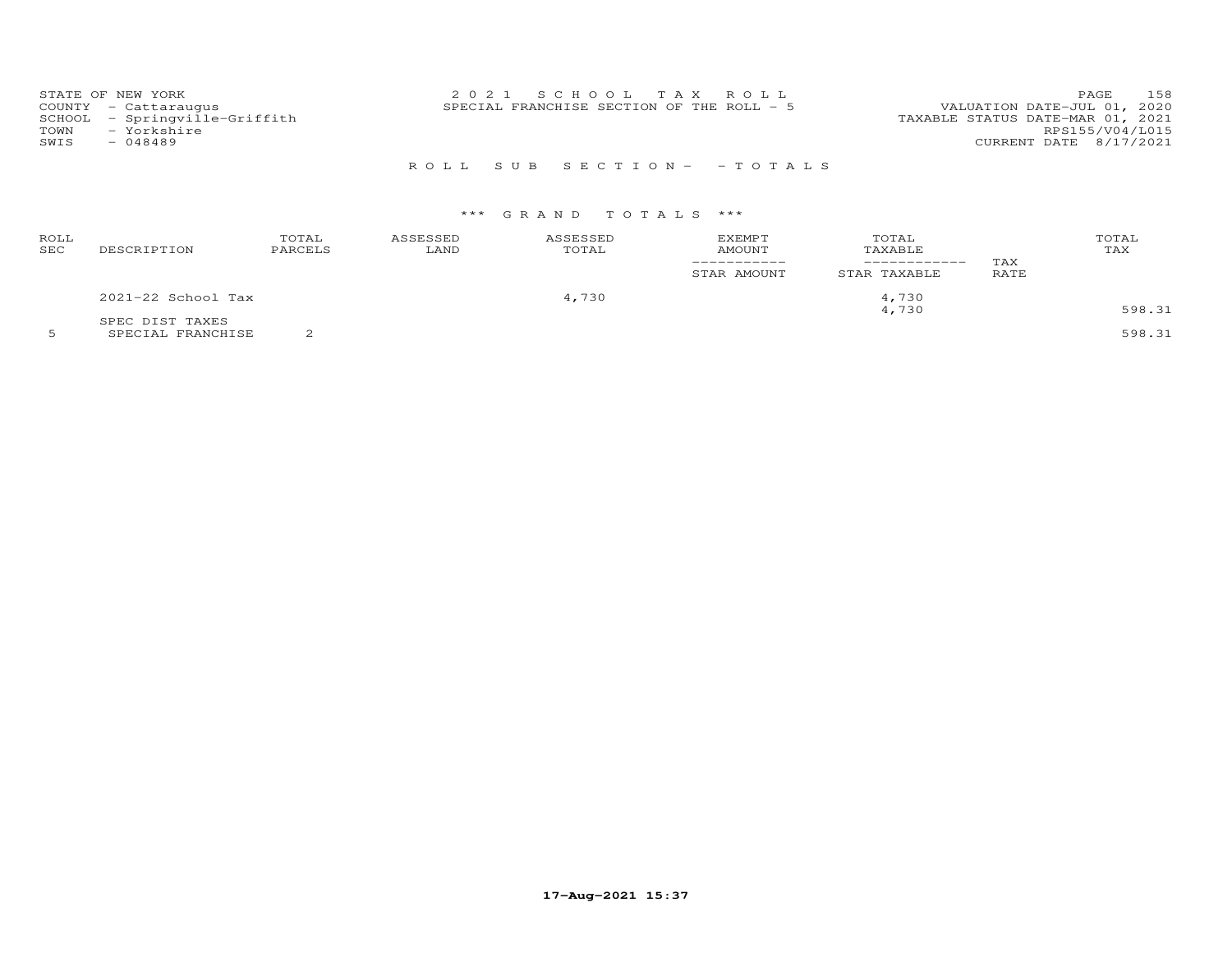| COUNTY<br>SCHOOL<br>TOWN<br>SWIS | STATE OF NEW YORK<br>- Cattaraugus<br>- Springville-Griffith<br>- Yorkshire<br>$-048489$ |         |           | 2 0 2 1   | SCHOOL TAX     | ROLL<br>SPECIAL FRANCHISE SECTION OF THE ROLL - 5 |         | 159<br>PAGE<br>VALUATION DATE-JUL 01, 2020<br>TAXABLE STATUS DATE-MAR 01, 2021<br>RPS155/V04/L015<br>CURRENT DATE 8/17/2021 |
|----------------------------------|------------------------------------------------------------------------------------------|---------|-----------|-----------|----------------|---------------------------------------------------|---------|-----------------------------------------------------------------------------------------------------------------------------|
|                                  |                                                                                          |         |           | R O T, T, | SECTION TOTALS |                                                   |         |                                                                                                                             |
|                                  |                                                                                          |         |           |           |                | *** SPECIAL DISTRICT SUMMARY ***                  |         |                                                                                                                             |
|                                  |                                                                                          | TOTAL   | EXTENSION | EXTENSION | AD VALOREM     | EXEMPT                                            | TAXABLE | TOTAL                                                                                                                       |
| CODE                             | DISTRICT NAME                                                                            | PARCELS | TYPE      | VALUE     | VALUE          | AMOUNT                                            | VALUE   | TAX                                                                                                                         |

#### NO SPECIAL DISTRICTS AT THIS LEVEL

## \*\*\* S C H O O L D I S T R I C T S U M M A R Y \*\*\*

| CODE   | DISTRICT NAME                    | TOTAL<br>PARCELS | ASSESSED<br>LAND | ASSESSED<br>TOTAL | <b>EXEMPT</b><br>AMOUNT  | TOTAL<br>TAXABLE |           |
|--------|----------------------------------|------------------|------------------|-------------------|--------------------------|------------------|-----------|
|        |                                  |                  |                  |                   | ---------<br>STAR AMOUNT | STAR TAXABLE     | TOTAL TAX |
|        | Springville-Griffith             | 2                |                  | 4,730             |                          | 4,730            |           |
| 143801 |                                  |                  |                  |                   |                          | 4,730            | 598.31    |
|        | $SUB - TO T AL$                  | 2                |                  | 4,730             |                          | 4,730            |           |
|        | $S \cup B - T \cup T A L (CONT)$ |                  |                  |                   |                          | 4,730            | 598.31    |
|        | TOTAL                            | 2                |                  | 4,730             |                          | 4,730            |           |
|        | T O T A L (CONT)                 |                  |                  |                   |                          | 4,730            | 598.31    |

# \*\*\* S Y S T E M C O D E S S U M M A R Y \*\*\*

NO SYSTEM EXEMPTIONS AT THIS LEVEL

## \*\*\* E X E M P T I O N S U M M A R Y \*\*\*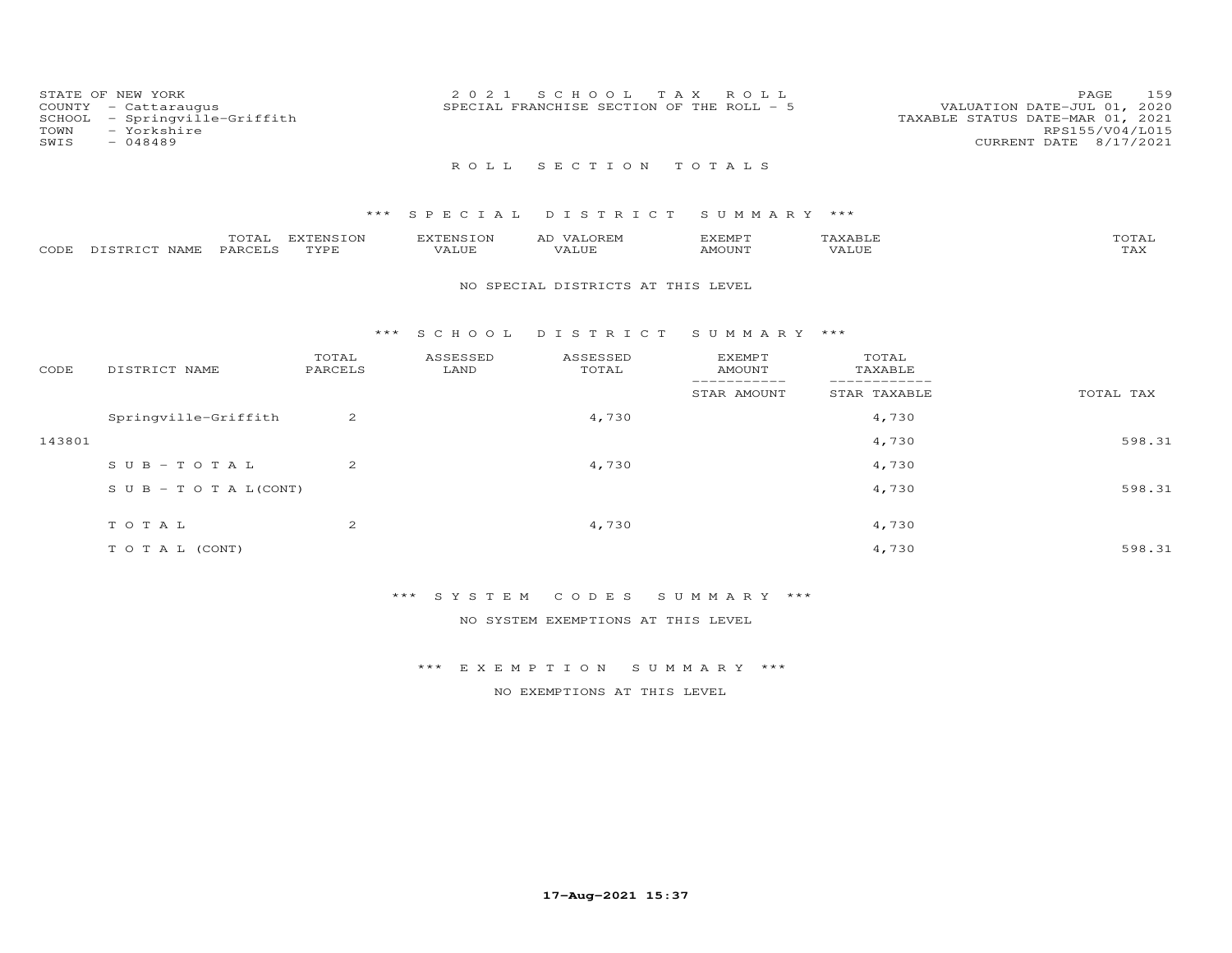| STATE OF NEW YORK<br>COUNTY - Cattaraugus<br>SCHOOL - Springville-Griffith<br>TOWN<br>- Yorkshire<br>SWIS<br>$-048489$ | 2021 SCHOOL TAX ROLL<br>SPECIAL FRANCHISE SECTION OF THE ROLL - 5 | 160<br>PAGE<br>VALUATION DATE-JUL 01, 2020<br>TAXABLE STATUS DATE-MAR 01, 2021<br>RPS155/V04/L015<br>CURRENT DATE 8/17/2021 |
|------------------------------------------------------------------------------------------------------------------------|-------------------------------------------------------------------|-----------------------------------------------------------------------------------------------------------------------------|
|                                                                                                                        | ROLL SECTION TOTALS                                               |                                                                                                                             |

## \*\*\* G R A N D T O T A L S \*\*\*

| ROLL<br>SEC | DESCRIPTION        | TOTAL<br>PARCELS | ASSESSED<br>LAND | ASSESSED<br>TOTAL | <b>EXEMPT</b><br>AMOUNT<br>_________<br>STAR AMOUNT | TOTAL<br>TAXABLE<br>-----------<br>STAR TAXABLE | TAX<br>RATE | TOTAL<br>TAX |
|-------------|--------------------|------------------|------------------|-------------------|-----------------------------------------------------|-------------------------------------------------|-------------|--------------|
|             | 2021-22 School Tax |                  |                  | 4,730             |                                                     | 4,730                                           |             |              |
|             | SPEC DIST TAXES    |                  |                  |                   |                                                     | 4,730                                           |             | 598.31       |

5 SPECIAL FRANCHISE 2 598.31

**17-Aug-2021 15:37**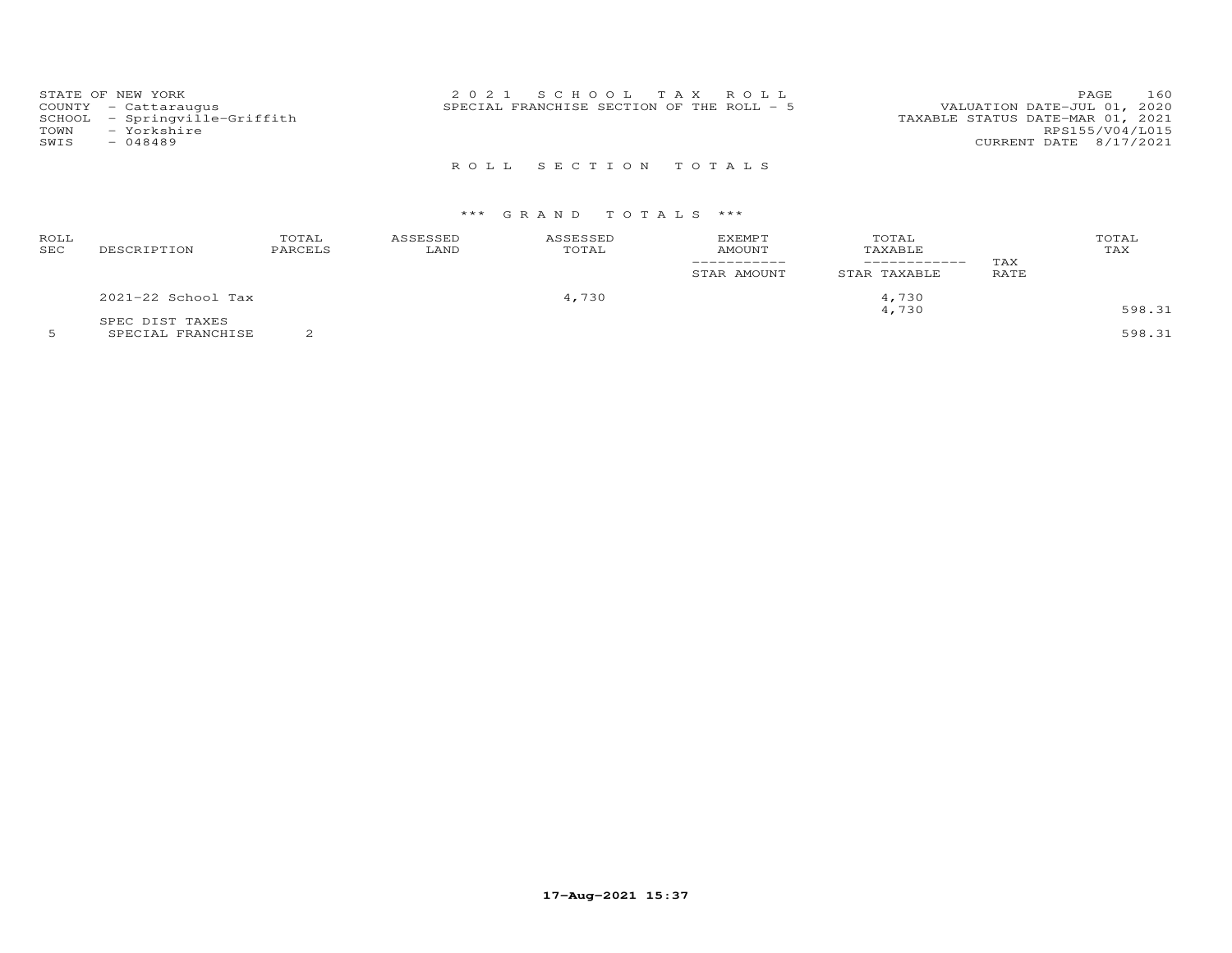| STATE OF NEW YORK<br>COUNTY - Cattaraugus<br>SCHOOL - Springville-Griffith<br>- Yorkshire<br>TOWN<br>$-048489$<br>SWIS | 2 0 2 1                                   | S C H O O L<br>OWNERS NAME SEQUENCE | TAX ROLL<br>UTILITY & R.R. SECTION OF THE ROLL - 6<br>UNIFORM PERCENT OF VALUE IS 013.50 | VALUATION DATE-JUL 01, 2020<br>TAXABLE STATUS DATE-MAR 01, 2021 | PAGE       | 161                       |
|------------------------------------------------------------------------------------------------------------------------|-------------------------------------------|-------------------------------------|------------------------------------------------------------------------------------------|-----------------------------------------------------------------|------------|---------------------------|
| TAX MAP PARCEL NUMBER                                                                                                  | PROPERTY LOCATION & CLASS ASSESSMENT      |                                     |                                                                                          |                                                                 |            |                           |
| CURRENT OWNERS NAME<br>CURRENT OWNERS ADDRESS<br>******************                                                    | SCHOOL DISTRICT<br>PARCEL SIZE/GRID COORD | LAND<br>TOTAL                       | TAX DESCRIPTION<br>SPECIAL DISTRICTS                                                     | TAXABLE VALUE                                                   | TAX AMOUNT |                           |
|                                                                                                                        |                                           |                                     |                                                                                          | ********************* 684.089-9905-618.750/1883***<br>ACCT 2117 |            |                           |
| 684.089-9905-618.750/1883                                                                                              | Outside Plant<br>836 Telecom. eq.         |                                     | 2021-22 School Tax                                                                       | 6                                                               |            | <b>BILL 60464</b><br>0.76 |
| Citizens Telecom Services                                                                                              | Springville-Gri 143801                    | $\circ$                             |                                                                                          |                                                                 |            |                           |
| C/O Duff & Phelps<br>PO Box 2629                                                                                       | Griffith .0279<br>0.01<br>ACRES           | 6                                   |                                                                                          |                                                                 |            |                           |
| Addison, TX 75001                                                                                                      | FULL MARKET VALUE                         | 44                                  |                                                                                          |                                                                 |            |                           |
|                                                                                                                        |                                           |                                     | TOTAL TAX ---                                                                            |                                                                 |            | $0.76**$                  |
|                                                                                                                        |                                           |                                     |                                                                                          | DATE #1<br>AMT DUE                                              | 10/15/21   | 0.76                      |
|                                                                                                                        |                                           |                                     |                                                                                          | ******** 684.089-9918-132.350/188 ***                           |            |                           |
|                                                                                                                        | Outside Plant                             |                                     |                                                                                          | ACCT 1337                                                       |            | <b>BILL 60465</b>         |
| 684.089-9918-132.350/188                                                                                               | 884 Elec Dist Out                         |                                     | 2021-22 School Tax                                                                       | 3,986                                                           |            | 504.20                    |
| National Grid                                                                                                          | Springville-Gri 143801                    | $\Omega$                            |                                                                                          |                                                                 |            |                           |
| 300 Erie Blvd West                                                                                                     | Loc #888888                               | 3,986                               |                                                                                          |                                                                 |            |                           |
| Syracuse, NY 13202                                                                                                     | 0.0215 Springville (Gi)                   |                                     |                                                                                          |                                                                 |            |                           |
|                                                                                                                        | Elec Dist                                 |                                     |                                                                                          |                                                                 |            |                           |
|                                                                                                                        | ACRES<br>0.01                             |                                     |                                                                                          |                                                                 |            |                           |
|                                                                                                                        | FULL MARKET VALUE                         | 28,989                              |                                                                                          |                                                                 |            |                           |
|                                                                                                                        |                                           |                                     | TOTAL TAX ---                                                                            |                                                                 |            | $504.20**$                |
|                                                                                                                        | *****************************             |                                     |                                                                                          | DATE #1<br>AMT DUE                                              | 10/15/21   | 504.20                    |
|                                                                                                                        |                                           |                                     |                                                                                          | **** 684.089-9918-631.900/188 ***                               |            |                           |
|                                                                                                                        | Outside Plant                             |                                     |                                                                                          | ACCT 1329                                                       |            | <b>BILL 60466</b>         |
| 684.089-9918-631.900/188<br>Verizon New York Inc                                                                       | 836 Telecom. eq.                          | $\circ$                             | $2021 - 22$ School Tax                                                                   | 628                                                             |            | 79.44                     |
| PO Box 2749                                                                                                            | Springville-Gri 143801<br>Loc #888888     | 628                                 |                                                                                          |                                                                 |            |                           |
| Addison, TX 75001                                                                                                      | 0.0279 Springville (Gi)                   |                                     |                                                                                          |                                                                 |            |                           |
|                                                                                                                        | Poles, Wire, Cable, Etc                   |                                     |                                                                                          |                                                                 |            |                           |
|                                                                                                                        | ACRES<br>0.01                             |                                     |                                                                                          |                                                                 |            |                           |
|                                                                                                                        | FULL MARKET VALUE                         | 4,652                               |                                                                                          |                                                                 |            |                           |
|                                                                                                                        |                                           |                                     | TOTAL TAX ---                                                                            |                                                                 |            | $79.44**$                 |
|                                                                                                                        |                                           |                                     |                                                                                          | DATE #1                                                         | 10/15/21   |                           |
|                                                                                                                        |                                           |                                     |                                                                                          | AMT DUE                                                         |            | 79.44                     |
|                                                                                                                        |                                           |                                     |                                                                                          |                                                                 |            |                           |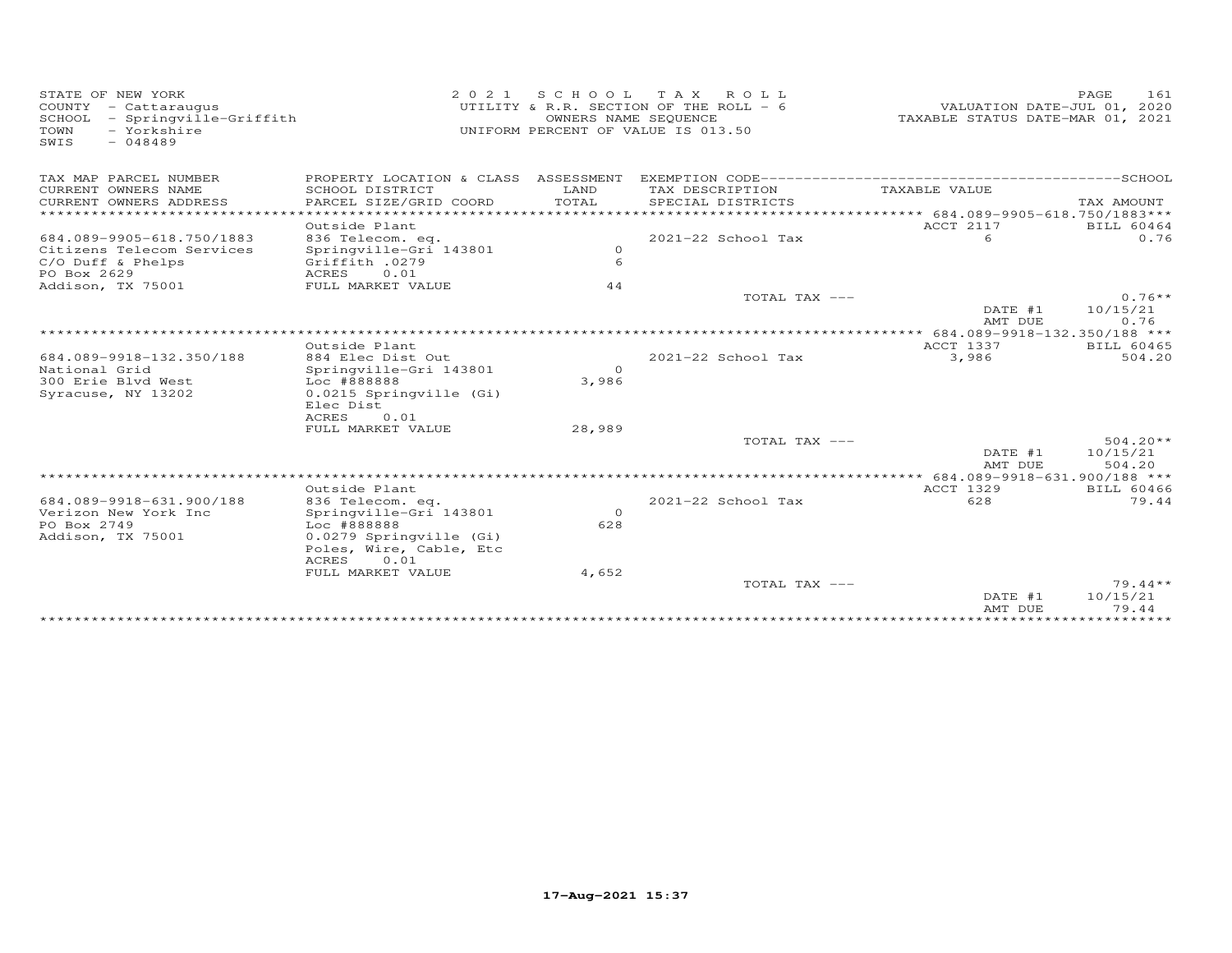| STATE OF NEW YORK<br>COUNTY - Cattaraugus<br>SCHOOL - Springville-Griffith<br>- Yorkshire<br>TOWN<br>SWIS<br>$-048489$ | 2021 SCHOOL TAX ROLL<br>UTILITY & R.R. SECTION OF THE ROLL - 6 | 162<br>PAGE<br>VALUATION DATE-JUL 01, 2020<br>TAXABLE STATUS DATE-MAR 01, 2021<br>RPS155/V04/L015<br>CURRENT DATE 8/17/2021 |
|------------------------------------------------------------------------------------------------------------------------|----------------------------------------------------------------|-----------------------------------------------------------------------------------------------------------------------------|
|                                                                                                                        | ROLL SUB SECTION- - TOTALS                                     |                                                                                                                             |

|      |                  | $- - -$<br>UTAL | ENSION:<br>T T T T T | $\blacksquare$ | A1.                              | <b>YEMP1</b> |               | $T \cap T \cap T$<br>UIAL |
|------|------------------|-----------------|----------------------|----------------|----------------------------------|--------------|---------------|---------------------------|
| CODE | רפד¤דרי<br>NAME. | PARCELS         | <b>PVDE</b>          | ALUE           | $\overline{\phantom{a}}$<br>ALUE | <b>MOUNT</b> | <i>J</i> ALUE | $m \times r$<br>L A A     |

## NO SPECIAL DISTRICTS AT THIS LEVEL

#### \*\*\* S C H O O L D I S T R I C T S U M M A R Y \*\*\*

| CODE   | DISTRICT NAME                    | TOTAL<br>PARCELS | ASSESSED<br>LAND | ASSESSED<br>TOTAL | <b>EXEMPT</b><br>AMOUNT<br>. _ _ _ _ _ _ _ _ | TOTAL<br>TAXABLE |           |
|--------|----------------------------------|------------------|------------------|-------------------|----------------------------------------------|------------------|-----------|
|        |                                  |                  |                  |                   | STAR AMOUNT                                  | STAR TAXABLE     | TOTAL TAX |
|        | Springville-Griffith             | 3                |                  | 4,620             |                                              | 4,620            |           |
| 143801 |                                  |                  |                  |                   |                                              | 4,620            | 584.40    |
|        | $SUB - TO T AL$                  | 3                |                  | 4,620             |                                              | 4,620            |           |
|        | $S \cup B - T \cup T A L (CONT)$ |                  |                  |                   |                                              | 4,620            | 584.40    |
|        | TOTAL                            | 3                |                  | 4,620             |                                              | 4,620            |           |
|        |                                  |                  |                  |                   |                                              |                  |           |
|        | T O T A L (CONT)                 |                  |                  |                   |                                              | 4,620            | 584.40    |

# \*\*\* S Y S T E M C O D E S S U M M A R Y \*\*\*

NO SYSTEM EXEMPTIONS AT THIS LEVEL

## \*\*\* E X E M P T I O N S U M M A R Y \*\*\*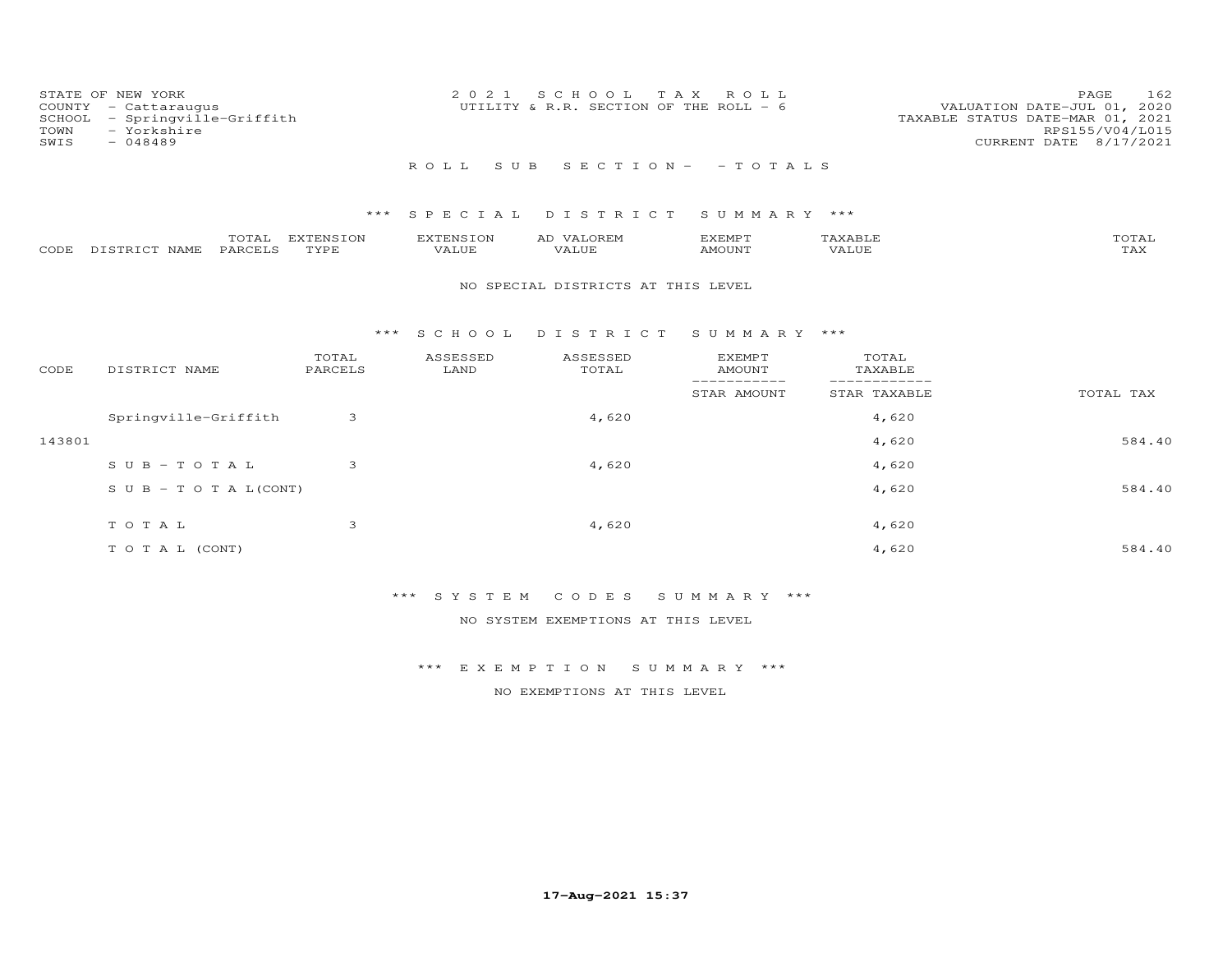| STATE OF NEW YORK             | 2021 SCHOOL TAX ROLL                     | PAGE.                            | 163 |
|-------------------------------|------------------------------------------|----------------------------------|-----|
| COUNTY - Cattaraugus          | UTILITY & R.R. SECTION OF THE ROLL - $6$ | VALUATION DATE-JUL 01, 2020      |     |
| SCHOOL - Springville-Griffith |                                          | TAXABLE STATUS DATE-MAR 01, 2021 |     |
| TOWN<br>- Yorkshire           |                                          | RPS155/V04/L015                  |     |
| SWIS<br>- 048489              |                                          | CURRENT DATE 8/17/2021           |     |
|                               |                                          |                                  |     |

# R O L L S U B S E C T I O N - - T O T A L S

# \*\*\* G R A N D T O T A L S \*\*\*

| ROLL<br>SEC | DESCRIPTION                         | TOTAL<br>PARCELS | ASSESSED<br>LAND | ASSESSED<br>TOTAL | <b>EXEMPT</b><br><b>AMOUNT</b><br>-----------<br>STAR AMOUNT | TOTAL<br>TAXABLE<br>------------<br>STAR TAXABLE | TAX<br><b>RATE</b> | TOTAL<br>TAX     |
|-------------|-------------------------------------|------------------|------------------|-------------------|--------------------------------------------------------------|--------------------------------------------------|--------------------|------------------|
|             | $2021-22$ School Tax                |                  |                  | 4,620             |                                                              | 4,620                                            |                    |                  |
|             | SPEC DIST TAXES<br>UTILITIES & N.C. |                  |                  |                   |                                                              | 4,620                                            |                    | 584.40<br>584.40 |

**17-Aug-2021 15:37**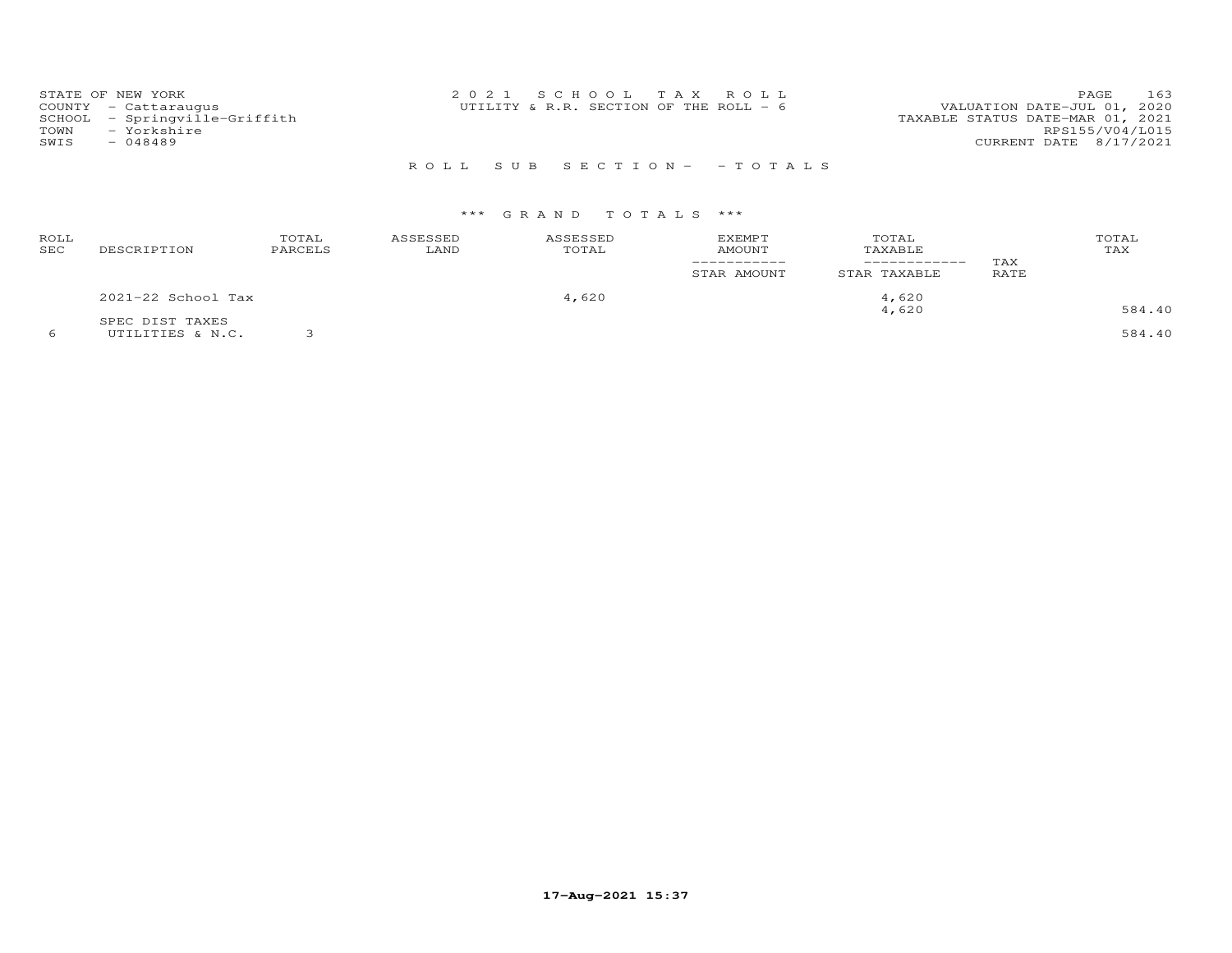| TOWN<br>SWIS | STATE OF NEW YORK<br>COUNTY - Cattaraugus<br>SCHOOL - Springville-Griffith<br>- Yorkshire<br>$-048489$ | 2021 SCHOOL TAX ROLL<br>UTILITY & R.R. SECTION OF THE ROLL - $6$ |  | 164<br>PAGE<br>VALUATION DATE-JUL 01, 2020<br>TAXABLE STATUS DATE-MAR 01, 2021<br>RPS155/V04/L015<br>CURRENT DATE 8/17/2021 |
|--------------|--------------------------------------------------------------------------------------------------------|------------------------------------------------------------------|--|-----------------------------------------------------------------------------------------------------------------------------|
|              |                                                                                                        | ROLL SECTION TOTALS                                              |  |                                                                                                                             |

|      |                 | TOTAL   | EXTENSION | EXTENSION | <b>VALOREM</b><br>AD | EXEMPT        | HAXABH | TOTAL        |
|------|-----------------|---------|-----------|-----------|----------------------|---------------|--------|--------------|
| CODE | : DISTRICT NAME | PARCELS | TYPE      | VALUE     | VALUE                | <b>AMOUNT</b> |        | ጥአህ<br>1 AX. |

#### NO SPECIAL DISTRICTS AT THIS LEVEL

#### \*\*\* S C H O O L D I S T R I C T S U M M A R Y \*\*\*

| CODE   | DISTRICT NAME                    | TOTAL<br>PARCELS | ASSESSED<br>LAND | ASSESSED<br>TOTAL | <b>EXEMPT</b><br>AMOUNT<br>--------- | TOTAL<br>TAXABLE<br>_________ |           |
|--------|----------------------------------|------------------|------------------|-------------------|--------------------------------------|-------------------------------|-----------|
|        |                                  |                  |                  |                   | STAR AMOUNT                          | STAR TAXABLE                  | TOTAL TAX |
|        | Springville-Griffith             | 3                |                  | 4,620             |                                      | 4,620                         |           |
| 143801 |                                  |                  |                  |                   |                                      | 4,620                         | 584.40    |
|        | $SUB - TO TAL$                   | 3                |                  | 4,620             |                                      | 4,620                         |           |
|        | $S \cup B - T \cup T A L (CONT)$ |                  |                  |                   |                                      | 4,620                         | 584.40    |
|        | TOTAL                            | 3                |                  | 4,620             |                                      | 4,620                         |           |
|        | T O T A L (CONT)                 |                  |                  |                   |                                      | 4,620                         | 584.40    |

## \*\*\* S Y S T E M C O D E S S U M M A R Y \*\*\*

NO SYSTEM EXEMPTIONS AT THIS LEVEL

## \*\*\* E X E M P T I O N S U M M A R Y \*\*\*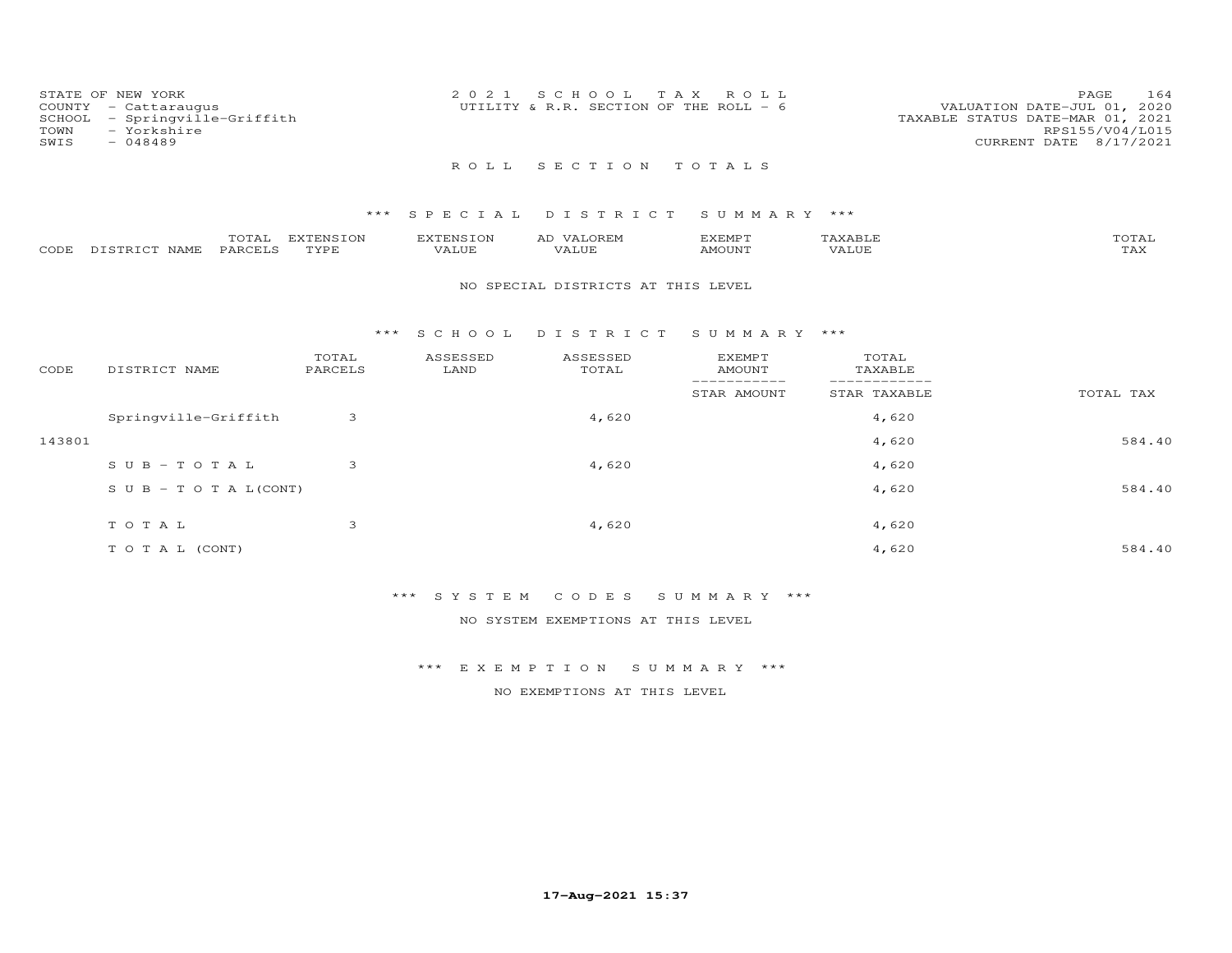|        | STATE OF NEW YORK      | 2021 SCHOOL TAX ROLL                                                   | 165<br>PAGE     |
|--------|------------------------|------------------------------------------------------------------------|-----------------|
|        | COUNTY - Cattaraugus   | VALUATION DATE-JUL 01, 2020<br>UTILITY & R.R. SECTION OF THE ROLL $-6$ |                 |
| SCHOOL | - Springville-Griffith | TAXABLE STATUS DATE-MAR 01, 2021                                       |                 |
| TOWN   | - Yorkshire            |                                                                        | RPS155/V04/L015 |
| SWIS   | $-048489$              | CURRENT DATE 8/17/2021                                                 |                 |
|        |                        |                                                                        |                 |

# R O L L S E C T I O N T O T A L S

| ROLL<br><b>SEC</b> | DESCRIPTION                         | TOTAL<br>PARCELS | ASSESSED<br>LAND | ASSESSED<br>TOTAL | EXEMPT<br>AMOUNT<br>STAR AMOUNT | TOTAL<br>TAXABLE<br>STAR TAXABLE | TAX<br>RATE | TOTAL<br>TAX |
|--------------------|-------------------------------------|------------------|------------------|-------------------|---------------------------------|----------------------------------|-------------|--------------|
|                    | 2021-22 School Tax                  |                  |                  | 4,620             |                                 | 4,620<br>4,620                   |             | 584.40       |
|                    | SPEC DIST TAXES<br>UTILITIES & N.C. |                  |                  |                   |                                 |                                  |             | 584.40       |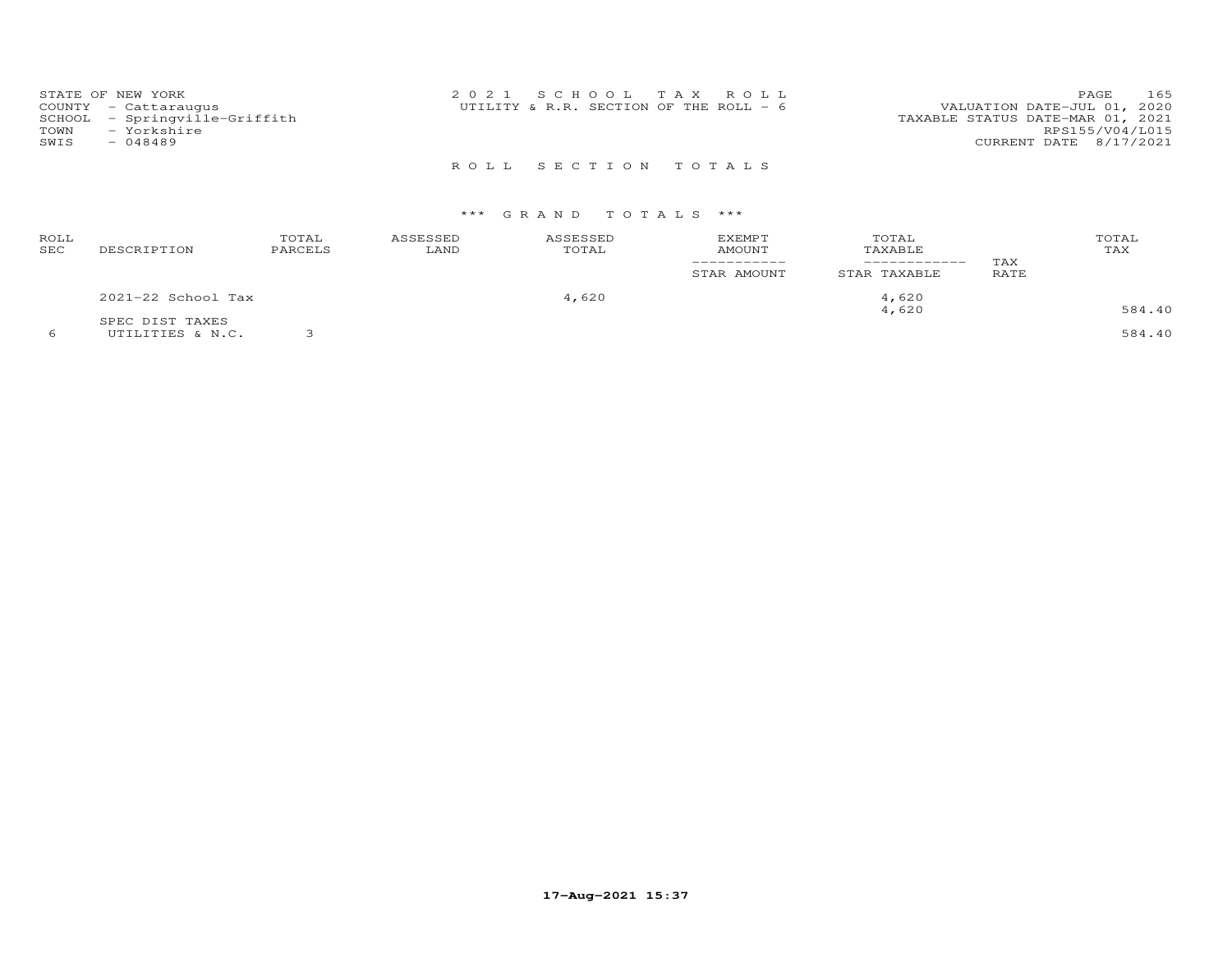| STATE OF NEW YORK             | 2021 SCHOOL TAX ROLL | 166<br>PAGE                      |
|-------------------------------|----------------------|----------------------------------|
| COUNTY - Cattaraugus          |                      | VALUATION DATE-JUL 01, 2020      |
| SCHOOL - Springville-Griffith | SWIS TOTALS          | TAXABLE STATUS DATE-MAR 01, 2021 |
| TOWN<br>- Yorkshire           |                      | RPS155/V04/L015                  |
| $-048489$<br>SWIS             |                      | CURRENT DATE 8/17/2021           |

| CODE   | TOTAL<br>PARCELS<br>DISTRICT NAME | EXTENSION<br>TYPE | <b>EXTENSION</b><br>VALUE | AD VALOREM<br>VALUE                | <b>EXEMPT</b><br><b>AMOUNT</b> | TAXABLE<br>VALUE | TAX<br>RATE | TOTAL<br>TAX |
|--------|-----------------------------------|-------------------|---------------------------|------------------------------------|--------------------------------|------------------|-------------|--------------|
|        |                                   |                   |                           | NO SPECIAL DISTRICTS AT THIS LEVEL |                                |                  |             |              |
|        |                                   | $***$             | S C H O O L               | DISTRICT                           | SUMMARY ***                    |                  |             |              |
| CODE   | DISTRICT NAME                     | TOTAL<br>PARCELS  | ASSESSED<br>LAND          | ASSESSED<br>TOTAL                  | EXEMPT<br>AMOUNT               | TOTAL<br>TAXABLE |             |              |
|        |                                   |                   |                           |                                    | STAR AMOUNT                    | STAR TAXABLE     | TAX RATE    | TOTAL TAX    |
|        | Springville-Griffith              | 63                | 237,370                   | 935, 332                           | 68,977                         | 866,355          |             |              |
| 143801 |                                   |                   |                           |                                    | 143,182                        | 723,173          | 126.492569  | 91,476.00    |
|        | $SUB - TO T AL$                   | 63                | 237,370                   | 935,332                            | 68,977                         | 866,355          |             |              |
|        | S U B - T O T A $L$ (CONT)        |                   |                           |                                    | 143,182                        | 723,173          |             | 91,476.00    |
|        | TOTAL                             | 63                | 237,370                   | 935, 332                           | 68,977                         | 866,355          |             |              |
|        | TO TAL (CONT)                     |                   |                           |                                    | 143,182                        | 723,173          |             | 91,476.00    |

# \*\*\* S Y S T E M C O D E S S U M M A R Y \*\*\*

## NO SYSTEM EXEMPTIONS AT THIS LEVEL

| DESCRIPTION | PARCELS | SCHOOL |
|-------------|---------|--------|
| VETWAR CTS  | 4       | 6,600  |
| VETCOM CTS  | ∍       | 7,425  |
| VETDIS CTS  | ᅩ       | 5,500  |
| AG BLDG     |         | 16,560 |
| AG DIST     | 5       | 8,624  |
|             |         | TOTAL  |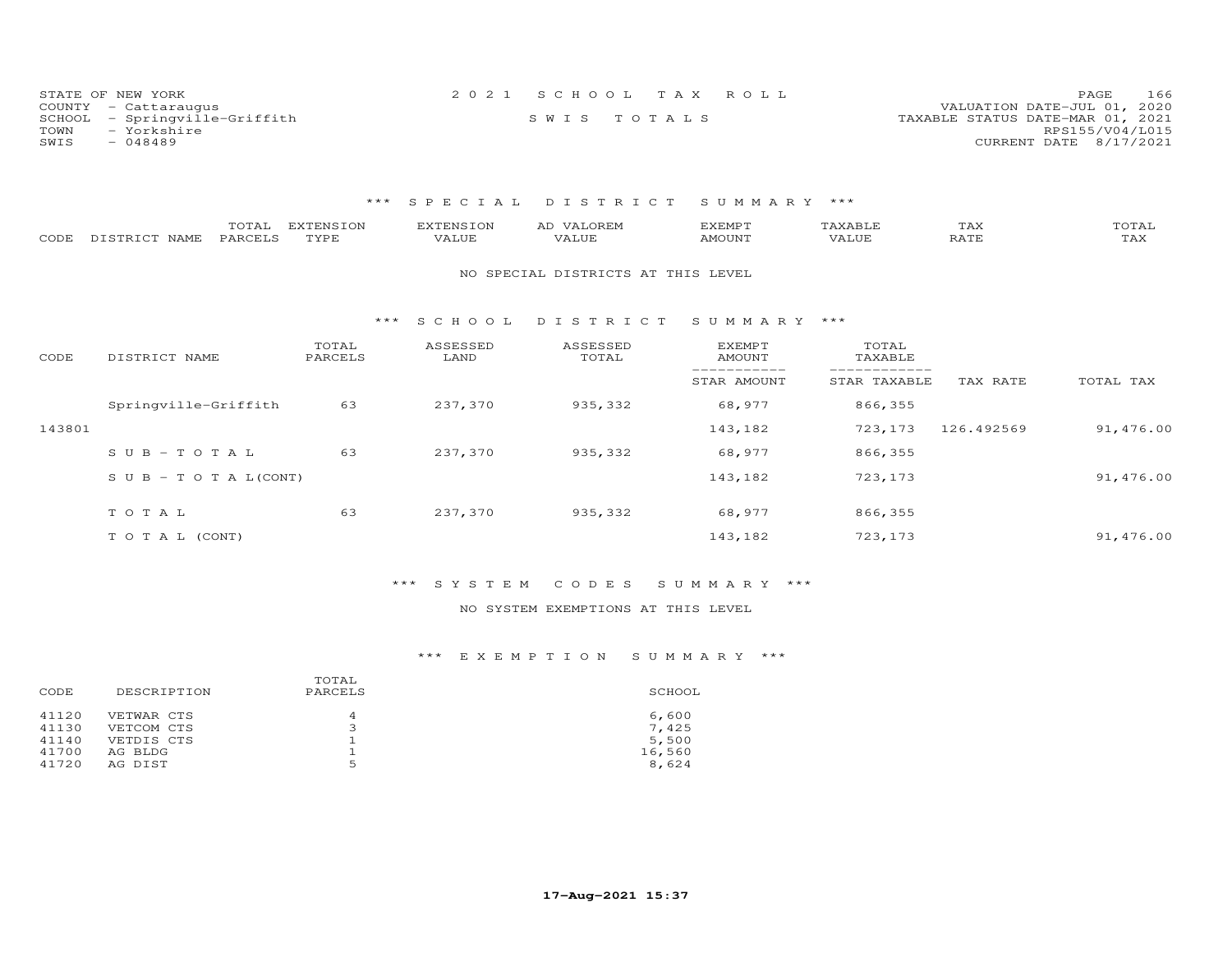| STATE OF NEW YORK             | 2021 SCHOOL TAX ROLL |  | 167<br>PAGE                      |
|-------------------------------|----------------------|--|----------------------------------|
| COUNTY - Cattaraugus          |                      |  | VALUATION DATE-JUL 01, 2020      |
| SCHOOL - Springville-Griffith | SWIS TOTALS          |  | TAXABLE STATUS DATE-MAR 01, 2021 |
| TOWN<br>– Yorkshire           |                      |  | RPS155/V04/L015                  |
| SWIS<br>- 048489              |                      |  | CURRENT DATE 8/17/2021           |

| CODE  | DESCRIPTION | TOTAL<br>PARCELS | SCHOOL  |
|-------|-------------|------------------|---------|
| 41800 | AGED C/T/S  |                  | 17,225  |
| 41804 | AGED S      |                  | 7,043   |
| 41834 | ENH STAR    | 8                | 64,712  |
| 41854 | BAS STAR    | 19               | 78,470  |
|       | TOTAL       | 45               | 212,159 |

| ROLL<br>SEC  | DESCRIPTION                          | TOTAL<br>PARCELS | ASSESSED<br>LAND | ASSESSED<br>TOTAL            | <b>EXEMPT</b><br><b>AMOUNT</b> | TOTAL<br>TAXABLE   |            |                        |
|--------------|--------------------------------------|------------------|------------------|------------------------------|--------------------------------|--------------------|------------|------------------------|
|              |                                      |                  | STAR AMOUNT      | ------------<br>STAR TAXABLE | TAX<br>RATE                    |                    |            |                        |
|              | 2021-22 School Tax                   |                  | 237,370          | 925,982                      | 68,977                         | 857,005            |            |                        |
| $\mathbf{1}$ | SPEC DIST TAXES<br>TAXABLE           | 58               |                  |                              | 143,182                        | 713,823            | 126.492569 | 90,293.29<br>90,293.29 |
|              | 2021-22 School Tax                   |                  |                  | 4,730                        |                                | 4,730<br>4,730     | 126.492569 | 598.31                 |
| 5            | SPEC DIST TAXES<br>SPECIAL FRANCHISE | 2                |                  |                              |                                |                    |            | 598.31                 |
|              | 2021-22 School Tax                   |                  |                  | 4,620                        |                                | 4,620<br>4,620     | 126.492569 | 584.40                 |
| 6            | SPEC DIST TAXES<br>UTILITIES & N.C.  | 3                |                  |                              |                                |                    |            | 584.40                 |
|              | 2021-22 School Tax                   |                  | 237,370          | 935, 332                     | 68,977<br>143,182              | 866,355<br>723,173 | 126.492569 | 91,476.00              |
|              | SPEC DIST TAXES                      |                  |                  |                              |                                |                    |            |                        |
| $\star$      | TOTAL<br>SUB                         | 63               |                  |                              |                                |                    |            | 91,476.00              |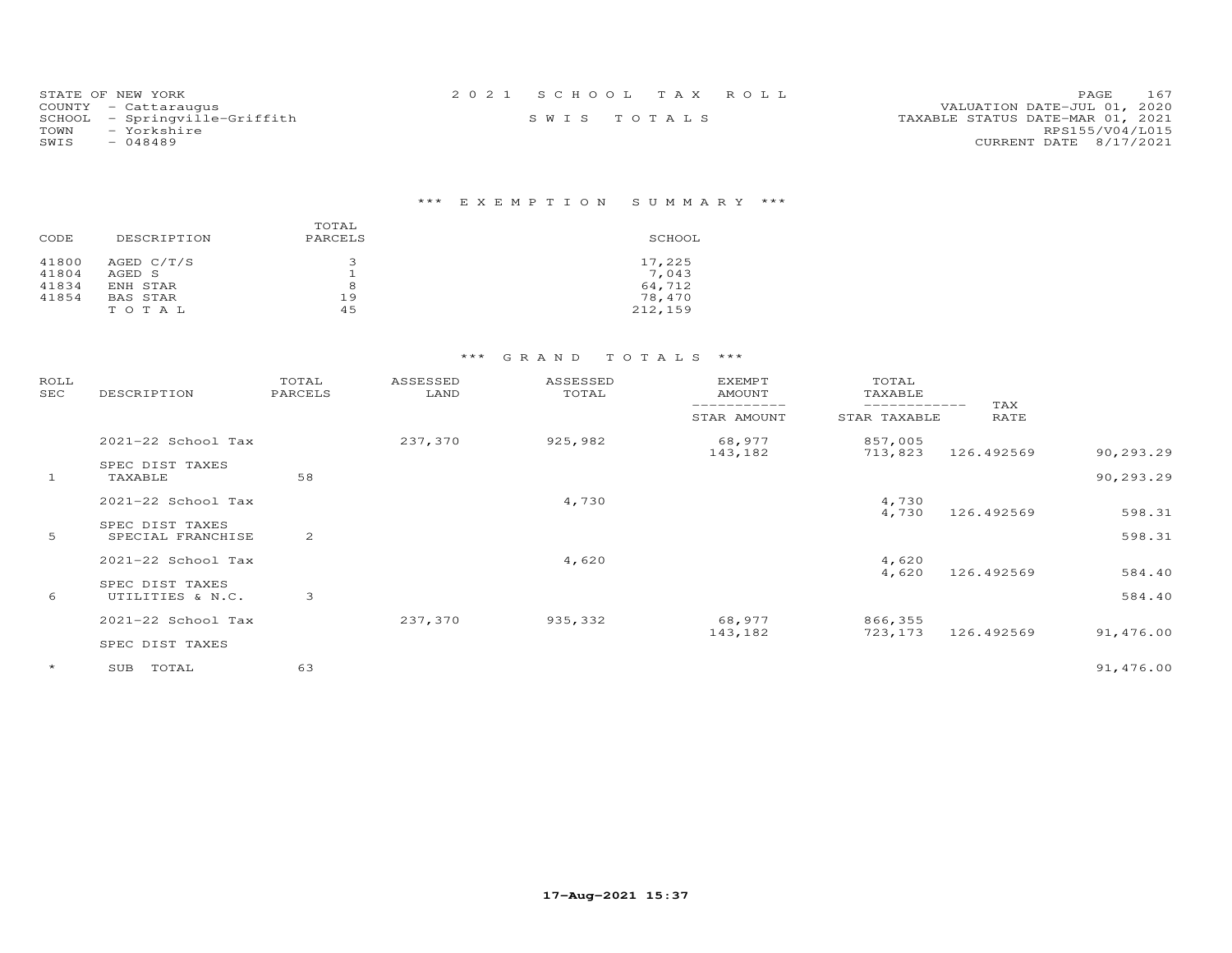| STATE OF NEW YORK             | 2021 SCHOOL TAX ROLL |  | 168<br><b>PAGE</b>               |
|-------------------------------|----------------------|--|----------------------------------|
| COUNTY - Cattaraugus          |                      |  | VALUATION DATE-JUL 01, 2020      |
| SCHOOL - Springville-Griffith | SWIS TOTALS          |  | TAXABLE STATUS DATE-MAR 01, 2021 |
| TOWN<br>- Yorkshire           |                      |  | RPS155/V04/L015                  |
| SWIS<br>- 048489              |                      |  | CURRENT DATE 8/17/2021           |

# \*\*\* G R A N D T O T A L S \*\*\*

| ROLL<br><b>SEC</b> | DESCRIPTION        | TOTAL<br>PARCELS | ASSESSED<br>LAND | ASSESSED<br>TOTAL | EXEMPT<br>AMOUNT<br>STAR AMOUNT | TOTAL<br>TAXABLE<br>__________<br>STAR TAXABLE | TAX<br>RATE |           |
|--------------------|--------------------|------------------|------------------|-------------------|---------------------------------|------------------------------------------------|-------------|-----------|
|                    | 2021-22 School Tax |                  |                  | 935,332           | 68,977                          | 866,355                                        | 126.492569  |           |
|                    | SPEC DIST TAXES    |                  |                  |                   | 143,182                         | 723,173                                        |             | 91,476.00 |

\*\* GRAND TOTAL 63 91,476.00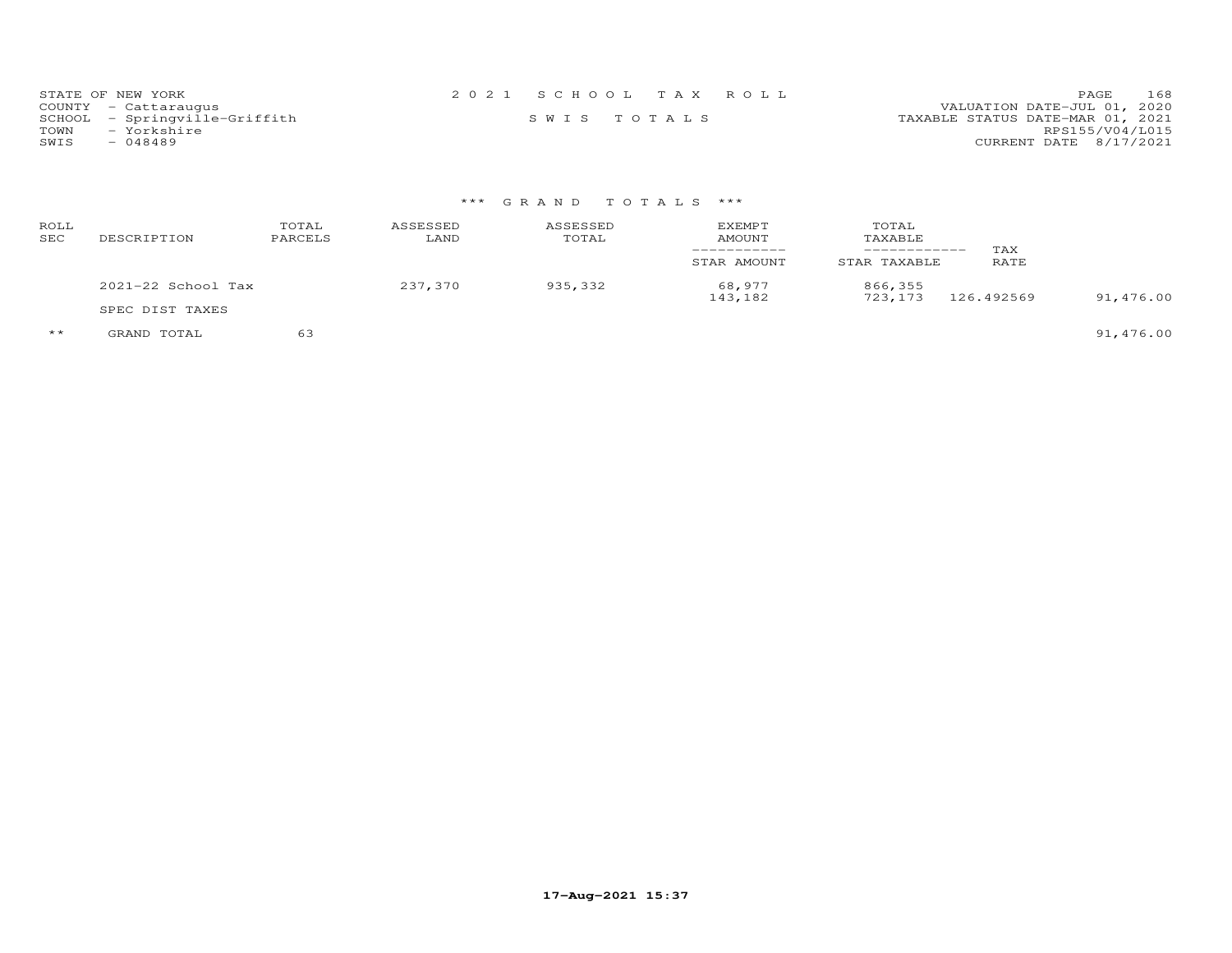STATE OF NEW YORK 2 0 2 1 S C H O O L T A X R O L L PAGE 169COUNTY - Cattaraugus S C H O O L T O T A L S 143801 VALUATION DATE-JUL 01, 2020

#### \*\*\* S P E C I A L D I S T R I C T S U M M A R Y \*\*\*

| CODE   | TOTAL<br>DISTRICT NAME<br>PARCELS | <b>EXTENSION</b><br>TYPE | <b>EXTENSION</b><br>VALUE | AD VALOREM<br>VALUE                | <b>EXEMPT</b><br><b>AMOUNT</b> | TAXABLE<br>VALUE |          | TOTAL<br>TAX |
|--------|-----------------------------------|--------------------------|---------------------------|------------------------------------|--------------------------------|------------------|----------|--------------|
|        |                                   |                          |                           | NO SPECIAL DISTRICTS AT THIS LEVEL |                                |                  |          |              |
|        |                                   | ***                      | S C H O O L               | DISTRICT                           | SUMMARY ***                    |                  |          |              |
| CODE   | DISTRICT NAME                     | TOTAL<br>PARCELS         | ASSESSED<br>LAND          | ASSESSED<br>TOTAL                  | EXEMPT<br><b>AMOUNT</b>        | TOTAL<br>TAXABLE |          |              |
|        |                                   |                          |                           |                                    | STAR AMOUNT                    | STAR TAXABLE     | TAX RATE | TOTAL TAX    |
|        | Springville-Griffith              | 473                      | 6950,512                  | 25702,755                          | 1759,477                       | 23, 943, 278     |          |              |
| 143801 |                                   |                          |                           |                                    | 3550,231                       | 20,393,047       |          | 865, 372.80  |
|        | $SUB - TO T AL$                   | 473                      | 6950,512                  | 25702,755                          | 1759,477                       | 23, 943, 278     |          |              |
|        | S U B - T O T A $L$ (CONT)        |                          |                           |                                    | 3550,231                       | 20,393,047       |          | 865, 372.80  |
|        | TOTAL                             | 473                      | 6950,512                  | 25702,755                          | 1759,477                       | 23, 943, 278     |          |              |
|        | TO TAL (CONT)                     |                          |                           |                                    | 3550,231                       | 20,393,047       |          | 865, 372.80  |

#### \*\*\* S Y S T E M C O D E S S U M M A R Y \*\*\*

#### NO SYSTEM EXEMPTIONS AT THIS LEVEL

| DESCRIPTION | PARCELS | SCHOOL |
|-------------|---------|--------|
| NYS OWNED   | 2       | 89,300 |
| COUNTY      |         | 4,600  |
| RELIGIOUS   |         | 86,600 |
| EDUCATION   |         | 22,700 |
| CEMETERY    |         | 4,600  |
|             |         | TOTAL  |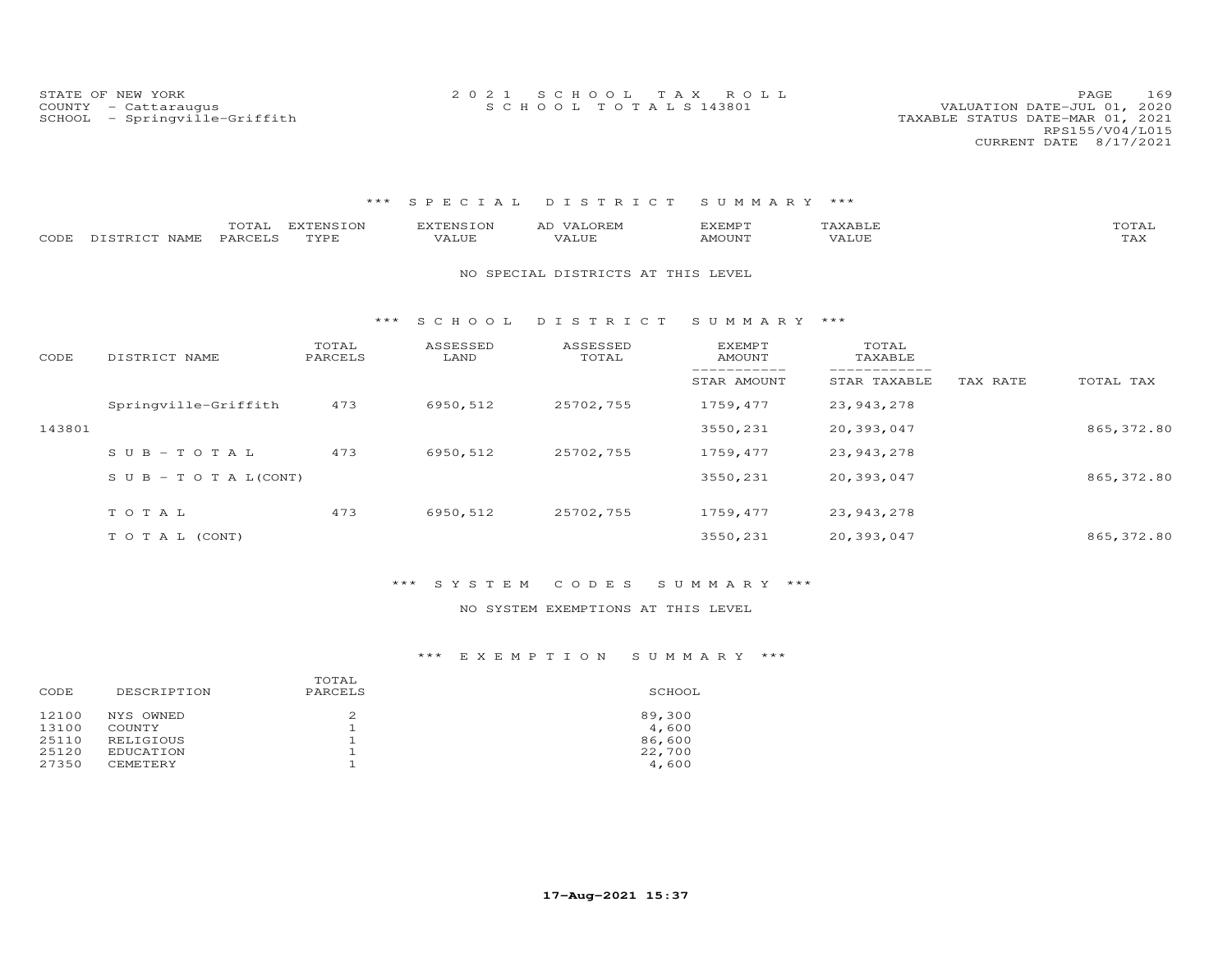|       |                 | TOTAL        |          |
|-------|-----------------|--------------|----------|
| CODE  | DESCRIPTION     | PARCELS      | SCHOOL   |
| 41120 | VETWAR CTS      | 27           | 137,925  |
| 41130 | VETCOM CTS      | 18           | 147,875  |
| 41140 | VETDIS CTS      | 14           | 180,580  |
| 41700 | AG BLDG         | $\mathbf{1}$ | 16,560   |
| 41720 | AG DIST         | 38           | 534,448  |
| 41730 | AG DISTOUT      | 3            | 24,681   |
| 41800 | AGED C/T/S      | 6            | 117,864  |
| 41804 | AGED S          | 12           | 274,249  |
| 41834 | ENH STAR        | 70           | 2087,336 |
| 41854 | <b>BAS STAR</b> | 114          | 1462,895 |
| 41934 | Dis & Lim       | 2            | 49,450   |
| 42100 | SILO T/C/S      | 3            | 12,000   |
| 47100 | Mass Telec      | 4            | 42,845   |
| 49500 | SOLR $C/T/S$    |              | 13,200   |
|       | TOTAL           | 319          | 5309,708 |

| <b>ROLL</b><br>SEC | DESCRIPTION | TOTAL<br>PARCELS | ASSESSED<br>LAND | ASSESSED<br>TOTAL | <b>EXEMPT</b><br>AMOUNT<br>STAR AMOUNT | TOTAL<br>TAXABLE<br>STAR TAXABLE | TAX<br>RATE | TOTAL<br>TAX |
|--------------------|-------------|------------------|------------------|-------------------|----------------------------------------|----------------------------------|-------------|--------------|
| $\star\star$       | GRAND TOTAL | 473              | 6950,512         | 25702,755         | 1,759,477                              | 23,943,278                       |             |              |
|                    |             |                  |                  |                   | 3550,231                               | 20,393,047                       |             | 865, 372.80  |

|         | *COPYRIGHT * * * * * * * * * * * *NEW YORK STATE REAL PROPERTY SYSTEM* * * * * * * * * * * * * * * * * * * |         |
|---------|------------------------------------------------------------------------------------------------------------|---------|
|         |                                                                                                            |         |
|         | PROPRIETARY PROGRAM MATERIAL                                                                               |         |
|         |                                                                                                            |         |
| $\star$ | THIS MATERIAL IS PROPRIETARY TO THE NEW YORK STATE OFFICE OF REAL PROPERTY SERVICES (OFFICE)               |         |
| $\star$ | AND IS NOT TO BE REPRODUCED, USED OR DISCLOSED EXCEPT IN ACCORDANCE WITH PROGRAM LICENSE OR                |         |
| $\star$ | UPON WRITTEN AUTHORIZATION OF THE NEW YORK STATE REAL PROPERTY INFORMATION SYSTEM SECTION OF               | $\star$ |
| $\star$ | THE OFFICE, SHERIDAN HOLLOW PLAZA, 16 SHERIDAN AVENUE, ALBANY, NEW YORK 12210-2714.                        |         |
|         |                                                                                                            |         |
|         | COPYRIGHT (C) 1999                                                                                         |         |
|         |                                                                                                            |         |
|         | NEW YORK STATE OFFICE OF REAL PROPERTY SERVICES                                                            |         |
|         |                                                                                                            |         |
|         |                                                                                                            |         |
| $\star$ |                                                                                                            |         |
| $\star$ | THE OFFICE BELIEVES THAT THE SOFTWARE FURNISHED HEREWITH IS ACCURATE AND RELIABLE, AND MUCH                |         |
| $\star$ | CARE HAS BEEN TAKEN IN ITS PREPARATION. HOWEVER, NO RESPONSIBILITY, FINANCIAL OR OTHERWISE,                |         |
| $\star$ | CAN BE ACCEPTED FROM ANY CONSEQUENCES ARISING OUT OF THE USE OF THIS MATERIAL, INCLUDING                   |         |
| $\star$ | LOSS OF PROFIT, INDIRECT, SPECIAL OR CONSEOUENTIAL DAMAGES. THERE ARE NO WARRANTIES WHICH                  |         |